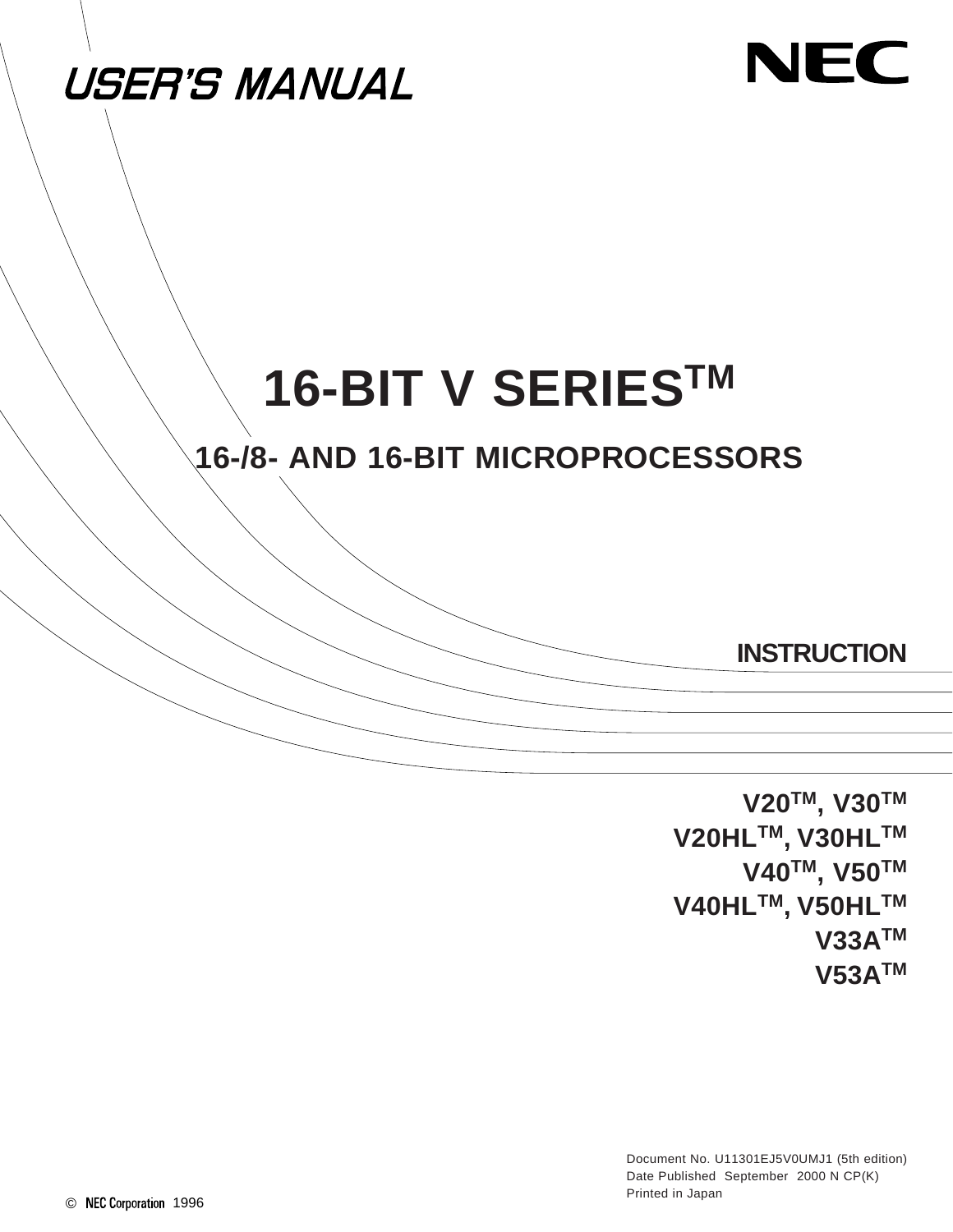#### **1 PRECAUTION AGAINST ESD FOR SEMICONDUCTORS**

#### Note:

Strong electric field, when exposed to a MOS device, can cause destruction of the gate oxide and ultimately degrade the device operation. Steps must be taken to stop generation of static electricity as much as possible, and quickly dissipate it once, when it has occurred. Environmental control must be adequate. When it is dry, humidifier should be used. It is recommended to avoid using insulators that easily build static electricity. Semiconductor devices must be stored and transported in an anti-static container, static shielding bag or conductive material. All test and measurement tools including work bench and floor should be grounded. The operator should be grounded using wrist strap. Semiconductor devices must not be touched with bare hands. Similar precautions need to be taken for PW boards with semiconductor devices on it.

## **2 HANDLING OF UNUSED INPUT PINS FOR CMOS**

#### Note:

No connection for CMOS device inputs can be cause of malfunction. If no connection is provided to the input pins, it is possible that an internal input level may be generated due to noise, etc., hence causing malfunction. CMOS devices behave differently than Bipolar or NMOS devices. Input levels of CMOS devices must be fixed high or low by using a pull-up or pull-down circuitry. Each unused pin should be connected to V<sub>DD</sub> or GND with a resistor, if it is considered to have a possibility of being an output pin. All handling related to the unused pins must be judged device by device and related specifications governing the devices.

#### **3 STATUS BEFORE INITIALIZATION OF MOS DEVICES**

#### Note:

Power-on does not necessarily define initial status of MOS device. Production process of MOS does not define the initial operation status of the device. Immediately after the power source is turned ON, the devices with reset function have not yet been initialized. Hence, power-on does not guarantee out-pin levels, I/O settings or contents of registers. Device is not initialized until the reset signal is received. Reset operation must be executed immediately after power-on for devices having reset function.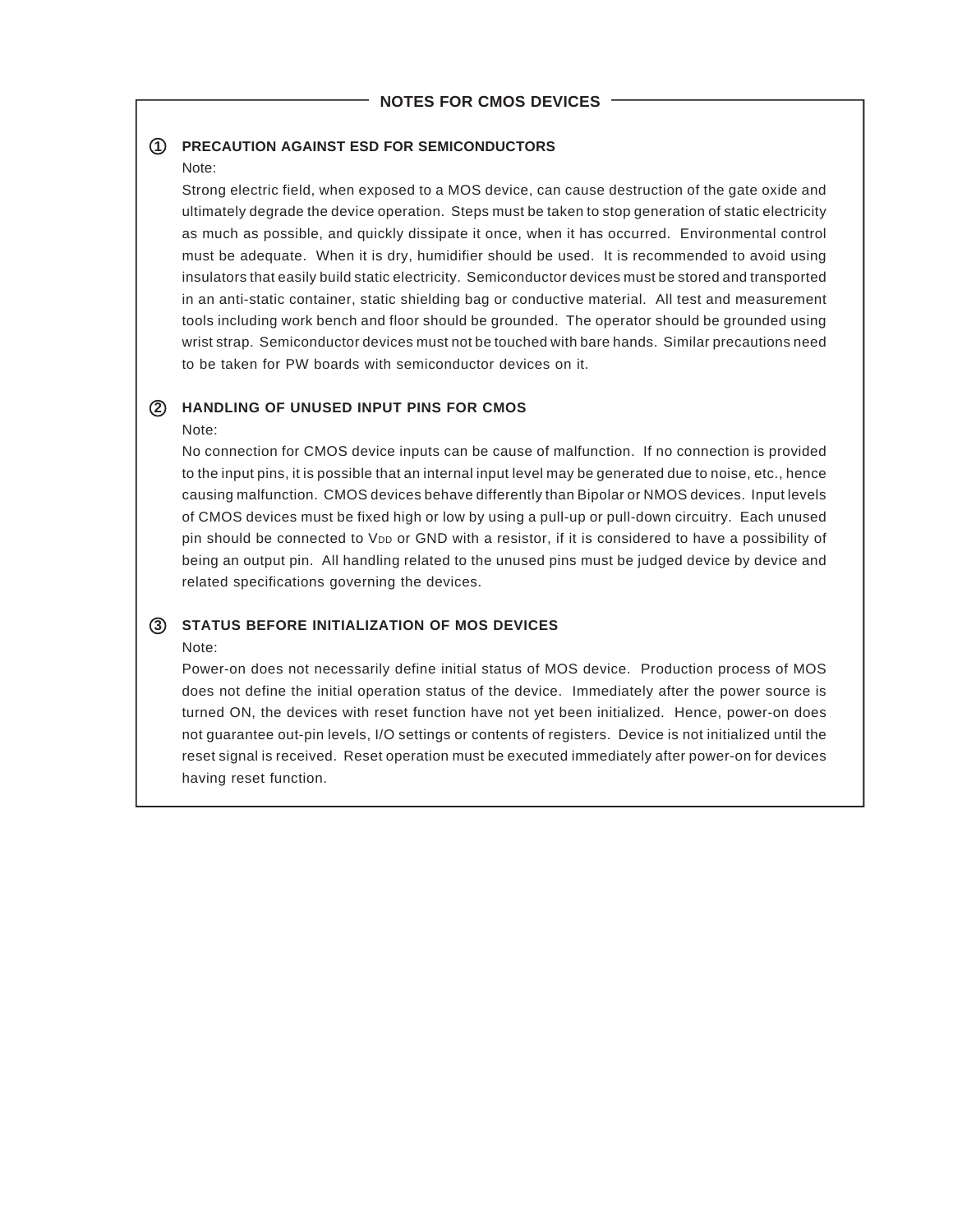**V20, V30, V20HL, V30HL, V40, V50, V40HL, V50HL, V33A, V53A, and V series are trademarks of NEC Corporation.**

**InterTool is a trademark of Intermetrics Microsystems Software, Inc.**

- **The information in this document is current as of February, 1997. The information is subject to change without notice. For actual design-in, refer to the latest publications of NEC's data sheets or data books, etc., for the most up-to-date specifications of NEC semiconductor products. Not all products and/or types are available in every country. Please check with an NEC sales representative for availability and additional information.**
- No part of this document may be copied or reproduced in any form or by any means without prior written consent of NEC. NEC assumes no responsibility for any errors that may appear in this document.
- NEC does not assume any liability for infringement of patents, copyrights or other intellectual property rights of third parties by or arising from the use of NEC semiconductor products listed in this document or any other liability arising from the use of such products. No license, express, implied or otherwise, is granted under any patents, copyrights or other intellectual property rights of NEC or others.
- Descriptions of circuits, software and other related information in this document are provided for illustrative purposes in semiconductor product operation and application examples. The incorporation of these circuits, software and information in the design of customer's equipment shall be done under the full responsibility of customer. NEC assumes no responsibility for any losses incurred by customers or third parties arising from the use of these circuits, software and information.
- While NEC endeavours to enhance the quality, reliability and safety of NEC semiconductor products, customers agree and acknowledge that the possibility of defects thereof cannot be eliminated entirely. To minimize risks of damage to property or injury (including death) to persons arising from defects in NEC semiconductor products, customers must incorporate sufficient safety measures in their design, such as redundancy, fire-containment, and anti-failure features.
- NEC semiconductor products are classified into the following three quality grades: "Standard", "Special" and "Specific". The "Specific" quality grade applies only to semiconductor products developed based on a customer-designated "quality assurance program" for a specific application. The recommended applications of a semiconductor product depend on its quality grade, as indicated below. Customers must check the quality grade of each semiconductor product before using it in a particular application.
	- "Standard": Computers, office equipment, communications equipment, test and measurement equipment, audio and visual equipment, home electronic appliances, machine tools, personal electronic equipment and industrial robots
	- "Special": Transportation equipment (automobiles, trains, ships, etc.), traffic control systems, anti-disaster systems, anti-crime systems, safety equipment and medical equipment (not specifically designed for life support)
	- "Specific": Aircraft, aerospace equipment, submersible repeaters, nuclear reactor control systems, life support systems and medical equipment for life support, etc.

The quality grade of NEC semiconductor products is "Standard" unless otherwise expressly specified in NEC's data sheets or data books, etc. If customers wish to use NEC semiconductor products in applications not intended by NEC, they must contact an NEC sales representative in advance to determine NEC's willingness to support a given application.

(Note)

- (1) "NEC" as used in this statement means NEC Corporation and also includes its majority-owned subsidiaries.
- (2) "NEC semiconductor products" means any semiconductor product developed or manufactured by or for NEC (as defined above).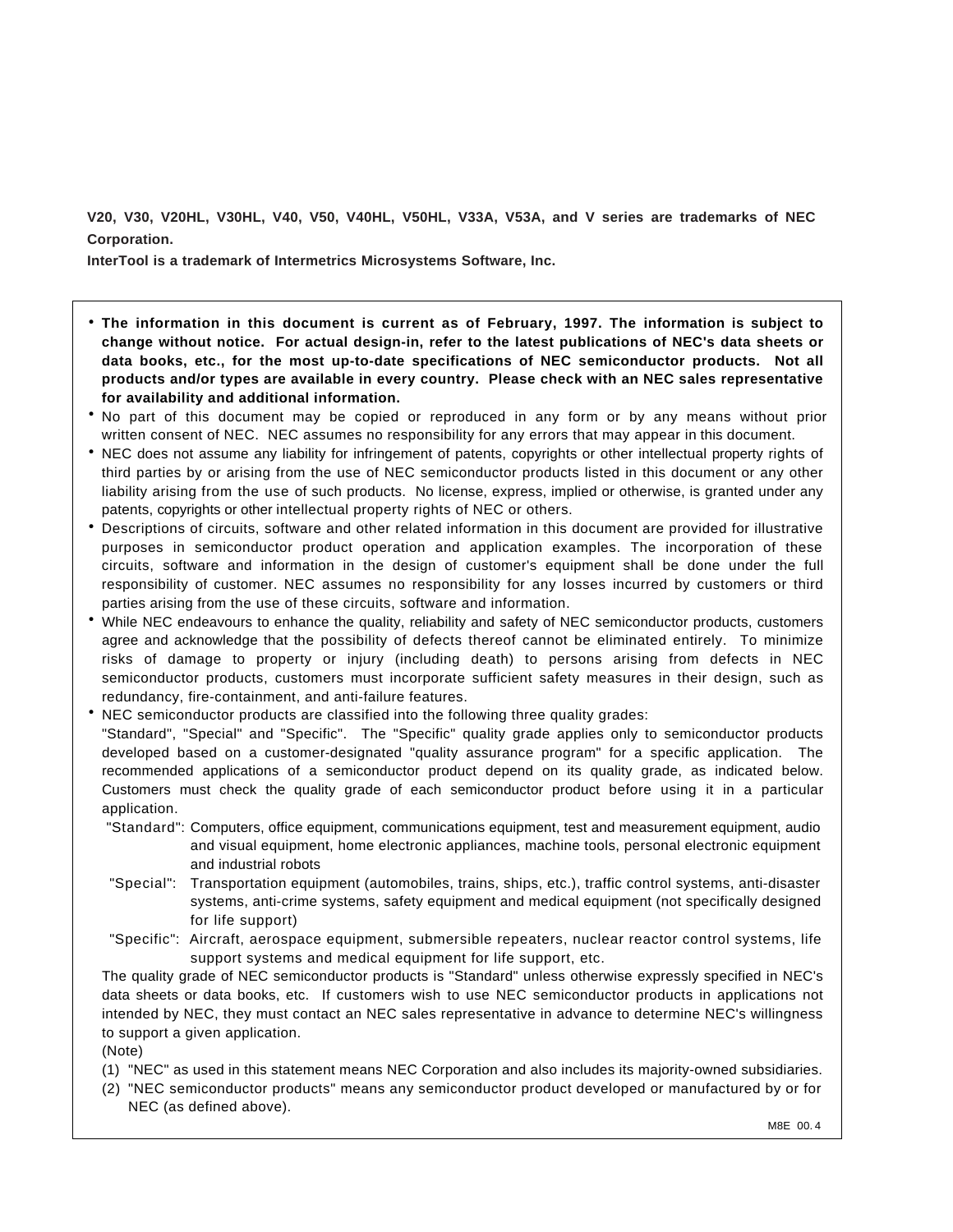## **Regional Information**

Some information contained in this document may vary from country to country. Before using any NEC product in your application, please contact the NEC office in your country to obtain a list of authorized representatives and distributors. They will verify:

- Device availability
- Ordering information
- Product release schedule
- Availability of related technical literature
- Development environment specifications (for example, specifications for third-party tools and components, host computers, power plugs, AC supply voltages, and so forth)
- Network requirements

In addition, trademarks, registered trademarks, export restrictions, and other legal issues may also vary from country to country.

### **NEC Electronics Inc. (U.S.)**

Santa Clara, California Tel: 408-588-6000 800-366-9782 Fax: 408-588-6130 800-729-9288

#### **NEC Electronics (Germany) GmbH**

Duesseldorf, Germany Tel: 0211-65 03 02 Fax: 0211-65 03 490

#### **NEC Electronics (UK) Ltd.** Milton Keynes, UK

Tel: 01908-691-133 Fax: 01908-670-290

#### **NEC Electronics Italiana s.r.l.**

Milano, Italy Tel: 02-66 75 41 Fax: 02-66 75 42 99

#### **NEC Electronics (Germany) GmbH** Benelux Office Eindhoven, The Netherlands Tel: 040-2445845 Fax: 040-2444580

**NEC Electronics (France) S.A.** Velizy-Villacoublay, France Tel: 01-30-67 58 00 Fax: 01-30-67 58 99

#### **NEC Electronics (France) S.A.** Madrid Office Madrid, Spain Tel: 91-504-2787 Fax: 91-504-2860

#### **NEC Electronics (Germany) GmbH** Scandinavia Office Taeby, Sweden Tel: 08-63 80 820 Fax: 08-63 80 388

**NEC Electronics Hong Kong Ltd.** Hong Kong Tel: 2886-9318 Fax: 2886-9022/9044

**NEC Electronics Hong Kong Ltd.** Seoul Branch Seoul, Korea Tel: 02-528-0303 Fax: 02-528-4411

**NEC Electronics Singapore Pte. Ltd.** United Square, Singapore Tel: 65-253-8311 Fax: 65-250-3583

#### **NEC Electronics Taiwan Ltd.** Taipei, Taiwan Tel: 02-2719-2377 Fax: 02-2719-5951

**NEC do Brasil S.A.** Electron Devices Division Guarulhos-SP Brasil Tel: 55-11-6462-6810 Fax: 55-11-6462-6829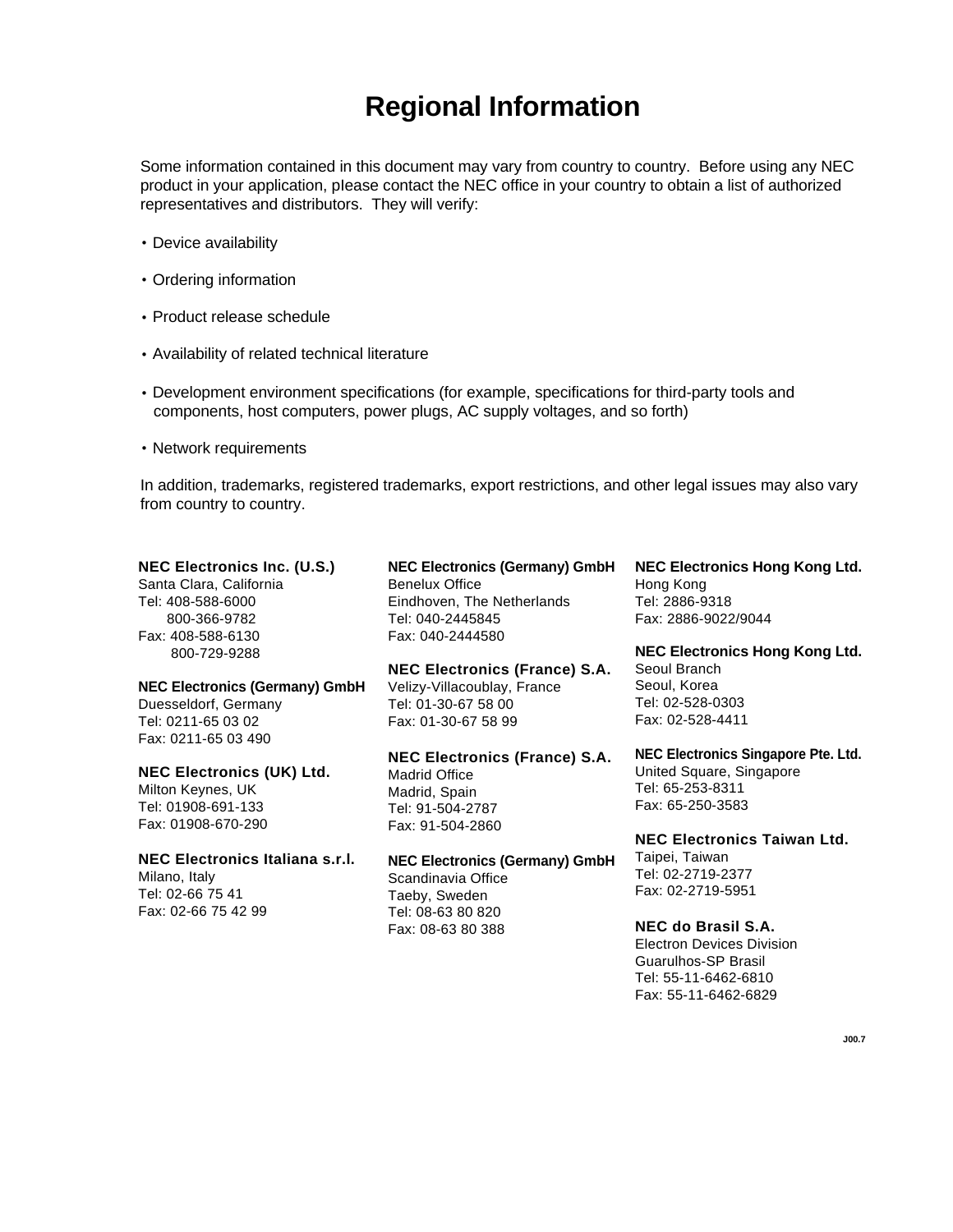#### **MAJOR REVISIONS IN THIS EDITION**

| Pages      | Contents                                                                                                                                                  |
|------------|-----------------------------------------------------------------------------------------------------------------------------------------------------------|
| Throughout | The following products have been deleted:<br>• $\mu$ PD70208 (A) (V40)<br>• $\mu$ PD70216 (A) (V50)<br>• $\mu$ PD70270 (V41TM)<br>• $\mu$ PD70280 (V51TM) |

The mark  $\star$  shows major revised points.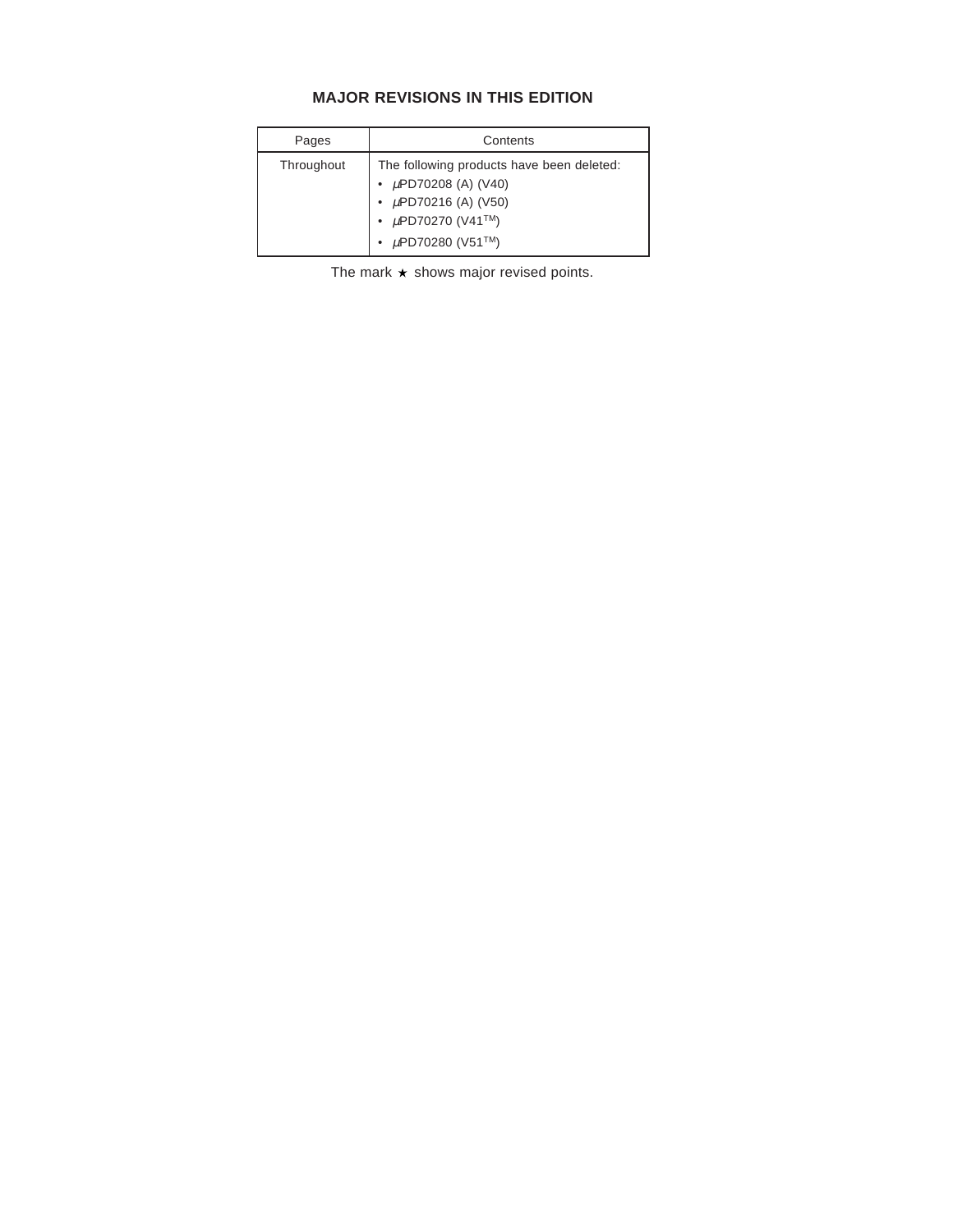#### **PREFACE**

| <b>Readers</b> | This manual is intended for engineers who wish to understand the functions of the    |
|----------------|--------------------------------------------------------------------------------------|
|                | following 16-bit V series microprocessors and design application systems using them. |

| Parts Number | Nick Name          |
|--------------|--------------------|
| µPD70108     | V <sub>20</sub>    |
| µPD70116     | V30                |
| µPD70108H    | V <sub>20</sub> HL |
| µPD70116H    | V30HL              |
| µPD70208     | V40                |
| µPD70216     | V <sub>50</sub>    |
| µPD70208H    | V40HL              |
| µPD70216H    | V50HL              |
| µPD70136A    | V33A               |
| µPD70236A    | V53A               |

**Purpose** This manual is to introduce the instruction functions of the above 16-bit V series microprocessors.

**Organization** Two volumes of the User's Manual of the above 16- bit V series microprocessors are available: Hardware Manual and Instruction Manual (this manual).

| Hardware Manual |  |
|-----------------|--|
|-----------------|--|

**Instruction Manual** 

General General Pin Function **Instruction Description** CPU Function **Instruction Map** Internal Block Function Correspondence of Mnemonic between  $\mu$ PD8086 and 8088 Bus Control Function Interrupt Function Standby Function Reset Function **Others**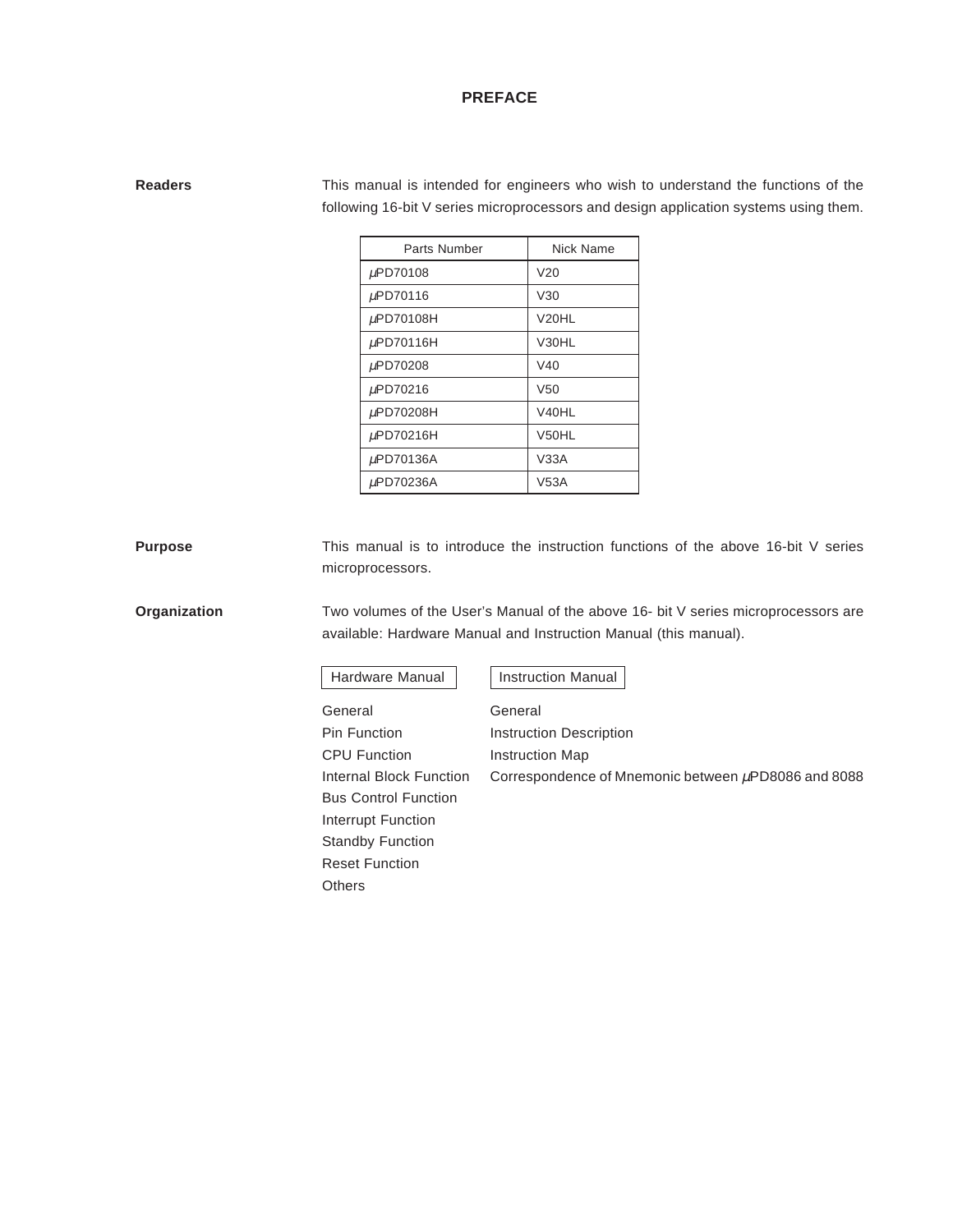|        |                                                          | How to Read This Manual It is assumed that readers of this manual have a basic knowledge of electricity, logic<br>circuits, and microcontrollers. Unless otherwise specified, the descriptions in this<br>manual apply to all the models in the 16-bit V series microprocessors. Note that part<br>number " $\mu$ PD70" is referred to as "V" in this manual. |
|--------|----------------------------------------------------------|---------------------------------------------------------------------------------------------------------------------------------------------------------------------------------------------------------------------------------------------------------------------------------------------------------------------------------------------------------------|
|        | of the mnemonic)                                         | To check the details of the function of an instruction whose mnemonic is known,<br>$\rightarrow$ Refer to CHAPTER 2 INSTRUCTIONS (instructions are shown in alphabetic order                                                                                                                                                                                  |
|        | To understand the details of each instruction,           |                                                                                                                                                                                                                                                                                                                                                               |
|        |                                                          | $\rightarrow$ Read this manual in the order of the Table of Contents.                                                                                                                                                                                                                                                                                         |
|        |                                                          | To understand the hardware functions of each product,<br>$\rightarrow$ Refer to the User's Manual - Hardware (separate volume) for each product.                                                                                                                                                                                                              |
|        | To find the electrical specifications                    | $\rightarrow$ Refer to the data sheet for each product.                                                                                                                                                                                                                                                                                                       |
| Legend | Data significance : Left: high, right: low<br>Active low | $\frac{1}{2}$ $\overline{\times}\times\overline{\times}$ (top bar over pin or signal name)                                                                                                                                                                                                                                                                    |
|        | Memory map address : Top: high, bottom: low              |                                                                                                                                                                                                                                                                                                                                                               |
|        |                                                          | Address representation: x indicates a segment value, and y indicates an offset value<br>in the following case:                                                                                                                                                                                                                                                |
|        |                                                          | x: yH                                                                                                                                                                                                                                                                                                                                                         |
|        | <b>Note</b><br><b>Caution</b>                            | : Explanation of items marked with Note in the text                                                                                                                                                                                                                                                                                                           |
|        | Remark                                                   | : Important information<br>: Supplement                                                                                                                                                                                                                                                                                                                       |
|        | Numeric notation                                         | : Binary<br>… ×××× or ××××B                                                                                                                                                                                                                                                                                                                                   |
|        |                                                          | Decimal  xxxx                                                                                                                                                                                                                                                                                                                                                 |
|        |                                                          | Hexadecimal  xxxxH                                                                                                                                                                                                                                                                                                                                            |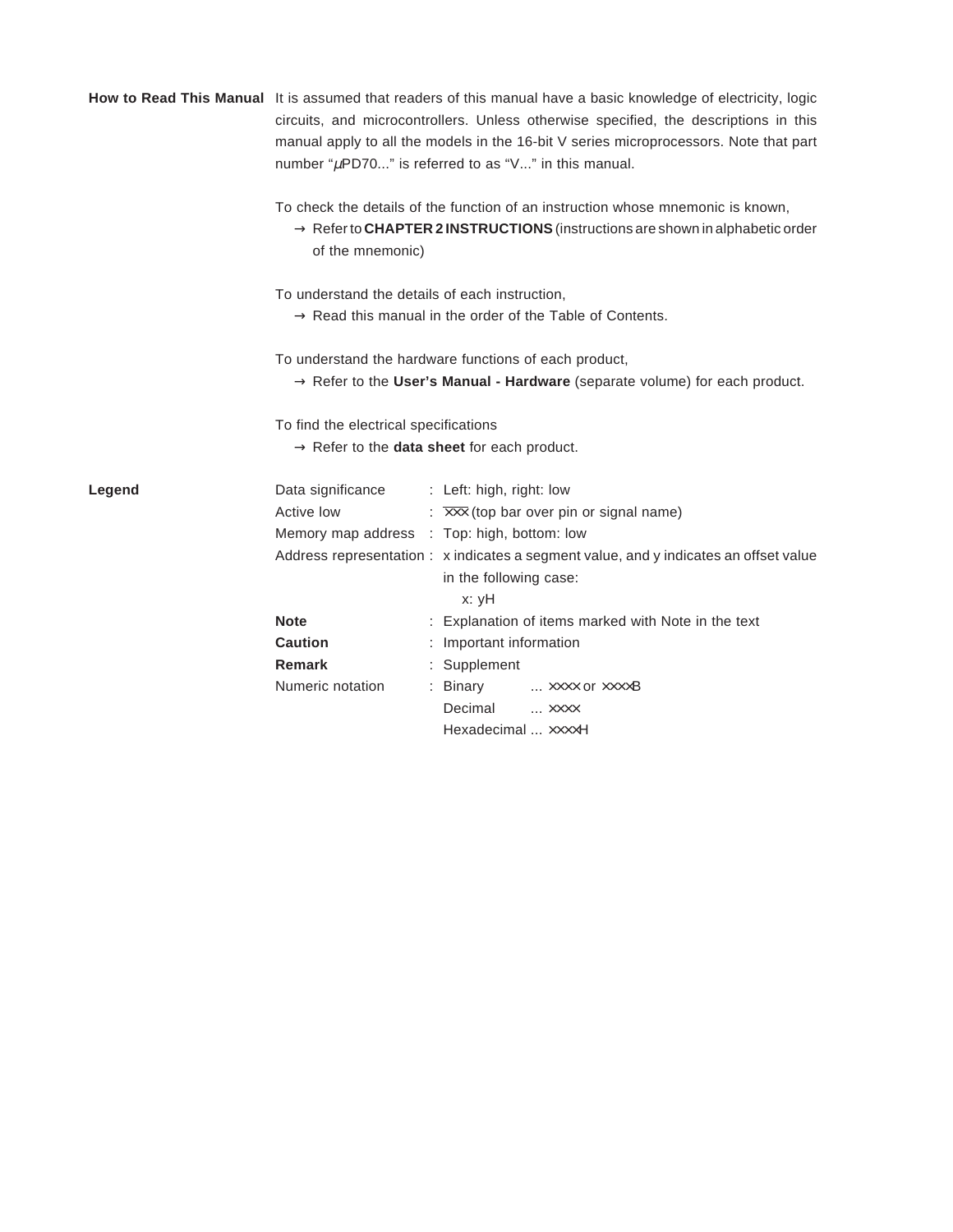**Related documents** The documents referred to in this publication may include preliminary versions. However, preliminary versions are not marked as such.

| Document           | Data Sheet |                | User's Manual | <b>Application Note</b> | Register | Q & A   |
|--------------------|------------|----------------|---------------|-------------------------|----------|---------|
| Parts Number       |            | Hardware       | Instruction   |                         | Table    |         |
| V20                | IC-1827    | <b>IEM-871</b> | <b>This</b>   |                         |          |         |
| V30                | IC-1828    |                | manual        |                         |          |         |
| V <sub>20</sub> HL | IC-3552    | <b>IEU-761</b> |               |                         |          |         |
| V30HL              |            |                |               |                         |          |         |
| V40                | U10154E    | U10666E        |               | U10911E                 |          | U10554E |
| V <sub>50</sub>    |            |                |               | Software                |          |         |
| V <sub>40HL</sub>  | IC-3659    | U11610E        |               | U10037E                 |          | U11123E |
|                    |            |                |               | Hardware Design         |          |         |
| V50HL              |            |                |               | U10911E                 |          |         |
|                    |            |                |               | Software                |          |         |
| V33A               | U10136E    | U10032E        |               |                         |          |         |
| V53A               | U10120E    | U10108E        |               | U10188E                 |          | U10875E |
|                    |            |                |               | Address Expansion,      |          |         |
|                    |            |                |               | Software                |          |         |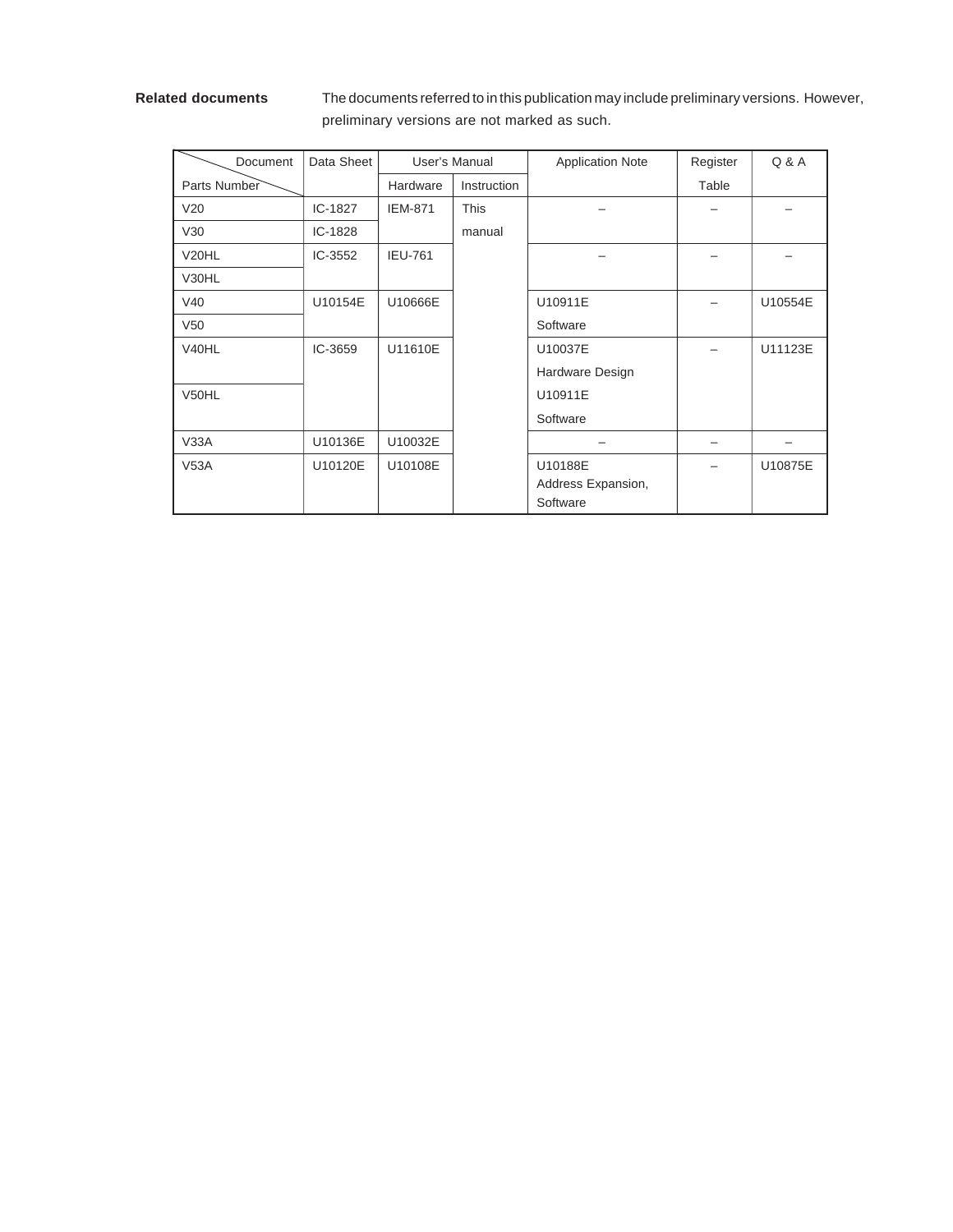**[MEMO]**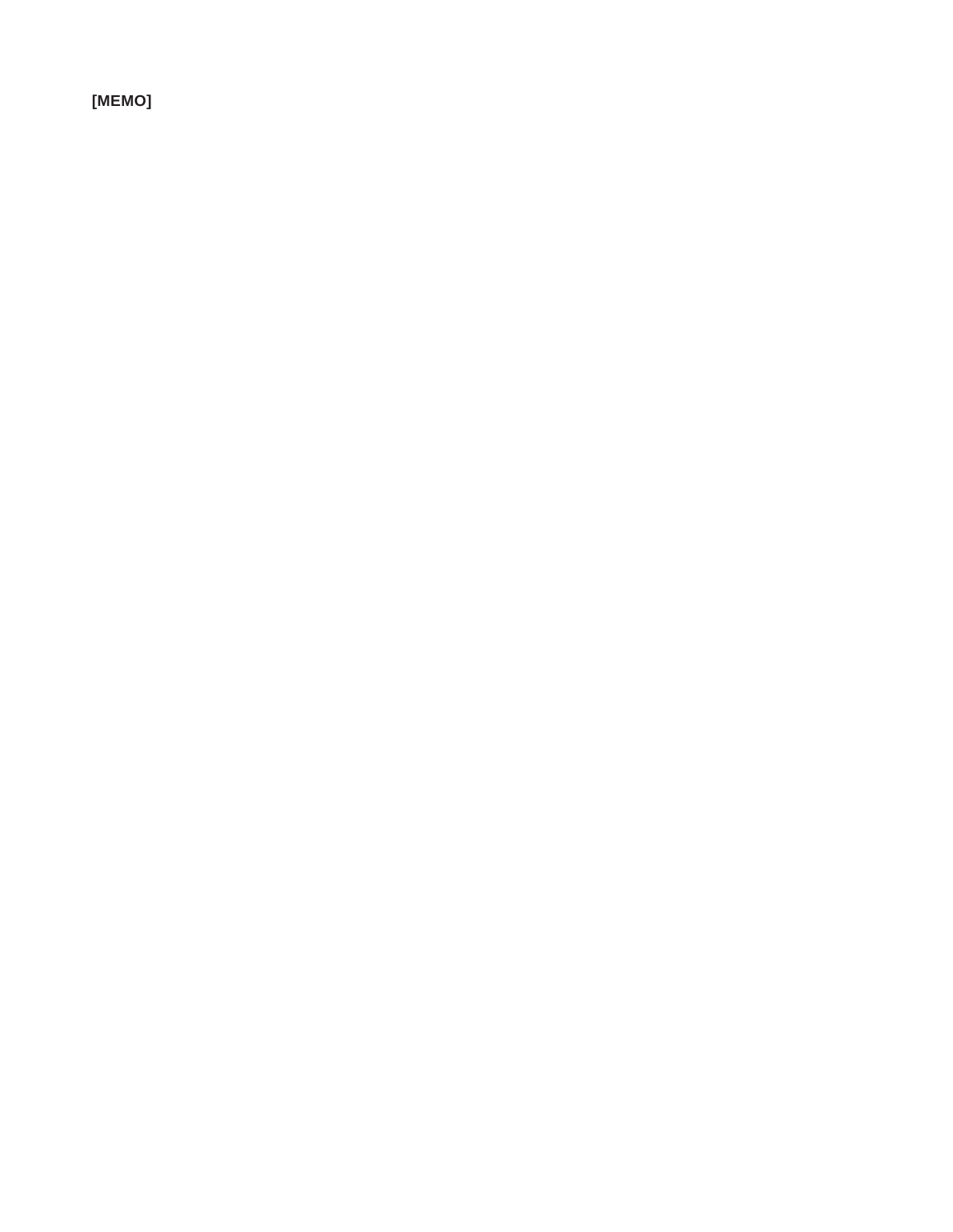#### **TABLE OF CONTENTS**

| 1.1 |       |  |
|-----|-------|--|
| 1.2 |       |  |
| 1.3 |       |  |
|     | 1.3.1 |  |
|     | 1.3.2 |  |
|     | 1.3.3 |  |
|     | 1.3.4 |  |
|     | 1.3.5 |  |
|     | 1.3.6 |  |
|     | 1.3.7 |  |
|     | 1.3.8 |  |
|     | 1.3.9 |  |
|     |       |  |
|     |       |  |
|     |       |  |
|     |       |  |
|     |       |  |
|     |       |  |
|     |       |  |
|     |       |  |
| 2.1 |       |  |
| 2.2 |       |  |
|     |       |  |
|     |       |  |
|     |       |  |
|     |       |  |
|     |       |  |
|     |       |  |
|     |       |  |
|     |       |  |
|     |       |  |
| B.1 |       |  |
|     |       |  |
|     |       |  |
|     |       |  |
|     |       |  |
|     |       |  |
|     |       |  |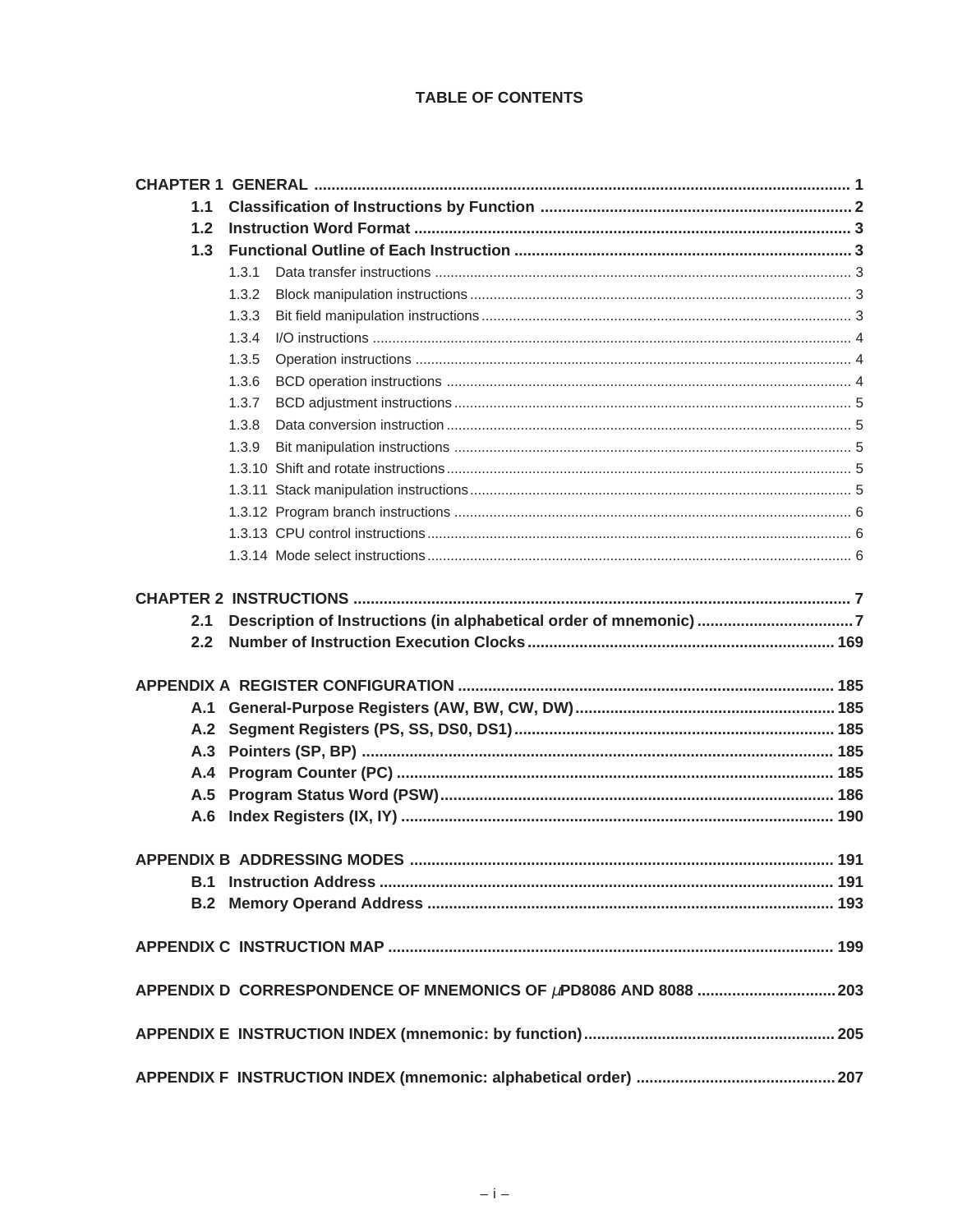#### **LIST OF FIGURES**

| Figure No. | Title | Page |
|------------|-------|------|
| $1 - 1$    |       |      |
| $1 - 2$    |       |      |
| $1 - 3$    |       |      |
| $2 - 1$    |       |      |
| A-1        |       | 186  |

### **LIST OF TABLES**

| Table No. | Title | Page |
|-----------|-------|------|
| $1 - 1$   |       |      |
| $2 - 1$   |       |      |
| $2 - 2$   |       |      |
| $2 - 3$   |       |      |
| $2 - 4$   |       |      |
| $2 - 5$   |       |      |
| $2 - 6$   |       |      |
| $2 - 7$   |       |      |
| $2 - 8$   |       |      |
| $C-1$     |       |      |
| $C-2$     |       |      |
| $C-3$     |       |      |
| $C-4$     |       |      |
| $D-1$     |       |      |
| $D-2$     |       |      |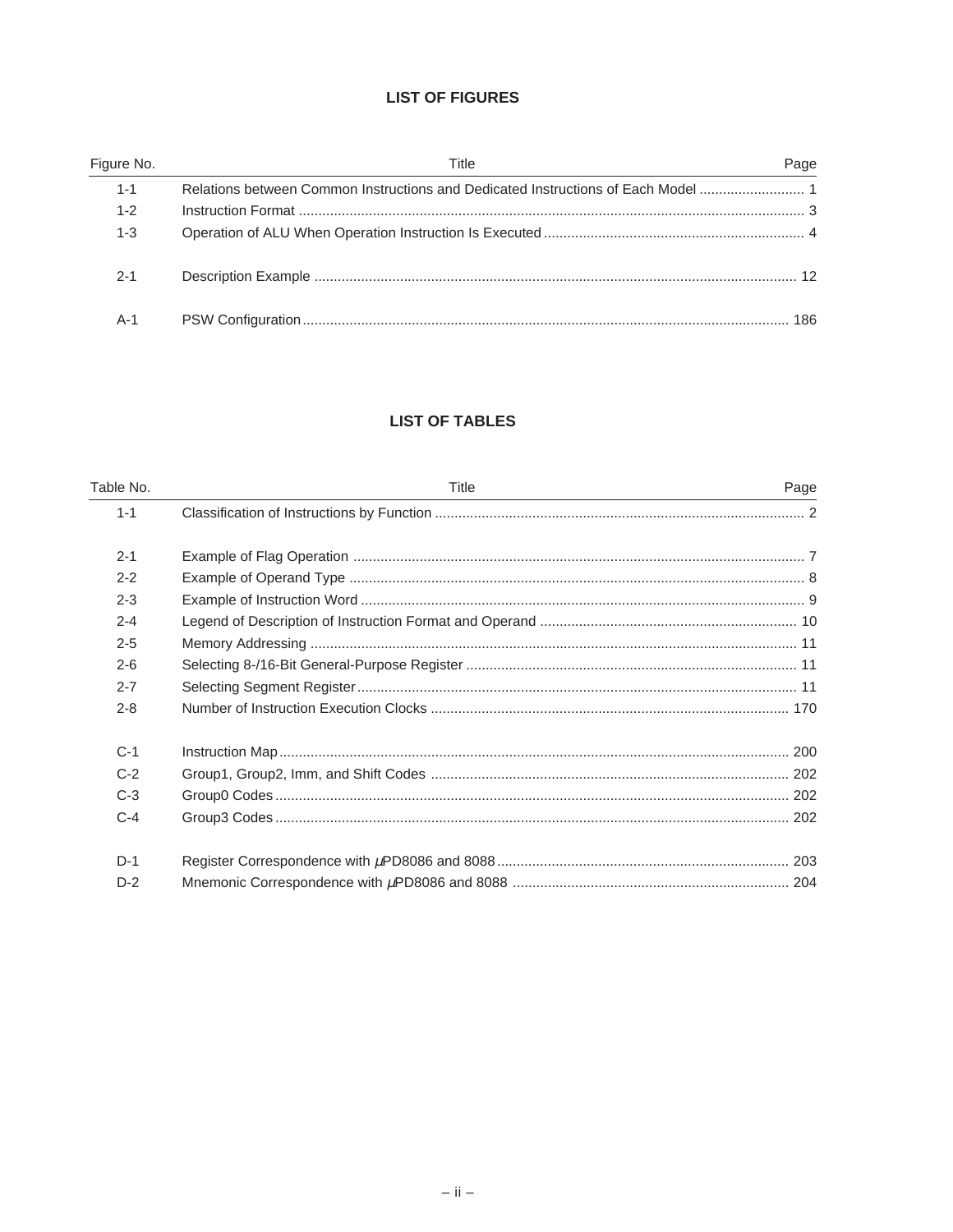#### **CHAPTER 1 GENERAL**

The 16-bit V series microprocessors have 101 common instructions that are completely compatible in terms of software, so that your software resources can be effectively utilized.

In addition to these common instructions, the V20, V30, V20HL, V30HL, V40, V50, V40HL, and V50HL have three dedicated instructions (BRKEM, RETEM, and CALLN) to support emulation mode.

The V33A and V53A have two dedicated instructions (BRKXA and RETXA) to support the extended address mode.

#### **Figure 1-1. Relations between Common Instructions and Dedicated Instructions of Each Model**

 $\star$ 

 $\star$ 



**Remark** For the emulation mode and extended address mode, refer to the Hardware Manual of each model.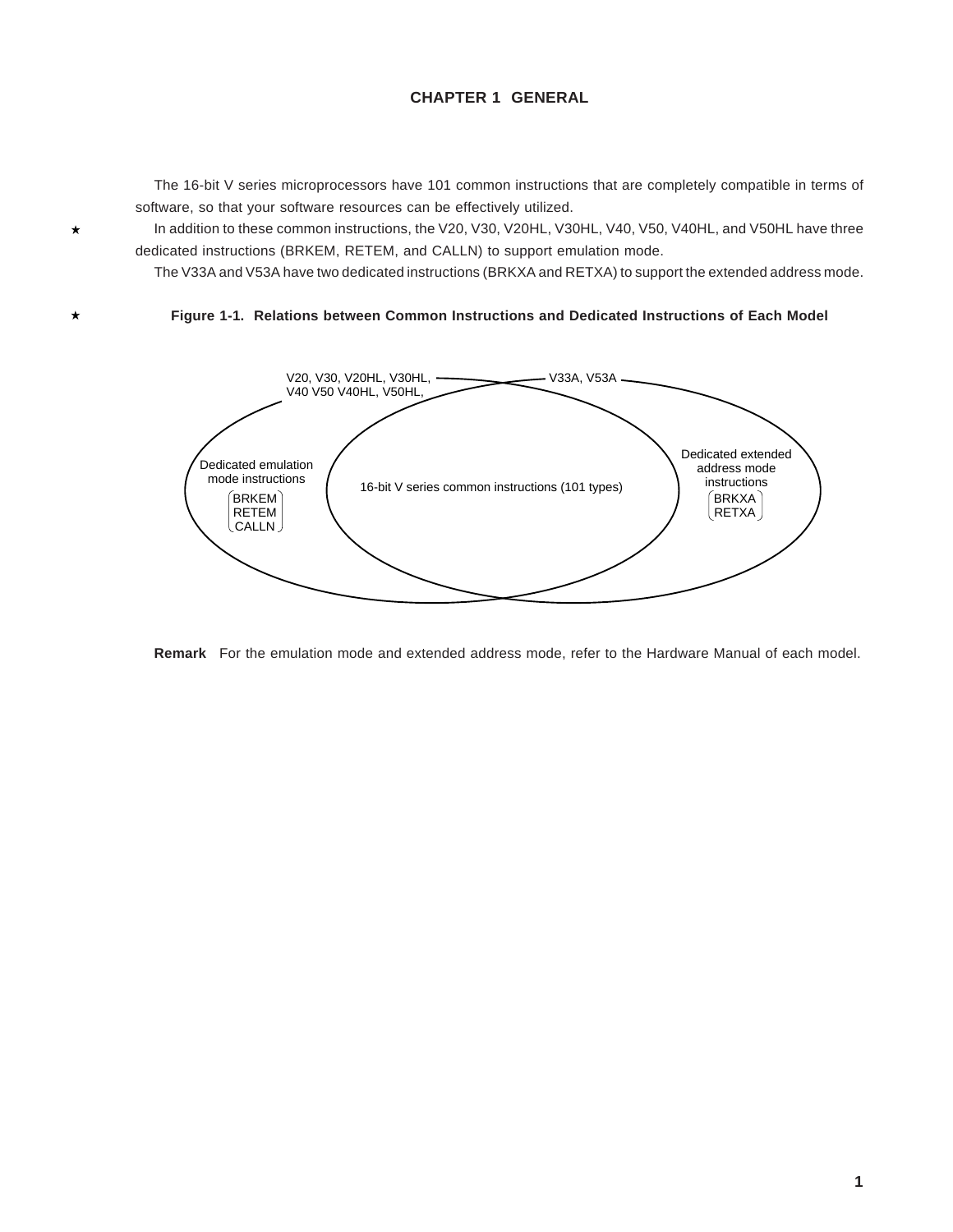### **1.1 Classification of Instructions by Function**

The instructions of the 16-bit V series can be broadly divided by classification of function into the following 27 types.

| <b>Instruction Group</b>                           | Mnemonic (alphabetical order)                                                                                            |
|----------------------------------------------------|--------------------------------------------------------------------------------------------------------------------------|
| Data transfer instructions                         | LDEA, MOV, TRANS, TRANSB, XCH                                                                                            |
| Repeat prefix                                      | REP, REPC, REPE, REPNC, REPNE, REPNZ, REPZ                                                                               |
| Primitive block transfer instructions              | CMPBK, CMPBKB, CMPBKW, CMPM, CMPMB, CMPMW, LDM, LDMB,<br>LDMW, MOVBK, MOVBKB, MOVBKW, STM, STMB, STMW                    |
| Bit field manipulation instructions                | EXT, INS                                                                                                                 |
| I/O instructions                                   | IN, OUT                                                                                                                  |
| Primitive I/O instructions                         | INM, OUTM                                                                                                                |
| Add/subtract instructions                          | ADD, ADDC, SUB, SUBC                                                                                                     |
| <b>BCD</b> operation instructions                  | ADD4S, CMP4S, ROL4, ROR4, SUB4S                                                                                          |
| Increment/decrement instructions                   | DEC, INC                                                                                                                 |
| Multiplication/division instructions               | DIV, DIVU, MUL, MULU                                                                                                     |
| <b>BCD</b> adjustment instructions                 | ADJ4A, ADJ4S, ADJBA, ADJBS                                                                                               |
| Data conversion instructions                       | CVTBD, CVTBW, CVTDB, CVTWL                                                                                               |
| Compare instructions                               | <b>CMP</b>                                                                                                               |
| Complement operation instructions                  | NEG, NOT                                                                                                                 |
| Logical operation instructions                     | AND, OR, TEST, XOR                                                                                                       |
| Bit manipulation instructions                      | CLR1, NOT1, SET1, TEST1                                                                                                  |
| Shift instructions                                 | SHL, SHR, SHRA                                                                                                           |
| Rotate instructions                                | ROL, ROLC, ROR, RORC                                                                                                     |
| Subroutine control instructions                    | CALL, RET                                                                                                                |
| Stack manipulation instructions                    | DISPOSE, POP, PREPARE, PUSH                                                                                              |
| <b>Branch instruction</b>                          | <b>BR</b>                                                                                                                |
| Conditional branch instructions                    | BC, BCWZ, BE, BGE, BGT, BH, BL, BLE, BLT, BN, BNC, BNE, BNH,<br>BNL, BNV, BNZ, BP, BPE, BPO, BZ, BV, DBNZ, DBNZE, DBNZNE |
| Interrupt instructions                             | BRK, BRKV, CHKIND, RETI                                                                                                  |
| CPU control instructions                           | BUSLOCK, DI, EI, FPO1, FPO2, HALT, NOP, POLL                                                                             |
| Segment override prefix                            | DS0:, DS1:, PS:, SS:                                                                                                     |
| Dedicated emulation mode instructionsNote 1        | BRKEM, CALLN, RETEM                                                                                                      |
| Dedicated extended address mode instructionsNote 2 | BRKXA, RETXA                                                                                                             |

#### **Table 1-1. Classification of Instructions by Function**

**Notes 1.** Except V33A and V53A

**2.** V33A and V53A only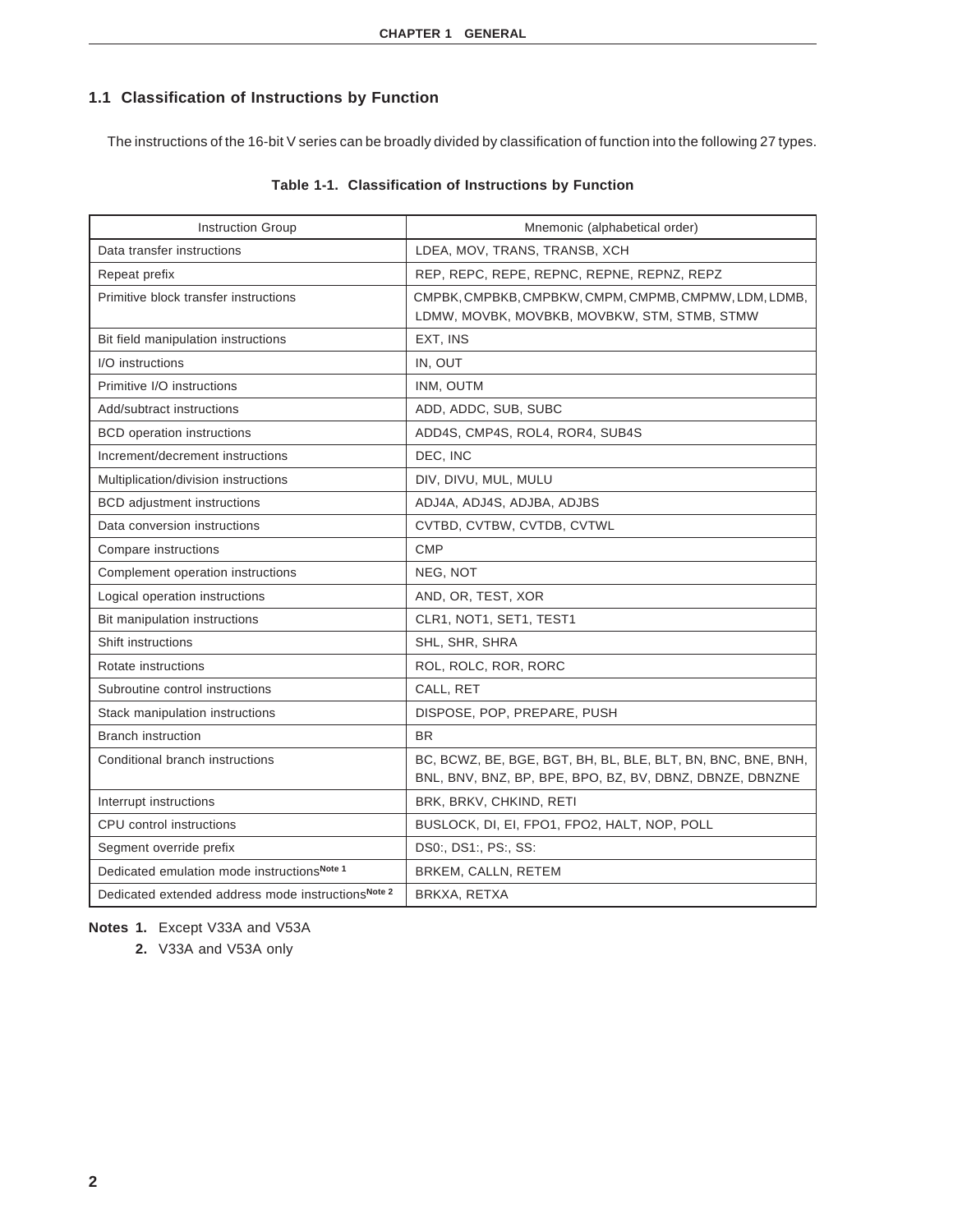#### **1.2 Instruction Word Format**

Basically, an instruction word (object code) is in the following format.

#### **Figure 1-2. Instruction Format**



**Remark** op code : 8-bit code indicating type of instruction

Operand : Field indicating register and memory address to be manipulated by instructions. Indicated as a field of 0 to 5 bytes.

#### **1.3 Functional Outline of Each Instruction**

#### **1.3.1 Data transfer instructions**

The data transfer instructions transfer data between two registers and between a register and memory, without data manipulation. These instructions can be classified into the following four types.

| To transfer general data (MOV)                                                | : Transfers a specified byte/word from the second operand to the first                                        |
|-------------------------------------------------------------------------------|---------------------------------------------------------------------------------------------------------------|
|                                                                               | operand. Can also directly transfer a numeric value to a register or                                          |
|                                                                               | memory.                                                                                                       |
|                                                                               | To transfer effective address (LDEA) : Transfers the offset address (effective address) of the second operand |
|                                                                               | to the first operand.                                                                                         |
| To transfer conversion table (TRANS): Transfers 1 byte of a conversion table. |                                                                                                               |
| Exchanges general data (XCH)                                                  | : Exchanges the contents of the first operand with those of the second                                        |
|                                                                               | operand.                                                                                                      |

#### **1.3.2 Block manipulation instructions**

A block (successive data) of bytes or words can be transferred or compared by using a repeat prefix and a primitive block transfer instruction.

The primitive block transfer instructions transfer, compare, and scan data, like the instructions that transfer data with the accumulator in block units. If a 1-byte repeat prefix is used, repetitive processing by hardware can be performed so that data can be manipulated successively.

#### **1.3.3 Bit field manipulation instructions**

The bit field manipulation instructions can be used to transfer data of specified length between a specified bit field area and the AW register, with a contiguous memory area regarded as the bit field.

These instructions update a word offset (IX or IY register) and bit offset (8-bit general-purpose register) and automatically specify successive bit field data after the instructions have been executed. These instructions are useful for computer graphics and high-level languages and can support, for example, packed array of Pascal and data structure of record type.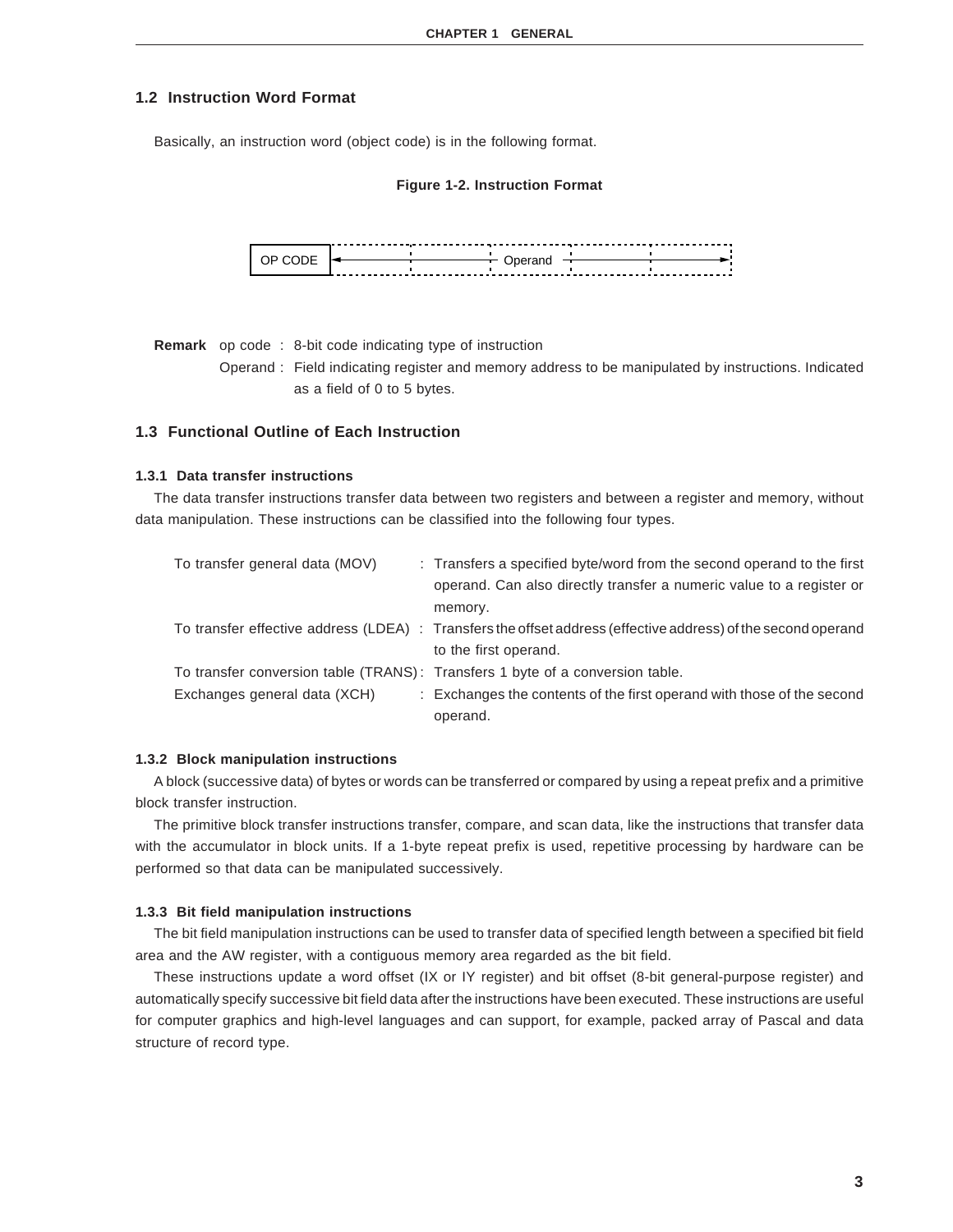#### **1.3.4 I/O instructions**

The I/O instructions and primitive I/O instructions can read/write I/O devices.

The I/O devices transfer data with the CPU via the data bus by using these instructions.

#### **1.3.5 Operation instructions**

The following instructions can execute 8-/16-bit data operations.

Add/subtract, increment/decrement, multiplication, division, compare, complement operation, logical operation

The increment/decrement instructions can increment (+1) or decrement (–1) the 8-/16-bit data of the generalpurpose registers or memory.

Each operation instruction is not executed in a register or memory whose contents are to be manipulated, but actually executed in the ALU. The result of the operation is set (1) or reset (0) to the flags of the program status word (PSW).





#### **1.3.6 BCD operation instructions**

The BCD operation instructions can be used to represent decimal numbers by using hexadecimal numbers for calculation.

These instructions can also be used to execute arithmetic operation or comparison of BCD strings in memory. Instructions that support rotating the BCD strings are also included.

Because the operand and comparison instructions are used to manipulate specific registers, they do not have an operand that specifies a packed BCD string.

The first address of the source string (address of the byte data including LSD) is specified by the contents of the IX register in data segment 0 (DS0).

The first address (address of the byte data including LSD) of the destination string is specified by the contents of the IY register in data segment 1 (DS1).

The number of digits is specified by the contents of the CL register.

Because the destination string and source string must be of the same length, 0 is extended to the length of longer string if the lengths of the two are different.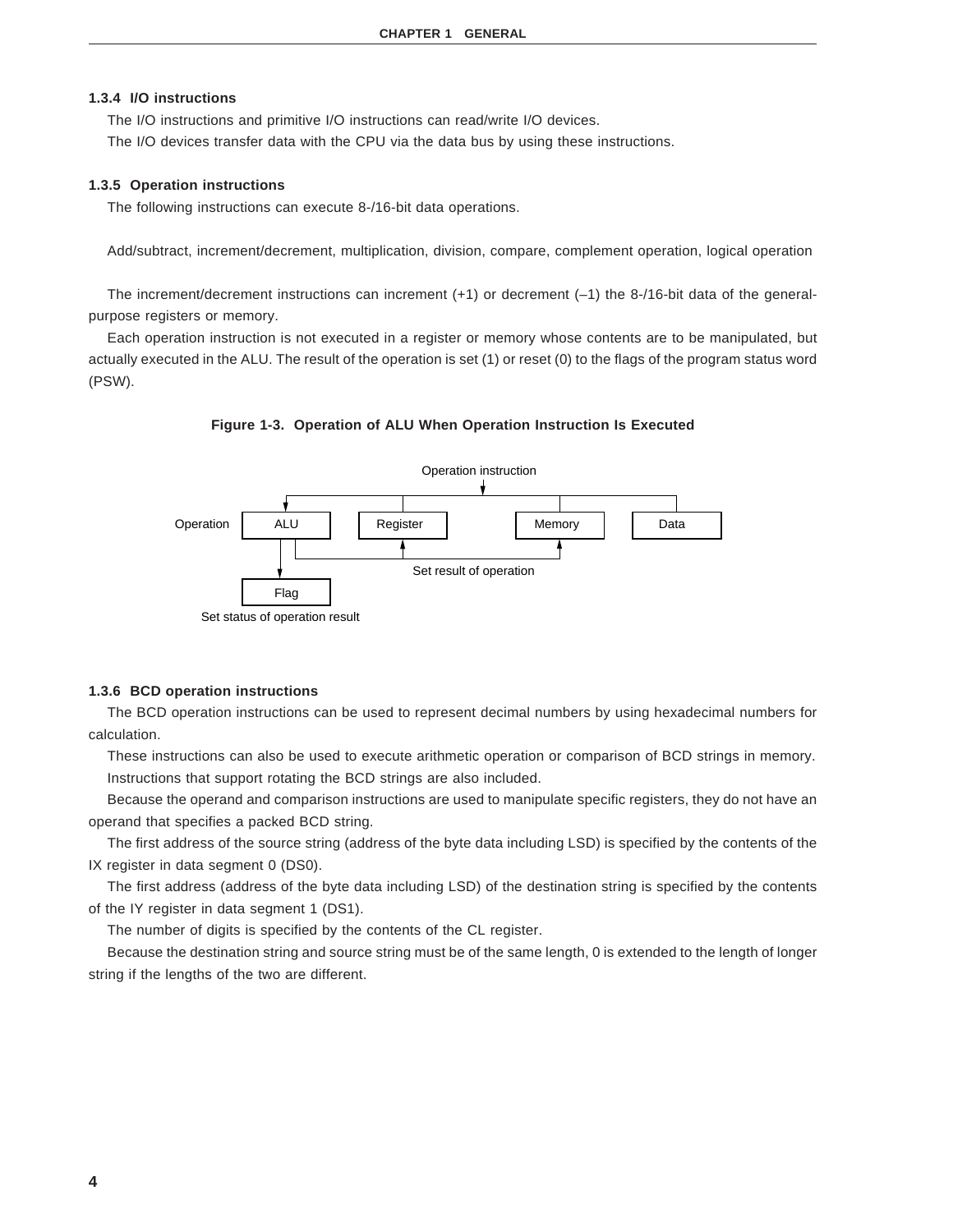#### **1.3.7 BCD adjustment instructions**

BCD operation is supported by executing a BCD adjustment instruction before or after arithmetic operation. Because the BCD adjustment instructions are executed on the AL register, they do not have an operand. In the case of addition and subtraction, adjustment can be made to both packed BCD and unpacked BCD. In the case of multiplication and division, however, adjustment can be made to only unpacked BCD representation.

#### **1.3.8 Data conversion instruction**

The data conversion instructions can convert the type and word length of binary and decimal numbers. The CVTBD and CVTDB instructions convert binary numbers and 2-digit unpacked BCD.

The CVTBW and CVTWL instructions extend the sign in a register.

#### **1.3.9 Bit manipulation instructions**

The bit manipulation instructions are used to execute logical operations on the bit data of the general-purpose registers or memory.

The operand of the instruction format is "reg, bit" or "mem, bit".

The first operand, reg or mem, specifies 8-/16-bit data including the bit data to be manipulated and codes a generalpurpose register or an effective address.

The second operand bit indicates the address of the bit data in a byte or word, and uses the contents of CL or 8-bit immediate data. If reg or mem is 8-bit data, only the low-order 3 bits are the valid bit address. If reg or mem is 16-bit data, only the low-order 4 bits are the valid bit address, and the high-order bits are ignored.

#### **1.3.10 Shift and rotate instructions**

The shift or rotate instructions shift or rotate the 8-/16-bit data of a general-purpose register or memory 1 bit or more (0 to 255).

The shift instructions are divided into arithmetic shift and logical shift instructions. Usually, the number of digits to be shifted is 1, but it can be changed depending on the value of the CL register each time the instruction has been executed if specified by the count operand of the instruction (255 max.). The arithmetic shift instruction inserts 0 to the LSB of the data shifted if the data has been shifted 1 bit to the left, and 1 to the MSB of the data if the data has been shifted 1 bit to the right. The logical shift instruction does not cause the value of the LSB or MSB to be changed even when the data has been shifted 1 bit.

Like the shift instructions, the number of digits to be rotated by a rotate instruction is specified by the count operand of the instruction. This value is the value stored to the CL register. As a result of executing the rotate instruction, the CY and V flags are affected. The bit rotated out is always stored to the CY flag. The V flag always becomes undefined if two or more digits have been rotated. If only one digit is rotated and the MSB (extension) of the destination is affected as a result, the V flag is set to 1; otherwise, the flag is reset to 0. The CY flag can be used as the extension of the destination when the ROLC or ROR instruction is used.

#### **1.3.11 Stack manipulation instructions**

The stack manipulation instructions are used to manipulate the stack in the memory. The following four types of stack manipulation instructions are available.

- PUSH : Saves data to the stack.
- POP : Restores data from the stack.
- PREPARE : Creates a stack frame and copies a frame pointer to secure an area for a local variable or to reference a global variable.
- DISPOSE : Restores the stack pointer (SP) and base pointer (BP) to the status before the PREPARE instruction is executed.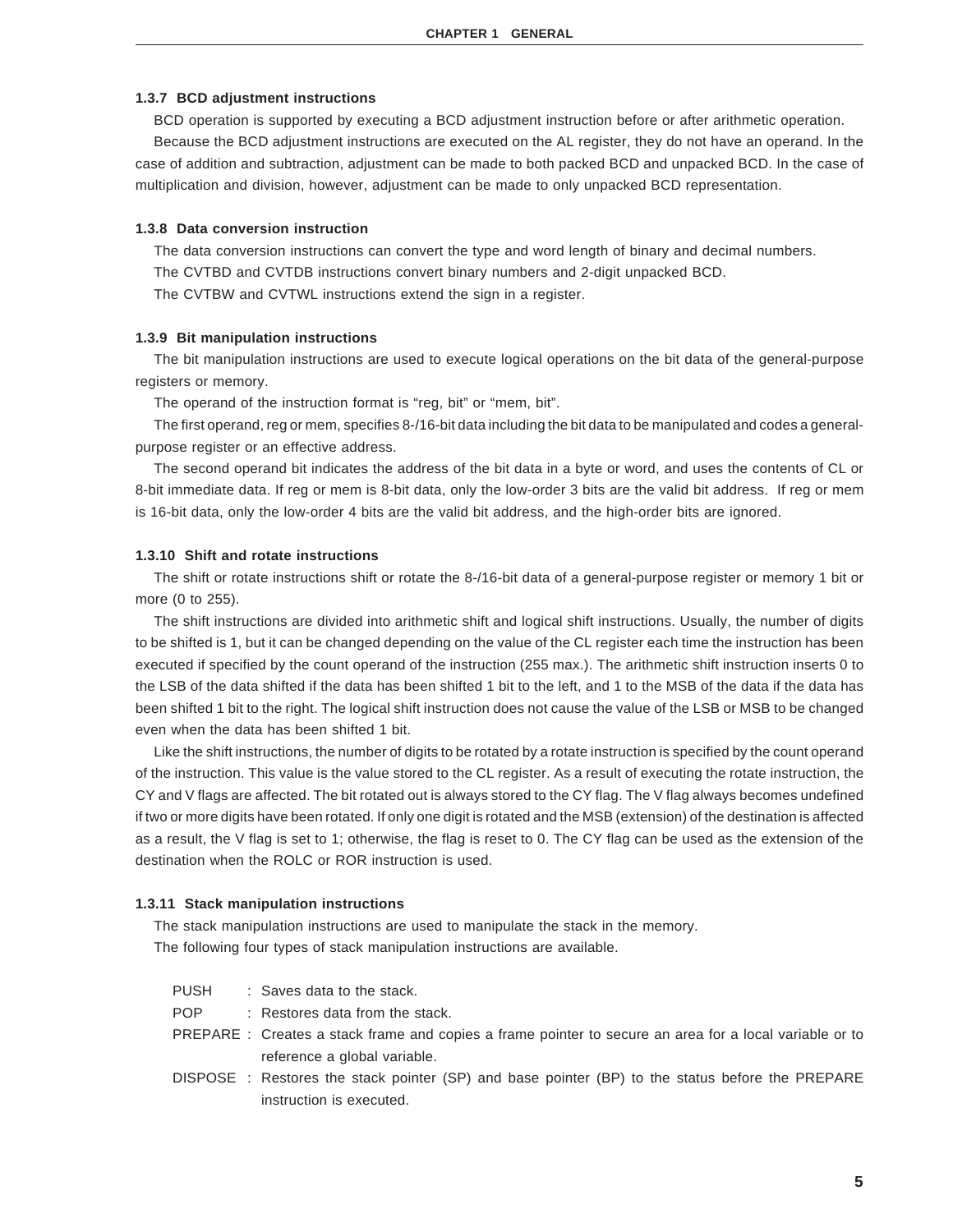#### **1.3.12 Program branch instructions**

These instructions branch program execution to specified addresses. The following four types of branch instructions are available.

|                        | Subroutine control instructions : Save the contents of the program counter (PC) to the stack (CALL) or restore |
|------------------------|----------------------------------------------------------------------------------------------------------------|
|                        | the contents of the PC from the stack (RET).                                                                   |
| Branch instruction     | : Branches the flow of an instruction to a specified address.                                                  |
|                        | Conditional branch instructions : Branch the flow of instruction execution to a specified address depending    |
|                        | on the value of a flag.                                                                                        |
| Interrupt instructions | : Temporarily stop execution of the program and controls flow of program                                       |
|                        | execution by means of software interrupts if an external device requests for                                   |
|                        | interrupt or if an operation error occurs.                                                                     |

#### **1.3.13 CPU control instructions**

The CPU control instructions manipulate flags, synchronize the processor with an external device, or transfer data. An instruction that causes the CPU to execute nothing (NOP) is also available.

#### **1.3.14 Mode select instructions**

#### **(1) Emulation mode (except V33A and V53A)**

The mode can be changed between the native and emulation modes by using a dedicated emulation mode instruction.

#### **(2) Extended address mode (V33A and V53A only)**

The mode can be changed between the normal address mode and extended address mode by using a dedicated extended address mode instruction.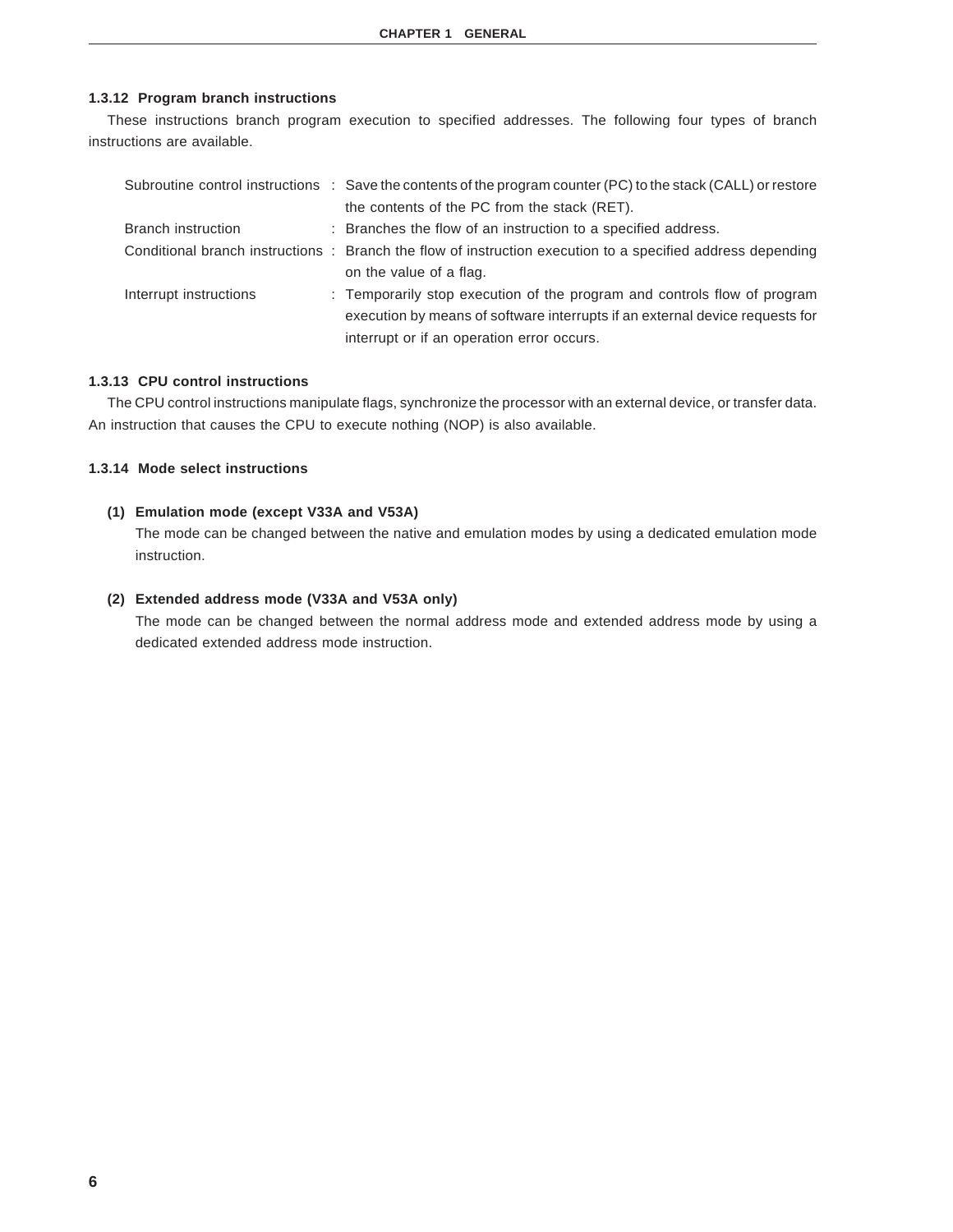#### **CHAPTER 2 INSTRUCTIONS**

#### **2.1 Description of Instructions (in alphabetical order of mnemonic)**

This chapter explains the following items for each instruction.

[Format] [Operation] [Operand] [Flag] [Description] [Example] [Number of bytes] [Word format]

In [Format], [Operation], and [Operand], several identifiers are used.

Tables 2-2 through 2-4 show the identifiers used and their meanings, and Tables 2-5 through 2-7 explain how to select memory addressing modes, general-purpose registers, and segment registers.

[Flag] shows, by using identifiers, the operations of the flags that are affected as a result of executing the given instruction. Table 2-1 shows examples of operations of each flag.

| Identifier   | Description                                |
|--------------|--------------------------------------------|
| <b>Blank</b> | Not affected                               |
| O            | Reset to 0                                 |
|              | Set to 1                                   |
| $\times$     | Set to 1 or reset to 0 depending on result |
| U            | Undefined                                  |
| R            | Restores previously saved value            |

**Table 2-1. Example of Flag Operation**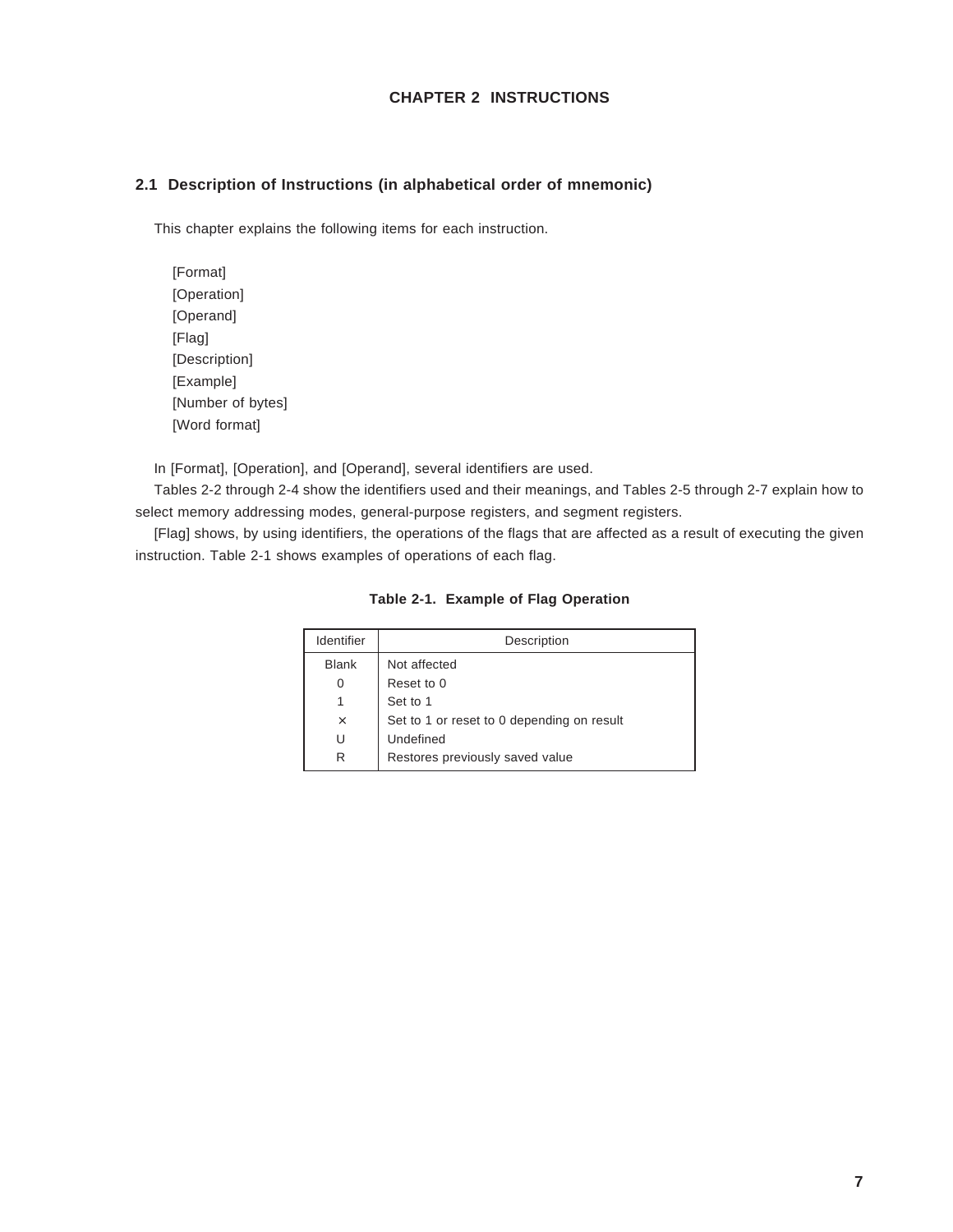|  |  |  | Table 2-2. Example of Operand Type |  |
|--|--|--|------------------------------------|--|
|--|--|--|------------------------------------|--|

| Identifier        | Description                                                                                    |
|-------------------|------------------------------------------------------------------------------------------------|
| reg               | 8-/16-bit general-purpose register                                                             |
|                   | (destination register for instruction using two 8-/16-bit general-purpose registers)           |
| reg'              | Source register for instruction using two 8-/16-bit general-purpose registers                  |
| reg8              | 8-bit general-purpose register                                                                 |
|                   | (destination register for instruction using two 8-bit general-purpose registers)               |
| reg8'             | Source register for instruction using two 8-bit general-purpose registers                      |
| reg16             | 16-bit general-purpose register                                                                |
|                   | (destination register for instruction using two 16-bit general-purpose registers)              |
| reg16'            | Source register for instruction using two 16-bit general-purpose registers                     |
| mem               | 8-/16-bit memory address                                                                       |
| mem8              | 8-bit memory address                                                                           |
| mem <sub>16</sub> | 16-bit memory address                                                                          |
| mem <sub>32</sub> | 32-bit memory address                                                                          |
| dmem              | 16-bit direct memory address                                                                   |
| imm               | 8-/16-bit immediate data                                                                       |
| imm <sub>3</sub>  | 3-bit immediate data                                                                           |
| imm4              | 4-bit immediate data                                                                           |
| imm8              | 8-bit immediate data                                                                           |
| imm16             | 16-bit immediate data                                                                          |
| acc               | Accumulator (AW or AL)                                                                         |
| sreg              | Segment register                                                                               |
| src-table         | Name of 256-byte conversion table                                                              |
| src-block         | Name of source block addressed by IX register                                                  |
| dst-block         | Name of destination block addressed by IY register                                             |
| near-proc         | Procedure in current program segment                                                           |
| far-proc          | Procedure in other program segments                                                            |
| near-label        | Label in current program segment                                                               |
| short-label       | Label in range of end of instruction $-128$ to $+127$ bytes                                    |
| far-label         | Label in other program segments                                                                |
| regptr16          | 16-bit general-purpose register having offset of call address in current program segment       |
| memptr16          | 16-bit memory address having offset of call address in current program segment                 |
| memptr32          | 32-bit memory address having offset and segment data of call address in other program segments |
| pop-value         | Number of bytes discarded from stack (0 to 64K, usually even number)                           |
| fp-op             | Immediate value identifying instruction code of floating-point coprocessor                     |
| R                 | Register set (AW, BW, CW, DW, SP, BP, IX, IY)                                                  |
| DS1-spec          | DS1 or segment name/group name ASSUMEd to DS1                                                  |
| Seg-spec          | Any segment register name or segment name/group name ASSUMEd to segment register               |
| 1                 | Can be omitted                                                                                 |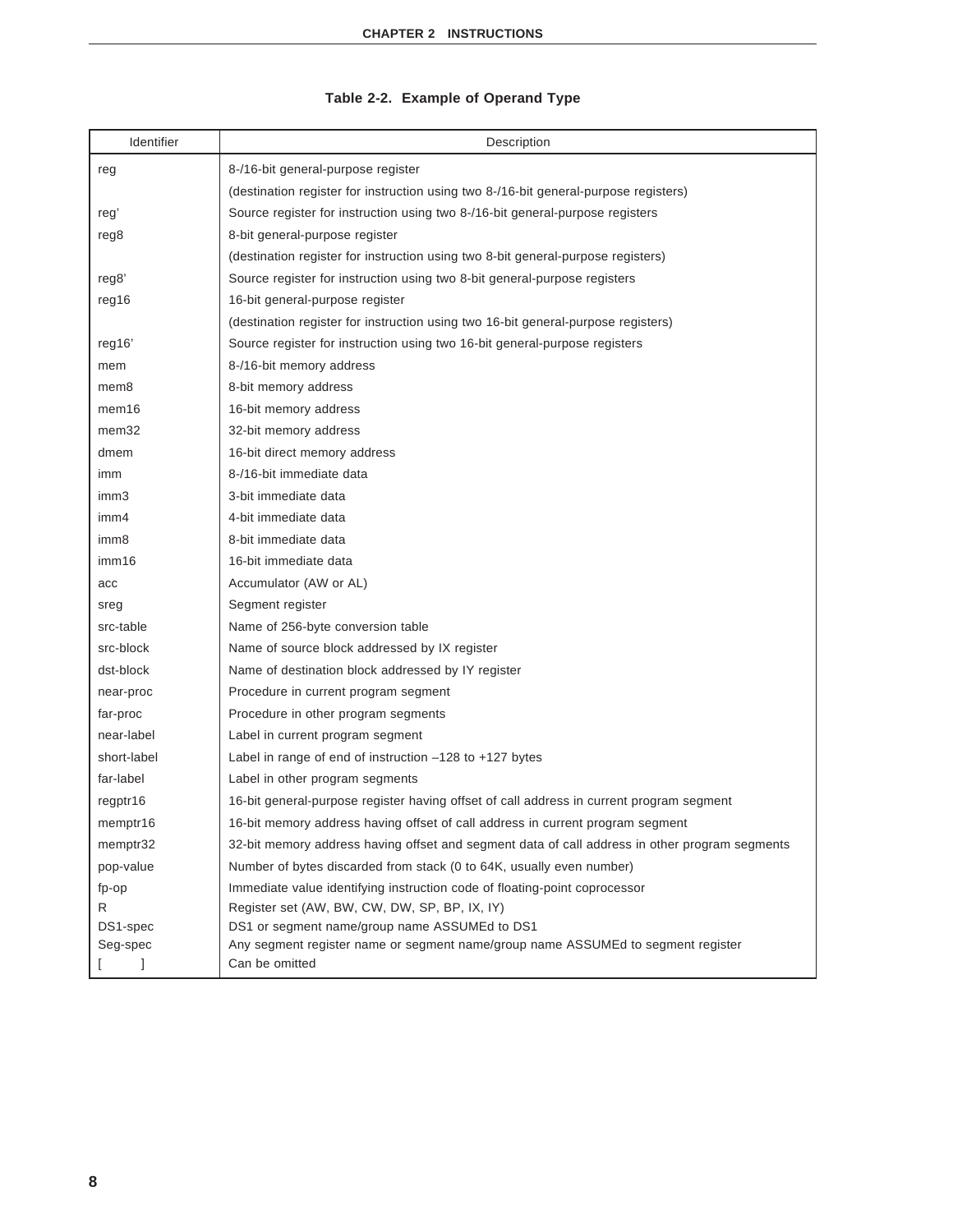| Identifier       | Description                                                                       |
|------------------|-----------------------------------------------------------------------------------|
| W                | Byte/word field (0, 1)                                                            |
| reg              | Register field (000 to 111)                                                       |
| reg'             | Register field (000 to 111) (source register for instruction using two registers) |
| mod, mem         | Memory addressing specification bit (mod: 00 to 10, mem: 000 to 111)              |
| (disp-low)       | Low-order byte of option 16-bit displacement                                      |
| (disp-high)      | High-order byte of option 16-bit displacement                                     |
| disp-low         | Low-order byte of 16-bit displacement for PC relative addition                    |
| disp-high        | High-order byte of 16-bit displacement for PC relative addition                   |
| imm <sub>3</sub> | 3-bit immediate data                                                              |
| imm4             | 4-bit immediate data                                                              |
| imm8             | 8-bit immediate data                                                              |
| imm16-low        | Low-order byte of 16-bit immediate data                                           |
| imm16-high       | High-order byte of 16-bit immediate data                                          |
| addr-low         | Low-order byte of 16-bit direct address                                           |
| addr-high        | High-order byte of 16-bit direct address                                          |
| sreg             | Segment register specification bit (00 to 11)                                     |
| s                | Sign extension specification bit (1: sign extension, 0: not sign extension)       |
| offset-low       | Low-order byte of 16-bit offset data loaded to PC                                 |
| offset-high      | High-order byte of 16-bit offset data loaded to PC                                |
| seg-low          | Low-order byte of 16-bit segment data loaded to PS                                |
| seg-high         | High-order byte of 16-bit segment data loaded to PS                               |
| pop-value-low    | Low-order byte of 16-bit data specifying number of bytes discarded from stack     |
| pop-value-high   | High-order byte of 16-bit data specifying number of bytes discarded from stack    |
| disp8            | 8-bit displacement relatively added to PC                                         |
| X                |                                                                                   |
| <b>XXX</b>       | Operation codes of floating-point coprocessor                                     |
| <b>YYY</b>       |                                                                                   |
| <b>ZZZ</b>       |                                                                                   |

#### **Table 2-3. Example of Instruction Word**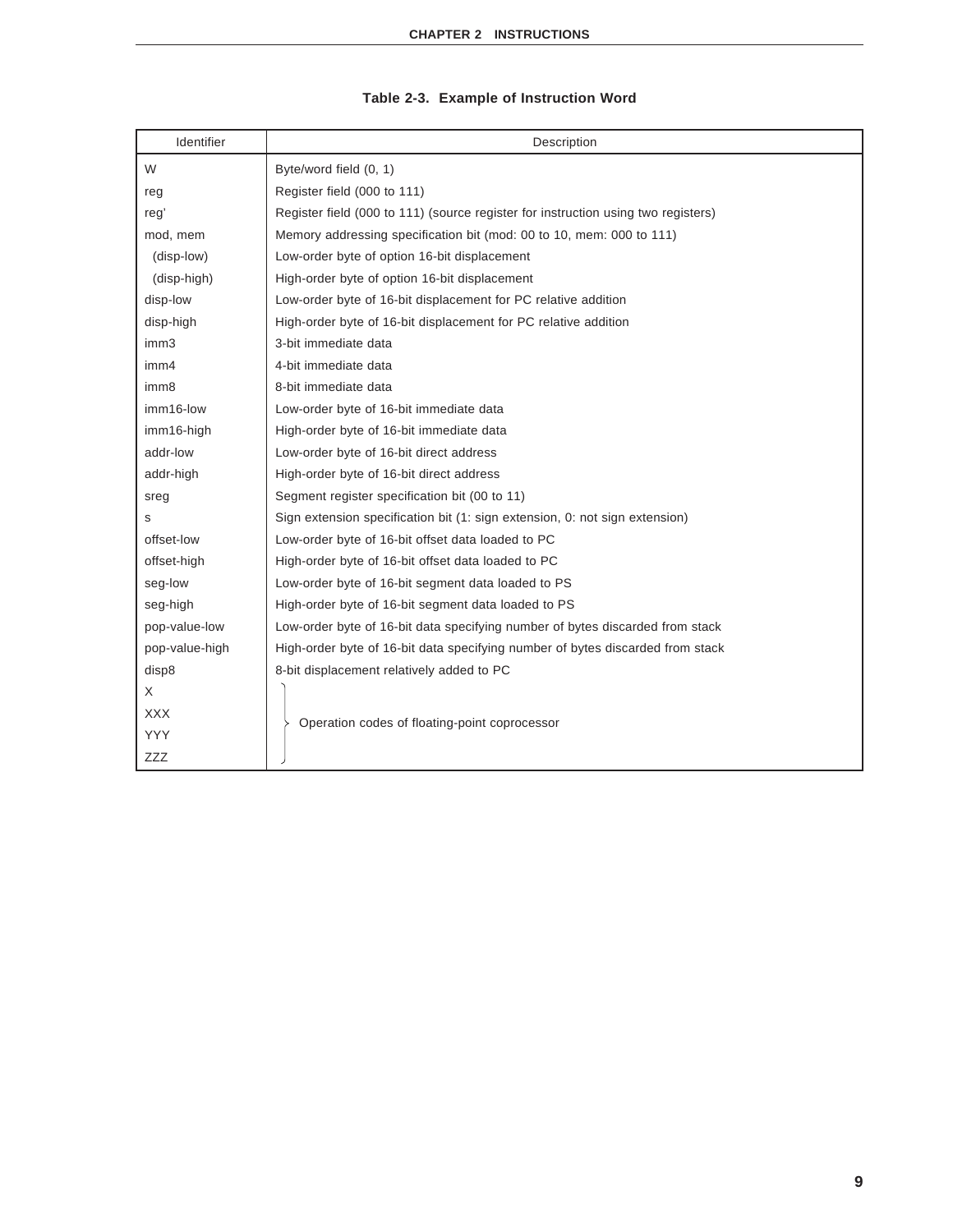## **Table 2-4. Legend of Description of Instruction Format and Operand (1/2)**

| Identifier       | Description                                            |
|------------------|--------------------------------------------------------|
| dst              | Destination operand                                    |
| dst1             | Destination operand                                    |
| dst <sub>2</sub> | Destination operand                                    |
| <b>SrC</b>       | Source operand                                         |
| src1             | Source operand                                         |
| src2             | Source operand                                         |
| target           | Target operand                                         |
| AW               | Accumulator (16 bits)                                  |
| AΗ               | Accumulator (high-order bytes)                         |
| AL               | Accumulator (low-order bytes)                          |
| <b>BW</b>        | BW register (16 bits)                                  |
| <b>CW</b>        | CW register (16 bits)                                  |
| <b>CL</b>        | CW register (low-order byte)                           |
| DW               | DW register (16 bits)                                  |
| <b>BP</b>        | Base pointer (16 bits)                                 |
| <b>SP</b>        | Stack pointer (16 bits)                                |
| PC               | Program counter (16 bits)                              |
| <b>PSW</b>       | Program status word (16 bits)                          |
| IX               | Index register (source) (16 bits)                      |
| IY               | Index register (destination) (16 bits)                 |
| PS               | Program segment register (16 bits)                     |
| SS               | Stack segment register (16 bits)                       |
| DS <sub>0</sub>  | Data segment 0 register (16 bits)                      |
| DS <sub>1</sub>  | Data segment 1 register (16 bits)                      |
| AC               | Auxiliary carry flag                                   |
| CY               | Carry flag                                             |
| P                | Parity flag                                            |
| S                | Sign flag                                              |
| Ζ                | Zero flag                                              |
| <b>DIR</b>       | Direction flag                                         |
| IE               | Interrupt enable flag                                  |
| V                | Overflow flag                                          |
| <b>BRK</b>       | Break mode                                             |
| MD               | Mode flag (not provided to V33A and V53A)              |
| ()               | Memory contents indicated by ()                        |
| disp             | Displacement (8/16 bits)                               |
| temp             | Temporary register (8/16/32 bits)                      |
| temp1            | Temporary register (16 bits)                           |
| temp2            | Temporary register (16 bits)                           |
| <b>TA</b>        | Temporary register A (16 bits)                         |
| TB               | Temporary register B (16 bits)                         |
| TC               | Temporary register C (16 bits)                         |
| ext-disp8        | 16-bits as result of sign-extending 8-bit displacement |
| seg              | Immediate segment data (16 bits)                       |
| offset           | Immediate offset data (16 bits)                        |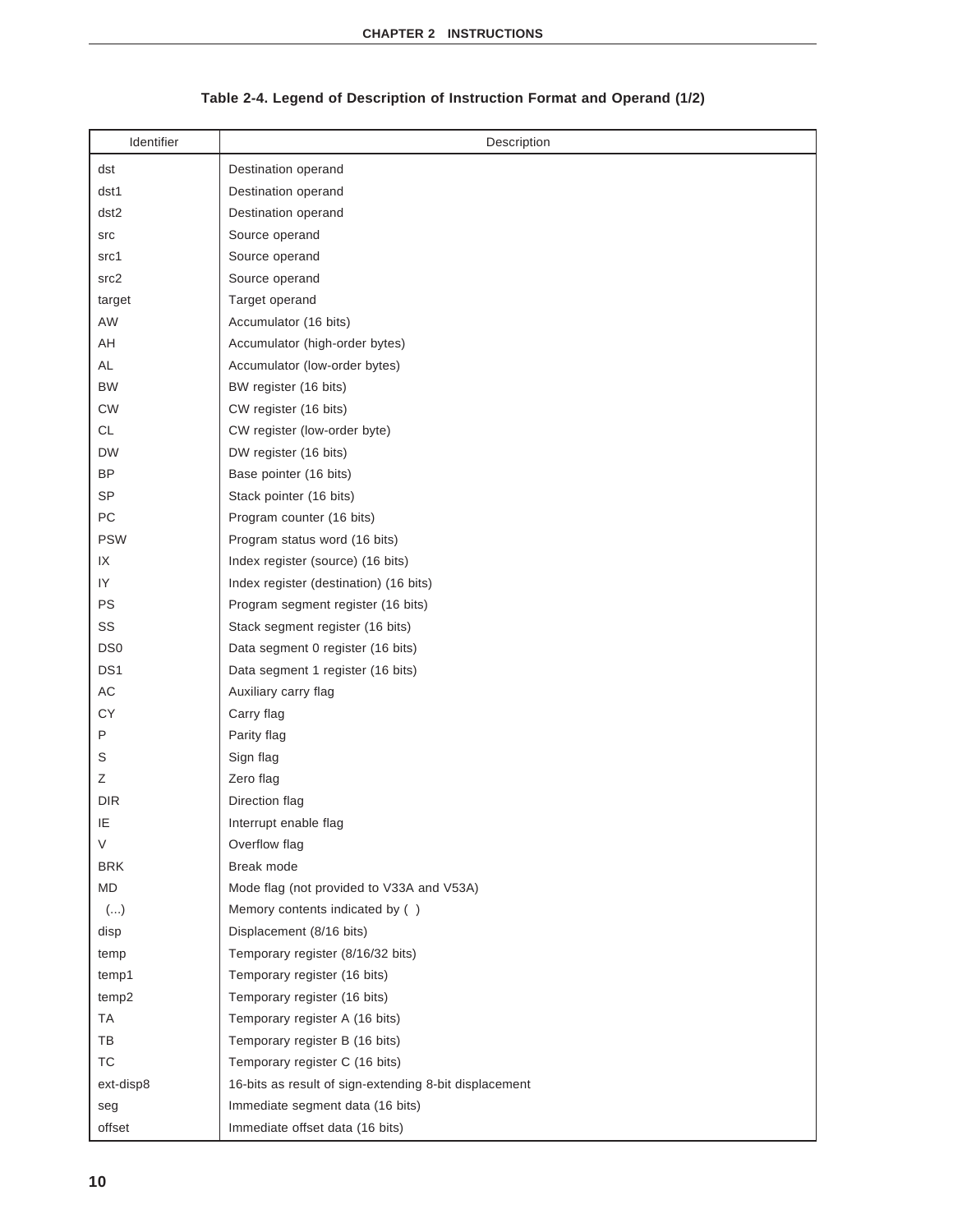| Identifier        | Description                 |
|-------------------|-----------------------------|
| $\leftarrow$      | <b>Transfer direction</b>   |
| $+$               | Add                         |
|                   | Subtract                    |
| $\times$          | Multiply                    |
| $\div$            | Divide                      |
| $\%$              | Modulo                      |
| $\wedge$          | Logical product (AND)       |
| $\vee$            | Logical sum (OR)            |
| $\mathbf{\nabla}$ | Exclusive logical sum (XOR) |
| $\times\times H$  | 2-digit hexadecimal value   |
| <b>XXXXH</b>      | 4-digit hexadecimal value   |

#### **Table 2-4. Legend of Description on Instruction Format and Operand (2/2)**

#### **Table 2-5. Memory Addressing**

| mod<br>mem | 00             | 01          | 10           |
|------------|----------------|-------------|--------------|
| 000        | $BW+IX$        | BW+IX+disp8 | BW+IX+disp16 |
| 001        | BW+IY          | BW+IY+disp8 | BW+IY+disp16 |
| 010        | $BP+IX$        | BP+IX+disp8 | BP+IX+disp16 |
| 011        | BP+IY          | BP+IY+disp8 | BP+IY+disp16 |
| 100        | IX             | IX+disp8    | IX+disp16    |
| 101        | IY             | IY+disp8    | IY+disp16    |
| 110        | Direct address | BP+disp8    | BP+disp16    |
| 111        | <b>BW</b>      | BW+disp8    | BW+disp16    |

## **Purpose Register**

| reg, reg' | $W = 0$   | $W = 1$   |
|-----------|-----------|-----------|
| 000       | AL        | AW        |
| 001       | CL        | <b>CW</b> |
| 010       | DL        | <b>DW</b> |
| 011       | BL        | <b>BW</b> |
| 100       | AH        | <b>SP</b> |
| 101       | <b>CH</b> | <b>BP</b> |
| 110       | DH        | IX        |
| 111       | BH        | IY        |

#### **Table 2-6. Selecting 8-/16-Bit General- Table 2-7. Selecting Segment Register**

| sreg |                 |
|------|-----------------|
| 00   | DS <sub>1</sub> |
| 01   | PS              |
| 10   | SS              |
| 11   | DS <sub>0</sub> |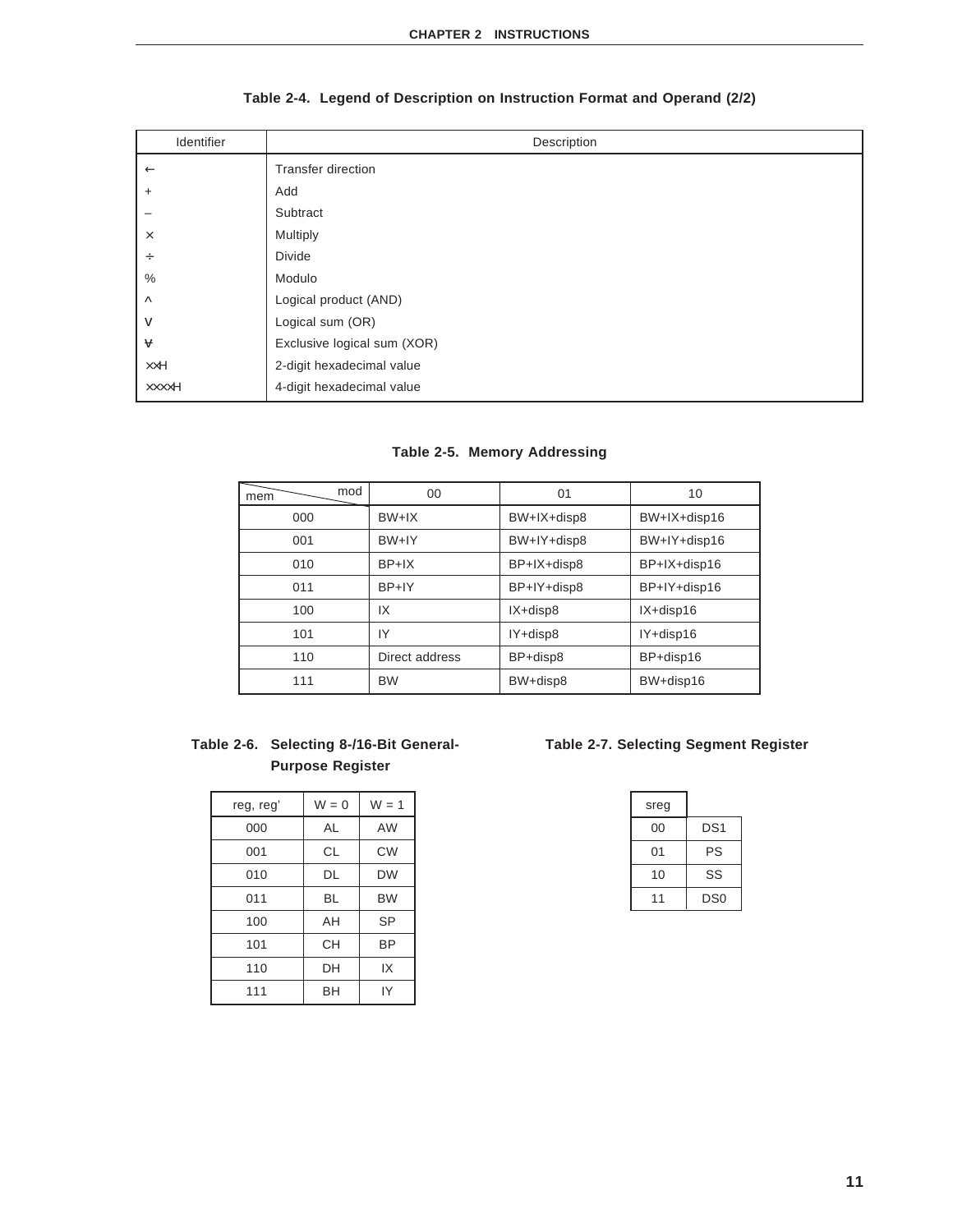## **Figure 2-1. Description Example**

|                                                                                                                                                                                                             |             |  | Mnemonic            |                                                   |                                             | Function          |                                                              |  |
|-------------------------------------------------------------------------------------------------------------------------------------------------------------------------------------------------------------|-------------|--|---------------------|---------------------------------------------------|---------------------------------------------|-------------------|--------------------------------------------------------------|--|
|                                                                                                                                                                                                             |             |  | <b>ADD</b>          |                                                   |                                             |                   | <b>Addition</b><br>Add                                       |  |
| Describes basic description format of<br>instruction by using symbols.                                                                                                                                      |             |  | → [Format]          | ADD dst, src                                      |                                             | Full name         |                                                              |  |
| Describes operation of instruction by using<br>symbols.                                                                                                                                                     |             |  | ← [Operation]       | dst←dst+src                                       |                                             |                   |                                                              |  |
| Describes operands that can be specified<br>for this instruction. For the description of<br>the symbol of each operand, refer to Tables<br>2-2 through 2-4.                                                 |             |  | ► [Operand]         | Mnemonic<br><b>ADD</b>                            | Operand (dst, src)<br>reg, reg'<br>mem, reg |                   |                                                              |  |
| Describes operation of flags that are affected<br>as a result of instruction execution. For the<br>symbol of each flag, refer to Table 2-4. For<br>the symbol of flag operation, refer to Table<br>$2 - 1.$ |             |  | $\star$ [Flag]      | СY<br>٧<br>АC<br>$\times$<br>$\times$<br>$\times$ | P<br>S<br>Ζ<br>$\times$<br>$\times$         |                   |                                                              |  |
| Describes the operation of the instruction<br>in detail.                                                                                                                                                    |             |  | ► [Description]     | by the first operand                              |                                             |                   | Adds the contents of the destination operand (dst) specified |  |
| Shows an example of description based on<br>the description format of RA70116-I<br>(InterTool™).                                                                                                            |             |  | → [Example]         | MOV AW, 0                                         |                                             |                   |                                                              |  |
| Indicates the instruction word length.                                                                                                                                                                      |             |  | ► [Number of bytes] |                                                   |                                             |                   |                                                              |  |
|                                                                                                                                                                                                             |             |  |                     | Mnemonic<br><b>ADD</b>                            | Operand                                     | No. of Bytes<br>2 |                                                              |  |
|                                                                                                                                                                                                             |             |  |                     |                                                   | reg, reg'<br>mem, reg                       | $2 - 4$           |                                                              |  |
|                                                                                                                                                                                                             |             |  |                     |                                                   |                                             |                   |                                                              |  |
| Indicates the instruction format. For the                                                                                                                                                                   |             |  | ← [Word format]     | Mnemonic                                          | Operand                                     |                   | <b>Operation Code</b>                                        |  |
| symbol of each field, refer to Table 2-3.<br>The Operation Code column shows the                                                                                                                            |             |  |                     |                                                   |                                             |                   | $7, 6, 5, 4, 3, 2, 1, 0, 7, 6, 5, 4, 3, 2, 1, 0$             |  |
| following byte order (6 bytes max.).                                                                                                                                                                        |             |  |                     | <b>ADD</b>                                        | reg, reg'                                   | 0 0 0 0 0 0 0 W 1 | 1<br>reg'<br>reg                                             |  |
| <b>Operation Code</b>                                                                                                                                                                                       |             |  |                     | mem, reg'                                         | 0 0 0 0 0 0 0 W mod                         | reg<br>mem        |                                                              |  |
| $7, 6, 5, 4, 3, 2, 1, 0, 7, 6, 5, 4, 3, 2, 1, 0$                                                                                                                                                            |             |  |                     |                                                   |                                             |                   | ~<br><                                                       |  |
| First byte                                                                                                                                                                                                  | Second byte |  |                     |                                                   |                                             |                   |                                                              |  |
| Third byte                                                                                                                                                                                                  | Fourth byte |  |                     |                                                   |                                             |                   |                                                              |  |
| Fifth byte                                                                                                                                                                                                  | Sixth byte  |  |                     |                                                   |                                             |                   |                                                              |  |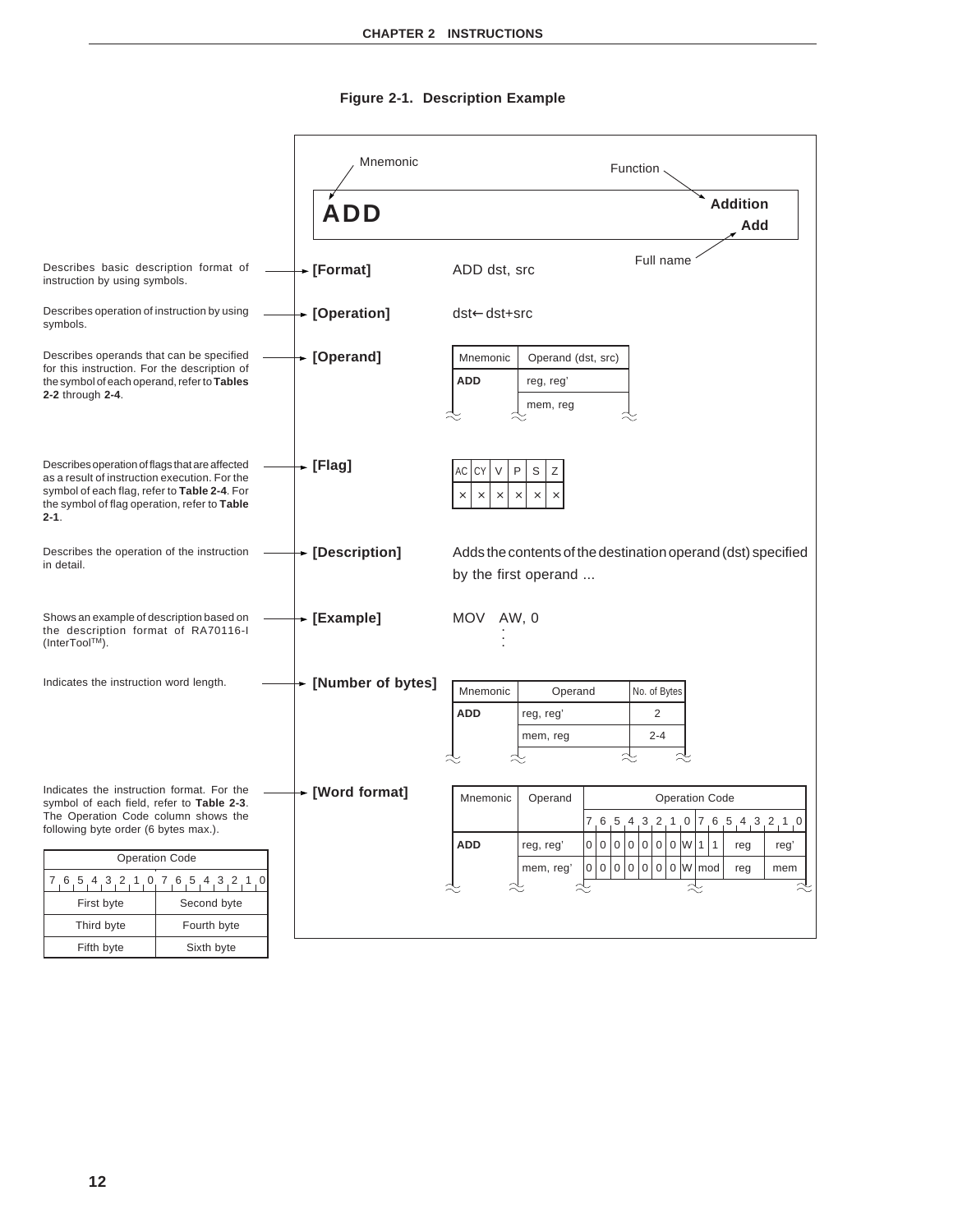**Addition ADD Add**

**[Format] ADD dst, src**

#### **[Operand, Operation]**

| Mnemonic   | Operand (dst, src) | Operation                                        |
|------------|--------------------|--------------------------------------------------|
| <b>ADD</b> | reg, reg'          | $dst \leftarrow dst + src$                       |
|            | mem, reg           |                                                  |
|            | reg, mem           |                                                  |
|            | reg, imm           |                                                  |
|            | mem, imm           |                                                  |
|            | acc, imm           | [When $W = 0$ ] $AL \leftarrow AL + \text{imm8}$ |
|            |                    | [When $W = 1$ ] AW $\leftarrow$ AW + imm16       |

#### **[Flag]**

| $AC$ $CY$ |  | D | C |  |
|-----------|--|---|---|--|
|           |  |   |   |  |

**[Description]** Adds the contents of the destination operand (dst) specified by the first operand to the contents of the source operand (src) specified by the second operand, and stores the result to the destination operand (dst).

**[Example]** To add the contents of memory 0:50H (word data) to the contents of the DW register, and store the result to 0:50H

- MOV AW, 0
- MOV DS1, AW
- MOV IY, 50H
- ADD DS1: WORD PTR [IY], DW

#### **[Number of bytes]**

| Mnemonic   | Operand   | No. of bytes |
|------------|-----------|--------------|
| <b>ADD</b> | reg, reg' |              |
|            | mem, reg  | $2 - 4$      |
|            | reg, mem  | $2 - 4$      |
|            | reg, imm  | 3, 4         |
|            | mem, imm  | $3-6$        |
|            | acc, imm  | 2, 3         |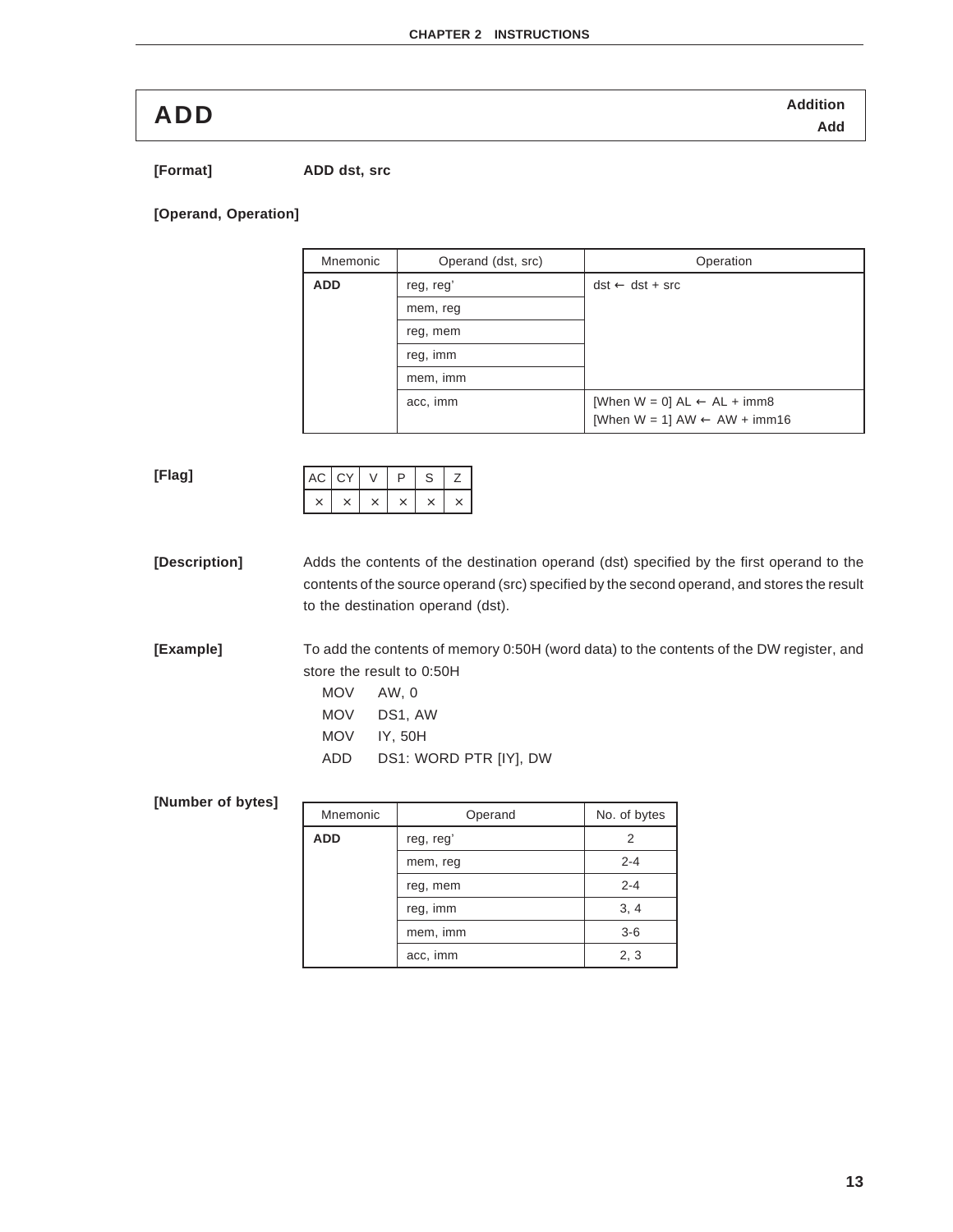### **[Word format]**

| Mnemonic   | Operand   |                   |             |             |                |          |                   |              | Operation code |              |   |                |             |          |                   |            |  |
|------------|-----------|-------------------|-------------|-------------|----------------|----------|-------------------|--------------|----------------|--------------|---|----------------|-------------|----------|-------------------|------------|--|
|            |           | 7                 | 6           | 5           | $\overline{4}$ | 3        | 2                 | 1            | 0              | 7            | 6 | 5 <sup>5</sup> | 4 3         |          | $\overline{2}$    | $1\quad 0$ |  |
| <b>ADD</b> | reg, reg' | $\Omega$          | $\mathbf 0$ | $\Omega$    | $\Omega$       | $\Omega$ | $\mathbf 0$       | 1            | W              | 1            | 1 |                | reg         |          |                   | regʻ       |  |
|            | mem, reg  | 0                 | $\mathbf 0$ | $\mathbf 0$ | $\mathbf 0$    | 0        | $\mathbf 0$       | $\mathbf 0$  | W              | mod          |   |                | reg         |          | mem               |            |  |
|            |           |                   |             |             | (disp-low)     |          |                   |              |                | (disp-high)  |   |                |             |          |                   |            |  |
|            | reg, mem  | $\Omega$          | $\Omega$    | $\Omega$    | $\Omega$       | $\Omega$ | $\Omega$          | $\mathbf{1}$ | W              | mod          |   |                | reg         |          | mem               |            |  |
|            |           |                   |             |             | (disp-low)     |          |                   |              |                | (disp-high)  |   |                |             |          |                   |            |  |
|            | reg, imm  | 1                 | $\Omega$    | $\Omega$    | $\Omega$       | $\Omega$ | $\Omega$          | S            | W              | $\mathbf{1}$ | 1 | $\Omega$       | $\Omega$    | $\Omega$ |                   | reg        |  |
|            |           |                   |             |             |                |          | imm8 or imm16-low |              |                | imm16-high   |   |                |             |          |                   |            |  |
|            | mem, imm  | 1                 | $\Omega$    | $\Omega$    | $\Omega$       | $\Omega$ | $\Omega$          | S            | W              | mod          |   | $\Omega$       | $\Omega$    | $\Omega$ |                   | mem        |  |
|            |           |                   |             |             | (disp-low)     |          |                   |              |                |              |   |                | (disp-high) |          |                   |            |  |
|            |           | imm8 or imm16-low |             |             |                |          |                   |              |                |              |   |                | imm16-high  |          |                   |            |  |
|            | acc, imm  | $\Omega$          | $\mathbf 0$ | $\Omega$    | $\Omega$       | $\Omega$ | 1                 | $\Omega$     | W              |              |   |                |             |          | imm8 or imm16-low |            |  |
|            |           |                   |             |             | imm16-high     |          |                   |              |                |              |   |                |             |          |                   |            |  |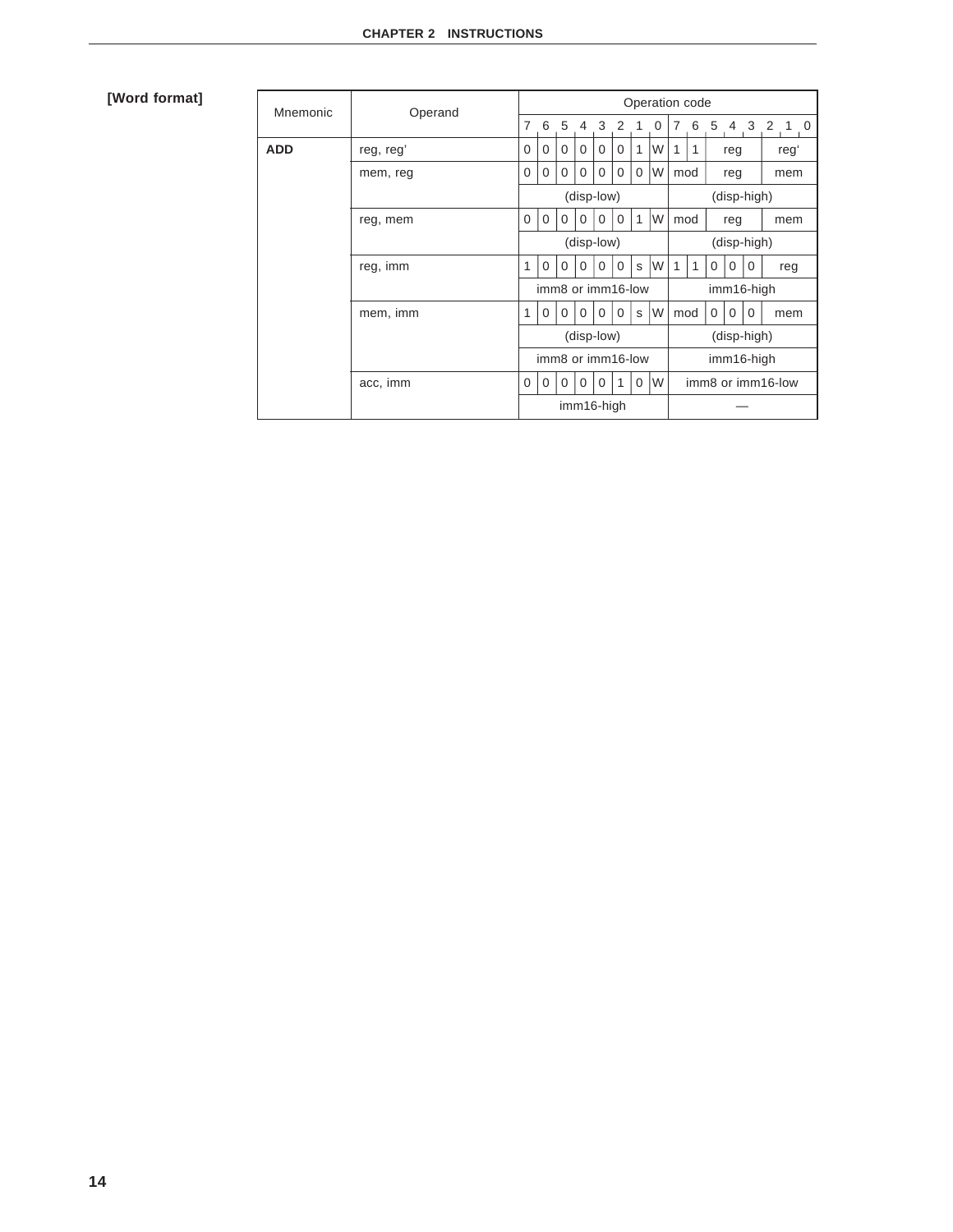**ADD4S Decimal addition**<br>Add Nibble String

#### **[Format] ADD4S [DS1-spec:] dst-string, [Seg-spec:] src-string ADD4S**

**[Operation]** BCD string (IY, CL) ← BCD string (IY, CL) + BCD string (IX, CL)

**[Operand]**

| Mnemonic     | Operand (dst, src)                               |
|--------------|--------------------------------------------------|
| <b>ADD4S</b> | [DS1-spec: ] dst-string, [Seg-spec: ] src-string |
|              | None                                             |

| AC CY |   | D | S |  |
|-------|---|---|---|--|
|       | U | υ | U |  |

**[Description]** Adds the packed BCD string addressed by the IX register to the packed BCD string addressed by the IY register, and stores the the result of the string addressed by the IY register. The string length (number of BCD digits) is determined by the CL register (the number of digits is d if the contents of CL is d) in a range of 1 to 254 digits. The destination string must be always located in a segment specified by the DS1 register, the segment cannot be overridden. Although the default segment register of the source string is the DS0 register, the segment can be overridden, and the string can be located in a segment specified by any segment register.

The format of a packed BCD string is as follows.



**Caution The BCD string instruction always operates in units of an even number of digits. If an even number of digits is specified, therefore, the result of the operation and each flag operation are normal. If an odd number of digits is specified, however, an operation of an even number of digits, or an odd number of digits + 1, is executed. As a result, the result of the operation is an even number of digits and each flag indicates an even number of digits. To specify an odd number of digits, therefore, keep this in mind: Execute the BCD addition instruction, if the number of digits is odd, after clearing the high-order 4 bits of the most significant byte to "0". As a result, the carry is indicated by bit 4 of the most significant byte, and is not reflected in the flag.**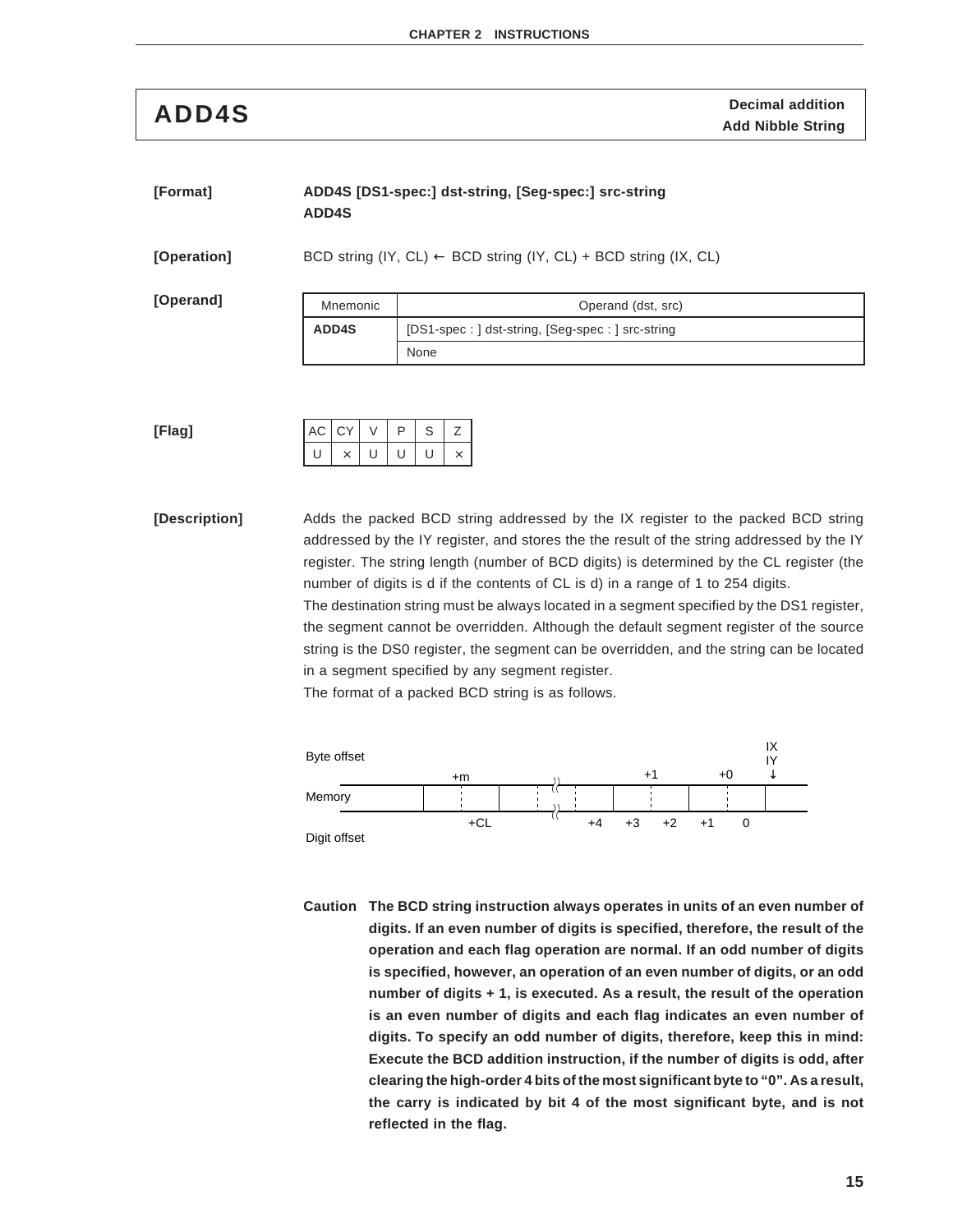| [Example] | MOV . | IX, OFFSET VAR 1 |  |
|-----------|-------|------------------|--|
|           | MOV   | IY, OFFSET VAR 2 |  |
|           | MOV   | CL. 4            |  |
|           | ADD4S |                  |  |

**[Number of bytes]** 2

## **[Word format]**

| Mnemonic | Operand                                          |  | Operation code |  |                               |  |  |  |  |                |                |  |     |                |  |  |       |
|----------|--------------------------------------------------|--|----------------|--|-------------------------------|--|--|--|--|----------------|----------------|--|-----|----------------|--|--|-------|
|          |                                                  |  |                |  | 6 5 4 3 2 1 0 7 6 5 4 3 2 1 0 |  |  |  |  |                |                |  |     |                |  |  |       |
| ADD4S    | [DS1-spec :] dst-string, [Seg-spec :] src-string |  |                |  |                               |  |  |  |  | $\overline{0}$ | $\overline{0}$ |  | 1 0 | 0 <sup>1</sup> |  |  | 0 0 0 |
|          | None                                             |  |                |  |                               |  |  |  |  |                |                |  |     |                |  |  |       |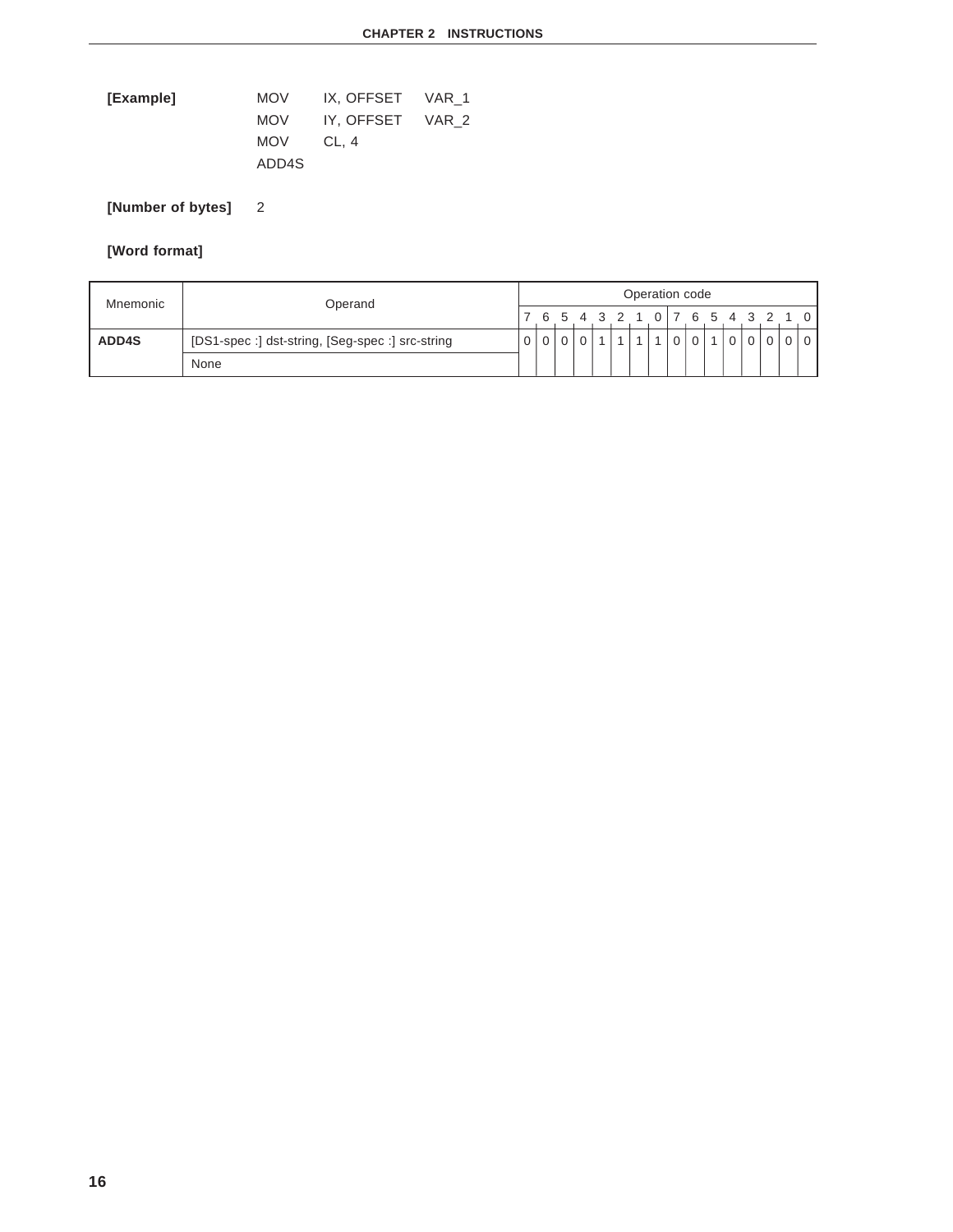**ADDC** Addition with carry<br>Add with Carry **Addition with Carry** 

**[Format] ADDC dst, src**

#### **[Operand, Operation]**

| Mnemonic    | Operand (dst, src) | Operation                                             |
|-------------|--------------------|-------------------------------------------------------|
| <b>ADDC</b> | reg, reg'          | $dst \leftarrow dst + src + CY$                       |
|             | mem, reg           |                                                       |
|             | reg, mem           |                                                       |
|             | reg, imm           |                                                       |
|             | mem, imm           |                                                       |
|             | acc, imm           | [When $W = 0$ ] $AL \leftarrow AL + \text{imm8} + CY$ |
|             |                    | [When $W = 1$ ] AW $\leftarrow$ AW + imm16 + CY       |

#### **[Flag]**

| AC   CY |  | D | S | $\epsilon$ |
|---------|--|---|---|------------|
|         |  |   |   |            |

**[Description]** Adds the contents of the destination operand (dst) specified by the first operand to the contents of the source operand (src) specified by the second operand with the contents of the CY flag, and stores the result to the destination operand (dst).

| [Example] | SET1  | CY C              | : Sets CY flag to 1.                           |
|-----------|-------|-------------------|------------------------------------------------|
|           | XOR   | $AW. AW : AW = 0$ |                                                |
|           | MOV 1 |                   | BW, $0$ FFH : BW = $0$ FFH                     |
|           |       |                   | $ADDC$ AW, BW : Contents of AW register = 100H |
|           |       |                   |                                                |

| [Number of bytes] | Mnemonic    | Operand   | No. of bytes |
|-------------------|-------------|-----------|--------------|
|                   | <b>ADDC</b> | reg, reg' | 2            |
|                   |             | mem, reg  | $2 - 4$      |
|                   |             | reg, mem  | $2 - 4$      |
|                   | reg, imm    | 3, 4      |              |
|                   |             | mem, imm  | $3-6$        |
|                   |             | acc, imm  | 2, 3         |
|                   |             |           |              |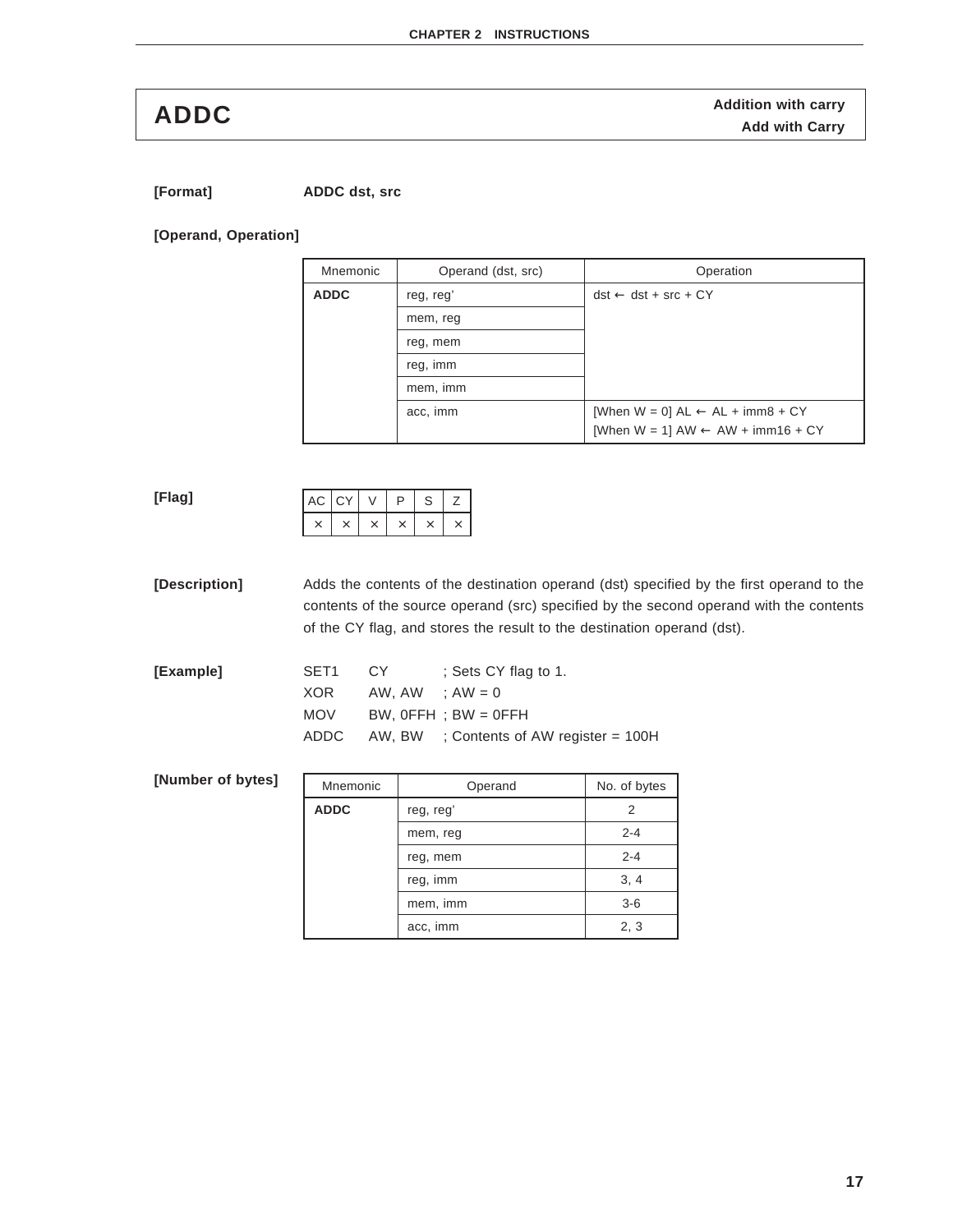### **[Word format]**

| Mnemonic    | Operand   | Operation code    |             |          |                |            |                   |              |                        |              |            |          |                |              |      |            |  |
|-------------|-----------|-------------------|-------------|----------|----------------|------------|-------------------|--------------|------------------------|--------------|------------|----------|----------------|--------------|------|------------|--|
|             |           | $\overline{7}$    | 6           | 5        | $\overline{4}$ | 3          | 2                 | 1            | $\Omega$               | 7            | 6          | 5        | $\overline{4}$ | $\mathbf{3}$ | 2    | $1\quad 0$ |  |
| <b>ADDC</b> | reg, reg' | $\Omega$          | $\Omega$    | $\Omega$ | 1              | $\Omega$   | $\Omega$          | 1            | W                      | 1            | 1          |          | reg            |              | reg' |            |  |
|             | mem, reg  | $\Omega$          | $\Omega$    | $\Omega$ | 1              | $\Omega$   | $\mathbf 0$       | $\mathbf 0$  | W                      | mod          |            |          | reg            |              | mem  |            |  |
|             |           |                   |             |          |                | (disp-low) |                   |              |                        | (disp-high)  |            |          |                |              |      |            |  |
|             | reg, mem  | $\Omega$          | $\mathbf 0$ | 0        |                | 0          | $\Omega$          | $\mathbf{1}$ | W                      | mod          |            | reg      |                |              | mem  |            |  |
|             |           |                   |             |          |                | (disp-low) |                   |              |                        | (disp-high)  |            |          |                |              |      |            |  |
|             | reg, imm  | 1                 | $\Omega$    | $\Omega$ | $\Omega$       | $\Omega$   | 0                 | S            | W                      | $\mathbf{1}$ | 1          | $\Omega$ | $\mathbf{1}$   | 0            |      | reg        |  |
|             |           |                   |             |          |                |            | imm8 or imm16-low |              |                        | imm16-high   |            |          |                |              |      |            |  |
|             | mem, imm  | 1                 | $\Omega$    | $\Omega$ | $\Omega$       | $\Omega$   | $\Omega$          | s            | W<br>mod               |              |            | $\Omega$ | 1              | $\Omega$     |      | mem        |  |
|             |           |                   |             |          |                | (disp-low) |                   |              |                        |              |            |          | (disp-high)    |              |      |            |  |
|             |           | imm8 or imm16-low |             |          |                |            |                   |              |                        |              | imm16-high |          |                |              |      |            |  |
|             | acc, imm  | $\Omega$          | $\mathbf 0$ | $\Omega$ | 1              | $\Omega$   | 1                 | $\Omega$     | W<br>imm8 or imm16-low |              |            |          |                |              |      |            |  |
|             |           |                   |             |          |                | imm16-high |                   |              |                        |              |            |          |                |              |      |            |  |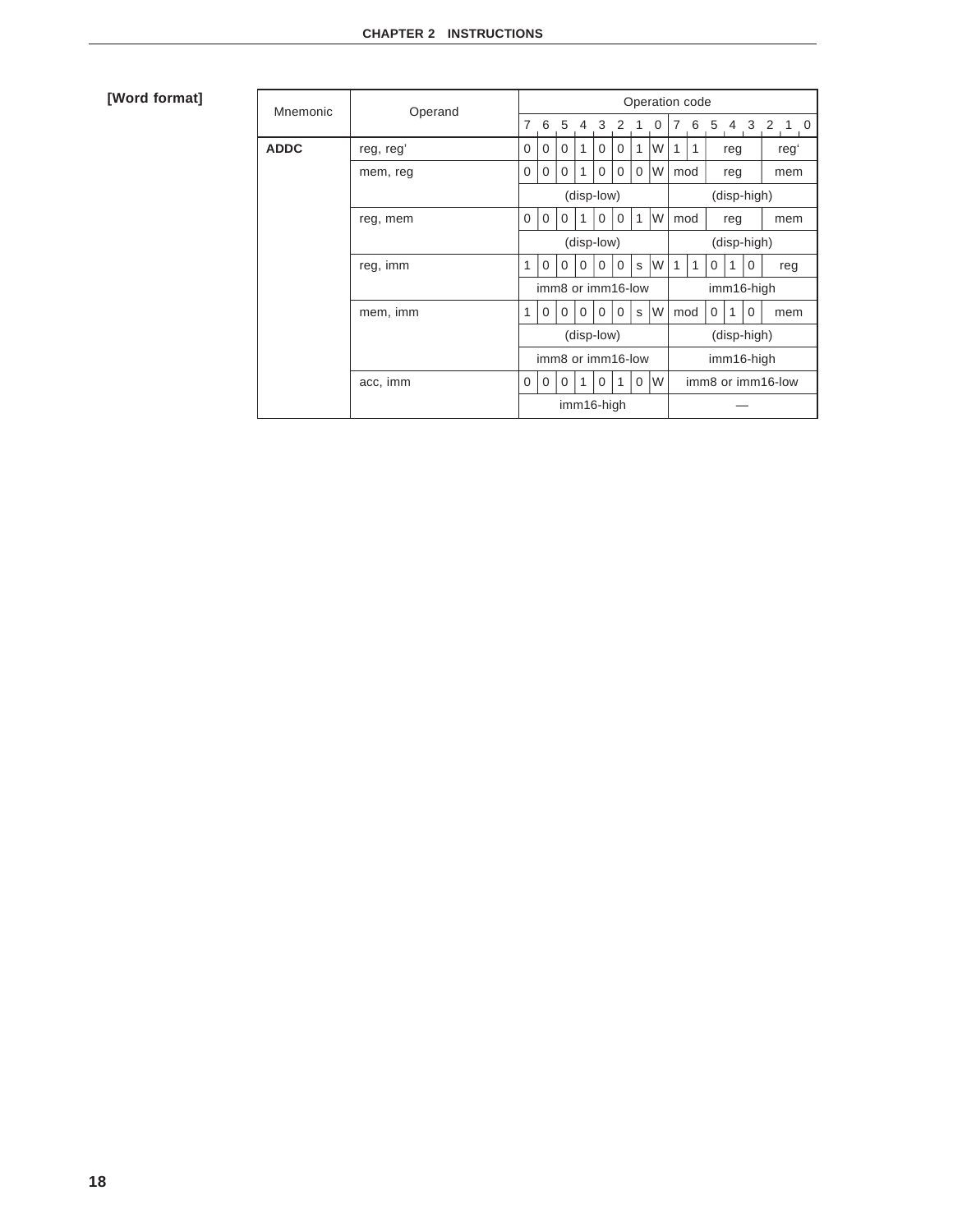**Packed decimal adjustment of result of addition ADJ4A Adjust Nibble Add**

| [Format]          | ADJ4A                                                                                                                        |                                                 |                                                                                       |
|-------------------|------------------------------------------------------------------------------------------------------------------------------|-------------------------------------------------|---------------------------------------------------------------------------------------|
| [Operation]       | $AL \leftarrow AL + 6$<br>$AC \leftarrow 1$<br>Where $AL > 9FH$ or $CY = 1$<br>$AL \leftarrow AL + 60H$<br>$CY \leftarrow 1$ | Where AL $\land$ 0FH $>$ 9 or AC = 1,           |                                                                                       |
| [Operand]         | Mnemonic                                                                                                                     | Operand                                         |                                                                                       |
|                   | ADJ4A                                                                                                                        | None                                            |                                                                                       |
| [Flag]            | $\mathsf{AC}$<br>СY<br>V<br>U<br>$\times$<br>×                                                                               | P<br>S<br>Ζ<br>$\times$<br>$\times$<br>$\times$ |                                                                                       |
| [Description]     |                                                                                                                              | numbers into one packed decimal number.         | Adjusts the contents of the AL register resulting from addition of two packed decimal |
| [Example]         | ADJ4A                                                                                                                        |                                                 |                                                                                       |
| [Number of bytes] | 1                                                                                                                            |                                                 |                                                                                       |
| [Word format]     | Mnemonic                                                                                                                     | Operand                                         | Operation code<br>7<br>6 5<br>4<br>З<br>2                                             |
|                   | ADJ4A                                                                                                                        | None                                            | $\overline{0}$<br>1<br>$\mathbf 0$<br>$\mathbf 0$<br>0                                |
|                   |                                                                                                                              |                                                 |                                                                                       |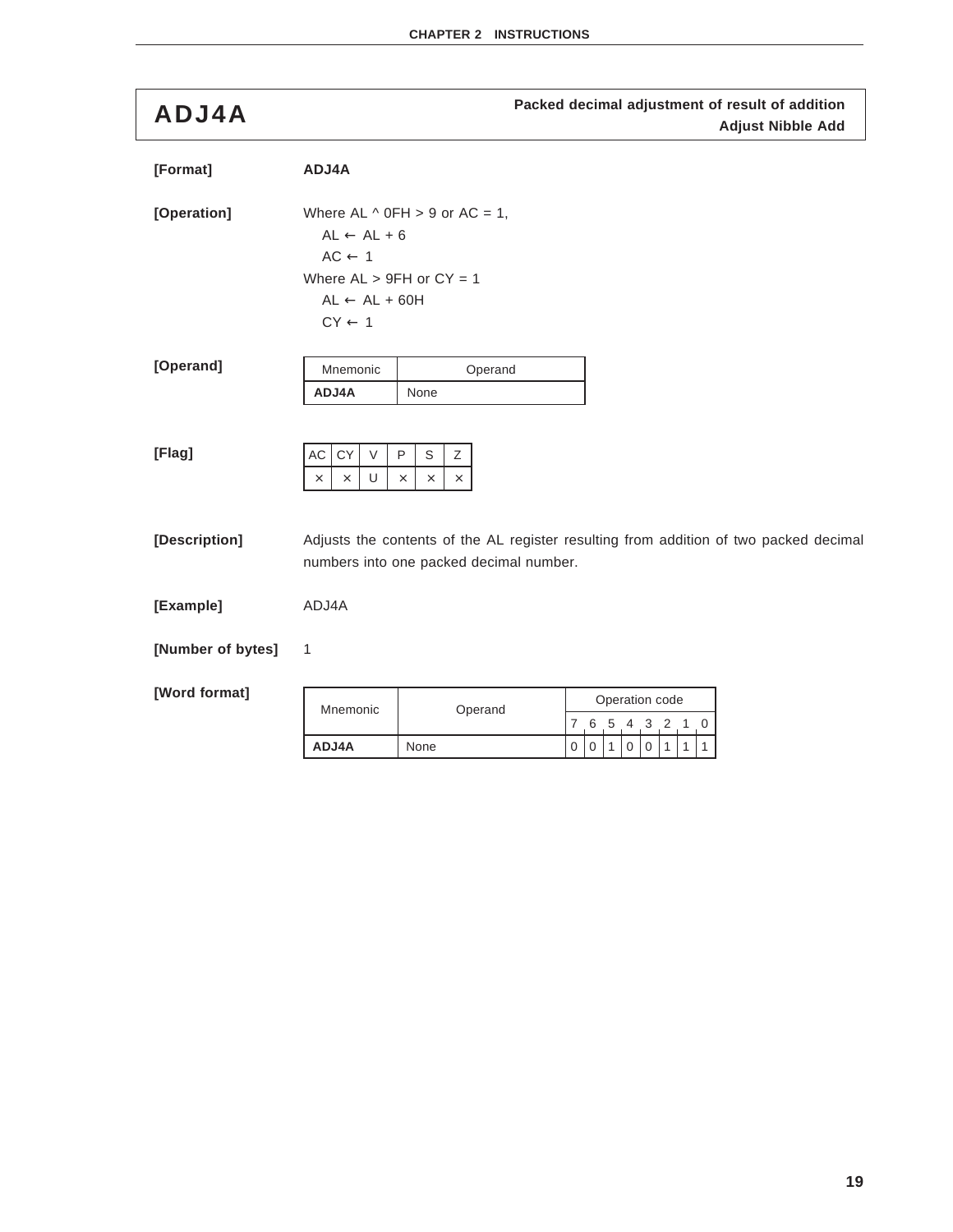## **Packed decimal adjustment of result of subtraction ADJ4S Adjust Nibble Subtract**

| [Format]                                  | ADJ4S                                                                                                                        |                                                                                                                                                               |                            |  |              |             |                     |   |  |   |  |
|-------------------------------------------|------------------------------------------------------------------------------------------------------------------------------|---------------------------------------------------------------------------------------------------------------------------------------------------------------|----------------------------|--|--------------|-------------|---------------------|---|--|---|--|
| [Operation]                               | $AL \leftarrow AL - 6$<br>$AC \leftarrow 1$<br>Where $AL > 9FH$ or $CY = 1$<br>$AL \leftarrow AL - 60H$<br>$CY \leftarrow 1$ | Where AL $\land$ 0FH > 9 or AC = 1                                                                                                                            |                            |  |              |             |                     |   |  |   |  |
| [Operand]                                 | Mnemonic                                                                                                                     | Operand                                                                                                                                                       |                            |  |              |             |                     |   |  |   |  |
|                                           | ADJ4S                                                                                                                        | None                                                                                                                                                          |                            |  |              |             |                     |   |  |   |  |
| [Flag]<br>[Description]                   | CY<br>AC<br>$\vee$<br>U<br>$\times$<br>$\times$                                                                              | $\mathsf{P}$<br>$\mathsf S$<br>Ζ<br>$\times$<br>$\times$<br>$\times$<br>Adjusts the contents of the AL register resulting from subtracting two packed decimal |                            |  |              |             |                     |   |  |   |  |
|                                           |                                                                                                                              | numbers into one packed decimal number.                                                                                                                       |                            |  |              |             |                     |   |  |   |  |
| [Example]                                 | <b>SUB</b><br>AW, BW<br>ADJ4S                                                                                                |                                                                                                                                                               |                            |  |              |             |                     |   |  |   |  |
| [Number of bytes]                         | 1                                                                                                                            |                                                                                                                                                               |                            |  |              |             |                     |   |  |   |  |
|                                           |                                                                                                                              |                                                                                                                                                               |                            |  |              |             |                     |   |  |   |  |
| [Word format]<br>Operand<br>Mnemonic<br>7 |                                                                                                                              |                                                                                                                                                               |                            |  |              |             | Operation code<br>3 | 2 |  | 0 |  |
|                                           | ADJ4S                                                                                                                        | None                                                                                                                                                          | $\mathbf 0$<br>$\mathbf 0$ |  | $\mathbf{1}$ | $\mathbf 0$ |                     | 1 |  | 1 |  |
|                                           |                                                                                                                              |                                                                                                                                                               |                            |  |              |             |                     |   |  |   |  |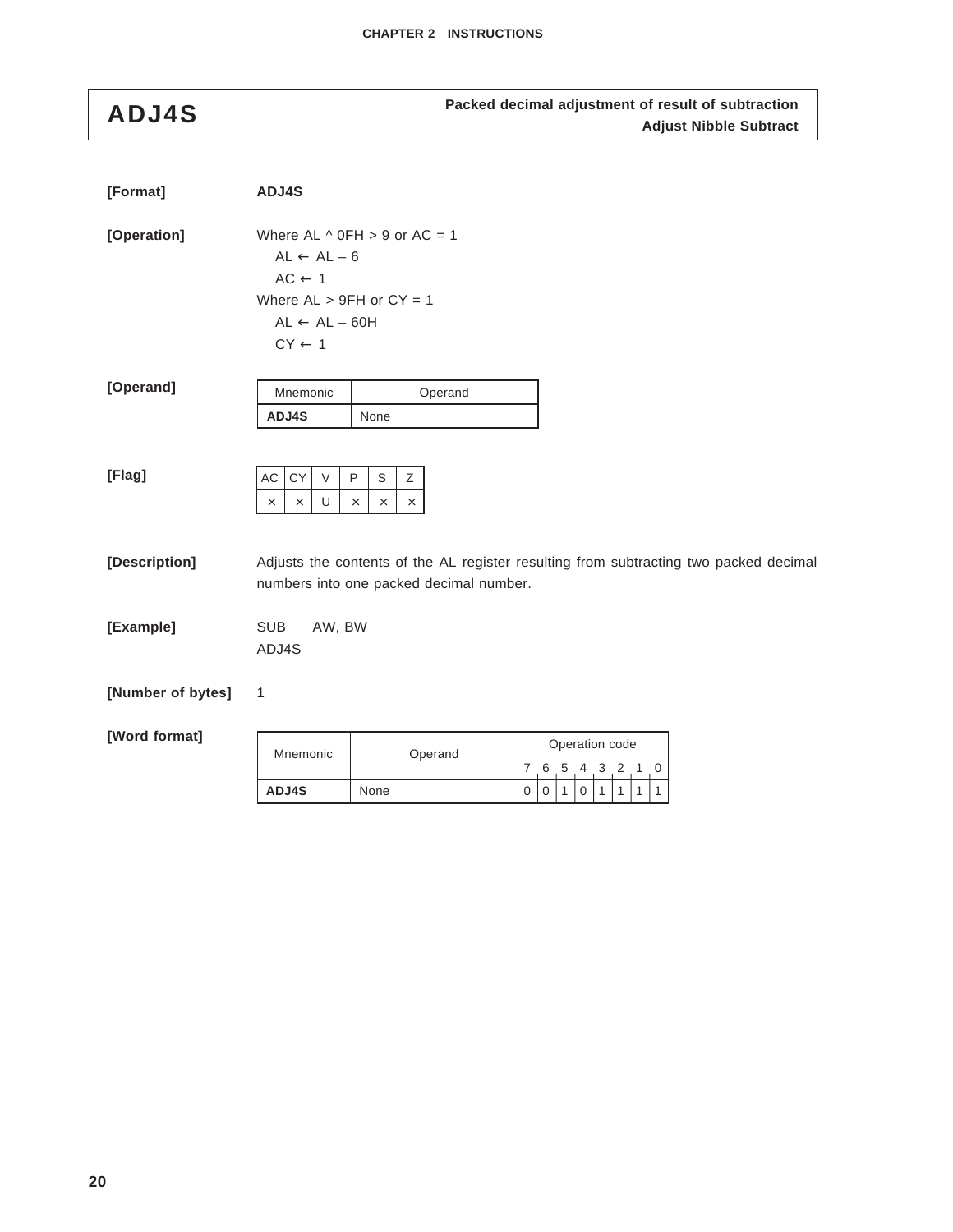**Unpacked decimal adjustment of result of addition ADJBA Adjust Byte Add**

| [Format]          | <b>ADJBA</b>                                                                                                                 |                                                                                                                                                                 |                                          |  |
|-------------------|------------------------------------------------------------------------------------------------------------------------------|-----------------------------------------------------------------------------------------------------------------------------------------------------------------|------------------------------------------|--|
| [Operation]       | $AL \leftarrow AL + 6$<br>$AH \leftarrow AH + 1$<br>$AC \leftarrow 1$<br>$CY \leftarrow AC$<br>$AL \leftarrow AL \wedge OFH$ | Where AL $\land$ 0FH $>$ 9 or AC = 1                                                                                                                            |                                          |  |
| [Operand]         | Mnemonic<br><b>ADJBA</b>                                                                                                     | Operand<br>None                                                                                                                                                 |                                          |  |
| [Flag]            | AC<br>CY<br>$\vee$<br>U<br>$\times$<br>$\times$                                                                              | S<br>Ζ<br>P<br>U<br>U<br>U                                                                                                                                      |                                          |  |
| [Description]     |                                                                                                                              | Adjusts the contents of the AL register resulting from adding two unpacked decimal<br>numbers into one unpacked decimal number. The high-order 4 bits become 0. |                                          |  |
| [Example]         | ADJBA                                                                                                                        |                                                                                                                                                                 |                                          |  |
| [Number of bytes] | 1                                                                                                                            |                                                                                                                                                                 |                                          |  |
| [Word format]     | Mnemonic                                                                                                                     | Operand                                                                                                                                                         | Operation code<br>7, 6, 5, 4, 3, 2, 1, 0 |  |

**ADJBA** None 000110111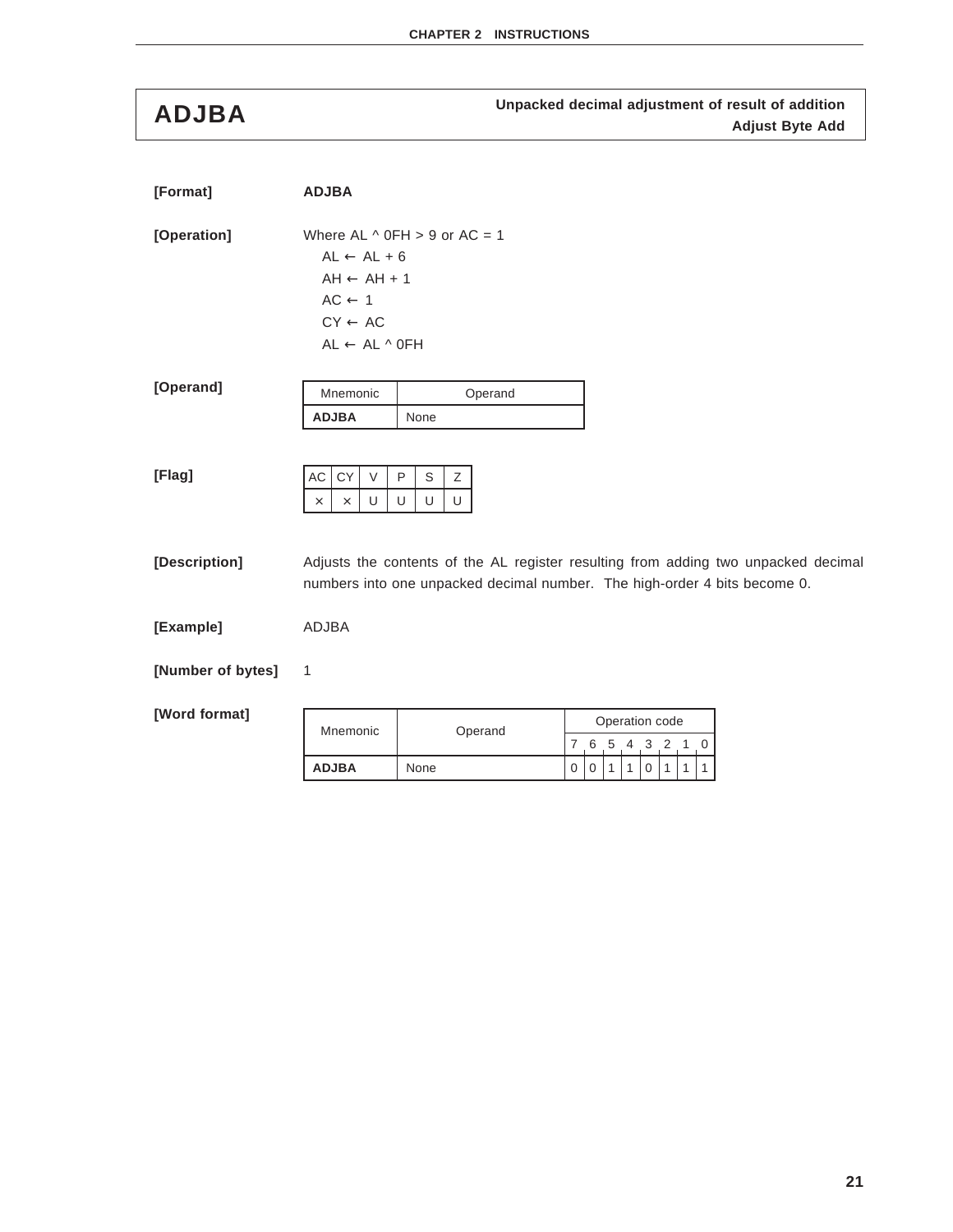## **Unpacked decimal adjustment of result of subtraction ADJBS Adjust Byte Subtract**

| [Format]          | <b>ADJBS</b>                                                                                                                 |                                    |                                                                                                                                                                      |
|-------------------|------------------------------------------------------------------------------------------------------------------------------|------------------------------------|----------------------------------------------------------------------------------------------------------------------------------------------------------------------|
| [Operation]       | $AL \leftarrow AL - 6$<br>$AH \leftarrow AH - 1$<br>$AC \leftarrow 1$<br>$CY \leftarrow AC$<br>$AL \leftarrow AL \wedge OFH$ | Where AL $\land$ 0FH > 9 or AC = 1 |                                                                                                                                                                      |
| [Operand]         | Mnemonic<br><b>ADJBS</b>                                                                                                     | Operand<br>None                    |                                                                                                                                                                      |
| [Flag]            | AC<br>CY<br>$\vee$<br>U<br>$\times$<br>$\times$                                                                              | $\sf P$<br>S<br>Ζ<br>U<br>U<br>U   |                                                                                                                                                                      |
| [Description]     |                                                                                                                              |                                    | Adjusts the contents of the AL register resulting from subtracting two unpacked decimal<br>numbers into one unpacked decimal number. The high-order 4-bits become 0. |
| [Example]         | <b>SUB</b><br>AW, BW<br><b>ADJBS</b>                                                                                         |                                    |                                                                                                                                                                      |
| [Number of bytes] | 1                                                                                                                            |                                    |                                                                                                                                                                      |
| [Word format]     | Mnemonic                                                                                                                     | Operand                            | Operation code<br>7 6 5 4 3 2 1<br>0                                                                                                                                 |
|                   | <b>ADJBS</b>                                                                                                                 | None                               | 0<br>$\mathbf{1}$<br>$\mathbf{1}$<br>1<br>1<br>1<br>$\mathbf 0$<br>1                                                                                                 |
|                   |                                                                                                                              |                                    |                                                                                                                                                                      |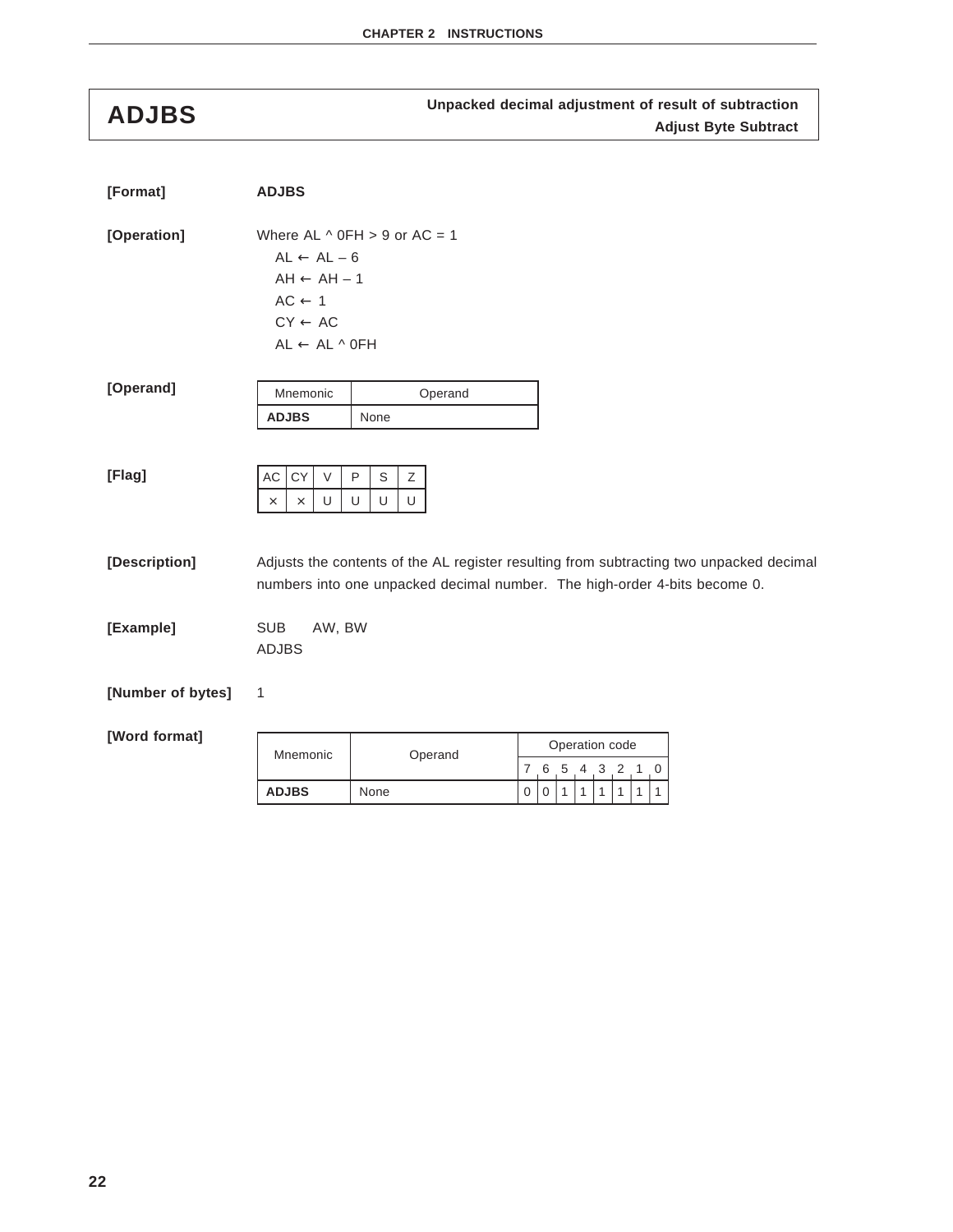**Logical product AND And**

**[Format] AND dst, src**

#### **[Operand, Operation]**

| Mnemonic   | Operand (dst, src) | Operation                                        |
|------------|--------------------|--------------------------------------------------|
| <b>AND</b> | reg, reg'          | $dst \leftarrow dst \land src$                   |
|            | mem, reg           |                                                  |
|            | reg, mem           |                                                  |
|            | reg, imm           |                                                  |
|            | mem, imm           |                                                  |
| acc, imm   |                    | [When $W = 0$ ] AL $\leftarrow$ AL $\land$ imm8  |
|            |                    | [When $W = 1$ ] AW $\leftarrow$ AW $\land$ imm16 |

#### **[Flag]**

| $AC$ $ CY$ |  | ∍ | ◠<br>⊃ |  |
|------------|--|---|--------|--|
|            |  |   |        |  |

**[Description]** ANDs the contents of the destination operand (dst) specified by the first operand to the contents of the source operand (src) specified by the second operand, and stores the result to the destination operand (dst).

| [Example] | <b>MOV</b> | DW. IY    |
|-----------|------------|-----------|
|           | AND        | DW, 7FFFH |

#### **[Number of bytes]**

| Mnemonic   | Operand   | No. of bytes |
|------------|-----------|--------------|
| <b>AND</b> | reg, reg' | 2            |
|            | mem, reg  | $2 - 4$      |
|            | reg, mem  | $2 - 4$      |
|            | reg, imm  | 3, 4         |
|            | mem, imm  | $3-6$        |
|            | acc, imm  | 2, 3         |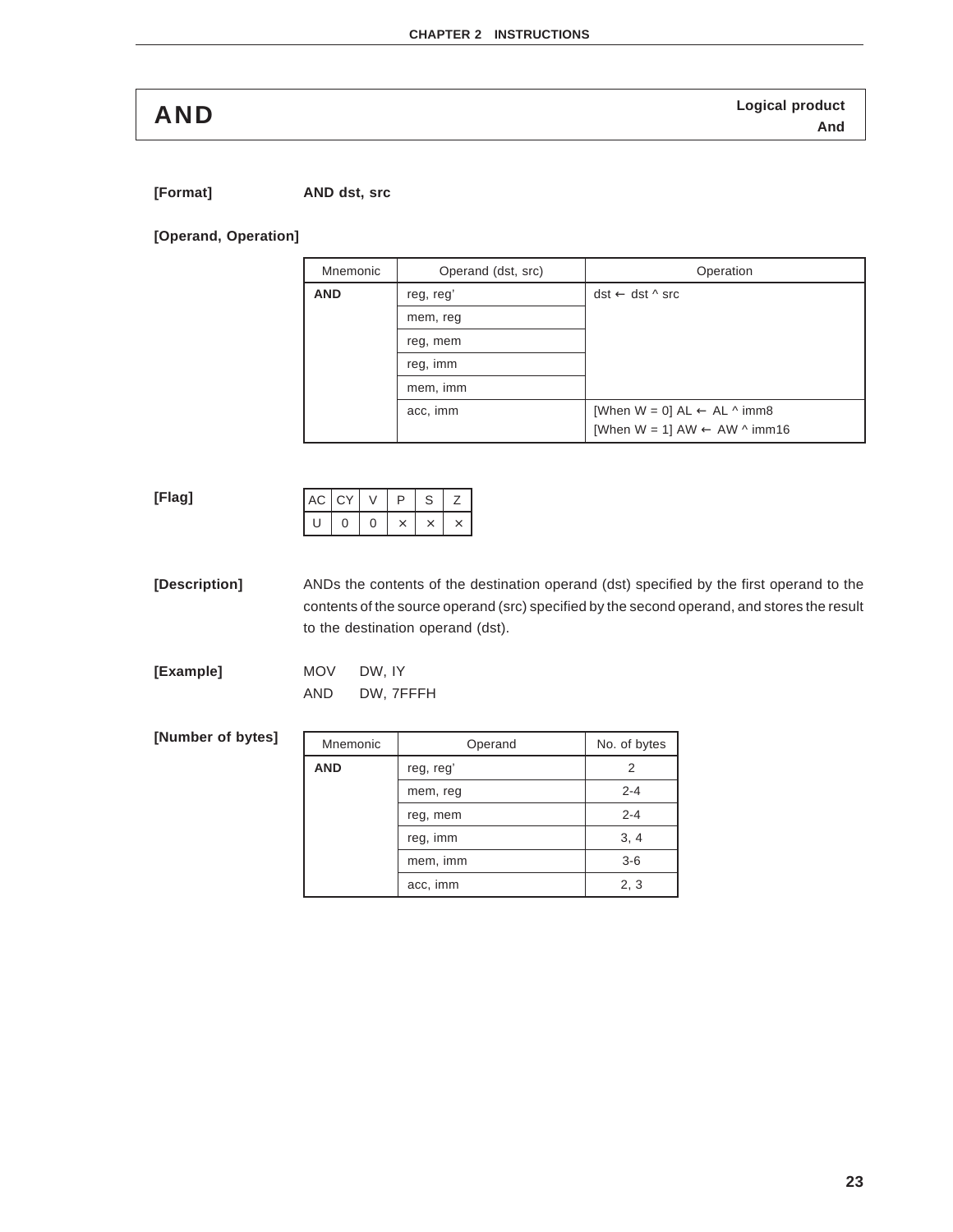#### **[Word format]**

| Mnemonic   | Operand      |                   | Operation code |          |            |           |                   |             |   |            |                   |                          |          |          |            |  |
|------------|--------------|-------------------|----------------|----------|------------|-----------|-------------------|-------------|---|------------|-------------------|--------------------------|----------|----------|------------|--|
|            |              | $\overline{7}$    | 6              | - 5      | 4          | $3\quad2$ |                   | 1           | 0 | 7          | 6                 | 5<br>3 <sub>2</sub><br>4 |          |          | $1\quad 0$ |  |
| <b>AND</b> | reg, reg'    | 0                 | $\Omega$       | 1        | $\Omega$   | 0         | 0                 | 1           | W | 1          | 1                 |                          | reg      |          | reg'       |  |
|            | mem, reg     | 0                 | $\Omega$       | 1        | $\Omega$   | $\Omega$  | $\Omega$          | 0           | W |            | mod<br>reg        |                          |          |          | mem        |  |
|            |              |                   |                |          | (disp-low) |           |                   |             |   |            | (disp-high)       |                          |          |          |            |  |
|            | reg, mem     | 0                 | $\mathbf 0$    | 1        | 0          | 0         | 0                 | 1           | W | mod        |                   | reg                      |          |          | mem        |  |
|            |              |                   |                |          | (disp-low) |           |                   |             |   |            |                   | (disp-high)              |          |          |            |  |
|            | reg, immNote | 1                 | $\Omega$       | $\Omega$ | $\Omega$   | $\Omega$  | $\Omega$          | $\Omega$    | W | 1          | 1                 | 1                        | $\Omega$ | $\Omega$ | reg        |  |
|            |              |                   |                |          |            |           | imm8 or imm16-low |             |   | imm16-high |                   |                          |          |          |            |  |
|            | mem, imm     | 1                 | 0              | $\Omega$ | $\Omega$   | $\Omega$  | $\Omega$          | $\Omega$    | W | mod        |                   | 1                        | $\Omega$ | $\Omega$ | mem        |  |
|            |              |                   | (disp-low)     |          |            |           |                   | (disp-high) |   |            |                   |                          |          |          |            |  |
|            |              | imm8 or imm16-low |                |          |            |           |                   | imm16-high  |   |            |                   |                          |          |          |            |  |
|            | acc, imm     | 0                 | 0              | 1        | $\Omega$   | 0         | 1                 | $\Omega$    | W |            | imm8 or imm16-low |                          |          |          |            |  |
|            |              |                   |                |          | imm16-high |           |                   |             |   |            |                   |                          |          |          |            |  |

**Note** The following code may be created depending on the assembler or compiler used.

|  |   |                  |  | 6 5 4 3 2 1 0 7 6 5 4 3 2 1 |  |  |  |     |  |  |     |  |
|--|---|------------------|--|-----------------------------|--|--|--|-----|--|--|-----|--|
|  | 0 |                  |  | 0 0 0 1 W 1 1 1             |  |  |  | l 0 |  |  | reg |  |
|  |   | imm <sub>8</sub> |  |                             |  |  |  |     |  |  |     |  |

Even in this case, the instruction is executed normally. Note, however, that some emulators do not support the functions to disassemble and assemble this instruction.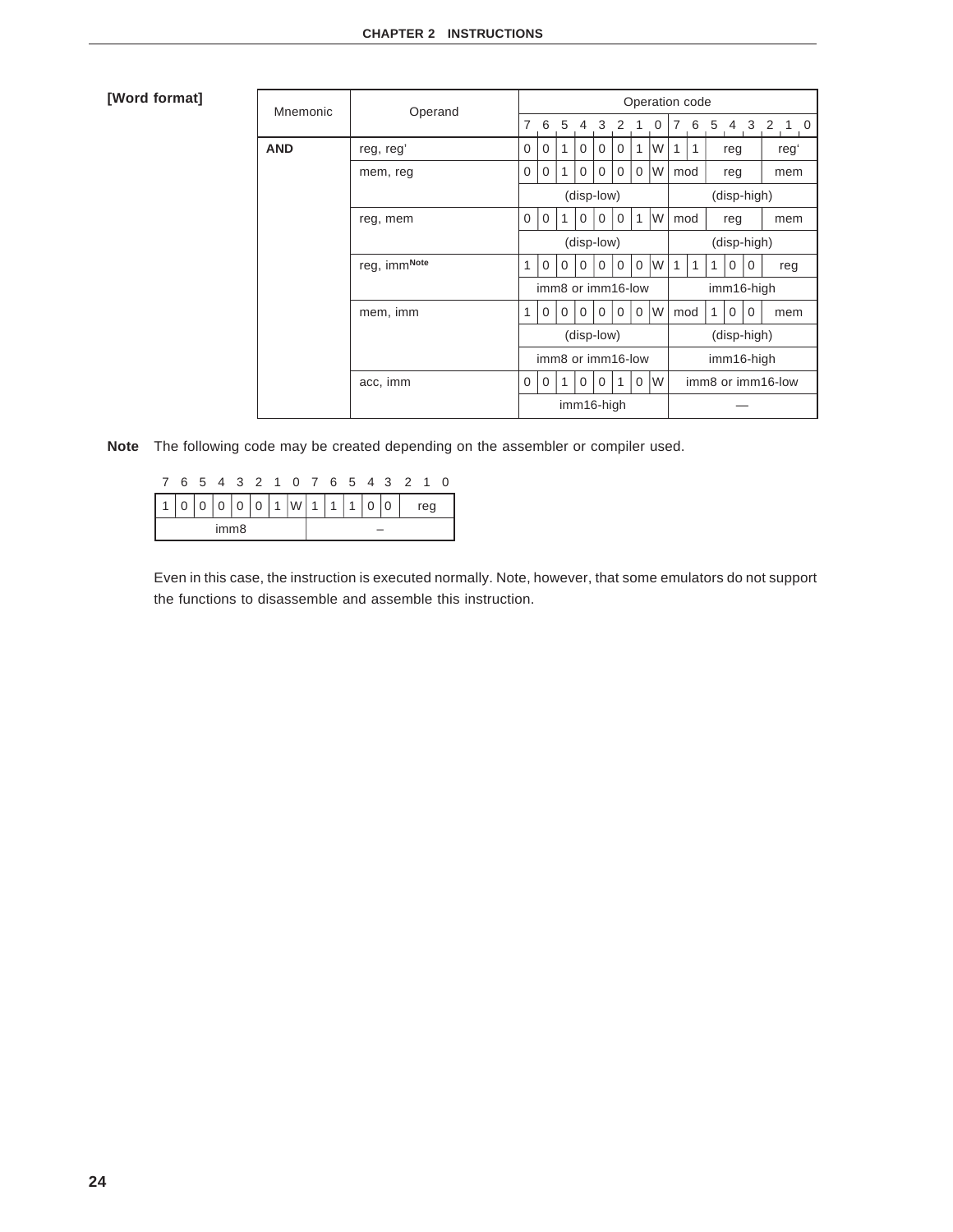| [Format]          | short-label<br>BC<br><b>BL</b><br>short-label |                                                                                           |  |  |  |  |  |  |
|-------------------|-----------------------------------------------|-------------------------------------------------------------------------------------------|--|--|--|--|--|--|
| [Operation]       |                                               | Where $CY = 1$ : $PC \leftarrow PC + ext\text{-}disp8$                                    |  |  |  |  |  |  |
| [Operand]         | Mnemonic                                      | Operand                                                                                   |  |  |  |  |  |  |
|                   | BC                                            | short-label                                                                               |  |  |  |  |  |  |
|                   | <b>BL</b>                                     |                                                                                           |  |  |  |  |  |  |
|                   |                                               |                                                                                           |  |  |  |  |  |  |
| [Flag]            | AC<br>CY<br>$\vee$                            | P<br>$\mathsf S$<br>Ζ                                                                     |  |  |  |  |  |  |
|                   |                                               |                                                                                           |  |  |  |  |  |  |
|                   |                                               |                                                                                           |  |  |  |  |  |  |
|                   |                                               |                                                                                           |  |  |  |  |  |  |
| [Description]     |                                               | Loads the current PC value with an 8-bit displacement added (actually, sign-extended 16   |  |  |  |  |  |  |
|                   | bits) to the PC when the CY flag is 1.        |                                                                                           |  |  |  |  |  |  |
|                   |                                               | Execution can be branched in a segment where this instruction is placed and in an address |  |  |  |  |  |  |
|                   |                                               | range of $-128$ to $+127$ bytes.                                                          |  |  |  |  |  |  |
| [Example]         | <b>TEST</b>                                   | AL, BL                                                                                    |  |  |  |  |  |  |
|                   | BC                                            | SHORT $LP4$ ; $LP4 =$ label                                                               |  |  |  |  |  |  |
|                   |                                               |                                                                                           |  |  |  |  |  |  |
|                   | <b>TEST</b>                                   | AL, BL                                                                                    |  |  |  |  |  |  |
|                   | <b>BL</b>                                     | SHORT $LP5$ ; LP5 = label                                                                 |  |  |  |  |  |  |
|                   |                                               |                                                                                           |  |  |  |  |  |  |
|                   | $LP4$ :                                       |                                                                                           |  |  |  |  |  |  |
|                   |                                               |                                                                                           |  |  |  |  |  |  |
| [Number of bytes] | 2                                             |                                                                                           |  |  |  |  |  |  |
|                   |                                               |                                                                                           |  |  |  |  |  |  |

|  | [Word format] |
|--|---------------|
|--|---------------|

| Mnemonic  | Operand     | Operation code |  |  |  |  |          |  |                             |       |  |  |  |  |  |  |  |
|-----------|-------------|----------------|--|--|--|--|----------|--|-----------------------------|-------|--|--|--|--|--|--|--|
|           |             |                |  |  |  |  |          |  | 6 5 4 3 2 1 0 7 6 5 4 3 2 1 |       |  |  |  |  |  |  |  |
| <b>BC</b> | short-label |                |  |  |  |  | $\Omega$ |  | $\Omega$                    | disp8 |  |  |  |  |  |  |  |
| <b>BL</b> |             |                |  |  |  |  |          |  |                             |       |  |  |  |  |  |  |  |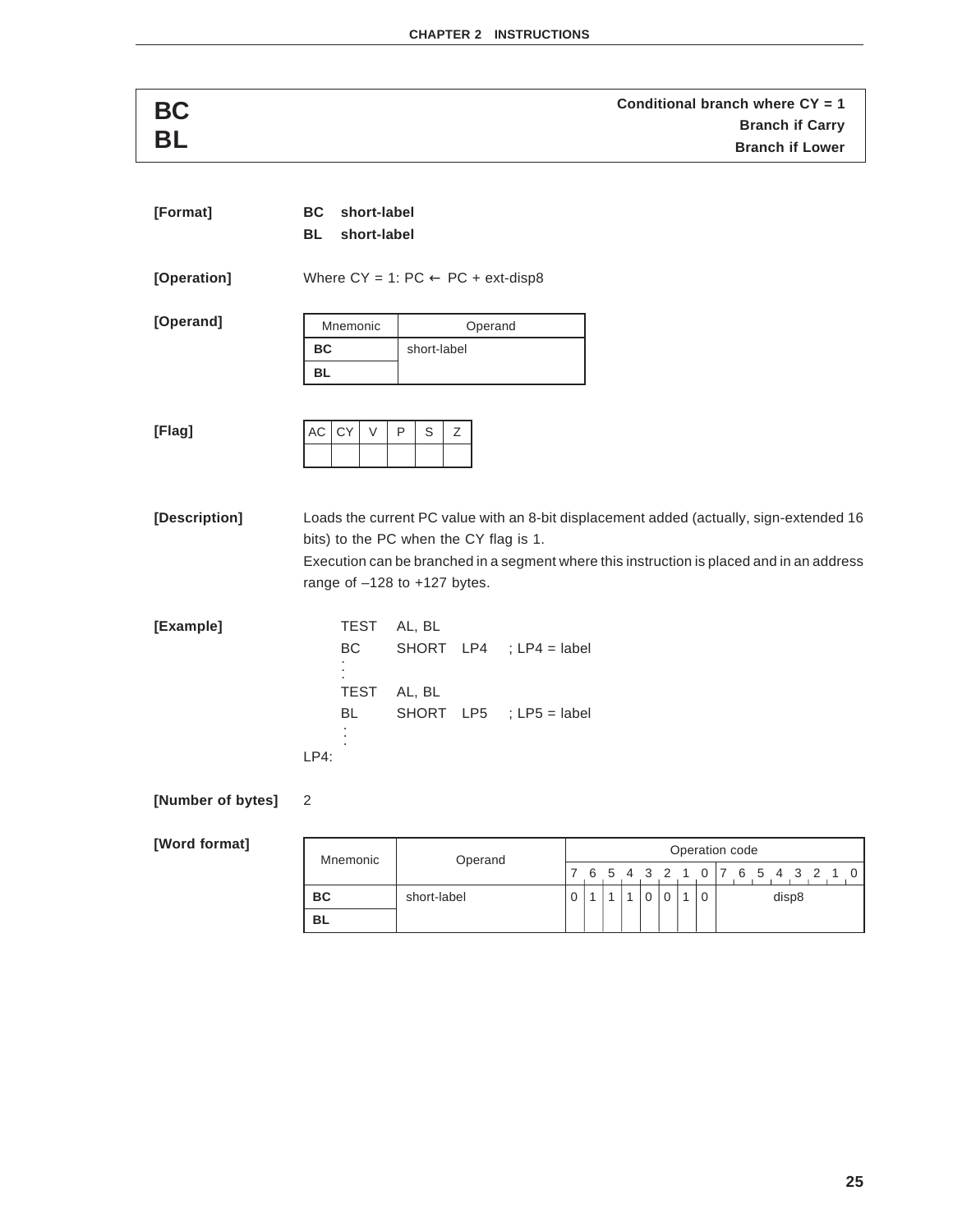## **CONZ Conditional branch where CW = 0**<br>**BRANCH Branch if CW equals Zero**

| [Format]          | <b>BCWZ</b> short-label     |                                                        |                                                                                                                                                                                                                                                                                    |
|-------------------|-----------------------------|--------------------------------------------------------|------------------------------------------------------------------------------------------------------------------------------------------------------------------------------------------------------------------------------------------------------------------------------------|
| [Operation]       |                             | Where $CW = 0$ : $PC \leftarrow PC + ext\text{-}disp8$ |                                                                                                                                                                                                                                                                                    |
| [Operand]         | Mnemonic                    | Operand                                                |                                                                                                                                                                                                                                                                                    |
|                   | <b>BCWZ</b>                 | short-label                                            |                                                                                                                                                                                                                                                                                    |
| [Flag]            | <b>CY</b><br>AC  <br>$\vee$ | P<br>S<br>Ζ                                            |                                                                                                                                                                                                                                                                                    |
| [Description]     | the next instruction.       | bits) to the PC if the value of the CW register is 0.  | Loads the current PC value with an 8-bit displacement added (actually, sign-extended 16<br>Execution can be branched in a segment where this instruction is placed and in an address<br>range of -128 to +127 bytes. If the above condition is not satisfied, execution goes on to |
| [Example]         | LP22:                       | ADD AL, BL<br>BCWZ SHORT LP22 ; LP22 = label           |                                                                                                                                                                                                                                                                                    |
| [Number of bytes] | 2                           |                                                        |                                                                                                                                                                                                                                                                                    |
| [Word format]     | Mnemonic                    | Operand                                                | Operation code                                                                                                                                                                                                                                                                     |
|                   |                             |                                                        | 7 6 5 4 3 2<br>3<br>2<br>0<br>$\prime$<br>6                                                                                                                                                                                                                                        |
|                   | <b>BCWZ</b>                 | short-label                                            | 1<br>1<br>1<br>disp8<br>0<br>0<br>0<br>1                                                                                                                                                                                                                                           |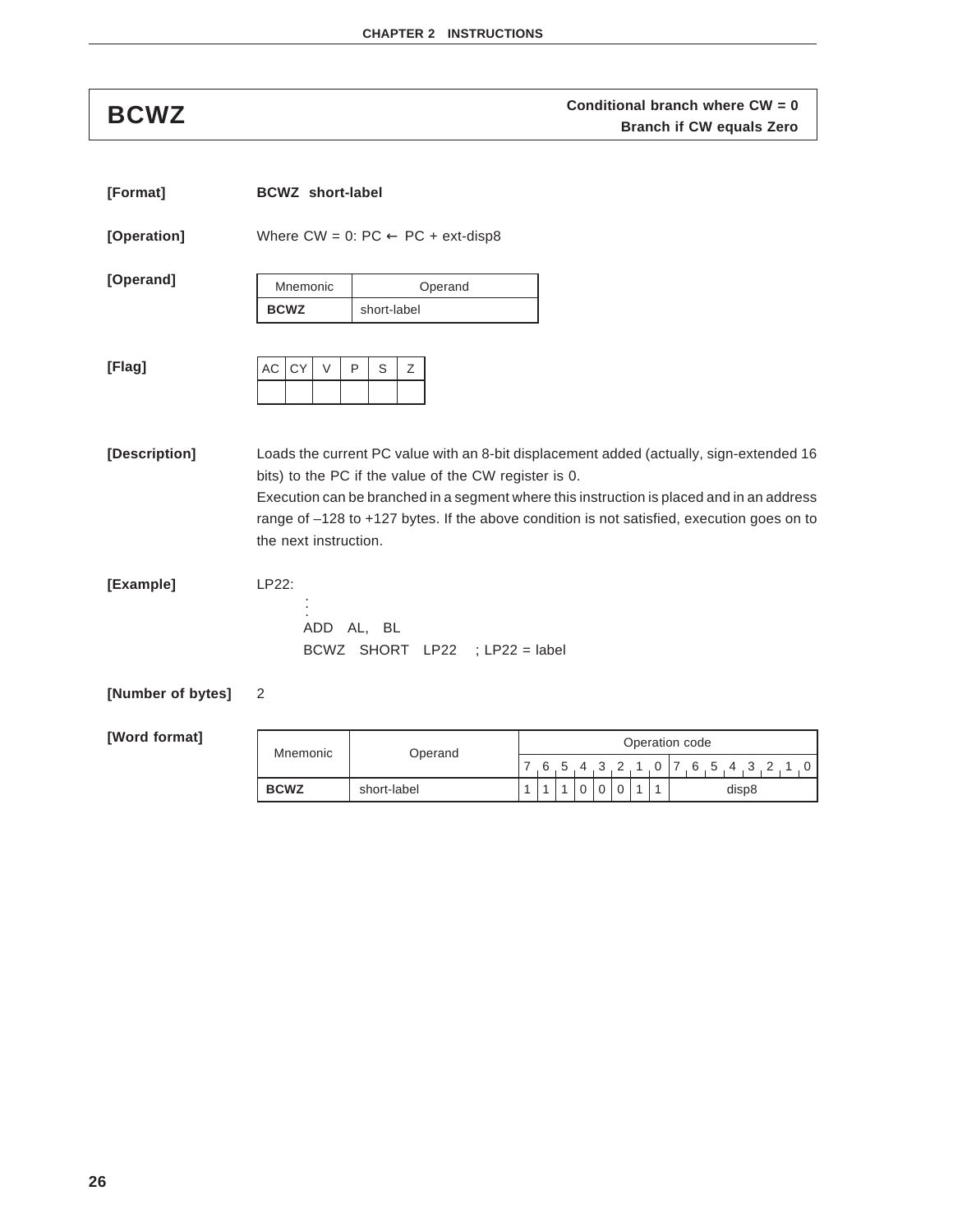| BE                |                                               |                                                | Conditional branch where $Z = 1$                                                          |
|-------------------|-----------------------------------------------|------------------------------------------------|-------------------------------------------------------------------------------------------|
| <b>BZ</b>         |                                               |                                                | <b>Branch if Equal</b><br><b>Branch if Zero</b>                                           |
|                   |                                               |                                                |                                                                                           |
|                   |                                               |                                                |                                                                                           |
| [Format]          | BE<br>short-label<br><b>BZ</b><br>short-label |                                                |                                                                                           |
|                   |                                               |                                                |                                                                                           |
| [Operation]       |                                               | Where $Z = 1$ : PC $\leftarrow$ PC + ext-disp8 |                                                                                           |
|                   |                                               |                                                |                                                                                           |
| [Operand]         | Mnemonic                                      | Operand                                        |                                                                                           |
|                   | BE                                            | short-label                                    |                                                                                           |
|                   | BZ                                            |                                                |                                                                                           |
|                   |                                               |                                                |                                                                                           |
| [Flag]            | AC<br>СY<br>V                                 | P<br>S<br>Ζ                                    |                                                                                           |
|                   |                                               |                                                |                                                                                           |
|                   |                                               |                                                |                                                                                           |
| [Description]     |                                               |                                                | Loads the current PC value with an 8-bit displacement added (actually, sign-extended 16   |
|                   |                                               | bits) to the PC if the Z flag is 1.            |                                                                                           |
|                   |                                               |                                                | Execution can be branched in a segment where this instruction is placed and in an address |
|                   |                                               | range of $-128$ to $+127$ bytes.               |                                                                                           |
| [Example]         | AND                                           | AL, 2                                          |                                                                                           |
|                   | <b>BE</b>                                     | SHORT LOOP ; LOOP = label                      |                                                                                           |
|                   |                                               |                                                |                                                                                           |
|                   | OR                                            | AH, BH                                         |                                                                                           |
|                   | <b>BZ</b>                                     | SHORT LOOP1 ; LOOP1 = label                    |                                                                                           |
|                   | LOOP:                                         |                                                |                                                                                           |
|                   |                                               |                                                |                                                                                           |
| [Number of bytes] | 2                                             |                                                |                                                                                           |
| [Word format]     |                                               |                                                |                                                                                           |
|                   | Mnemonic                                      | Operand                                        | Operation code                                                                            |
|                   |                                               |                                                | 7 6 5 1 2 2 1 0 7 6 5 1 2 2 1<br>$\sim$                                                   |

| Mnemonic  | Operand     |  |  |  | Operation code              |  |       |  |                |
|-----------|-------------|--|--|--|-----------------------------|--|-------|--|----------------|
|           |             |  |  |  | 6 5 4 3 2 1 0 7 6 5 4 3 2 1 |  |       |  | $\overline{0}$ |
| BE        | short-label |  |  |  |                             |  | disp8 |  |                |
| <b>BZ</b> |             |  |  |  |                             |  |       |  |                |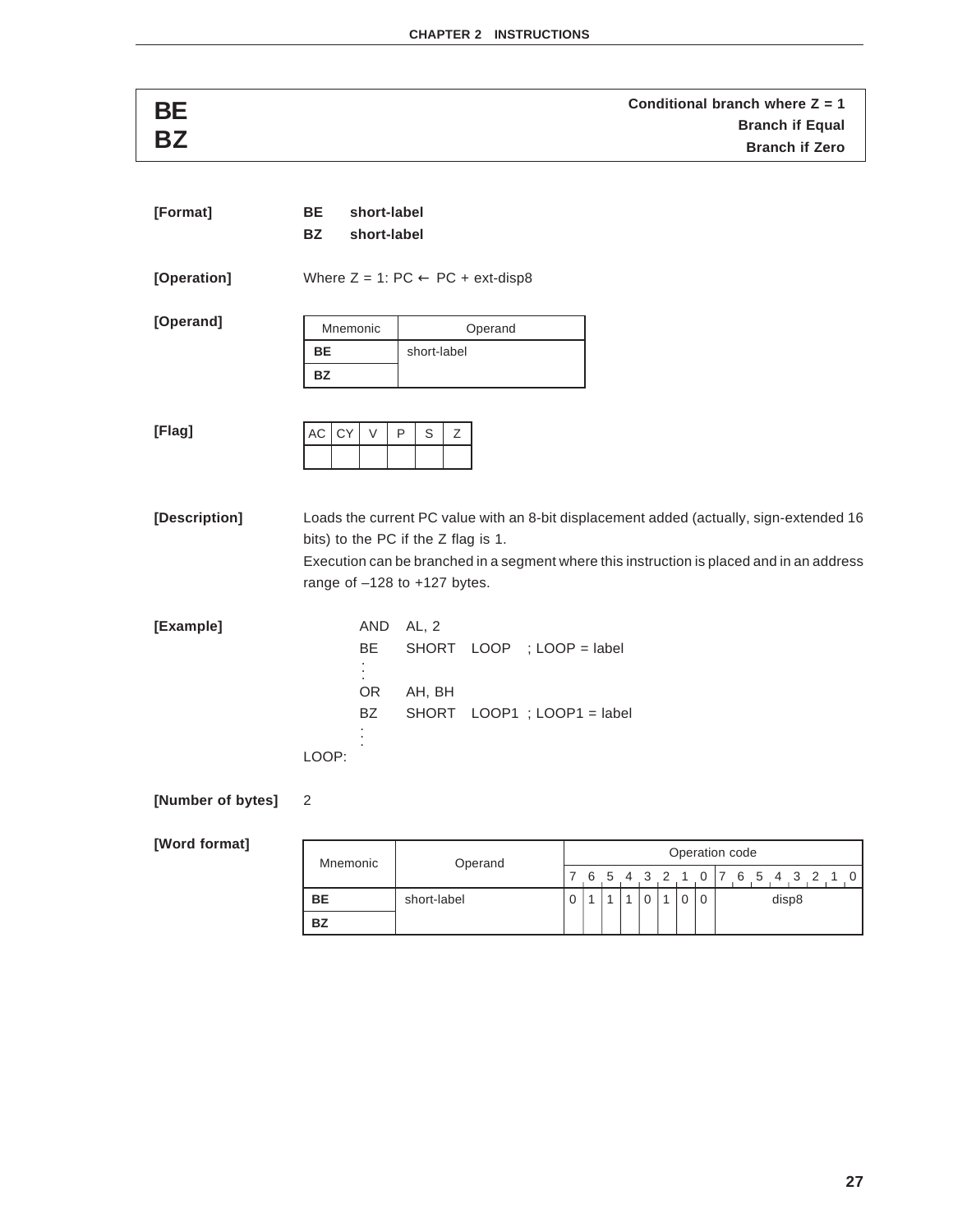## **Conditional branch where S v V = 0**<br>**BGE Branch if Greater Than or Equal**

| [Format]          | <b>BGE short-label</b>            |                                                                                                                                                                                                                                                                                                                                                                                                       |   |              |     |     |   |                |                |   |                 |       |  |  |
|-------------------|-----------------------------------|-------------------------------------------------------------------------------------------------------------------------------------------------------------------------------------------------------------------------------------------------------------------------------------------------------------------------------------------------------------------------------------------------------|---|--------------|-----|-----|---|----------------|----------------|---|-----------------|-------|--|--|
| [Operation]       |                                   | Where $S \vee V = 0$ : PC $\leftarrow$ PC + ext-disp8                                                                                                                                                                                                                                                                                                                                                 |   |              |     |     |   |                |                |   |                 |       |  |  |
| [Operand]         | Mnemonic<br><b>BGE</b>            | Operand<br>short-label                                                                                                                                                                                                                                                                                                                                                                                |   |              |     |     |   |                |                |   |                 |       |  |  |
| [Flag]            | <b>CY</b><br>AC<br>$\vee$         | P<br>S<br>Ζ                                                                                                                                                                                                                                                                                                                                                                                           |   |              |     |     |   |                |                |   |                 |       |  |  |
| [Description]     |                                   | Loads the current PC value with an 8-bit displacement added (actually, sign-extended 16<br>bits) to the PC if the result of exclusive OR (XOR) between the S and V flags is 0.<br>Execution can be branched in a segment where this instruction is placed and in an address<br>range of $-128$ to $+127$ bytes.<br>Execution goes on to the next instruction if the above condition is not satisfied. |   |              |     |     |   |                |                |   |                 |       |  |  |
| [Example]         | <b>SHL</b><br><b>BGE</b><br>LP16: | AL, 1<br>SHORT LP16 ; LP16 = label                                                                                                                                                                                                                                                                                                                                                                    |   |              |     |     |   |                |                |   |                 |       |  |  |
| [Number of bytes] | 2                                 |                                                                                                                                                                                                                                                                                                                                                                                                       |   |              |     |     |   |                |                |   |                 |       |  |  |
| [Word format]     | Mnemonic                          |                                                                                                                                                                                                                                                                                                                                                                                                       |   |              |     |     |   |                |                |   | Operation code  |       |  |  |
|                   |                                   | Operand                                                                                                                                                                                                                                                                                                                                                                                               | 7 | - 6          | - 5 | - 4 | 3 | $\overline{2}$ | $\overline{1}$ | 0 | 7 6 5 4 3 2 1 0 |       |  |  |
|                   | <b>BGE</b>                        | short-label                                                                                                                                                                                                                                                                                                                                                                                           | 0 | $\mathbf{1}$ | 1   | 1   | 1 | 1              | 0              | 1 |                 | disp8 |  |  |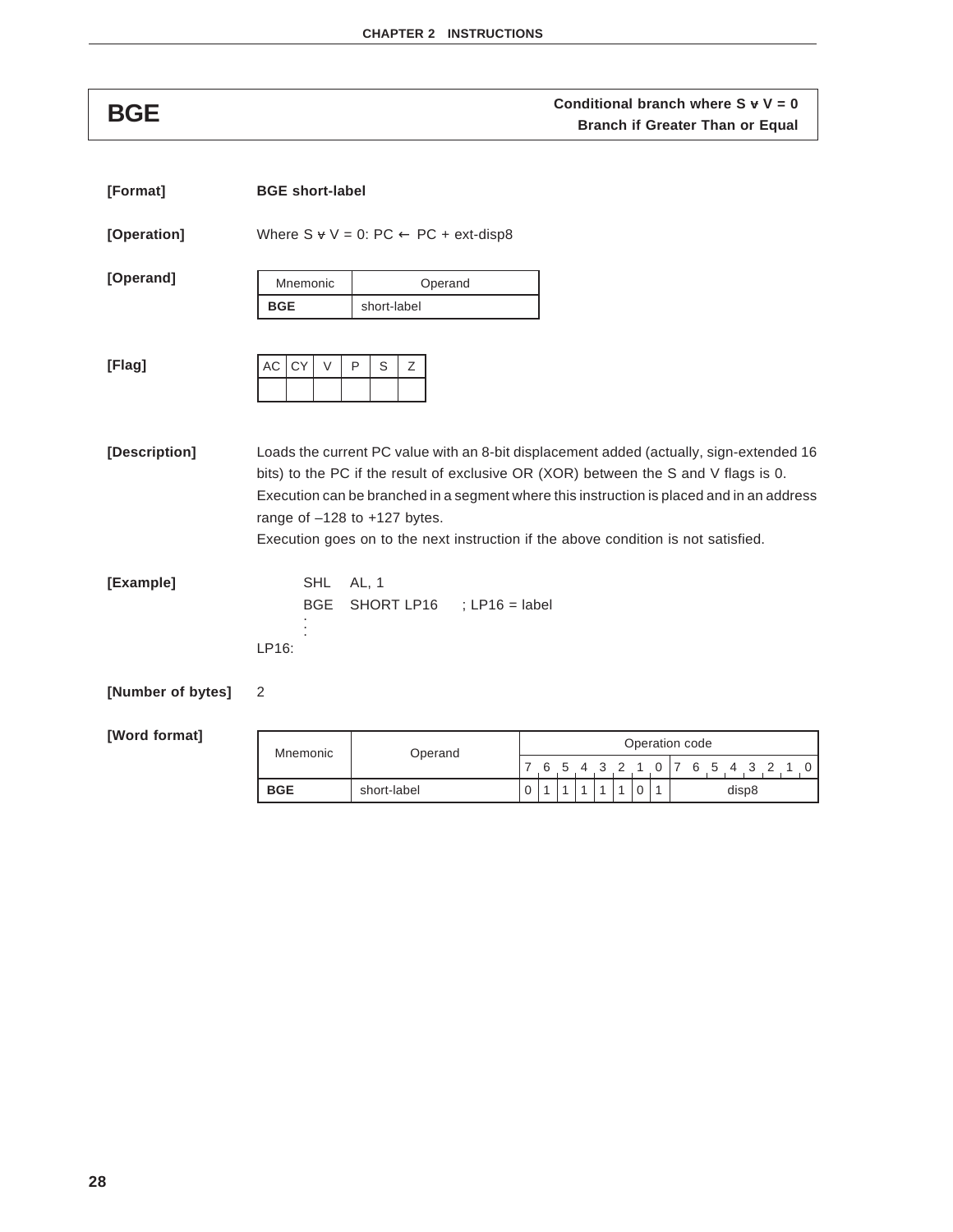# **Conditional branch where (S v V) v Z = 0**<br>Branch if Greater Than

| [Format]          | <b>BGT</b> short-label            |                                                                       |                                                                                                                                                                                                                                                                                                                                                                        |
|-------------------|-----------------------------------|-----------------------------------------------------------------------|------------------------------------------------------------------------------------------------------------------------------------------------------------------------------------------------------------------------------------------------------------------------------------------------------------------------------------------------------------------------|
| [Operation]       |                                   | $(S \vee V) \vee Z = 0$ : PC $\leftarrow$ PC + ext-disp8              |                                                                                                                                                                                                                                                                                                                                                                        |
| [Operand]         | Mnemonic<br><b>BGT</b>            | Operand<br>short-label                                                |                                                                                                                                                                                                                                                                                                                                                                        |
| [Flag]            | AC<br><b>CY</b><br>V              | S<br>Ζ<br>P                                                           |                                                                                                                                                                                                                                                                                                                                                                        |
| [Description]     |                                   | and V flags, and the Z flag is 0.<br>range of $-128$ to $+127$ bytes. | Loads the current PC value with an 8-bit displacement added (actually, sign-extended 16<br>bits) to the PC if the result of ORing between the result of exclusive OR (XOR) of the S<br>Execution can be branched in a segment where this instruction is placed and in an address<br>Execution goes on to the next instruction if the above condition is not satisfied. |
| [Example]         | LP18:<br><b>SHL</b><br><b>BGT</b> | AL, 1<br><b>LP18</b>                                                  |                                                                                                                                                                                                                                                                                                                                                                        |
| [Number of bytes] | 2                                 |                                                                       |                                                                                                                                                                                                                                                                                                                                                                        |

| Mnemonic   | Operand     |          |  |  |         | Operation code |  |   |       |  |  |
|------------|-------------|----------|--|--|---------|----------------|--|---|-------|--|--|
|            |             |          |  |  | 5 4 3 2 |                |  | 5 |       |  |  |
| <b>BGT</b> | short-label | $\Omega$ |  |  |         |                |  |   | disp8 |  |  |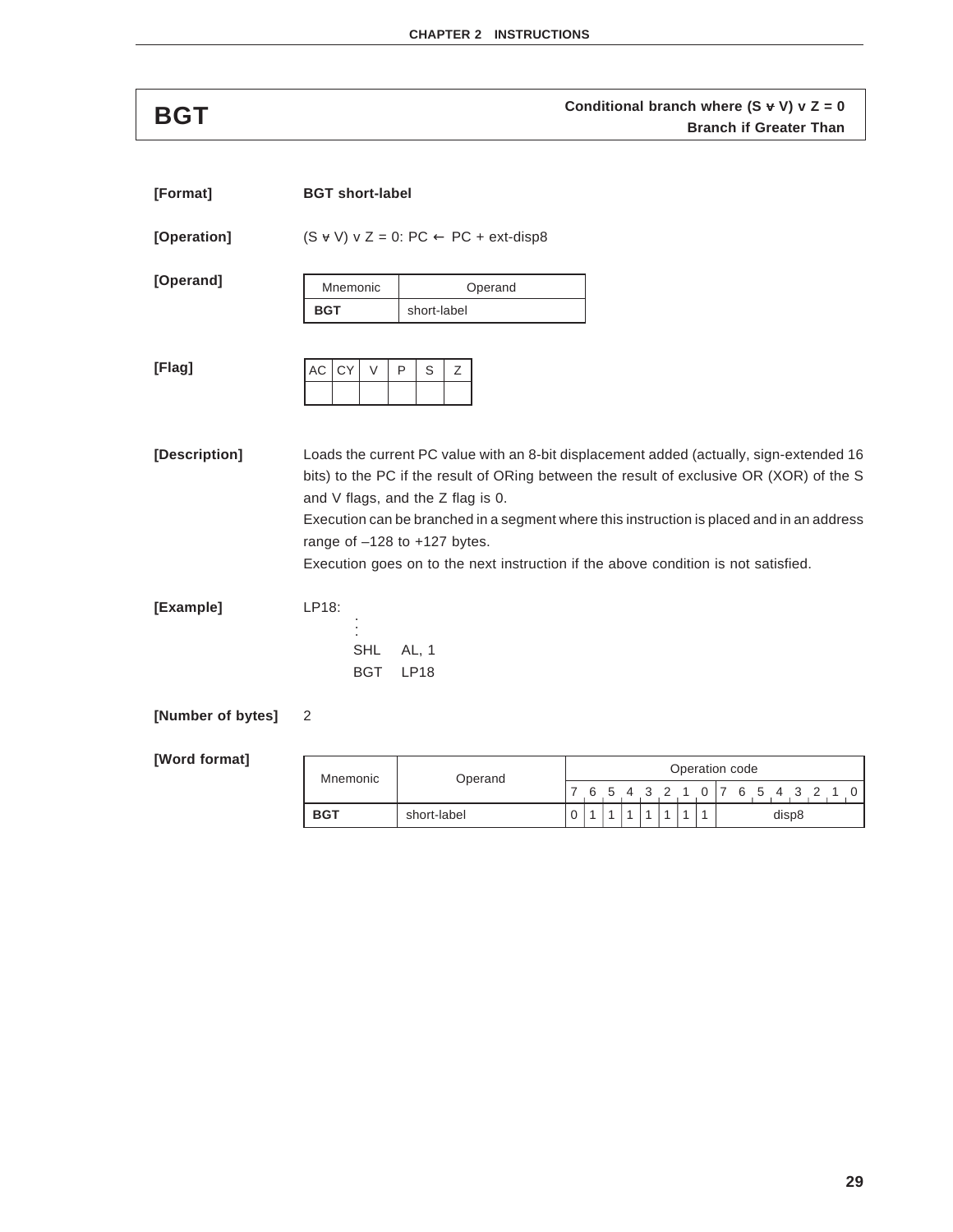# **Conditional branch where CY v Z = 0**<br>**Branch if Higher**

| [Format]          | <b>BH</b> short-label |                                                                                                                                                                                                                                                                                             |               |   |   |                     |               |                     |                 |              |                          |
|-------------------|-----------------------|---------------------------------------------------------------------------------------------------------------------------------------------------------------------------------------------------------------------------------------------------------------------------------------------|---------------|---|---|---------------------|---------------|---------------------|-----------------|--------------|--------------------------|
| [Operation]       |                       | Where CY v Z = 0: PC $\leftarrow$ PC + ext-disp8                                                                                                                                                                                                                                            |               |   |   |                     |               |                     |                 |              |                          |
| [Operand]         | Mnemonic              | Operand                                                                                                                                                                                                                                                                                     |               |   |   |                     |               |                     |                 |              |                          |
|                   | BH                    | short-label                                                                                                                                                                                                                                                                                 |               |   |   |                     |               |                     |                 |              |                          |
| [Flag]            | CY<br>AC  <br>$\vee$  | $\mathsf{P}$<br>$\mathsf S$<br>Ζ                                                                                                                                                                                                                                                            |               |   |   |                     |               |                     |                 |              |                          |
| [Description]     |                       | Loads the current PC value with an 8-bit displacement added (actually, sign-extended 16<br>bits) to the PC if the result of ORing the CY and Z flags is 0.<br>Execution can be branched in a segment where this instruction is placed and in an address<br>range of $-128$ to $+127$ bytes. |               |   |   |                     |               |                     |                 |              |                          |
| [Example]         | ROL AL, 1<br>LP10:    | BH SHORT LP10 ; LP10 = label                                                                                                                                                                                                                                                                |               |   |   |                     |               |                     |                 |              |                          |
| [Number of bytes] | 2                     |                                                                                                                                                                                                                                                                                             |               |   |   |                     |               |                     |                 |              |                          |
| [Word format]     | Mnemonic              | Operand                                                                                                                                                                                                                                                                                     |               |   |   |                     |               |                     |                 |              | Operation code           |
|                   | <b>BH</b>             | short-label                                                                                                                                                                                                                                                                                 | 7<br>$\Omega$ | 6 | 5 | $\overline{4}$<br>1 | 3<br>$\Omega$ | $\overline{2}$<br>1 | $1\quad 0$<br>1 | $\mathbf{1}$ | 7 6 5 4 3 2 1 0<br>disp8 |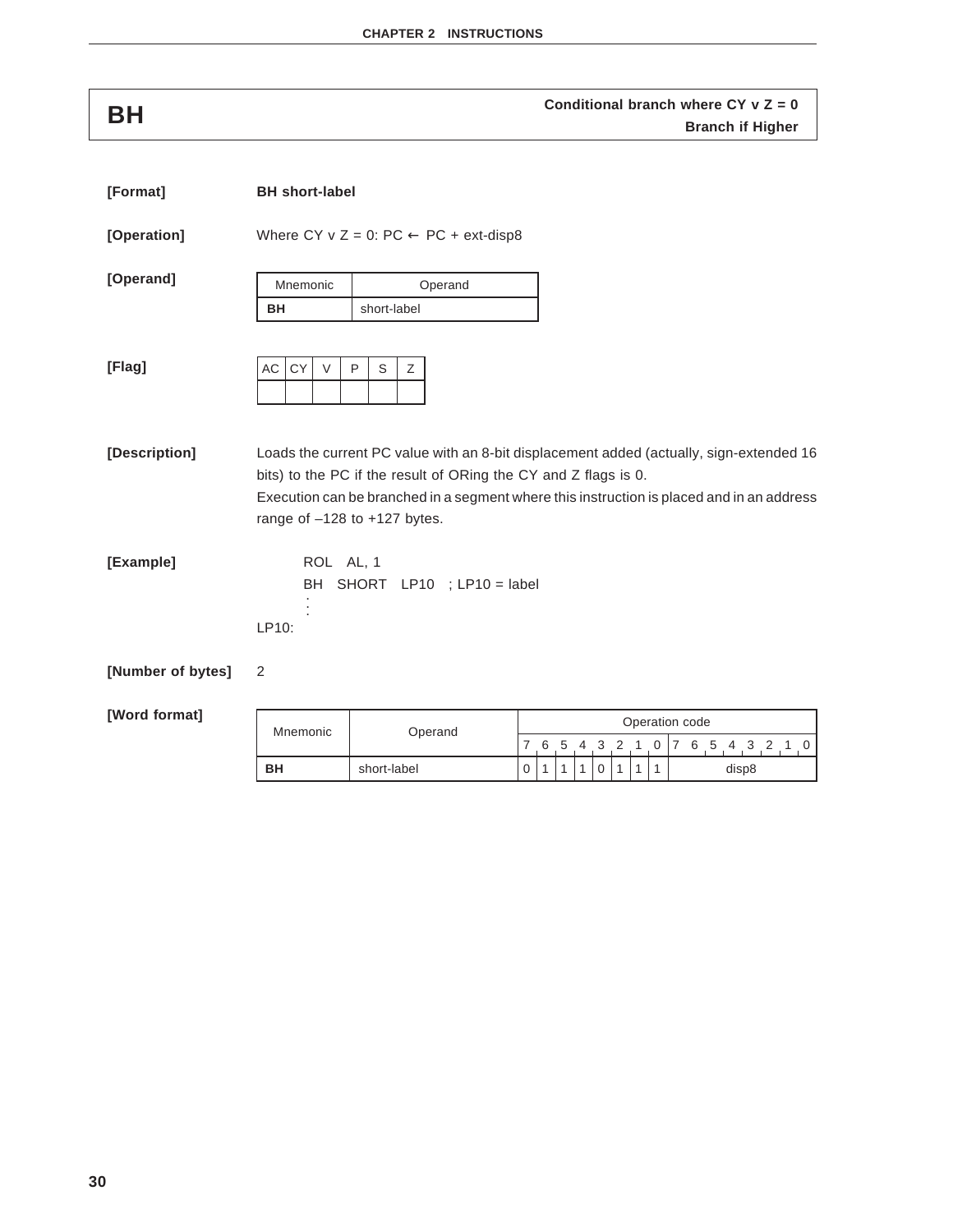# **Conditional branch where (S v V) v Z = 1**<br>**BLE Branch if Less than or Equal**

| [Format]          | <b>BLE</b> short-label            |                                                                                                                                                                                                                                                                                                                                                                                                                                                   |  |
|-------------------|-----------------------------------|---------------------------------------------------------------------------------------------------------------------------------------------------------------------------------------------------------------------------------------------------------------------------------------------------------------------------------------------------------------------------------------------------------------------------------------------------|--|
| [Operation]       |                                   | $(S \vee V) \vee Z = 1$ : PC $\leftarrow$ PC + ext-disp8                                                                                                                                                                                                                                                                                                                                                                                          |  |
| [Operand]         | Mnemonic<br><b>BLE</b>            | Operand<br>short-label                                                                                                                                                                                                                                                                                                                                                                                                                            |  |
| [Flag]            | AC<br><b>CY</b><br>V              | P<br>S<br>Ζ                                                                                                                                                                                                                                                                                                                                                                                                                                       |  |
| [Description]     |                                   | Loads the current PC value with an 8-bit displacement added (actually, sign-extended 16<br>bits) to the PC if the result of ORing between the result of exclusive OR (XOR) of the S<br>and V flags, and the $Z$ flag is 1.<br>Execution can be branched in a segment where this instruction is placed and in an address<br>range of $-128$ to $+127$ bytes.<br>Execution goes on to the next instruction if the above condition is not satisfied. |  |
| [Example]         | LP17:<br><b>SHR</b><br><b>BLE</b> | AL, 1<br>SHORT LP17                                                                                                                                                                                                                                                                                                                                                                                                                               |  |
| FNumbor of butant |                                   |                                                                                                                                                                                                                                                                                                                                                                                                                                                   |  |

## **[Number of bytes]** 2

| Mnemonic   | Operand     |   |   |     |       |  | Operation code |  |    |   |       |  |  |
|------------|-------------|---|---|-----|-------|--|----------------|--|----|---|-------|--|--|
|            |             |   | 6 | - 5 | 4 3 2 |  |                |  | -5 | 4 |       |  |  |
| <b>BLE</b> | short-label | υ |   |     |       |  |                |  |    |   | disp8 |  |  |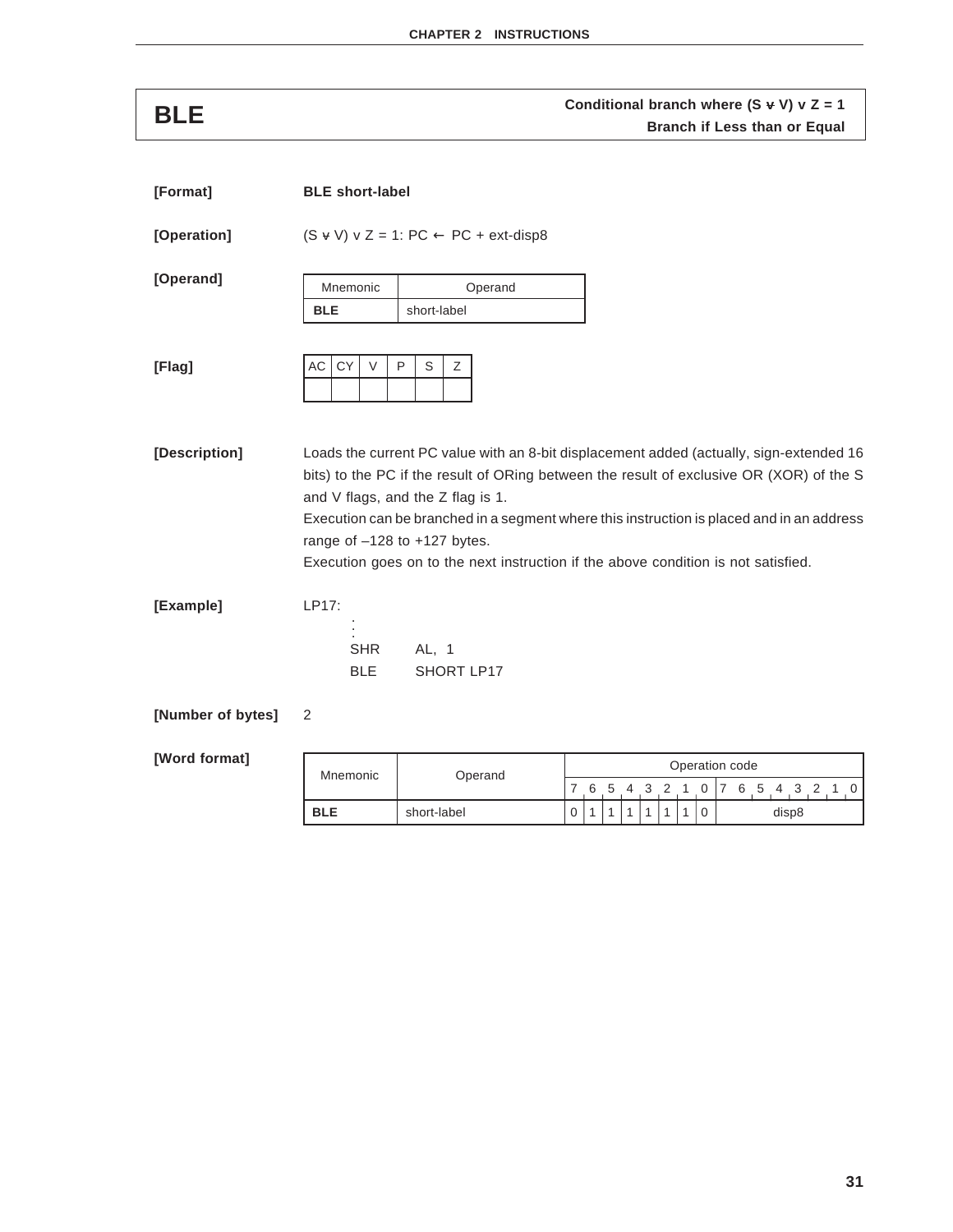## **Conditional branch where S v V = 1**<br>**BLT Branch if Less Than**

| [Format]          | <b>BLT</b> short-label    |                                                       |                                                                                                                                                                                                                                                                                                                                                             |
|-------------------|---------------------------|-------------------------------------------------------|-------------------------------------------------------------------------------------------------------------------------------------------------------------------------------------------------------------------------------------------------------------------------------------------------------------------------------------------------------------|
| [Operation]       |                           | Where $S \vee V = 1$ : PC $\leftarrow$ PC + ext-disp8 |                                                                                                                                                                                                                                                                                                                                                             |
| [Operand]         | Mnemonic<br><b>BLT</b>    | Operand<br>short-label                                |                                                                                                                                                                                                                                                                                                                                                             |
| [Flag]            | AC<br><b>CY</b><br>$\vee$ | P<br>S<br>Z                                           |                                                                                                                                                                                                                                                                                                                                                             |
| [Description]     |                           | range of $-128$ to $+127$ bytes.                      | Loads the current PC value with an 8-bit displacement added (actually, sign-extended 16<br>bits) to the PC if the result of exclusive OR between the S and Z flags is 1.<br>Execution can be branched in a segment where this instruction is placed and in an address<br>Execution goes on to the next instruction if the above condition is not satisfied. |
| [Example]         | LP15:                     | ADD AL, BL<br>BLT SHORT LP15 ; LP15 = label           |                                                                                                                                                                                                                                                                                                                                                             |
| [Number of bytes] | 2                         |                                                       |                                                                                                                                                                                                                                                                                                                                                             |
| [Word format]     |                           |                                                       | Oneration code                                                                                                                                                                                                                                                                                                                                              |

| Mnemonic  | Operand     |  |           |  |  |  | Operation code |              |       |  |  |
|-----------|-------------|--|-----------|--|--|--|----------------|--------------|-------|--|--|
|           |             |  | 6 5 4 3 2 |  |  |  | 6              | <sub>5</sub> |       |  |  |
| <b>BL</b> | short-label |  |           |  |  |  |                |              | disp8 |  |  |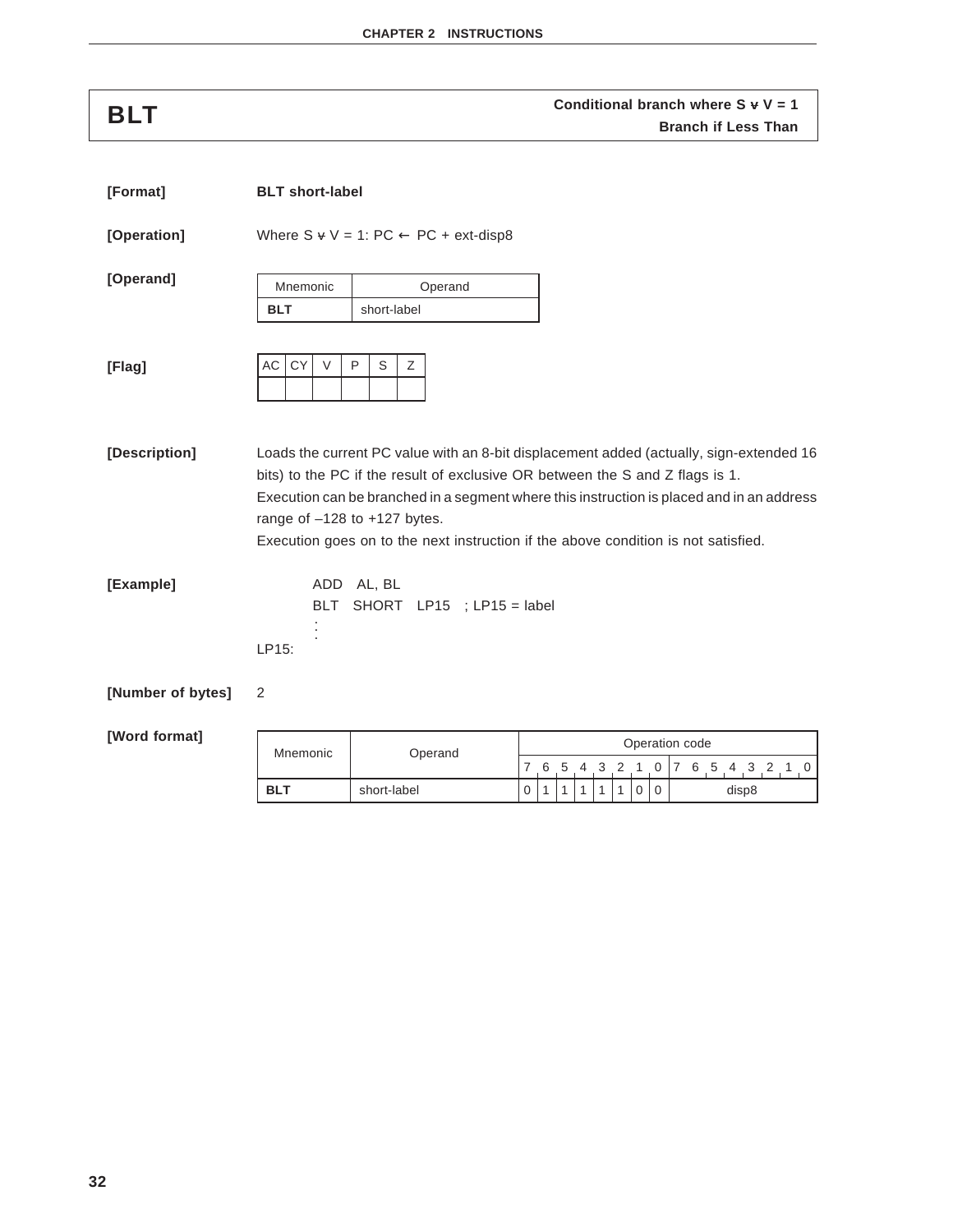**Conditional branch where S = 1**<br>**BN Branch if Negative** 

| [Format]          | <b>BN</b> short-label            |                                                                                                                                                                                                                             |        |          |        |        |                   |        |                     |                               |                                  |
|-------------------|----------------------------------|-----------------------------------------------------------------------------------------------------------------------------------------------------------------------------------------------------------------------------|--------|----------|--------|--------|-------------------|--------|---------------------|-------------------------------|----------------------------------|
| [Operation]       |                                  | Where $S = 1$ : PC $\leftarrow$ PC + ext-disp8                                                                                                                                                                              |        |          |        |        |                   |        |                     |                               |                                  |
| [Operand]         | Mnemonic<br><b>BN</b>            | Operand<br>short-label                                                                                                                                                                                                      |        |          |        |        |                   |        |                     |                               |                                  |
| [Flag]            | CY<br>AC<br>$\vee$               | $\mathsf{P}$<br>S<br>Ζ                                                                                                                                                                                                      |        |          |        |        |                   |        |                     |                               |                                  |
| [Description]     | range of $-128$ to $+127$ bytes. | Loads the current PC value with an 8-bit displacement added (actually, sign-extended 16<br>bits) to the PC if the S flag is 1.<br>Execution can be branched in a segment where this instruction is placed and in an address |        |          |        |        |                   |        |                     |                               |                                  |
| [Example]         | ADD AL, BL<br>LP11:              | BN LP11 ; LP11 = label                                                                                                                                                                                                      |        |          |        |        |                   |        |                     |                               |                                  |
| [Number of bytes] | 2                                |                                                                                                                                                                                                                             |        |          |        |        |                   |        |                     |                               |                                  |
| [Word format]     | Mnemonic                         | Operand                                                                                                                                                                                                                     |        |          |        |        |                   |        |                     |                               | Operation code                   |
|                   | <b>BN</b>                        | short-label                                                                                                                                                                                                                 | 7<br>0 | - 6<br>1 | 5<br>1 | 4<br>1 | 3<br>$\mathbf{1}$ | 2<br>0 | $\overline{1}$<br>0 | $\overline{0}$<br>$\mathbf 0$ | 7 6 5 4 3 2<br>$\Omega$<br>disp8 |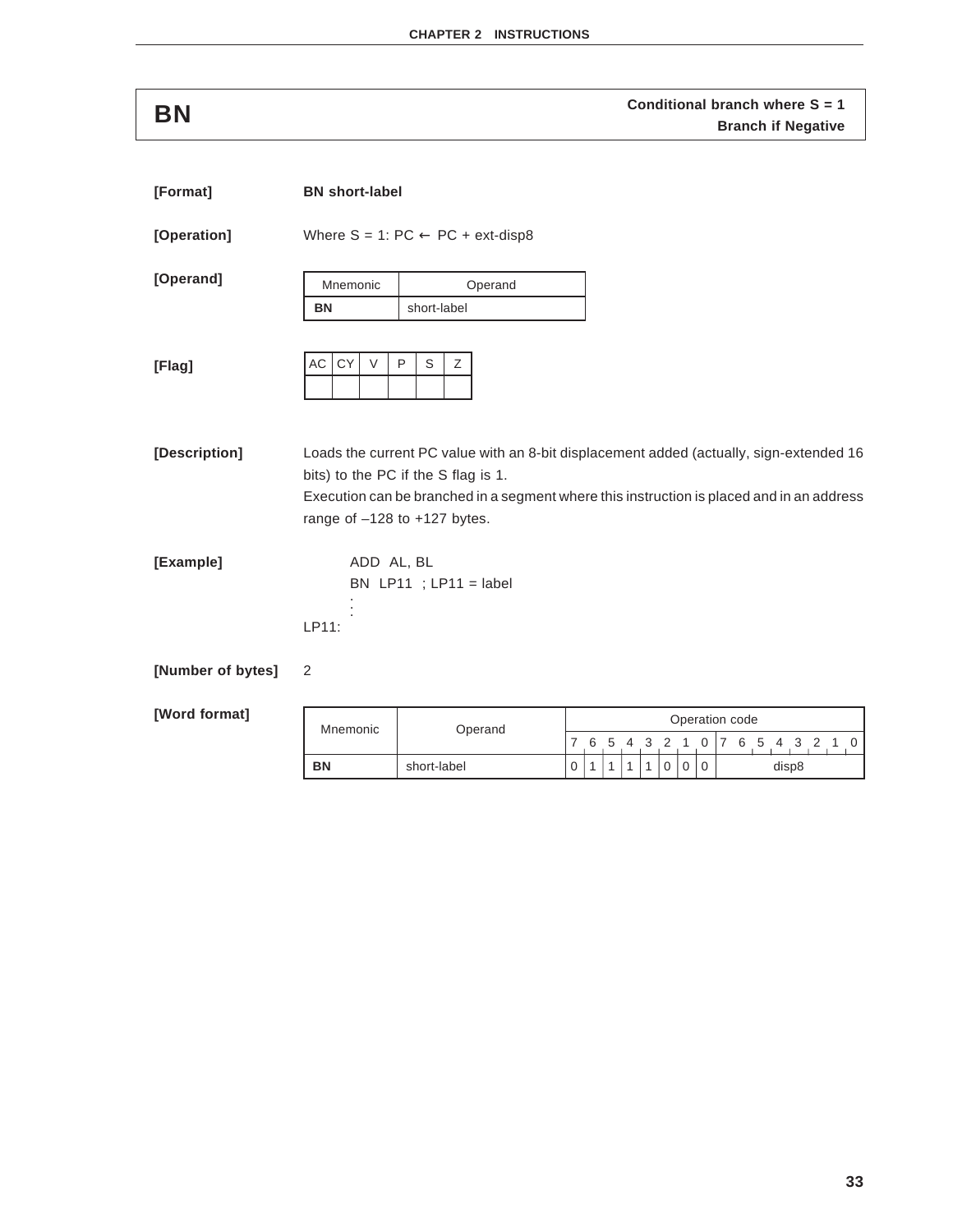### **Conditional branch where CY = 0**<br> **Conditional branch where CY = 0**<br> **BNL**<br> **BNL**<br> **BNL Branch if Not Carry Branch if Not Lower**

| [Format]          | <b>BNC</b> short-label   |                                                        |         |          |     |   |   |          |                |              |              |                                                                                                                                                                                      |
|-------------------|--------------------------|--------------------------------------------------------|---------|----------|-----|---|---|----------|----------------|--------------|--------------|--------------------------------------------------------------------------------------------------------------------------------------------------------------------------------------|
|                   | <b>BNL</b> short-label   |                                                        |         |          |     |   |   |          |                |              |              |                                                                                                                                                                                      |
| [Operation]       |                          | Where $CY = 0$ : $PC \leftarrow PC + ext\text{-}disp8$ |         |          |     |   |   |          |                |              |              |                                                                                                                                                                                      |
| [Operand]         | Mnemonic                 |                                                        | Operand |          |     |   |   |          |                |              |              |                                                                                                                                                                                      |
|                   | <b>BNC</b>               | short-label                                            |         |          |     |   |   |          |                |              |              |                                                                                                                                                                                      |
|                   | <b>BNL</b>               |                                                        |         |          |     |   |   |          |                |              |              |                                                                                                                                                                                      |
|                   |                          |                                                        |         |          |     |   |   |          |                |              |              |                                                                                                                                                                                      |
| [Flag]            | CY<br>V<br>AC            | P<br>S<br>Ζ                                            |         |          |     |   |   |          |                |              |              |                                                                                                                                                                                      |
| [Description]     |                          | bits) to the PC if the CY flag is 0.                   |         |          |     |   |   |          |                |              |              | Loads the current PC value with an 8-bit displacement added (actually, sign-extended 16<br>Execution can be branched in a segment where this instruction is placed and in an address |
|                   |                          | range of $-128$ to $+127$ bytes.                       |         |          |     |   |   |          |                |              |              |                                                                                                                                                                                      |
| [Example]         | <b>ROR</b><br><b>BNC</b> | AL, 1<br>SHORT LP6 ; LP6 = label                       |         |          |     |   |   |          |                |              |              |                                                                                                                                                                                      |
|                   | <b>ROR</b>               | AL, 1                                                  |         |          |     |   |   |          |                |              |              |                                                                                                                                                                                      |
|                   | <b>BNL</b>               | SHORT LP7 ; LP7 = label                                |         |          |     |   |   |          |                |              |              |                                                                                                                                                                                      |
|                   |                          |                                                        |         |          |     |   |   |          |                |              |              |                                                                                                                                                                                      |
|                   | LP6:                     |                                                        |         |          |     |   |   |          |                |              |              |                                                                                                                                                                                      |
| [Number of bytes] | 2                        |                                                        |         |          |     |   |   |          |                |              |              |                                                                                                                                                                                      |
| [Word format]     |                          |                                                        |         |          |     |   |   |          |                |              |              | Operation code                                                                                                                                                                       |
|                   | Mnemonic                 | Operand                                                |         | 7.       | - 6 | 5 |   | 3        | $\overline{2}$ | 1            | 0            | 7 6 5 4 3 2 1 0                                                                                                                                                                      |
|                   | <b>BNC</b>               | short-label                                            |         | $\Omega$ | 1   | 1 | 1 | $\Omega$ | $\Omega$       | $\mathbf{1}$ | $\mathbf{1}$ | disp8                                                                                                                                                                                |

**BNL**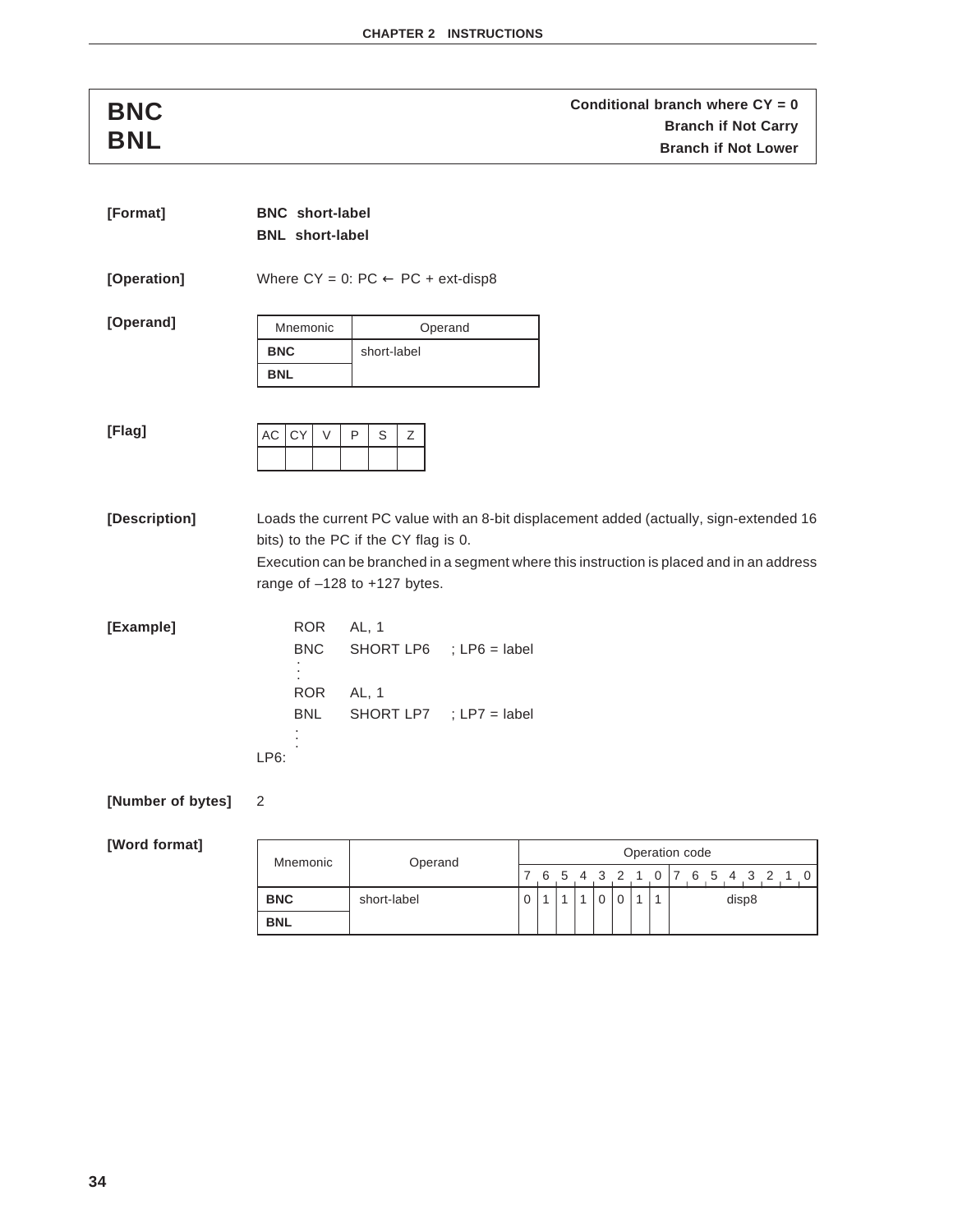**Conditional branch where Z = 0**<br> **Conditional branch where Z = 0**<br> **BNZ**<br> **BNZ**<br> **BNZ Branch if Not Equal Branch if Not Zero** 

| [Format]          | <b>BNE</b> short-label<br><b>BNZ short-label</b>                        |                  |                                                    |                                                                                                                                                                                      |  |
|-------------------|-------------------------------------------------------------------------|------------------|----------------------------------------------------|--------------------------------------------------------------------------------------------------------------------------------------------------------------------------------------|--|
| [Operation]       | Where $Z = 0$ : PC $\leftarrow$ PC + ext-disp8                          |                  |                                                    |                                                                                                                                                                                      |  |
| [Operand]         | Mnemonic                                                                |                  | Operand                                            |                                                                                                                                                                                      |  |
|                   | <b>BNE</b><br><b>BNZ</b>                                                | short-label      |                                                    |                                                                                                                                                                                      |  |
|                   |                                                                         |                  |                                                    |                                                                                                                                                                                      |  |
| [Flag]            | AC<br><b>CY</b><br>$\vee$                                               | P<br>Ζ<br>S      |                                                    |                                                                                                                                                                                      |  |
| [Description]     | bits) to the PC if the Z flag is 0.<br>range of $-128$ to $+127$ bytes. |                  |                                                    | Loads the current PC value with an 8-bit displacement added (actually, sign-extended 16<br>Execution can be branched in a segment where this instruction is placed and in an address |  |
| [Example]         | <b>OR</b><br><b>BNE</b><br>AND<br><b>BNZ</b><br>LP8:                    | AL, BL<br>SH, BH | SHORT LP8 ; LP8 = label<br>SHORT LP9 ; LP9 = label |                                                                                                                                                                                      |  |
| [Number of bytes] | 2                                                                       |                  |                                                    |                                                                                                                                                                                      |  |

| Operation code<br>Mnemonic<br>Operand |             |  |   |  |  |           |  |  |  |       |  |  |               |  |  |  |  |
|---------------------------------------|-------------|--|---|--|--|-----------|--|--|--|-------|--|--|---------------|--|--|--|--|
|                                       |             |  | 6 |  |  | 5 4 3 2 1 |  |  |  |       |  |  | 0 7 6 5 4 3 2 |  |  |  |  |
| <b>BNE</b>                            | short-label |  |   |  |  |           |  |  |  | disp8 |  |  |               |  |  |  |  |
| <b>BNZ</b>                            |             |  |   |  |  |           |  |  |  |       |  |  |               |  |  |  |  |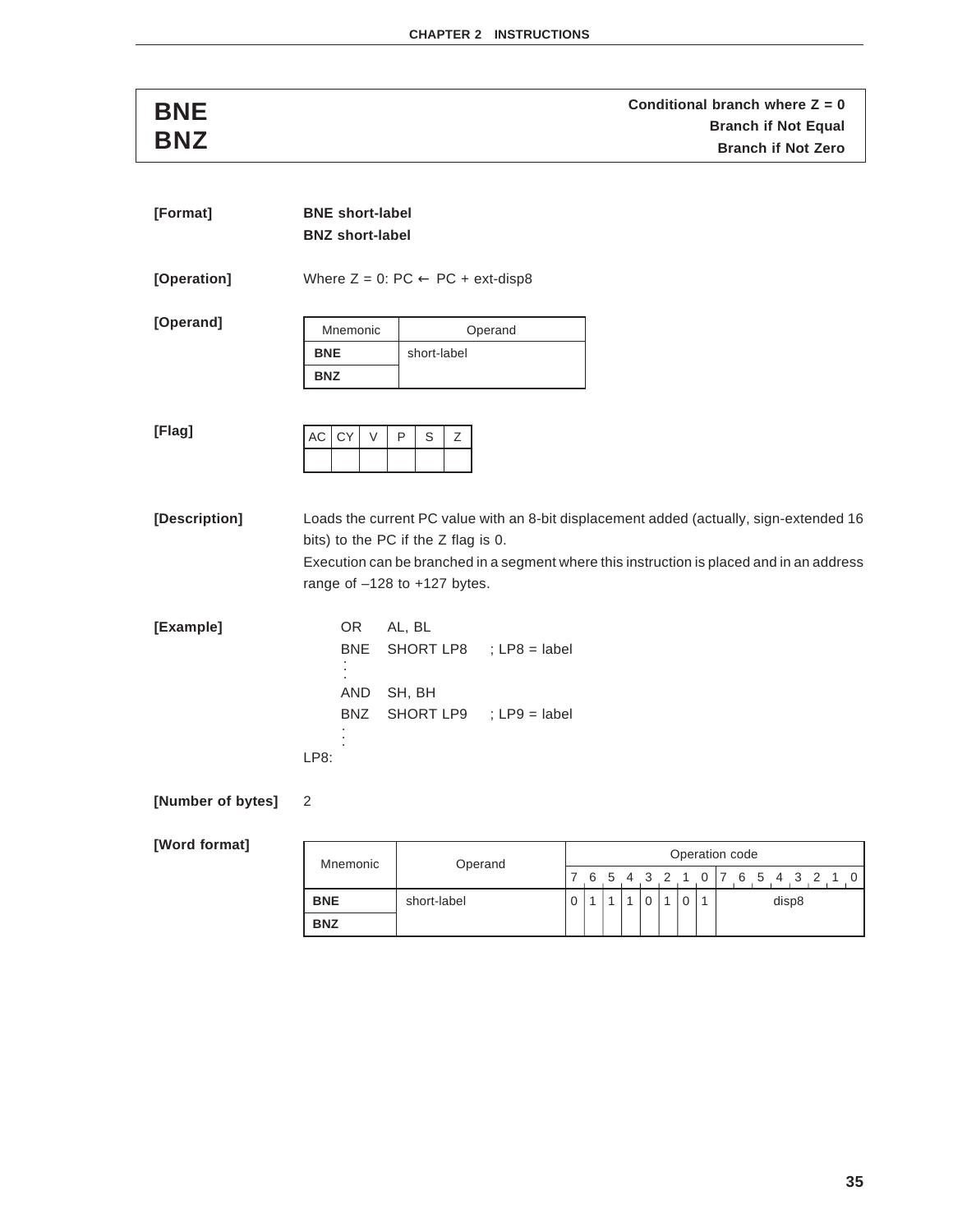## **Conditional branch where CY v Z = 1**<br>**BNH Branch if Not Higher**

| [Format]          | <b>BNH</b> short-label          |                                                                                                                                                                                                                                                                                                  |                  |             |     |    |   |                |   |                |                 |       |  |  |
|-------------------|---------------------------------|--------------------------------------------------------------------------------------------------------------------------------------------------------------------------------------------------------------------------------------------------------------------------------------------------|------------------|-------------|-----|----|---|----------------|---|----------------|-----------------|-------|--|--|
| [Operation]       |                                 | Where CY v Z = 1: PC $\leftarrow$ PC + ext-disp8                                                                                                                                                                                                                                                 |                  |             |     |    |   |                |   |                |                 |       |  |  |
| [Operand]         | Mnemonic                        | Operand                                                                                                                                                                                                                                                                                          |                  |             |     |    |   |                |   |                |                 |       |  |  |
|                   | <b>BNH</b>                      | short-label                                                                                                                                                                                                                                                                                      |                  |             |     |    |   |                |   |                |                 |       |  |  |
| [Flag]            | CY<br>AC<br>$\vee$              | $\mathsf{P}$<br>S<br>Ζ                                                                                                                                                                                                                                                                           |                  |             |     |    |   |                |   |                |                 |       |  |  |
| [Description]     |                                 | Loads the current PC value with an 8-bit displacement added (actually, sign-extended 16<br>bits) to the PC if the result of OR between the CY and Z flags is 1.<br>Execution can be branched in a segment where this instruction is placed and in an address<br>range of $-128$ to $+127$ bytes. |                  |             |     |    |   |                |   |                |                 |       |  |  |
| [Example]         | ROR AL, 1<br><b>BNH</b><br>LP9: | SHORT LP9 ; LP9 = label                                                                                                                                                                                                                                                                          |                  |             |     |    |   |                |   |                |                 |       |  |  |
| [Number of bytes] | 2                               |                                                                                                                                                                                                                                                                                                  |                  |             |     |    |   |                |   |                |                 |       |  |  |
| [Word format]     | Mnemonic                        | Operand                                                                                                                                                                                                                                                                                          |                  |             |     |    |   |                |   |                | Operation code  |       |  |  |
|                   |                                 |                                                                                                                                                                                                                                                                                                  | 7                | $6^{\circ}$ | - 5 | -4 | 3 | $\overline{2}$ | 1 | 0              | 7 6 5 4 3 2 1 0 |       |  |  |
|                   | <b>BNH</b>                      | short-label                                                                                                                                                                                                                                                                                      | $\boldsymbol{0}$ | 1           | 1   | 1  | 0 | 1              | 1 | $\overline{0}$ |                 | disp8 |  |  |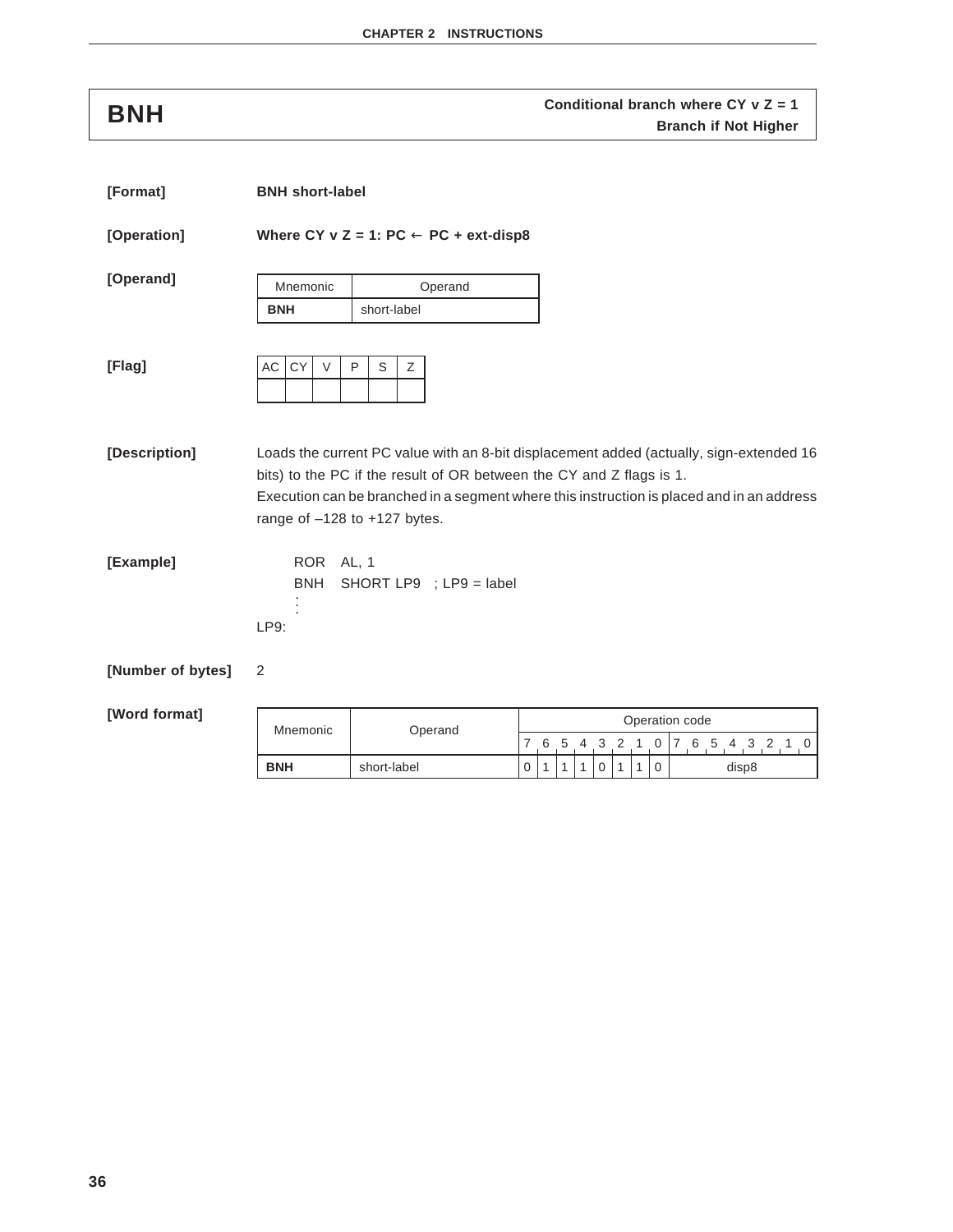**Conditional branch where V = 0**<br>**BNV Branch if not Overflow** 

| [Format]          | <b>BNV</b> short-label       |                                                                                                                                                                                                                                                                 |              |              |              |              |                |                |                |                |                |       |                                 |  |
|-------------------|------------------------------|-----------------------------------------------------------------------------------------------------------------------------------------------------------------------------------------------------------------------------------------------------------------|--------------|--------------|--------------|--------------|----------------|----------------|----------------|----------------|----------------|-------|---------------------------------|--|
| [Operation]       |                              | Where $V = 0$ : PC $\leftarrow$ PC + ext-disp8                                                                                                                                                                                                                  |              |              |              |              |                |                |                |                |                |       |                                 |  |
| [Operand]         | Mnemonic                     | Operand                                                                                                                                                                                                                                                         |              |              |              |              |                |                |                |                |                |       |                                 |  |
|                   | <b>BNV</b>                   | short-label                                                                                                                                                                                                                                                     |              |              |              |              |                |                |                |                |                |       |                                 |  |
| [Flag]            | AC  <br>CY<br>$\vee$         | P<br>S<br>Ζ                                                                                                                                                                                                                                                     |              |              |              |              |                |                |                |                |                |       |                                 |  |
| [Description]     |                              | Loads the current PC value with an 8-bit displacement added (actually, sign-extended 16<br>bits) to the PC if the V flag is 0.<br>Execution can be branched in a segment where this instruction is placed and in an address<br>range of $-128$ to $+127$ bytes. |              |              |              |              |                |                |                |                |                |       |                                 |  |
| [Example]         | ROR AL, 1<br>BNV LP3<br>LP3: |                                                                                                                                                                                                                                                                 |              |              |              |              |                |                |                |                |                |       |                                 |  |
| [Number of bytes] | 2                            |                                                                                                                                                                                                                                                                 |              |              |              |              |                |                |                |                |                |       |                                 |  |
| [Word format]     | Mnemonic                     | Operand                                                                                                                                                                                                                                                         |              |              |              |              |                |                |                |                | Operation code |       |                                 |  |
|                   |                              |                                                                                                                                                                                                                                                                 |              |              |              |              |                |                |                |                |                |       | 7 6 5 4 3 2 1 0 7 6 5 4 3 2 1 0 |  |
|                   | <b>BNV</b>                   | short-label                                                                                                                                                                                                                                                     | $\mathbf{0}$ | $\mathbf{1}$ | $\mathbf{1}$ | $\mathbf{1}$ | $\overline{0}$ | $\overline{0}$ | $\overline{0}$ | $\overline{1}$ |                | disp8 |                                 |  |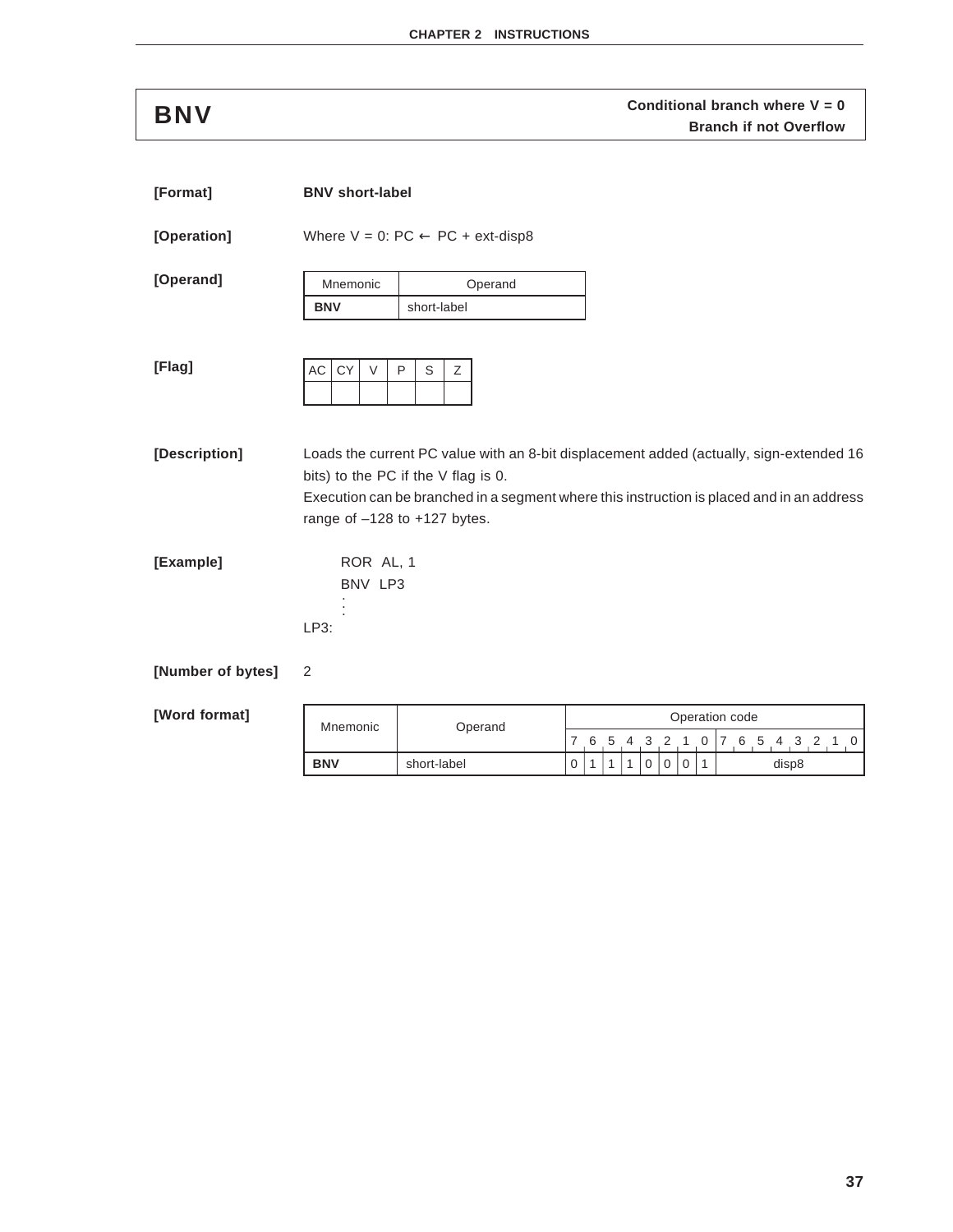## **Conditional branch where S = 0**<br>**BP Branch if Positive**

| [Format]          | <b>BP</b> short-label            |                                                                                                                                                                                                                             |                  |              |              |                |              |                |                |                |                 |
|-------------------|----------------------------------|-----------------------------------------------------------------------------------------------------------------------------------------------------------------------------------------------------------------------------|------------------|--------------|--------------|----------------|--------------|----------------|----------------|----------------|-----------------|
| [Operation]       |                                  | Where $S = 0$ : PC $\leftarrow$ PC + ext-disp8                                                                                                                                                                              |                  |              |              |                |              |                |                |                |                 |
| [Operand]         | Mnemonic                         | Operand                                                                                                                                                                                                                     |                  |              |              |                |              |                |                |                |                 |
|                   | <b>BP</b>                        | short-label                                                                                                                                                                                                                 |                  |              |              |                |              |                |                |                |                 |
| [Flag]            | AC<br>CY<br>$\vee$               | P<br>S<br>Ζ                                                                                                                                                                                                                 |                  |              |              |                |              |                |                |                |                 |
| [Description]     | range of $-128$ to $+127$ bytes. | Loads the current PC value with an 8-bit displacement added (actually, sign-extended 16<br>bits) to the PC if the S flag is 0.<br>Execution can be branched in a segment where this instruction is placed and in an address |                  |              |              |                |              |                |                |                |                 |
| [Example]         | SHR AL, 1<br>LP12:               | BP SHORT LP12 ; LP12 = label                                                                                                                                                                                                |                  |              |              |                |              |                |                |                |                 |
| [Number of bytes] | 2                                |                                                                                                                                                                                                                             |                  |              |              |                |              |                |                |                |                 |
| [Word format]     |                                  |                                                                                                                                                                                                                             |                  |              |              |                |              |                |                |                | Operation code  |
|                   | Mnemonic                         | Operand                                                                                                                                                                                                                     | 7 6              |              | 5            | $\overline{4}$ | 3            | 2 <sub>1</sub> |                | $\overline{0}$ | 7 6 5 4 3 2 1 0 |
|                   | <b>BP</b>                        | short-label                                                                                                                                                                                                                 | $\boldsymbol{0}$ | $\mathbf{1}$ | $\mathbf{1}$ | 1              | $\mathbf{1}$ | 0              | $\overline{0}$ | $\mathbf{1}$   | disp8           |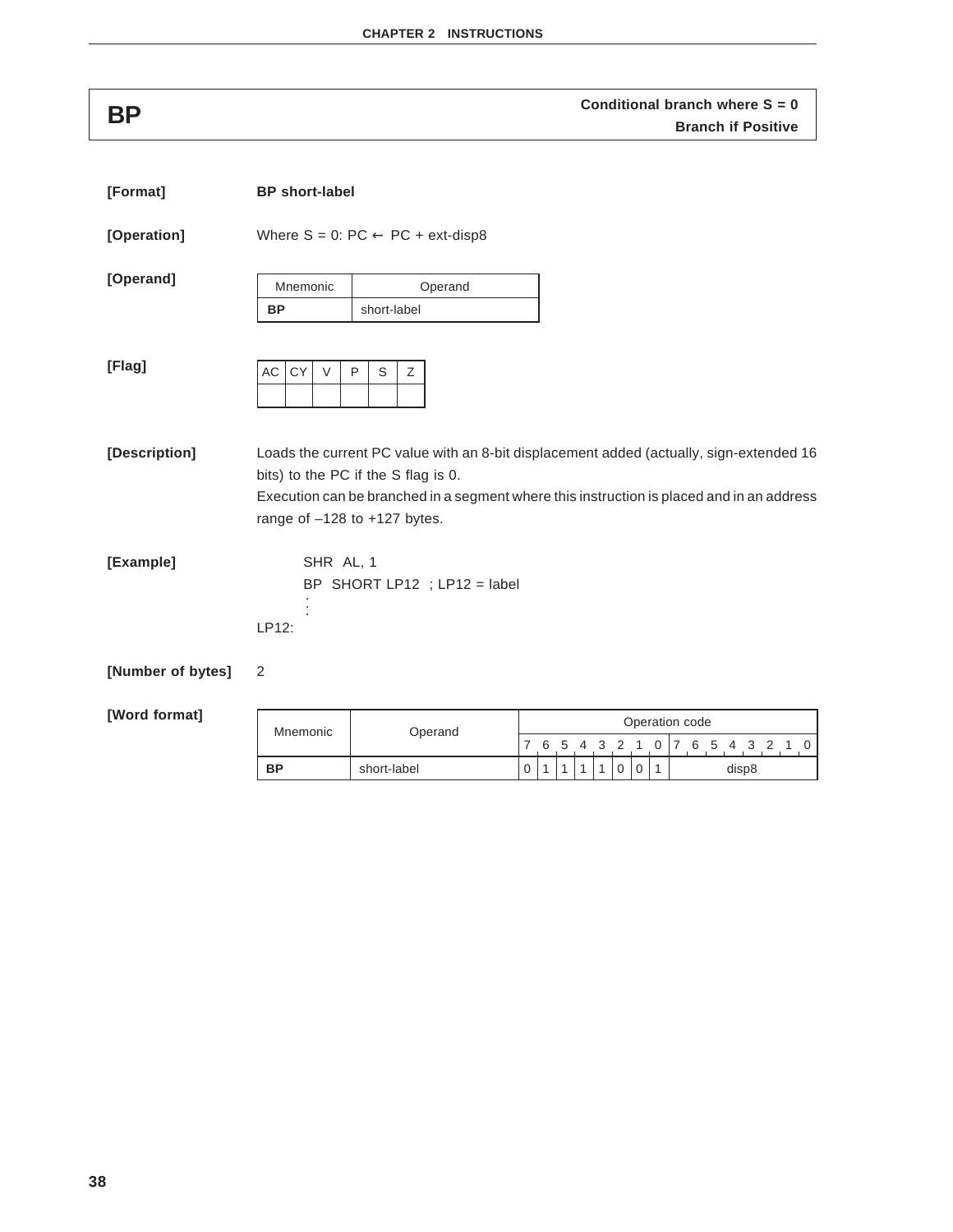**Conditional branch where P = 1**<br>Branch if Parity Even

| [Format]          | <b>BPE short-label</b>           |                                                                                                                                                                                                                             |                |              |   |              |   |           |   |             |                           |
|-------------------|----------------------------------|-----------------------------------------------------------------------------------------------------------------------------------------------------------------------------------------------------------------------------|----------------|--------------|---|--------------|---|-----------|---|-------------|---------------------------|
| [Operation]       |                                  | Where $P = 1$ : $PC \leftarrow PC + ext\text{-}disp8$                                                                                                                                                                       |                |              |   |              |   |           |   |             |                           |
| [Operand]         | Mnemonic                         | Operand                                                                                                                                                                                                                     |                |              |   |              |   |           |   |             |                           |
|                   | <b>BPE</b>                       | short-label                                                                                                                                                                                                                 |                |              |   |              |   |           |   |             |                           |
| [Flag]            | AC<br>CY<br>$\vee$               | P<br>S<br>Ζ                                                                                                                                                                                                                 |                |              |   |              |   |           |   |             |                           |
| [Description]     | range of $-128$ to $+127$ bytes. | Loads the current PC value with an 8-bit displacement added (actually, sign-extended 16<br>bits) to the PC if the P flag is 1.<br>Execution can be branched in a segment where this instruction is placed and in an address |                |              |   |              |   |           |   |             |                           |
| [Example]         | ADD AL, BL<br>LP13:              | BPE SHORT LP13 ; LP13 = label                                                                                                                                                                                               |                |              |   |              |   |           |   |             |                           |
| [Number of bytes] | 2                                |                                                                                                                                                                                                                             |                |              |   |              |   |           |   |             |                           |
| [Word format]     |                                  |                                                                                                                                                                                                                             |                |              |   |              |   |           |   |             | Operation code            |
|                   | Mnemonic                         | Operand                                                                                                                                                                                                                     | $\overline{7}$ | 6            | 5 |              |   | 4 3 2 1 0 |   |             | 7 6 5 4 3 2 1<br>$\Omega$ |
|                   | <b>BPE</b>                       | short-label                                                                                                                                                                                                                 | 0              | $\mathbf{1}$ | 1 | $\mathbf{1}$ | 1 | 0         | 1 | $\mathbf 0$ | disp8                     |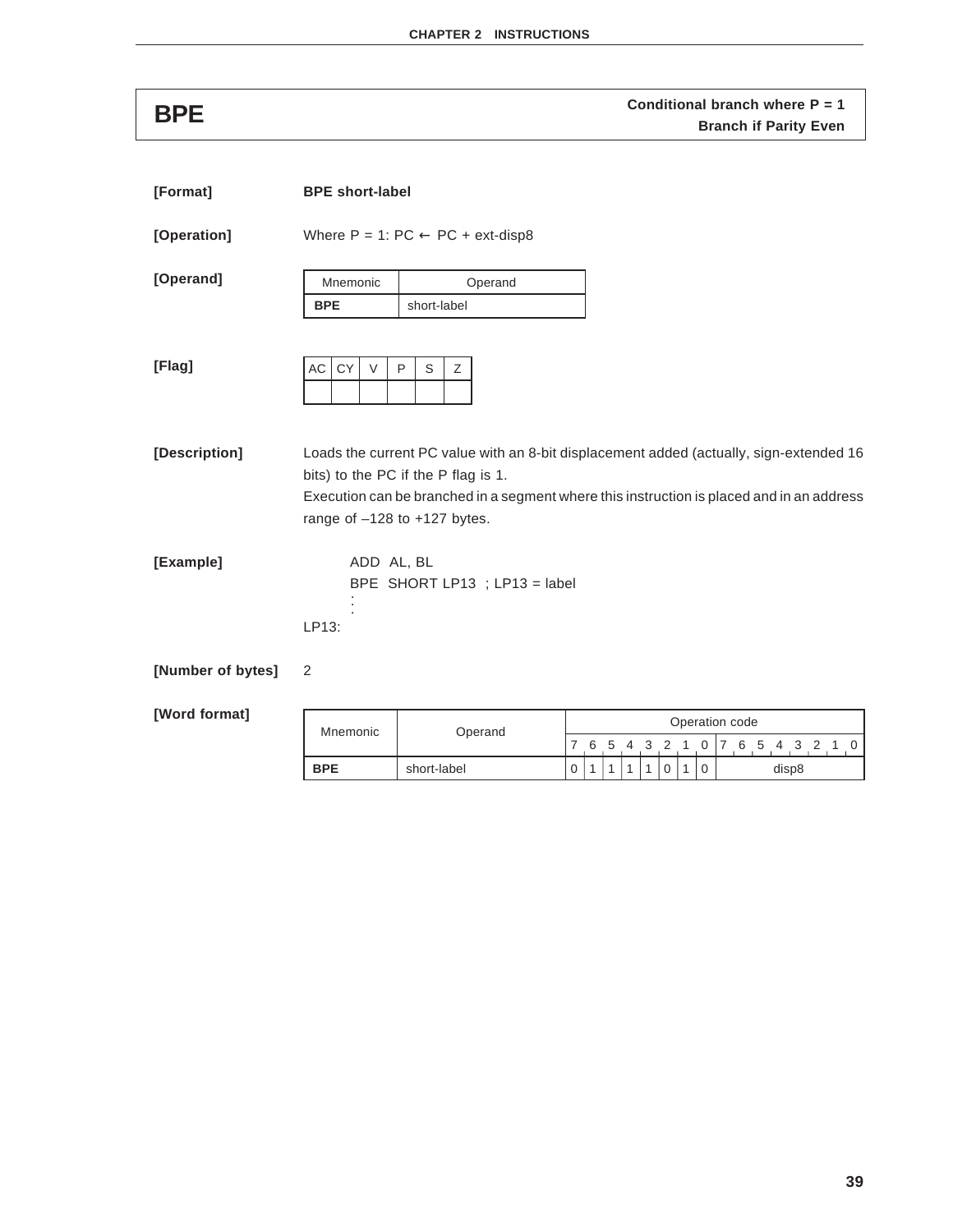# **Conditional branch where P = 0**<br>**BPO Branch if Parity Odd**

| [Format]          | <b>BPO</b> short-label           |                                                                                                                                                                                                                             |                                                                      |   |  |   |   |   |              |   |  |  |  |       |  |  |
|-------------------|----------------------------------|-----------------------------------------------------------------------------------------------------------------------------------------------------------------------------------------------------------------------------|----------------------------------------------------------------------|---|--|---|---|---|--------------|---|--|--|--|-------|--|--|
| [Operation]       |                                  | Where $P = 0$ : $PC \leftarrow PC + ext\text{-}disp8$                                                                                                                                                                       |                                                                      |   |  |   |   |   |              |   |  |  |  |       |  |  |
| [Operand]         | Mnemonic<br><b>BPO</b>           | Operand<br>short-label                                                                                                                                                                                                      |                                                                      |   |  |   |   |   |              |   |  |  |  |       |  |  |
| [Flag]            | CY<br>AC<br>$\vee$               | $\mathsf{P}$<br>S<br>Ζ                                                                                                                                                                                                      |                                                                      |   |  |   |   |   |              |   |  |  |  |       |  |  |
| [Description]     | range of $-128$ to $+127$ bytes. | Loads the current PC value with an 8-bit displacement added (actually, sign-extended 16<br>bits) to the PC if the P flag is 0.<br>Execution can be branched in a segment where this instruction is placed and in an address |                                                                      |   |  |   |   |   |              |   |  |  |  |       |  |  |
| [Example]         | ADD AL, BL<br>LP14:              | BPO SHORT LP14 ; LP14 = label                                                                                                                                                                                               |                                                                      |   |  |   |   |   |              |   |  |  |  |       |  |  |
| [Number of bytes] | 2                                |                                                                                                                                                                                                                             |                                                                      |   |  |   |   |   |              |   |  |  |  |       |  |  |
| [Word format]     | Mnemonic                         | Operand                                                                                                                                                                                                                     | Operation code<br>7 6 5 4 3 2 1 0<br>0<br>7<br>6<br>5<br>3<br>2<br>4 |   |  |   |   |   |              |   |  |  |  |       |  |  |
|                   | <b>BPO</b>                       | short-label                                                                                                                                                                                                                 | 0                                                                    | 1 |  | 1 | 1 | 0 | $\mathbf{1}$ | 1 |  |  |  | disp8 |  |  |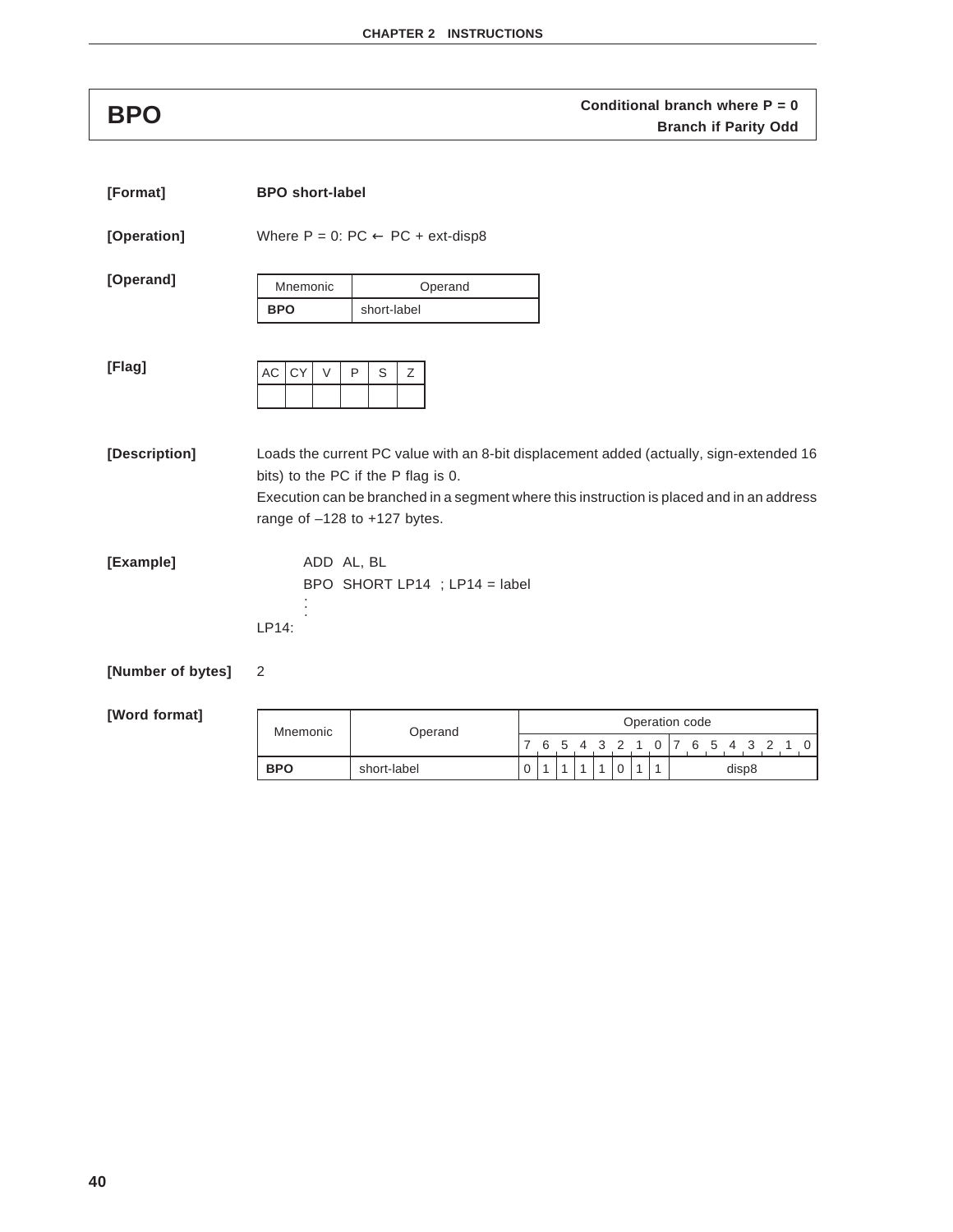# **Unconditional branch BR Branch**

**[Format] BR target**

**[Operation, operand]**

| Mnemonic  | Operand (target) | Operation                                                                                |
|-----------|------------------|------------------------------------------------------------------------------------------|
| <b>BR</b> | near-label       | $PC \leftarrow PC + disp$                                                                |
|           | short-label      | $PC \leftarrow PC + ext\text{-}disp8$                                                    |
|           | regptr16         | $PC \leftarrow$ target                                                                   |
|           | memptr16         |                                                                                          |
|           | far-label        | $PS \leftarrow seg$                                                                      |
|           |                  | $PC \leftarrow$ offset                                                                   |
|           | memptr32         | $PS \leftarrow$ (memptr32 + 3, memptr32 + 2)<br>$PC \leftarrow$ (memptr32 + 1, memptr32) |

### **[Flag]**

| $AC$ $ CY$ . |  |  |
|--------------|--|--|
|              |  |  |

## **[Description]** • When target = near-label Transfers the current PC value with a 16-bit displacement (disp) added to the PC. If the branch address is within a segment where this instruction is placed, the assembler automatically executes this instruction.

• When target = short-label Transfers the current PC value with an 8-bit displacement added (actually, signextended 16 bits (ext-disp8)) to the PC.

If the branch address is within a segment where this instruction is placed, and within a range of ±127 bytes, the assembler automatically executes this instruction.

- When target = regptr16 or target = memptr16 Transfers the contents of the target operand (target) to the PC. Execution can branch to any address in the segment where this instruction is placed.
- $\bullet$  When target = far-label

Transfers the 16-bit offset data at the second and third byte positions of the instruction to the PC, and the 16-bit segment data at the fourth and fifth byte position of the instruction to the PS.

Execution can branch to any address of any segment.

• When target  $=$  memptr32 Loads the high-order 2 bytes of a 32-bit memory area to the PS, and the low-order 2 bytes, to the PC.

Execution can branch to any address of any segment.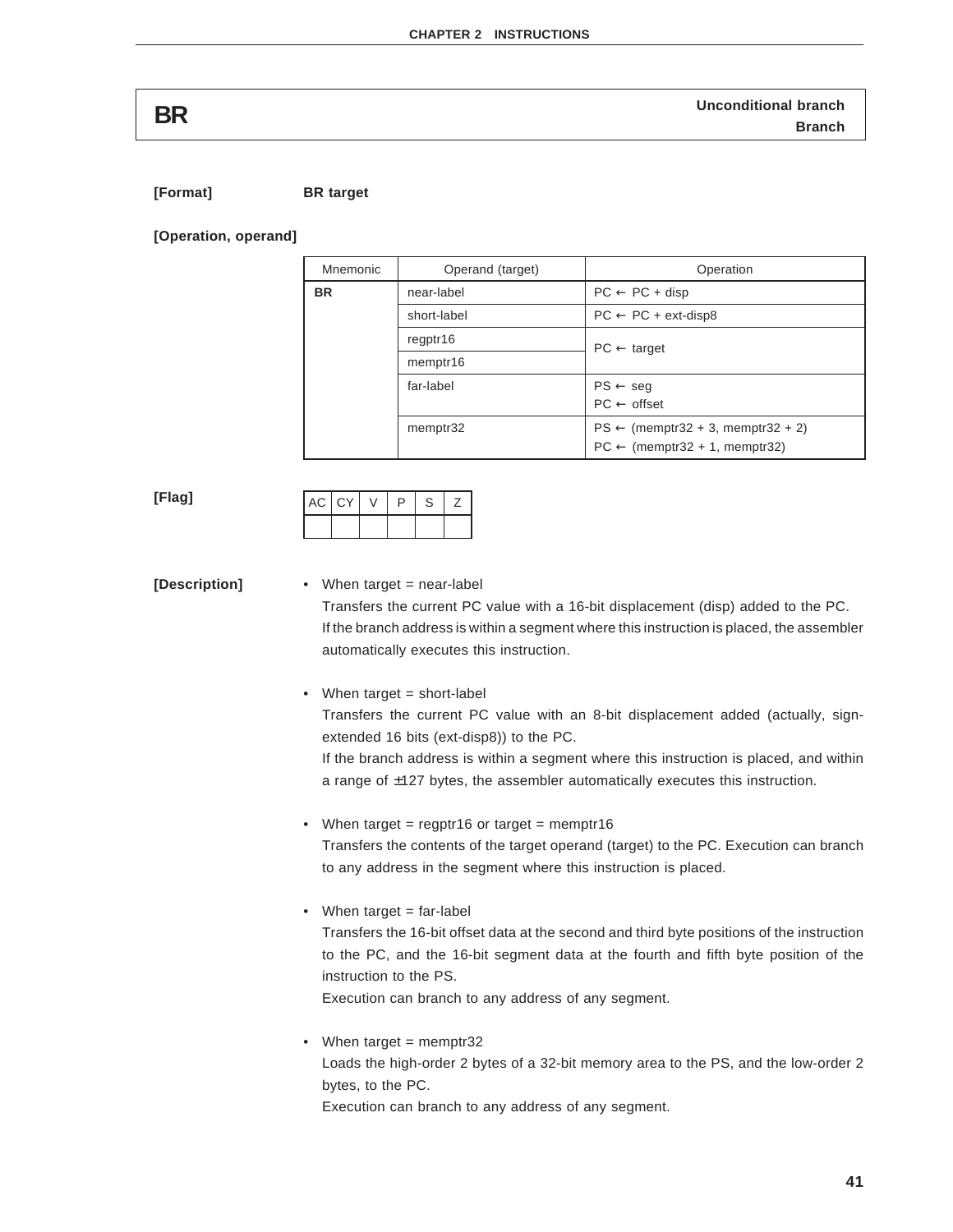## $[Example]$  BR  $$-8$

**[Number of bytes]**

| Mnemonic  | Operand     | No. of bytes |
|-----------|-------------|--------------|
| <b>BR</b> | near-label  | 3            |
|           | short-label | 2            |
|           | regptr16    | 2            |
|           | memptr16    | $2 - 4$      |
|           | far-label   | 5            |
|           | memptr32    | $2 - 4$      |

| Mnemonic  | Operand     |   |   |   |          |             |          |   |              | Operation code<br>6<br>5<br>7<br>3<br>4 |   |   |             |             |                  |
|-----------|-------------|---|---|---|----------|-------------|----------|---|--------------|-----------------------------------------|---|---|-------------|-------------|------------------|
|           |             | 7 | 6 | 5 | 4        | 3           | 2        | 1 | 0            |                                         |   |   |             |             | 2<br>$\mathbf 0$ |
| <b>BR</b> | near-label  | 1 |   |   | $\Omega$ |             | 0        | 0 | 1            |                                         |   |   |             | disp-low    |                  |
|           |             |   |   |   |          | disp-high   |          |   |              |                                         |   |   |             |             |                  |
|           | short-label | 1 | 1 | 1 | $\Omega$ |             | 0        | 1 | $\mathbf{1}$ |                                         |   |   | disp8       |             |                  |
|           | regptr16    | 1 | 1 | 1 | 1        | 1           |          | 1 | $\mathbf{1}$ | 1                                       | 1 | 1 | $\mathbf 0$ | 0           | reg              |
|           | memptr16    | 1 | 1 | 1 | 1        | 1           | 1        | 1 | $\mathbf{1}$ | mod                                     |   | 1 | $\mathbf 0$ | 0           | mem              |
|           |             |   |   |   |          | (disp-low)  |          |   |              |                                         |   |   |             | (disp-high) |                  |
|           | far-label   | 1 |   | 1 | $\Omega$ | 1           | $\Omega$ | 1 | $\Omega$     |                                         |   |   |             | offset-low  |                  |
|           |             |   |   |   |          | offset-high |          |   |              |                                         |   |   |             | seg-low     |                  |
|           |             |   |   |   |          | seg-high    |          |   |              |                                         |   |   |             |             |                  |
|           | memptr32    | 1 |   | 1 |          | 1           |          | 1 | 1            | mod                                     |   | 1 | $\mathbf 0$ | 1           | mem              |
|           |             |   |   |   |          | (disp-low)  |          |   |              |                                         |   |   |             | (disp-high) |                  |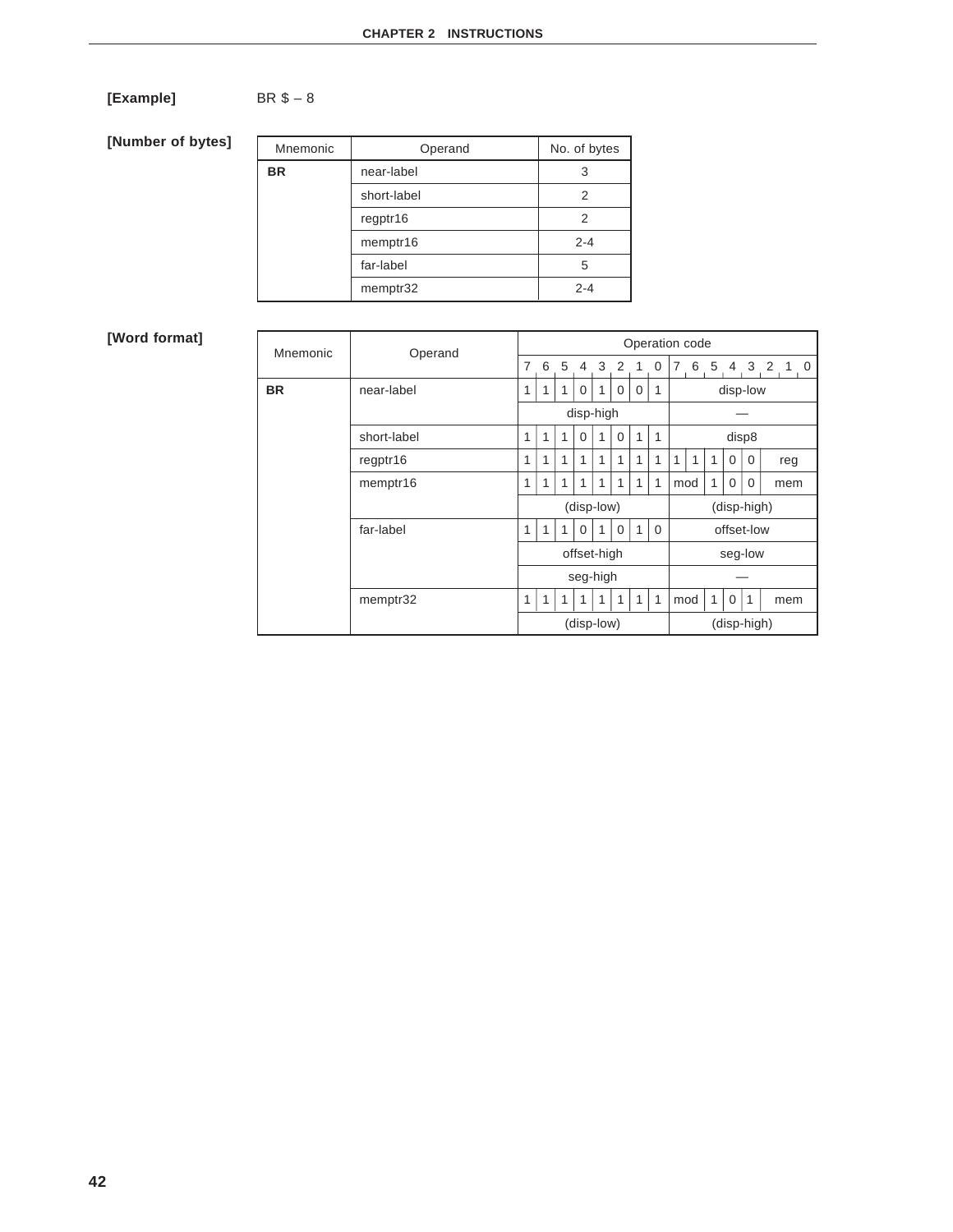**Software trap BRK Break**

**[Format] BRK target**

**[Operand, operation]**

| Mnemonic   | Operand (target) | Operation                                                                                                                                                                                                                                                                                                                                                                      |
|------------|------------------|--------------------------------------------------------------------------------------------------------------------------------------------------------------------------------------------------------------------------------------------------------------------------------------------------------------------------------------------------------------------------------|
| <b>BRK</b> | 3                | $TA \leftarrow (00DH, 00CH)$<br>$TC \leftarrow (00FH, 00EH)$<br>$SP \leftarrow SP - 2$ , $(SP + 1, SP) \leftarrow PSW$<br>$IE \leftarrow 0$ , BRK $\leftarrow 0$<br>$SP \leftarrow SP - 2$ , $(SP + 1, SP) \leftarrow PS$<br>$PS \leftarrow TC$<br>$SP \leftarrow SP - 2$ , $(SP + 1, SP) \leftarrow PC$<br>$PC \leftarrow TA$                                                 |
|            | imm8 ( $\neq$ 3) | $TA \leftarrow (imm8 \times 4 + 1, imm8 \times 4)$<br>$TC \leftarrow (imm8 \times 4 + 3, imm8 \times 4 + 2)$<br>$SP \leftarrow SP - 2$ , $(SP + 1, SP) \leftarrow PSW$<br>$IE \leftarrow 0$ , BRK $\leftarrow 0$<br>$SP \leftarrow SP - 2$ , $(SP + 1, SP) \leftarrow PS$<br>$PS \leftarrow TC$<br>$SP \leftarrow SP - 2$ , $(SP + 1, SP) \leftarrow PC$<br>$PC \leftarrow TA$ |

|  | $AC$ $CY$ $V$ $P$ | S   Z   IE  BRK |  |  |
|--|-------------------|-----------------|--|--|
|  |                   |                 |  |  |

**[Description]** Saves the values of PSW, PS, and PC to the stack and resets the IE and BRK flags to 0. Then loads the low-order 2 bytes of vector 3 in the interrupt vector table to the PC, and the high-order 2 bytes to the PS if target  $= 3$ . If target = imm8, loads the low-order 2 bytes of the interrupt vector table (4 bits) specified

imm8 2

by the 8-bit immediate data to the PC, and the high-order 2 bytes to the PS.

**[Example]** • BRK 3

• BRK 5

| [Number of bytes] | Mnemonic   | Operand | No. of |
|-------------------|------------|---------|--------|
|                   | <b>BRK</b> |         |        |

### **[Word format]**

**[Flag]**

| Mnemonic   | Operand | Operation code |  |  |  |  |  |  |  |                           |  |  |                  |  |  |  |  |
|------------|---------|----------------|--|--|--|--|--|--|--|---------------------------|--|--|------------------|--|--|--|--|
|            |         |                |  |  |  |  |  |  |  | 6 5 4 3 2 1 0 7 6 5 4 3 2 |  |  |                  |  |  |  |  |
| <b>BRK</b> | ◠<br>J  |                |  |  |  |  |  |  |  |                           |  |  |                  |  |  |  |  |
|            | imm8    |                |  |  |  |  |  |  |  |                           |  |  | imm <sub>8</sub> |  |  |  |  |

No. of bytes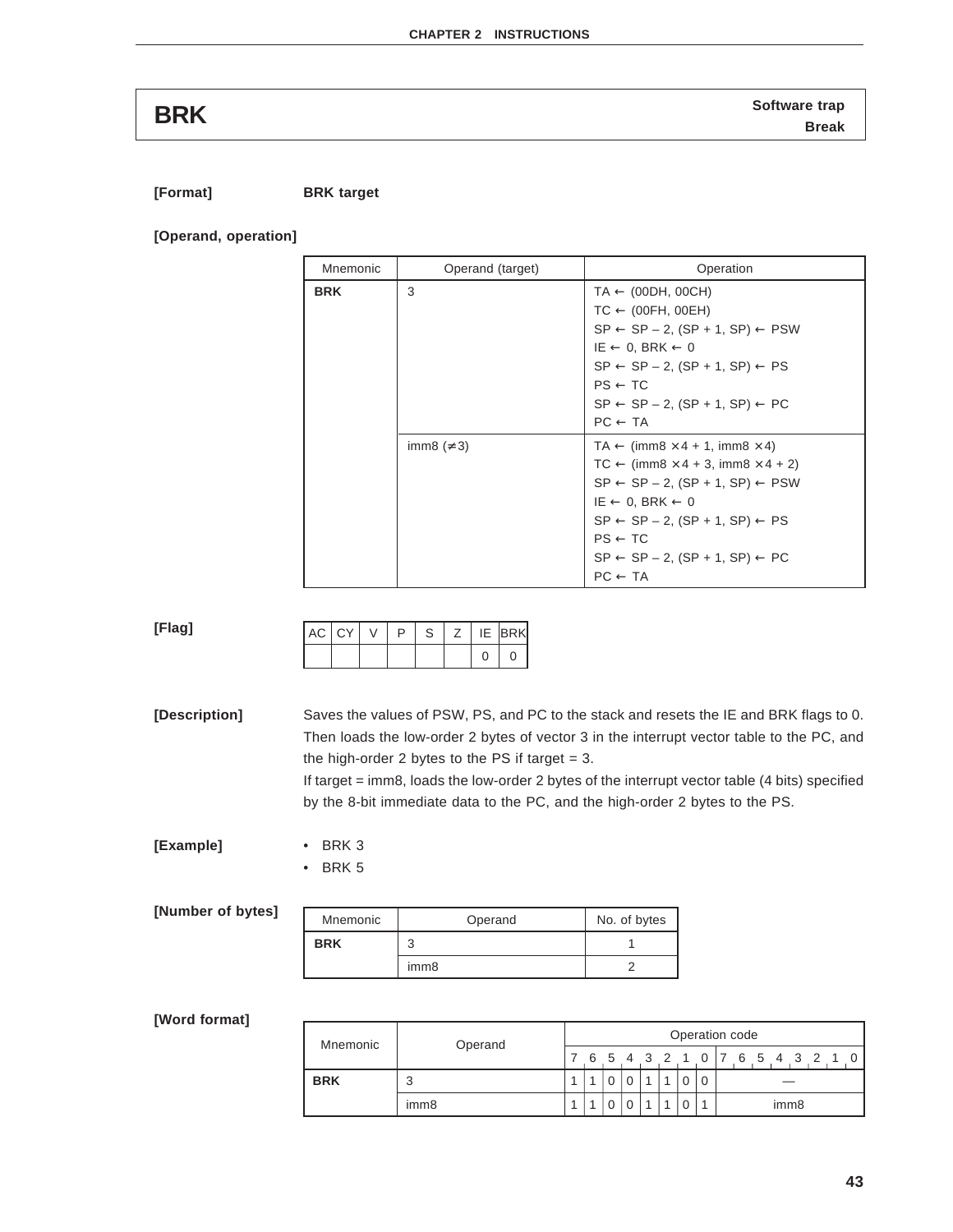## **Starts emulation mode**<br>BRKEM [except V33A and V53A] **BRKEM Break** for Emulation

| [Format]          | <b>BRKEM</b> imm8                                                                   |                                                                                                                                                                                                                                                                                                                                                                                                                                                                                                                                                                            |   |   |          |          |   |              |              |                |   |   |   |  |  |              |
|-------------------|-------------------------------------------------------------------------------------|----------------------------------------------------------------------------------------------------------------------------------------------------------------------------------------------------------------------------------------------------------------------------------------------------------------------------------------------------------------------------------------------------------------------------------------------------------------------------------------------------------------------------------------------------------------------------|---|---|----------|----------|---|--------------|--------------|----------------|---|---|---|--|--|--------------|
| [Operation]       | $MD \leftarrow 0$ : Write enable status<br>$PS \leftarrow TC$<br>$PC \leftarrow TA$ | $TA \leftarrow (imm8 \times 4 + 1, imm8 \times 4)$<br>$TC \leftarrow (imm8 \times 4 + 3, imm8 \times 4 + 2)$<br>$SP \leftarrow SP - 2$ , $(SP + 1, SP) \leftarrow PSW$<br>$SP \leftarrow SP - 2$ , $(SP + 1, SP) \leftarrow PS$<br>$SP \leftarrow SP - 2$ , $(SP + 1, SP) \leftarrow PC$                                                                                                                                                                                                                                                                                   |   |   |          |          |   |              |              |                |   |   |   |  |  |              |
| [Operand]         | Mnemonic                                                                            | Operand                                                                                                                                                                                                                                                                                                                                                                                                                                                                                                                                                                    |   |   |          |          |   |              |              |                |   |   |   |  |  |              |
|                   | <b>BRKEM</b>                                                                        | imm <sub>8</sub>                                                                                                                                                                                                                                                                                                                                                                                                                                                                                                                                                           |   |   |          |          |   |              |              |                |   |   |   |  |  |              |
| [Flag]            | AC<br>CY<br>$\vee$                                                                  | P<br>S<br>Ζ<br>MD<br>0                                                                                                                                                                                                                                                                                                                                                                                                                                                                                                                                                     |   |   |          |          |   |              |              |                |   |   |   |  |  |              |
| [Description]     | as an operand.<br>CALLN instruction.                                                | This instruction starts the emulation mode. The values of the PSW, PS, and PC are saved<br>to the stack, the MD flag is reset to 0 to enable writing, and execution jumps to the emulation<br>address specified by the interrupt vector specified by the 8-bit immediate data described<br>When the instruction code of the interrupt service routine (for emulation) to which execution<br>has jumped is fetched, the CPU interprets this code as an instruction of the µPD8080AF<br>and executes. To return to the native mode from the emulation mode, use the RETEM or |   |   |          |          |   |              |              |                |   |   |   |  |  |              |
| [Example]         | <b>BRKEM 40H</b>                                                                    |                                                                                                                                                                                                                                                                                                                                                                                                                                                                                                                                                                            |   |   |          |          |   |              |              |                |   |   |   |  |  |              |
| [Number of bytes] | 3                                                                                   |                                                                                                                                                                                                                                                                                                                                                                                                                                                                                                                                                                            |   |   |          |          |   |              |              |                |   |   |   |  |  |              |
| [Word format]     | Mnemonic                                                                            | Operand                                                                                                                                                                                                                                                                                                                                                                                                                                                                                                                                                                    |   |   |          |          |   |              |              | Operation code |   |   |   |  |  |              |
|                   |                                                                                     |                                                                                                                                                                                                                                                                                                                                                                                                                                                                                                                                                                            | 7 | 6 | 5        |          |   |              |              | 0              |   | 6 | 5 |  |  |              |
|                   | <b>BRKEM</b>                                                                        | imm8                                                                                                                                                                                                                                                                                                                                                                                                                                                                                                                                                                       | 0 | 0 | $\Omega$ | $\Omega$ | 1 | $\mathbf{1}$ | $\mathbf{1}$ | $\mathbf{1}$   | 1 | 1 |   |  |  | $\mathbf{1}$ |

imm8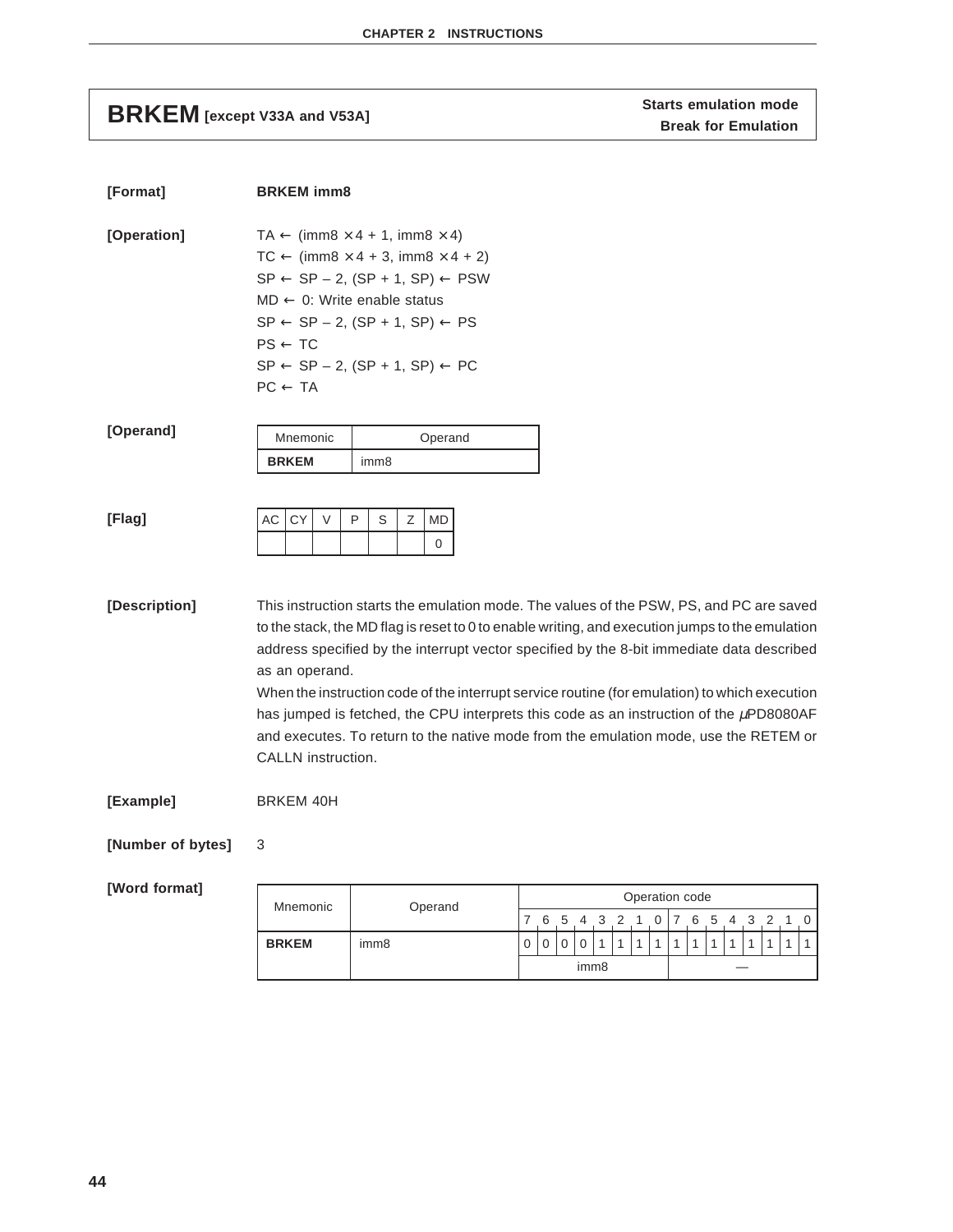**Overflow exception BRKV Break if Overflow**

| [Format]          | <b>BRKV</b>             |                                                                                                                                                                                                                                                                                                                                                |     |   |                     |   |   |   |   |   |  |  |  |  |
|-------------------|-------------------------|------------------------------------------------------------------------------------------------------------------------------------------------------------------------------------------------------------------------------------------------------------------------------------------------------------------------------------------------|-----|---|---------------------|---|---|---|---|---|--|--|--|--|
| [Operation]       |                         | Where $V = 1$ , $TA \leftarrow (011H, 010H)$<br>$TC \leftarrow (013H, 012H)$<br>$SP \leftarrow SP - 2$ , $(SP + 1, SP) \leftarrow PSW$<br>$IE \leftarrow 0$ , BRK $\leftarrow 0$<br>$SP \leftarrow SP - 2$ , $(SP + 1, SP) \leftarrow PS$<br>$PS \leftarrow TC$<br>$SP \leftarrow SP - 2$ , $(SP + 1, SP) \leftarrow PC$<br>$PC \leftarrow TA$ |     |   |                     |   |   |   |   |   |  |  |  |  |
| [Operand]         | Mnemonic<br><b>BRKV</b> | Operand<br>None                                                                                                                                                                                                                                                                                                                                |     |   |                     |   |   |   |   |   |  |  |  |  |
| [Flag]            | CY<br>AC<br>V           | P<br>S<br>Ζ<br>IE<br><b>BRK</b><br>0<br>$\mathbf 0$                                                                                                                                                                                                                                                                                            |     |   |                     |   |   |   |   |   |  |  |  |  |
| [Description]     |                         | Saves the values of PSW, PS, and PC to the stack and resets the IE and BRK flags to 0<br>if the V flag is set to 1. Then loads the low-order 2 bytes of vector 4 of the interrupt vector<br>table to the PC and the high-order 2 bytes to the PS if target $= 3$ .<br>Execution proceeds to the next instruction if the V flag is reset to 0.  |     |   |                     |   |   |   |   |   |  |  |  |  |
| [Example]         | <b>BRKV</b>             |                                                                                                                                                                                                                                                                                                                                                |     |   |                     |   |   |   |   |   |  |  |  |  |
| [Number of bytes] | 1                       |                                                                                                                                                                                                                                                                                                                                                |     |   |                     |   |   |   |   |   |  |  |  |  |
| [Word format]     | Mnemonic                | Operand                                                                                                                                                                                                                                                                                                                                        | 7 6 |   | Operation code<br>5 | 4 | 3 | 2 | 1 | 0 |  |  |  |  |
|                   | <b>BRKV</b>             | None                                                                                                                                                                                                                                                                                                                                           | 1   | 1 | 0                   | 0 | 1 | 1 | 1 | 0 |  |  |  |  |
|                   |                         |                                                                                                                                                                                                                                                                                                                                                |     |   |                     |   |   |   |   |   |  |  |  |  |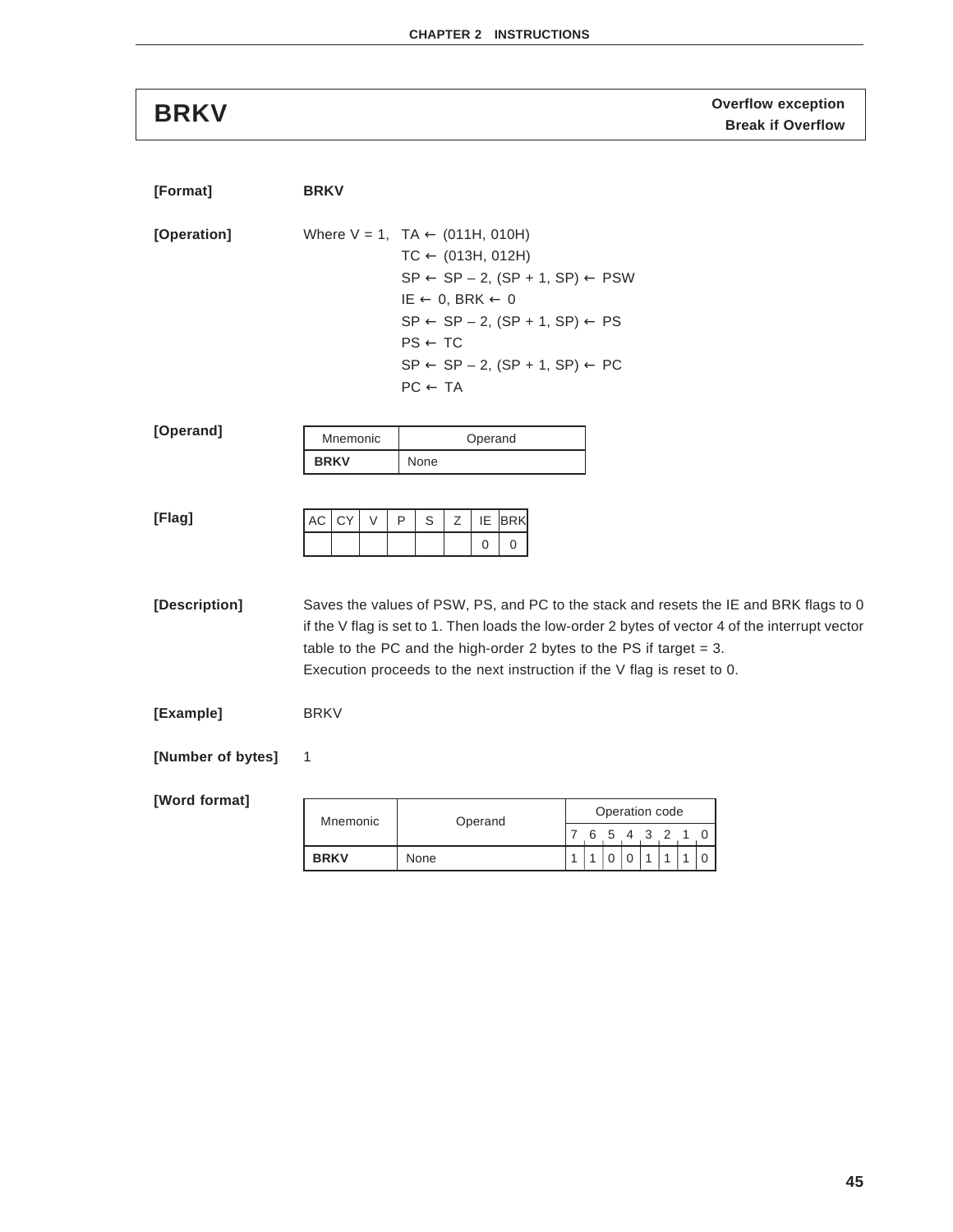## **Starts extended address mode**<br>BRKXA [V33A and V53A only] **Break Extended Address Mode**

 $\lim_{n \to \infty}$   $\lim_{n \to \infty}$   $\lim_{n \to \infty}$ 

| [Format]          | <b>BRKXA imm8</b>                                                                                                                                                                                 |                  |                                                                                                                                                                                                                                                                                                                                                                                                                                                                                                                                                                                                                                                                                                                                                                                                                          |                |                |   |   |   |   |   |                |        |   |   |   |               |
|-------------------|---------------------------------------------------------------------------------------------------------------------------------------------------------------------------------------------------|------------------|--------------------------------------------------------------------------------------------------------------------------------------------------------------------------------------------------------------------------------------------------------------------------------------------------------------------------------------------------------------------------------------------------------------------------------------------------------------------------------------------------------------------------------------------------------------------------------------------------------------------------------------------------------------------------------------------------------------------------------------------------------------------------------------------------------------------------|----------------|----------------|---|---|---|---|---|----------------|--------|---|---|---|---------------|
| [Operation]       | temp1 $\leftarrow$ (imm8 $\times$ 4 + 1, imm8 $\times$ 4)<br>temp2 $\leftarrow$ (imm8 $\times$ 4 + 3, imm8 $\times$ 4 + 2)<br>$XA \leftarrow 1$<br>$PC \leftarrow temp1$<br>$PS \leftarrow temp2$ |                  |                                                                                                                                                                                                                                                                                                                                                                                                                                                                                                                                                                                                                                                                                                                                                                                                                          |                |                |   |   |   |   |   |                |        |   |   |   |               |
| [Operand]         | Mnemonic                                                                                                                                                                                          |                  | Operand                                                                                                                                                                                                                                                                                                                                                                                                                                                                                                                                                                                                                                                                                                                                                                                                                  |                |                |   |   |   |   |   |                |        |   |   |   |               |
|                   | <b>BRKXA</b>                                                                                                                                                                                      | imm <sub>8</sub> |                                                                                                                                                                                                                                                                                                                                                                                                                                                                                                                                                                                                                                                                                                                                                                                                                          |                |                |   |   |   |   |   |                |        |   |   |   |               |
| [Flag]            | CY<br>$\vee$<br>АC                                                                                                                                                                                | P<br>S<br>Ζ      |                                                                                                                                                                                                                                                                                                                                                                                                                                                                                                                                                                                                                                                                                                                                                                                                                          |                |                |   |   |   |   |   |                |        |   |   |   |               |
| [Description]     | (internal I/O address: FF80H) to 1.<br>table.<br>this mode by the RETI instruction.                                                                                                               |                  | Starts the extended address mode. Transfers control to an address stored to the entry of<br>the interrupt vector table specified by the operand, and sets the XA flag of the XAM register<br>If this instruction is executed in the normal address mode, the vector table on the address<br>in the normal address mode is read and then the extended address mode is set. Execution<br>jumps to the address of the vector table read first.<br>If this instruction is executed in the extended address mode, the vector table on the address<br>in the extended address mode is read, and execution jumps to the address of this vector<br>The values of PC, PS, and PSW are not saved to the stack. To return from the extended<br>address mode, use the RETXA instruction. Note that execution cannot be returned from |                |                |   |   |   |   |   |                |        |   |   |   |               |
| [Example]         | BRKXA 0AH                                                                                                                                                                                         |                  |                                                                                                                                                                                                                                                                                                                                                                                                                                                                                                                                                                                                                                                                                                                                                                                                                          |                |                |   |   |   |   |   |                |        |   |   |   |               |
| [Number of bytes] | 3                                                                                                                                                                                                 |                  |                                                                                                                                                                                                                                                                                                                                                                                                                                                                                                                                                                                                                                                                                                                                                                                                                          |                |                |   |   |   |   |   |                |        |   |   |   |               |
| [Word format]     | Mnemonic                                                                                                                                                                                          |                  |                                                                                                                                                                                                                                                                                                                                                                                                                                                                                                                                                                                                                                                                                                                                                                                                                          |                |                |   |   |   |   |   | Operation code |        |   |   |   |               |
|                   |                                                                                                                                                                                                   |                  | Operand                                                                                                                                                                                                                                                                                                                                                                                                                                                                                                                                                                                                                                                                                                                                                                                                                  |                |                |   | 5 | 3 | 2 | 1 | 0<br>7         | 6<br>5 |   | 3 | 2 | 0<br>1        |
|                   | <b>BRKXA</b>                                                                                                                                                                                      | imm <sub>8</sub> |                                                                                                                                                                                                                                                                                                                                                                                                                                                                                                                                                                                                                                                                                                                                                                                                                          | $\overline{0}$ | $\overline{0}$ | 0 | 0 | 1 | 1 | 1 | 1<br>1         | 1<br>1 | 0 | 0 | 0 | 0<br>$\Omega$ |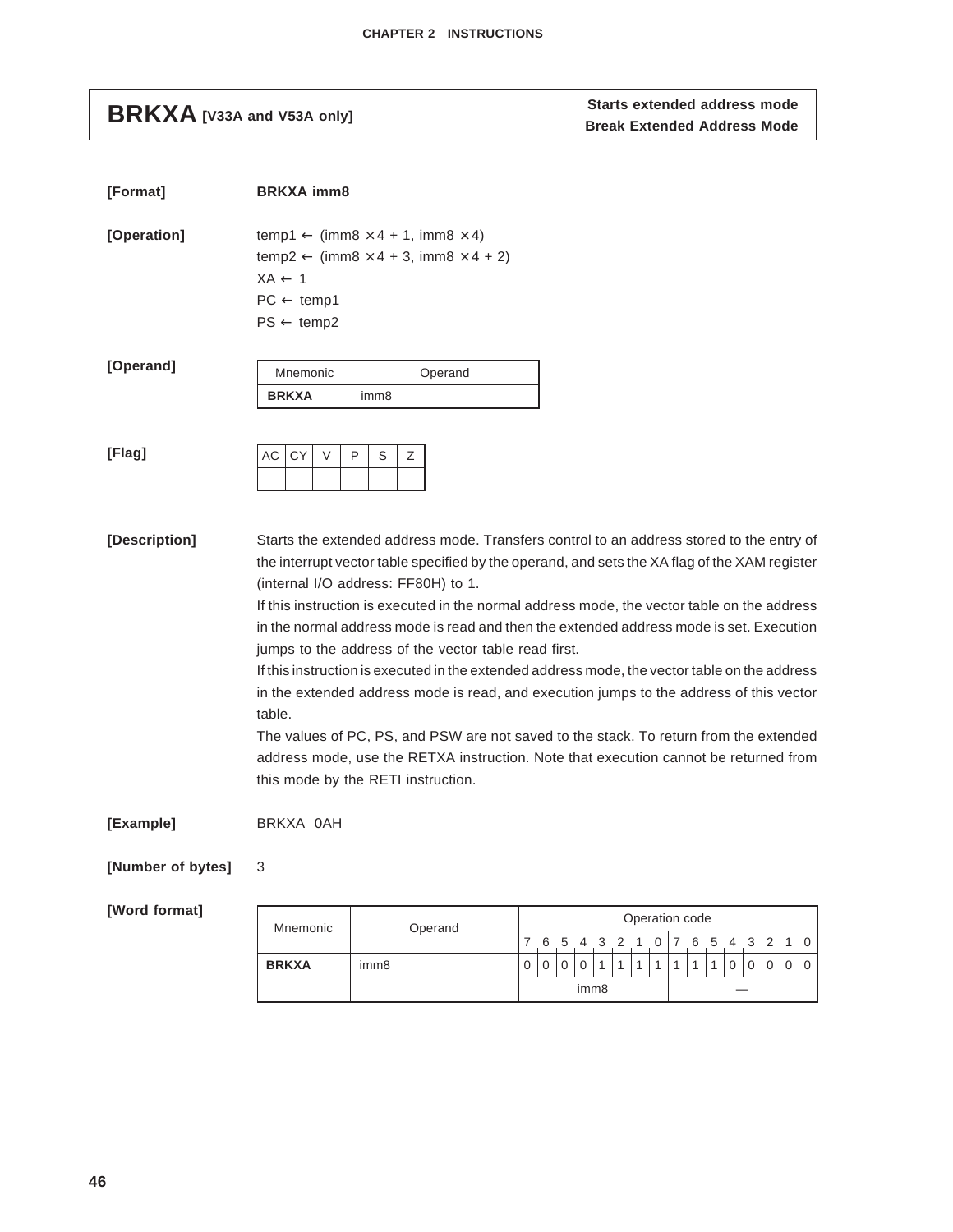**Bus lock prefix BUSLOCK Bus Lock Prefix**

| [Format]          | <b>BUSLOCK</b>                                                                                                                                                                                                                                                                                                                                                                                                                                                                                                                                                                                                                                                                                                                                                                                                                                                        |
|-------------------|-----------------------------------------------------------------------------------------------------------------------------------------------------------------------------------------------------------------------------------------------------------------------------------------------------------------------------------------------------------------------------------------------------------------------------------------------------------------------------------------------------------------------------------------------------------------------------------------------------------------------------------------------------------------------------------------------------------------------------------------------------------------------------------------------------------------------------------------------------------------------|
| [Operation]       | <b>Bus Lock Prefix</b>                                                                                                                                                                                                                                                                                                                                                                                                                                                                                                                                                                                                                                                                                                                                                                                                                                                |
| [Operand]         | Mnemonic<br>Operand<br><b>BUSLOCK</b><br>None                                                                                                                                                                                                                                                                                                                                                                                                                                                                                                                                                                                                                                                                                                                                                                                                                         |
| [Flag]            | CY<br>$\vee$<br>$\mathsf{P}$<br>S<br>AC<br>Ζ                                                                                                                                                                                                                                                                                                                                                                                                                                                                                                                                                                                                                                                                                                                                                                                                                          |
| [Description]     | • V20, V30, V20H, and V30HL<br>In large-scale mode: Outputs the bus lock signal (BUSLOCK) while the single instruction<br>following this instruction is executed. If this instruction is used<br>for a block processing instruction with a repeat prefix, the BUSLOCK<br>signal is continuously output until the block processing is completed.<br>In small-scale mode: Although the BUSLOCK signal is not output, the bus hold request<br>is disabled while the BUSLOCK signal is output in the large-scale<br>mode. Therefore, this instruction is useful for not accepting the<br>bus hold request during block processing.<br>Cautions 1. Do not place this instruction immediately before the POLL instruction.<br>2. The hardware interrupt requests (NMI and INT) and single-step break<br>are not accepted between this instruction and the next instruction. |
|                   | Other than V20, V30, V20HL, and V30HL<br>Outputs the bus lock signal (BUSLOCK) while the single instruction following this<br>instruction is executed.<br>If this instruction is used for a block processing instruction with a repeat prefix, the<br>BUSLOCK signal is continuously output until the block processing is completed.                                                                                                                                                                                                                                                                                                                                                                                                                                                                                                                                  |
|                   | Cautions 1. Do not place this instruction immediately before the POLL instruction.<br>The hardware interrupt requests (maskable interrupt and non-maskable<br>2.<br>interrupt) and single-step break are not accepted between this instruction<br>and the next instruction.                                                                                                                                                                                                                                                                                                                                                                                                                                                                                                                                                                                           |
| [Example]         | <b>BUSLOCK REP MOVBKB</b>                                                                                                                                                                                                                                                                                                                                                                                                                                                                                                                                                                                                                                                                                                                                                                                                                                             |
| [Number of bytes] | 1                                                                                                                                                                                                                                                                                                                                                                                                                                                                                                                                                                                                                                                                                                                                                                                                                                                                     |

| Mnemonic       | Operand | Operation code |   |               |  |       |  |  |  |  |  |  |  |  |
|----------------|---------|----------------|---|---------------|--|-------|--|--|--|--|--|--|--|--|
|                |         |                | 6 | $\mathcal{D}$ |  | 4 3 2 |  |  |  |  |  |  |  |  |
| <b>BUSLOCK</b> | None    |                |   |               |  |       |  |  |  |  |  |  |  |  |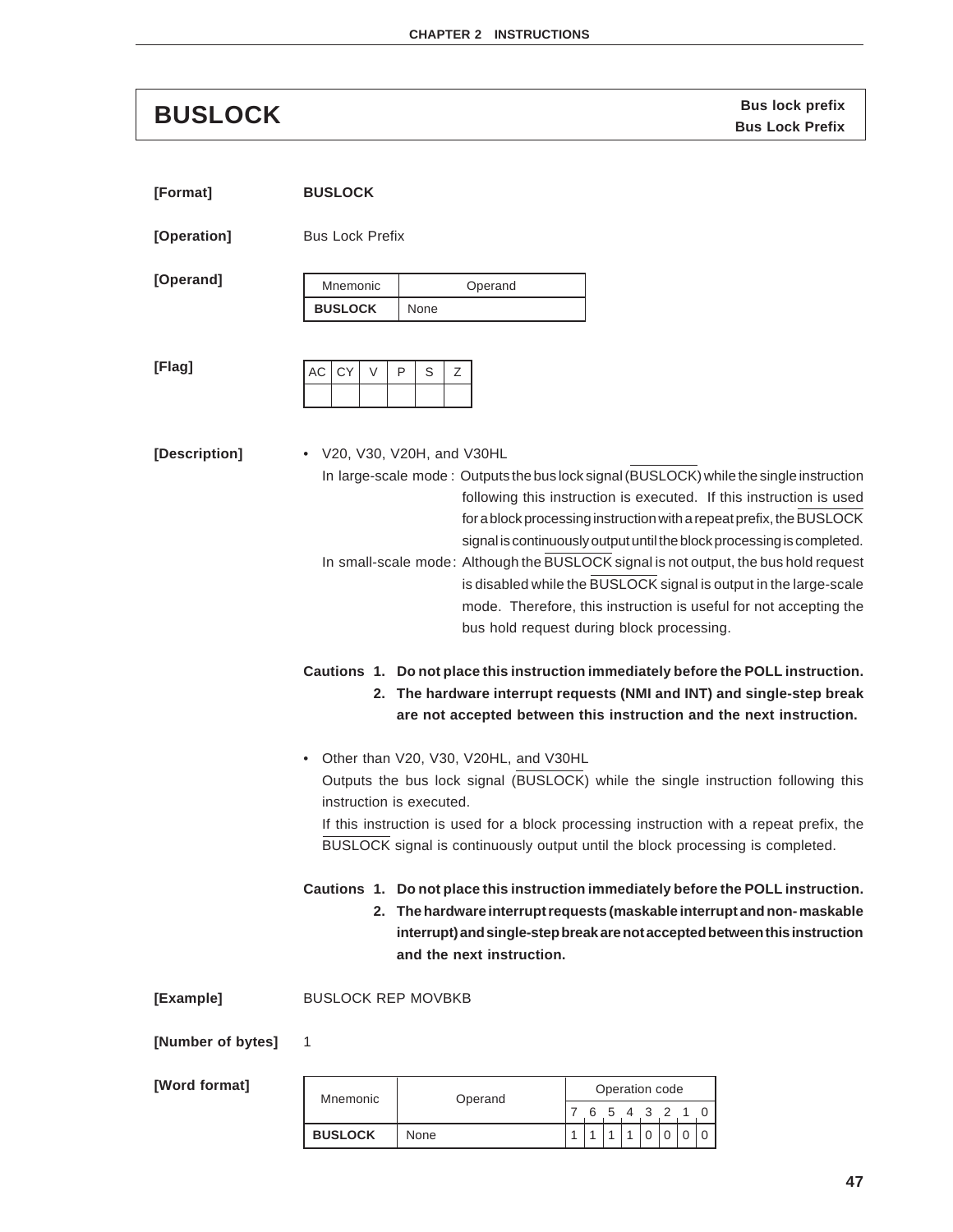## **Conditional branch where V = 1**<br>**BV Branch if Overflow**

| [Format]          | <b>BV</b> short-label                                                     |                        |                                                                                               |   |   |     |    |    |                |                |   |                                                                                                                                                                                      |
|-------------------|---------------------------------------------------------------------------|------------------------|-----------------------------------------------------------------------------------------------|---|---|-----|----|----|----------------|----------------|---|--------------------------------------------------------------------------------------------------------------------------------------------------------------------------------------|
| [Operation]       | Where $V = 1$ : PC $\leftarrow$ PC + ext-disp8                            |                        |                                                                                               |   |   |     |    |    |                |                |   |                                                                                                                                                                                      |
| [Operand]         | Mnemonic                                                                  |                        | Operand                                                                                       |   |   |     |    |    |                |                |   |                                                                                                                                                                                      |
|                   | <b>BV</b>                                                                 | short-label            |                                                                                               |   |   |     |    |    |                |                |   |                                                                                                                                                                                      |
| [Flag]            | CY<br>AC<br>$\vee$                                                        | $\mathsf{P}$<br>S<br>Ζ |                                                                                               |   |   |     |    |    |                |                |   |                                                                                                                                                                                      |
| [Description]     | bits) to the PC when the V flag is 1.<br>range of $-128$ to $+127$ bytes. |                        |                                                                                               |   |   |     |    |    |                |                |   | Loads the current PC value with an 8-bit displacement added (actually, sign-extended 16<br>Execution can be branched in a segment where this instruction is placed and in an address |
| [Example]         | $LP2$ :<br>SHL AL, 1                                                      | BV SHORT LP2           |                                                                                               |   |   |     |    |    |                |                |   |                                                                                                                                                                                      |
| [Number of bytes] | 2                                                                         |                        |                                                                                               |   |   |     |    |    |                |                |   |                                                                                                                                                                                      |
| [Word format]     | Mnemonic                                                                  |                        | Operand                                                                                       |   |   |     |    |    |                |                |   | Operation code                                                                                                                                                                       |
|                   |                                                                           |                        |                                                                                               | 7 | 6 | - 5 | -4 | -3 | $\overline{2}$ | $\overline{1}$ | 0 | 7 6 5 4 3 2 1 0                                                                                                                                                                      |
|                   | BV                                                                        | short-label            | $\boldsymbol{0}$<br>0<br>$\pmb{0}$<br>$\boldsymbol{0}$<br>$\mathbf 0$<br>disp8<br>1<br>1<br>1 |   |   |     |    |    |                |                |   |                                                                                                                                                                                      |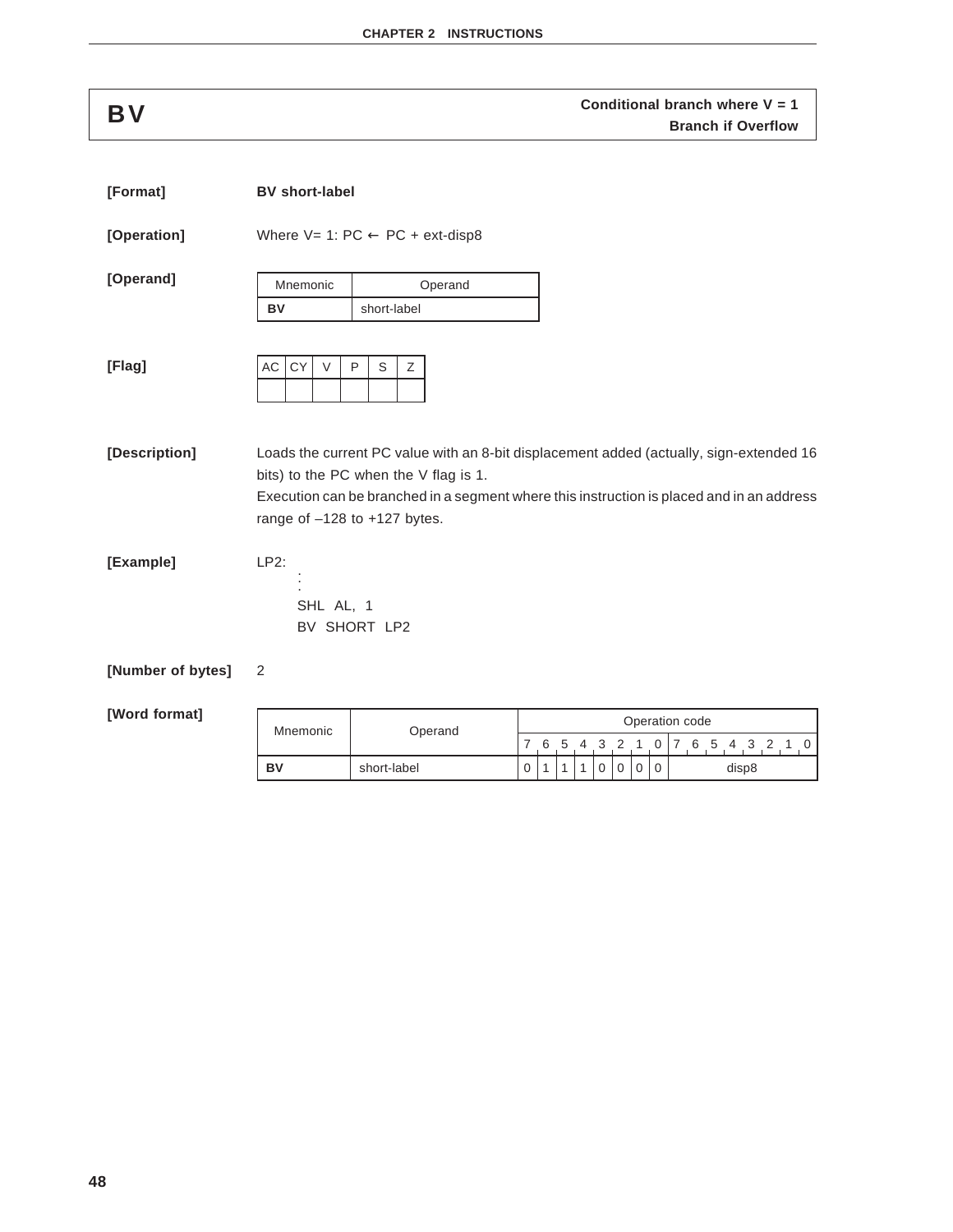**[Format] CALL target**

**[Operand, operation]**

| Mnemonic | Operand (target) | Operation                                                                                                                                                                                                                                                |
|----------|------------------|----------------------------------------------------------------------------------------------------------------------------------------------------------------------------------------------------------------------------------------------------------|
| CALL     | near-proc        | $SP \leftarrow SP - 2$<br>$(SP + 1, SP) \leftarrow PC$<br>$PC \leftarrow PC + disp$                                                                                                                                                                      |
|          | regptr16         | $SP \leftarrow SP - 2$<br>$(SP + 1, SP) \leftarrow PC$<br>$PC \leftarrow \text{regptr16}$                                                                                                                                                                |
|          | memptr16         | $TA \leftarrow$ (memptr16 + 1, memptr16)<br>$SP \leftarrow SP - 2$<br>$(SP + 1, SP) \leftarrow PC$<br>$PC \leftarrow TA$                                                                                                                                 |
|          | far-proc         | $SP \leftarrow SP - 2$<br>$(SP + 1, SP) \leftarrow PS$<br>$PS \leftarrow seg$<br>$SP \leftarrow SP - 2$<br>$(SP + 1, SP) \leftarrow PC$<br>$PS \leftarrow$ offset                                                                                        |
|          | memptr32         | $TA \leftarrow$ (memptr32 + 1, memptr32)<br>TB $\leftarrow$ (memptr32 + 3, memptr32 + 2)<br>$SP \leftarrow SP - 2$<br>$(SP + 1, SP) \leftarrow PS$<br>$PS \leftarrow TB$<br>$SP \leftarrow SP - 2$<br>$(SP + 1, SP) \leftarrow PC$<br>$PC \leftarrow TA$ |

| ×<br>. .<br>$\sim$ |
|--------------------|
|--------------------|

| AC   CY | ٠ | D | S | $\epsilon$ |
|---------|---|---|---|------------|
|         |   |   |   |            |

**[Description]** • When target = near-proc or target = regptr16 Saves the value of the PC to the stack and then transfers the next contents of the target operand (target) to the PC.

> When target = near-proc: 16-bit relative address When target = regptr16 : Value of 16-bit register (offset)

• When target  $=$  memptr16 Saves the value of the PC to the stack and then transfers the contents of a 16-bit memory area (offset) addressed by the target operand (target) to the PC. Any address in the segment where this instruction is placed can be called.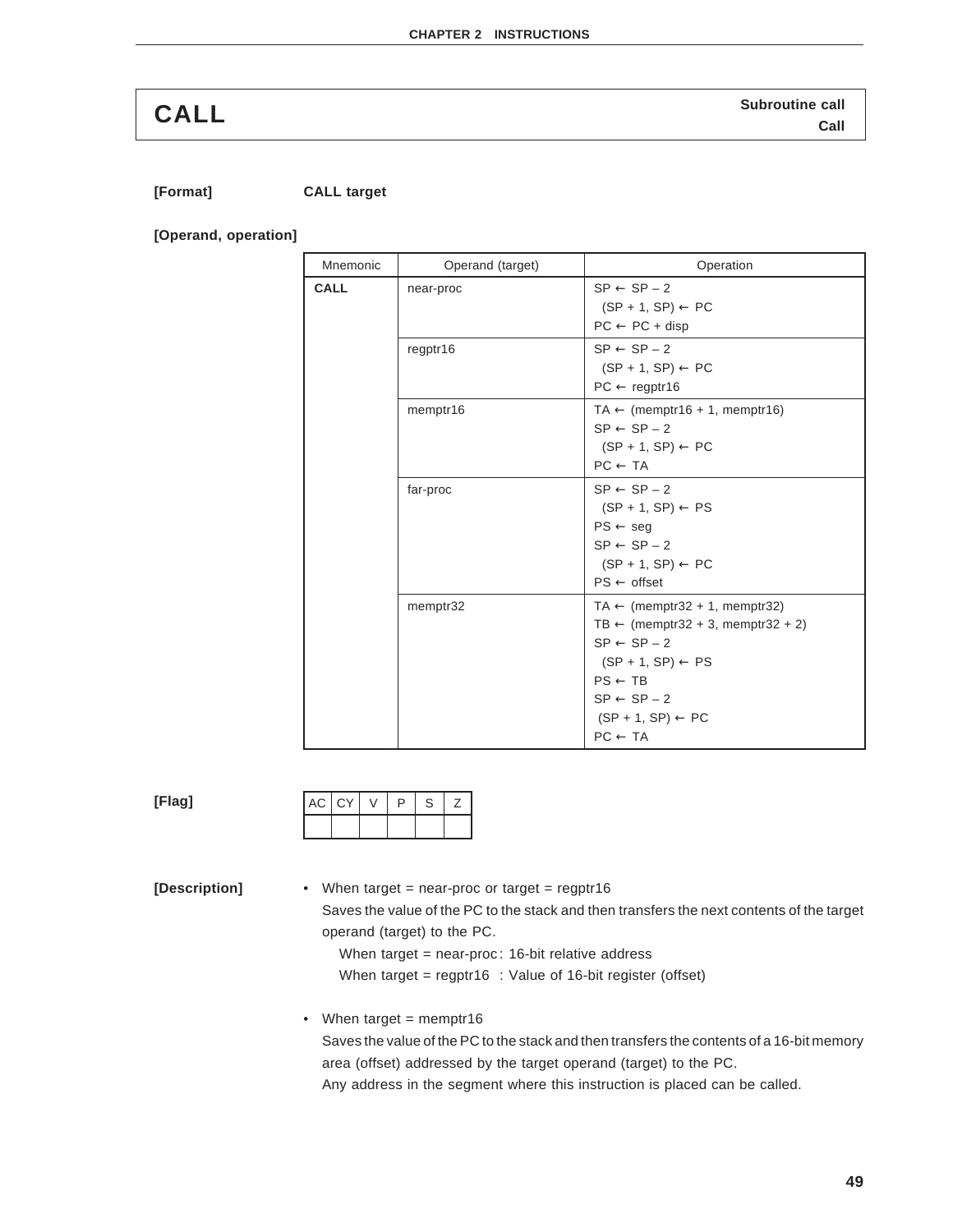- When target = far-proc Saves the values of PC and PS to the stack and transfers the second and third bytes of the instruction to the PC, and the fourth and fifth bytes to the PS. This instruction can call any address in any segment.
	- When target  $=$  memptr32 Saves the values of PC and PS to the stack and transfers the high-order 2 bytes of a 32-bit memory area addressed by the target operand (target) to the PS and the loworder 2 bytes to the PC.

This instruction can call any address in any segment.

- **[Example]** CALL \$ + 10
	- CALL SUB1 ; SUB1 is label

### **[Number of bytes]**

| Mnemonic    | Operand   | No. of bytes |
|-------------|-----------|--------------|
| <b>CALL</b> | near-proc |              |
|             | regptr16  |              |
|             | memptr16  | $2 - 4$      |
|             | far-proc  |              |
|             | memptr32  | $2 - 4$      |

| Mnemonic    | Operand   |             | Operation code |          |          |            |          |              |              |     |   |             |              |             |                              |
|-------------|-----------|-------------|----------------|----------|----------|------------|----------|--------------|--------------|-----|---|-------------|--------------|-------------|------------------------------|
|             |           | 7           | 6              | 5        | 4        | 3          | 2        | 1            | 0            | 7   | 6 | 5           | 4            | 3           | $\overline{2}$<br>$1\quad 0$ |
| <b>CALL</b> | near-proc | 1           | 1              | 1        | $\Omega$ | 1          | $\Omega$ | $\mathbf 0$  | $\Omega$     |     |   |             | disp-low     |             |                              |
|             |           |             |                |          |          | disp-high  |          |              |              |     |   |             |              |             |                              |
|             | regptr16  | 1           | 1              | 1        | 1        | 1          | 1        | $\mathbf{1}$ | $\mathbf{1}$ | 1   | 1 | $\Omega$    | 1            | $\mathbf 0$ | reg                          |
|             | memptr16  | 1           | 1              | 1        | 1        | 1          | 1        | 1            | 1            | mod |   | $\mathbf 0$ | $\mathbf{1}$ | 0           | mem                          |
|             |           |             |                |          |          | (disp-low) |          |              |              |     |   |             | (disp-high)  |             |                              |
|             | far-proc  | 1           | $\Omega$       | $\Omega$ | 1        | 1          | $\Omega$ | $\mathbf{1}$ | $\Omega$     |     |   |             | offset-low   |             |                              |
|             |           | offset-high |                |          |          |            | seg-low  |              |              |     |   |             |              |             |                              |
|             |           |             |                |          |          | seg-high   |          |              |              |     |   |             |              |             |                              |
|             | memptr32  | 1           | 1              | 1        | 1        | 1          | 1        | $\mathbf{1}$ | 1            | mod |   | $\Omega$    | $\mathbf{1}$ | 1           | mem                          |
|             |           |             |                |          |          | (disp-low) |          |              |              |     |   |             | (disp-high)  |             |                              |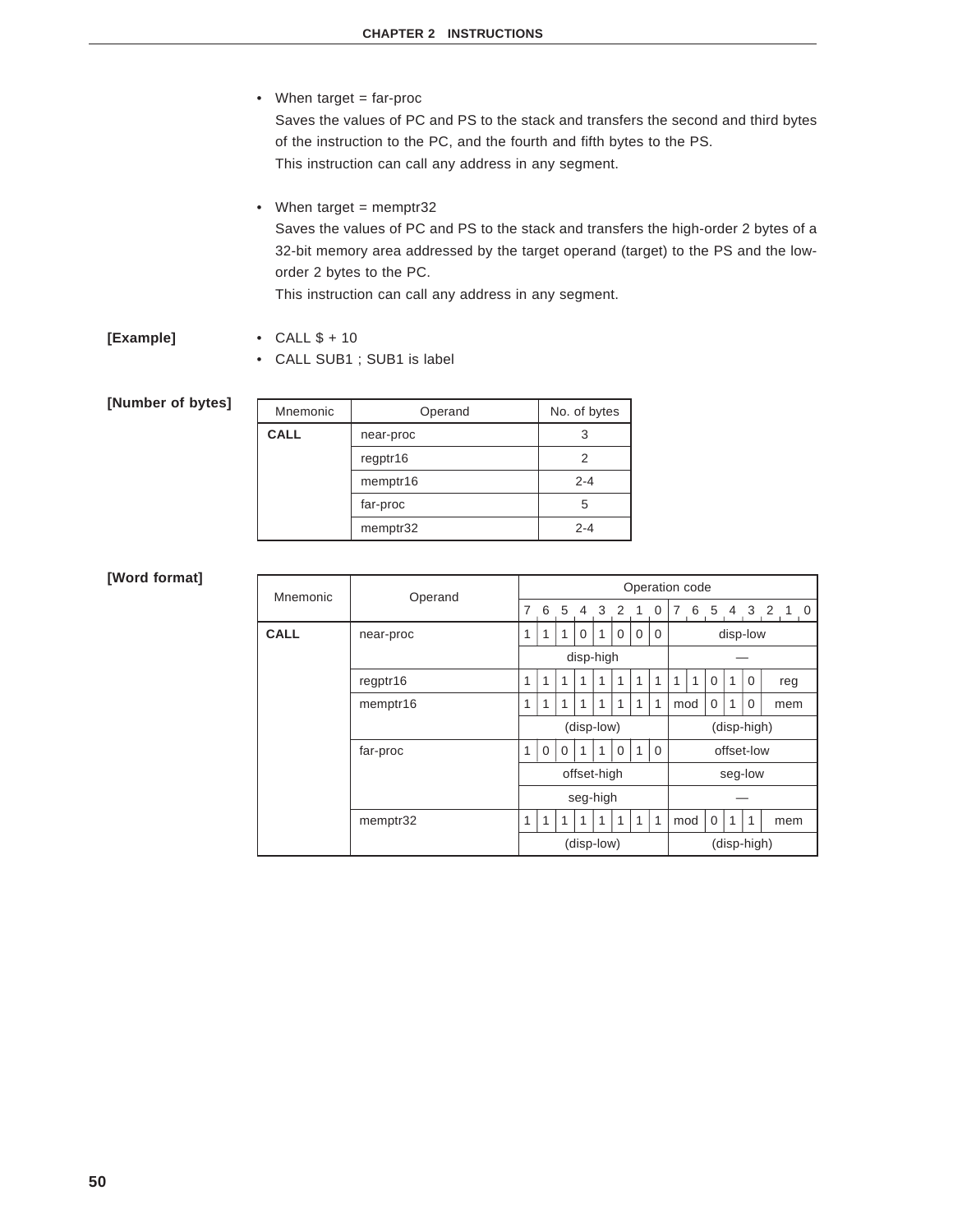## **CALLN** [except V33A and V53A] **CALLN** [except V33A and V53A]

| [Format]          | <b>CALLN imm8</b>                                             |                                                                                                                                                                                                                                                                                                                                                                                                                                                                                                                                                                       |                                                                                  |                                  |
|-------------------|---------------------------------------------------------------|-----------------------------------------------------------------------------------------------------------------------------------------------------------------------------------------------------------------------------------------------------------------------------------------------------------------------------------------------------------------------------------------------------------------------------------------------------------------------------------------------------------------------------------------------------------------------|----------------------------------------------------------------------------------|----------------------------------|
| [Operation]       | $MD \leftarrow 1$<br>$PS \leftarrow TC$<br>$PC \leftarrow TA$ | $TA \leftarrow (imm8 \times 4 + 1, imm8 \times 4)$<br>$TC \leftarrow (imm8 \times 4 + 3, imm8 \times 4 + 2)$<br>$SP \leftarrow SP - 2$ , $(SP + 1, SP) \leftarrow PSW$<br>$SP \leftarrow SP - 2$ , $(SP + 1, SP) \leftarrow PS$<br>$SP \leftarrow SP - 2$ , $(SP + 1, SP) \leftarrow PC$                                                                                                                                                                                                                                                                              |                                                                                  |                                  |
| [Operand]         | Mnemonic                                                      | Operand                                                                                                                                                                                                                                                                                                                                                                                                                                                                                                                                                               |                                                                                  |                                  |
|                   | <b>CALLN</b>                                                  | imm <sub>8</sub>                                                                                                                                                                                                                                                                                                                                                                                                                                                                                                                                                      |                                                                                  |                                  |
| [Flag]            | CY<br>$\vee$<br>АC                                            | P<br>S<br>Ζ<br><b>MD</b><br>1                                                                                                                                                                                                                                                                                                                                                                                                                                                                                                                                         |                                                                                  |                                  |
| [Description]     |                                                               | When this instruction is executed in the emulation mode (this instruction is interpreted as<br>an instruction of the $\mu$ PD8080AF), the CPU saves the values of PS, PC, and PSW to the<br>stack (at this time, $MD = 0$ is saved), sets the MD flag to 1, and loads an interrupt vector<br>specified by the 8-bit immediate data described as an operand to the PS and PC.<br>In this way, an interrupt routine in the native mode can be called from the emulation mode.<br>To return to the emulation mode from this interrupt routine, use the RETI instruction. |                                                                                  |                                  |
| [Example]         | CALLN 40H                                                     |                                                                                                                                                                                                                                                                                                                                                                                                                                                                                                                                                                       |                                                                                  |                                  |
| [Number of bytes] | 3                                                             |                                                                                                                                                                                                                                                                                                                                                                                                                                                                                                                                                                       |                                                                                  |                                  |
| [Word format]     |                                                               |                                                                                                                                                                                                                                                                                                                                                                                                                                                                                                                                                                       | Operation code                                                                   |                                  |
|                   | Mnemonic                                                      | Operand                                                                                                                                                                                                                                                                                                                                                                                                                                                                                                                                                               | 7<br>6<br>5<br>4<br>3<br>2<br>1<br>0<br>7                                        | 6<br>3<br>2<br>1<br>0<br>5<br>4  |
|                   | <b>CALLN</b>                                                  | imm8                                                                                                                                                                                                                                                                                                                                                                                                                                                                                                                                                                  | 0<br>1<br>1<br>$\Omega$<br>$\mathbf{1}$<br>$\mathbf{1}$<br>1<br>imm <sub>8</sub> | $\mathbf{1}$<br>1<br>0<br>0<br>1 |
|                   |                                                               |                                                                                                                                                                                                                                                                                                                                                                                                                                                                                                                                                                       |                                                                                  |                                  |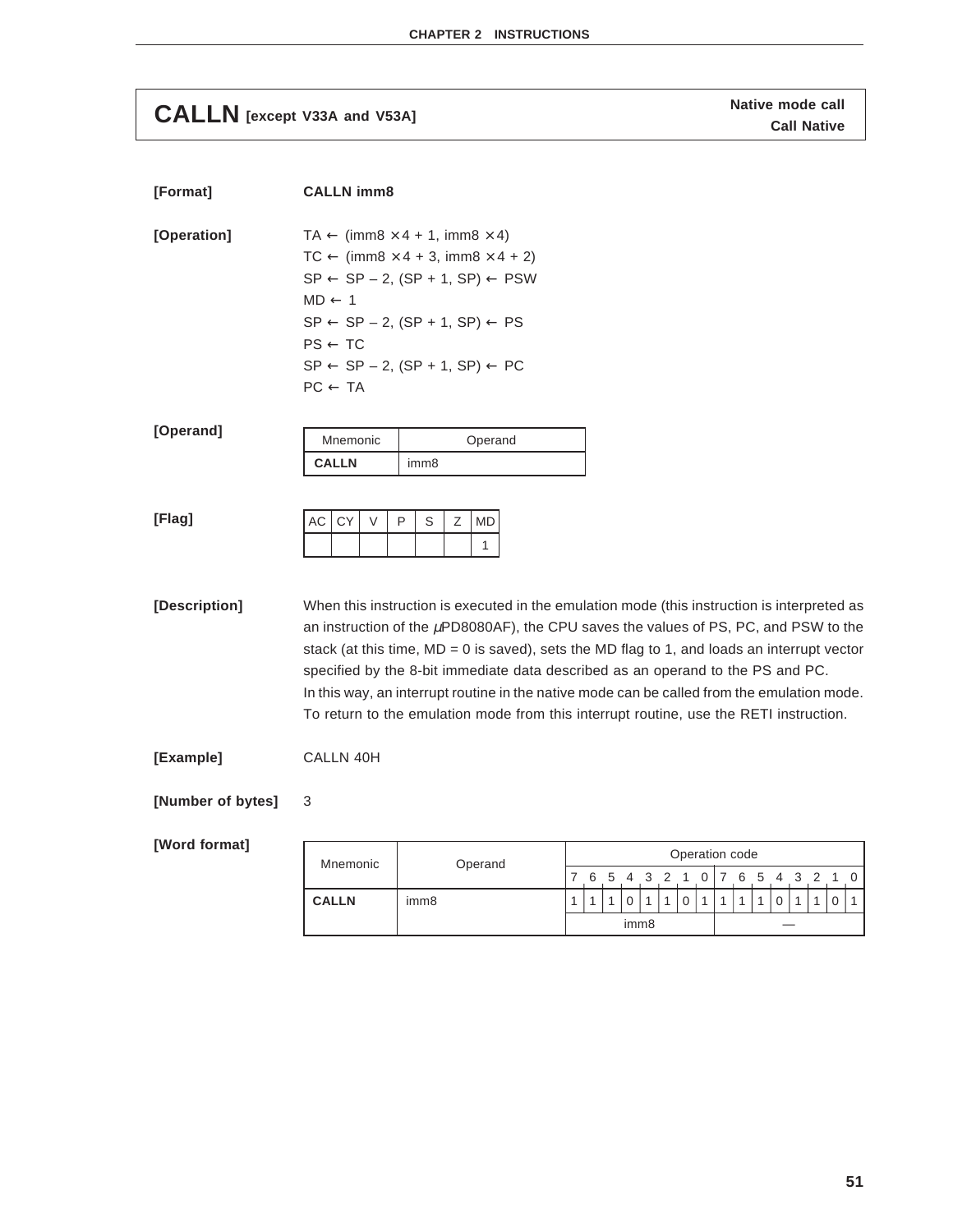**Index value check CHKIND Check Index**

| [Format]      | CHKIND reg16, mem32                                                                                                                                |                                                                                                                                                                                                                         |                                                                                                                                                                                                                                                                                                                                                                                |
|---------------|----------------------------------------------------------------------------------------------------------------------------------------------------|-------------------------------------------------------------------------------------------------------------------------------------------------------------------------------------------------------------------------|--------------------------------------------------------------------------------------------------------------------------------------------------------------------------------------------------------------------------------------------------------------------------------------------------------------------------------------------------------------------------------|
| [Operation]   | $TA \leftarrow (015H, 014H)$<br>$TC \leftarrow (017H, 016H)$<br>$IE \leftarrow 0$ , BRK $\leftarrow 0$<br>$PS \leftarrow TC$<br>$PC \leftarrow TA$ | When (mem32) > reg16 or (mem32 + 2) < reg16<br>$SP \leftarrow SP - 2$ , $(SP + 1, SP) \leftarrow PSW$<br>$SP \leftarrow SP - 2$ , $(SP + 1, SP) \leftarrow PS$<br>$SP \leftarrow SP - 2$ , $(SP + 1, SP) \leftarrow PC$ |                                                                                                                                                                                                                                                                                                                                                                                |
| [Operand]     | Mnemonic<br><b>CHKIND</b>                                                                                                                          | Operand<br>reg16, mem32                                                                                                                                                                                                 |                                                                                                                                                                                                                                                                                                                                                                                |
| [Flag]        | AC<br>CY<br>V<br>P<br>AC<br>CY<br>P<br>V                                                                                                           | If interrupt condition is satisfied<br>S<br>Ζ<br><b>BRK</b><br>IE<br>0<br>$\mathbf 0$<br>If interrupt condition is not satisfied<br>Ζ<br><b>BRK</b><br>S<br>IE                                                          |                                                                                                                                                                                                                                                                                                                                                                                |
| [Description] |                                                                                                                                                    |                                                                                                                                                                                                                         | This instruction checks whether an index value that specifies an element is in a defined<br>area if the data structure is of array type. If the index exceeds the defined area, the BRK<br>5 instruction is started. The defined area value is set to 2 words in memory in advance (the<br>first word is the lower-limit value and the second word is the higher-limit value). |

higher-limit value). As the index value, the register (any 16-bit register) used by an array manipulation program is used.

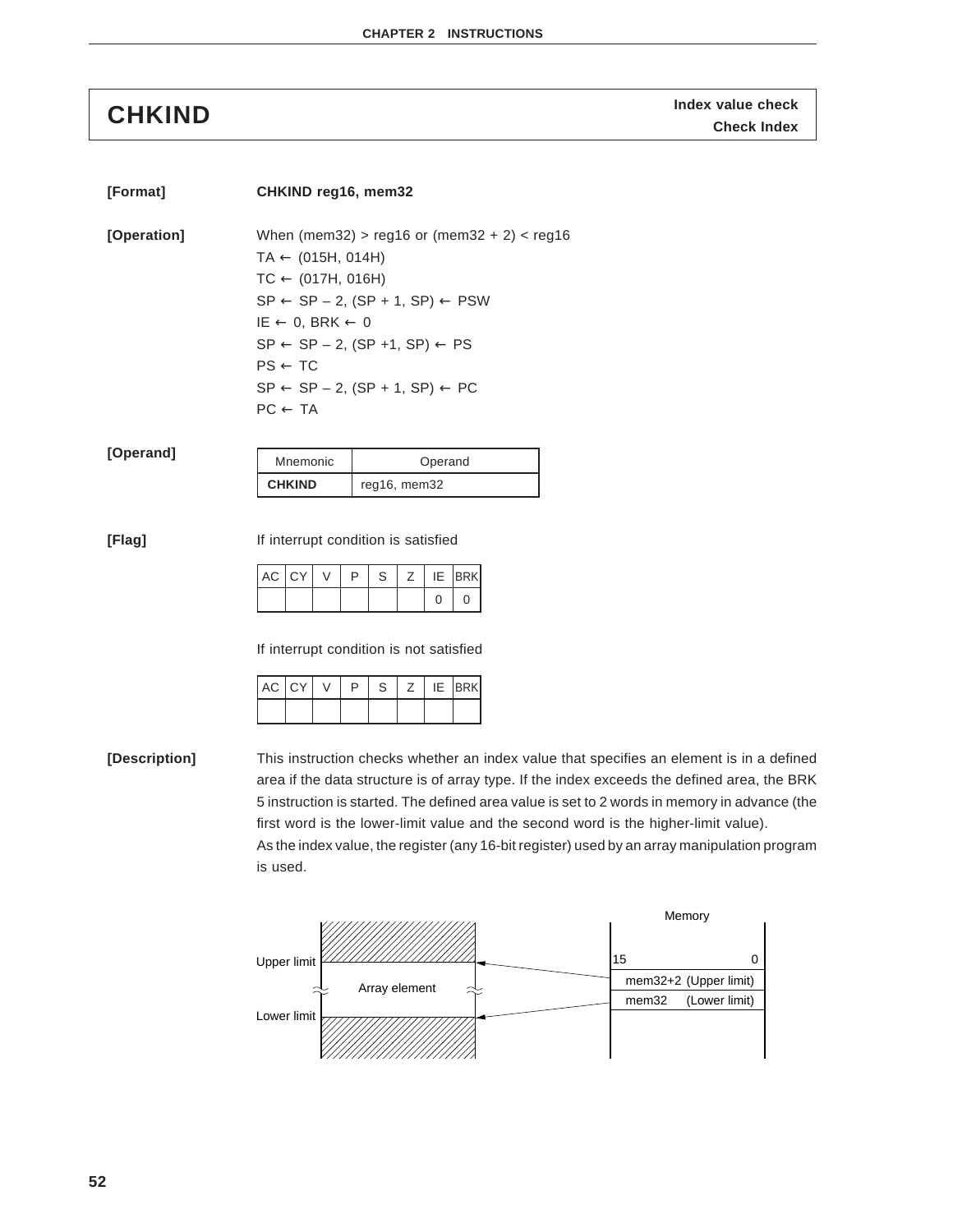**[Example]** CHKIND AW, DWORD\_VAR

**[Number of bytes]** 2 to 4

| Mnemonic      | Operand      |   |   |            |  | Operation code |     |                           |  |     |  |
|---------------|--------------|---|---|------------|--|----------------|-----|---------------------------|--|-----|--|
|               |              |   | 6 |            |  |                |     | 5 4 3 2 1 0 1 7 6 5 4 3 2 |  |     |  |
| <b>CHKIND</b> | reg16, mem32 | 0 |   |            |  |                | mod | reg                       |  | mem |  |
|               |              |   |   | (disp-low) |  |                |     | (disp-high)               |  |     |  |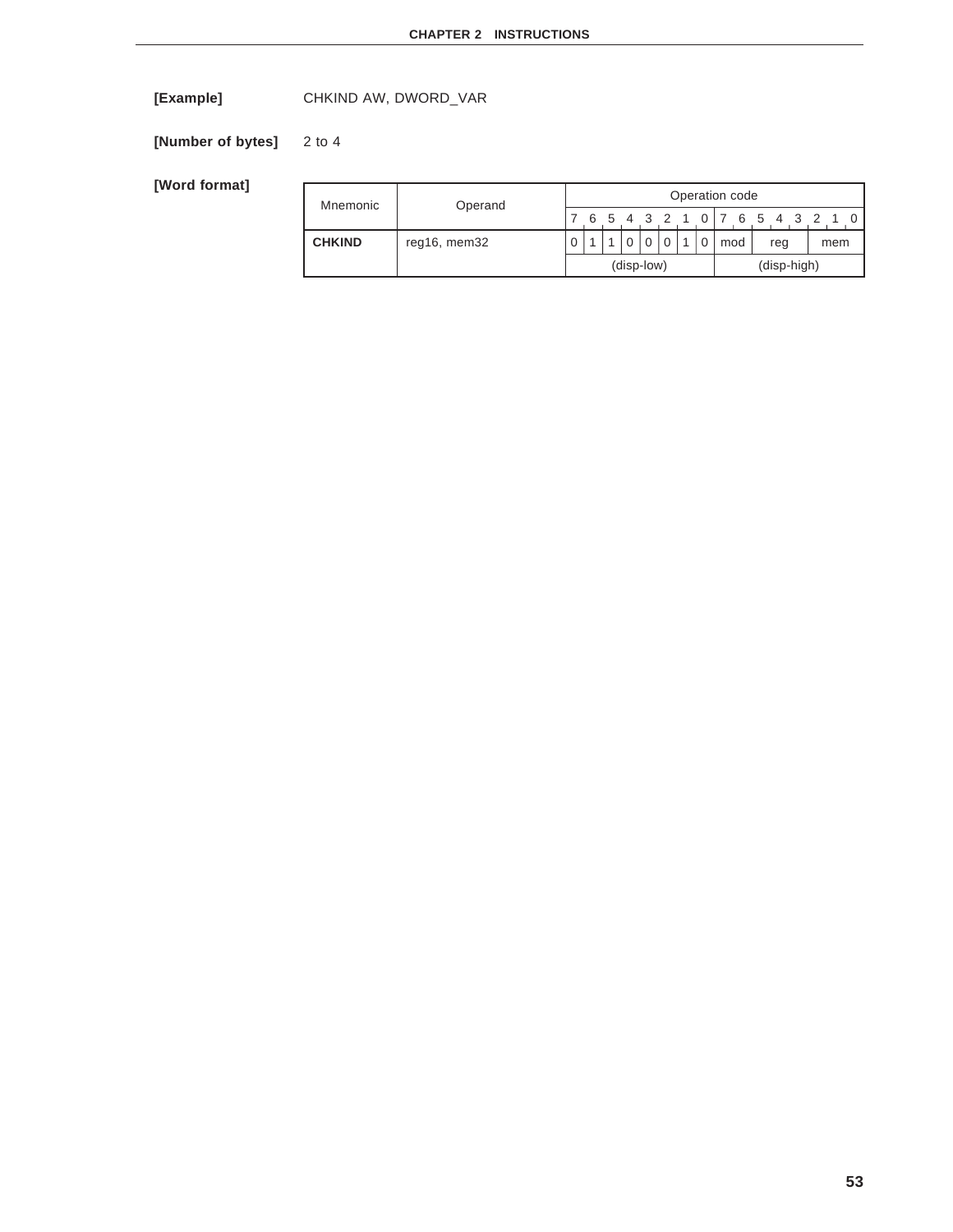**CLR1 CLR1 CLR1** 

| [Format] |                | $(1)$ CLR1 dst, src |
|----------|----------------|---------------------|
|          | $(2)$ CRL1 dst |                     |

**[Operation]** Format (1): Bit n of dst (n is specified by  $src$ )  $\leftarrow$  0 Format (2): dst  $\leftarrow$  0

**[Operand]** Format (1)

Mnemonic | Operand (dst, src) **CLR1** reg8, CL mem8, CL reg16, CL mem16, CL reg8, imm3 mem8, imm3 reg16, imm4 mem16, imm4

| Format (2) |  |
|------------|--|
|            |  |

| Mnemonic         | Operand (dst) |
|------------------|---------------|
| CLR <sub>1</sub> | C.Y           |
|                  | <b>DIR</b>    |

**[Flag]** Format (1)

| AC   CY | ⋻ | S |  |
|---------|---|---|--|
|         |   |   |  |

Format  $(2)$  (when dst = CY)

| AC CY |  | ∍ | C |  |
|-------|--|---|---|--|
|       |  |   |   |  |

Format  $(2)$  (when dst = DIR)

| AC CY |  | ח | c<br>5 | <b>IDIRI</b> |
|-------|--|---|--------|--------------|
|       |  |   |        |              |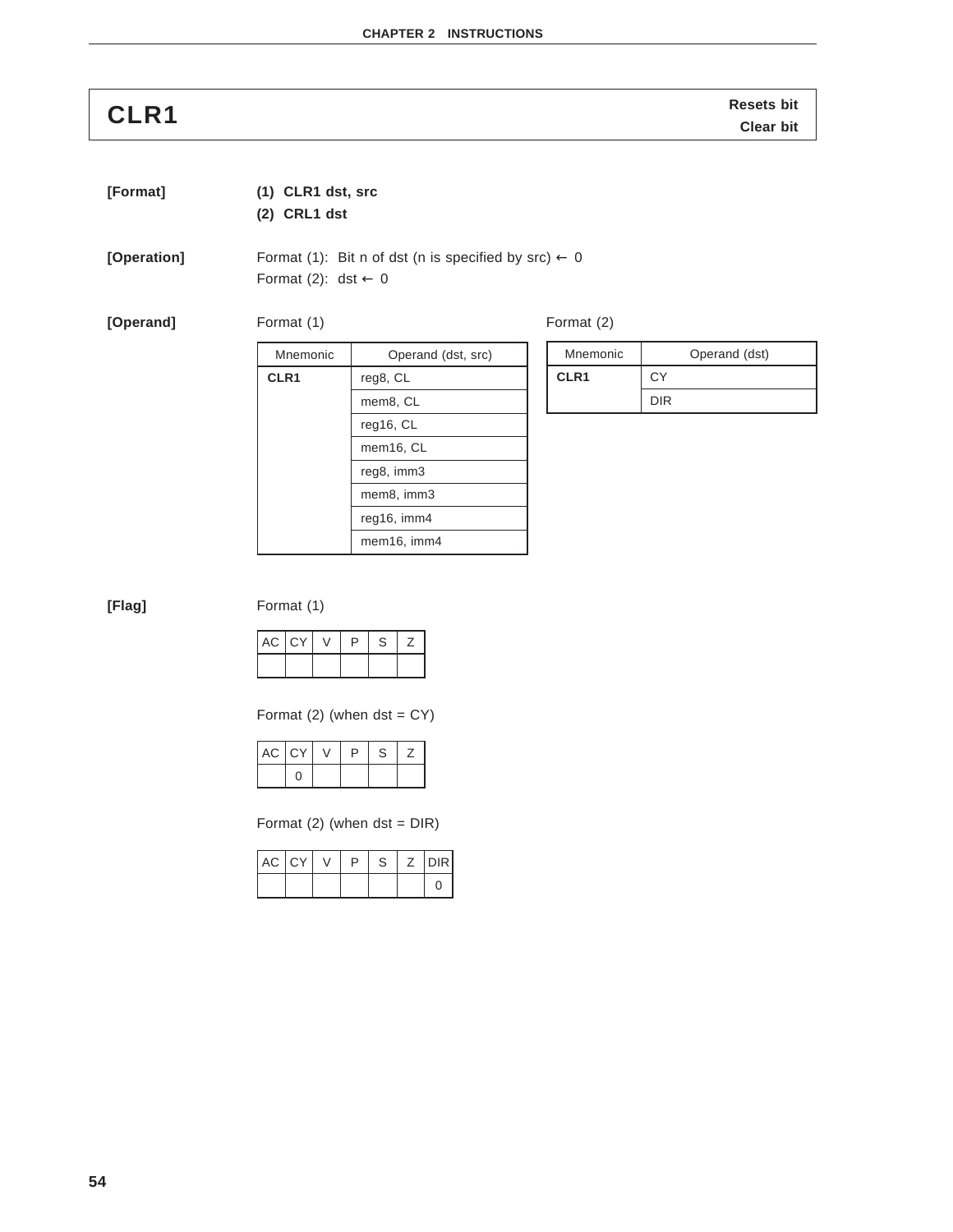| [Description] | Format (1) : Resets bit n (n is the contents of the source operand (src) specified by the<br>second operand) of the destination operand (dst) specified by the first<br>operand, and stores the result to the destination operand (dst).<br>If the operand is reg8, CL or mem8, CL, only the low-order 3 bits (0 to 7) of<br>the value of CL are valid.<br>If the operand is reg16, CL or mem16, CL, only the low-order 4 bits (0 to 15)<br>of the value of CL are valid.<br>If the operand is reg8, imm3, only the low-order 3 bits of the immediate data |
|---------------|------------------------------------------------------------------------------------------------------------------------------------------------------------------------------------------------------------------------------------------------------------------------------------------------------------------------------------------------------------------------------------------------------------------------------------------------------------------------------------------------------------------------------------------------------------|
|               | at the fourth byte position of the instruction are valid.<br>If the operand is mem8, imm3, only the low-order 3 bits of the immediate data<br>at the last byte position of the instruction are valid.<br>If the operand is reg16, imm4, only the low-order 4 bits of the immediate data<br>at the fourth byte position of the instruction are valid.<br>If the operand is mem16, imm4, only the low-order 4 bits of the immediate<br>data at the last byte of the instruction are valid.                                                                   |
|               | Format $(2)$ : Resets the CY flag if dst = CY.<br>Resets the DIR flag if dst = DIR. Also sets so that the index registers (IX and<br>IY) are auto-incremented when MOVBK, CMPBK, CMPM, LDM, STM, INM,<br>or OUTM instruction is executed.                                                                                                                                                                                                                                                                                                                  |
| [Example]     | CLR <sub>1</sub><br><b>CY</b>                                                                                                                                                                                                                                                                                                                                                                                                                                                                                                                              |

| <b>ICXample</b> | ULKI UI  |       |
|-----------------|----------|-------|
|                 | SHL AL,1 |       |
|                 | BC.      | $$+6$ |

| Mnemonic | Operand     | No. of bytes |
|----------|-------------|--------------|
| CLR1     | reg8, CL    | 3            |
|          | mem8, CL    | $3-5$        |
|          | req16, CL   | 3            |
|          | mem16, CL   | $3-5$        |
|          | reg8, imm3  | 4            |
|          | mem8, imm3  | $4 - 6$      |
|          | reg16, imm4 | 4            |
|          | mem16, imm4 | $4 - 6$      |
|          | CY          |              |
|          | <b>DIR</b>  |              |

### [Number of bytes]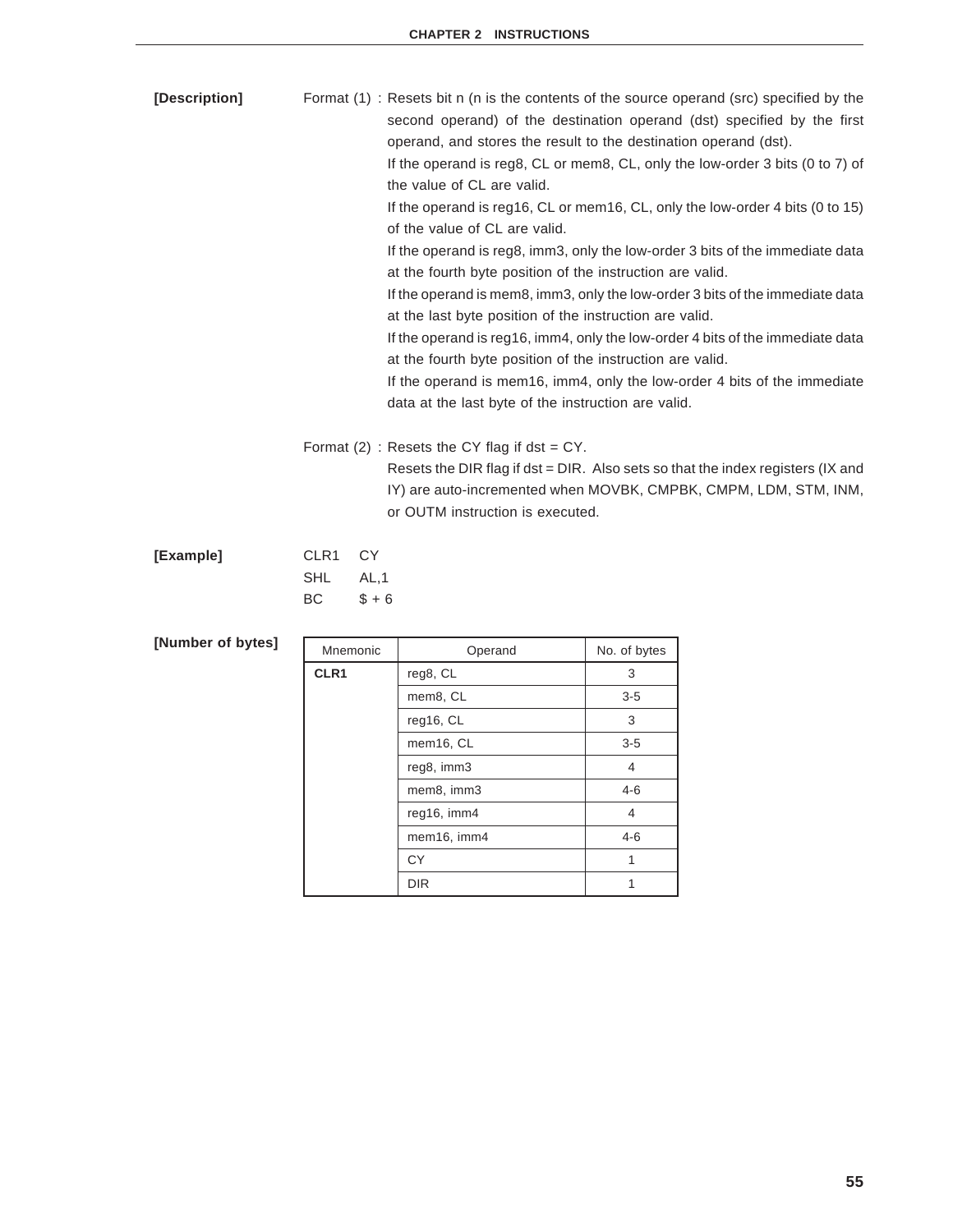| Mnemonic | Operand     | Operation code |                |                |                |                |              |                |              |                |                |              |                |              |                |                |              |  |  |  |  |
|----------|-------------|----------------|----------------|----------------|----------------|----------------|--------------|----------------|--------------|----------------|----------------|--------------|----------------|--------------|----------------|----------------|--------------|--|--|--|--|
|          |             | $\overline{7}$ | 6              | 5              | $\overline{4}$ | 3              | 2            | $\mathbf{1}$   | $\mathbf 0$  | $7^{\circ}$    | 6              | 5            | $\overline{4}$ | 3            | $\overline{2}$ | $\overline{1}$ | $\mathbf 0$  |  |  |  |  |
| CLR1     | reg8, CL    | $\overline{0}$ | $\mathbf 0$    | $\mathbf 0$    | $\mathbf 0$    | $\mathbf{1}$   | $\mathbf{1}$ | $\mathbf{1}$   | $\mathbf{1}$ | $\mathbf 0$    | $\mathbf{0}$   | $\mathbf 0$  | $\mathbf{1}$   | $\mathbf 0$  | $\mathbf{0}$   | $\mathbf{1}$   | $\mathbf 0$  |  |  |  |  |
|          |             | 1              | $\mathbf{1}$   | $\overline{0}$ | $\overline{0}$ | $\overline{0}$ |              | reg            |              |                |                |              |                |              |                |                |              |  |  |  |  |
|          | mem8, CL    | $\Omega$       | $\overline{0}$ | $\mathbf 0$    | $\Omega$       | $\mathbf{1}$   | $\mathbf{1}$ | $\mathbf{1}$   | $\mathbf{1}$ | $\mathbf 0$    | $\mathbf{0}$   | $\mathbf 0$  | 1              | $\mathbf 0$  | $\mathbf{0}$   | $\mathbf{1}$   | $\mathbf 0$  |  |  |  |  |
|          |             | mod            |                | $\Omega$       | $\Omega$       | $\mathbf 0$    |              | mem            |              |                |                |              | (disp-low)     |              |                |                |              |  |  |  |  |
|          |             |                |                |                |                | (disp-high)    |              |                |              |                |                |              |                |              |                |                |              |  |  |  |  |
|          | reg16, CL   | $\overline{0}$ | $\overline{0}$ | $\overline{0}$ | 0              | 1              | $\mathbf{1}$ | $\mathbf{1}$   | $\mathbf{1}$ | $\mathbf 0$    | $\mathbf 0$    | $\mathbf 0$  | $\mathbf{1}$   | $\mathbf 0$  | $\mathbf 0$    | $\mathbf{1}$   | $\mathbf{1}$ |  |  |  |  |
|          |             | 1              | 1              | $\overline{0}$ | $\mathbf 0$    | $\mathbf 0$    |              | reg            |              |                |                |              |                |              |                |                |              |  |  |  |  |
|          | mem16, CL   | $\overline{0}$ | $\overline{0}$ | $\overline{0}$ | $\overline{0}$ | $\mathbf{1}$   | $\mathbf{1}$ | $\mathbf{1}$   | $\mathbf{1}$ | $\mathbf 0$    | $\mathbf 0$    | $\mathbf{0}$ | $\mathbf{1}$   | $\mathbf 0$  | $\mathbf{0}$   | $\mathbf{1}$   | $\mathbf{1}$ |  |  |  |  |
|          |             | mod            |                | $\Omega$       | $\overline{0}$ | $\overline{0}$ |              | mem            |              |                | (disp-low)     |              |                |              |                |                |              |  |  |  |  |
|          |             | (disp-high)    |                |                |                |                |              |                |              |                |                |              |                |              |                |                |              |  |  |  |  |
|          | reg8, imm3  | $\Omega$       | $\mathbf 0$    | $\mathbf 0$    | $\overline{0}$ | $\mathbf{1}$   | $\mathbf{1}$ | $\mathbf{1}$   | $\mathbf{1}$ | $\overline{0}$ | $\overline{0}$ | $\mathbf 0$  | $\mathbf{1}$   | 1            | $\mathbf{0}$   | $\mathbf{1}$   | $\mathbf 0$  |  |  |  |  |
|          |             | 1              | $\mathbf{1}$   | $\Omega$       | $\Omega$       | $\Omega$       |              | reg            |              | imm3           |                |              |                |              |                |                |              |  |  |  |  |
|          | mem8, imm3  | $\Omega$       | $\Omega$       | $\Omega$       | $\Omega$       | $\mathbf{1}$   | $\mathbf{1}$ | $\mathbf{1}$   | $\mathbf{1}$ | $\Omega$       | $\mathbf{0}$   | $\mathbf{0}$ | $\mathbf{1}$   | 1            | $\mathbf{0}$   | $\mathbf{1}$   | $\mathbf 0$  |  |  |  |  |
|          |             | mod            |                | $\Omega$       | $\Omega$       | $\overline{0}$ |              | mem            |              | (disp-low)     |                |              |                |              |                |                |              |  |  |  |  |
|          |             | (disp-high)    |                |                |                |                |              |                |              |                |                |              | imm3           |              |                |                |              |  |  |  |  |
|          | reg16, imm4 | $\Omega$       | $\mathbf 0$    | $\mathbf 0$    | $\Omega$       | $\mathbf{1}$   | $\mathbf{1}$ | $\mathbf{1}$   | $\mathbf{1}$ | $\mathbf 0$    | $\mathbf 0$    | $\mathbf 0$  | $\mathbf{1}$   | $\mathbf{1}$ | $\Omega$       | $\mathbf{1}$   | $\mathbf{1}$ |  |  |  |  |
|          |             | 1              | 1              | $\mathbf 0$    | $\mathbf 0$    | $\Omega$       |              | reg            |              |                |                |              | imm4           |              |                |                |              |  |  |  |  |
|          | mem16, imm4 | $\mathbf 0$    | $\overline{0}$ | $\overline{0}$ | $\overline{0}$ | $\mathbf{1}$   | $\mathbf{1}$ | $\mathbf{1}$   | $\mathbf{1}$ | $\overline{0}$ | $\mathbf 0$    | $\mathbf 0$  | $\mathbf{1}$   | $\mathbf{1}$ | $\mathbf 0$    | $\mathbf{1}$   | $\mathbf{1}$ |  |  |  |  |
|          |             | mod            |                | $\overline{0}$ | $\overline{0}$ | $\overline{0}$ |              | mem            |              |                |                |              | (disp-low)     |              |                |                |              |  |  |  |  |
|          |             | (disp-high)    |                |                |                |                |              |                | imm4         |                |                |              |                |              |                |                |              |  |  |  |  |
|          | <b>CY</b>   | 1              | 1              | 1              | $\mathbf{1}$   | 1              | 0            | $\mathbf 0$    | $\mathbf 0$  |                |                |              |                |              |                |                |              |  |  |  |  |
|          | <b>DIR</b>  | 1              | 1              | $\mathbf{1}$   | $\mathbf{1}$   | 1              | $\mathbf{1}$ | $\overline{0}$ | $\mathbf 0$  |                |                |              |                |              |                |                |              |  |  |  |  |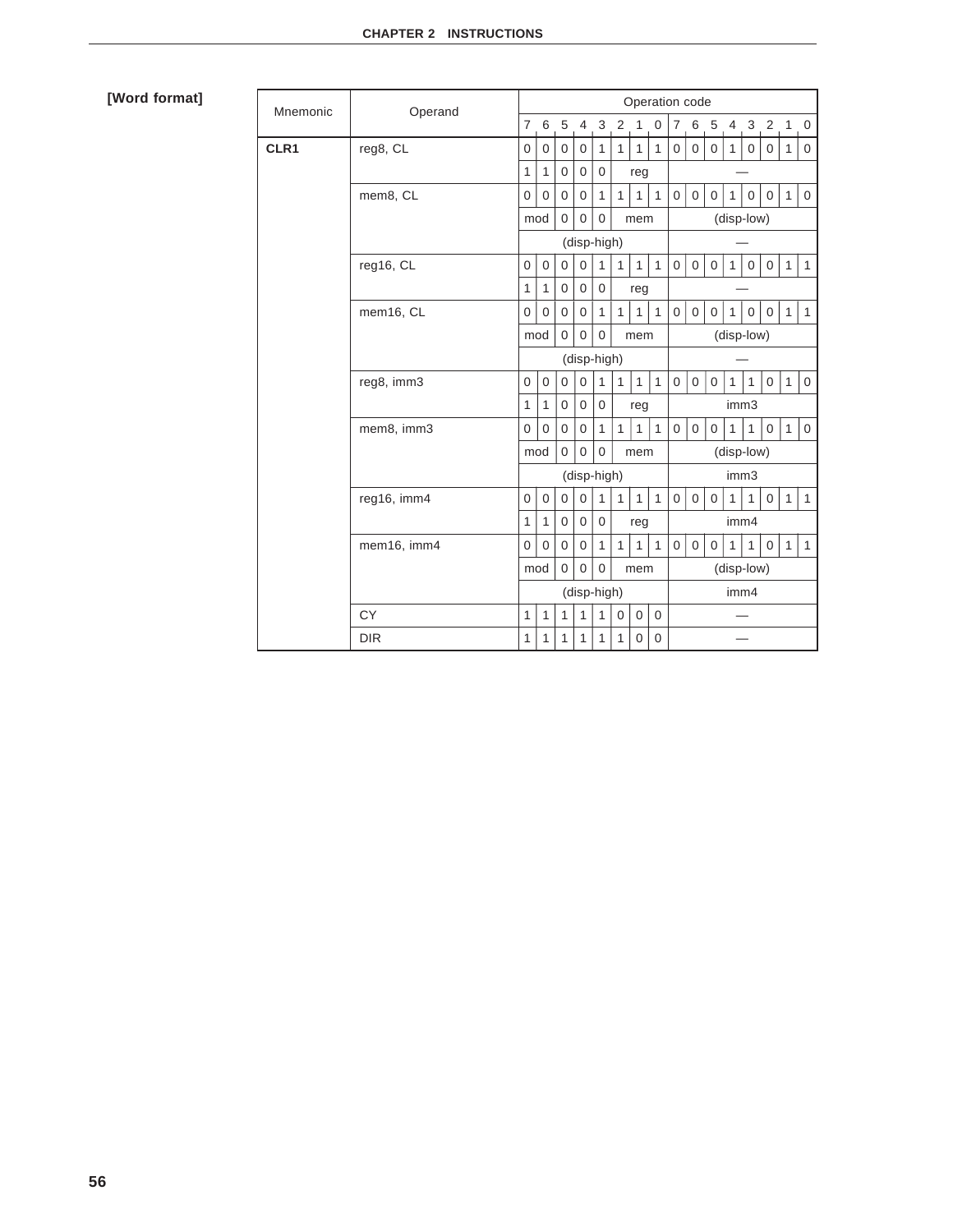**Compare CMP Compare**

**[Format] CMP dst, src**

**[Operand, operation]**

| Mnemonic   | Operand (dst, src) | Operation                   |
|------------|--------------------|-----------------------------|
| <b>CMP</b> | reg, reg'          | $dst - src$                 |
|            | mem, reg           |                             |
|            | reg, mem           |                             |
|            | reg, imm           |                             |
|            | mem, imm           |                             |
|            | acc, imm           | [When $W = 0$ ] $AL - imm8$ |
|            |                    | [When $W = 1$ ] AW - imm16  |

### **[Flag]**  $AC$   $CY$   $V$   $P$   $S$   $Z$ × | × | × | × | × | ×

**[Description]** Subtracts the source operand (src) specified by the second operand from the destination operand (dst) specified by the first operand. The result of the subtraction is stored nowhere, and only the flags are affected.

**[Example]** • CMP BL, BYTE PTR [IX]

• CMP CW, [BP+4]

### **[Number of bytes]**

| Mnemonic   | Operand   | No. of bytes |
|------------|-----------|--------------|
| <b>CMP</b> | reg, reg' | 2            |
|            | mem, reg  | $2 - 4$      |
|            | reg, mem  |              |
|            | reg, imm  | 3, 4         |
|            | mem, imm  | $3 - 6$      |
|            | acc, imm  | 2, 3         |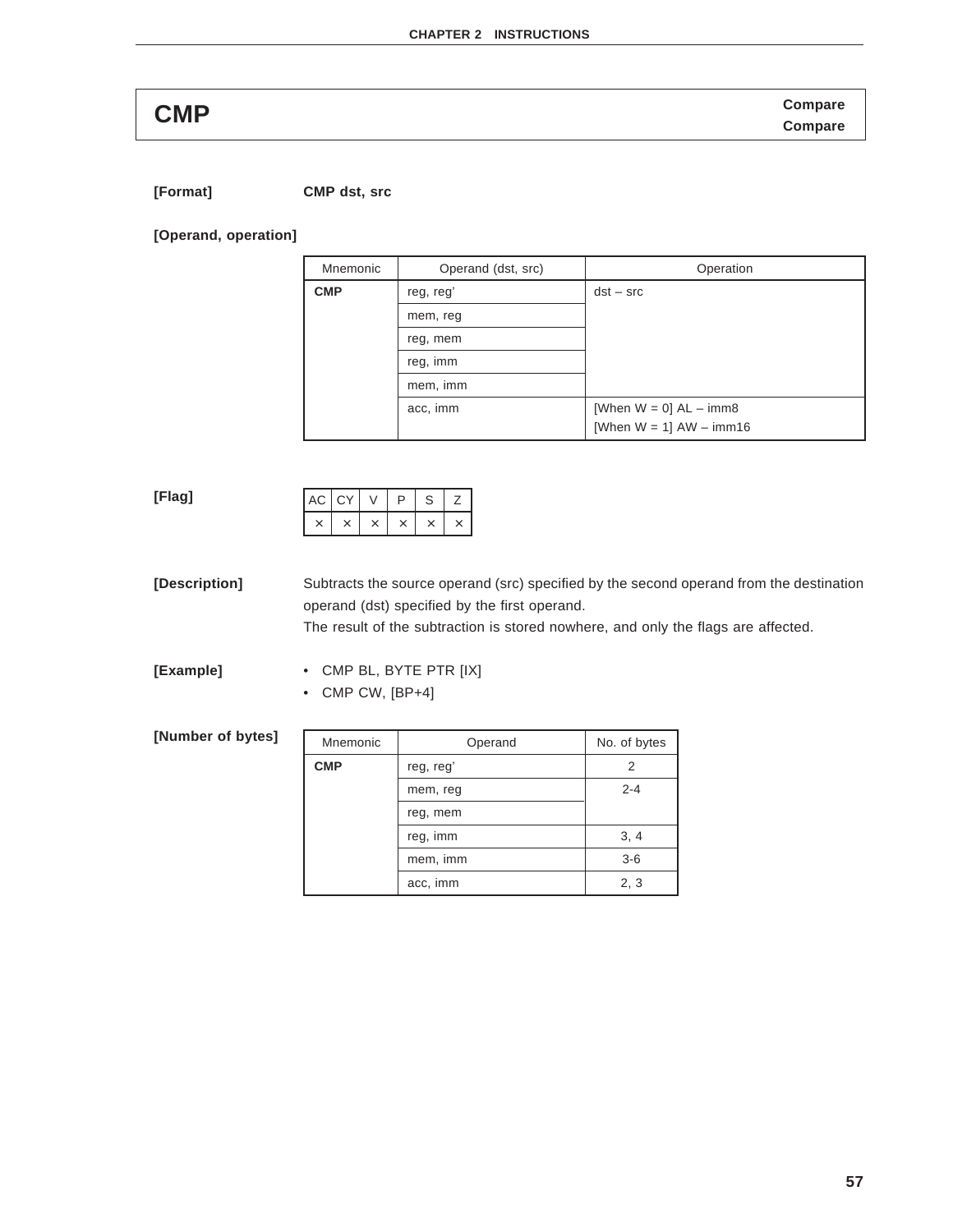## **[Format]**

| Mnemonic   | Operand           | Operation code |             |          |                |              |                   |             |    |             |   |                   |                |   |            |  |  |  |
|------------|-------------------|----------------|-------------|----------|----------------|--------------|-------------------|-------------|----|-------------|---|-------------------|----------------|---|------------|--|--|--|
|            |                   | 7              | 6           | 5        | $\overline{4}$ | $\mathbf{3}$ | 2                 | 1           | 0  | 7           | 6 | 5                 | $\overline{4}$ |   | 3 2 1 0    |  |  |  |
| <b>CMP</b> | reg, reg'         | $\mathbf 0$    | 0           | 1        | 1              | 1            | 0                 | 1           | W  | 1           | 1 |                   | reg            |   | reg'       |  |  |  |
|            | mem, reg          | $\mathbf 0$    | 0           | 1        | 1              | 1            | $\Omega$          | $\Omega$    | W  | mod         |   |                   | reg            |   | mem        |  |  |  |
|            |                   |                |             |          |                | (disp-low)   |                   |             |    |             |   |                   | (disp-high)    |   |            |  |  |  |
|            | reg, mem          | $\mathbf 0$    | $\mathbf 0$ | 1        | 1              |              | 0                 | 1           | W  | mod         |   |                   | reg            |   | mem        |  |  |  |
|            |                   | (disp-low)     |             |          |                |              |                   |             |    | (disp-high) |   |                   |                |   |            |  |  |  |
|            | reg, imm          | 1              | $\Omega$    | $\Omega$ | $\Omega$       | $\Omega$     | $\Omega$          | S           | lw | 1           | 1 | 1                 | 1              | 1 | reg        |  |  |  |
|            |                   |                |             |          |                |              | imm8 or imm16-low |             |    |             |   |                   |                |   | imm16-high |  |  |  |
|            | mem, imm          | 1              | 0           | 0        | 0              | $\Omega$     | $\Omega$          | S           | W  | mod         |   | 1                 | 1              | 1 | mem        |  |  |  |
|            |                   |                |             |          |                | (disp-low)   |                   |             |    |             |   |                   | (disp-high)    |   |            |  |  |  |
|            | imm8 or imm16-low |                |             |          |                |              |                   |             |    |             |   | imm16-high        |                |   |            |  |  |  |
|            | acc, imm          | $\mathbf 0$    | $\mathbf 0$ | 1        | 1              | 1            | 1                 | $\mathbf 0$ | W  |             |   | imm8 or imm16-low |                |   |            |  |  |  |
|            |                   |                |             |          |                | imm16-high   |                   |             |    |             |   |                   |                |   |            |  |  |  |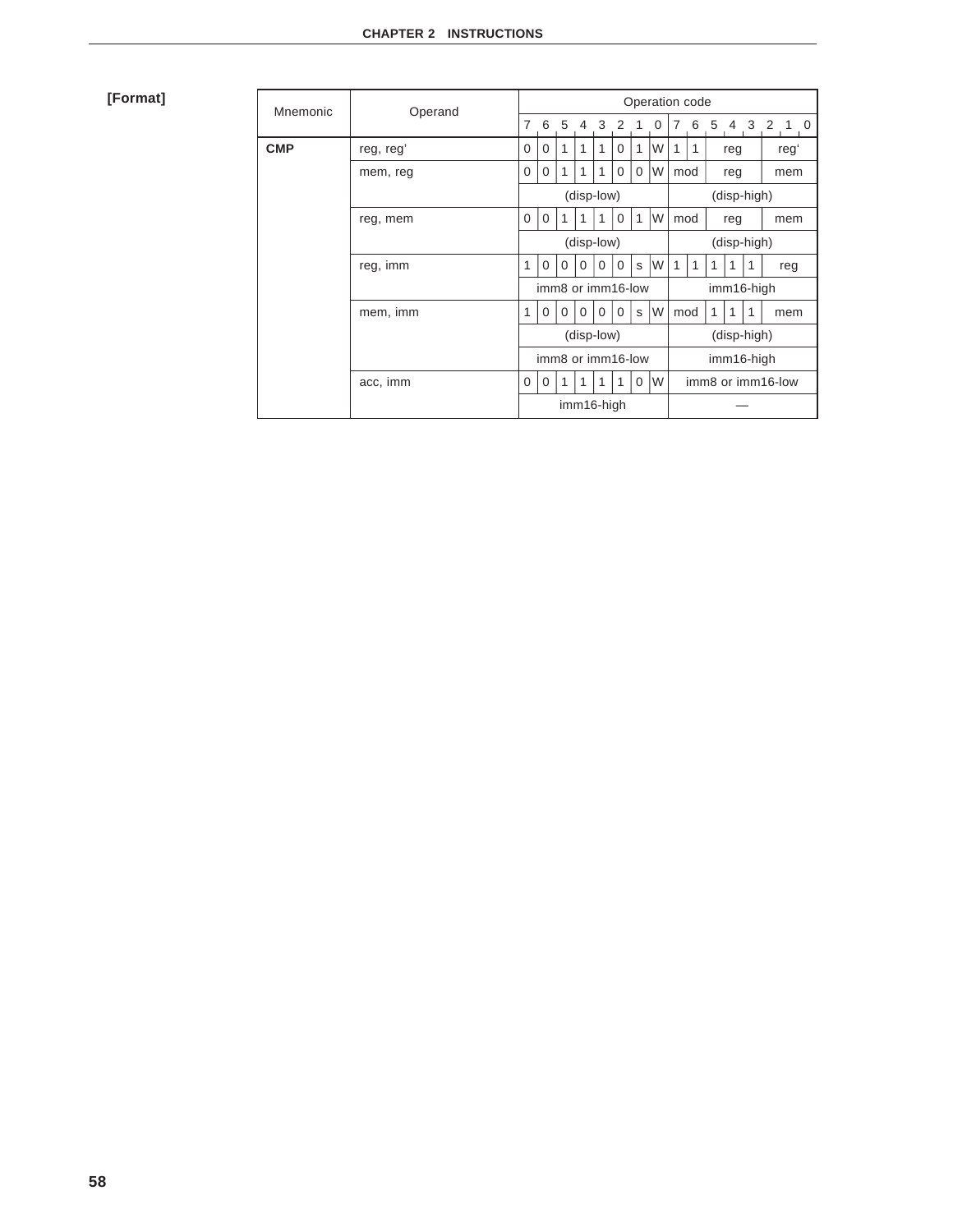**Decimal compare CMP4S Compare Nibble String**

| [Format] | CMP4S [DS1-spec:] dst-string, [Seg-spec:] src-string |
|----------|------------------------------------------------------|
|          | <b>CMP4S</b>                                         |

**[Operation]** BCD string (IY, CL) ← BCD string (IX, CL)

**[Operand]**

| Mnemonic     | Operand (dst, src)                               |
|--------------|--------------------------------------------------|
| <b>CMP4S</b> | [DS1-spec: ] dst-string, [Seg-spec: ] src-string |
|              | None                                             |

**[Flag]**

|              | $AC$ $CY$ |   | D | S. |  |
|--------------|-----------|---|---|----|--|
| $\mathsf{U}$ |           | U | U | U  |  |

**[Description]** Subtracts the packed BCD string addressed by the IX register from the packed BCD string addressed by the IY register. The result is not stored and only the flags are affected. The string length (number of BCD digits) is determined by the CL register (the number of digits is d if the contents of CL is d) in a range of 1 to 254 digits.

> The destination string must be always located in a segment specified by the DS1 register, and the segment cannot be overridden. Although the default segment register of the source string is the DS0 register, the segment can be overridden, and the string can be located in a segment specified by any segment register. The format of a packed BCD string is as follows.



**Caution The BCD string instruction always operates in units of an even number of digits. If an even number of digits is specified, therefore, the result of the operation and each flag operation are normal. If an odd number of digits is specified, however, an operation of an even number of digits, or an odd number of digits + 1, is executed. As a result, the result of the operation is an even number of digits and each flag indicates an even number of digits.**

> **To specify an odd number of digits, therefore, keep this in mind: Execute the BCD compare instruction, if the number of digits is odd, after clearing the high-order 4 bits of the most significant byte to "0".**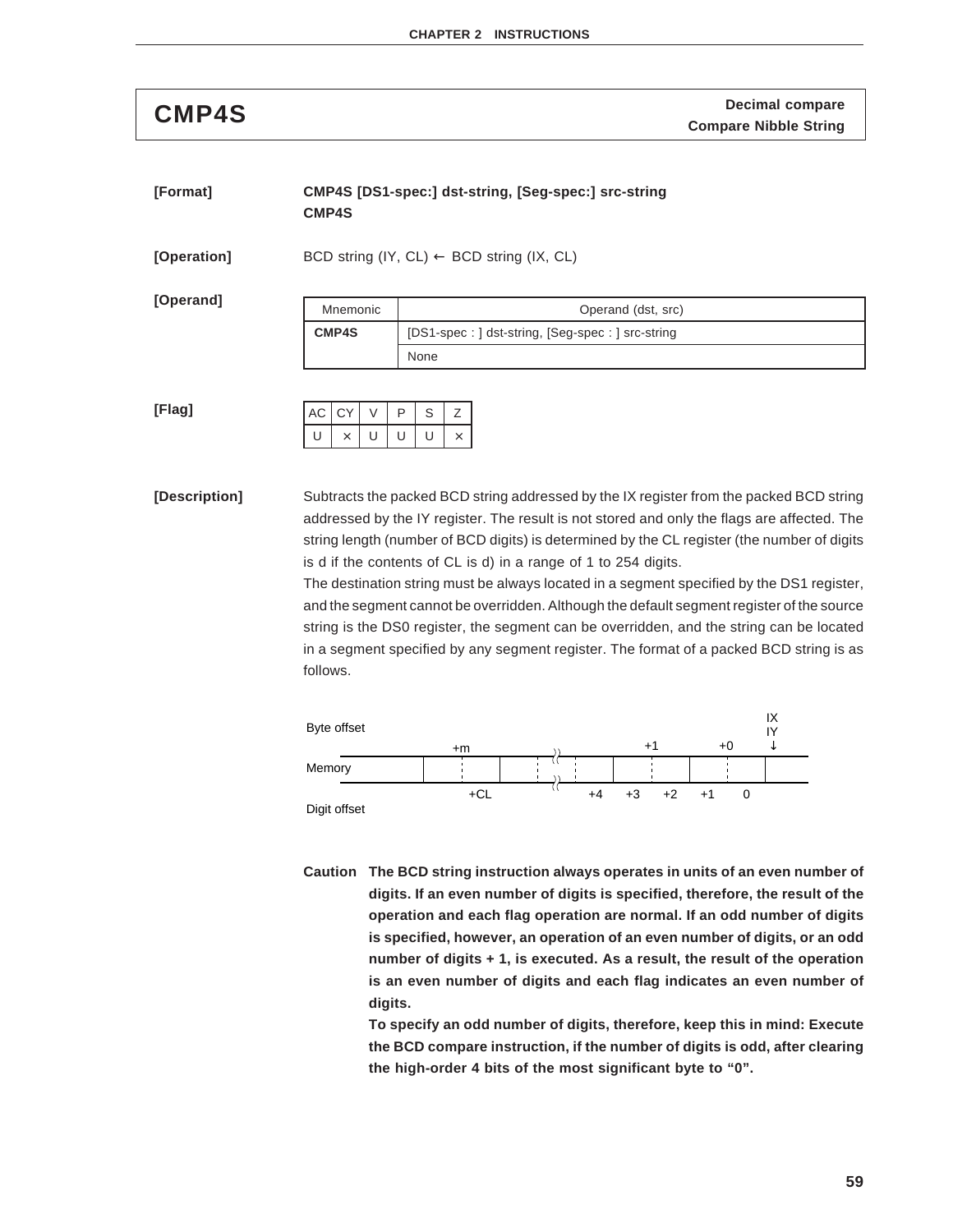**[Example]** MOV IX, OFFSET VAR\_1 MOV IY, OFFSET VAR\_2 MOV CL, 4 CMP4S

**[Number of bytes]** 2

| Mnemonic     | Operand                                        |  | Operation code                  |  |  |  |  |  |  |          |                |  |          |   |  |  |  |
|--------------|------------------------------------------------|--|---------------------------------|--|--|--|--|--|--|----------|----------------|--|----------|---|--|--|--|
|              |                                                |  | 7 6 5 4 3 2 1 0 7 6 5 4 3 2 1 0 |  |  |  |  |  |  |          |                |  |          |   |  |  |  |
| <b>CMP4S</b> | [DS1-spec:] dst-string, [Seg-spec:] src-string |  |                                 |  |  |  |  |  |  | $\Omega$ | $\overline{0}$ |  | $\Omega$ | 0 |  |  |  |
|              | None                                           |  |                                 |  |  |  |  |  |  |          |                |  |          |   |  |  |  |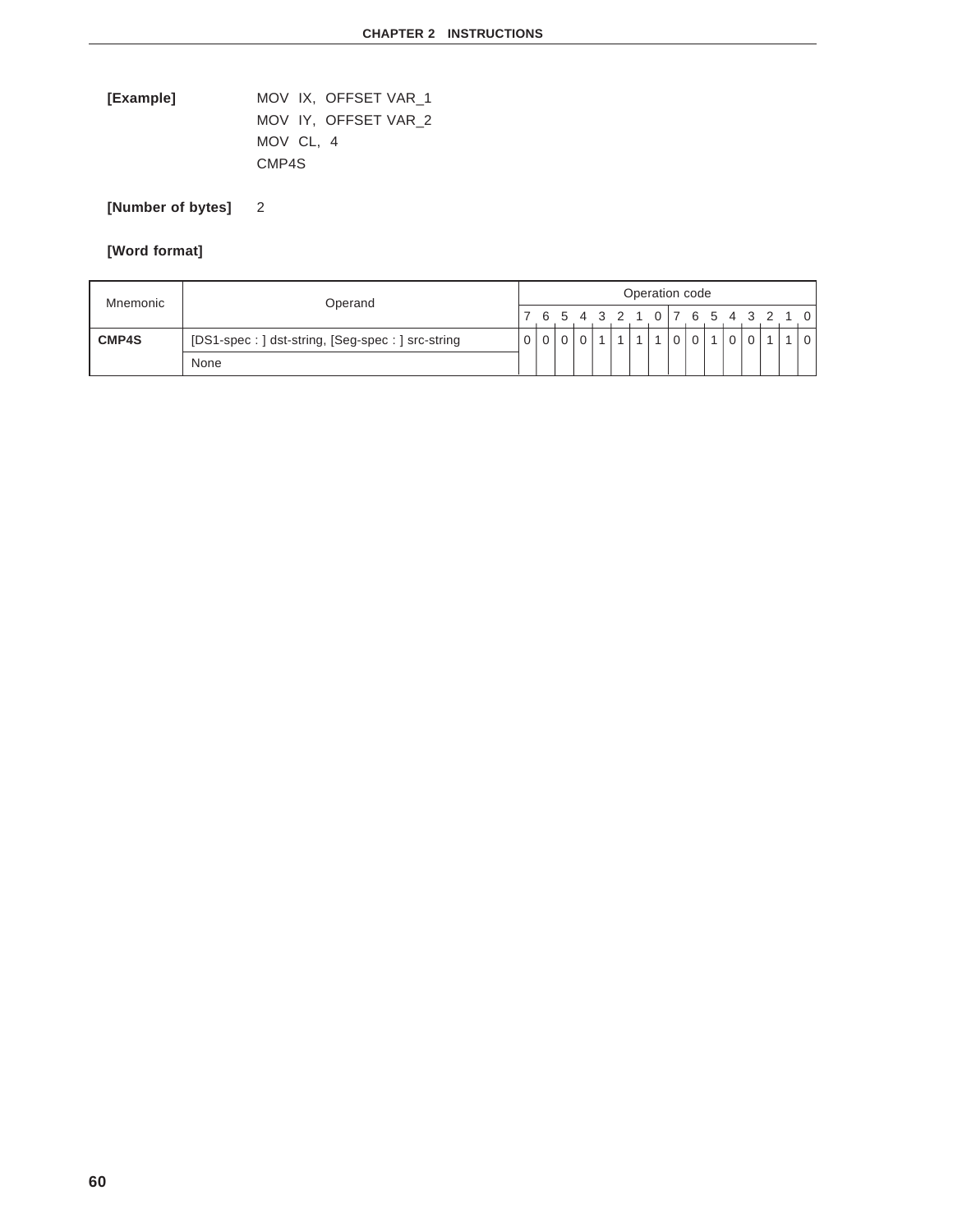| <b>CMPBK</b>  | <b>Block compare</b>      |
|---------------|---------------------------|
| <b>CMPBKB</b> | <b>Compare Block</b>      |
|               | <b>Compare Block Byte</b> |
| <b>CMPBKW</b> | <b>Compare Block Word</b> |

| [Format]          | (repeat) CMPBK [Seg-spec:] src-block, [DS1-spec:] dst- block<br>(repeat) CMPBKB<br>(repeat) CMPBKW                                                                                                                                                                                                                                                                                                                                                                                                                                                                                                                                                                                                                                                                                                                                                                                                                                                                                                                                                     |                                                                                                                                                                    |
|-------------------|--------------------------------------------------------------------------------------------------------------------------------------------------------------------------------------------------------------------------------------------------------------------------------------------------------------------------------------------------------------------------------------------------------------------------------------------------------------------------------------------------------------------------------------------------------------------------------------------------------------------------------------------------------------------------------------------------------------------------------------------------------------------------------------------------------------------------------------------------------------------------------------------------------------------------------------------------------------------------------------------------------------------------------------------------------|--------------------------------------------------------------------------------------------------------------------------------------------------------------------|
| [Operation]       | [When $W = 0$ ] (IX) – (IY)                                                                                                                                                                                                                                                                                                                                                                                                                                                                                                                                                                                                                                                                                                                                                                                                                                                                                                                                                                                                                            | DIR = 0: $IX \leftarrow IX + 1$ , $IY \leftarrow IY + 1$<br>DIR = 1: $IX \leftarrow IX - 1$ , $IY \leftarrow IY - 1$                                               |
|                   |                                                                                                                                                                                                                                                                                                                                                                                                                                                                                                                                                                                                                                                                                                                                                                                                                                                                                                                                                                                                                                                        | [When $W = 1$ ] $( X + 1,  X) - ( Y + 1,  Y)$<br>DIR = 0: $IX \leftarrow IX + 2$ , $IY \leftarrow IY + 2$<br>$DIR = 1: IX \leftarrow IX - 2, IY \leftarrow IY - 2$ |
| [Operand]         | Mnemonic                                                                                                                                                                                                                                                                                                                                                                                                                                                                                                                                                                                                                                                                                                                                                                                                                                                                                                                                                                                                                                               | Operand                                                                                                                                                            |
|                   | <b>CMPBK</b>                                                                                                                                                                                                                                                                                                                                                                                                                                                                                                                                                                                                                                                                                                                                                                                                                                                                                                                                                                                                                                           | [Seg-spec: ] src-block, [DS1-spec: ] dst-block                                                                                                                     |
|                   | <b>CMPBKB</b><br><b>CMPBKW</b>                                                                                                                                                                                                                                                                                                                                                                                                                                                                                                                                                                                                                                                                                                                                                                                                                                                                                                                                                                                                                         | None                                                                                                                                                               |
| [Flag]            | СY<br>V<br>АC<br>$\times$<br>$\times$<br>$\times$                                                                                                                                                                                                                                                                                                                                                                                                                                                                                                                                                                                                                                                                                                                                                                                                                                                                                                                                                                                                      | P<br>S<br>Ζ<br>$\times$<br>$\times$<br>$\times$                                                                                                                    |
| [Description]     | Repeatedly subtracts the block addressed by the IY register from the block addressed by<br>the IX register in byte or word units, and reflects the result on the flags.<br>The IX and IY registers are automatically incremented $(+1/+2)$ or decremented $(-1/-2)$ for<br>the next byte/word processing each time data of 1 byte/word has been processed. The<br>direction of the block is determined by the status of the DIR flag.<br>Whether data is processed in byte or word units is specified by the attribute of the operand<br>when the CMPBK instruction is used. When the CMPBKB and CMPBKW instructions are<br>used, the data is processed in byte and word units, respectively.<br>The destination block must be always located in a segment specified by the DS1 register,<br>and the segment cannot be overridden. On the other hand, although the default segment<br>register of the source block is the DS0 register, the segment can be overridden, and the<br>block can be located in a segment specified by any segment register. |                                                                                                                                                                    |
| [Example]         |                                                                                                                                                                                                                                                                                                                                                                                                                                                                                                                                                                                                                                                                                                                                                                                                                                                                                                                                                                                                                                                        | CMPBK BYTE_VAR1, BYTE_VAR2                                                                                                                                         |
| [Number of bytes] | 1                                                                                                                                                                                                                                                                                                                                                                                                                                                                                                                                                                                                                                                                                                                                                                                                                                                                                                                                                                                                                                                      |                                                                                                                                                                    |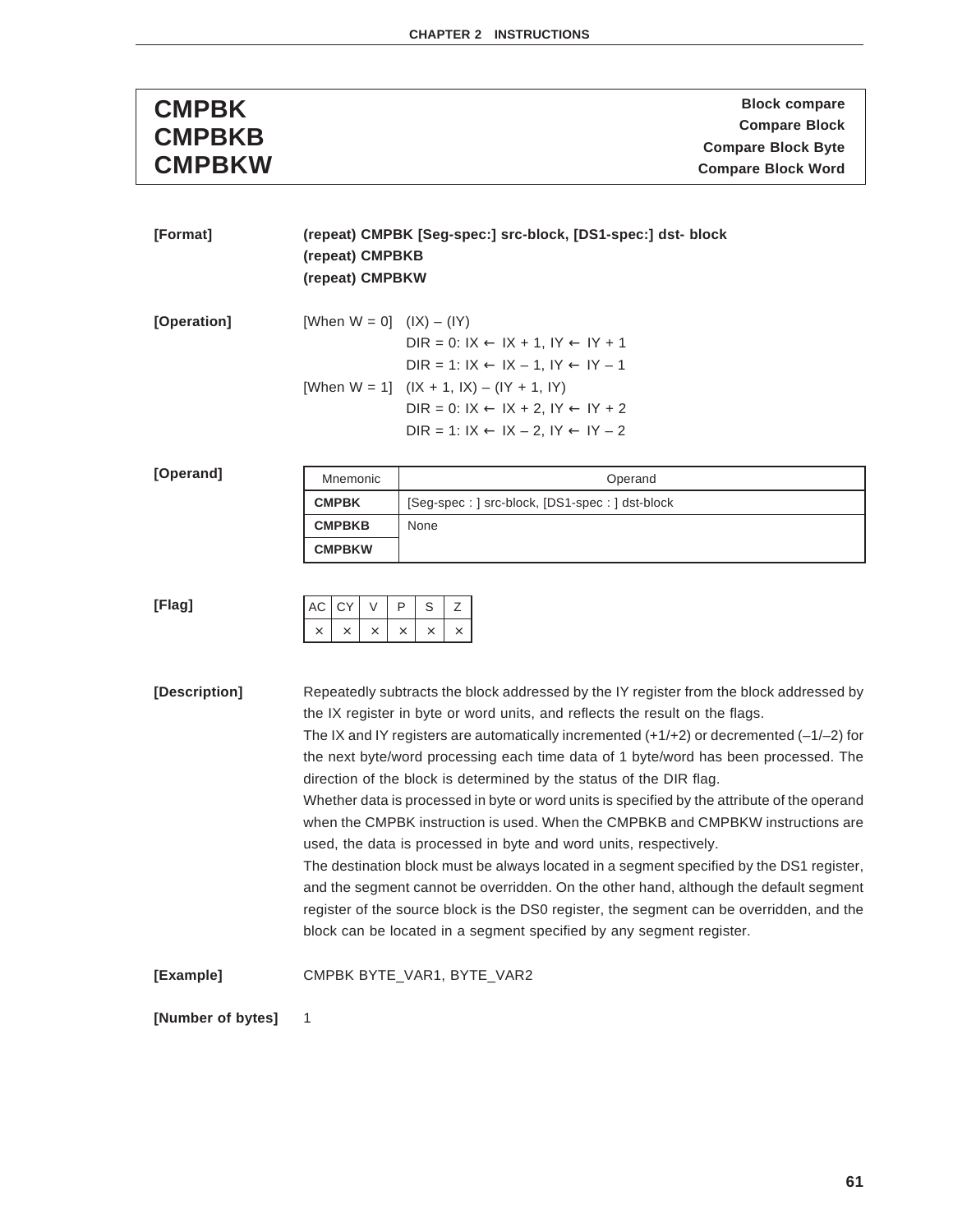| <b>Mnemonic</b> | Operand                                        | Operation code |   |  |  |  |             |  |   |  |  |
|-----------------|------------------------------------------------|----------------|---|--|--|--|-------------|--|---|--|--|
|                 |                                                |                | 6 |  |  |  | 5 4 3 2 1 0 |  |   |  |  |
| <b>CMPBK</b>    | [Seg-spec: ] src-block, [DS1-spec: ] dst-block |                |   |  |  |  |             |  | W |  |  |
| <b>CMPBKB</b>   | None                                           |                |   |  |  |  |             |  |   |  |  |
| <b>CMPBKW</b>   |                                                |                |   |  |  |  |             |  |   |  |  |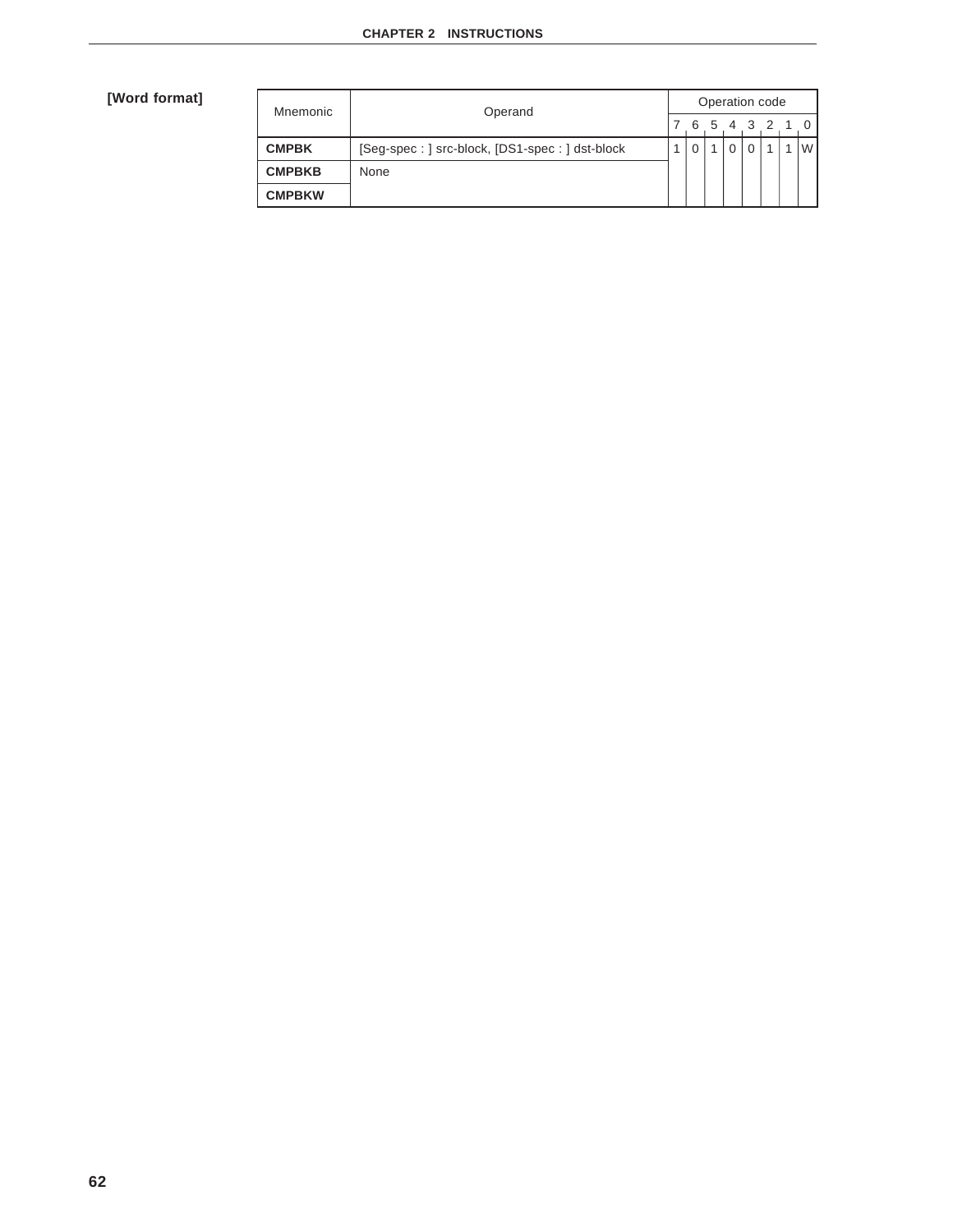**Block compare with accumulator**<br> **CMPMB**<br> **CMPMB**<br> **COMPMB**<br> **COMPMB Compare Multiple CMPMB Compare Multiple Byte Compare Multiple Word** 

| [Format]      | (repeat) CMPM [DS1-spec:] dst-block                                    |                                                                                                                                                                                                                                                                                                                                                                                                                            |  |  |  |  |  |  |  |  |  |  |
|---------------|------------------------------------------------------------------------|----------------------------------------------------------------------------------------------------------------------------------------------------------------------------------------------------------------------------------------------------------------------------------------------------------------------------------------------------------------------------------------------------------------------------|--|--|--|--|--|--|--|--|--|--|
|               |                                                                        | (repeat) CMPMB                                                                                                                                                                                                                                                                                                                                                                                                             |  |  |  |  |  |  |  |  |  |  |
|               | (repeat) CMPMW                                                         |                                                                                                                                                                                                                                                                                                                                                                                                                            |  |  |  |  |  |  |  |  |  |  |
| [Operation]   | [When $W = 0$ ] $AL - (IY)$                                            | DIR = $0: IY \leftarrow IY + 1$<br>$DIR = 1: IY \leftarrow IY - 1$                                                                                                                                                                                                                                                                                                                                                         |  |  |  |  |  |  |  |  |  |  |
|               |                                                                        | [When $W = 1$ ] $AW - (IY + 1, IY)$<br>DIR = 0: $IY \leftarrow IY + 2$<br>$DIR = 1: IY \leftarrow IY - 2$                                                                                                                                                                                                                                                                                                                  |  |  |  |  |  |  |  |  |  |  |
| [Operand]     | Mnemonic                                                               | Operand                                                                                                                                                                                                                                                                                                                                                                                                                    |  |  |  |  |  |  |  |  |  |  |
|               | <b>CMPM</b>                                                            | [DS1-spec: ] dst-block                                                                                                                                                                                                                                                                                                                                                                                                     |  |  |  |  |  |  |  |  |  |  |
|               | <b>CMPMB</b>                                                           | None                                                                                                                                                                                                                                                                                                                                                                                                                       |  |  |  |  |  |  |  |  |  |  |
|               | <b>CMPMW</b>                                                           |                                                                                                                                                                                                                                                                                                                                                                                                                            |  |  |  |  |  |  |  |  |  |  |
|               |                                                                        |                                                                                                                                                                                                                                                                                                                                                                                                                            |  |  |  |  |  |  |  |  |  |  |
| [Flag]        | CY<br>АC<br>$\vee$                                                     | P<br>S<br>Ζ                                                                                                                                                                                                                                                                                                                                                                                                                |  |  |  |  |  |  |  |  |  |  |
|               | $\times$<br>$\times$<br>$\times$                                       | $\times$<br>$\times$<br>$\times$                                                                                                                                                                                                                                                                                                                                                                                           |  |  |  |  |  |  |  |  |  |  |
|               |                                                                        |                                                                                                                                                                                                                                                                                                                                                                                                                            |  |  |  |  |  |  |  |  |  |  |
| [Description] |                                                                        | Repeatedly subtracts the block addressed by the IY register from the value of the<br>accumulator (AL/AW) in byte or word units, and reflects the result on the flags.<br>The IY register is automatically incremented $(+1/+2)$ or decremented $(-1/-2)$ for the next<br>byte/word processing each time data of 1 byte/word has been processed. The direction<br>of the block is determined by the status of the DIR flag. |  |  |  |  |  |  |  |  |  |  |
|               |                                                                        | Whether data is processed in byte or word units is specified by the attribute of the operand<br>when the CMPM instruction is used. When the CMPMB and CMPMW instructions are used,<br>the data is processed in byte and word units, respectively.                                                                                                                                                                          |  |  |  |  |  |  |  |  |  |  |
|               |                                                                        | The destination block must be always located in a segment specified by the DS1 register,<br>and the segment cannot be overridden.                                                                                                                                                                                                                                                                                          |  |  |  |  |  |  |  |  |  |  |
| [Example]     | <b>MOV</b><br>MOV<br><b>MOV</b><br><b>REPC</b><br><b>REPNC</b><br>REPZ | AW, 5555H<br>BW, 1000H<br>IY, BW<br>CMPM WORD PTR [IY]<br><b>CMPMW</b><br><b>CMPMB</b>                                                                                                                                                                                                                                                                                                                                     |  |  |  |  |  |  |  |  |  |  |

**[Number of bytes]** 1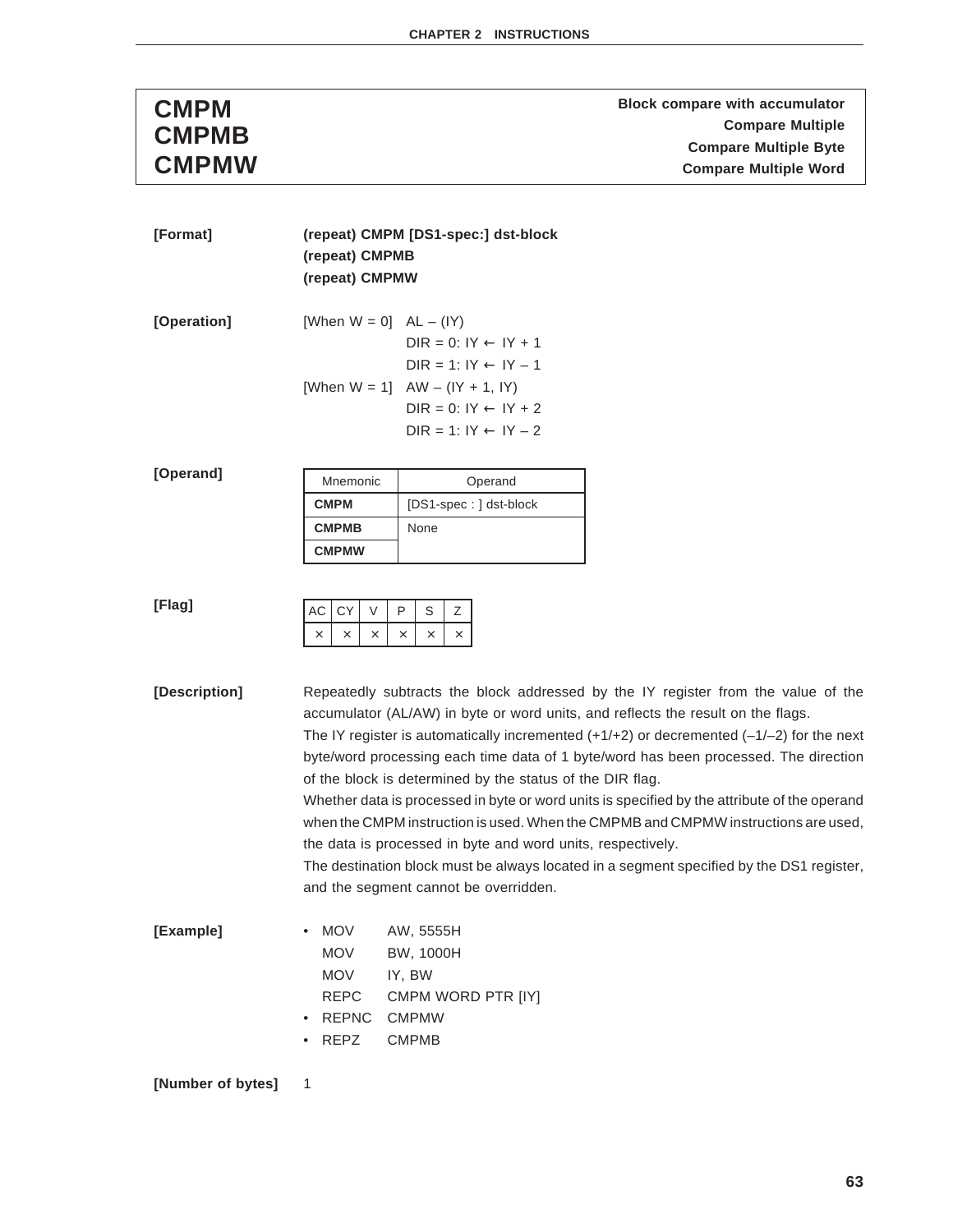| Mnemonic     | Operand                | Operation code |  |  |  |  |  |  |               |  |  |
|--------------|------------------------|----------------|--|--|--|--|--|--|---------------|--|--|
|              |                        |                |  |  |  |  |  |  | 6 5 4 3 2 1 0 |  |  |
| <b>CMPM</b>  | [DS1-spec: ] dst-block |                |  |  |  |  |  |  | W l           |  |  |
| <b>CMPMB</b> | None                   |                |  |  |  |  |  |  |               |  |  |
| <b>CMPMW</b> |                        |                |  |  |  |  |  |  |               |  |  |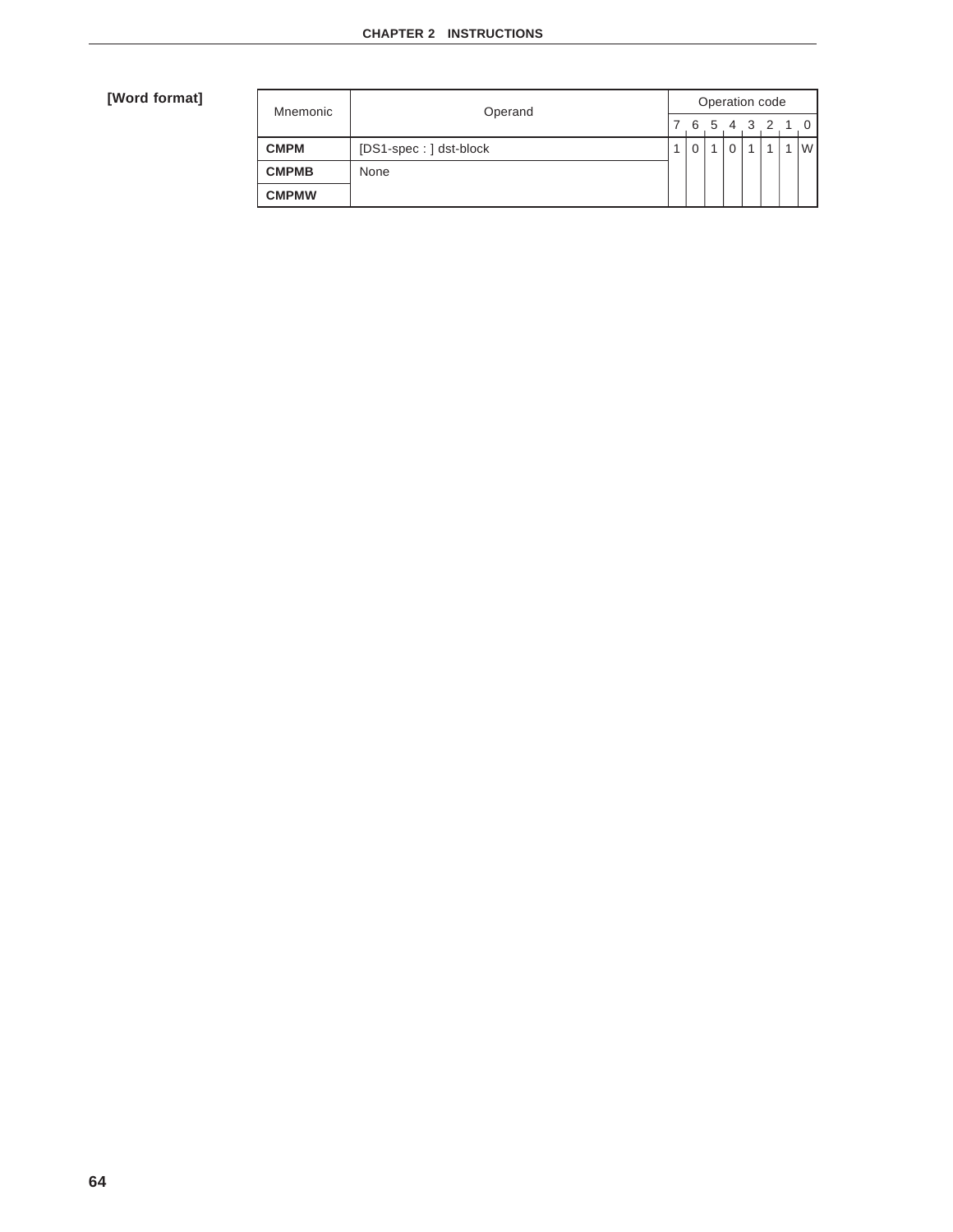# **CVTBD COVTBD COVTBD COVTBD COVTBD COVET BINARY-to-unpacked decimal conversion**

| [Format]          | <b>CVTBD</b>                                           |                                                                                                                                                                                                                                                                                                                                            |
|-------------------|--------------------------------------------------------|--------------------------------------------------------------------------------------------------------------------------------------------------------------------------------------------------------------------------------------------------------------------------------------------------------------------------------------------|
| [Operation]       | $AH \leftarrow AL \div OAH$<br>$AL \leftarrow AL\%OAH$ |                                                                                                                                                                                                                                                                                                                                            |
| [Operand]         | Mnemonic<br><b>CVTBD</b>                               | Operand<br>None                                                                                                                                                                                                                                                                                                                            |
| [Flag]            | AC<br>CY<br>V<br>U<br>U<br>U                           | P<br>S<br>Ζ<br>$\times$<br>$\times$<br>×                                                                                                                                                                                                                                                                                                   |
| [Description]     |                                                        | Converts the 8-bit binary number of the AL register into a 2-digit unpacked decimal number.<br>As a result, the value of the AH register is replaced with the quotient resulting from dividing<br>the value of the AL register by 10, and then the value of the AL register is replaced with<br>the remainder resulting from the division. |
| [Example]         | MOV AL, 30H<br><b>CVTBD</b>                            |                                                                                                                                                                                                                                                                                                                                            |
| [Number of bytes] | 2                                                      |                                                                                                                                                                                                                                                                                                                                            |

| Mnemonic     | Operand | Operation code |  |  |  |         |  |  |  |  |  |  |           |  |  |  |
|--------------|---------|----------------|--|--|--|---------|--|--|--|--|--|--|-----------|--|--|--|
|              |         |                |  |  |  | 5 4 3 2 |  |  |  |  |  |  | 6 5 4 3 2 |  |  |  |
| <b>CVTBD</b> | None    |                |  |  |  |         |  |  |  |  |  |  |           |  |  |  |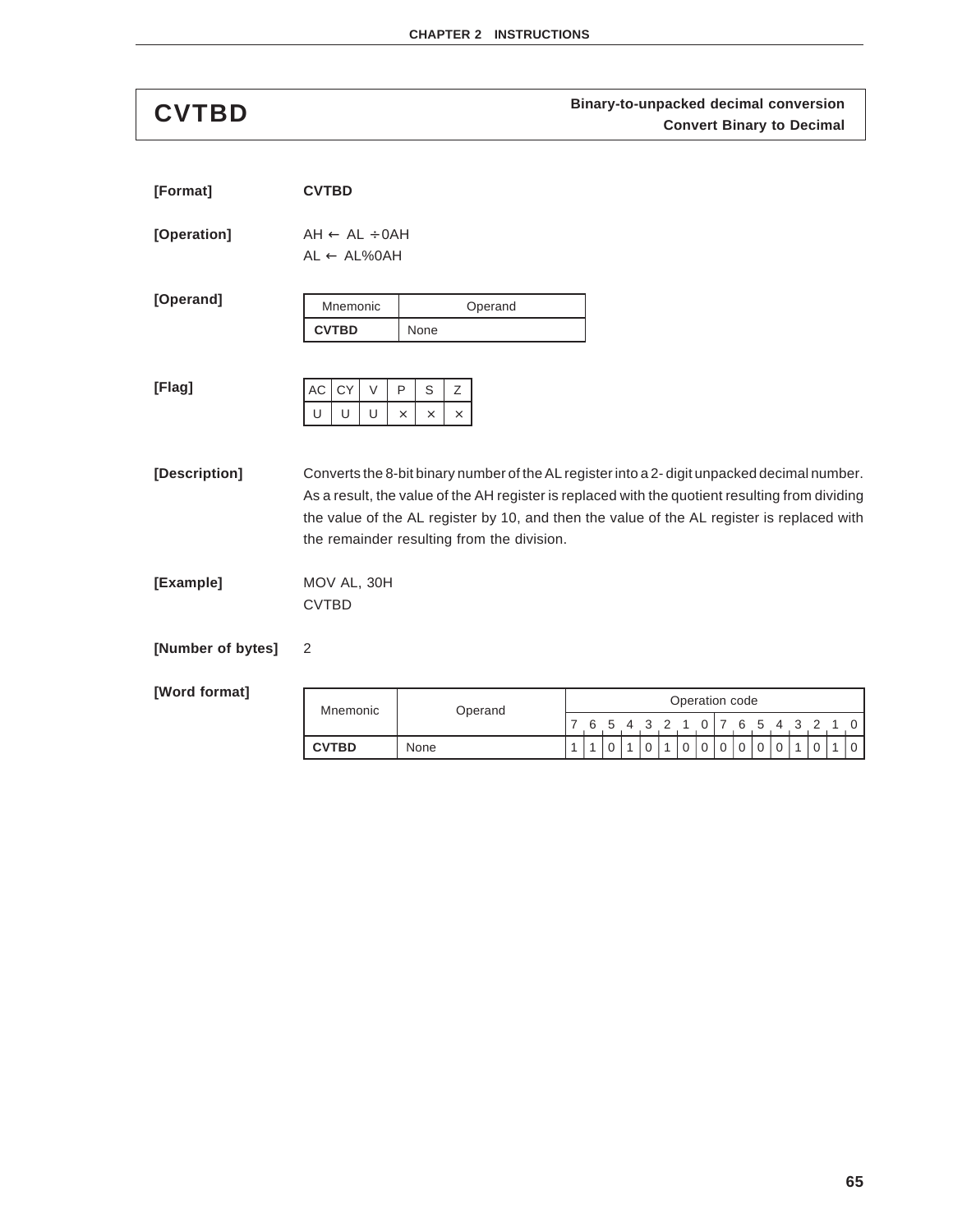# **Word sign extension CVTBW Convert Byte to Word**

| [Format]          | <b>CVTBW</b>                                                                 |                                 |                                                                                                                                                                                            |
|-------------------|------------------------------------------------------------------------------|---------------------------------|--------------------------------------------------------------------------------------------------------------------------------------------------------------------------------------------|
| [Operation]       | When AL < 80H: AH $\leftarrow$ 0<br>When $AL \geq 80H$ : $AH \leftarrow FFH$ |                                 |                                                                                                                                                                                            |
| [Operand]         | Mnemonic                                                                     | Operand                         |                                                                                                                                                                                            |
|                   | <b>CVTBW</b>                                                                 | None                            |                                                                                                                                                                                            |
| [Flag]            | CY<br>AC<br>$\vee$                                                           | $\mathsf{P}$<br>Ζ<br>S          |                                                                                                                                                                                            |
| [Description]     | division.                                                                    |                                 | Extends the sign of the byte in the AL register to the AH register. This instruction is useful<br>for obtaining a double- length dividend (word) from a certain byte before executing byte |
| [Example]         | <b>MOV</b><br><b>CVTBW</b><br><b>MOV</b><br>DL, 60<br>DL<br>DIV              | AL, BUF1; BUF1 is byte variable |                                                                                                                                                                                            |
| [Number of bytes] | 1                                                                            |                                 |                                                                                                                                                                                            |
| [Word format]     | Mnemonic                                                                     | Operand                         | Operation code<br>6<br>5 <sup>5</sup><br>$\overline{7}$<br>3<br>4<br>2<br>0<br>1.                                                                                                          |
|                   | <b>CVTBW</b>                                                                 | None                            | 1<br>$\mathbf 0$<br>0<br>1<br>1<br>0<br>0<br>$\Omega$                                                                                                                                      |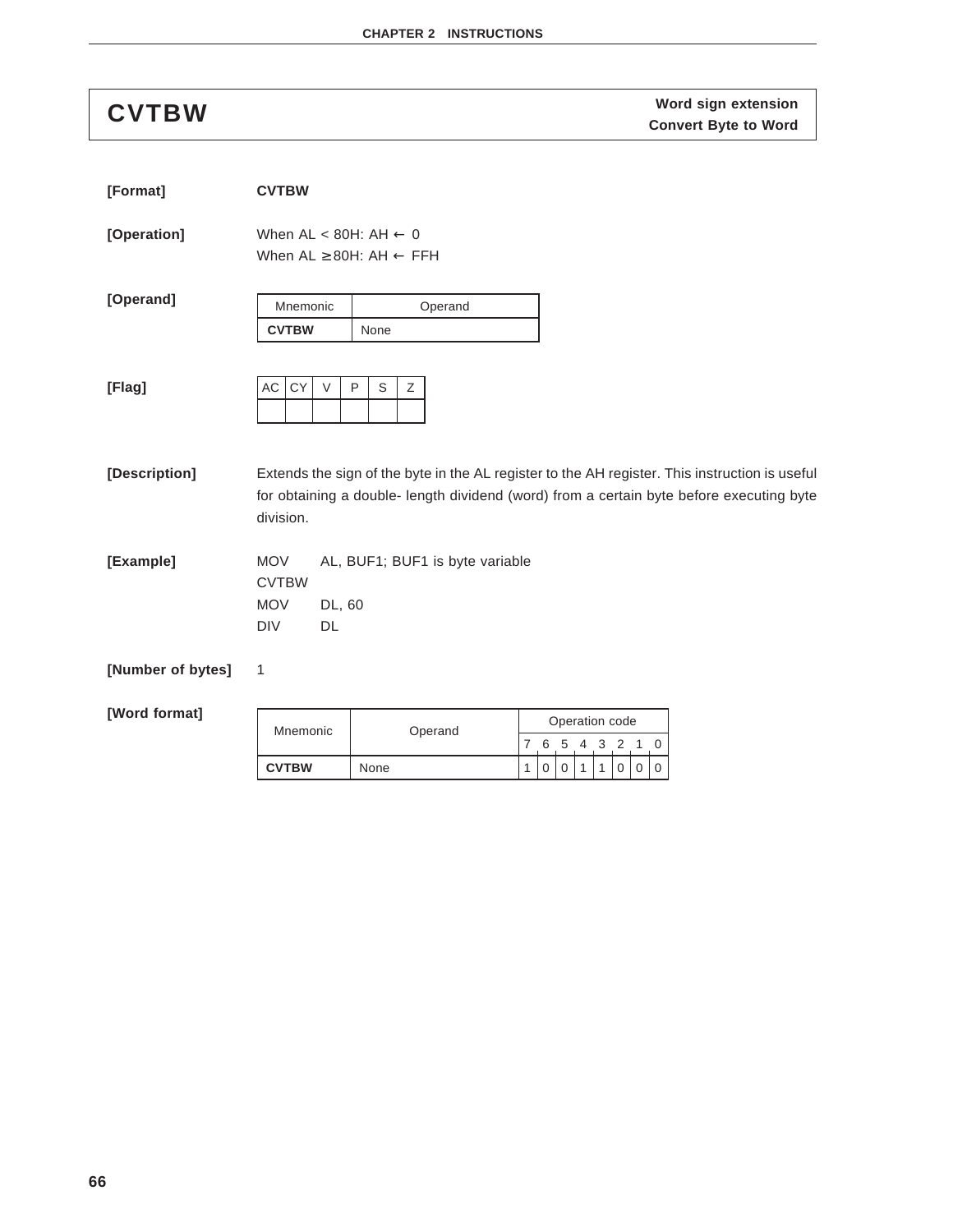# **Unpacked decimal-to-binary conversion CVTDB Convert Decimal to Binary**

| [Format]          | <b>CVTDB</b>      |              |                                                |          |      |               |                                                                                                                                                                                                                                                                                      |              |    |   |   |   |                |             |                  |                     |             |             |              |             |              |             |
|-------------------|-------------------|--------------|------------------------------------------------|----------|------|---------------|--------------------------------------------------------------------------------------------------------------------------------------------------------------------------------------------------------------------------------------------------------------------------------------|--------------|----|---|---|---|----------------|-------------|------------------|---------------------|-------------|-------------|--------------|-------------|--------------|-------------|
| [Operation]       | $AH \leftarrow 0$ |              | $AL \leftarrow AH \times OAH + AL$             |          |      |               |                                                                                                                                                                                                                                                                                      |              |    |   |   |   |                |             |                  |                     |             |             |              |             |              |             |
| [Operand]         | Mnemonic          |              |                                                |          |      |               | Operand                                                                                                                                                                                                                                                                              |              |    |   |   |   |                |             |                  |                     |             |             |              |             |              |             |
|                   |                   | <b>CVTDB</b> |                                                |          | None |               |                                                                                                                                                                                                                                                                                      |              |    |   |   |   |                |             |                  |                     |             |             |              |             |              |             |
| [Flag]            |                   |              | $\vee$                                         | P        | S    |               |                                                                                                                                                                                                                                                                                      |              |    |   |   |   |                |             |                  |                     |             |             |              |             |              |             |
|                   | AC<br>U           | CY<br>U      | U                                              | $\times$ | X    | Ζ<br>$\times$ |                                                                                                                                                                                                                                                                                      |              |    |   |   |   |                |             |                  |                     |             |             |              |             |              |             |
|                   |                   |              |                                                |          |      |               |                                                                                                                                                                                                                                                                                      |              |    |   |   |   |                |             |                  |                     |             |             |              |             |              |             |
| [Description]     |                   |              | binary number.<br>register is replaced with 0. |          |      |               | Converts the 2-digit unpacked decimal number of the AH and AL registers into a 16-bit<br>As a result, the value of the AL register is replaced with the sum of value of the AL register<br>and the result of multiplying the value of the AH register by 10, and the value of the AH |              |    |   |   |   |                |             |                  |                     |             |             |              |             |              |             |
| [Example]         | <b>CVTDB</b>      |              | MOV AW, [BW]                                   |          |      |               |                                                                                                                                                                                                                                                                                      |              |    |   |   |   |                |             |                  |                     |             |             |              |             |              |             |
| [Number of bytes] | 2                 |              |                                                |          |      |               |                                                                                                                                                                                                                                                                                      |              |    |   |   |   |                |             |                  |                     |             |             |              |             |              |             |
| [Word format]     | Mnemonic          |              |                                                |          |      |               |                                                                                                                                                                                                                                                                                      |              |    |   |   |   | Operation code |             |                  |                     |             |             |              |             |              |             |
|                   |                   | Operand      |                                                |          |      | 7             | - 6                                                                                                                                                                                                                                                                                  | -5           | -4 | 3 | 2 | 1 | 0<br>7         |             |                  | $6 \quad 5 \quad 4$ | $3 \quad 2$ |             | $1\quad 0$   |             |              |             |
|                   |                   | <b>CVTDB</b> |                                                |          | None |               |                                                                                                                                                                                                                                                                                      | $\mathbf{1}$ | 1  | 0 | 1 | 0 | 1              | $\mathbf 0$ | $\mathbf 0$<br>1 | $\mathbf 0$         | $\mathbf 0$ | $\mathbf 0$ | $\mathbf{1}$ | $\mathbf 0$ | $\mathbf{1}$ | $\mathbf 0$ |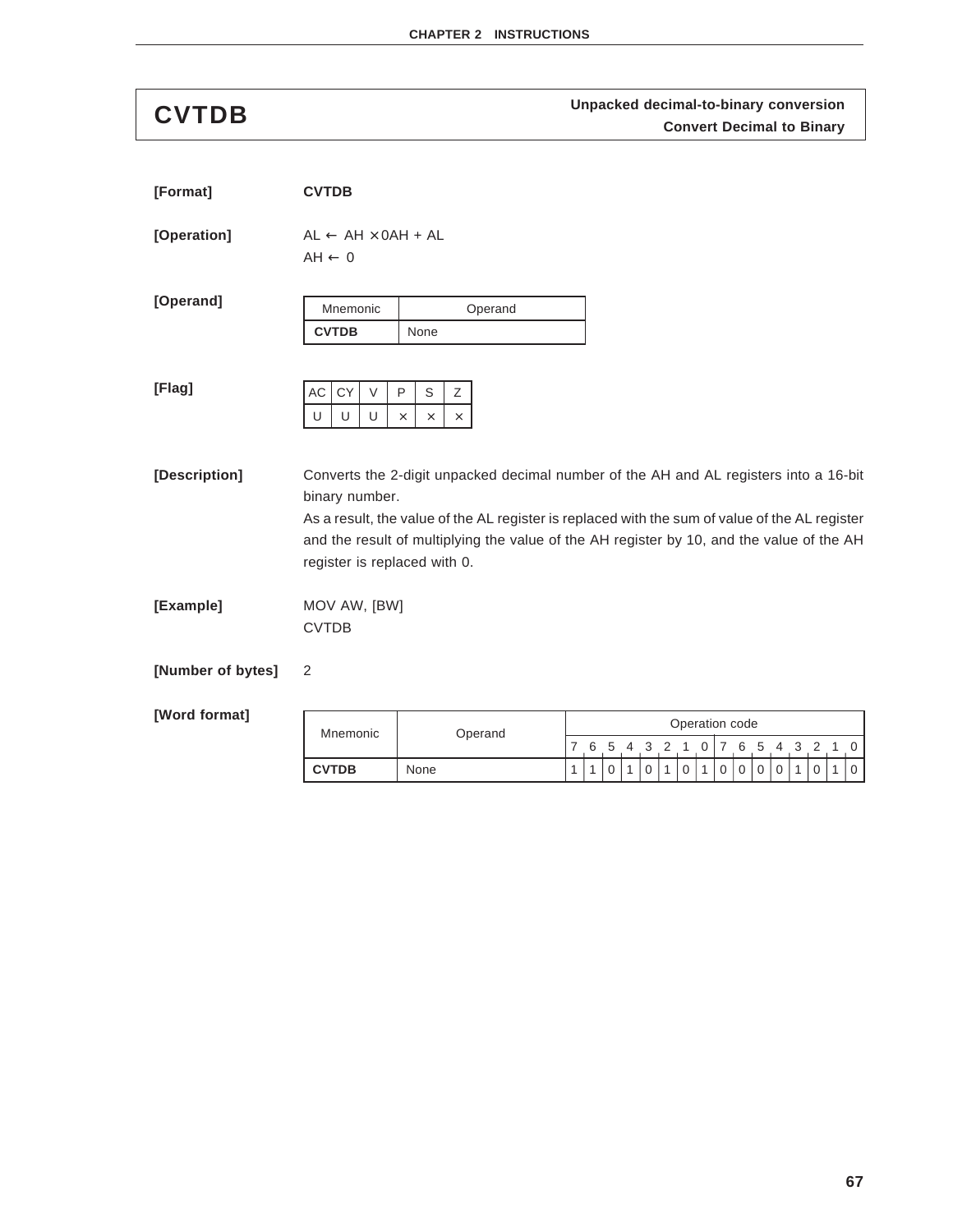**Double word sign extension CVTWL Convert Word to Long Word**

| [Format]          | <b>CVTWL</b>                                          |                                                                                                                                                                                             |
|-------------------|-------------------------------------------------------|---------------------------------------------------------------------------------------------------------------------------------------------------------------------------------------------|
| [Operation]       |                                                       | When AW < 8000H: DW $\leftarrow$ 0<br>When AW $\geq$ 8000H: DW $\leftarrow$ FFFFH                                                                                                           |
| [Operand]         | Mnemonic                                              | Operand                                                                                                                                                                                     |
|                   | <b>CVTWL</b>                                          | None                                                                                                                                                                                        |
| [Flag]            | CY<br>AC<br>$\vee$                                    | $\mathsf{P}$<br>Ζ<br>S                                                                                                                                                                      |
| [Description]     | word division.                                        | Extends the sign of the word of the AW register to the DW register. This instruction is useful<br>for obtaining a double-length (double word) dividend from a certain word before executing |
| [Example]         | <b>MOV</b><br><b>CVTWL</b><br><b>DIV</b><br><b>CW</b> | AW, BUFFER                                                                                                                                                                                  |
| [Number of bytes] | 1                                                     |                                                                                                                                                                                             |

| Mnemonic     | Operand | Operation code |  |  |  |  |           |  |  |  |  |  |  |  |
|--------------|---------|----------------|--|--|--|--|-----------|--|--|--|--|--|--|--|
|              |         |                |  |  |  |  | 6 5 4 3 2 |  |  |  |  |  |  |  |
| <b>CVTWL</b> | None    |                |  |  |  |  |           |  |  |  |  |  |  |  |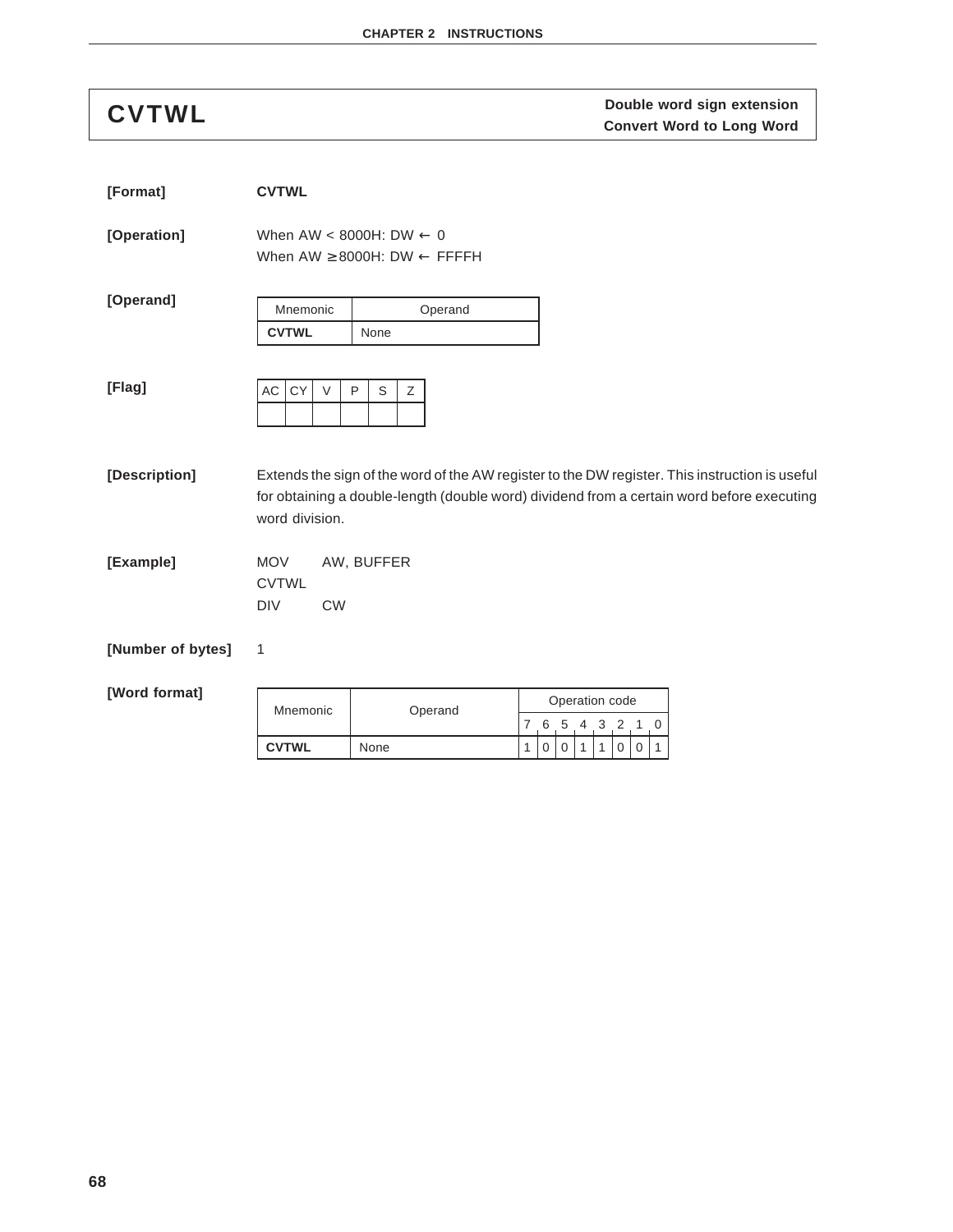**Conditional loop where CW ≠ 0**<br>DBNZ<br>**DENZ Decrement and Branch if Not Zero** 

| [Format]          | <b>DBNZ</b> short-label          |                                                                                                                                                                                                                                                                                                                                                                                                                        |
|-------------------|----------------------------------|------------------------------------------------------------------------------------------------------------------------------------------------------------------------------------------------------------------------------------------------------------------------------------------------------------------------------------------------------------------------------------------------------------------------|
| [Operation]       | $CW \leftarrow CW - 1$           | Where $CW \neq 0$ : PC $\leftarrow$ PC + ext-disp8                                                                                                                                                                                                                                                                                                                                                                     |
| [Operand]         | Mnemonic                         | Operand                                                                                                                                                                                                                                                                                                                                                                                                                |
|                   | <b>DBNZ</b>                      | short-label                                                                                                                                                                                                                                                                                                                                                                                                            |
| [Flag]            | <b>AC</b><br><b>CY</b><br>$\vee$ | $\mathsf{P}$<br>S<br>Ζ                                                                                                                                                                                                                                                                                                                                                                                                 |
| [Description]     | is not satisfied.                | Decrements the value of the CW register $(-1)$ and, if the value of the CW register is not<br>zero as a result, loads the current PC value with an 8-bit displacement added (actually,<br>sign-extended 16 bits) to the PC.<br>Execution can branch in the segment where this instruction is placed and in an address<br>range of -128 to +127 bytes. Execution goes on to the next instruction if the above condition |
| [Example]         | LP21:<br><b>SHL</b><br>DBNZ      | AL, 1<br>LP21<br>$\div$ LP21 = label                                                                                                                                                                                                                                                                                                                                                                                   |
| [Number of bytes] | 2                                |                                                                                                                                                                                                                                                                                                                                                                                                                        |

| Mnemonic<br>Operand |             | Operation code |   |               |  |  |  |  |  |       |  |               |  |  |  |  |  |
|---------------------|-------------|----------------|---|---------------|--|--|--|--|--|-------|--|---------------|--|--|--|--|--|
|                     |             |                | 6 | $\mathcal{D}$ |  |  |  |  |  |       |  | $\mathcal{D}$ |  |  |  |  |  |
| <b>DBNZ</b>         | short-label |                |   |               |  |  |  |  |  | disp8 |  |               |  |  |  |  |  |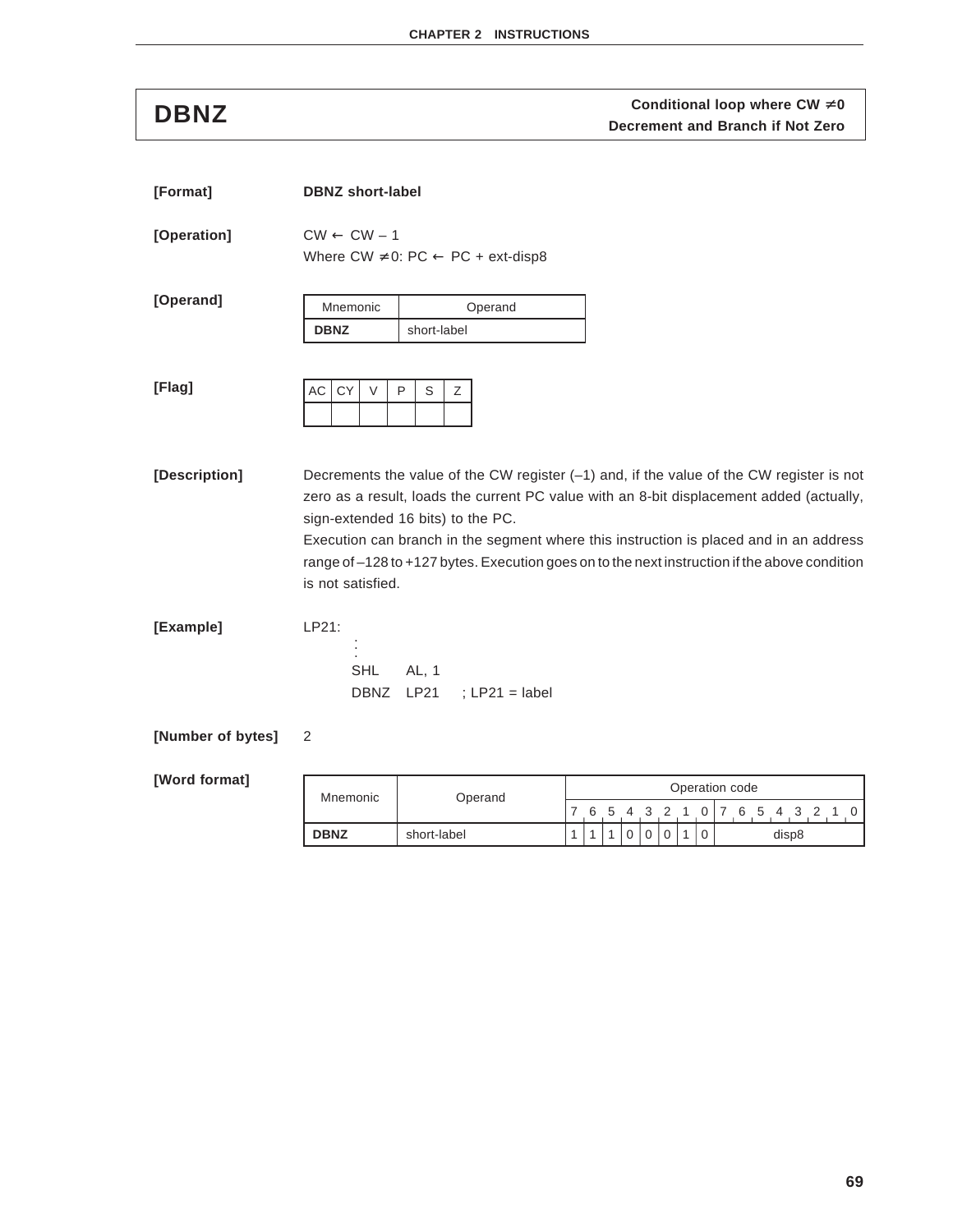# **Conditional loop where CW ≠ 0 and Z = 1**<br>DBNZE **Decrement and Branch if Not Zero and Equal**

| [Format]          | <b>DBNZE</b> short-label         |                                                                 |                                                                                                                                                                                                                                                                                                                                                                     |
|-------------------|----------------------------------|-----------------------------------------------------------------|---------------------------------------------------------------------------------------------------------------------------------------------------------------------------------------------------------------------------------------------------------------------------------------------------------------------------------------------------------------------|
| [Operation]       | $CW \leftarrow CW - 1$           | Where CW $\neq$ 0 and Z = 1: PC $\leftarrow$ PC + ext-disp8     |                                                                                                                                                                                                                                                                                                                                                                     |
| [Operand]         | Mnemonic<br><b>DBNZE</b>         | Operand<br>short-label                                          |                                                                                                                                                                                                                                                                                                                                                                     |
| [Flag]            | CY<br>AC<br>$\vee$               | $\mathsf{P}$<br>Ζ<br>S                                          |                                                                                                                                                                                                                                                                                                                                                                     |
| [Description]     | range of $-128$ to $+127$ bytes. | displacement added (actually, sign-extended 16 bits) to the PC. | Decrements the value of the CW register $(-1)$ and, if the value of the CW register is not<br>zero and the Z flag is set to 1 as a result, loads the current PC value with an 8-bit<br>Execution can branch in the segment where this instruction is placed and in an address<br>Execution goes on to the next instruction if the above condition is not satisfied. |
| [Example]         | LP20:<br><b>AND</b>              | AL, BL<br>DBNZE LP20<br>; $LP20 = label$                        |                                                                                                                                                                                                                                                                                                                                                                     |
| [Number of bytes] | 2                                |                                                                 |                                                                                                                                                                                                                                                                                                                                                                     |
| [Word format]     |                                  |                                                                 | Oneration code                                                                                                                                                                                                                                                                                                                                                      |

| Mnemonic     | Operand     |  |               |       | Operation code |  |   |       |       |  |  |
|--------------|-------------|--|---------------|-------|----------------|--|---|-------|-------|--|--|
|              |             |  | $\mathcal{D}$ | 4 3 2 |                |  | 6 | $5 -$ | 4     |  |  |
| <b>DBNZE</b> | short-label |  |               |       |                |  |   |       | disp8 |  |  |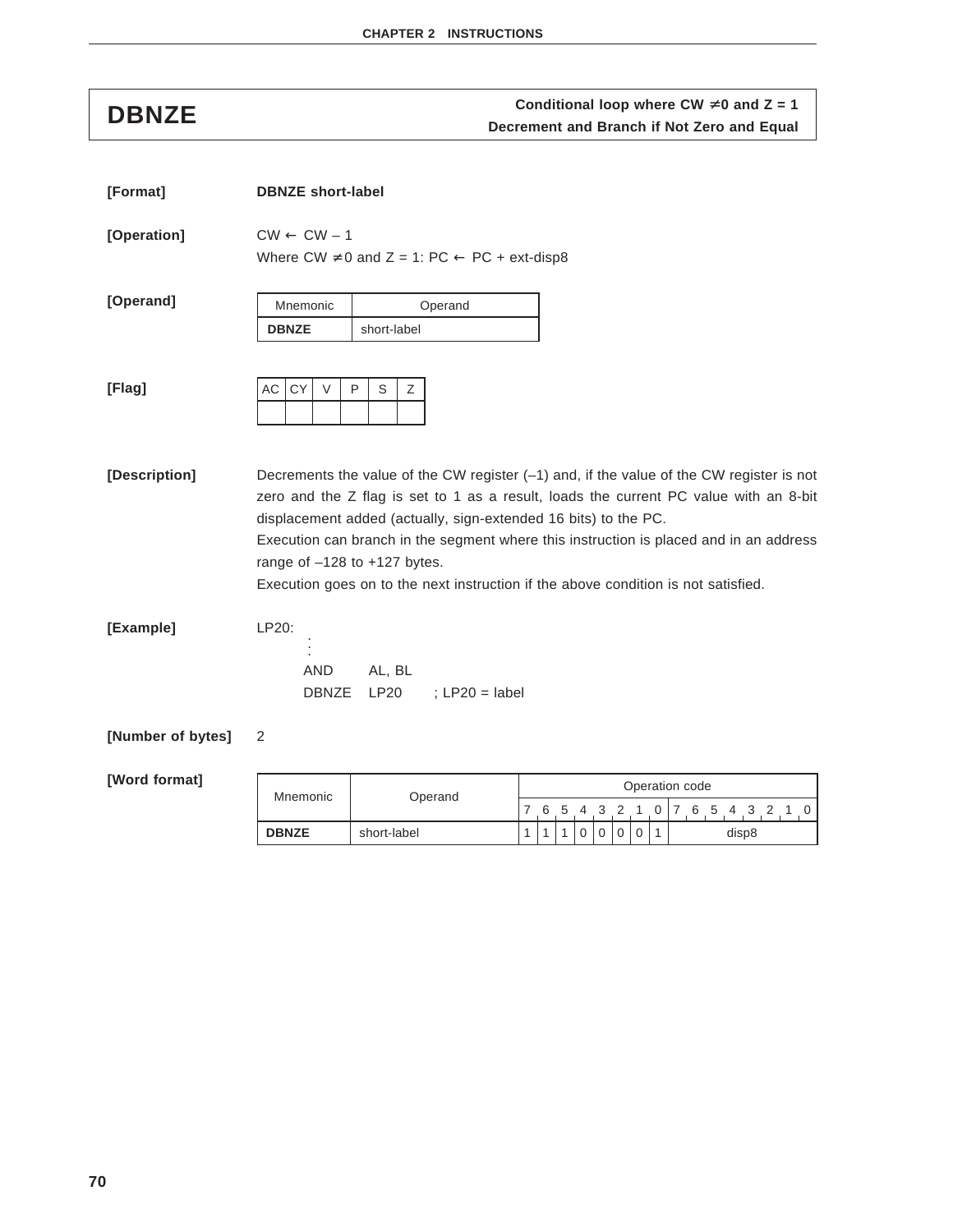# **Conditional loop where CW ≠ 0 and Z = 0**<br>Decrement and Branch if Not Zero and Not Equal

| [Format]          | <b>DBNZNE</b> short-label                                                                                                                                                                                                                                                                                                                                                                                                                                                 |
|-------------------|---------------------------------------------------------------------------------------------------------------------------------------------------------------------------------------------------------------------------------------------------------------------------------------------------------------------------------------------------------------------------------------------------------------------------------------------------------------------------|
| [Operation]       | $CW \leftarrow CW - 1$<br>Where $CW \neq 0$ : PC $\leftarrow$ PC + ext-disp8                                                                                                                                                                                                                                                                                                                                                                                              |
| [Operand]         | Mnemonic<br>Operand<br><b>DBNZNE</b><br>short-label                                                                                                                                                                                                                                                                                                                                                                                                                       |
| [Flag]            | <b>CY</b><br>AC<br>$\vee$<br>P<br>S<br>Ζ                                                                                                                                                                                                                                                                                                                                                                                                                                  |
| [Description]     | Decrements the value of the CW register $(-1)$ and, if the value of the CW register is not<br>zero and the Z flag is cleared as a result, loads the current PC value with an 8-bit<br>displacement added (actually, sign-extended 16 bits) to the PC.<br>Execution can branch in the segment where this instruction is placed and in an address<br>range of $-128$ to $+127$ bytes.<br>Execution goes on to the next instruction if the above condition is not satisfied. |
| [Example]         | LP19:<br><b>AND</b><br>AL, OFFH<br><b>DBNZNE</b><br>SHORT LP19 ; LP19 = label                                                                                                                                                                                                                                                                                                                                                                                             |
| [Number of bytes] | 2                                                                                                                                                                                                                                                                                                                                                                                                                                                                         |

| Mnemonic      | Operand     |  |  |           | Operation code |  |   |               |       |  |  |
|---------------|-------------|--|--|-----------|----------------|--|---|---------------|-------|--|--|
|               |             |  |  | $3 \quad$ |                |  | 6 | $\mathcal{L}$ | 4 3   |  |  |
| <b>DBNZNE</b> | short-label |  |  |           |                |  |   |               | disp8 |  |  |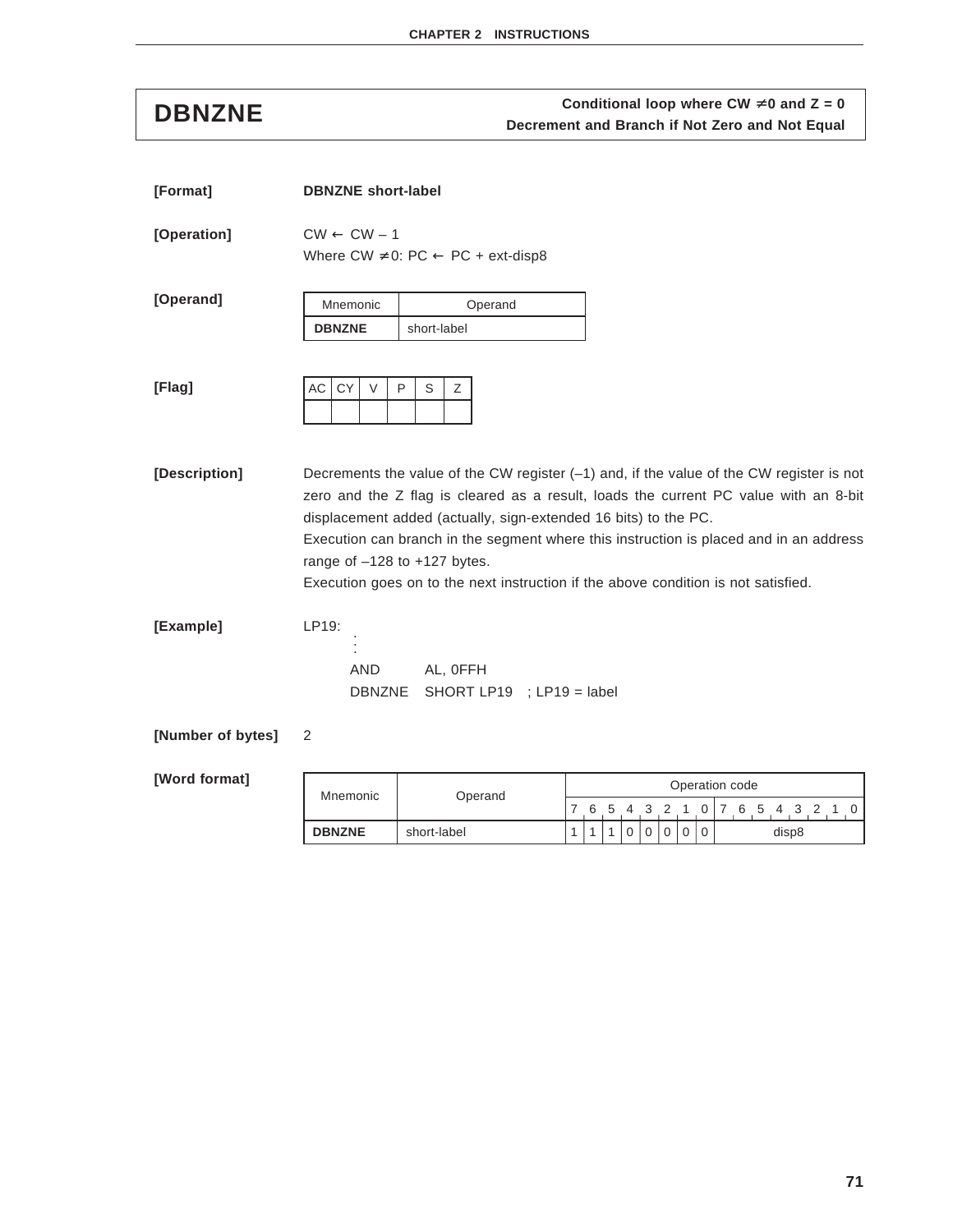# **Decrement DEC Decrement**

| [Format]          | <b>DEC</b> dst                   |                                                                   |              |
|-------------------|----------------------------------|-------------------------------------------------------------------|--------------|
| [Operation]       | $dst \leftarrow dst - 1$         |                                                                   |              |
| [Operand]         | Mnemonic                         | Operand                                                           |              |
|                   | <b>DEC</b>                       | reg8                                                              |              |
|                   |                                  | mem                                                               |              |
|                   |                                  | reg16                                                             |              |
|                   |                                  |                                                                   |              |
| [Flag]            | AC<br>CY<br>$\vee$               | $\mathbb S$<br>P<br>Ζ                                             |              |
|                   | $\times$<br>$\times$             | $\times$<br>$\times$<br>$\times$                                  |              |
|                   |                                  |                                                                   |              |
| [Description]     |                                  | Decrements the contents of the destination operand (dst) $(-1)$ . |              |
|                   |                                  |                                                                   |              |
|                   |                                  |                                                                   |              |
|                   | DEC BW<br>$\bullet$<br>$\bullet$ |                                                                   |              |
| [Example]         | DEC BP<br>$\bullet$              |                                                                   |              |
|                   | DEC IX<br>DEC IY<br>$\bullet$    |                                                                   |              |
|                   |                                  |                                                                   |              |
|                   | Mnemonic                         | Operand                                                           | No. of bytes |
|                   | <b>DEC</b>                       | reg8                                                              | 2            |
| [Number of bytes] |                                  | mem                                                               | $2 - 4$      |

| Mnemonic   | Operand |   | Operation code |                         |                         |                         |                         |     |          |                |   |          |             |   |                            |
|------------|---------|---|----------------|-------------------------|-------------------------|-------------------------|-------------------------|-----|----------|----------------|---|----------|-------------|---|----------------------------|
|            |         |   | 6              | -5                      | 4                       | $\mathbf{3}$            | $\mathcal{P}$           |     | $\theta$ |                | 6 | 5        | 4           | 3 | $\overline{2}$<br>$\Omega$ |
| <b>DEC</b> | reg8    | 4 | и              | $\boldsymbol{A}$        | $\overline{\mathbf{A}}$ | $\overline{\mathbf{A}}$ | $\overline{\mathbf{A}}$ |     | $\Omega$ | $\overline{ }$ | 1 | $\Omega$ | 0           | 1 | reg                        |
|            | mem     |   | и              | $\overline{\mathbf{A}}$ | $\overline{\mathbf{A}}$ | 1                       | 1                       |     | W        | mod            |   | 0        | $\mathbf 0$ | 1 | mem                        |
|            |         |   |                |                         |                         | (disp-low)              |                         |     |          |                |   |          | (disp-high) |   |                            |
|            | reg16   | 0 | и              | 0                       | $\mathbf 0$             | 1                       |                         | reg |          |                |   |          |             |   |                            |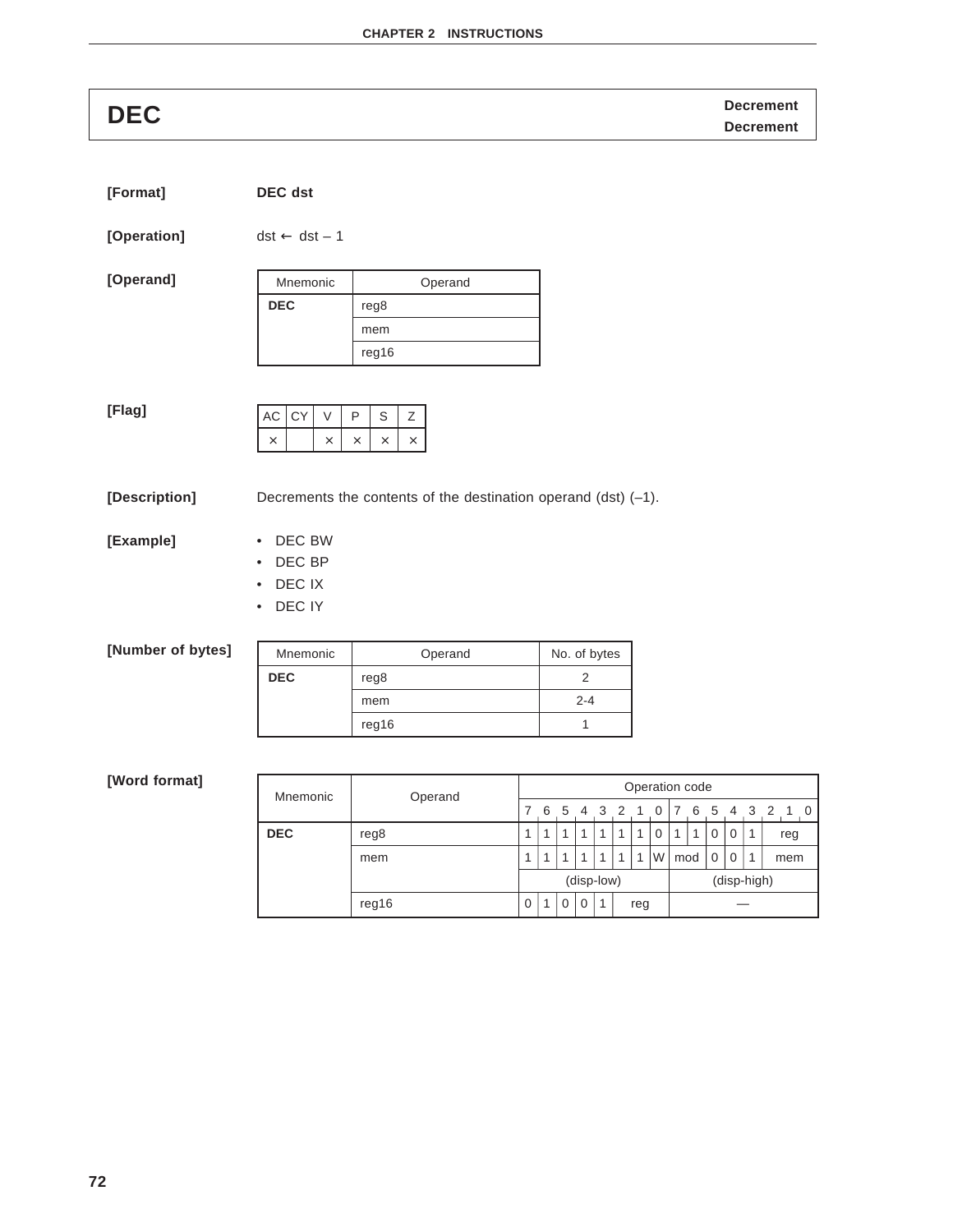| DI                |                        |                                                                                                                                                                      |                   |                                   |     |              |                               |                                                            | Disable maskable interrupt<br><b>Disable Interrupt</b> |
|-------------------|------------------------|----------------------------------------------------------------------------------------------------------------------------------------------------------------------|-------------------|-----------------------------------|-----|--------------|-------------------------------|------------------------------------------------------------|--------------------------------------------------------|
| [Format]          | DI                     |                                                                                                                                                                      |                   |                                   |     |              |                               |                                                            |                                                        |
| [Operation]       | $IE \leftarrow 0$      |                                                                                                                                                                      |                   |                                   |     |              |                               |                                                            |                                                        |
| [Operand]         | Mnemonic<br>DI         | Operand<br>None                                                                                                                                                      |                   |                                   |     |              |                               |                                                            |                                                        |
| [Flag]            | AC<br>CY<br>$\vee$     | Z<br>$\mathsf{P}$<br>$\mathbb S$<br>IE<br>$\mathbf 0$                                                                                                                |                   |                                   |     |              |                               |                                                            |                                                        |
| [Description]     |                        | Resets the IE flag to 0 and disables the maskable interrupt. This instruction does not disable<br>the non-maskable interrupt request and software interrupt request. |                   |                                   |     |              |                               |                                                            |                                                        |
| [Example]         | DI<br><b>PUSH</b><br>R |                                                                                                                                                                      |                   |                                   |     |              |                               |                                                            |                                                        |
| [Number of bytes] | 1                      |                                                                                                                                                                      |                   |                                   |     |              |                               |                                                            |                                                        |
| [Word format]     | Mnemonic               | Operand                                                                                                                                                              |                   |                                   |     |              | Operation code                |                                                            |                                                        |
|                   | DI                     | None                                                                                                                                                                 | 7<br>$\mathbf{1}$ | 6<br>$\mathbf{1}$<br>$\mathbf{1}$ | 5 4 | $\mathbf{1}$ | 3<br>$\overline{2}$<br>0<br>1 | $\mathbf 0$<br>$\mathbf{1}$<br>$\mathbf{1}$<br>$\mathbf 0$ |                                                        |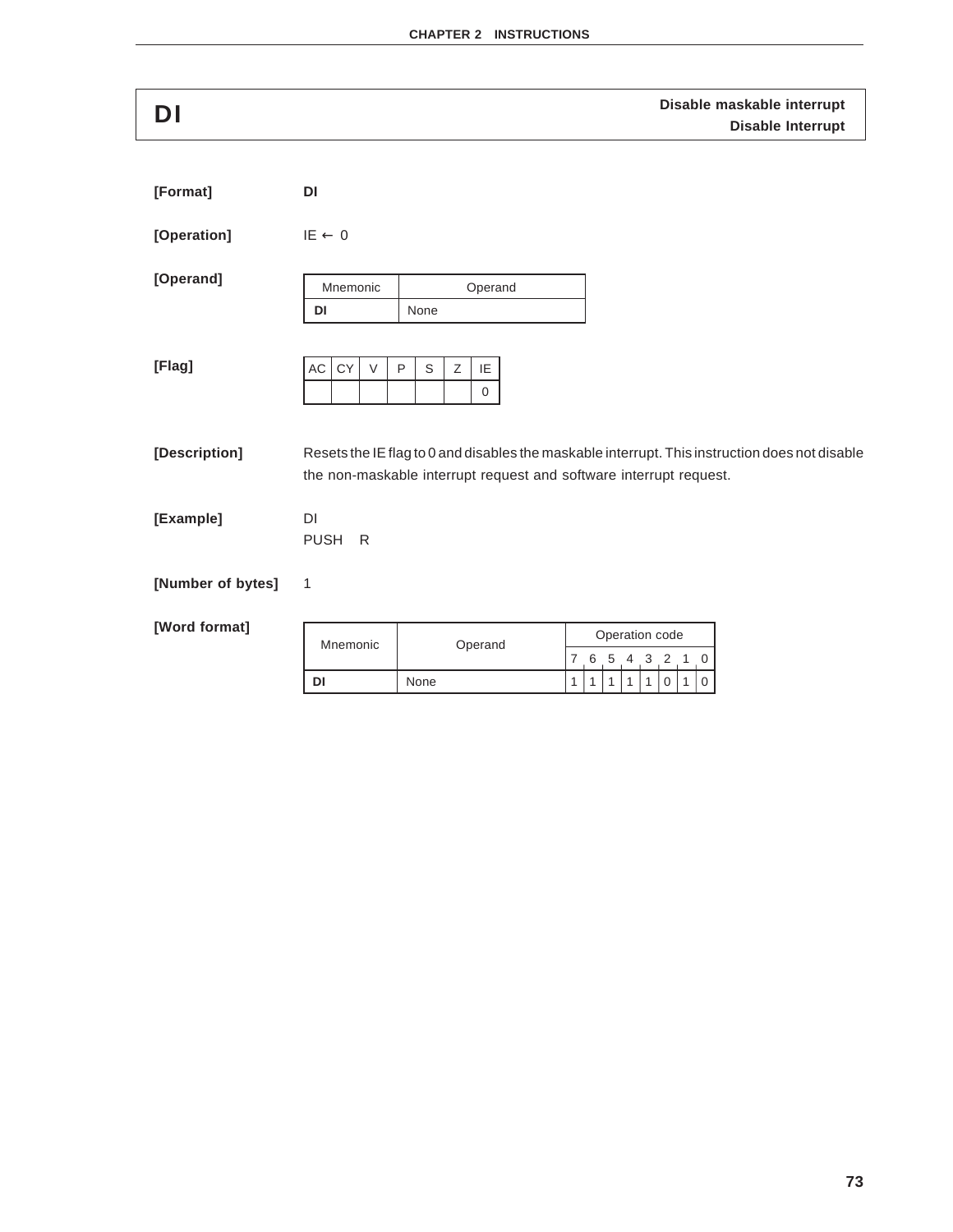# **DISPOSE DISPOSE DISPOSE Dispose a Stack frame**

| [Format]          | <b>DISPOSE</b>                                                                                                                                                                                                                         |  |
|-------------------|----------------------------------------------------------------------------------------------------------------------------------------------------------------------------------------------------------------------------------------|--|
| [Operation]       | $SP \leftarrow BP$<br>$BP \leftarrow (SP + 1, SP)$<br>$SP \leftarrow SP + 2$                                                                                                                                                           |  |
| [Operand]         | Mnemonic<br>Operand                                                                                                                                                                                                                    |  |
|                   | <b>DISPOSE</b><br>None                                                                                                                                                                                                                 |  |
| [Flag]            | AC<br><b>CY</b><br>P<br>S<br>Ζ<br>$\vee$                                                                                                                                                                                               |  |
| [Description]     | This instruction releases one frame of the stack frame created by the PREPARE instruction.<br>A pointer value indicating one frame before is loaded to the BP, and a pointer value<br>indicating the lowest frame is loaded to the SP. |  |
| [Example]         | <b>DISPOSE</b>                                                                                                                                                                                                                         |  |
| [Number of bytes] | 1                                                                                                                                                                                                                                      |  |

| Mnemonic  | Operand | Operation code |  |  |           |  |  |  |
|-----------|---------|----------------|--|--|-----------|--|--|--|
|           |         |                |  |  | 6 5 4 3 2 |  |  |  |
| i dispose | None    |                |  |  |           |  |  |  |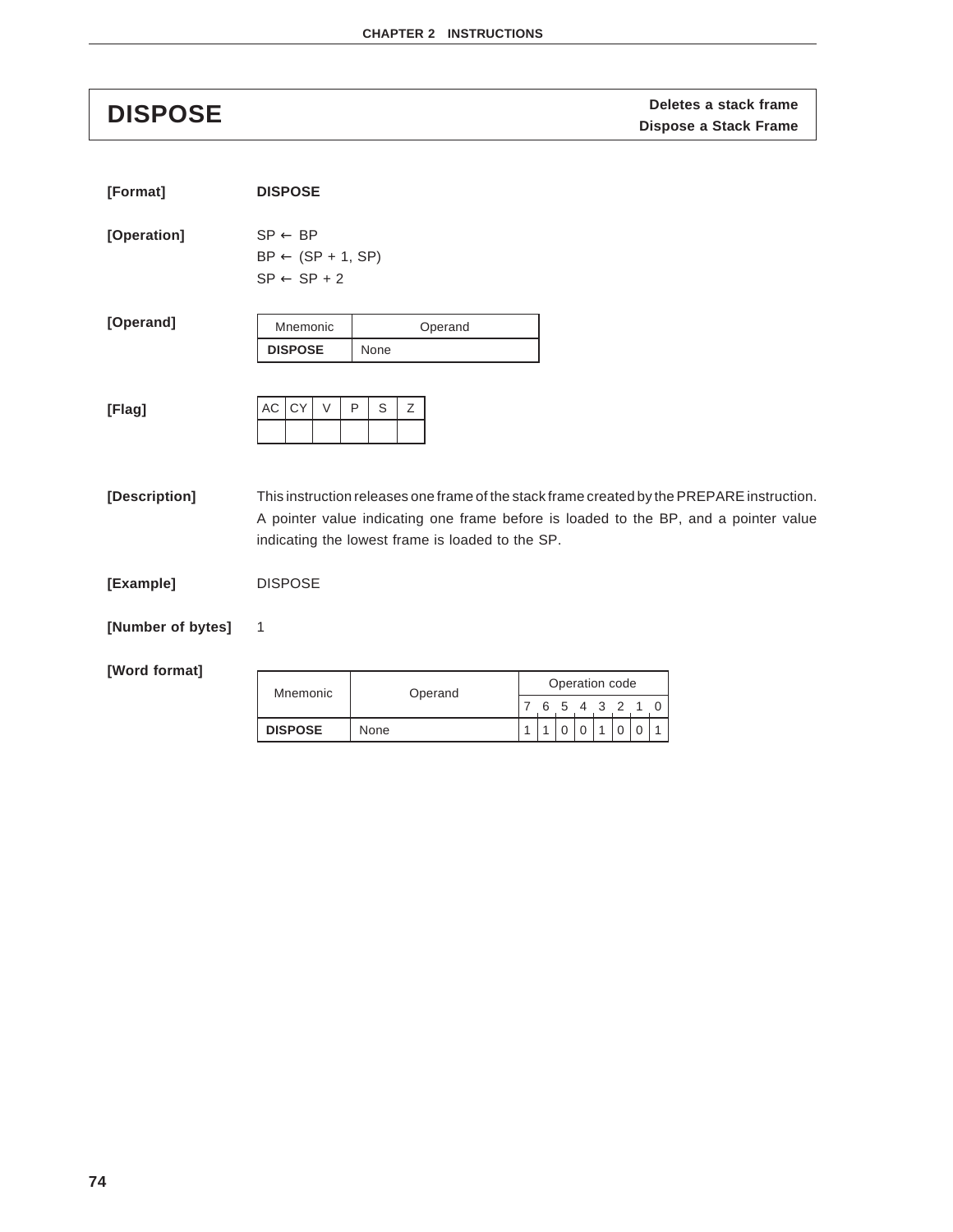# **Signed division DIV Divide Signed**

**[Format] DIV dst**

**[Operand, operation]**

| Mnemonic | Operand (dst)     | Operation                                                                                                                                                                                                                                                                                                                                                                                                 |
|----------|-------------------|-----------------------------------------------------------------------------------------------------------------------------------------------------------------------------------------------------------------------------------------------------------------------------------------------------------------------------------------------------------------------------------------------------------|
| DIV      | reg8              | $temp \leftarrow AW$<br>Where temp $\div$ dst > 0 and temp $\div$ dst $\leq$ 7FH or,<br>where temp $\div$ dst < 0 and temp $\div$ dst > 0 - 7FH - 1,<br>$AH \leftarrow temp\%$ dst<br>$AL \leftarrow temp \div dist$<br>Where temp $\div$ dst > 0 and temp $\div$ dst > 7FH or,<br>where temp $\div$ dst < 0 and temp $\div$ dst $\leq$ 0 – 7FH – 1,<br>quotient and remainder are undefined.             |
|          | mem8              | $TA \leftarrow (001H, 000H)$<br>$TC \leftarrow (003H, 002H)$<br>$SP \leftarrow SP - 2$ , $(SP + 1, SP) \leftarrow PSW$<br>$IE \leftarrow 0$ , BRK $\leftarrow 0$<br>$SP \leftarrow SP - 2$ , $(SP + 1, SP) \leftarrow PS$<br>$PS \leftarrow TC$<br>$SP \leftarrow SP - 2$ , $(SP + 1, SP) \leftarrow PC$<br>$PC \leftarrow TA$                                                                            |
|          | reg16             | temp $\leftarrow$ DW, AW<br>Where temp $\div$ dst > 0 and temp $\div$ dst $\leq$ 7FFFH or,<br>where temp $\div$ dst < 0 and temp $\div$ dst > 0 - 7FFFH - 1,<br>$DW \leftarrow temp\%$ dst<br>$AW \leftarrow temp \div dist$<br>Where temp $\div$ dst > 0 and temp $\div$ dst > 7FFFH or,<br>where temp $\div$ dst < 0 and temp $\div$ dst $\leq$ 0 – 7FFFH – 1,<br>quotient and remainder are undefined. |
|          | mem <sub>16</sub> | $TA \leftarrow (001H, 000H)$<br>$TC \leftarrow (003H, 002H)$<br>$SP \leftarrow SP - 2$ , $(SP + 1, SP) \leftarrow PSW$<br>$IE \leftarrow 0$ , BRK $\leftarrow 0$<br>$SP \leftarrow SP - 2$ , $(SP + 1, SP) \leftarrow PS$<br>$PS \leftarrow TC$<br>$SP \leftarrow SP - 2$ , $(SP + 1, SP) \leftarrow PC$<br>$PC \leftarrow TA$                                                                            |

**[Flag]**

| AC I CY |  | ר | r. |  |
|---------|--|---|----|--|
|         |  |   |    |  |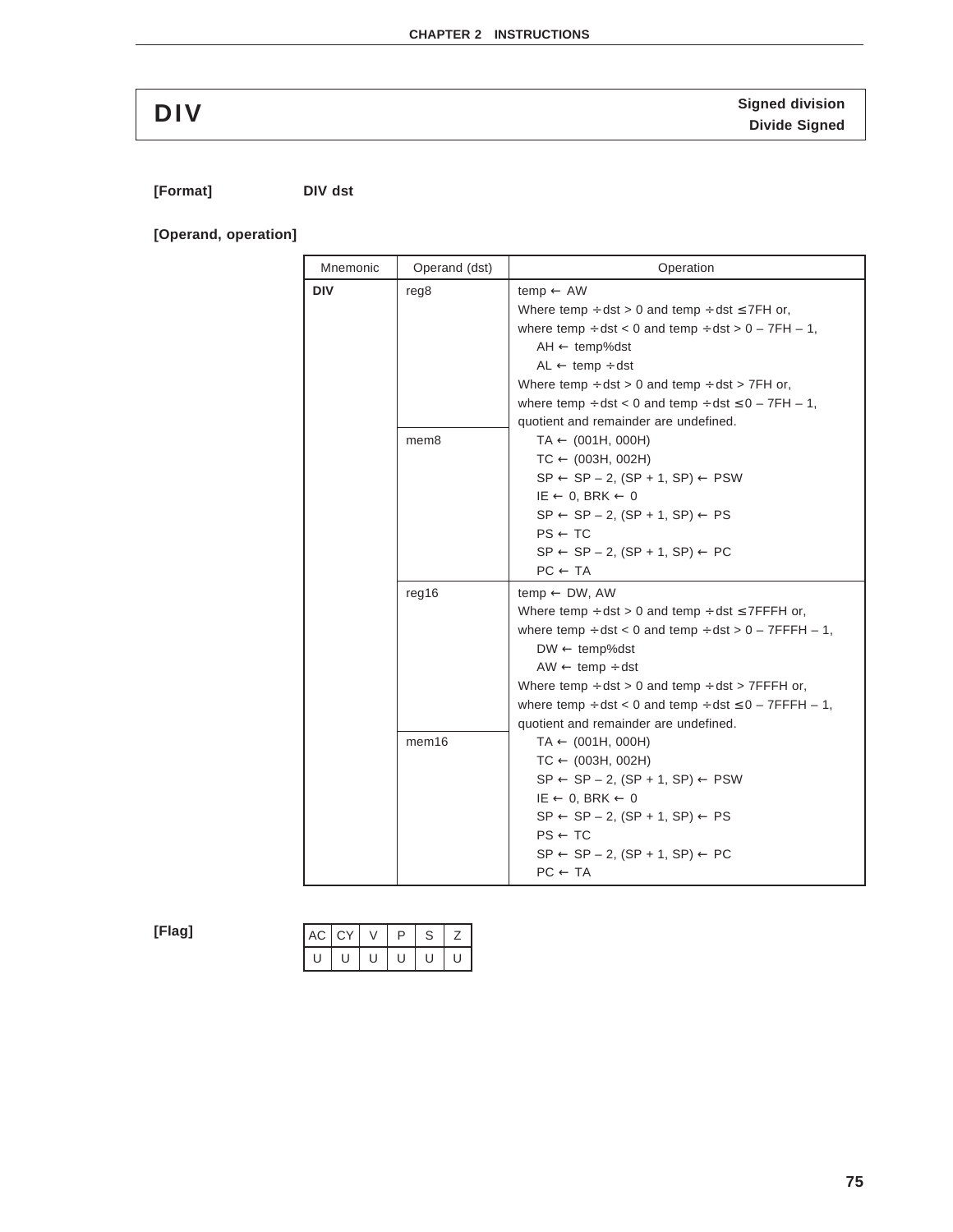**[Description]** • Where src = reg8 or src = mem8 Divides the value of the AW register by the contents of the destination operand (dst) with sign. The quotient is stored to the AL register, and the remainder is stored to the AH register. The maximum value of the positive quotient is +127 (7FH), and the minimum value is –127 (81H). If the quotient is positive and is greater than the maximum value, or if the quotient is negative and is less than the minimum value, vector 0 interrupt occurs (especially where  $src = 00H$ ), and the quotient and remainder are undefined. If the quotient is not an integer, it is rounded to an integer, and the remainder has the same sign as the dividend. • Where src = reg16 or src = mem16 Divides the values of the AW and DW registers by the contents of the destination

> operand (dst) with sign. The quotient is stored to the AW register, and the remainder is stored to the DW register.

The maximum value of the positive quotient is +32767 (7FFFH), and the minimum value is –32767 (8001H). If the quotient is positive and is greater than the maximum value, or if the quotient is negative and is less than the minimum value, vector 0 interrupt occurs (especially where src = 0000H), and the quotient and remainder are undefined. If the quotient is not an integer, it is rounded to an integer, and the remainder has the same sign as the dividend.

**[Example]** To divide 32-bit data DW:AW by contents of memory 0:50 MOV BW, 0 MOV DS0, BW

| <b>MOV</b> | IX, 50H |
|------------|---------|
|            |         |

DIV DS0:WORD PTR [IX]

| Mnemonic   | Operand           | No. of bytes |
|------------|-------------------|--------------|
| <b>DIV</b> | reg8              |              |
|            | mem <sub>8</sub>  | $2 - 4$      |
|            | reg16             | 2            |
|            | mem <sub>16</sub> | $2 - 4$      |
|            |                   |              |

| Mnemonic   | Operand                                              |            | Operation code |   |   |                         |   |    |          |             |                    |   |             |     |         |
|------------|------------------------------------------------------|------------|----------------|---|---|-------------------------|---|----|----------|-------------|--------------------|---|-------------|-----|---------|
|            |                                                      |            | 6              | 5 | 4 | $\overline{\mathbf{3}}$ | 2 | -1 | 0        |             | 6                  | 5 | 4           |     | 3 2 1 0 |
| <b>DIV</b> | reg8                                                 | 1          | 1              | 1 | 1 | $\Omega$                | 1 | 1  | $\Omega$ | 1           | 1                  |   | 1           | 1   | reg     |
|            | mem <sub>8</sub>                                     | 1          | 1              | 1 | 1 | $\Omega$                | 1 | 1  | $\Omega$ |             | 1<br>1<br>1<br>mod |   |             | mem |         |
|            |                                                      | (disp-low) |                |   |   |                         |   |    |          | (disp-high) |                    |   |             |     |         |
|            | 1<br>1<br>$\Omega$<br>1<br>1<br>1<br>1<br>req16<br>1 |            |                |   | 1 | 1                       | 1 | 1  | reg      |             |                    |   |             |     |         |
|            | mem <sub>16</sub>                                    | 1          | 1              | 1 | 1 | $\mathbf 0$             | 1 | 1  | 1        | 1<br>mod    |                    | 1 | 1           | mem |         |
|            |                                                      |            |                |   |   | (disp-low)              |   |    |          |             |                    |   | (disp-high) |     |         |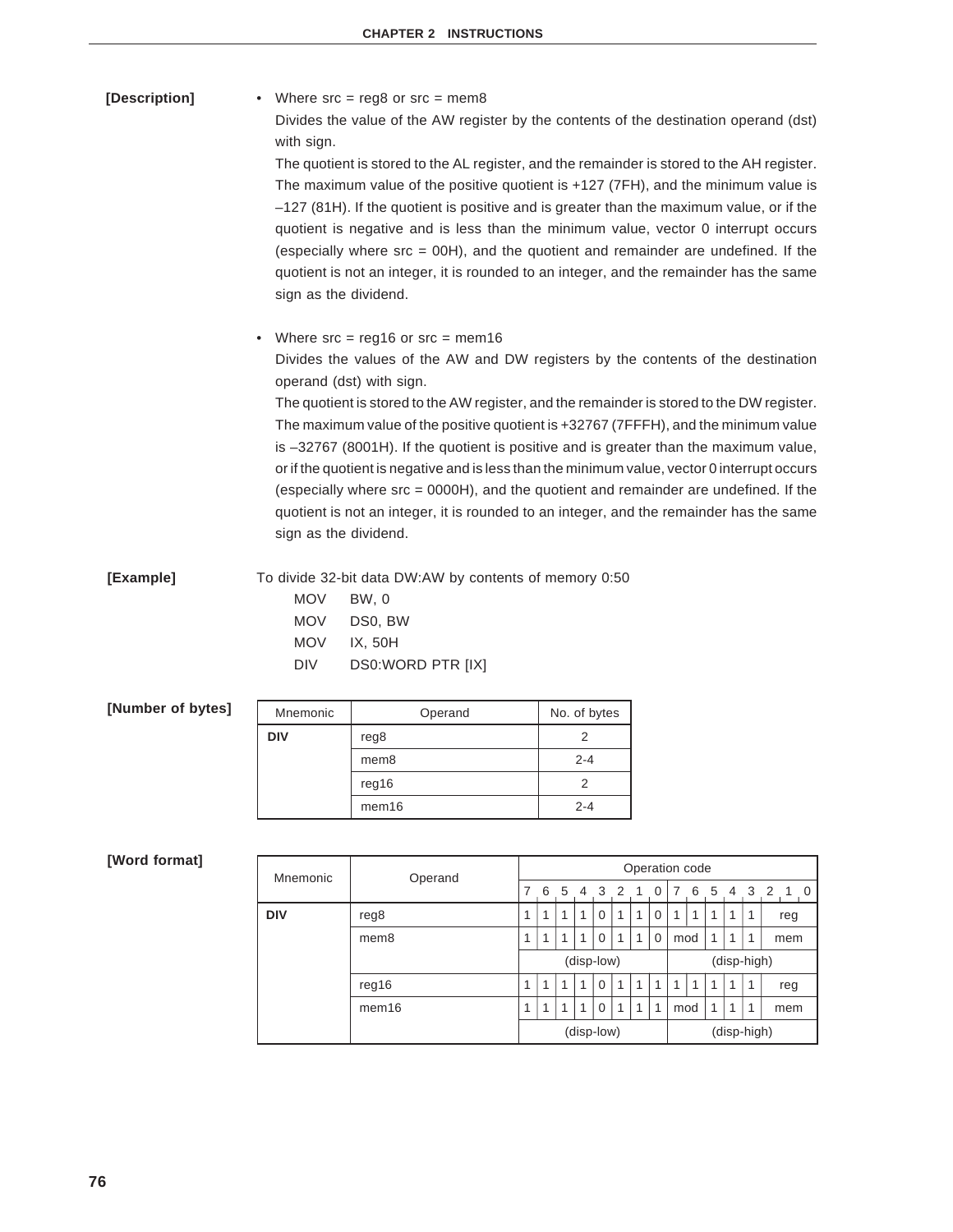# **Unsigned division DIVU Divide Unsigned**

**[Format] DIVU dst**

**[Operand, operation]**

| Mnemonic | Operand (dst)    | Operation                                                                                                                                                                                                                                                                                      |
|----------|------------------|------------------------------------------------------------------------------------------------------------------------------------------------------------------------------------------------------------------------------------------------------------------------------------------------|
| DIVU     | reg8             | $temp \leftarrow AW$<br>Where temp $\div$ dst $\geq$ FFH:<br>$AH \leftarrow temp\%dst$<br>$AL \leftarrow temp \div dist$<br>Where $temp \div dist > FFH$ :<br>$TA \leftarrow (001H, 000H)$                                                                                                     |
|          | mem <sub>8</sub> | $TC \leftarrow (003H, 002H)$<br>$SP \leftarrow SP - 2$ , $(SP + 1, SP) \leftarrow PSW$<br>$IE \leftarrow 0$ , BRK $\leftarrow 0$<br>$SP \leftarrow SP - 2$ , $(SP + 1, SP) \leftarrow PS$<br>$RS \leftarrow TC$<br>$SP \leftarrow SP - 2$ , $(SP + 1, SP) \leftarrow PC$<br>$PC \leftarrow TA$ |
|          | req16            | temp $\leftarrow$ DW, AW<br>Where temp $\div$ dst $\geq$ FFFFH:<br>$DW \leftarrow temp\%$ dst<br>$AW \leftarrow temp \div dist$<br>Where temp $\div$ dst > FFFFH:<br>$TA \leftarrow (001H, 000H)$                                                                                              |
|          | mem16            | $TC \leftarrow (003H, 002H)$<br>$SP \leftarrow SP - 2$ , $(SP + 1, SP) \leftarrow PSW$<br>$IE \leftarrow 0$ , BRK $\leftarrow 0$<br>$SP \leftarrow SP - 2$ , $(SP + 1, SP) \leftarrow PS$<br>$RS \leftarrow TC$<br>$SP \leftarrow SP - 2$ , $(SP + 1, SP) \leftarrow PC$<br>$PC \leftarrow TA$ |

**[Flag]**

| $AC$ $CY$ |  | D | S |  |
|-----------|--|---|---|--|
| Ь         |  | U | U |  |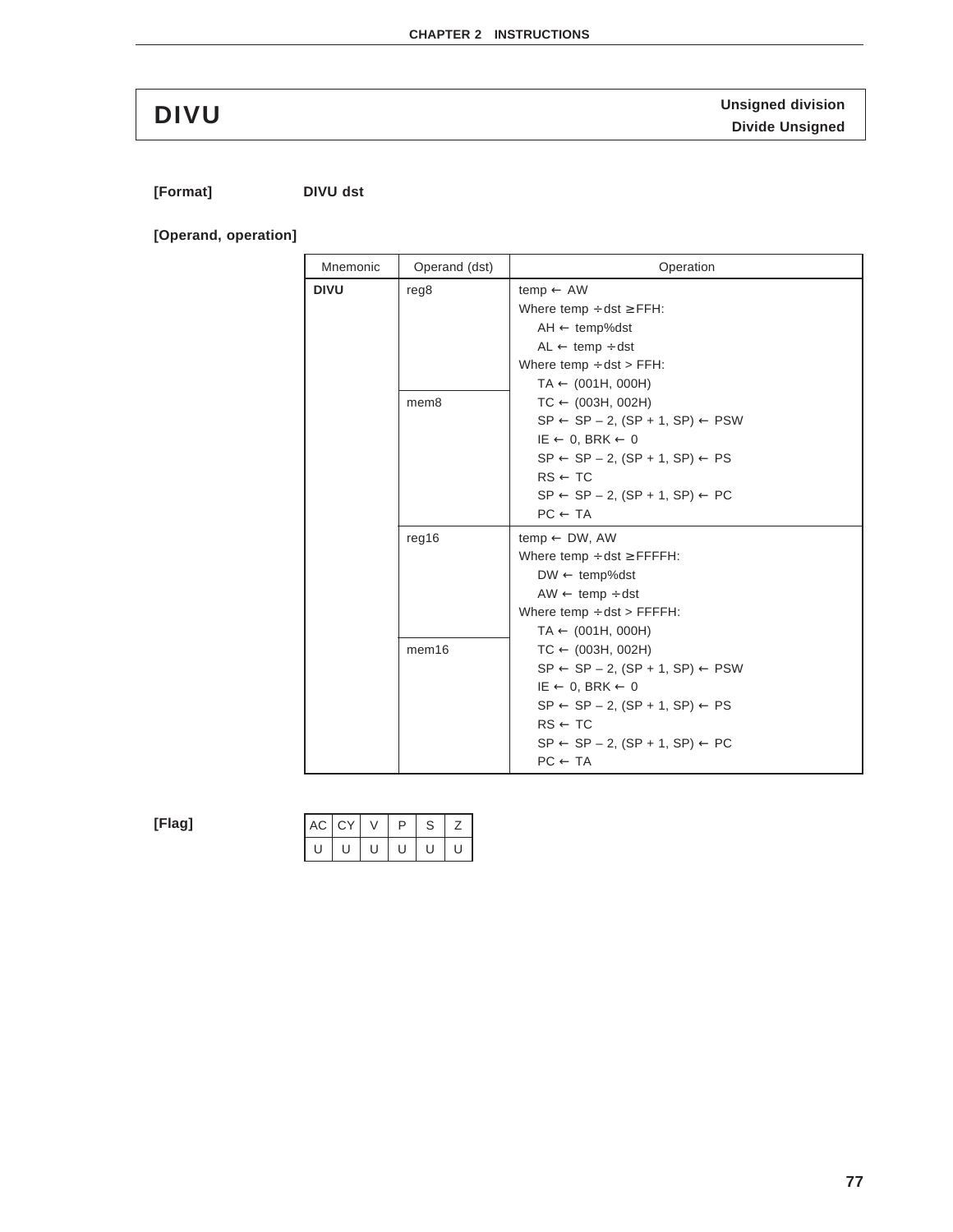| [Description] | • Where $src = \text{req8}$ or $src = \text{mem8}$<br>Divides the value of the AW register by the contents of the destination operand (dst)<br>without sign. The quotient is stored to the AL register, and the remainder is stored to<br>the AH register.<br>If the quotient exceeds the capacity of the AL register (FFH), vector 0 interrupt occurs<br>(especially where $src = 00H$ ), and the quotient and remainder are undefined. If the<br>quotient is not an integer, it is rounded to an integer. |
|---------------|-------------------------------------------------------------------------------------------------------------------------------------------------------------------------------------------------------------------------------------------------------------------------------------------------------------------------------------------------------------------------------------------------------------------------------------------------------------------------------------------------------------|
|               | • Where $src = \text{req16}$ or $src = \text{mem16}$<br>Divides the values of the AW and DW registers by the contents of the destination<br>operand (dst) without sign. The quotient is stored to the AW register, and the remainder<br>is stored to the DW register.                                                                                                                                                                                                                                       |

If the quotient exceeds the capacity of the AW register (FFFFH), vector 0 interrupt occurs (especially where src = 0000H), and the quotient and remainder are undefined. If the quotient is not an integer, it is rounded to an integer.

**[Example]** To divide 5 by 3

| <b>MOV</b> | AW. 5    |
|------------|----------|
| MOV        | DL, 3    |
| DIVU       | DL       |
| ; $AH = 2$ | $AL = 1$ |

## **[Number of bytes]**

| Mnemonic    | Operand           | No. of bytes |
|-------------|-------------------|--------------|
| <b>DIVU</b> | reg8              |              |
|             | mem <sub>8</sub>  | $2 - 4$      |
|             | reg16             |              |
|             | mem <sub>16</sub> | 2-4          |

| Mnemonic    | Operand           |            | Operation code                    |   |   |             |               |   |          |     |                |   |                      |             |                       |  |
|-------------|-------------------|------------|-----------------------------------|---|---|-------------|---------------|---|----------|-----|----------------|---|----------------------|-------------|-----------------------|--|
|             |                   |            | 6                                 | 5 | 4 | 3           | $\mathcal{P}$ | 1 | 0        | 7   | 6              | 5 | 4                    | 3 2         | $\overline{1}$<br>- 0 |  |
| <b>DIVU</b> | reg8              | 1          | 1                                 | 1 | 1 | 0           | 1             |   | $\Omega$ | 1   | 1<br>1<br>0    |   | reg                  |             |                       |  |
|             | mem <sub>8</sub>  | 1          | 1                                 | 1 | 1 | $\mathbf 0$ | 1             | 1 | $\Omega$ |     | 1<br>mod<br>-1 |   |                      | 0           | mem                   |  |
|             |                   | (disp-low) |                                   |   |   |             |               |   |          |     | (disp-high)    |   |                      |             |                       |  |
|             | req16             | 1          | $\Omega$<br>1<br>1<br>1<br>1<br>1 |   | 1 | 1           |               | 1 | 0        | reg |                |   |                      |             |                       |  |
|             | mem <sub>16</sub> | 1          | 1                                 | 4 | 4 | 0           | 1             |   | 1        | mod |                |   | 1<br>$\Omega$<br>mem |             |                       |  |
|             |                   |            |                                   |   |   | (disp-low)  |               |   |          |     |                |   |                      | (disp-high) |                       |  |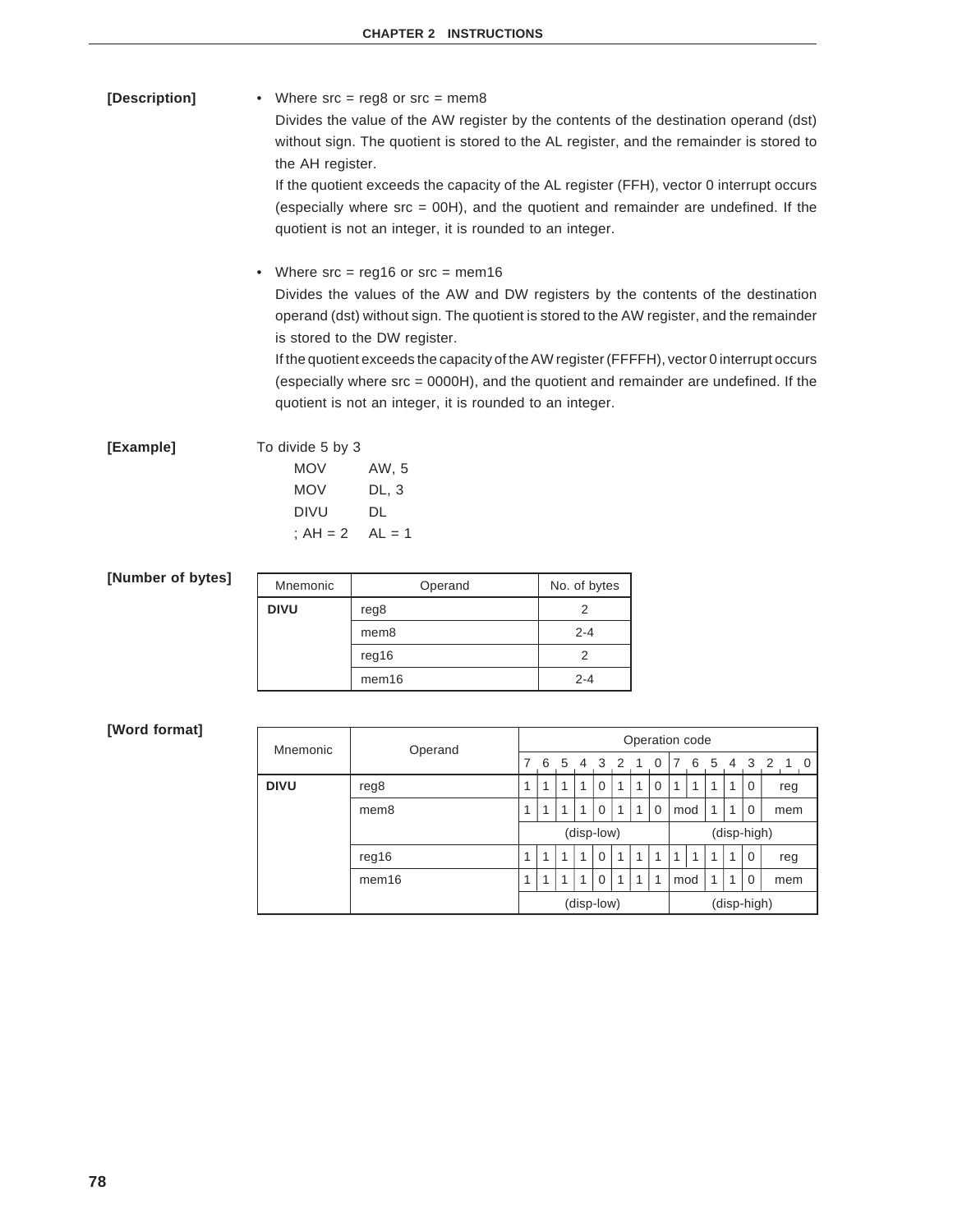| DS0:        | Segment override prefix |
|-------------|-------------------------|
| <b>DS1:</b> | Data Segment 0          |
|             | Data Segment 1          |
| PS:         | <b>Program Segment</b>  |
| SS:         | <b>Stack Segment</b>    |

| [Format] | DS <sub>0</sub> : |  |
|----------|-------------------|--|
|          | <b>DS1:</b>       |  |
|          | PS:               |  |
|          | SS:               |  |

**[Operation]** Segment override prefix

**[Operand]**

| Mnemonic    |      | Operand |  |
|-------------|------|---------|--|
| <b>DS0:</b> | None |         |  |
| <b>DS1:</b> |      |         |  |
| PS:         |      |         |  |
| SS:         |      |         |  |

| [Flag] | IAC . | CY |  |  |
|--------|-------|----|--|--|
|        |       |    |  |  |

**[Description]** When a memory operand is accessed for which segment override is enabled, specifies a segment register that is described as an operand and used. Even if this instruction is not directly described, segment override can be specified by the assembler if the ASSUME (assembler directive) is used.

> **Caution The hardware interrupt (maskable interrupt and non-maskable interrupt) request and single-step break cannot be accepted between this instruction and the next instruction.**

**[Example]** MOV DW, DS1: [BW]; Default segment register is DS0

### **[Number of bytes]** 1

| Mnemonic    |         | Operation code |   |   |   |      |  |  |           |          |  |  |
|-------------|---------|----------------|---|---|---|------|--|--|-----------|----------|--|--|
|             | Operand |                |   | 6 | 5 |      |  |  | 4 3 2 1 0 |          |  |  |
| <b>DS0:</b> | None    |                | 0 | 0 | 1 | sreg |  |  |           | $\Omega$ |  |  |
| <b>DS1:</b> |         |                |   |   |   |      |  |  |           |          |  |  |
| PS:         |         |                |   |   |   |      |  |  |           |          |  |  |
| SS:         |         |                |   |   |   |      |  |  |           |          |  |  |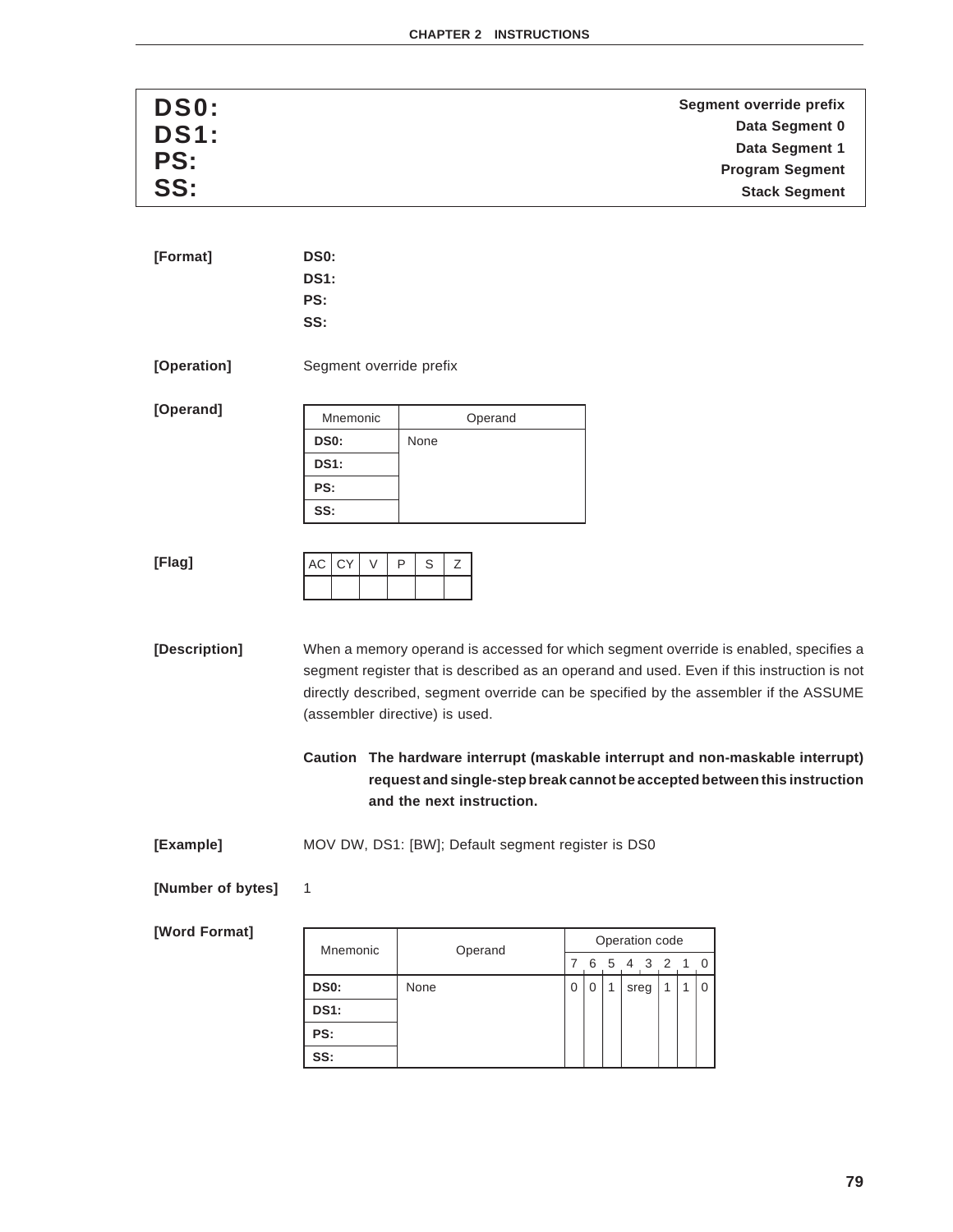| EI                |                       |                                             | Enables maskable interrupt<br><b>Enable Interrupt</b>                                                                                                                         |
|-------------------|-----------------------|---------------------------------------------|-------------------------------------------------------------------------------------------------------------------------------------------------------------------------------|
| [Format]          | EI                    |                                             |                                                                                                                                                                               |
| [Operation]       | $IE \leftarrow 1$     |                                             |                                                                                                                                                                               |
| [Operand]         | Mnemonic<br>EI.       | Operand<br>None                             |                                                                                                                                                                               |
| [Flag]            | AC<br>CY<br>$\vee$    | $\mathsf P$<br>S<br>Ζ<br>IE<br>$\mathbf{1}$ |                                                                                                                                                                               |
| [Description]     |                       |                                             | Sets the IE flag to 1 and enables the maskable interrupt. However, the interrupt is actually<br>enabled when the single instruction following the EI instruction is executed. |
| [Example]         | <b>POP</b><br>R<br>EI |                                             |                                                                                                                                                                               |
| [Number of bytes] | 1                     |                                             |                                                                                                                                                                               |
| [Word format]     | Mnemonic              | Operand                                     | Operation code<br>$6\,$<br>$\overline{7}$<br>5<br>$\overline{2}$<br>4<br>3 <sup>1</sup><br>$\overline{1}$<br>$\mathbf 0$                                                      |
|                   | EI                    | None                                        | 1<br>$\mathbf{1}$<br>1<br>$\mathbf 0$<br>1<br>1<br>$\mathbf{1}$<br>1                                                                                                          |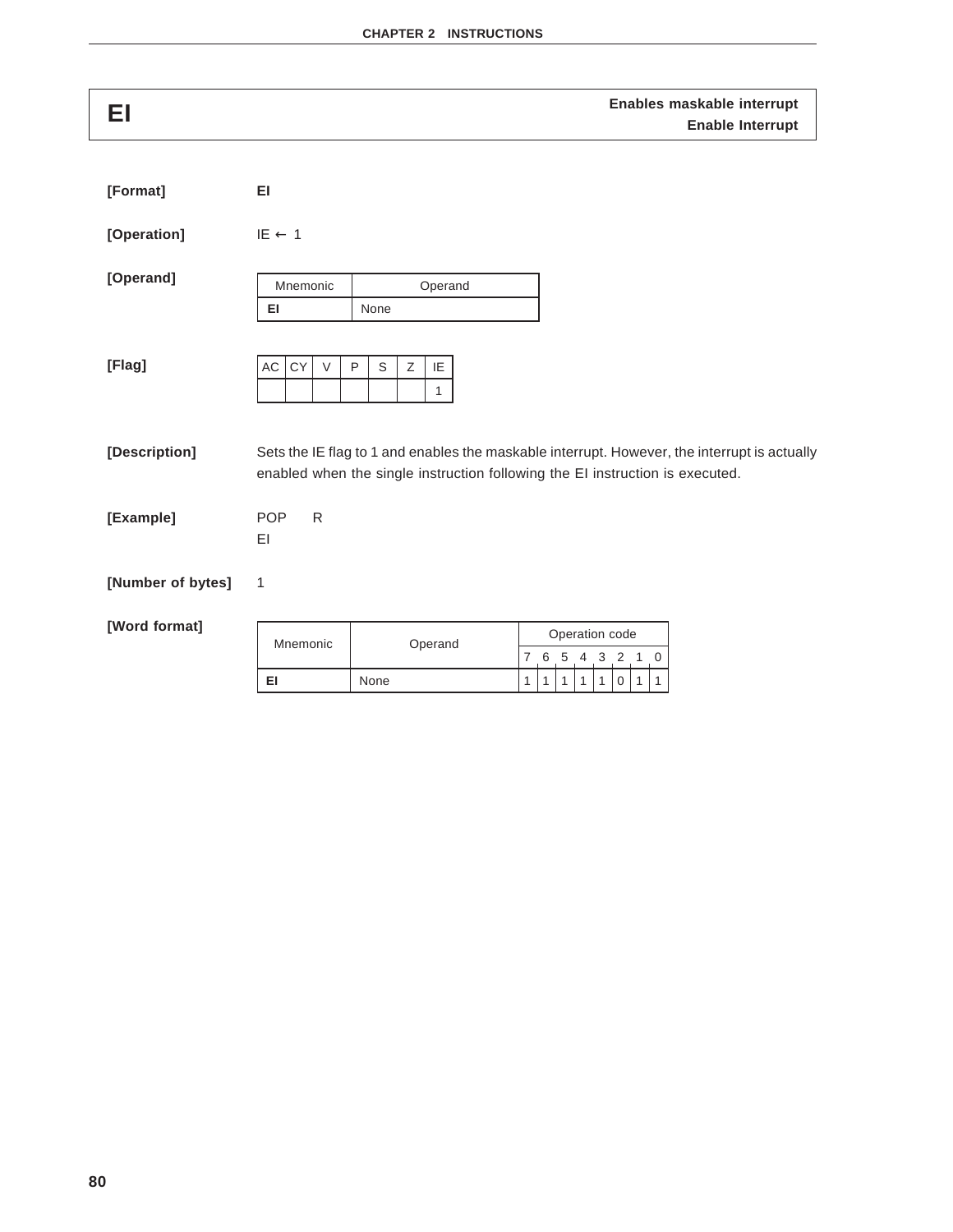# **EXT**<br>**EXT** Extracts bit field Extracts bit field

**[Format] EXT dst, src**

**[Operation]** AW ← 16-bit field





| [Operand] | Mnemonic   | Operand (dst, src) |
|-----------|------------|--------------------|
|           | <b>EXT</b> | reg8, reg8'        |
|           |            | reg8, imm4         |

**[Flag]**

|   | AC CY | D            | S |  |
|---|-------|--------------|---|--|
| ш |       | $\mathbf{I}$ | U |  |

**[Description]** Loads bit field data of the bit length specified by the source operand (src) from a memory area determined by byte offset addressed by the IX register and the bit offset specified by the 8-bit register described as the first operand to the AW register. At this time, 0 is loaded to the high-order bits of the AW register.

> After completion of the transfer, the IX register and the 8-bit register specified by the first operand are automatically updated to indicate the next bit field, as follows:

```
reg8 \leftarrow reg8 + src + 1if reg8 > 15 then
              {
            reg8 \leftarrow reg8 - 16IX \leftarrow IX + 2}
```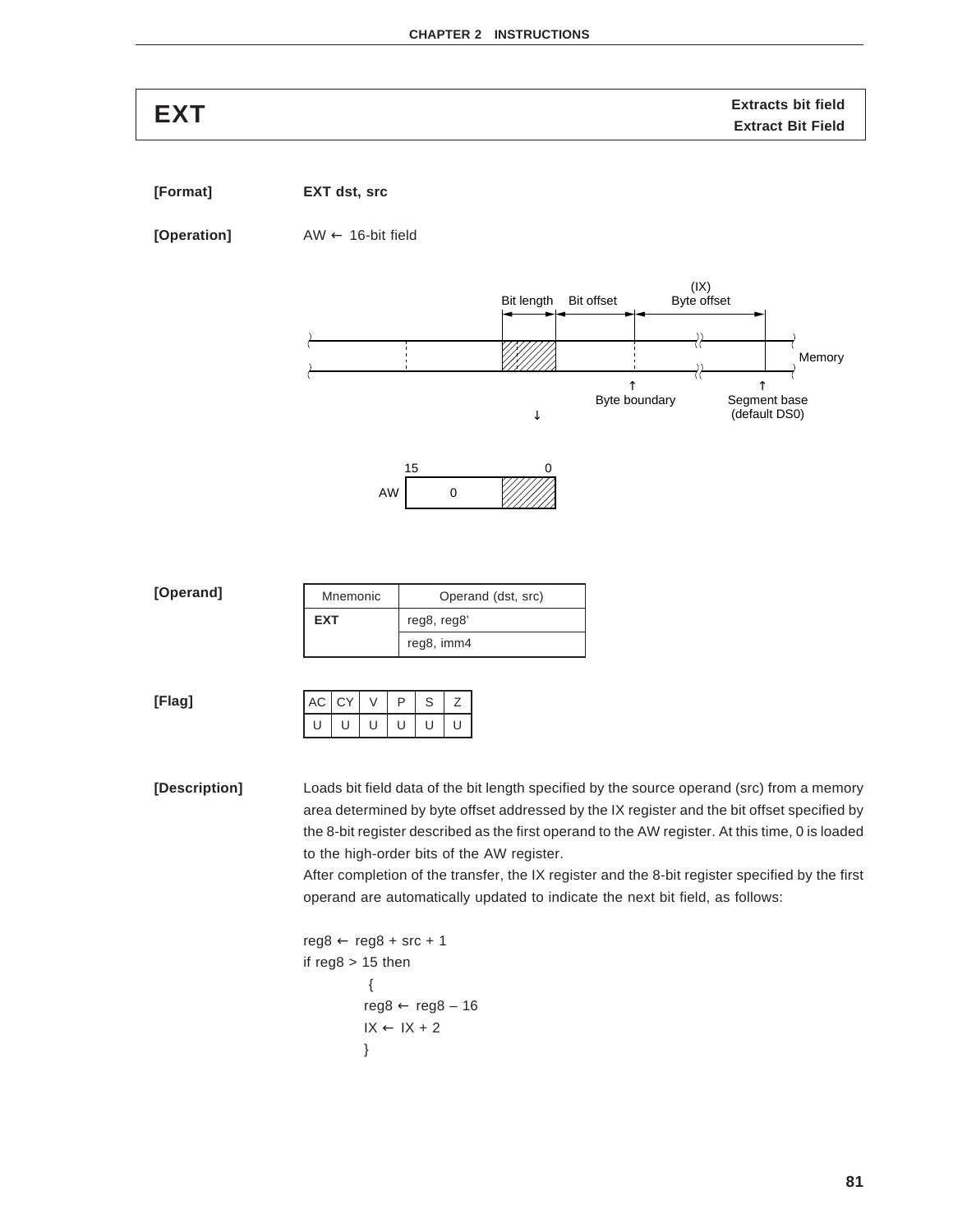The value of the 8-bit register of the first operand that specifies a bit offset (15 bits max.) must be 0 to 15. The value of the source operand (src) that specifies the bit length (16 bits max.) must be 0 to 15. 0 indicates a length of 1 bit and 15 indicates a length of 16 bits. The bit field data can straddle a byte boundary of memory.

The default segment register for the bit field of the source is the DS0 register, and segments can be overridden. The data can be located in any segment that is specified by any segment register.

### **Caution Clear the high-order 4 bits of reg8 or reg8' to 0.**

**[Example]** • EXT CL, DL

• EXT CL, 8

## **[Number of bytes]**

| Mnemonic | Operand     | No. of bytes |  |  |  |  |  |
|----------|-------------|--------------|--|--|--|--|--|
| EXT      | reg8, reg8' |              |  |  |  |  |  |
|          | reg8, imm4  |              |  |  |  |  |  |

| Mnemonic   | Operand     |   |   |          |          |    |   |     | Operation code |   |          |   |      |     |          |          |
|------------|-------------|---|---|----------|----------|----|---|-----|----------------|---|----------|---|------|-----|----------|----------|
|            |             |   | 6 | 5        | 4        | -3 | 2 |     |                |   | 6        | 5 | -4   | - 3 |          | $\Omega$ |
| <b>EXT</b> | reg8, reg8' | 0 | 0 | $\Omega$ |          |    |   |     |                |   |          |   |      |     |          |          |
|            |             | 1 | 1 |          | reg      |    |   | reg |                |   |          |   |      |     |          |          |
|            | reg8, imm4  | 0 | 0 | $\Omega$ | $\Omega$ |    | 1 |     |                | 0 | $\Omega$ |   |      |     | $\Omega$ |          |
|            |             | 4 | ٠ | 0        | $\Omega$ | 0  |   | reg |                |   |          |   | imm4 |     |          |          |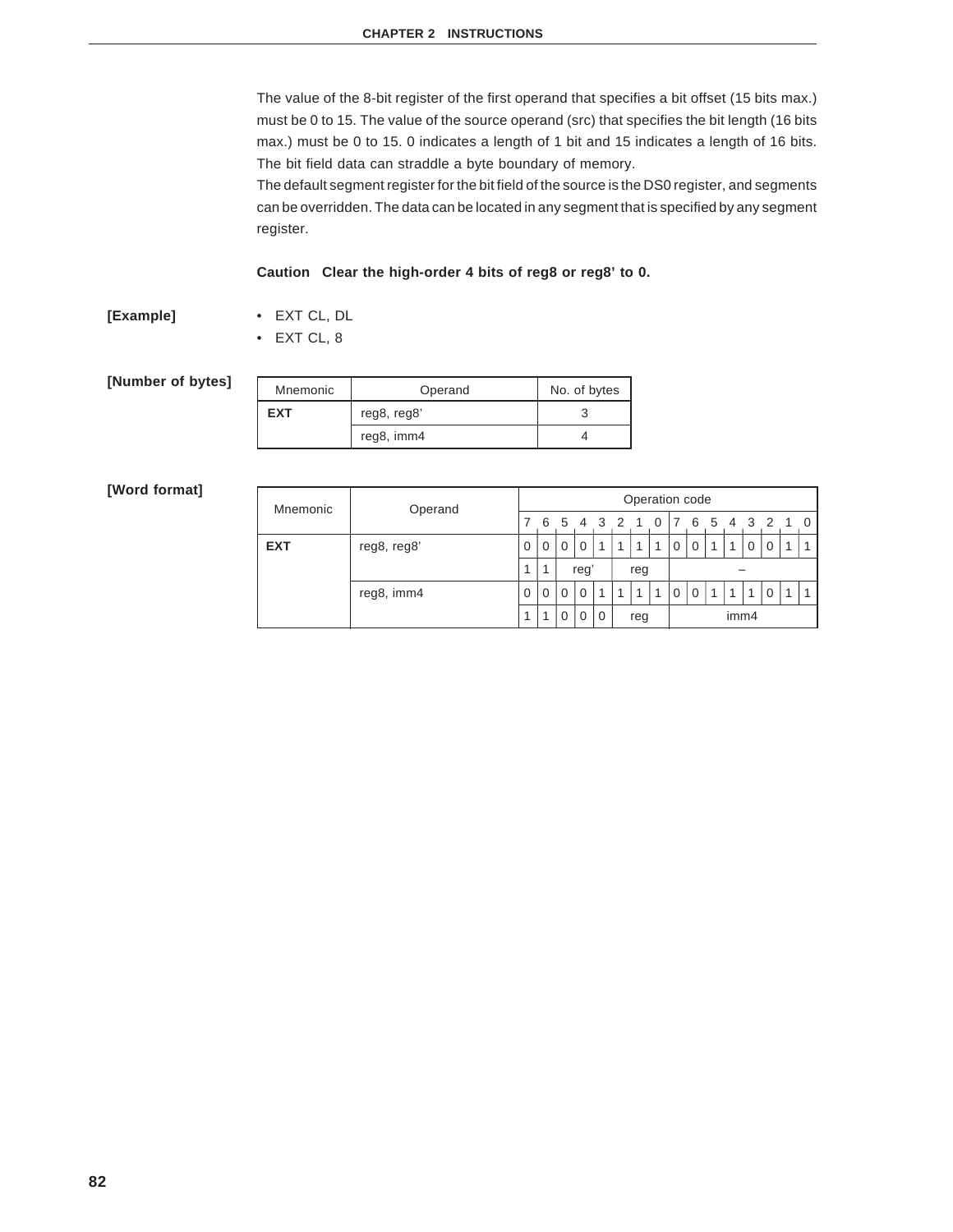**FPO1 FPO1 FPO1 FROM FROM FIDO1 FIDO1 FIDO1 FIDO1 FIDO1 FIDO1 FIDO1 FIDO1 FIDO1 FIDO1 FIDO1 FIDO1 FIDO1 FIDO1 FIDO1** 

**[Format] (1) FPO1 fp-op**

**(2) FPO1 fp-op, mem**

### **[Operand, operation]**

Format (1)

| Mnemonic         | Operand | Operation    |
|------------------|---------|--------------|
| FPO <sub>1</sub> | tp-op   | No operation |

Format (2)

| Mnemonic         | Operand    | Operation                   |
|------------------|------------|-----------------------------|
| FPO <sub>1</sub> | tp-op, mem | Data bus $\leftarrow$ (mem) |

**[Flag]**

| AC CY | D | S | ← |
|-------|---|---|---|
|       |   |   |   |

- **[Description]** Format (1): This instruction is used to control an externally connected floating-point coprocessor. When the CPU fetches this instruction, it executes nothing but lets the coprocessor perform processing.
	- Format (2): This instruction is used to control an externally connected floating-point coprocessor. When the CPU fetches this instruction, it lets the coprocessor perform processing and, if necessary, executes only auxiliary processing (such as effective address calculation, physical address generation, and starting a memory read cycle). The CPU does not read the data on the data bus in the memory read cycle started by CPU.

- **[Example]** FPO1 010101010B
	- FPO1 0FFH
	- FPO1 6, BYTE PTR [IX]
	- FPO1 4, WORD\_VAR

| [Number of bytes] | Mnemonic         | Operand    | No. of bytes |
|-------------------|------------------|------------|--------------|
|                   | FPO <sub>1</sub> | fp-op      |              |
|                   |                  | fp-op, mem | $2 - 4$      |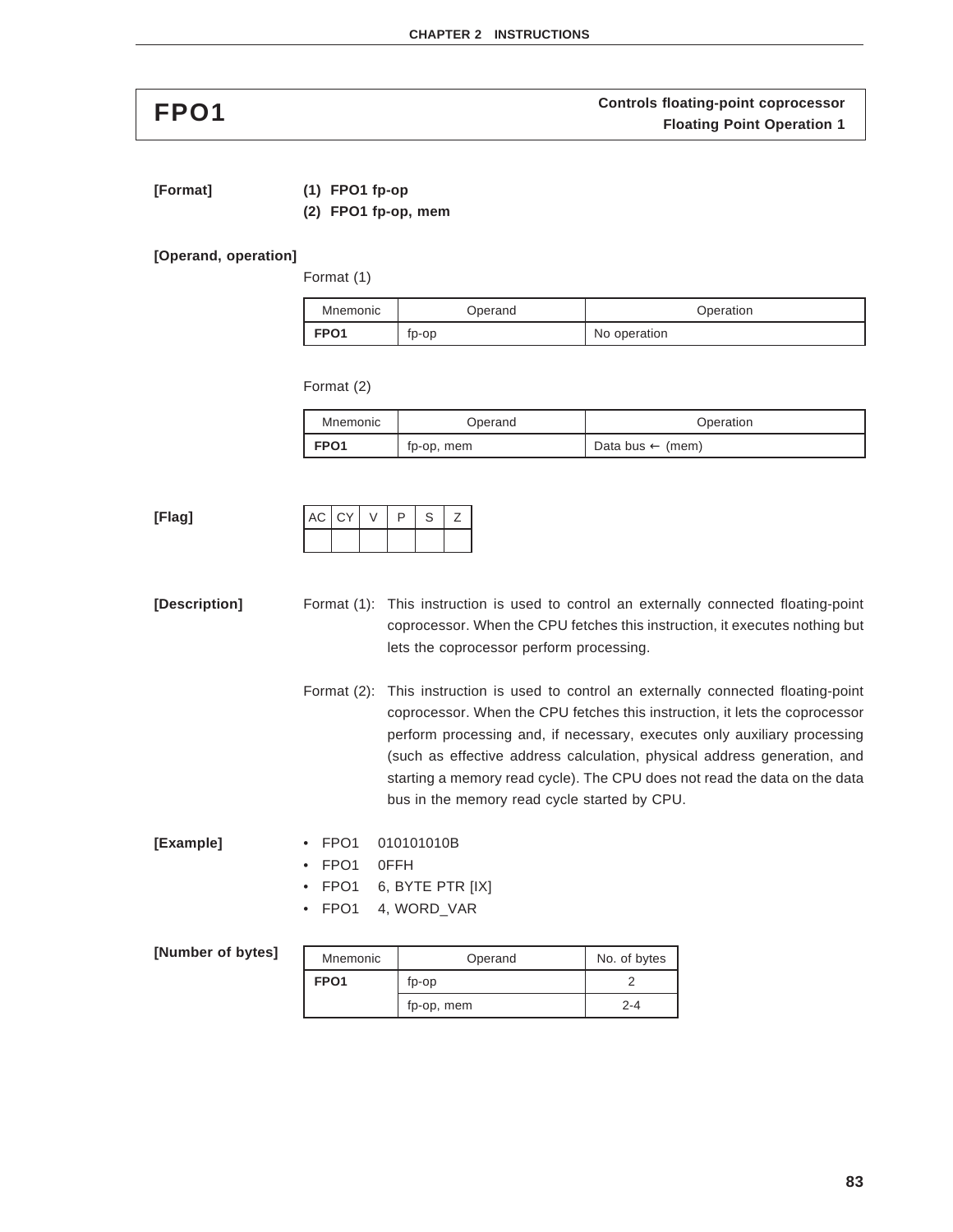| Mnemonic         | Operand    |   |   |     |            |              |              | Operation code |     |                |              |           |              |   |     |  |
|------------------|------------|---|---|-----|------------|--------------|--------------|----------------|-----|----------------|--------------|-----------|--------------|---|-----|--|
|                  |            | 6 | 5 | 4 3 |            |              |              |                |     | 6              | 5            | 4         |              |   |     |  |
| FPO <sub>1</sub> | fp-op      |   | 0 | 4   |            | $\mathsf{x}$ | $\mathsf{v}$ | $\mathsf{x}$   |     | $\overline{A}$ |              |           |              | 7 |     |  |
|                  | fp-op, mem |   | 0 | 4   |            | X            | X            | X              | mod |                | $\checkmark$ | $\sqrt{}$ | $\checkmark$ |   | mem |  |
|                  |            |   |   |     | (disp-low) |              |              |                |     |                |              |           | (disp-high)  |   |     |  |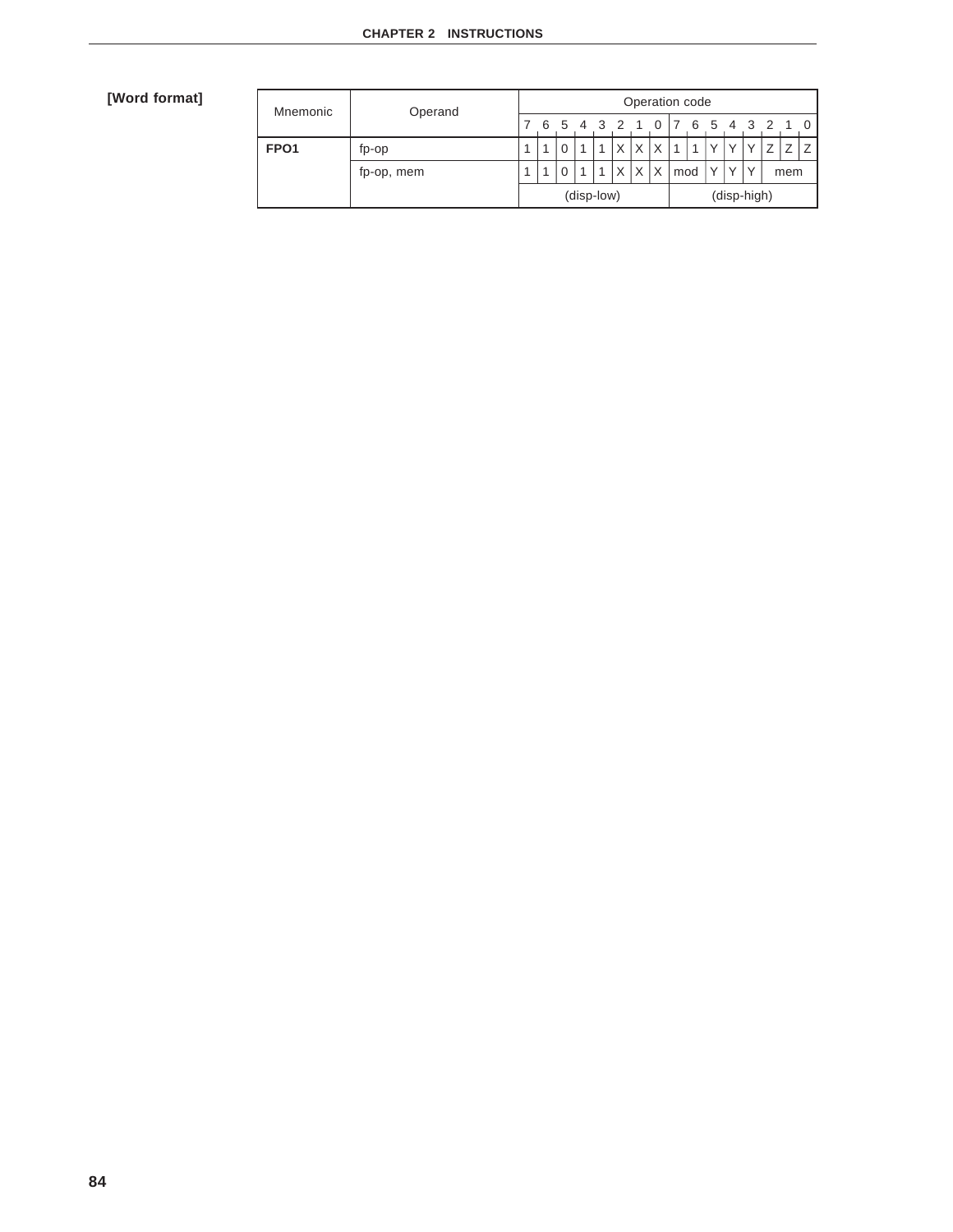**FPO2 FPO2 FRO2 FRO2 FRO2 FIDO2 FIDO2 FIDO2 FIDO2 FIDO2 FIDO2 FIDO2 FIDO2 FIDO2 FIDO2 FIDO2** 

**[Format] (1) FPO2 fp-op**

**(2) FPO2 fp-op, mem**

### **[Operand, operation]**

Format (1)

| Mnemonic | Operand | Operation    |
|----------|---------|--------------|
| l FPO2   | tp-op   | No operation |

Format (2)

| Mnemonic         | Operand    | Operation                   |
|------------------|------------|-----------------------------|
| FPO <sub>2</sub> | tp-op, mem | Data bus $\leftarrow$ (mem) |

**[Flag]**

| $AC$ $CY$ |  | D | S |  |
|-----------|--|---|---|--|
|           |  |   |   |  |

- **[Description]** Format (1): This instruction is used to control an externally connected floating-point coprocessor. When the CPU fetches this instruction, it executes nothing but lets the coprocessor perform processing.
	- Format (2): This instruction is used to control an externally connected floating-point coprocessor. When the CPU fetches this instruction, it lets the coprocessor perform processing and, if necessary, executes only auxiliary processing (such as effective address calculation, physical address generation, and starting a memory read cycle). The CPU does not read the data on the data bus in the memory read cycle started by CPU.

- **[Example]** FPO2 010101010B
	- FPO2 0FFH
	- FPO2 0101B, BYTE PTR [IY]
	- FPO2 1010B, WORD\_VAR

| [Number of bytes] | Mnemonic         | Operand    | No. of bytes |
|-------------------|------------------|------------|--------------|
|                   | FPO <sub>2</sub> | fp-op      |              |
|                   |                  | fp-op, mem | $2 - 4$      |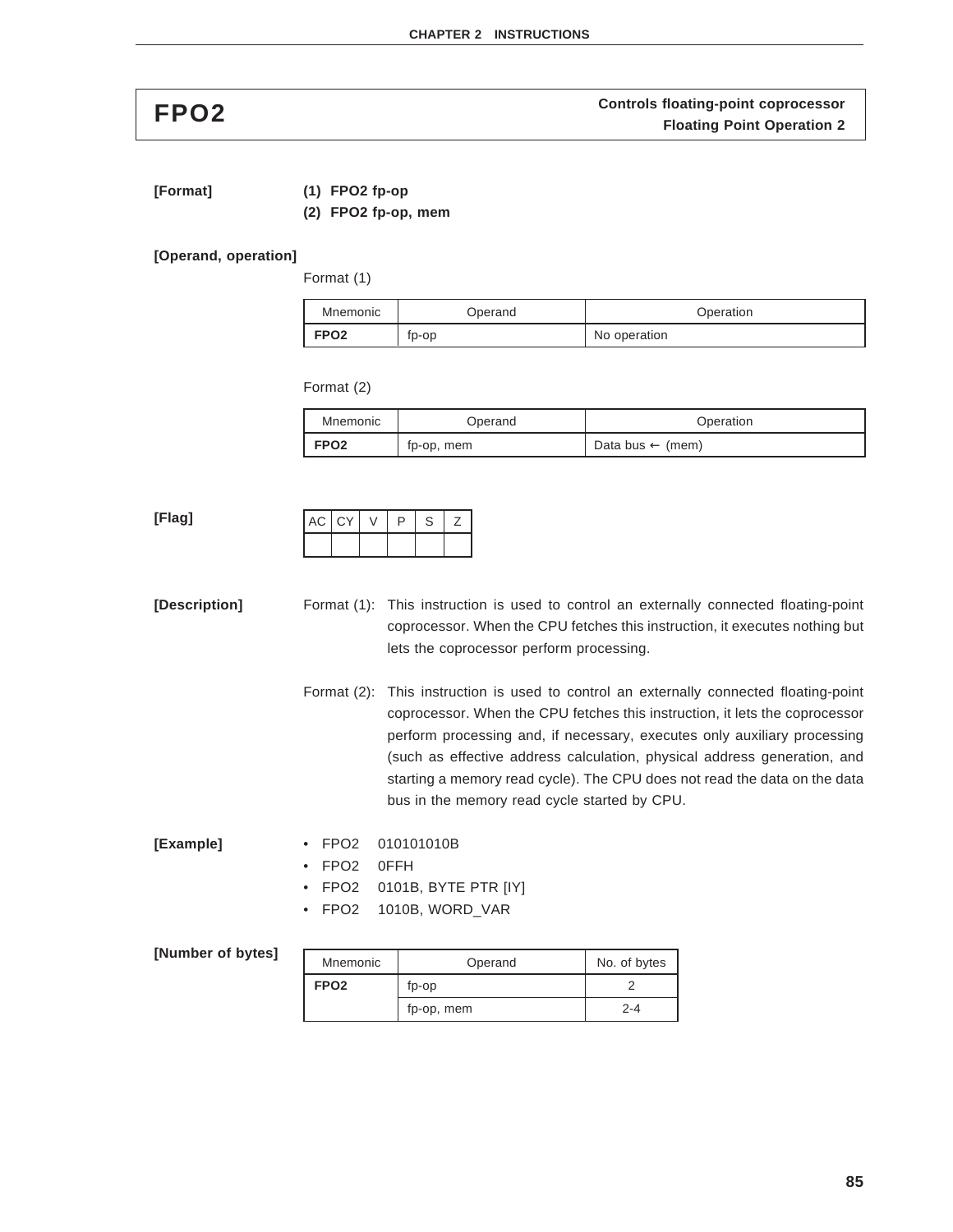| Mnemonic         | Operand    |             | Operation code |   |   |          |                         |                |   |                                  |                  |   |              |    |     |  |   |
|------------------|------------|-------------|----------------|---|---|----------|-------------------------|----------------|---|----------------------------------|------------------|---|--------------|----|-----|--|---|
|                  |            |             | 6              | 5 | 4 | - 3      |                         |                |   |                                  | 6                | 5 | 4            | -3 |     |  | 0 |
| FPO <sub>2</sub> | fp-op      | $\mathbf 0$ |                |   |   |          | $\overline{\mathbf{A}}$ |                | Χ | $\overline{A}$                   | $\boldsymbol{A}$ |   |              |    |     |  |   |
|                  | fp-op, mem | 0           |                |   |   | $\Omega$ | $\overline{A}$          | $\overline{A}$ | X | $\sqrt{}$<br>$\checkmark$<br>mod |                  |   | $\checkmark$ |    | mem |  |   |
|                  |            | (disp-low)  |                |   |   |          | (disp-high)             |                |   |                                  |                  |   |              |    |     |  |   |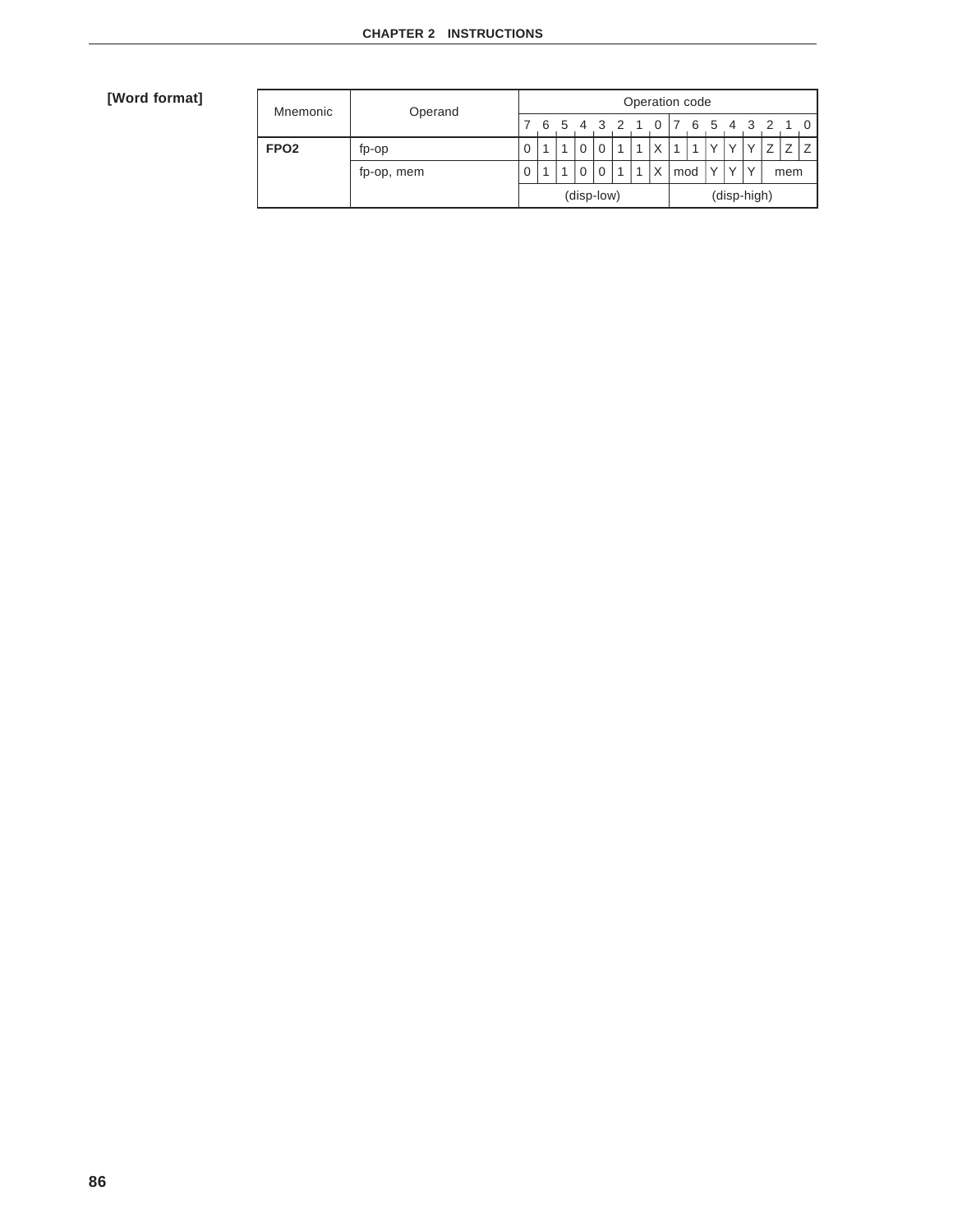# **Halt HALT Halt**

| [Format]          | <b>HALT</b>                                                             |                                                                          |                                                                                                                           |
|-------------------|-------------------------------------------------------------------------|--------------------------------------------------------------------------|---------------------------------------------------------------------------------------------------------------------------|
| [Operation]       | <b>CPU Halt</b>                                                         |                                                                          |                                                                                                                           |
| [Operand]         | Mnemonic<br><b>HALT</b>                                                 | Operand<br>None                                                          |                                                                                                                           |
| [Flag]            | CY<br>AC<br>$\vee$                                                      | $\mathsf{P}$<br>$\mathsf S$<br>Z                                         |                                                                                                                           |
| [Description]     | by the following:<br>Reset input<br>$\bullet$<br>$\bullet$<br>$\bullet$ | Maskable interrupt request input<br>Non-maskable interrupt request input | Stops clock supply to the CPU and sets the standby mode. The standby mode is released                                     |
| [Example]         | <b>HALT</b>                                                             |                                                                          |                                                                                                                           |
| [Number of bytes] | $\mathbf{1}$                                                            |                                                                          |                                                                                                                           |
| [Word format]     | Mnemonic                                                                | Operand                                                                  | Operation code<br>$\overline{7}$<br>5<br>$\overline{3}$<br>$\overline{c}$<br>- 6<br>$\overline{4}$<br>$\overline{1}$<br>0 |
|                   | <b>HALT</b>                                                             | None                                                                     | $\mathbf{1}$<br>1<br>0<br>$\mathbf{1}$<br>0<br>0<br>1<br>1                                                                |
|                   |                                                                         |                                                                          |                                                                                                                           |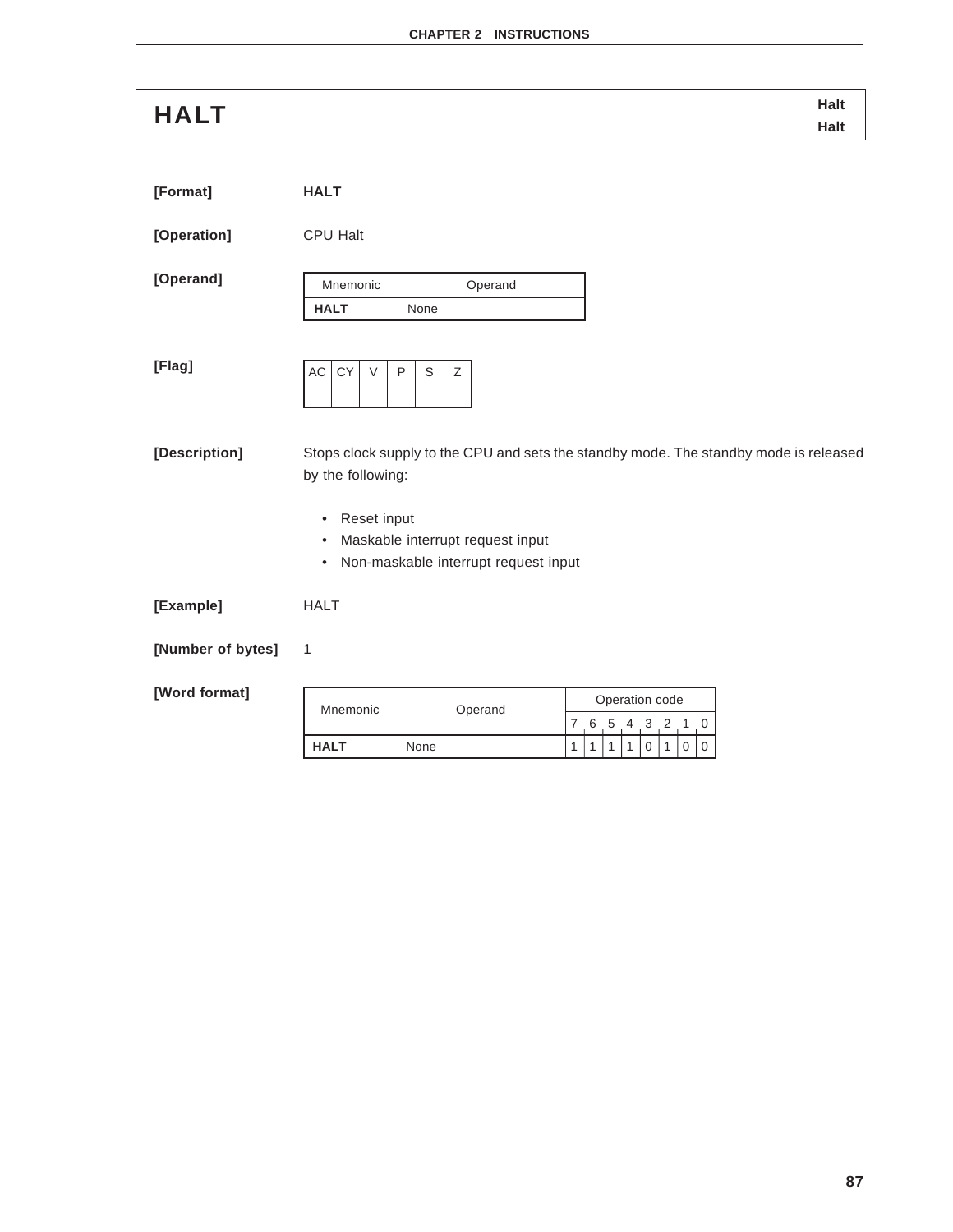| IN | Data input from I/O device |
|----|----------------------------|
|    | Input                      |

| [Format] | IN dst, src |
|----------|-------------|
|          |             |

### **[Operand, operation]**

| Mnemonic | Operand (dst, src) | Operation                                                       |
|----------|--------------------|-----------------------------------------------------------------|
| IN       | acc, imm8          | [When $W = 0$ ] AL $\leftarrow$ (imm8)                          |
|          |                    | [When W = 1] AH $\leftarrow$ (imm8 + 1), AL $\leftarrow$ (imm8) |
|          | acc, DW            | [When $W = 0$ ] $AL \leftarrow (DW)$                            |
|          |                    | [When W = 1] AH $\leftarrow$ (DW + 1), AL $\leftarrow$ (DW)     |

| ×<br>. .<br>$\sim$ |
|--------------------|
|--------------------|

| $AC$ $CY$ | P | S | ╯ |
|-----------|---|---|---|
|           |   |   |   |

**[Description]** Transfers the register contents of the I/O device specified by the source operand (src) to the accumulator (AL or AW register) specified by the destination operand (dst).

**[Example]** To transfer contents of port address 0DAH to AL register MOV DW, 0DAH IN AL, DW

| [Number of bytes] | Mnemonic | Operand   | No. of bytes |
|-------------------|----------|-----------|--------------|
|                   | IN       | acc, imm8 |              |
|                   |          | acc, DW   |              |
|                   |          |           |              |

| Mnemonic | Operand   |  | Operation code |   |  |       |  |  |   |                  |  |  |         |  |  |  |  |
|----------|-----------|--|----------------|---|--|-------|--|--|---|------------------|--|--|---------|--|--|--|--|
|          |           |  | 6              | 5 |  | 4 3 2 |  |  |   |                  |  |  | 6 5 4 3 |  |  |  |  |
| IN       | acc, imm8 |  |                |   |  |       |  |  | W | imm <sub>8</sub> |  |  |         |  |  |  |  |
|          | acc, DW   |  |                |   |  |       |  |  | W |                  |  |  |         |  |  |  |  |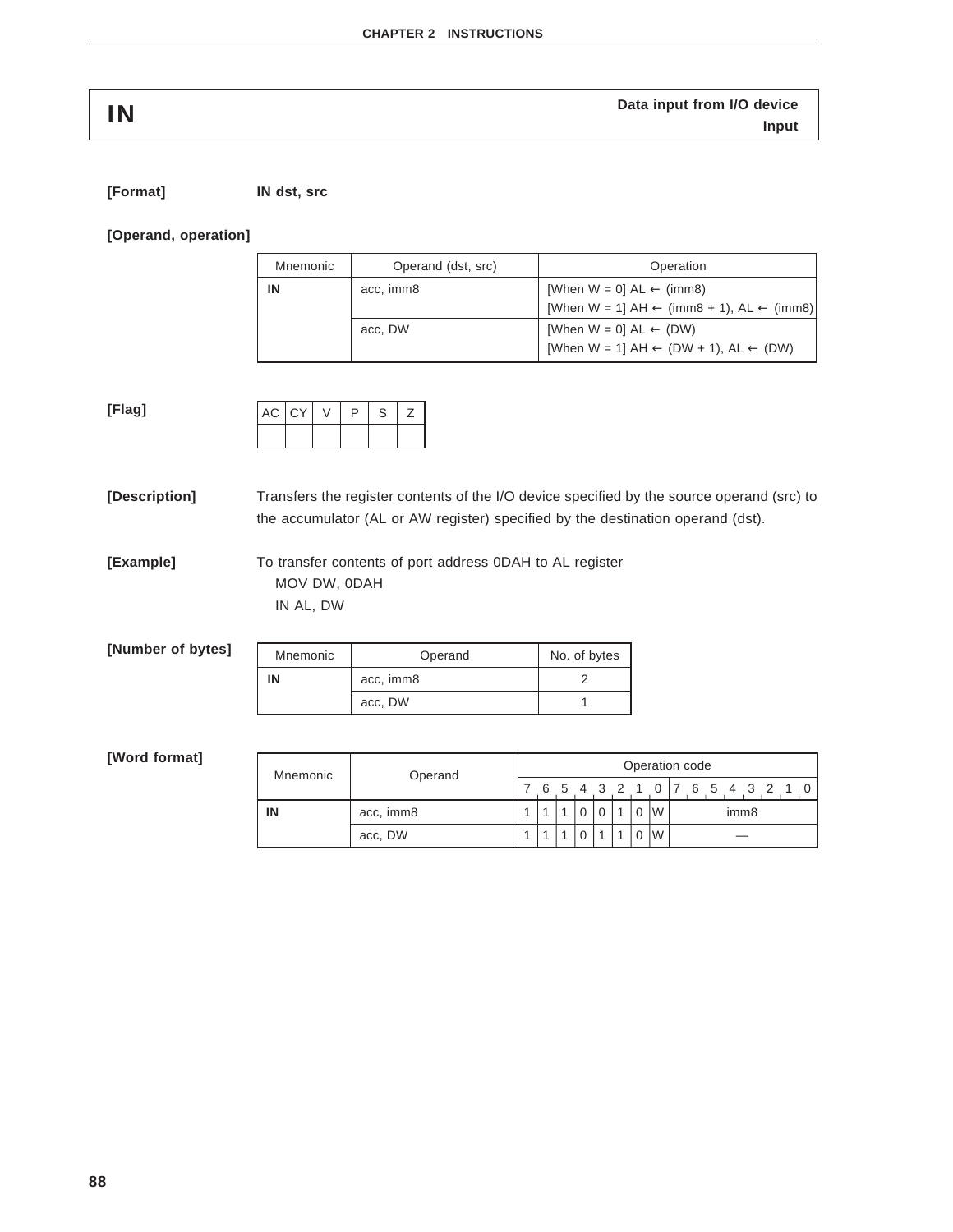**Increment INC Increment**

| [Format] | <b>INC dst</b> |  |
|----------|----------------|--|
|          |                |  |

**[Operation]** dst ← dst + 1

**[Operand]**

| Mnemonic   | Operand (dst) |
|------------|---------------|
| <b>INC</b> | reg8          |
|            | mem           |
|            | reg16         |

**[Flag]**

| AC CY | $\mathcal{U}$ | P | S | $\epsilon$ |
|-------|---------------|---|---|------------|
|       |               |   |   |            |

**[Description]** Increments the contents of the destination operand (dst) (+1).

**[Example]** • INC DW

- INC BP
- INC SP

## **[Number of bytes]**

| Mnemonic   | Operand | No. of bytes |
|------------|---------|--------------|
| <b>INC</b> | reg8    |              |
|            | mem     | $2 - 4$      |
|            | reg16   |              |

| Mnemonic   | Operand |            | Operation code |                |                         |                         |   |     |             |     |             |   |             |          |     |   |          |
|------------|---------|------------|----------------|----------------|-------------------------|-------------------------|---|-----|-------------|-----|-------------|---|-------------|----------|-----|---|----------|
|            |         |            | 6              | 5              | 4 3                     |                         | 2 |     | 0           |     | 6           | 5 | 4           | 3        | 2   | 1 | $\Omega$ |
| <b>INC</b> | reg8    |            | и              | 1              | $\overline{\mathbf{A}}$ | 1                       | 1 | 1   | $\mathbf 0$ | 1   | 1           | 0 | $\mathbf 0$ | 0        | reg |   |          |
|            | mem     |            |                | $\overline{A}$ |                         | $\overline{\mathbf{A}}$ | 1 | 1   | W           | mod |             | 0 | 0           | 0<br>mem |     |   |          |
|            |         | (disp-low) |                |                |                         |                         |   |     |             |     | (disp-high) |   |             |          |     |   |          |
|            | reg16   | 0          | 1              | $\Omega$       | 0                       | $\Omega$                |   | reg |             |     |             |   |             |          |     |   |          |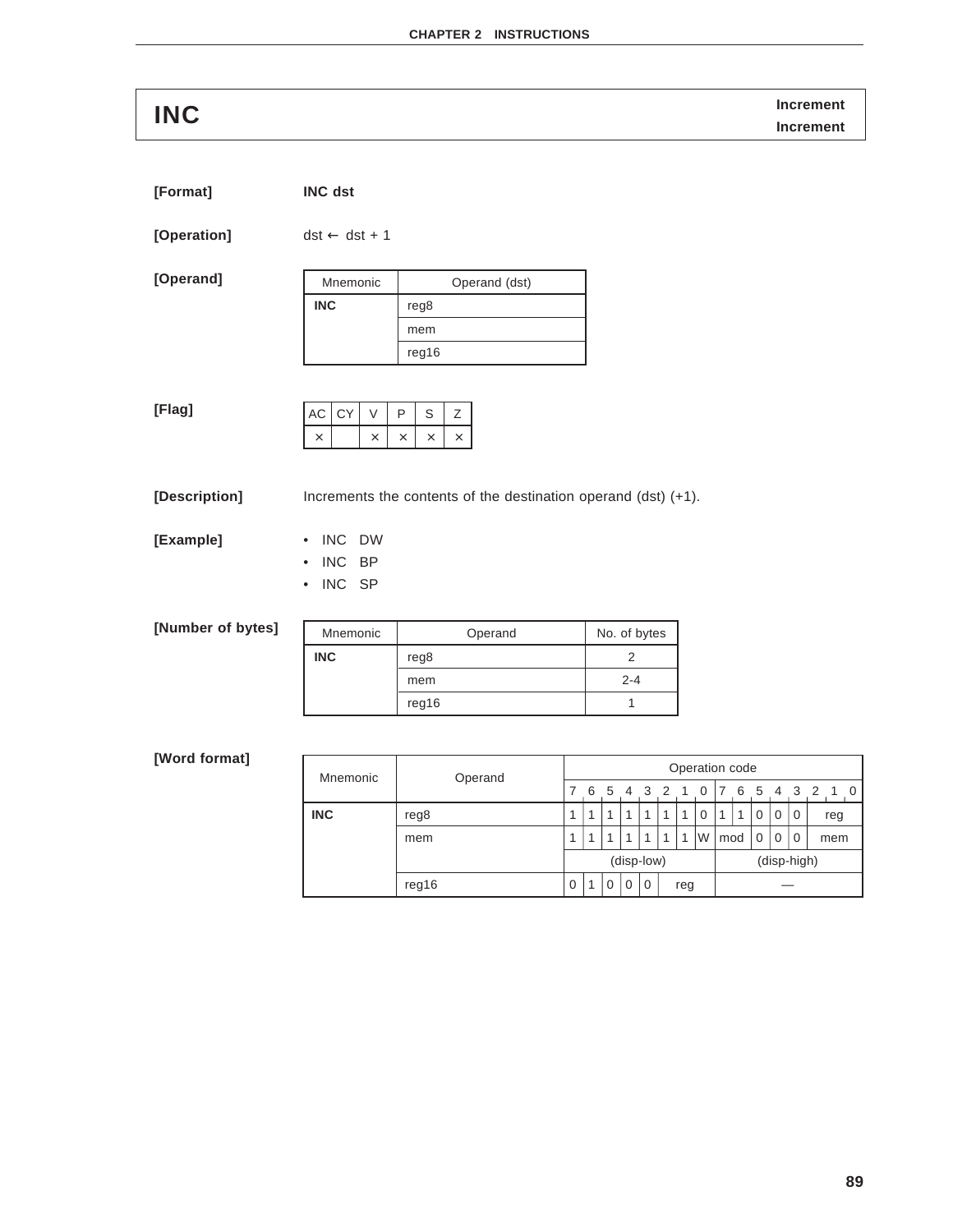# **Block transfer between I/O and memory INM Input Multiple**

| [Format]      | (repeat) INM [DS1-spec:] dst-block, DW                                                                                                                                                                                                                                                                                                                                                                                                                                                                                                                                                                                                                                                                                                                                                                                                                                                                                                                                                    |
|---------------|-------------------------------------------------------------------------------------------------------------------------------------------------------------------------------------------------------------------------------------------------------------------------------------------------------------------------------------------------------------------------------------------------------------------------------------------------------------------------------------------------------------------------------------------------------------------------------------------------------------------------------------------------------------------------------------------------------------------------------------------------------------------------------------------------------------------------------------------------------------------------------------------------------------------------------------------------------------------------------------------|
| [Operation]   | [When $W = 0$ ] (IY) $\leftarrow$ (DW)<br>$DIR = 0: IY \leftarrow IY + 1$<br>$DIR = 1: IY \leftarrow IY - 1$<br>[When W = 1] (IY + 1, IY) $\leftarrow$ (DW + 1, DW)<br>DIR = $0: IY \leftarrow IY + 2$<br>DIR = 1: IY $\leftarrow$ IY $-2$                                                                                                                                                                                                                                                                                                                                                                                                                                                                                                                                                                                                                                                                                                                                                |
| [Operand]     | Mnemonic<br>Operand<br><b>INM</b><br>[DS1-spec: ] dst-block, DW                                                                                                                                                                                                                                                                                                                                                                                                                                                                                                                                                                                                                                                                                                                                                                                                                                                                                                                           |
| [Flag]        | CY<br>$\vee$<br>$\mathsf{P}$<br>Ζ<br>AC<br>S                                                                                                                                                                                                                                                                                                                                                                                                                                                                                                                                                                                                                                                                                                                                                                                                                                                                                                                                              |
| [Description] | Transfers the register contents of the I/O device addressed by the DW register to the<br>memory addressed by the IY register. The number of times the data is repeatedly<br>transferred is controlled by the REP instruction, a repeat prefix used in pairs with this<br>instruction. When the data is repeatedly transferred, the contents of the DW register<br>(address of the I/O device) are fixed, but the value of the IY register is automatically<br>incremented $(+1/+2)$ or decremented $(-1/-2)$ to transfer the next byte/word each time 1-<br>byte/word data has been transferred. The direction of the block is determined by the status<br>of the DIR flag.<br>Whether data is transferred in byte or word units is determined by the attribute of the<br>operand.<br>The INM instruction is used with a repeat prefix, REP instruction.<br>The destination block must be always located in a segment specified by the DS1 register<br>and segments cannot be overridden. |
| [Example]     | To load contents of port address 0DAH (byte data) to memory work area<br><b>MOV</b><br>AW, 0<br><b>MOV</b><br>DS1, AW<br><b>MOV</b><br>IY, 50H<br><b>MOV</b><br>DW, ODAH<br><b>INM</b><br>DS1:BYTE PTR [IY], DW<br>To load contents of port address 0DAH (byte data) to memory 0:0 through 0:FFH<br>$\bullet$<br><b>MOV</b><br>AW, 0<br><b>MOV</b><br>DS1, AW                                                                                                                                                                                                                                                                                                                                                                                                                                                                                                                                                                                                                             |

- MOV IY, 0
- MOV DW, 0DAH
- MOV CW, 0FFH
- REP INM DS1: BYTE PTR [IY], DW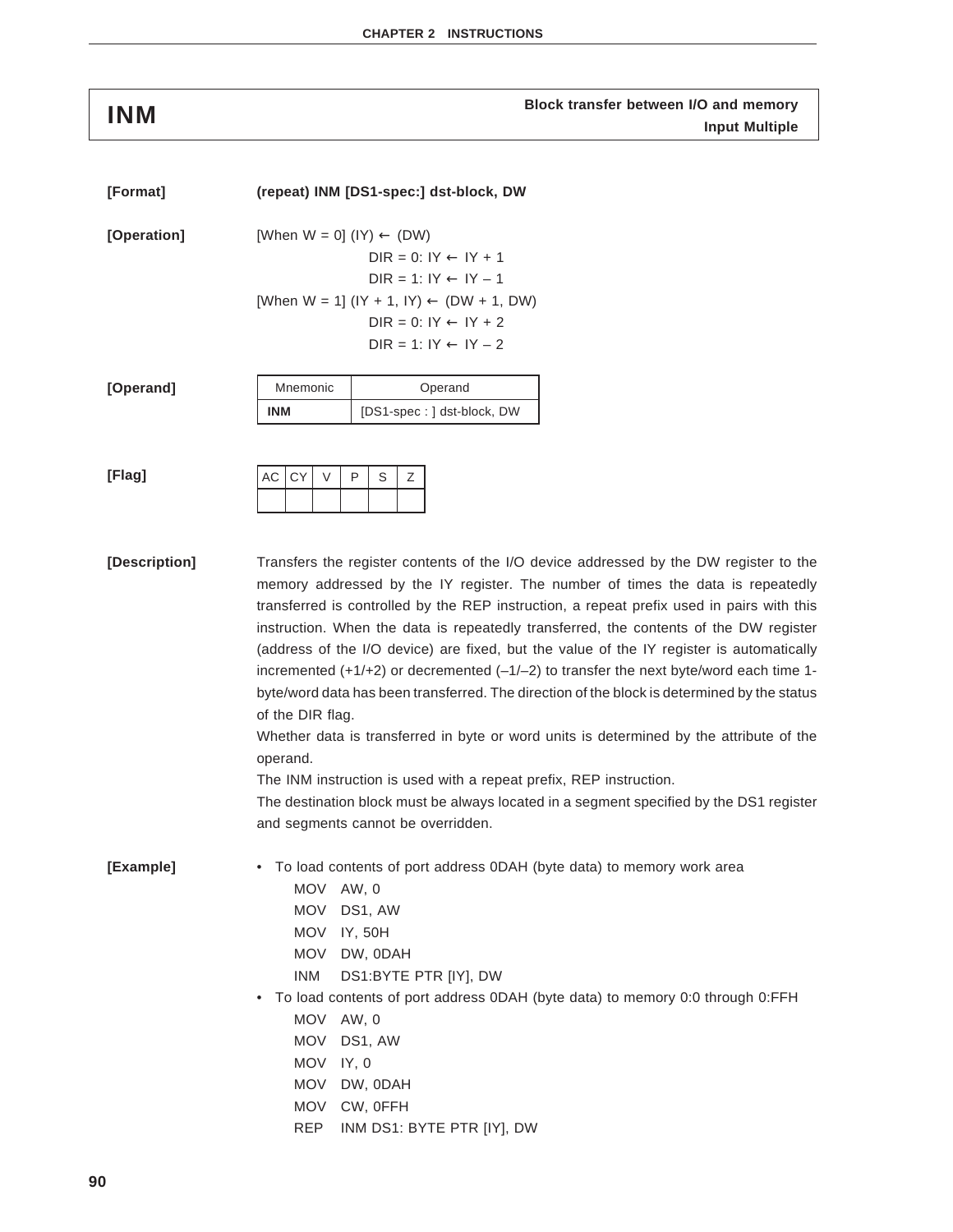# **[Number of bytes]** 1

| Mnemonic   | Operand                                      | Operation code |  |  |      |  |  |  |  |  |  |  |
|------------|----------------------------------------------|----------------|--|--|------|--|--|--|--|--|--|--|
|            |                                              |                |  |  | 6543 |  |  |  |  |  |  |  |
| <b>INM</b> | [DS1-spec: ] dst-block, DW $\vert 0 \vert$ 1 |                |  |  |      |  |  |  |  |  |  |  |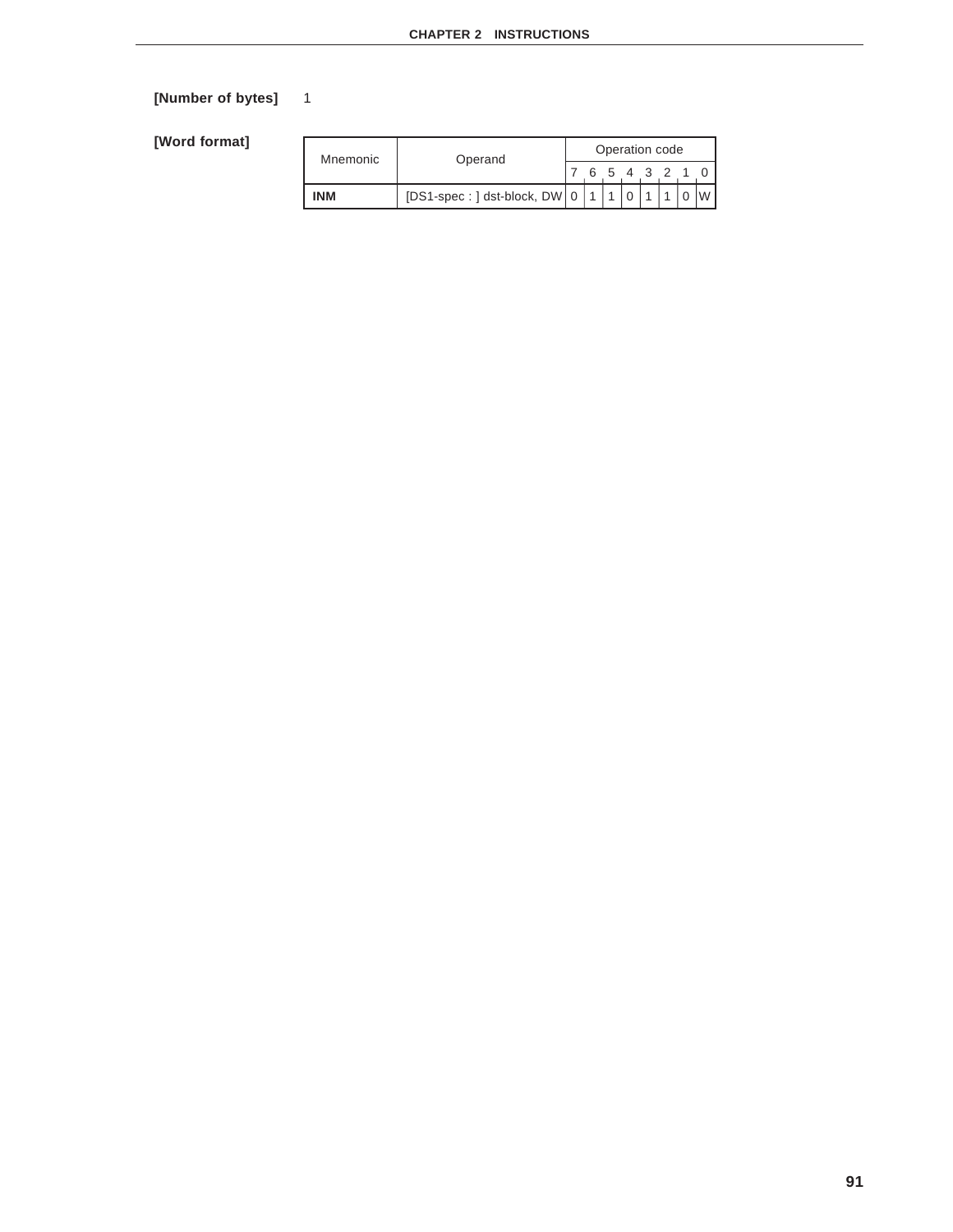**Inserts bit field INS Insert Bit Field**

**[Format] INS dst, src**

**[Operation]** 16-bit field ← AW



**[Description]** Of the 16-bit data of the AW register, transfers the low-order bit data of the length specified by the source operand (src) to a memory area that is determined by the byte offset addressed by the DS1 and IY registers and the bit offset specified by the 8- bit register described as the first operand.

> After the data has been transferred, the IY register and the 8- bit register specified by the first operand are automatically updated as follows to indicate the next bit field.

```
reg \leftarrow reg8 + src + 1if reg8 > 15 then
           {
           reg8 \leftarrow reg8 - 16IY \leftarrow IY + 2}
```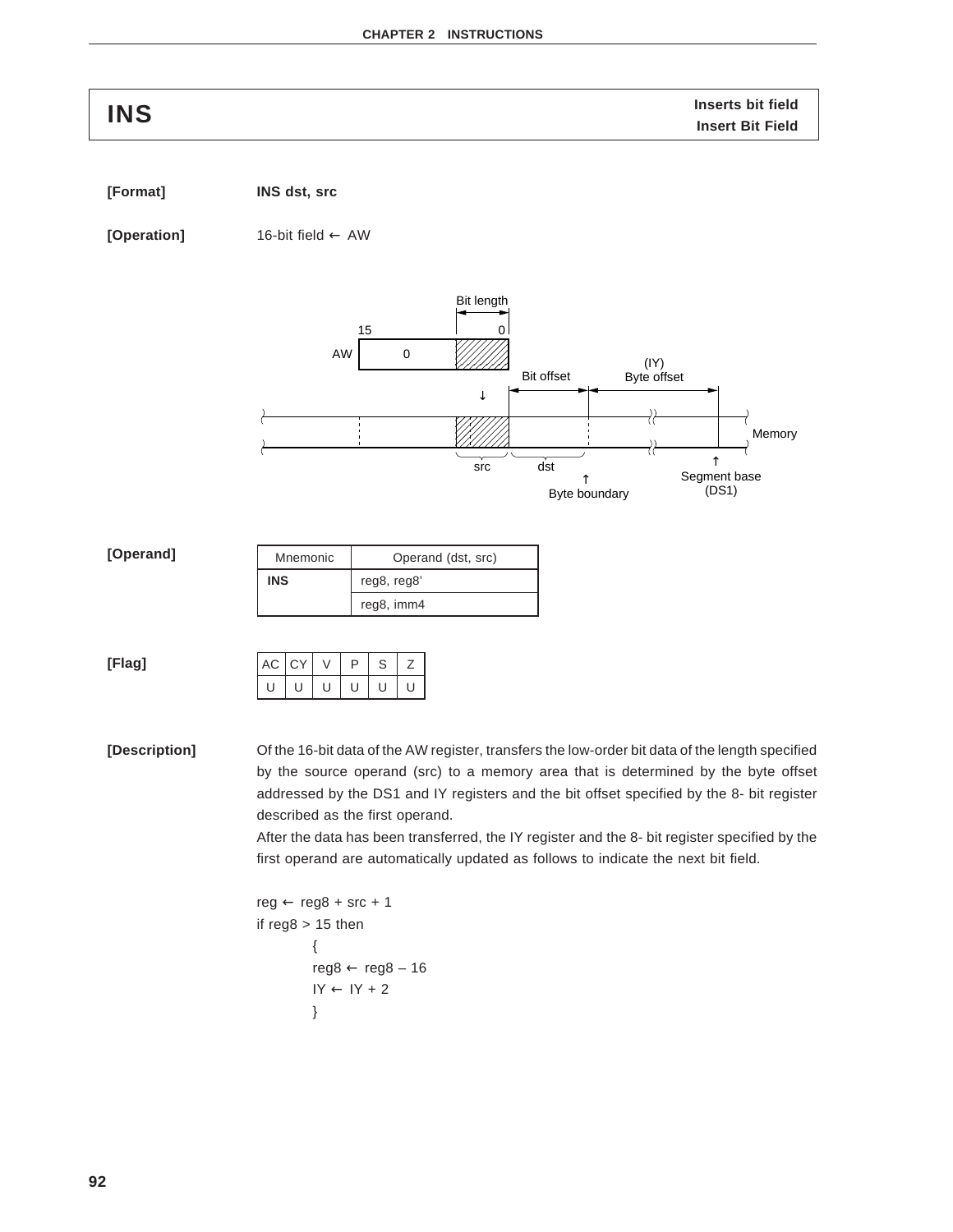The value of the 8-bit register of the first operand that specifies the bit offset (15 bits max.) must be 0 to 15. The value of the source operand (src) that specifies the bit length (16 bits max.) must be 0 to 15. 0 indicates a length of 1 bit and 15 indicates a length of 16 bits. The bit field data can straddle a byte boundary of memory. The bit field of the destination must be always located in a segment specified by the DS1 register, and segments can be overridden.

### **Caution Clear the high-order 4 bits of reg8 or reg8' to 0.**

## **[Example]** • INS DL, CL

• INS DL, 12

| [Number of bytes] | Mnemonic   | Operand     | No. of bytes |
|-------------------|------------|-------------|--------------|
|                   | <b>INS</b> | reg8, reg8' |              |
|                   |            | reg8, imm4  |              |

| Mnemonic   | Operand     | Operation code |   |     |                |     |     |  |   |          |   |      |    |    |  |  |  |  |  |
|------------|-------------|----------------|---|-----|----------------|-----|-----|--|---|----------|---|------|----|----|--|--|--|--|--|
|            |             |                | 6 | -5  | $\overline{4}$ | 3   | 2   |  | 0 |          | 6 | 5    | -4 | -3 |  |  |  |  |  |
| <b>INS</b> | reg8, reg8' | 0              | 0 | 0   | 0              | 4   |     |  | 1 | 0        | 0 |      |    |    |  |  |  |  |  |
|            |             | 4              | 4 | reg |                | reg |     |  |   |          |   |      |    |    |  |  |  |  |  |
|            | reg8, imm4  | 0              | 0 | 0   | $\mathbf 0$    |     | 1   |  | 1 | $\Omega$ | 0 |      |    |    |  |  |  |  |  |
|            |             | 4              |   | 0   | 0              | 0   | reg |  |   |          |   | imm4 |    |    |  |  |  |  |  |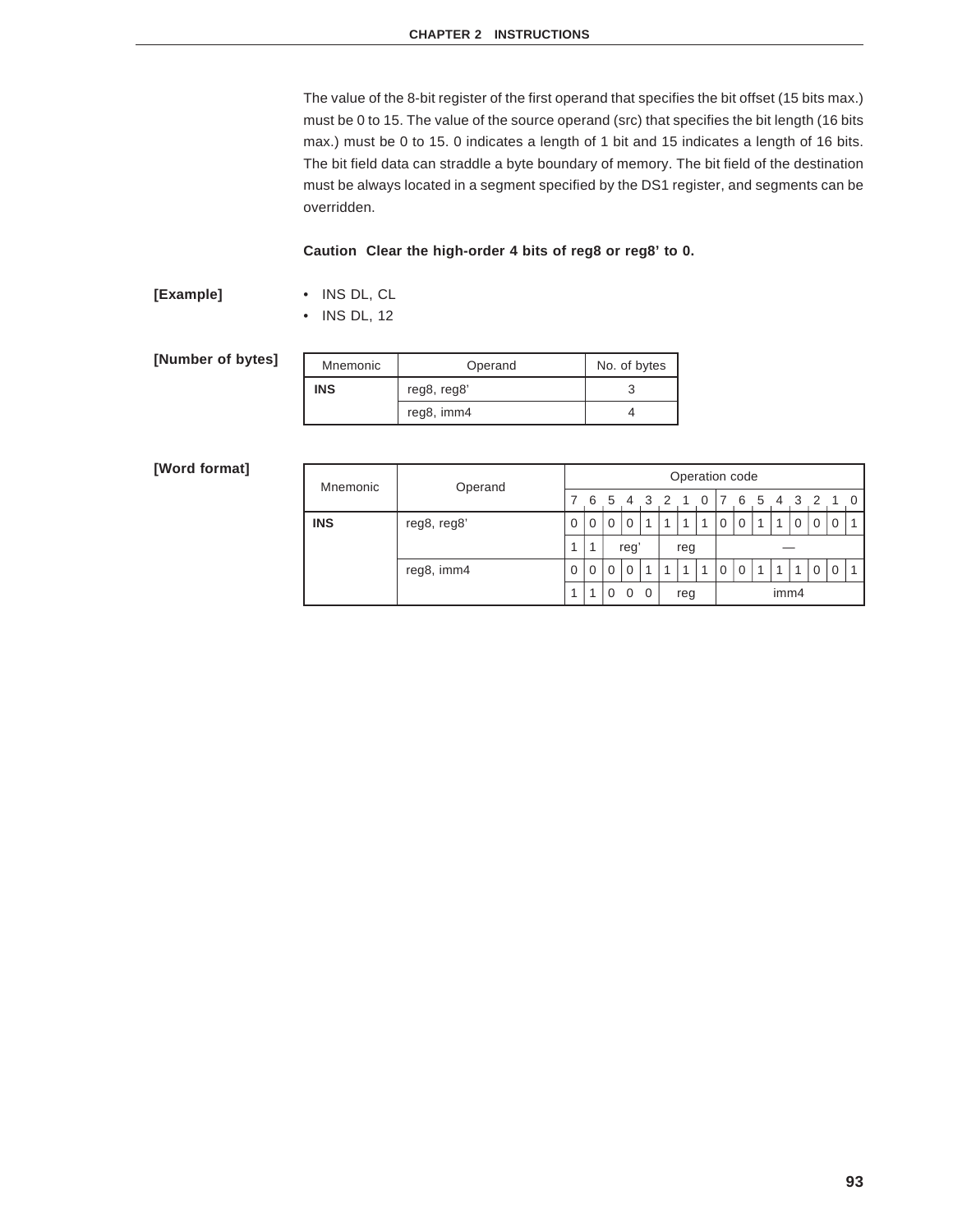**LDEA Loads effective address**<br>
Load Effective Address

(disp-low) (disp-high)

| [Format]          | LDEA reg16, mem16         |                                                  |                                                                                                                                                                                                                                                                                   |
|-------------------|---------------------------|--------------------------------------------------|-----------------------------------------------------------------------------------------------------------------------------------------------------------------------------------------------------------------------------------------------------------------------------------|
| [Operation]       | $reg16 \leftarrow mem16$  |                                                  |                                                                                                                                                                                                                                                                                   |
| [Operand]         | Mnemonic<br><b>LDEA</b>   | Operand (dst, src)<br>reg16, mem16               |                                                                                                                                                                                                                                                                                   |
| [Flag]            | <b>CY</b><br>AC<br>$\vee$ | P<br>Ζ<br>S                                      |                                                                                                                                                                                                                                                                                   |
| [Description]     | specify an operand.       | purpose register specified by the first operand. | Loads an effective address (offset) generated by the second operand to a 16-bit general-<br>This instruction is used to set the first value of an operand address to a register that is<br>automatically used by the TRANS instruction or primitive block transfer instruction to |
| [Example]         | LDEA<br>LDEA              | AW, INT_PROC<br>AW, [BP] VAR01 + 2               | To load offset of effective address of procedure INT_PROC to AW register                                                                                                                                                                                                          |
| [Number of bytes] | $2$ to $4$                |                                                  |                                                                                                                                                                                                                                                                                   |
| [Word format]     | Mnemonic                  | Operand                                          | Operation code                                                                                                                                                                                                                                                                    |
|                   | <b>LDEA</b>               | reg16, mem16                                     | 7 6 5 4 3 2 1 0<br>$\overline{2}$<br>$1\quad0$<br>76<br>-5<br>4<br>3<br>1<br>$\mathbf 0$<br>$\mathbf{0}$<br>0<br>$\Omega$<br>1<br>$\mathbf{1}$<br>1<br>mod<br>reg<br>mem                                                                                                          |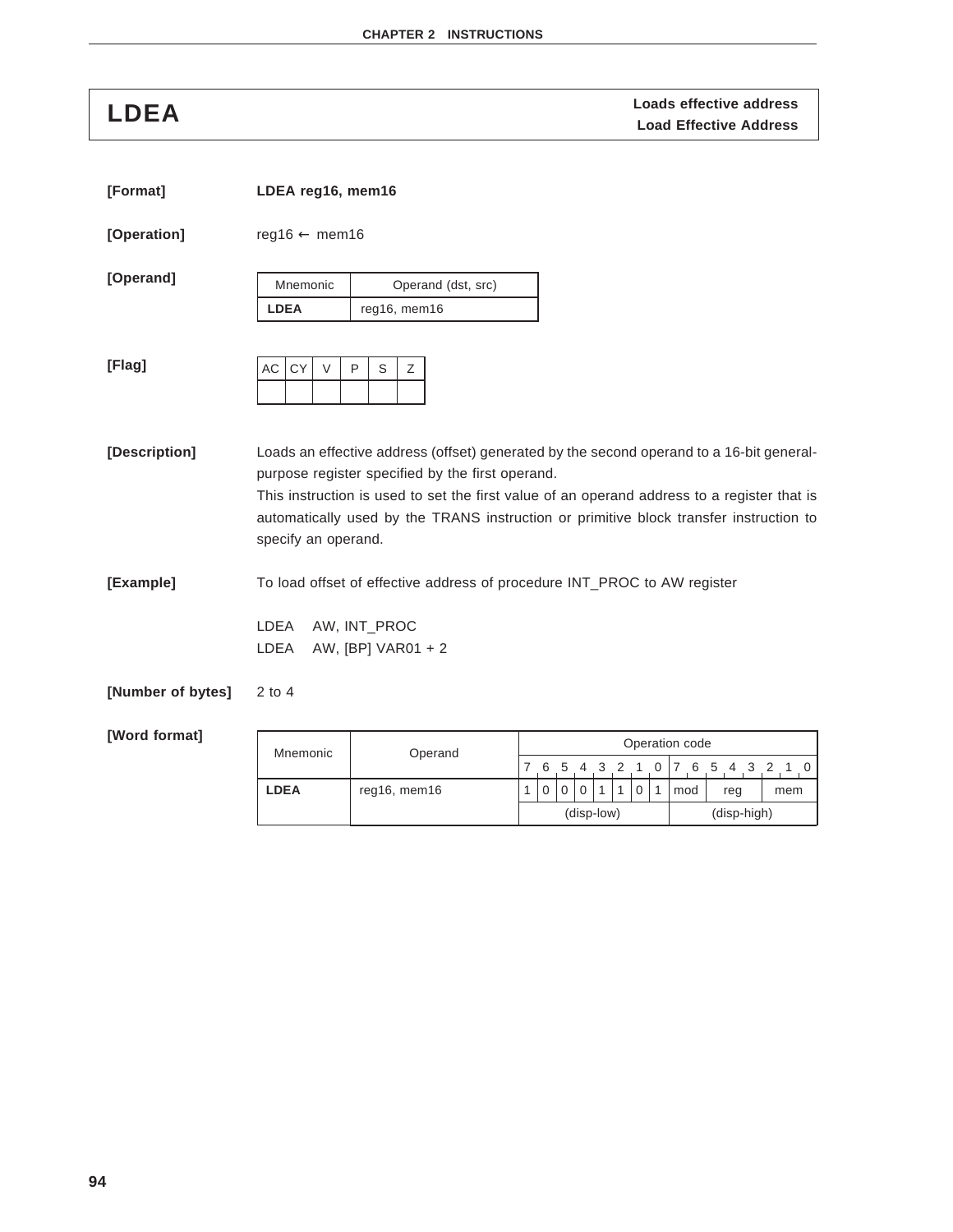| <b>LDM</b>  | <b>Block load</b>         |
|-------------|---------------------------|
| <b>LDMB</b> | <b>Load Multiple</b>      |
|             | <b>Load Multiple Byte</b> |
| LDMW        | <b>Load Multiple Word</b> |

| [Format]          |                                      | (repeat) LDM [Seg-spec:] src-block                                                                                                                                                                                                             |
|-------------------|--------------------------------------|------------------------------------------------------------------------------------------------------------------------------------------------------------------------------------------------------------------------------------------------|
|                   | (repeat) LDMB                        |                                                                                                                                                                                                                                                |
|                   | (repeat) LDMW                        |                                                                                                                                                                                                                                                |
| [Operation]       | [When $W = 0$ ] $AL \leftarrow (IX)$ | $DIR = 0: IX \leftarrow IX + 1$<br>$DIR = 1: IX \leftarrow IX - 1$                                                                                                                                                                             |
|                   |                                      | [When W = 1] $AW \leftarrow (IX + 1, IX)$                                                                                                                                                                                                      |
|                   |                                      | DIR = $0: IX \leftarrow IX + 2$                                                                                                                                                                                                                |
|                   |                                      | $DIR = 1: IX \leftarrow IX - 2$                                                                                                                                                                                                                |
|                   |                                      |                                                                                                                                                                                                                                                |
| [Operand]         | Mnemonic                             | Operand                                                                                                                                                                                                                                        |
|                   | <b>LDM</b>                           | [Seg-spec : ] src-block                                                                                                                                                                                                                        |
|                   | <b>LDMB</b>                          | None                                                                                                                                                                                                                                           |
|                   | <b>LDMW</b>                          |                                                                                                                                                                                                                                                |
|                   |                                      |                                                                                                                                                                                                                                                |
| [Flag]            | <b>CY</b><br>$\vee$<br>АC            | P<br>S<br>Ζ                                                                                                                                                                                                                                    |
| [Description]     |                                      | Repeatedly transfers the block addressed by the IX register to the accumulator (AL/AW)                                                                                                                                                         |
|                   | in byte or word units.               |                                                                                                                                                                                                                                                |
|                   |                                      | The IX register is automatically incremented $(+1/+2)$ or decremented $(-1/-2)$ for the next<br>byte/word processing each time data of 1 byte/word has been processed. The direction                                                           |
|                   |                                      | of the block is determined by the status of the DIR flag.                                                                                                                                                                                      |
|                   |                                      | Whether data is processed in byte or word units is specified by the attribute of the operand<br>when the LDM instruction is used. When the LDMB and LDMW instructions are used, the<br>data is processed in byte and word units, respectively. |
|                   |                                      | The default segment register of the source block is the DS0 register and segments can                                                                                                                                                          |
|                   | register.                            | be overridden. The source block can be located in a segment specified by any segment                                                                                                                                                           |
| [Example]         |                                      | REP LDM DS1: BYTE_VAR; DS1 segment                                                                                                                                                                                                             |
|                   | • REP LDMB                           | ; DS0 segment                                                                                                                                                                                                                                  |
|                   |                                      |                                                                                                                                                                                                                                                |
| [Number of bytes] | 1                                    |                                                                                                                                                                                                                                                |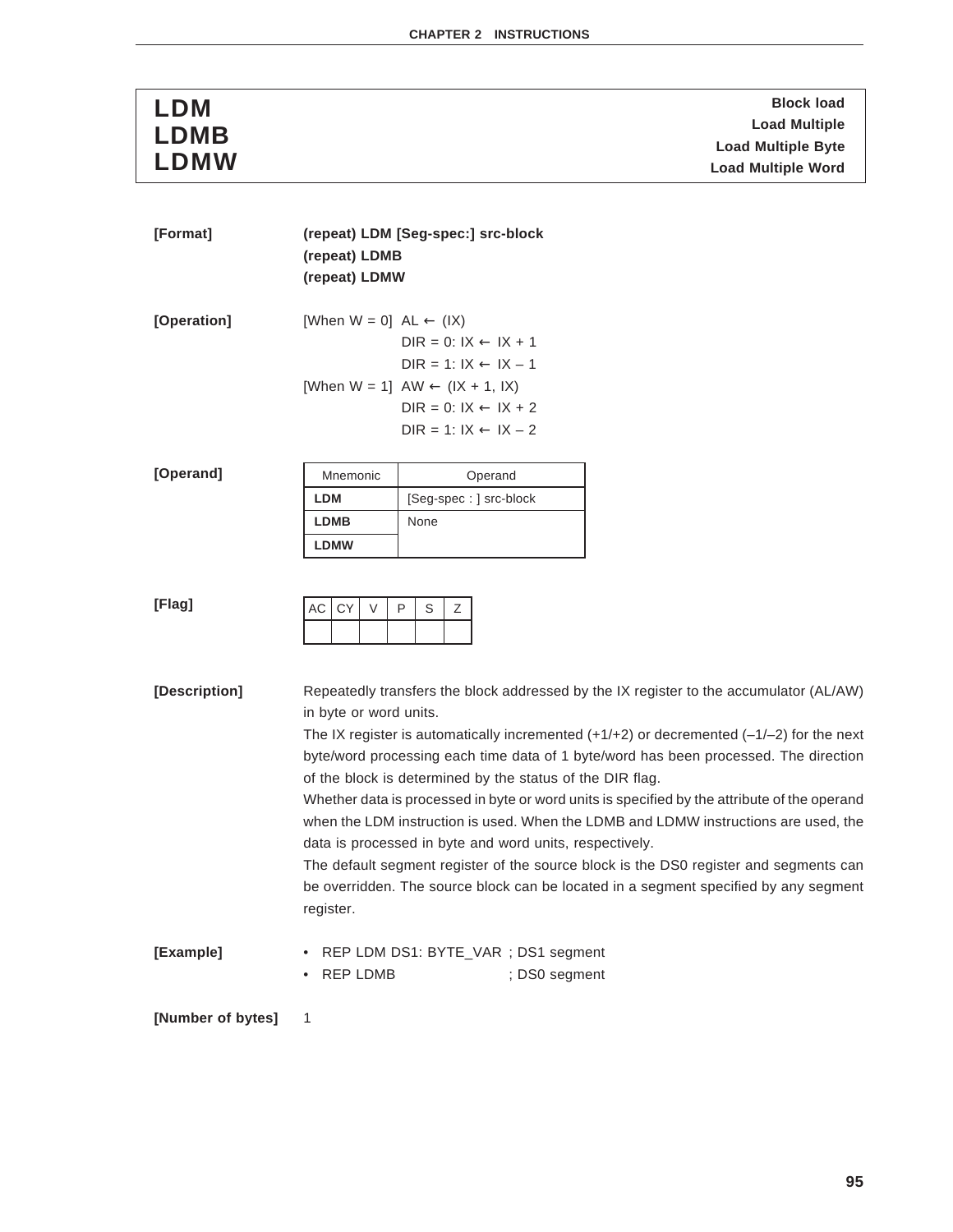| Mnemonic    | Operand               | Operation code |   |  |  |  |           |  |  |  |  |  |  |
|-------------|-----------------------|----------------|---|--|--|--|-----------|--|--|--|--|--|--|
|             |                       |                | 6 |  |  |  | 5 4 3 2 1 |  |  |  |  |  |  |
| LDM         | [Seg-spec: ]src-block |                |   |  |  |  |           |  |  |  |  |  |  |
| <b>LDMB</b> | None                  |                |   |  |  |  |           |  |  |  |  |  |  |
| LDMW        |                       |                |   |  |  |  |           |  |  |  |  |  |  |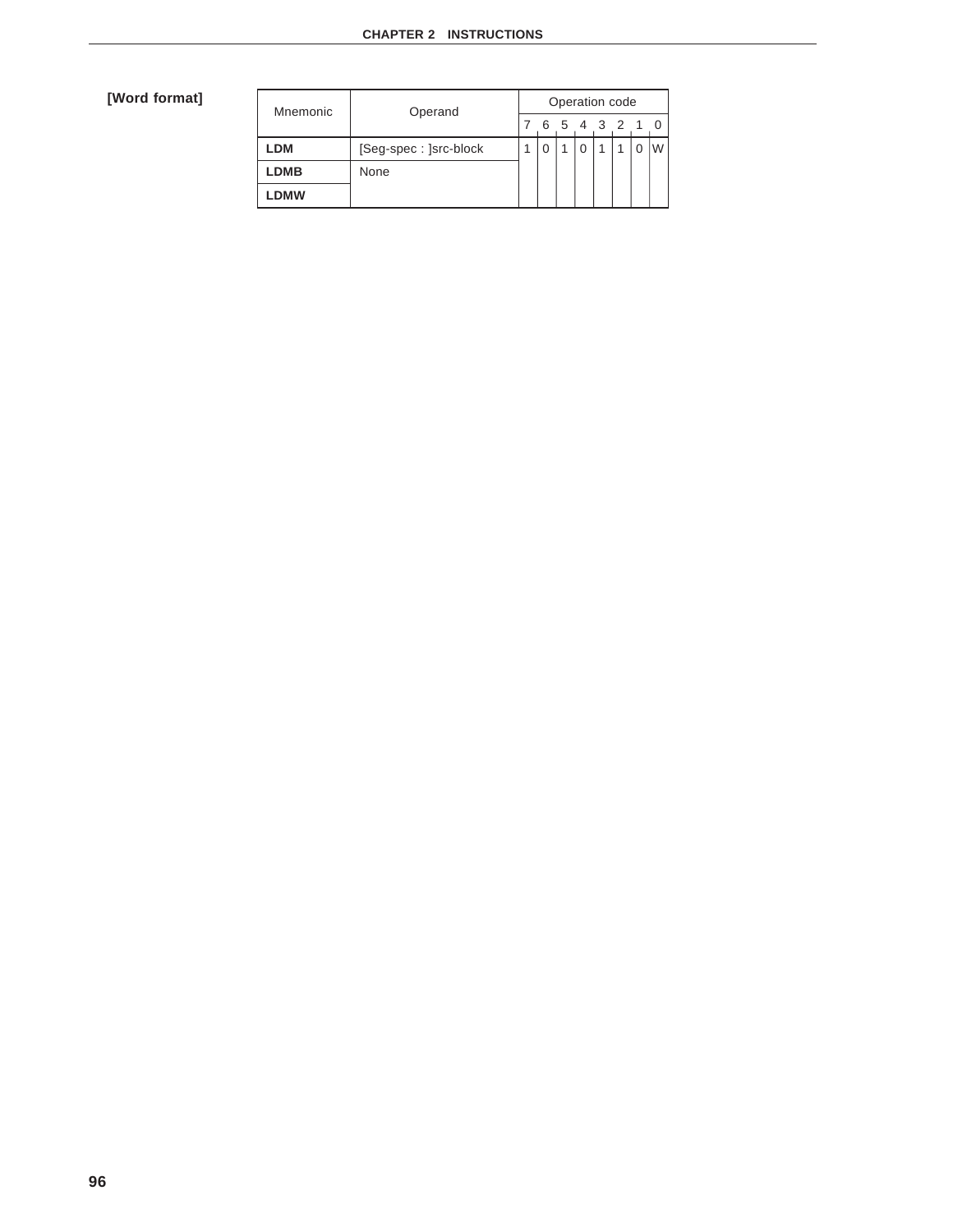**[Format] (1) MOV dst, src**

**(2) MOV dst1, dst2, src**

## **[Operand, operation]**

Format (1)

| Mnemonic   | Operand (dst, src) | Operation                                                          |
|------------|--------------------|--------------------------------------------------------------------|
| <b>MOV</b> | reg, reg'          | $dst \leftarrow src$                                               |
|            | mem, reg           |                                                                    |
|            | reg, mem           |                                                                    |
|            | mem, imm           |                                                                    |
|            | reg, imm           |                                                                    |
|            | acc, dmem          | [When $W = 0$ ] $AL \leftarrow$ (dmem)                             |
|            |                    | [When $W = 1$ ] AH $\leftarrow$ (dmem + 1), AL $\leftarrow$ (dmem) |
|            | dmem, acc          | [When $W = 0$ ] (dmem) $\leftarrow$ AL                             |
|            |                    | [When W = 1] (dmem + 1) $\leftarrow$ AH, (dmem) $\leftarrow$ AL    |
|            | sreg, reg16        | $dst \leftarrow src$                                               |
|            | sreg, mem16        |                                                                    |
|            | reg16, sreg        |                                                                    |
|            | mem16, sreg        |                                                                    |
|            | AH, PSW            | AH $\leftarrow$ S, Z, x, AC, x, P, x, CY                           |
|            | PSW, AH            | S. Z. $\times$ . AC. $\times$ . P. $\times$ . CY $\leftarrow$ AH   |

## Format (2)

| Mnemonic | Operand (dst1, dst2, src) | Operation                                                  |
|----------|---------------------------|------------------------------------------------------------|
|          | DS0, reg16, mem32         | reg16 $\leftarrow$ (mem32)<br>$DS0 \leftarrow (mem32 + 2)$ |
|          | DS1, reg16, mem32         | reg16 $\leftarrow$ (mem32)<br>$DS1 \leftarrow (mem32 + 2)$ |

**[Flag]** Where operand is PSW or AH Other than left

| $AC$ $CY$ |  | n | ◠<br>╮ |  |
|-----------|--|---|--------|--|
|           |  |   |        |  |

| $AC$ $CY$ | $\vee$ | P | S | <u>.</u> |
|-----------|--------|---|---|----------|
|           |        |   |   |          |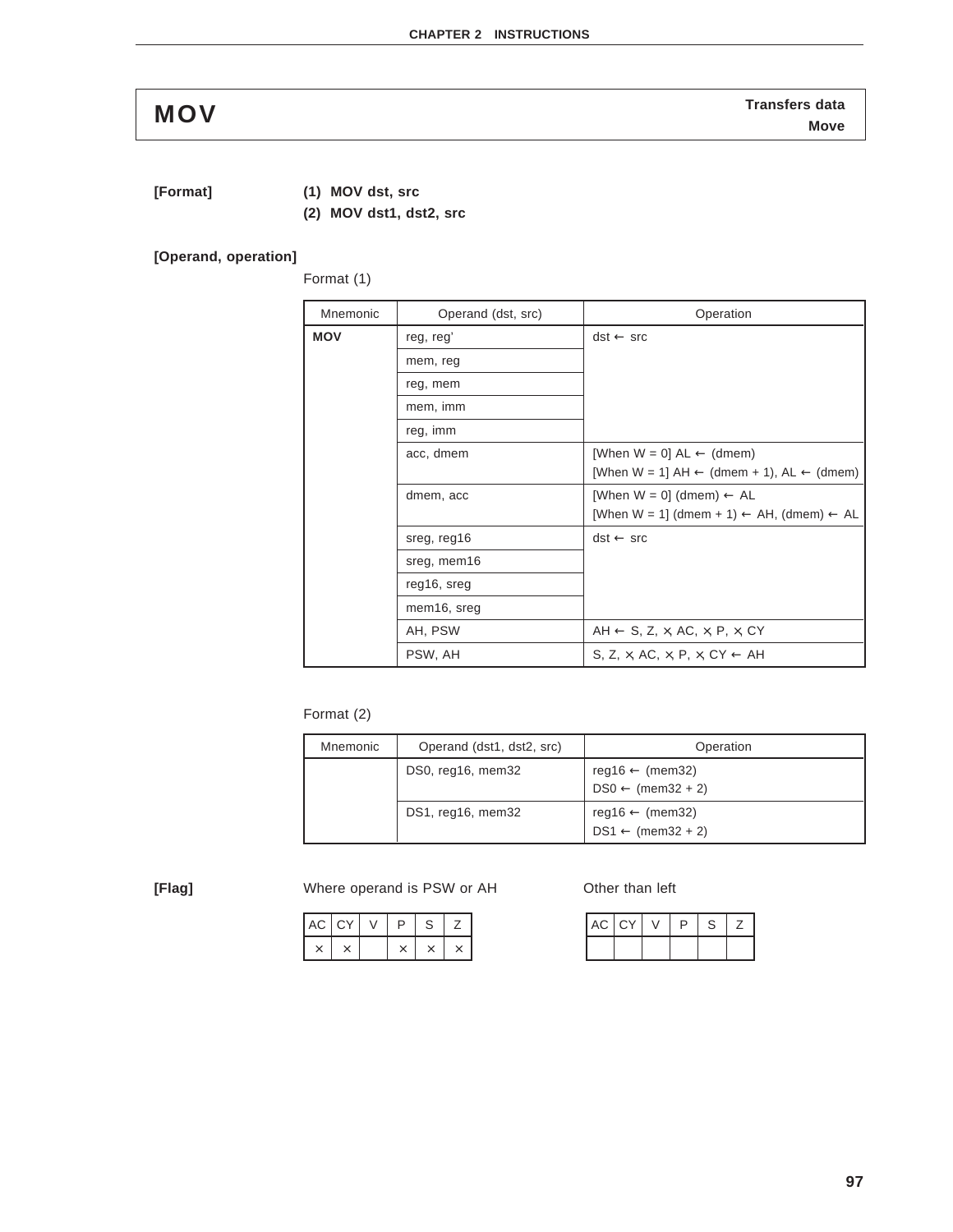**[Description]** Format (1): Transfers the contents of the source operand (src) specified by the second operand to the destination operand (dst) specified by the first operand. If the operands are AH, PSW, the S, Z, AC, P, and CY flags are transferred to the AH register. Bits 1, 3, and 5 of the AH register are undefined as a result. If the operands are PSW, AH, bits 2, 4, 6, and 7 of the AH register are transferred to the S, Z, AC, P, and CY flags of the PSW, respectively.

> **Caution If dst = sreg or src = sreg, the hardware interrupt (maskable interrupt or non-maskable interrupt) request and single-step break cannot be accepted between this instruction and the next instruction.**

Format (2): Transfers the low-order 16 bits (offset word of 32-bit pointer variable) of the 32-bit memory addressed by the source operand (src) to a 16-bit register specified by destination operand 2 (dst2), and the high-order 16 bits (segment word) of the 32-bit memory to a segment register (DS0 or DS1 register) specified by destination operand 1 (dst1).

| [Example] | To write 55H to memory 0:50H |  |  |  |  |
|-----------|------------------------------|--|--|--|--|
|           | MOV AW, 0                    |  |  |  |  |
|           | MOV DS1, AW                  |  |  |  |  |
|           | MOV IY, 50H                  |  |  |  |  |
|           | MOV DL, 55H                  |  |  |  |  |
|           | MOV DS1: [IY], DL            |  |  |  |  |
|           |                              |  |  |  |  |

| Mnemonic   | Operand           | No. of bytes |
|------------|-------------------|--------------|
| <b>MOV</b> | reg, reg'         | 2            |
|            | mem, reg          | $2 - 4$      |
|            | reg, mem          |              |
|            | mem, imm          | 3-6          |
|            | reg, imm          | 2, 3         |
|            | acc, dmem         | 3            |
|            | dmem, acc         |              |
|            | sreg, reg16       | 2            |
|            | sreg, mem16       | $2 - 4$      |
|            | reg16, sreg       | 2            |
|            | mem16, sreg       | $2 - 4$      |
|            | DS0, reg16, mem32 |              |
|            | DS1, reg16, mem32 |              |
|            | AH, PSW           | 1            |
|            | PSW, AH           |              |

# **[Number of Bytes]**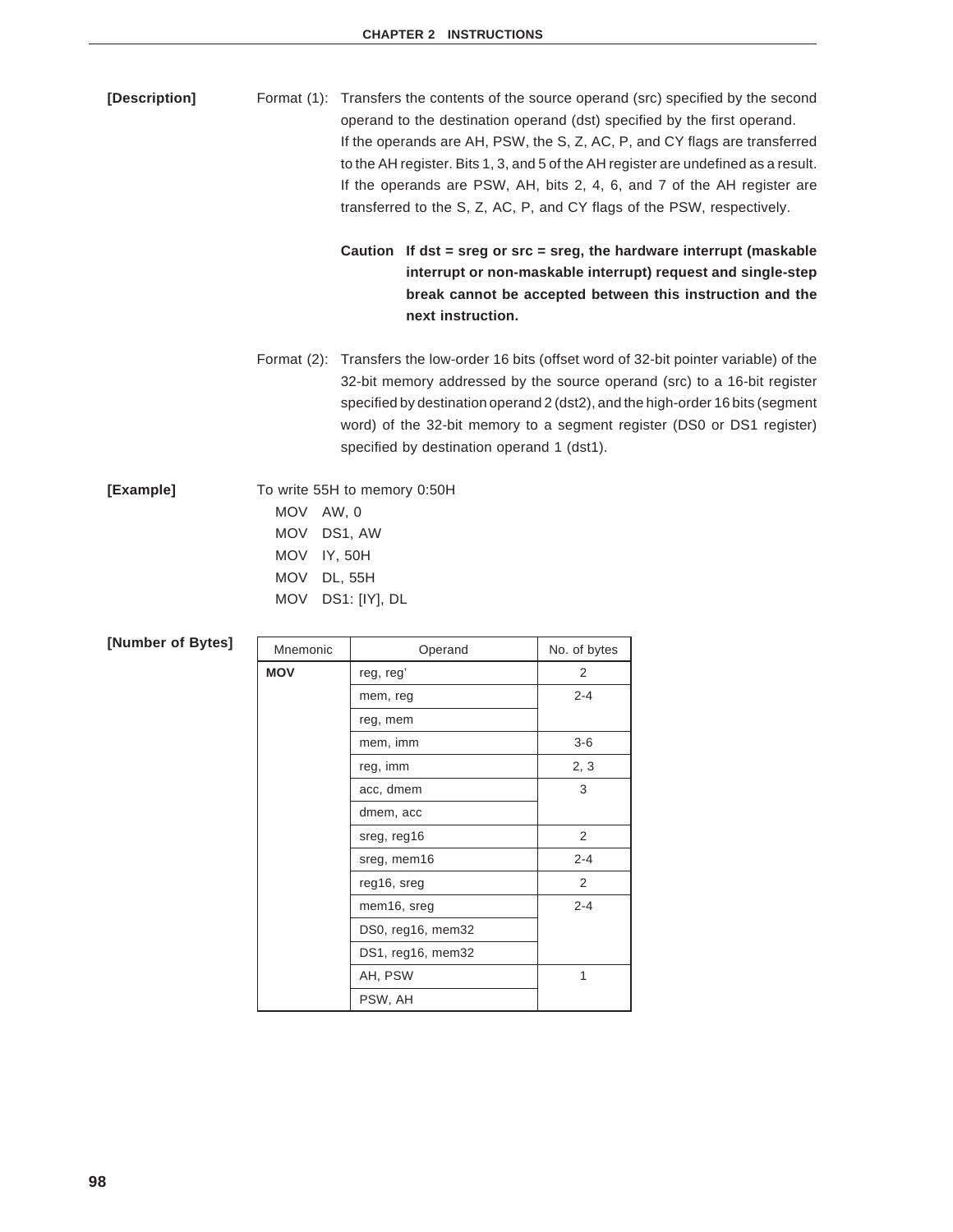| Mnemonic   | Operand           |                           |              |                  |                  |                   |                |                  | Operation code |              |              |                   |             |             |  |               |
|------------|-------------------|---------------------------|--------------|------------------|------------------|-------------------|----------------|------------------|----------------|--------------|--------------|-------------------|-------------|-------------|--|---------------|
|            |                   | $\overline{7}$            | 6            | 5                | 4                | 3                 | $\overline{2}$ | $\mathbf{1}$     | 0              | $7^{\circ}$  |              |                   |             |             |  | 6 5 4 3 2 1 0 |
| <b>MOV</b> | reg, reg'         | 1                         | 0            | $\mathbf 0$      | $\mathbf{0}$     | $\mathbf{1}$      | $\overline{0}$ | $\mathbf{1}$     | W              | $\mathbf{1}$ | $\mathbf{1}$ |                   | reg         |             |  | reg'          |
|            | mem, reg          |                           | 0            | 0                | 0                | 1                 | 0              | 0                | W              | mod          |              |                   | reg<br>mem  |             |  |               |
|            |                   |                           |              |                  |                  | (disp-low)        |                |                  |                |              |              |                   | (disp-high) |             |  |               |
|            | reg, mem          |                           | 0            | $\mathbf 0$      | 0                | $\mathbf{1}$      | $\mathbf 0$    | $\mathbf{1}$     | W              | mod          |              |                   | reg         |             |  | mem           |
|            |                   |                           |              |                  |                  | (disp-low)        |                |                  |                |              |              |                   |             | (disp-high) |  |               |
|            | mem, imm          | $\mathbf{1}$              | $\mathbf{1}$ | 0                | $\mathbf{0}$     | $\mathbf{0}$      | $\mathbf{1}$   | $\mathbf{1}$     | W              | mod          |              | $\boldsymbol{0}$  | $\mathbf 0$ | $\mathbf 0$ |  | mem           |
|            |                   |                           |              |                  |                  | (disp-low)        |                |                  |                |              |              |                   |             | (disp-high) |  |               |
|            |                   |                           |              |                  |                  | imm8 or imm16-low |                |                  |                |              |              |                   |             | imm16-high  |  |               |
|            | reg, imm          |                           | $\mathbf 0$  | 1                | $\mathbf{1}$     | W                 |                | reg              |                |              |              | imm8 or imm16-low |             |             |  |               |
|            |                   |                           |              |                  |                  | imm16-high        |                |                  |                |              |              |                   |             |             |  |               |
|            | acc, dmem         |                           | 0            | $\mathbf{1}$     | $\overline{0}$   | $\mathbf{0}$      | $\Omega$       |                  | $0 \mid W$     | addr-low     |              |                   |             |             |  |               |
|            |                   |                           | addr-high    |                  |                  |                   |                |                  |                |              |              |                   |             |             |  |               |
|            | dmem, acc         |                           | 0            | $\mathbf{1}$     | $\overline{0}$   | $\mathbf 0$       | $\mathbf 0$    | $\mathbf{1}$     | W              | addr-low     |              |                   |             |             |  |               |
|            |                   |                           |              |                  |                  | addr-high         |                |                  |                |              |              |                   |             |             |  |               |
|            | sreg, reg16       | 1                         | 0            | $\pmb{0}$        | $\boldsymbol{0}$ | $\mathbf{1}$      | 1              | $\mathbf{1}$     | 0              | $\mathbf{1}$ | 1            | 0                 | sreg        |             |  | reg           |
|            | sreg, mem16       |                           | 0            | $\Omega$         | $\Omega$         | $\mathbf{1}$      | 1              | 1                | $\mathbf 0$    | mod          |              | 0                 | sreg        |             |  | mem           |
|            |                   | (disp-low)                |              |                  |                  |                   | (disp-high)    |                  |                |              |              |                   |             |             |  |               |
|            | reg16, sreg       | $\mathbf{1}$              | $\mathbf 0$  | $\boldsymbol{0}$ | 0                | $\mathbf{1}$      | $\mathbf{1}$   | $\boldsymbol{0}$ | $\mathbf 0$    | $\mathbf{1}$ | $\mathbf{1}$ | $\mathbf 0$       | sreg        |             |  | reg           |
|            | mem16, sreg       |                           | 0            | 0                | 0                | 1                 | 1              | 0                | 0              | mod          |              | 0                 | sreg        |             |  | mem           |
|            |                   |                           |              |                  |                  | (disp-low)        |                |                  |                |              |              |                   |             | (disp-high) |  |               |
|            | DS0, reg16, mem32 | 1                         | $\mathbf{1}$ | $\Omega$         | $\Omega$         | $\Omega$          | $\mathbf{1}$   | $\Omega$         | $\mathbf{1}$   | mod          |              |                   | reg         |             |  | mem           |
|            |                   |                           |              |                  |                  | (disp-low)        |                |                  |                |              |              |                   |             | (disp-high) |  |               |
|            | DS1, reg16, mem32 | 1                         | 1            | 0                | $\Omega$         | $\mathbf{0}$      | 1              | $\mathbf{0}$     | $\mathbf 0$    | mod          |              |                   | reg         |             |  | mem           |
|            |                   | (disp-low)<br>(disp-high) |              |                  |                  |                   |                |                  |                |              |              |                   |             |             |  |               |
|            | AH, PSW           | 1                         | 0            | 0                | $\mathbf{1}$     | $\mathbf{1}$      | 1              | $\mathbf{1}$     | $\mathbf{1}$   |              |              |                   |             |             |  |               |
|            | PSW, AH           | 1                         | 0            | $\mathbf 0$      | 1                | 1                 | 1              | 1                | 0              |              |              |                   |             |             |  |               |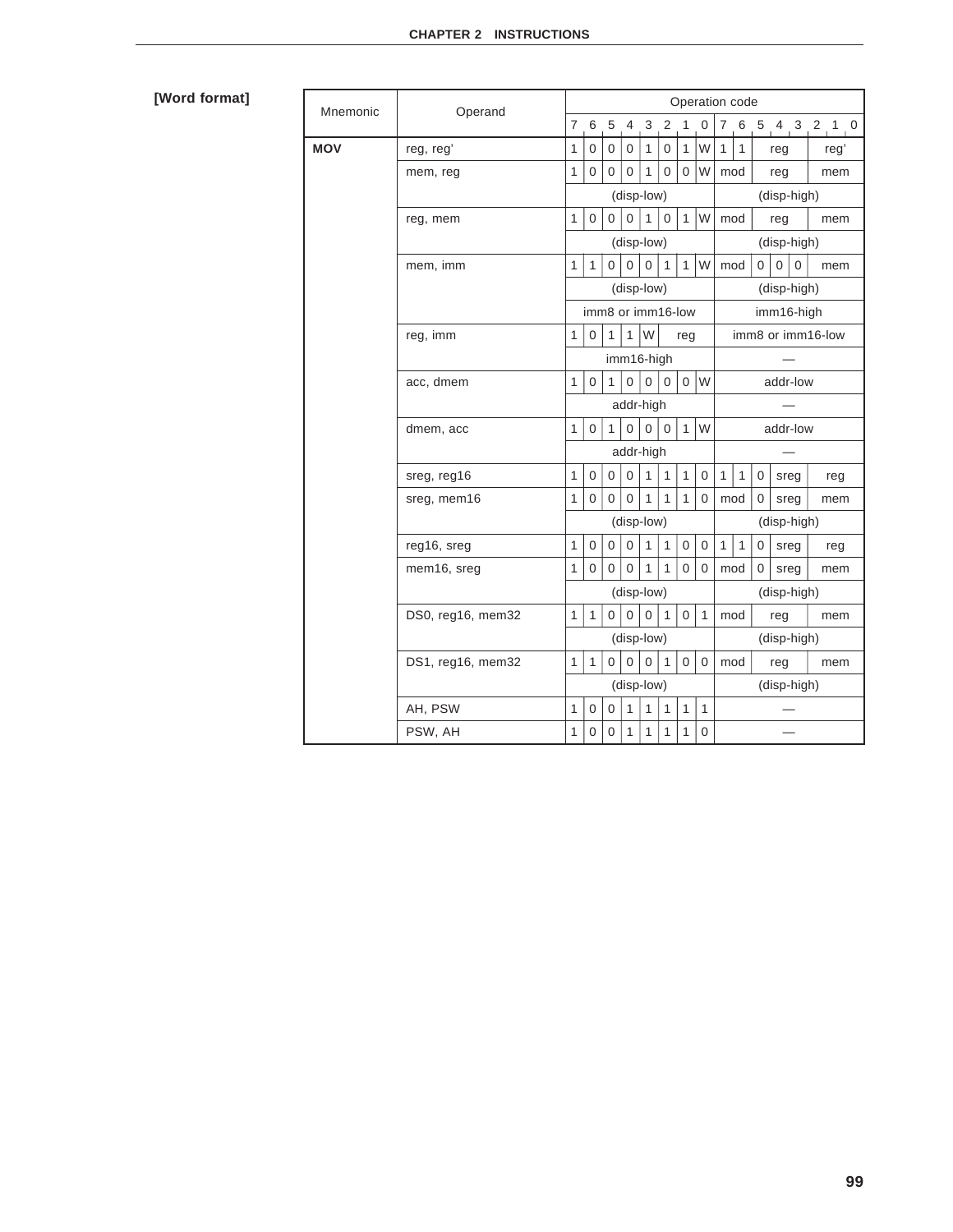| <b>MOVBK</b>  |
|---------------|
| <b>MOVBKB</b> |
| <b>MOVBKW</b> |

**MOVBK** Block transfer **Move Block MOVBKB Move Block Byte Move Block Byte**<br>
Move Block Word<br>
Move Block Word

| [Format]          | (repeat) MOVBK [DS1-spec:] dst-block, [Seg-spec:] src-block |                                                                                                                                 |  |  |  |  |  |  |
|-------------------|-------------------------------------------------------------|---------------------------------------------------------------------------------------------------------------------------------|--|--|--|--|--|--|
|                   | (repeat) MOVBKB                                             |                                                                                                                                 |  |  |  |  |  |  |
|                   | (repeat) MOVBKW                                             |                                                                                                                                 |  |  |  |  |  |  |
| [Operation]       | [When $W = 0$ ] (IY) $\leftarrow$ (IX)                      | DIR = 0: $IX \leftarrow IX + 1$ , $IY \leftarrow IY + 1$<br>$DIR = 1: IX \leftarrow IX - 1, IY \leftarrow IY - 1$               |  |  |  |  |  |  |
|                   |                                                             | [When W = 1] (IY + 1, IY) $\leftarrow$ (IX + 1, IX)                                                                             |  |  |  |  |  |  |
|                   |                                                             | DIR = 0: $IX \leftarrow IX + 2$ , $IY \leftarrow IY + 2$                                                                        |  |  |  |  |  |  |
|                   |                                                             | DIR = 1: $IX \leftarrow IX - 2$ , $IY \leftarrow IY - 2$                                                                        |  |  |  |  |  |  |
|                   |                                                             |                                                                                                                                 |  |  |  |  |  |  |
| [Operand]         | Mnemonic                                                    | Operand                                                                                                                         |  |  |  |  |  |  |
|                   | <b>MOVBK</b>                                                | [DS1-spec: ] dst-block, [Seg-spec: ] src-block                                                                                  |  |  |  |  |  |  |
|                   | <b>MOVBKB</b>                                               | None                                                                                                                            |  |  |  |  |  |  |
|                   | <b>MOVBKW</b>                                               |                                                                                                                                 |  |  |  |  |  |  |
|                   |                                                             |                                                                                                                                 |  |  |  |  |  |  |
| [Flag]            | $\vee$<br>AC<br>CY                                          | P<br>S<br>Ζ                                                                                                                     |  |  |  |  |  |  |
|                   |                                                             |                                                                                                                                 |  |  |  |  |  |  |
|                   |                                                             |                                                                                                                                 |  |  |  |  |  |  |
|                   |                                                             |                                                                                                                                 |  |  |  |  |  |  |
| [Description]     |                                                             | Repeatedly transfers the block addressed by the IX register to the block addressed by the<br>IY register in byte or word units. |  |  |  |  |  |  |
|                   |                                                             | The IX and IY registers are automatically incremented $(+1/+2)$ or decremented $(-1/-2)$ for                                    |  |  |  |  |  |  |
|                   |                                                             | the next byte/word processing each time data of 1 byte/word has been processed. The                                             |  |  |  |  |  |  |
|                   |                                                             | direction of the block is determined by the status of the DIR flag.                                                             |  |  |  |  |  |  |
|                   |                                                             | Whether data is processed in byte or word units is specified by the attribute of the operand                                    |  |  |  |  |  |  |
|                   |                                                             | when the MOVBK instruction is used. When the MOVBKB and MOVBKW instructions are                                                 |  |  |  |  |  |  |
|                   |                                                             | used, the data is processed in byte and word units, respectively.                                                               |  |  |  |  |  |  |
|                   |                                                             | The destination block must be always located in a segment specified by the DS1 register,                                        |  |  |  |  |  |  |
|                   |                                                             | and segments cannot be overridden.<br>On the other hand, the default segment register of the source block is the DS0 register,  |  |  |  |  |  |  |
|                   |                                                             | but segments can be overridden, and the source block can be located in a segment                                                |  |  |  |  |  |  |
|                   |                                                             | specified by any segment register.                                                                                              |  |  |  |  |  |  |
|                   |                                                             |                                                                                                                                 |  |  |  |  |  |  |
| [Example]         |                                                             | MOVBK BYTE_VAR1, BYTE_VAR2                                                                                                      |  |  |  |  |  |  |
|                   |                                                             | MOVBK WORD_VAR1, WORD_VAR2                                                                                                      |  |  |  |  |  |  |
|                   |                                                             |                                                                                                                                 |  |  |  |  |  |  |
| [Number of bytes] | 1                                                           |                                                                                                                                 |  |  |  |  |  |  |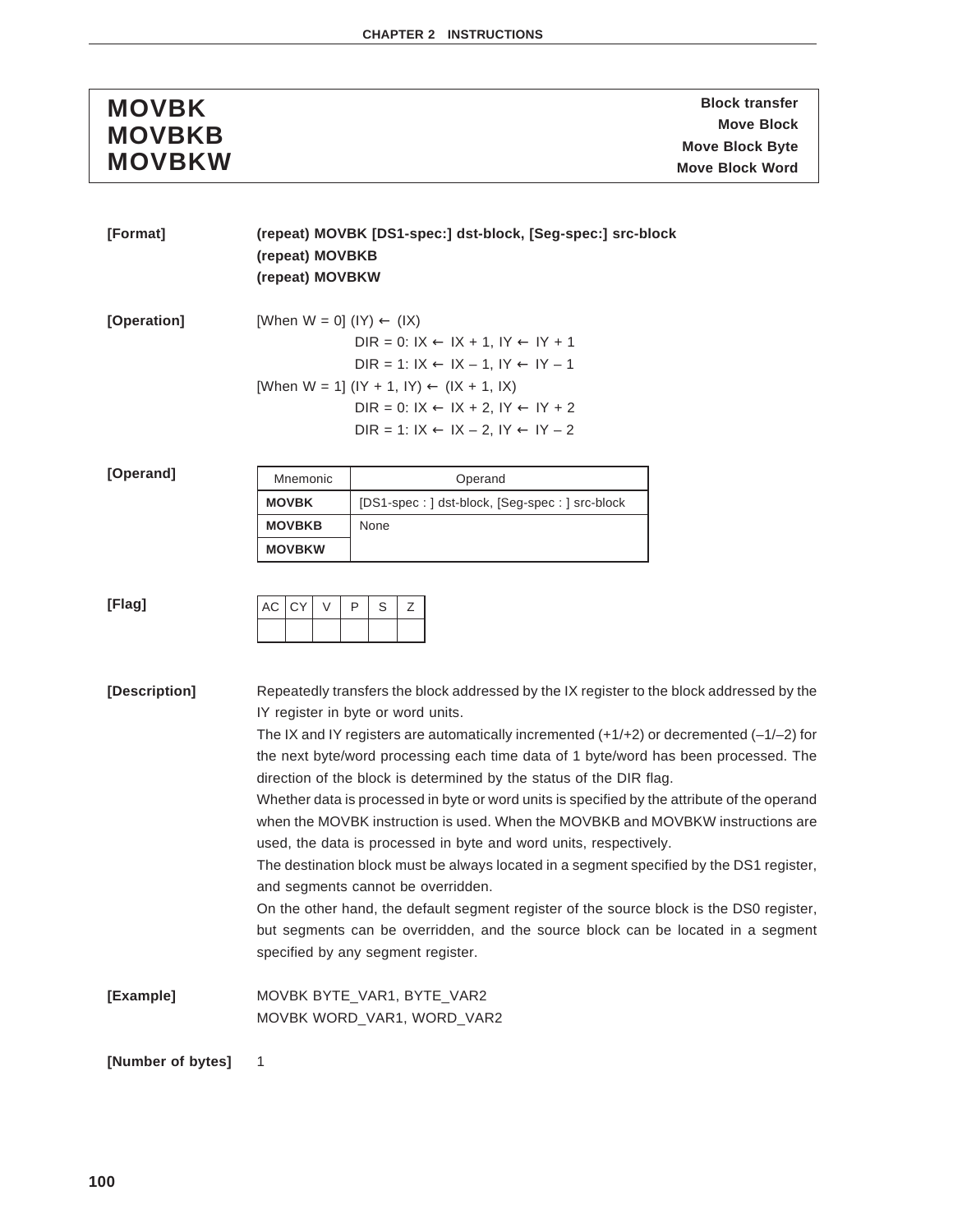| Mnemonic      | Operand                                       |  | Operation code |              |          |       |  |  |   |  |
|---------------|-----------------------------------------------|--|----------------|--------------|----------|-------|--|--|---|--|
|               |                                               |  | 6              | $\mathbf{b}$ |          | 4 3 2 |  |  |   |  |
| <b>MOBK</b>   | [DS1-spec: ]dst-block, [Seg-spec: ] src-block |  |                |              | $\Omega$ |       |  |  | W |  |
| <b>MOVBKB</b> | None                                          |  |                |              |          |       |  |  |   |  |
| <b>MOVBKW</b> |                                               |  |                |              |          |       |  |  |   |  |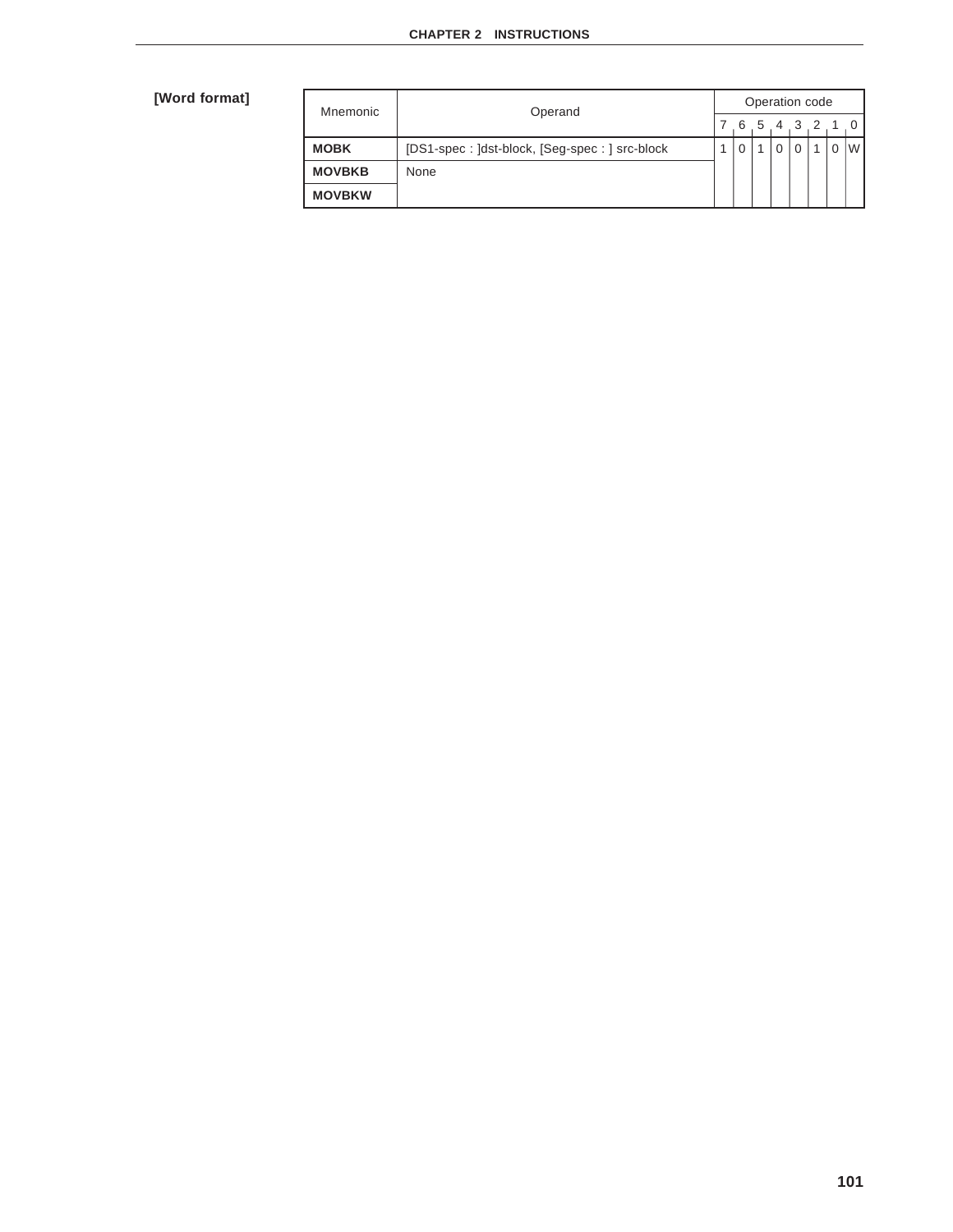**[Format] (1) MUL src**

- **(2) MUL dst, src**
- **(3) MUL dst, src1, src2**

### **[Operand, operation]**

Format (1)

| Mnemonic   | Operand           | Operation                                                           |
|------------|-------------------|---------------------------------------------------------------------|
| <b>MUL</b> | reg <sub>8</sub>  | $AW \leftarrow AL \times src$                                       |
|            |                   | AH = Sign extension of AL: $CY \leftarrow 0, V \leftarrow 0$        |
|            | mem <sub>8</sub>  | AH $\neq$ Sign extension of AL: CY $\leftarrow$ 1, V $\leftarrow$ 1 |
|            |                   |                                                                     |
|            | reg16             | DW, AW $\leftarrow$ AW $\times$ src                                 |
|            |                   | DW = Sign extension of AW: CY $\leftarrow$ 0, V $\leftarrow$ 0      |
|            | mem <sub>16</sub> | DW $\neq$ Sign extension of AW: CY $\leftarrow$ 1, V $\leftarrow$ 1 |
|            |                   |                                                                     |

### Format (2)

| Mnemonic | Operand            | Operation                                                   |
|----------|--------------------|-------------------------------------------------------------|
| MUL      | reg16, imm8        | $dst \leftarrow \text{dst} \times \text{src}$               |
|          |                    | Product $\leq$ 16 bits: CY $\leftarrow$ 0, V $\leftarrow$ 0 |
|          | $req16$ , imm $16$ | Product > 6 bits: $CY \leftarrow 1, V \leftarrow 1$         |
|          |                    |                                                             |

### Format (3)

| Mnemonic   | Operand                   | Operation                                                    |
|------------|---------------------------|--------------------------------------------------------------|
| <b>MUL</b> | reg16, $req16'$ , imm $8$ | $dst \leftarrow src1 x src2$                                 |
|            | reg16, mem16, imm8        | Product $\leq 16$ bits: CY $\leftarrow 0$ , $V \leftarrow 0$ |
|            | reg16, reg16', imm16      | Product > 16 bits: $CY \leftarrow 1, V \leftarrow 1$         |
|            | reg16, mem16, imm16       |                                                              |

**[Flag]**

|   | $AC$ $CY$ | D | S | ∠ |  |
|---|-----------|---|---|---|--|
| U |           | U |   |   |  |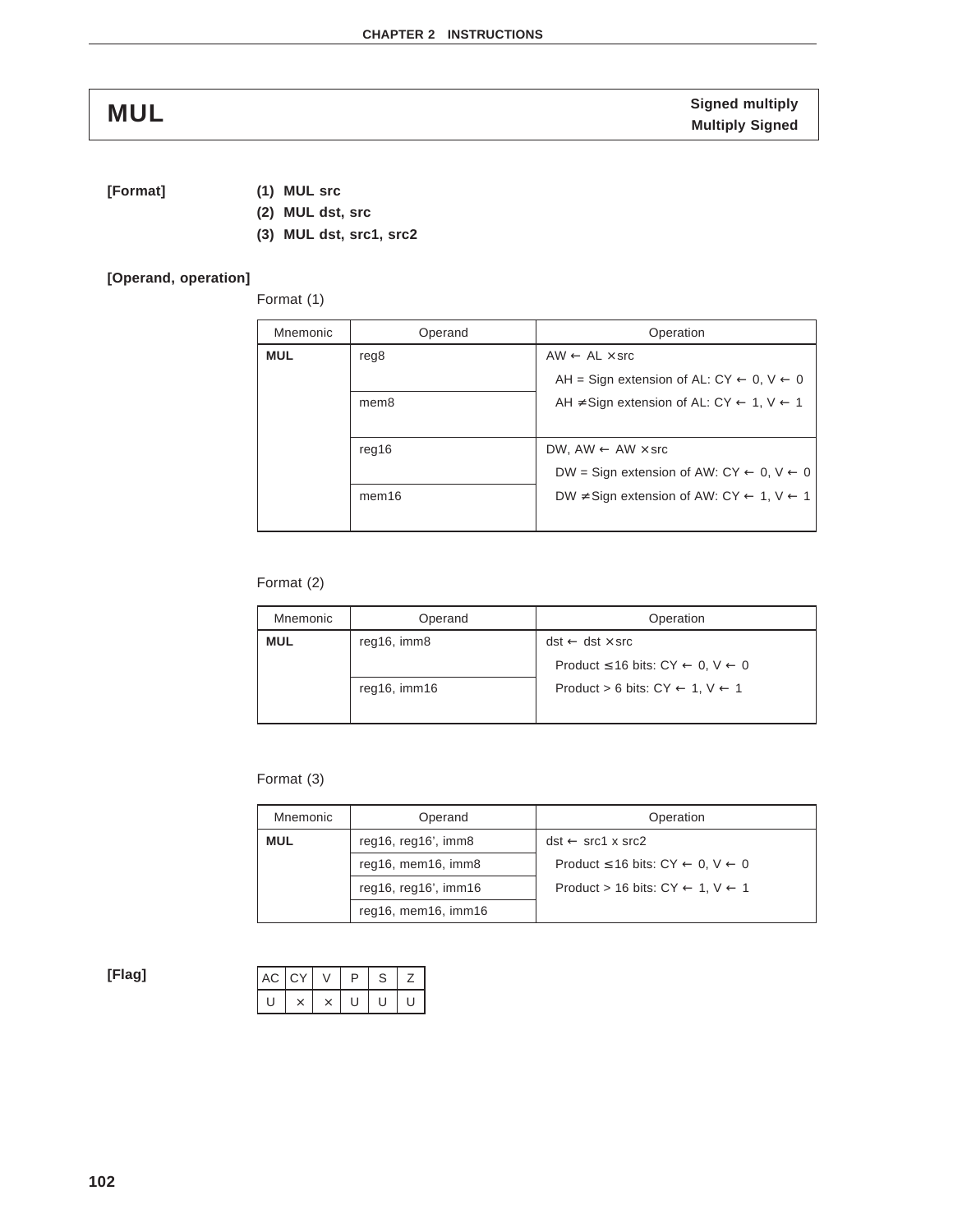| [Description] |                                         | Format (1): • Where $src = reg8$ or $src = mem8$<br>Multiplies the value of the AL register by the source operand (src) with sign,<br>and stores the double-length result to the AW register. If the upper half (AH<br>register) of the result is not the sign extension of the lower half (AL register)<br>at this time, the CY and V flags are set to 1. The AH register is an extension<br>register.             |
|---------------|-----------------------------------------|---------------------------------------------------------------------------------------------------------------------------------------------------------------------------------------------------------------------------------------------------------------------------------------------------------------------------------------------------------------------------------------------------------------------|
|               |                                         | • Where $src = \text{reg16}$ or $src = \text{mem16}$<br>Multiplies the value of the AW register by the source operand (src) with sign,<br>and stores the double-length result to the AW and DW registers. If the upper<br>half (DW register) of the result is not the sign extension of the lower half<br>(AW register) at this time, the CY and V flags are set to 1. The DW register<br>is an extension register. |
|               |                                         | Format (2): Multiplies the destination operand (dst) by the source operand (src) with sign,<br>and stores the result to the destination operand (dst).                                                                                                                                                                                                                                                              |
|               |                                         | Format (3): Multiplies the first source operand (src1) by the second source operand (src2)<br>with sign, and stores the result to the destination operand (dst).                                                                                                                                                                                                                                                    |
| [Example]     | MOV BW, 0<br>MOV DS0, BW<br>MOV IX, 50H | To multiply value of AW register by contents of memory 0:50H (word data)<br>MUL WORD PTR [IX]                                                                                                                                                                                                                                                                                                                       |

| [Number of bytes] | Mnemonic   | Operand              | No. of bytes   |
|-------------------|------------|----------------------|----------------|
|                   | <b>MUL</b> | reg8                 | $\overline{2}$ |
|                   |            | mem <sub>8</sub>     | $2 - 4$        |
|                   |            | req16                | 2              |
|                   |            | mem <sub>16</sub>    | $2 - 4$        |
|                   |            | reg16, imm8          | 3              |
|                   |            | reg16, imm16         | $\overline{4}$ |
|                   |            | reg16, reg16', imm8  | 3              |
|                   |            | reg16, mem16, imm8   | $3 - 5$        |
|                   |            | reg16, reg16', imm16 | $\overline{4}$ |
|                   |            | reg16, mem16, imm16  | $4-6$          |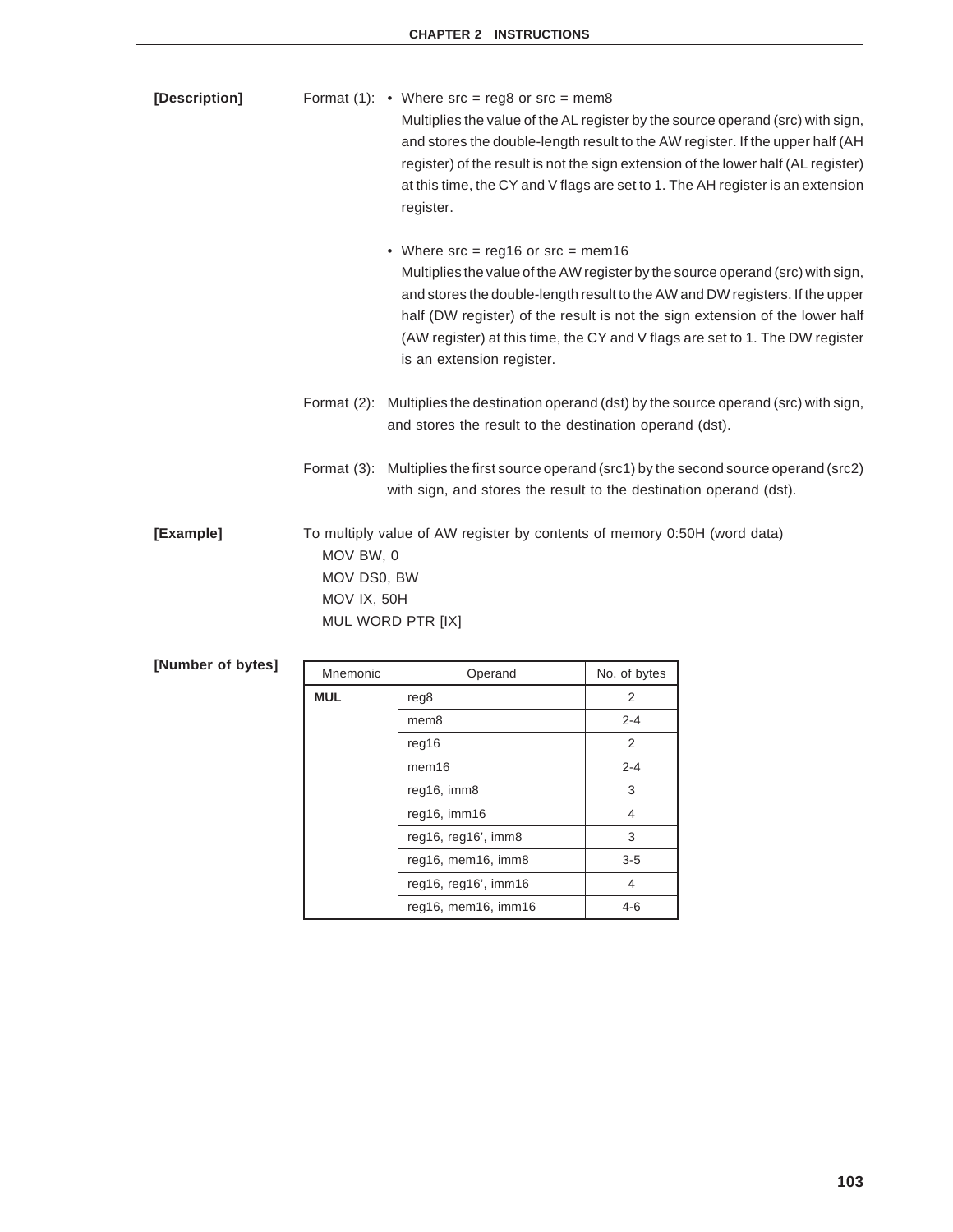| Mnemonic   | Operand              |                                                                               |              |              |                  |              |                |                   |              | Operation code |              |              |                |              |             |
|------------|----------------------|-------------------------------------------------------------------------------|--------------|--------------|------------------|--------------|----------------|-------------------|--------------|----------------|--------------|--------------|----------------|--------------|-------------|
|            |                      | 7                                                                             | 6            | 5            | $\overline{4}$   | 3            | $\overline{2}$ | 1                 | $\mathbf 0$  | $\overline{7}$ | 6            | 5            |                |              | $4$ 3 2 1 0 |
| <b>MUL</b> | reg8                 | 1                                                                             | $\mathbf{1}$ | 1            | $\mathbf{1}$     | $\Omega$     | $\mathbf{1}$   | $\mathbf{1}$      | $\mathbf 0$  | $\mathbf{1}$   | $\mathbf{1}$ | $\mathbf{1}$ | $\overline{0}$ | $\mathbf{1}$ | reg         |
|            | mem <sub>8</sub>     | 1                                                                             | $\mathbf{1}$ | $\mathbf{1}$ | $\mathbf{1}$     | $\mathbf 0$  | $\mathbf{1}$   | $\mathbf{1}$      | $\mathbf 0$  | mod            |              | $\mathbf{1}$ | $\mathbf 0$    | $\mathbf{1}$ | mem         |
|            |                      |                                                                               | (disp-low)   |              |                  |              |                |                   | (disp-high)  |                |              |              |                |              |             |
|            | req16                | 1                                                                             | $\mathbf{1}$ | 1            | 1                | $\mathbf 0$  | $\mathbf{1}$   | $\mathbf{1}$      | 1            | 1              | 1            | $\mathbf{1}$ | 0              | $\mathbf{1}$ | reg         |
|            | mem <sub>16</sub>    | 1                                                                             | 1            | 1            | 1                | $\Omega$     | 1              | 1                 | 1            | mod            |              | $\mathbf{1}$ | $\mathbf 0$    | $\mathbf{1}$ | mem         |
|            |                      | (disp-low)                                                                    |              |              |                  |              |                |                   |              | (disp-high)    |              |              |                |              |             |
|            | reg16, imm8          | 0                                                                             | $\mathbf{1}$ | $\mathbf{1}$ | 0                | $\mathbf{1}$ | 0              | $\mathbf{1}$      | 1            | 1              | $\mathbf{1}$ |              | reg            |              | reg'        |
|            |                      |                                                                               |              |              | imm <sub>8</sub> |              |                |                   |              |                |              |              |                |              |             |
|            | reg16, imm16         | 0                                                                             | $\mathbf{1}$ | 1            | $\Omega$         | $\mathbf{1}$ | $\mathbf 0$    | $\mathbf{0}$      | $\mathbf{1}$ | 1              | $\mathbf{1}$ |              | reg            |              | reg'        |
|            |                      | imm16-low                                                                     |              |              |                  |              |                |                   | im16-high    |                |              |              |                |              |             |
|            | reg16, imm16', imm8  | 0                                                                             | $\mathbf{1}$ | $\mathbf{1}$ | $\mathbf 0$      | 1            | $\mathbf 0$    | $\mathbf{1}$      | 1            | 1              | $\mathbf{1}$ |              | reg            |              | reg'        |
|            |                      | imm <sub>8</sub>                                                              |              |              |                  |              |                |                   |              |                |              |              |                |              |             |
|            | reg16, mem16, imm8   | 0<br>$\mathbf{1}$<br>$\mathbf{0}$<br>$\mathbf{1}$<br>$\mathbf{1}$<br>$\Omega$ |              |              |                  | $\mathbf{1}$ | $\mathbf{1}$   | mod<br>reg<br>mem |              |                |              |              |                |              |             |
|            |                      | (disp-high)<br>(disp-low)                                                     |              |              |                  |              |                |                   |              |                |              |              |                |              |             |
|            |                      |                                                                               |              |              | imm8             |              |                |                   |              |                |              |              |                |              |             |
|            | reg16, imm16', imm16 | 0                                                                             | $\mathbf{1}$ | $\mathbf{1}$ | $\Omega$         | 1            | $\Omega$       | $\Omega$          | $\mathbf{1}$ | 1              | 1            |              | reg            |              | reg'        |
|            |                      |                                                                               |              |              | imm16-low        |              |                |                   |              |                |              |              | imm16-high     |              |             |
|            | reg16, mem16, imm16  | 0                                                                             | 1            | 1            | $\Omega$         | $\mathbf{1}$ | $\Omega$       | $\Omega$          | $\mathbf{1}$ | mod            |              |              | reg            |              | mem         |
|            |                      | (disp-low)                                                                    |              |              |                  |              | (disp-high)    |                   |              |                |              |              |                |              |             |
|            |                      |                                                                               |              |              | imm16-low        |              |                |                   |              | imm16-high     |              |              |                |              |             |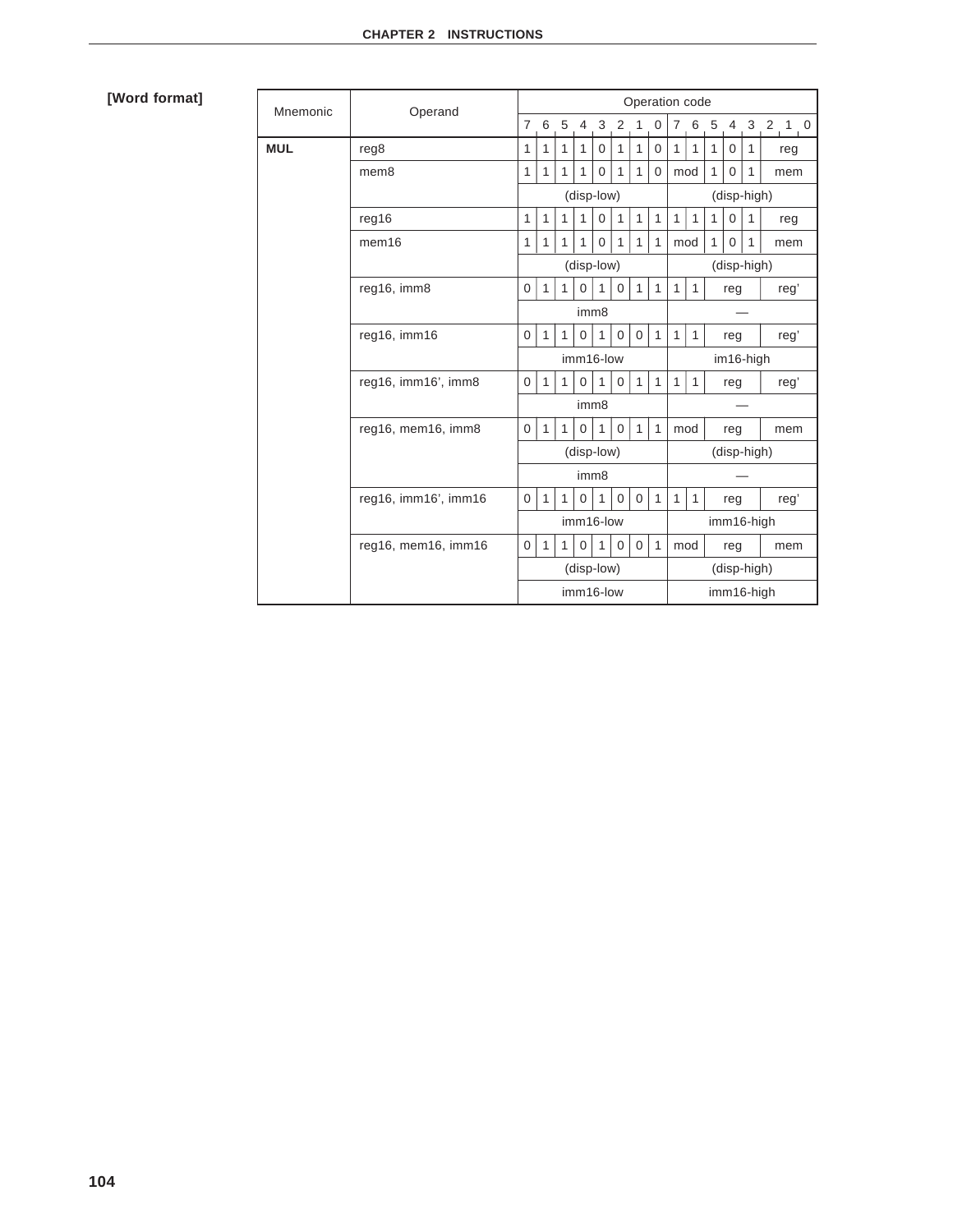**Unsigned multiply MULU Multiply Unsigned**

**[Format] MULU src**

**[Operand, operation]**

| Mnemonic    | Operand (src)     | Operation                                         |
|-------------|-------------------|---------------------------------------------------|
| <b>MULU</b> | reg8              | $AW \leftarrow AL \times src$                     |
|             | mem <sub>8</sub>  |                                                   |
|             | reg16             | DW, AW $\leftarrow$ AW $\times$ src               |
|             |                   | $DW = 0$ : $CY \leftarrow 0, V \leftarrow 0$      |
|             | mem <sub>16</sub> | $DW \neq 0$ : CY $\leftarrow$ 1, $V \leftarrow 1$ |
|             |                   |                                                   |

**[Flag]**

| $AC$ $CY$ |  | ח | ╮ |  |
|-----------|--|---|---|--|
|           |  |   |   |  |

**[Description]** • Where src = reg8 or src = mem8 Multiplies the value of the AL register by the source operand (src) without sign, and stores the double-length result to the AW register. If the upper half (AH register) of the result is not zero at this time, the CY and V flags are set to 1. The AH register is an extension register.

> • Where src = reg16 or src = mem16 Multiplies the value of the AW register by the source operand (src) with sign, and stores the double-length result to the AW and DW registers. If the upper half (DW register) of the result is not zero at this time, the CY and V flags are set to 1. The DW register is an extension register.

**[Example]** To multiply contents of AL register by contents of CL register MULU CL

| [Number of bytes] | Mnemonic    | Operand           | No. of bytes |
|-------------------|-------------|-------------------|--------------|
|                   | <b>MULU</b> | reg8              |              |
|                   |             | mem8              | $2 - 4$      |
|                   |             | reg16             |              |
|                   |             | mem <sub>16</sub> | $2 - 4$      |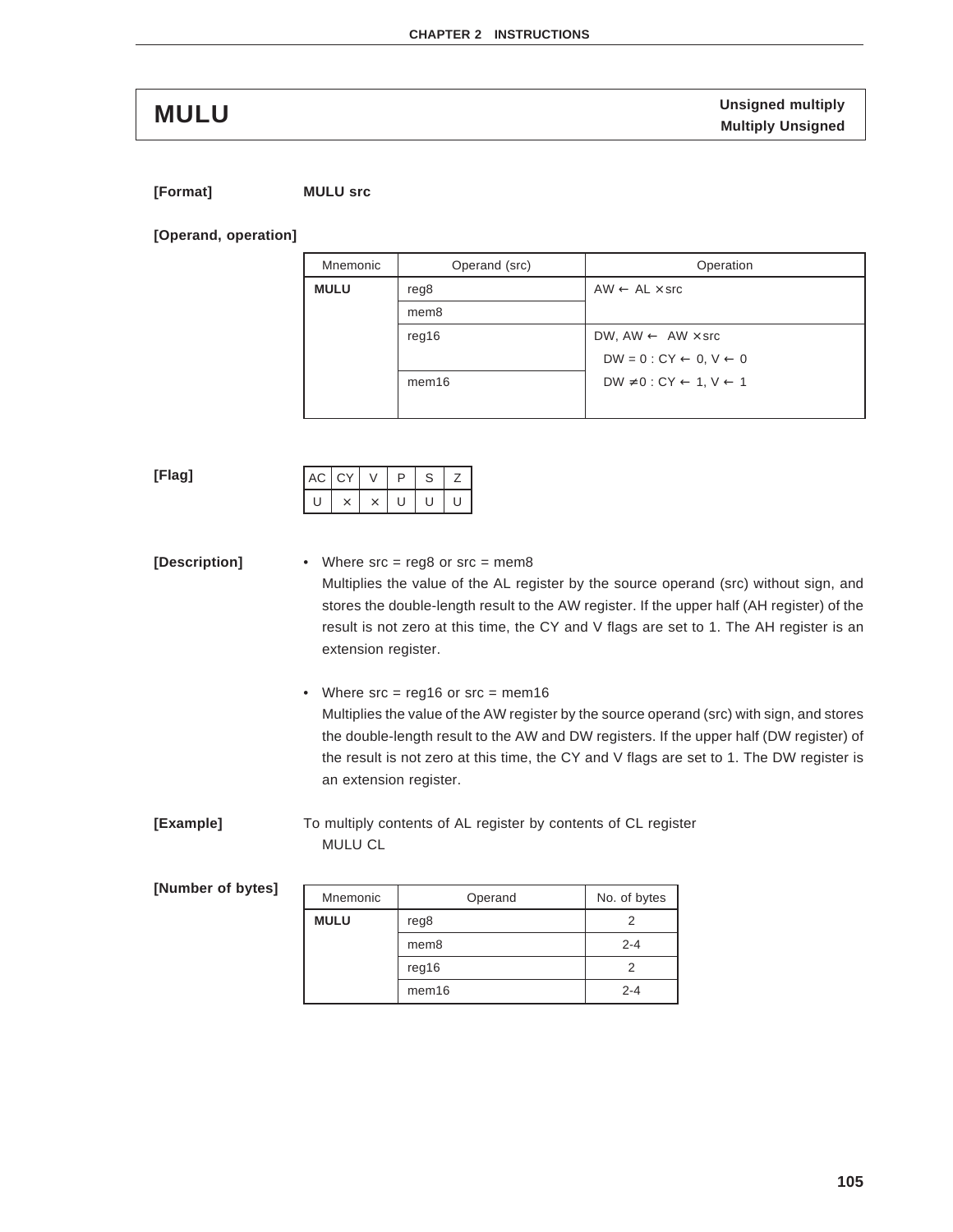| Mnemonic    | Operand           | Operation code |            |    |   |            |   |             |              |  |     |   |          |             |                                           |
|-------------|-------------------|----------------|------------|----|---|------------|---|-------------|--------------|--|-----|---|----------|-------------|-------------------------------------------|
|             |                   | 7              | 6          | 5  | 4 | 3 2        |   | -1          | <sup>0</sup> |  | 6   | 5 | 4        |             | 3 2<br>$\sim$ 0 $\cdot$<br>$\overline{1}$ |
| <b>MULU</b> | reg8              | и              | 4          |    | и |            | 4 |             |              |  | 1   |   | $\Omega$ | 0           | reg                                       |
|             | mem <sub>8</sub>  | ◢              |            |    | 4 | $\Omega$   | 1 |             | $\Omega$     |  | mod | 1 | $\Omega$ | 0           | mem                                       |
|             |                   |                |            |    |   | (disp-low) |   |             |              |  |     |   |          | (disp-high) |                                           |
|             | req16             | 1              | 1          | -1 | 1 | $\Omega$   | 1 | 1           | 1            |  | 1   | 1 | $\Omega$ | $\mathbf 0$ | reg                                       |
|             | mem <sub>16</sub> | и              | ۸          |    | и |            | 4 |             | 1            |  | mod | 4 | $\Omega$ | 0           | mem                                       |
|             |                   |                | (disp-low) |    |   |            |   | (disp-high) |              |  |     |   |          |             |                                           |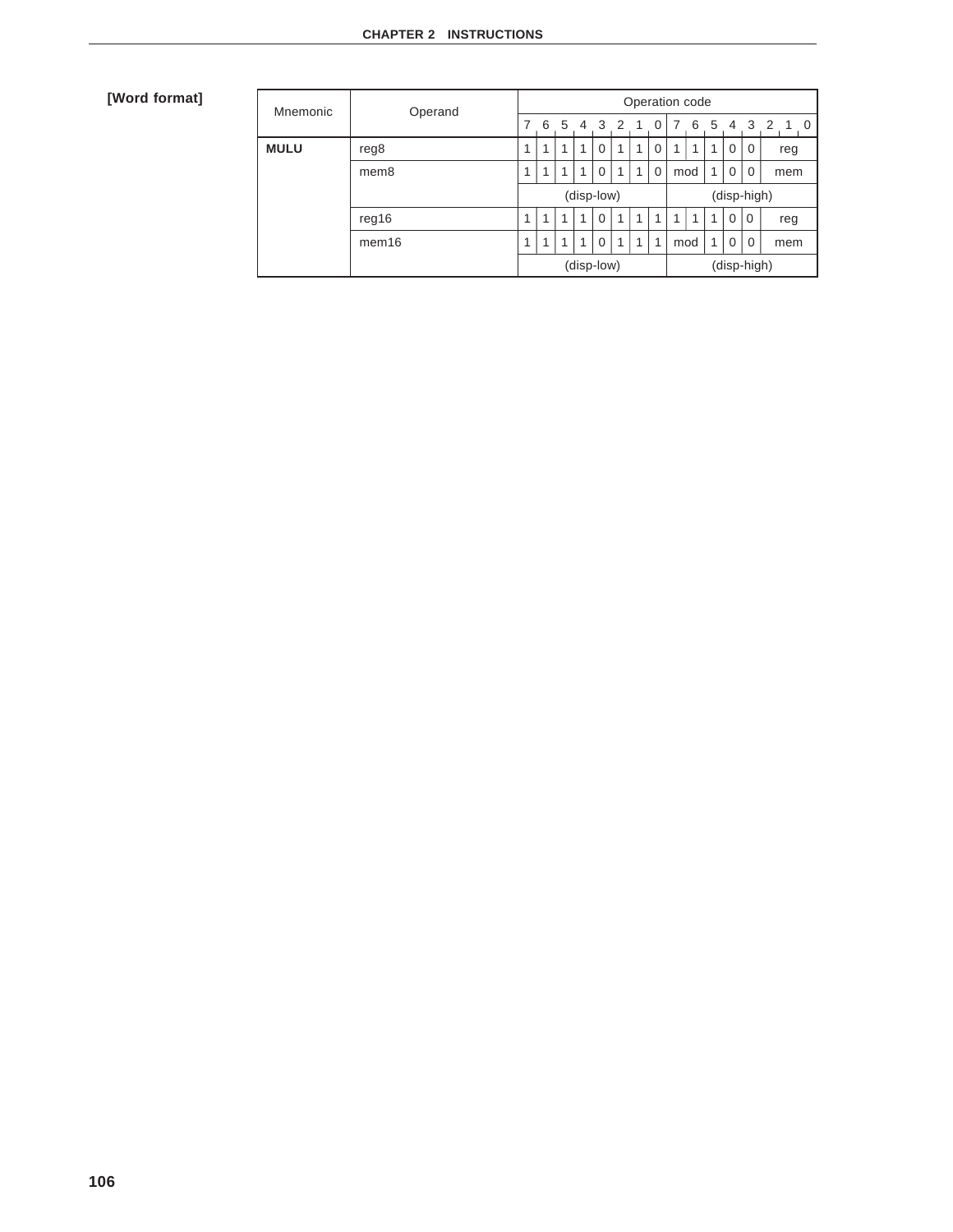**2's complement NEG Negate**

| [Format]          | <b>NEG dst</b>                                                                   |                                                                                                                           |              |
|-------------------|----------------------------------------------------------------------------------|---------------------------------------------------------------------------------------------------------------------------|--------------|
| [Operation]       | $dst \leftarrow dst + 1$                                                         |                                                                                                                           |              |
| [Operand]         | Mnemonic                                                                         | Operand (dst)                                                                                                             |              |
|                   | <b>NEG</b>                                                                       | reg<br>mem                                                                                                                |              |
| [Flag]            | AC<br>CY<br>V<br>Note<br>$\times$<br>$\times$                                    | S<br>P<br>Ζ<br>$\times$<br>$\times$<br>$\times$<br><b>Note</b> $CY = 1$ . However, $CY = 0$ if dst is 0 before execution. |              |
| [Description]     |                                                                                  | Takes 2's complement of the contents of the destination operand (dst).                                                    |              |
| [Example]         | NEG DL<br>$\bullet$<br>NEG CW<br>$\bullet$<br>NEG IX<br>٠<br>NEG BP<br>$\bullet$ |                                                                                                                           |              |
| [Number of bytes] | Mnemonic                                                                         | Operand                                                                                                                   | No. of bytes |
|                   | <b>NEG</b>                                                                       | reg                                                                                                                       | 2            |
|                   |                                                                                  | mem                                                                                                                       | $2 - 4$      |
|                   |                                                                                  |                                                                                                                           |              |

| Mnemonic   |  | Operand | Operation code            |   |  |  |          |  |                  |          |                 |   |             |  |         |     |
|------------|--|---------|---------------------------|---|--|--|----------|--|------------------|----------|-----------------|---|-------------|--|---------|-----|
|            |  |         |                           | 6 |  |  | 5 4 3 2  |  |                  | $\Omega$ | $\overline{17}$ | 6 |             |  | 5 4 3 2 |     |
| <b>NEG</b> |  | reg     | $\overline{\mathbf{A}}$   |   |  |  | 0        |  | $\boldsymbol{A}$ | W.       | 1               |   |             |  |         | reg |
|            |  | mem     | $\overline{\mathbf{A}}$   |   |  |  | $\Omega$ |  | 1                | W.       | mod             |   | $\mathbf 0$ |  |         | mem |
|            |  |         | (disp-high)<br>(disp-low) |   |  |  |          |  |                  |          |                 |   |             |  |         |     |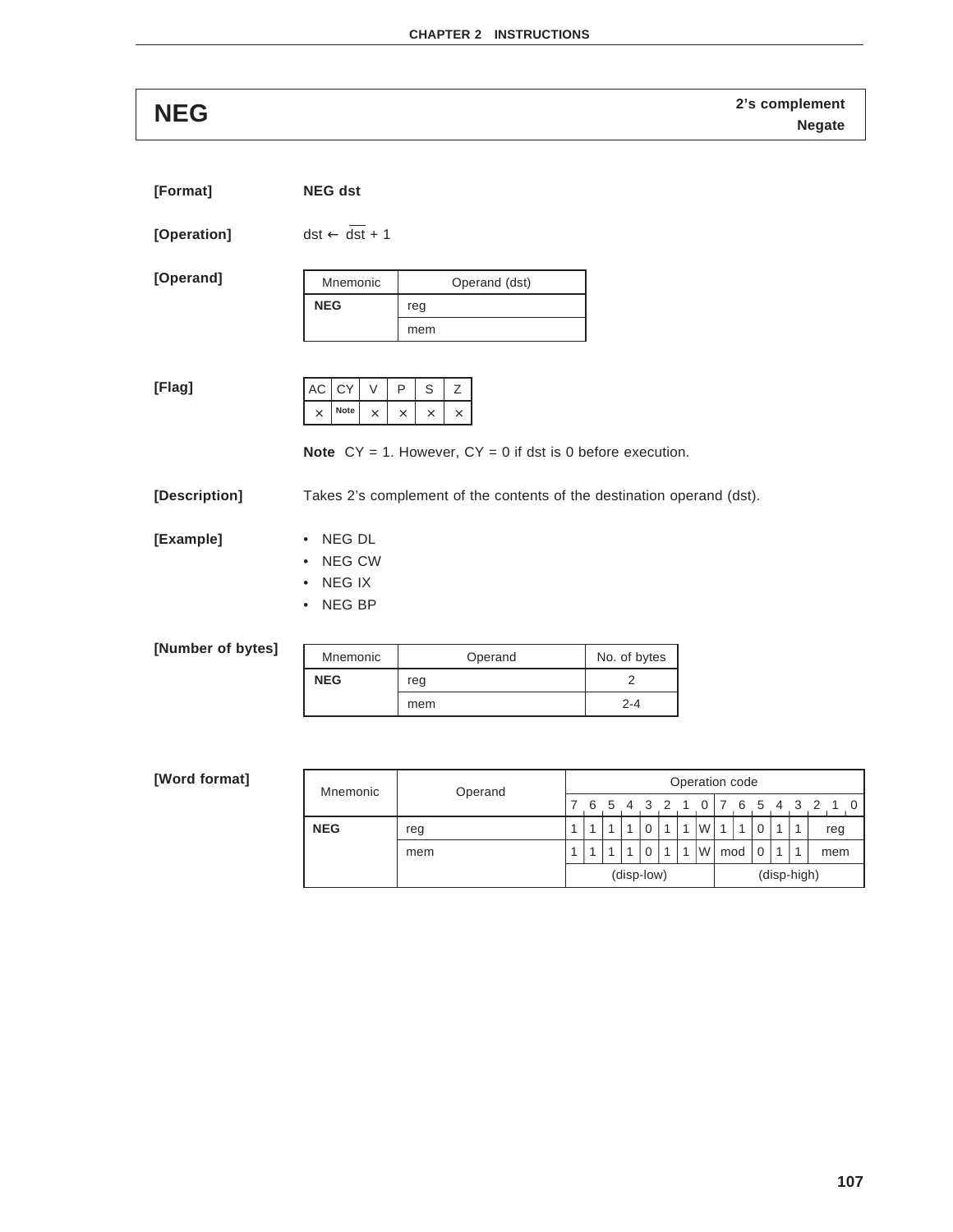**NOP** No operation<br> **NOP** No Operation

| [Format]          | <b>NOP</b>          |                                                   |                                                                                                   |
|-------------------|---------------------|---------------------------------------------------|---------------------------------------------------------------------------------------------------|
| [Operation]       | No operation        |                                                   |                                                                                                   |
| [Operand]         | Mnemonic            | Operand                                           |                                                                                                   |
|                   | <b>NOP</b>          | None                                              |                                                                                                   |
| [Flag]            | AC<br>CY<br>$\vee$  | S<br>P<br>Z                                       |                                                                                                   |
| [Description]     |                     | Executes nothing but consumes three clock cycles. |                                                                                                   |
| [Example]         | <b>NOP</b>          |                                                   |                                                                                                   |
| [Number of bytes] | 1                   |                                                   |                                                                                                   |
| [Word format]     |                     |                                                   | Operation code                                                                                    |
|                   | Mnemonic<br>Operand |                                                   | 6<br>5 4 3<br>$\overline{7}$<br>2<br>1<br>0                                                       |
|                   | <b>NOP</b>          | None                                              | $\mathbf{1}$<br>$\mathbf 0$<br>$\mathbf 0$<br>$\mathbf 0$<br>$\mathbf 0$<br>$\mathbf 0$<br>1<br>0 |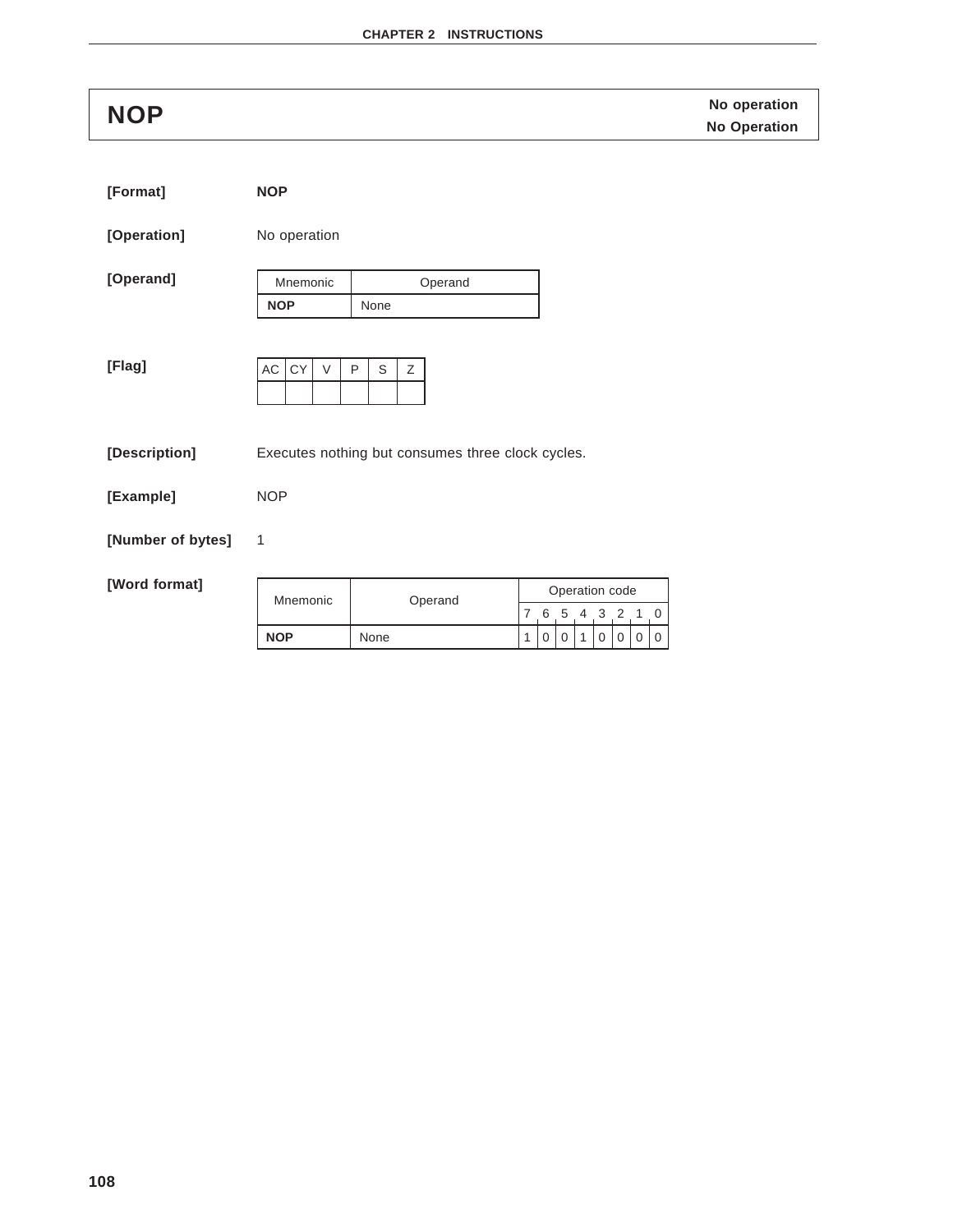**Logical negation NOT Not**

| [Format] | NOT dst |
|----------|---------|
|          |         |

 $[Operation]$  dst  $\leftarrow$  dst

**[Operand]**

| Mnemonic   | Operand (dst) |
|------------|---------------|
| <b>NOT</b> | reg           |
|            | mem           |

**[Flag]**

| $AC$ $CY$ | D | S. |  |
|-----------|---|----|--|
|           |   |    |  |

**[Description]** Inverts the bit specified by the destination operand (dst) (logical negation), and stores the result to the destination operand (dst).

**[Example]** • NOT AL

- 
- NOT CW
- NOT IX

### **[Number of bytes]**

| Mnemonic   | Operand | No. of bytes |  |  |  |  |
|------------|---------|--------------|--|--|--|--|
| <b>NOT</b> | reg     |              |  |  |  |  |
|            | mem     | $2 - 4$      |  |  |  |  |

| Mnemonic   | Operand |  |   |   |     |            |                |   | Operation code |     |   |   |     |             |     |     |  |
|------------|---------|--|---|---|-----|------------|----------------|---|----------------|-----|---|---|-----|-------------|-----|-----|--|
|            |         |  | 6 | 5 | 4 3 |            |                |   |                |     | 6 | 5 | 4 3 |             |     |     |  |
| <b>NOT</b> | reg     |  | 1 |   | 1   |            | 1              | 1 | W              | 1   | 1 |   |     | 0           | reg |     |  |
|            | mem     |  | 1 |   | -1  |            | $\overline{1}$ | 1 | W              | mod |   |   |     | 0           |     | mem |  |
|            |         |  |   |   |     | (disp-low) |                |   |                |     |   |   |     | (disp-high) |     |     |  |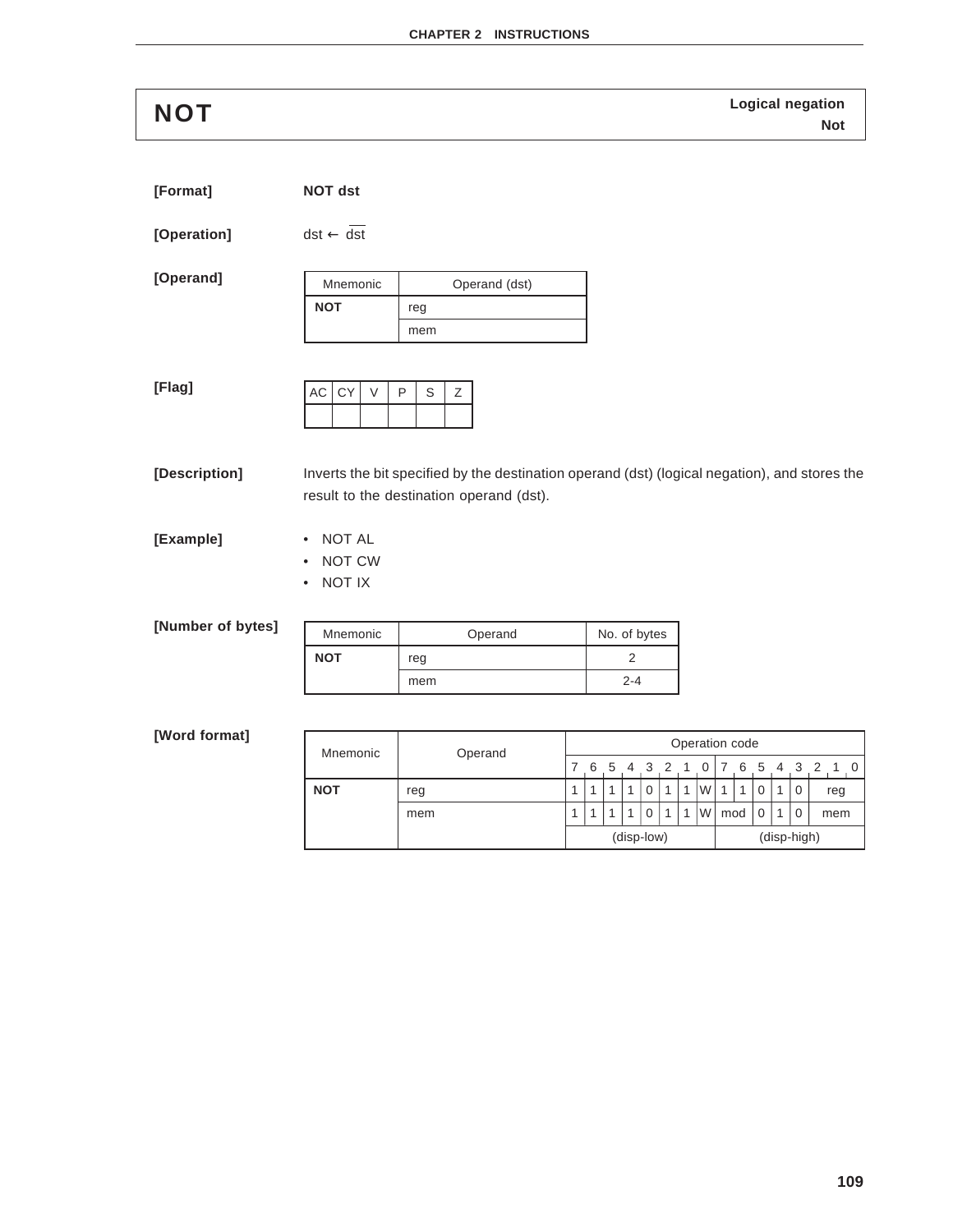# **Inverts bit NOT1 Not Bit**

**[Format] (1) NOT1 dst, src**

**(2) NOT2 dst**

**[Operation]** Format (1): Bit n of dst (n is specified by src)  $\leftarrow$  Bit n of dst (n is specified by src) Format (2): dst  $\leftarrow$  dst

**[Operand]** Format (1) Format (2)

Mnemonic | Operand (dst, src) **NOT1** reg8, CL mem8, CL reg16, CL mem16, CL reg8, imm3 mem8, imm3 reg16, imm4 mem16, imm4

| Mnemonic         | Operand (dst) |
|------------------|---------------|
| NOT <sub>1</sub> | СY            |

| $\sim$<br>$\overline{ }$<br>AC<br>D<br>$\sim$<br>$\sim$<br>$\rightarrow$<br>AC<br>$\sim$<br>∍<br>$\cdot$ .<br>$\sim$ .<br>ບ<br>ت<br>∸<br>∸<br>$\times$ | [Flag] | Format (1) |  |  |  |
|--------------------------------------------------------------------------------------------------------------------------------------------------------|--------|------------|--|--|--|
|                                                                                                                                                        |        |            |  |  |  |
|                                                                                                                                                        |        |            |  |  |  |

**[Description]** Format (1): Logically inverts bit n (n is the contents of the source operand (src) specified by the second operand) of the destination operand (dst) specified by the first operand, and stores the result to the destination operand (dst).

> If the operand is reg8, CL or mem8, CL, only the low-order 3 bits of the value of CL (0 to 7) are valid.

> If the operand is reg16, CL or mem16, CL, only the low-order 4 bits of the value of CL (0 to 15) are valid.

> If the operand is reg8, imm3, only the low-order 3 bits of the immediate data at the fourth byte position of the instruction are valid.

> If the operand is mem8, imm3, only the low-order 3 bits of the immediate data at the last byte position of the instruction are valid.

> If the operand is reg16, imm4, only the low-order 4 bits of the immediate data at the fourth byte position of the instruction are valid.

> If the operand is mem16, imm4, only the low-order 4 bits of the immediate data at the last byte position of the instruction are valid.

Format (2): Logically negates the contents of the CY flag and then stores the result to the CY flag.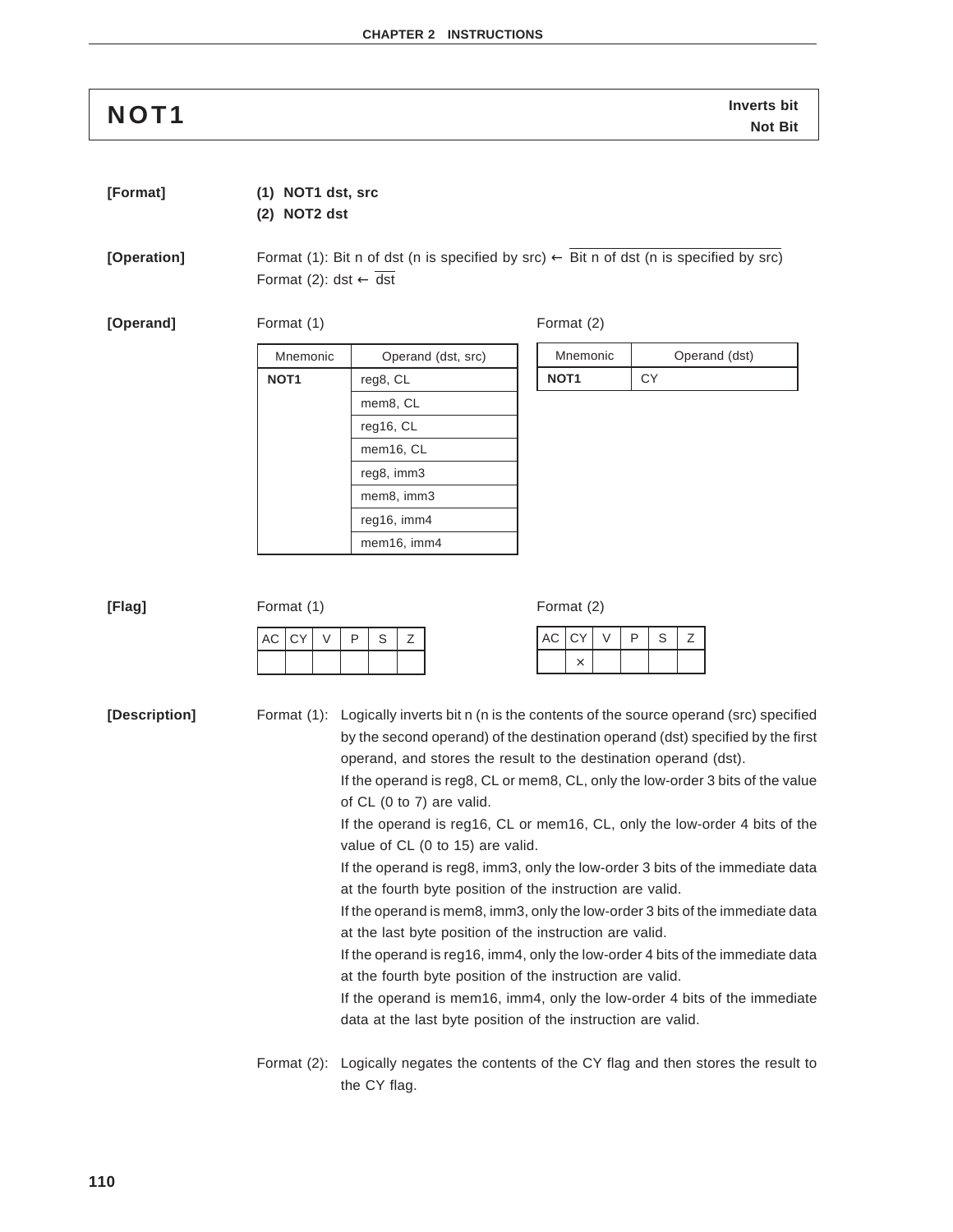| [Example] | IN                       | AL, 0 |  |
|-----------|--------------------------|-------|--|
|           | $\cdots$ $\sim$ $\cdots$ |       |  |

NOT1 AL, 7

### **[Number of bytes]**

| Mnemonic         | Operand     | No. of bytes |
|------------------|-------------|--------------|
| NOT <sub>1</sub> | reg8, CL    | 3            |
|                  | mem8, CL    | $3 - 5$      |
|                  | reg16, CL   | 3            |
|                  | mem16, CL   | $3 - 5$      |
|                  | reg8, imm3  | 4            |
|                  | mem8, imm3  | $4 - 6$      |
|                  | reg16, imm4 | 4            |
|                  | mem16, imm4 | $4 - 6$      |
|                  | СY          |              |

| Mnemonic         | Operand     |                |              |                |                |                |                |                  |              | Operation code |                  |                |              |              |                |              |              |
|------------------|-------------|----------------|--------------|----------------|----------------|----------------|----------------|------------------|--------------|----------------|------------------|----------------|--------------|--------------|----------------|--------------|--------------|
|                  |             | $\overline{7}$ | 6            | 5              | 4              | 3              | $\overline{2}$ | $\mathbf{1}$     | $\mathbf 0$  | $7^{\circ}$    | 6                | 5              | 4            | 3            | 2 <sub>1</sub> | 1            | 0            |
| NOT <sub>1</sub> | reg8, CL    | 0              | 0            | $\mathbf 0$    | 0              | 1              | 1              | 1                | $\mathbf{1}$ | $\mathbf 0$    | $\mathbf 0$      | $\mathbf 0$    | 1            | 0            | $\mathbf{1}$   | $\mathbf{1}$ | $\mathbf 0$  |
|                  |             | 1              | $\mathbf{1}$ | $\overline{0}$ | $\mathbf{0}$   | 0              |                | reg              |              |                |                  |                |              |              |                |              |              |
|                  | mem8, CL    | 0              | 0            | $\mathbf 0$    | 0              | $\mathbf{1}$   | $\mathbf{1}$   | 1                | $\mathbf{1}$ | $\mathbf 0$    | $\mathbf 0$      | 0              | 1            | 0            | $\mathbf{1}$   | $\mathbf{1}$ | 0            |
|                  |             | mod            |              | 0              | $\Omega$       | 0              |                | mem              |              |                |                  |                |              | (disp-low)   |                |              |              |
|                  |             |                |              |                |                | (disp-high)    |                |                  |              |                |                  |                |              |              |                |              |              |
|                  | reg16, CL   | $\Omega$       | $\mathbf 0$  | $\mathbf 0$    | $\Omega$       | $\mathbf{1}$   | $\mathbf{1}$   | $\mathbf{1}$     | $\mathbf{1}$ | $\overline{0}$ | $\mathbf{0}$     | $\mathbf 0$    | $\mathbf{1}$ | $\mathbf 0$  | $\mathbf{1}$   | $\mathbf{1}$ | $\mathbf{1}$ |
|                  |             | 1              | 1            | 0              | 0              | 0              |                | reg              |              |                |                  |                |              |              |                |              |              |
|                  | mem16, CL   | 0              | 0            | $\mathbf 0$    | 0              | $\mathbf{1}$   | $\mathbf{1}$   | $\mathbf{1}$     | $\mathbf{1}$ | $\mathbf 0$    | $\mathbf 0$      | $\mathbf 0$    | $\mathbf{1}$ | $\mathbf 0$  | $\mathbf{1}$   | $\mathbf{1}$ | $\mathbf{1}$ |
|                  |             | mod            |              | 0              | 0              | $\overline{0}$ |                | mem              |              |                |                  |                |              | (disp-low)   |                |              |              |
|                  |             | (disp-high)    |              |                |                |                |                |                  |              |                |                  |                |              |              |                |              |              |
|                  | reg8, imm3  | 0              | 0            | 0              | 0              | $\mathbf{1}$   | $\mathbf{1}$   | $\mathbf{1}$     | $\mathbf{1}$ | $\overline{0}$ | $\mathbf 0$      | $\mathbf 0$    | 1            | 1            | $\mathbf{1}$   | $\mathbf{1}$ | $\mathbf 0$  |
|                  |             | 1              | 1            | 0              | $\mathbf 0$    | 0              |                | reg              |              |                |                  |                | imm3         |              |                |              |              |
|                  | mem8, imm3  | 0              | 0            | $\overline{0}$ | 0              | $\mathbf{1}$   | $\mathbf{1}$   | 1                | 1            | $\overline{0}$ | $\mathbf 0$      | $\overline{0}$ | 1            | 1            | $\mathbf{1}$   | $\mathbf{1}$ | $\mathbf 0$  |
|                  |             | mod            |              | $\overline{0}$ | 0              | $\overline{0}$ |                | mem              |              |                |                  |                |              | (disp-low)   |                |              |              |
|                  |             |                |              |                |                | (disp-high)    |                |                  |              |                |                  |                | imm3         |              |                |              |              |
|                  | reg16, imm4 | 0              | 0            | $\mathbf 0$    | $\overline{0}$ | $\mathbf{1}$   | $\mathbf{1}$   | $\mathbf{1}$     | $\mathbf{1}$ | $\mathbf 0$    | $\boldsymbol{0}$ | $\mathbf 0$    | 1            | 1            | $\mathbf{1}$   | $\mathbf{1}$ | $\mathbf{1}$ |
|                  |             | 1              | $\mathbf{1}$ | 0              | $\mathbf{0}$   | 0              |                | reg              |              |                |                  |                | imm4         |              |                |              |              |
|                  | mem16, imm4 | 0              | $\Omega$     | $\mathbf 0$    | 0              | $\mathbf{1}$   | 1              | 1                | $\mathbf{1}$ | $\overline{0}$ | $\mathbf 0$      | $\mathbf 0$    | 1            | $\mathbf{1}$ | $\mathbf{1}$   | $\mathbf{1}$ | $\mathbf{1}$ |
|                  |             | mod            |              | 0              | $\Omega$       | 0              |                | mem              |              |                |                  |                |              | (disp-low)   |                |              |              |
|                  |             | (disp-high)    |              |                |                |                |                |                  | imm4         |                |                  |                |              |              |                |              |              |
|                  | CY          | 1              | $\mathbf{1}$ | $\mathbf{1}$   | 1              | 0              | $\mathbf{1}$   | $\boldsymbol{0}$ | $\mathbf{1}$ |                |                  |                |              |              |                |              |              |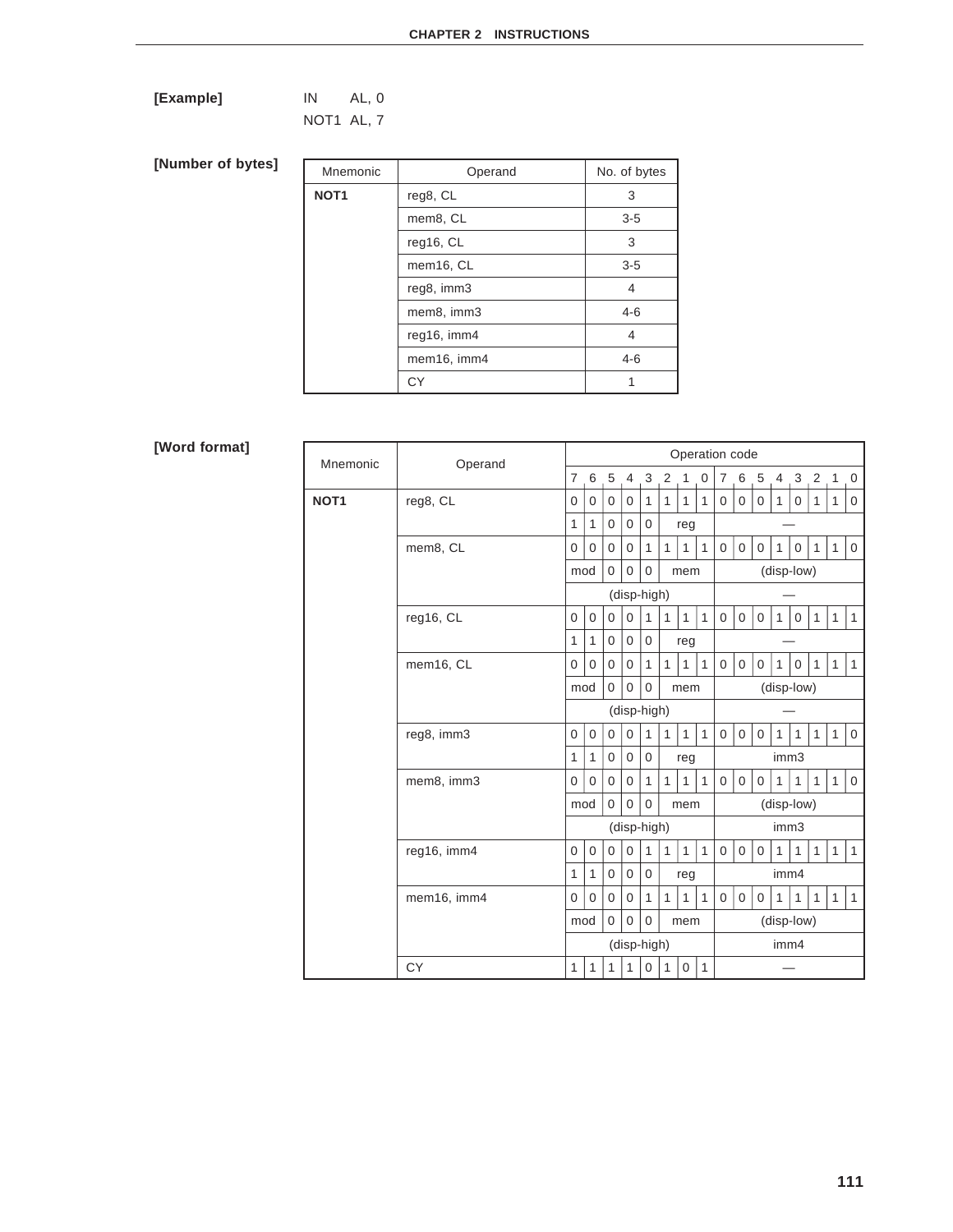**Logical sum OR Or**

**[Format] OR dst, src**

### **[Operand, operation]**

| Mnemonic  | Operand (dst, src) | Operation                                  |
|-----------|--------------------|--------------------------------------------|
| <b>OR</b> | reg, reg'          | $dst \leftarrow dst \vee src$              |
|           | mem, reg           |                                            |
|           | reg, mem           |                                            |
|           | reg, imm           |                                            |
|           | mem, imm           |                                            |
|           | acc, imm           | [When $W = 0$ ] AL $\leftarrow$ AL v imm8  |
|           |                    | [When $W = 1$ ] AW $\leftarrow$ AW v imm16 |

### **[Flag]**

| $AC$ $CY$ |  | D | ⊃ |  |
|-----------|--|---|---|--|
| υ         |  |   |   |  |

**[Description]** ORs the destination operand (dst) specified by the first operand with the source operand (src) specified by the second operand, and stores the result to the destination operand (dst).

**[Example]** OR AW, WORD PTR [IX]

**[Number of bytes]**

| Mnemonic | Operand   | No. of bytes |
|----------|-----------|--------------|
| ΟR       | reg, reg' |              |
|          | mem, reg  | $2 - 4$      |
|          | reg, mem  | $2 - 4$      |
|          | reg, imm  | 3, 4         |
|          | mem, imm  | $3-6$        |
|          | acc, imm  | 2, 3         |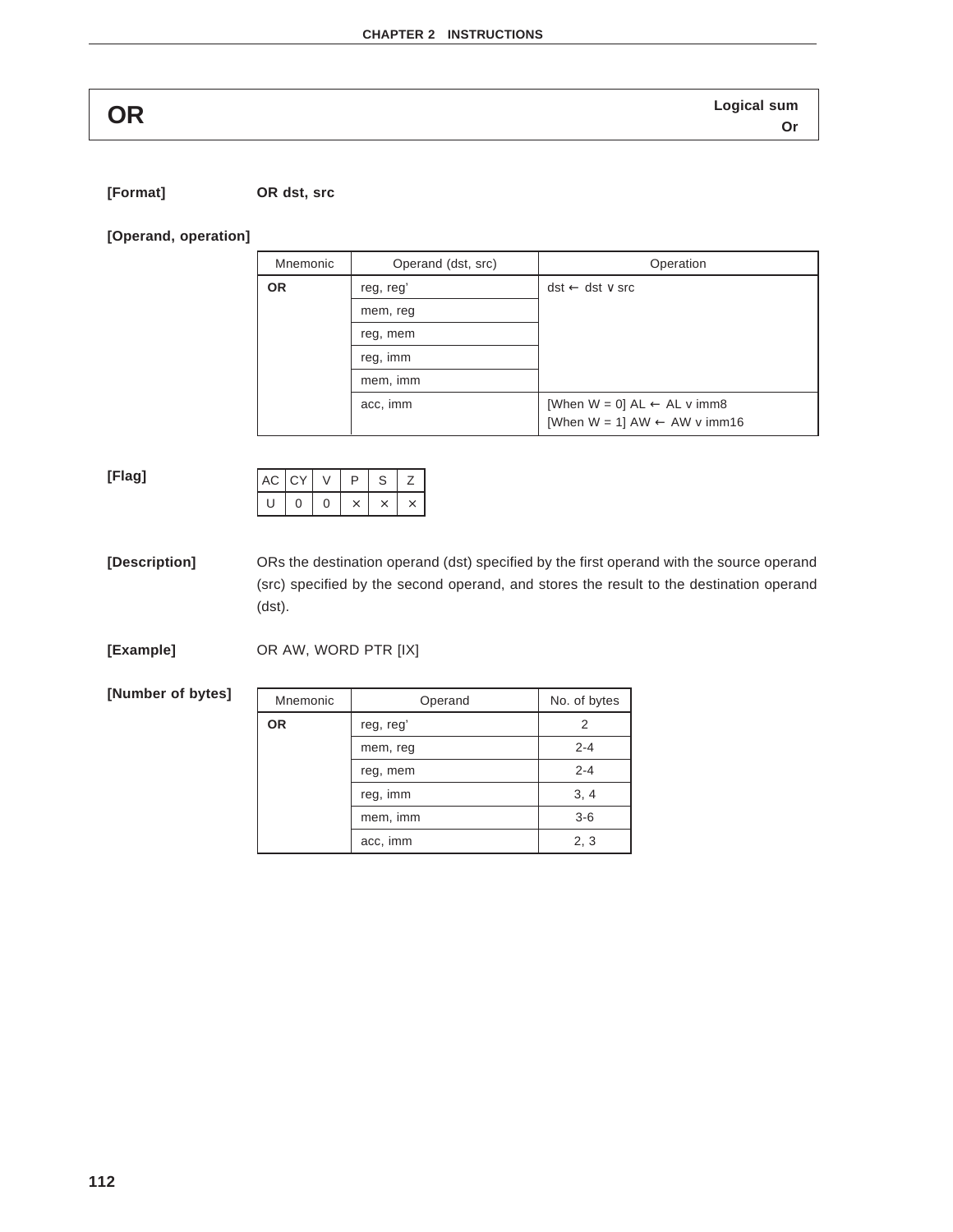# **[Word format]**

| Mnemonic  | Operand      |                           |             |                   |            |              |             |              | Operation code |   |                   |          |             |   |           |
|-----------|--------------|---------------------------|-------------|-------------------|------------|--------------|-------------|--------------|----------------|---|-------------------|----------|-------------|---|-----------|
|           |              | $\overline{7}$            |             | 6 5 4 3 2 1       |            |              |             |              | 0              | 7 | 6                 | - 5      |             |   | 4 3 2 1 0 |
| <b>OR</b> | reg, reg'    | $\Omega$                  | 0           | $\Omega$          | $\Omega$   | 1            | 0           | 1            | W              | 1 | 1                 |          | reg         |   | reg'      |
|           | mem, reg     | $\mathbf 0$               | $\mathbf 0$ | $\Omega$          | $\Omega$   | 1            | $\mathbf 0$ | 0            | W              |   | mod               |          | reg         |   | mem       |
|           |              |                           |             |                   | (disp-low) |              |             |              |                |   |                   |          | (disp-high) |   |           |
|           | reg, mem     | $\Omega$                  | $\Omega$    | $\Omega$          | $\Omega$   | $\mathbf{1}$ | $\Omega$    | $\mathbf{1}$ | W              |   | mod               |          | reg         |   | mem       |
|           |              | (disp-low)<br>(disp-high) |             |                   |            |              |             |              |                |   |                   |          |             |   |           |
|           | reg, immNote |                           | $\Omega$    | $\Omega$          | $\Omega$   | $\Omega$     | $\Omega$    | $\Omega$     | W              | 1 | 1                 | $\Omega$ | 0           | 1 | reg       |
|           |              | imm8 or imm16-low         |             |                   |            |              |             |              | imm16-high     |   |                   |          |             |   |           |
|           | mem, imm     | 1                         | 0           | $\Omega$          | $\Omega$   | 0            | 0           | $\mathbf 0$  | W              |   | mod               | 0        | 0           | 1 | mem       |
|           |              |                           |             |                   | (disp-low) |              |             |              |                |   |                   |          | (disp-high) |   |           |
|           |              |                           |             | imm8 or imm16-low |            |              |             |              |                |   |                   |          | imm16-high  |   |           |
|           | acc, imm     | $\mathbf 0$               | $\mathbf 0$ | $\Omega$          | $\Omega$   | 1            | 1           | 0            | W              |   | imm8 or imm16-low |          |             |   |           |
|           |              |                           |             |                   | imm16-high |              |             |              |                |   |                   |          |             |   |           |

**Note** The following code may be generated depending on the assembler or compiler used.

|  |                  |  | 7 6 5 4 3 2 1 0 7 6 5 4 3 2 1 0 |  |  |  |     |  |
|--|------------------|--|---------------------------------|--|--|--|-----|--|
|  |                  |  | 0 0 0 0 1 W 1 1 0 0 1           |  |  |  | reg |  |
|  | imm <sub>8</sub> |  |                                 |  |  |  |     |  |

Even in this case, the instruction is executed normally. Note, however, that some emulators do not support a function to disassemble or assemble this instruction.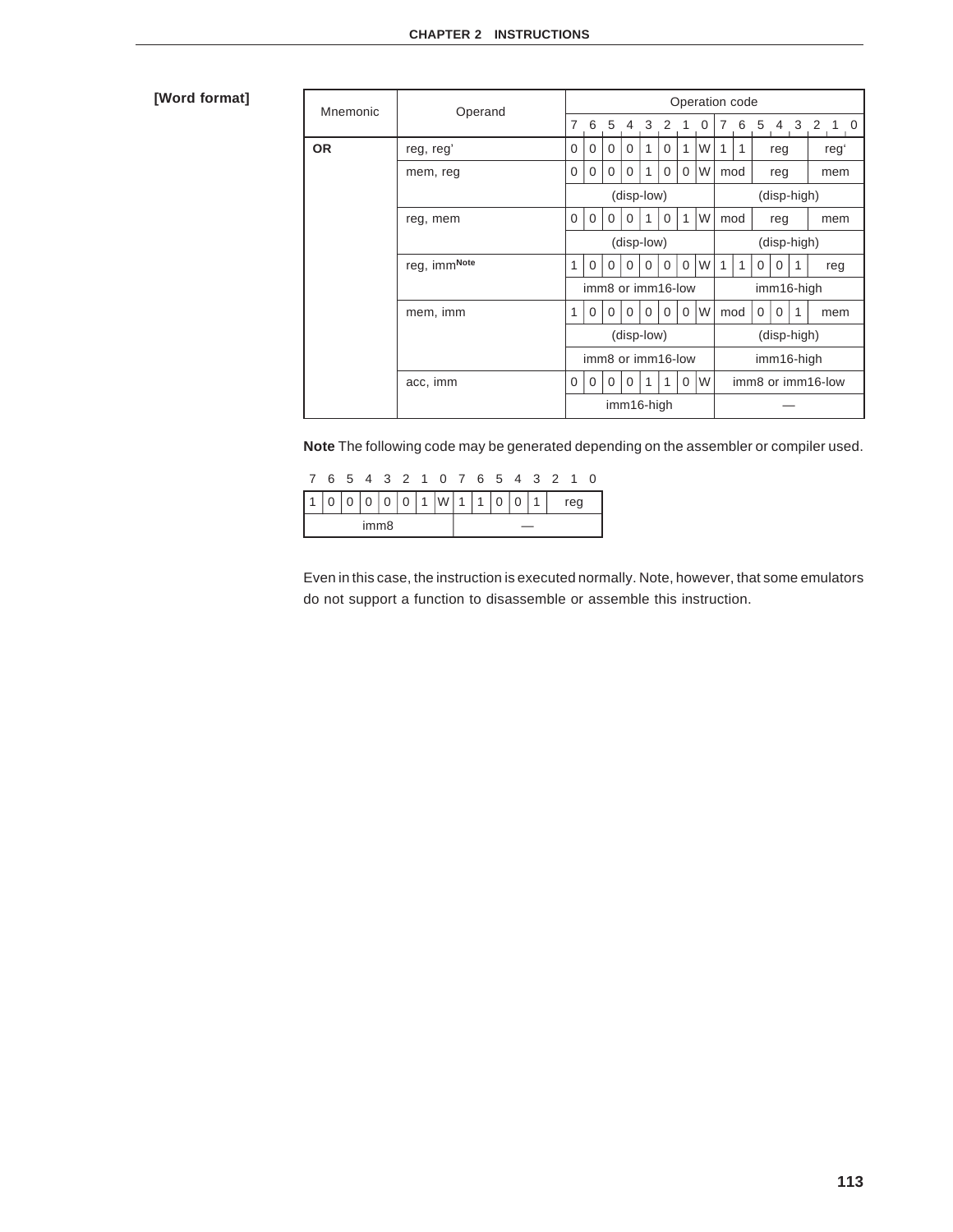**[Flag]**

**OUT** Output data to I/O device<br> **OUT** 

### **[Format] OUT dst, src**

### **[Operand, operation]**

| Mnemonic | Operand (dst, src) | Operation                                                                                                 |
|----------|--------------------|-----------------------------------------------------------------------------------------------------------|
| OUT      | imm8, acc          | [When $W = 0$ ] (imm8) $\leftarrow$ AL<br>[When W = 1] (imm8 + 1) $\leftarrow$ AH, (imm8) $\leftarrow$ AL |
|          | DW, acc            | [When $W = 0$ ] (DW) $\leftarrow$ AL<br>[When W = 1] (DW + 1) $\leftarrow$ AH, (DW) $\leftarrow$ AL       |

| AC CY | ш |  |
|-------|---|--|
|       |   |  |

**[Description]** Transfers the contents of the accumulator (AL or AW register) to a register of the I/O device specified by the destination operand (dst).

**[Example]** To transfer contents of AL register to port address 0D8H MOV DW, 0D8H OUT DW, AL

| [Number of bytes] | Mnemonic   | Operand   | No. of bytes |
|-------------------|------------|-----------|--------------|
|                   | <b>OUT</b> | imm8, acc |              |
|                   |            | DW, acc   |              |

| Mnemonic | Operand   | Operation code |  |  |  |  |  |  |      |                  |  |  |  |  |  |  |                               |
|----------|-----------|----------------|--|--|--|--|--|--|------|------------------|--|--|--|--|--|--|-------------------------------|
|          |           |                |  |  |  |  |  |  |      |                  |  |  |  |  |  |  | 6 5 4 3 2 1 0 7 6 5 4 3 2 1 0 |
| OUT      | imm8, acc |                |  |  |  |  |  |  | 'W l | imm <sub>8</sub> |  |  |  |  |  |  |                               |
|          | DW, acc   |                |  |  |  |  |  |  | W    |                  |  |  |  |  |  |  |                               |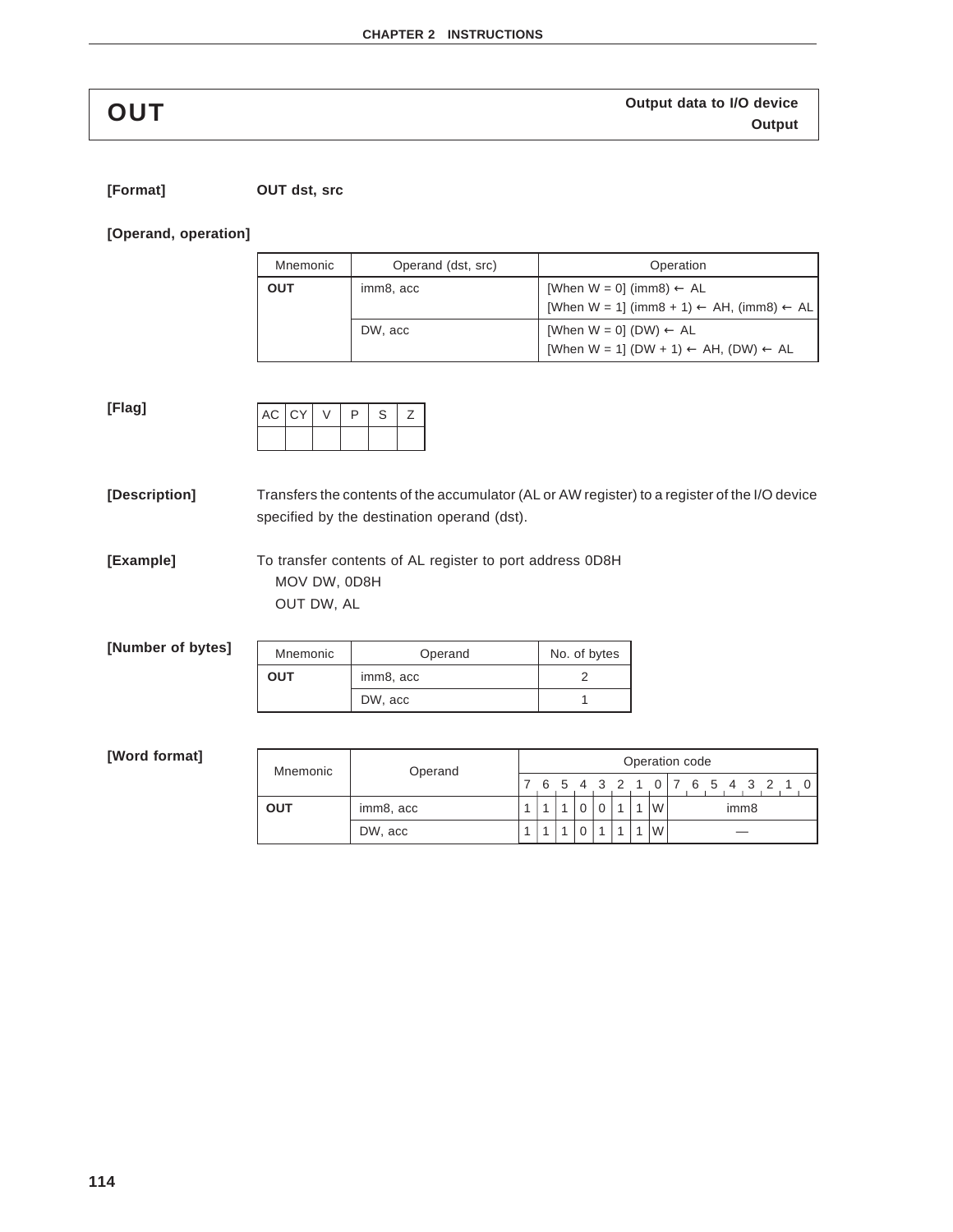# **Block transfer between memory and I/O OUTM Output Multiple**

| [Format]      | (repeat) OUTM DW, [Seg-spec:] src-block                                                                                                                                                  |
|---------------|------------------------------------------------------------------------------------------------------------------------------------------------------------------------------------------|
| [Operation]   | [When $W = 0$ ] (DW) $\leftarrow (IX)$                                                                                                                                                   |
|               | DIR = $0: IX \leftarrow IX + 1$                                                                                                                                                          |
|               | $DIR = 1: IX \leftarrow IX - 1$                                                                                                                                                          |
|               | [When W = 1] (DW + 1, DW) $\leftarrow$ (IX + 1, IX)                                                                                                                                      |
|               | $DIR = 0: IX \leftarrow IX + 2$                                                                                                                                                          |
|               | $DIR = 1: IX \leftarrow IX - 2$                                                                                                                                                          |
| [Operand]     | Mnemonic<br>Operand                                                                                                                                                                      |
|               | OUTM<br>DW, [Seg-spec: ] src-block                                                                                                                                                       |
|               |                                                                                                                                                                                          |
| [Flag]        | AC<br>CY<br>$\vee$<br>P<br>S<br>Ζ                                                                                                                                                        |
|               |                                                                                                                                                                                          |
|               |                                                                                                                                                                                          |
| [Description] | Transfers the memory contents addressed by the IX register to the I/O device addressed<br>by the DW register. The number of times the data is repeatedly transferred is controlled       |
|               | by the REP instruction, a repeat prefix used in pairs with this instruction. When the data                                                                                               |
|               | is repeatedly transferred, the contents of the DW register (address of the I/O device) are                                                                                               |
|               | fixed, but the value of the IX register is automatically incremented $(+1/+2)$ or decremented<br>(-1/-2) to transfer the next byte/word each time 1-byte/word data has been transferred. |
|               | The direction of the block is determined by the status of the DIR flag.                                                                                                                  |
|               | Whether data is transferred in byte or word units is determined by the attribute of the                                                                                                  |
|               | operand.<br>The OUTM instruction is used with a repeat prefix, REP instruction.                                                                                                          |
|               | Although the default segment register of the source block is the DS0 register, segments                                                                                                  |
|               | can be overridden, and the source block can be located in a segment specified by any                                                                                                     |
|               | segment register.                                                                                                                                                                        |
| [Example]     | • To transfer contents of memory 0:50H to port address 0D8H (byte data)                                                                                                                  |
|               | <b>MOV</b><br>AW, 0                                                                                                                                                                      |
|               | <b>MOV</b><br>DS0, AW                                                                                                                                                                    |
|               | <b>MOV</b><br>IX, 50H                                                                                                                                                                    |
|               | <b>MOV</b><br>DW, OD8H                                                                                                                                                                   |
|               | <b>OUTM</b><br>DW, DS0: WORD PTR [IX]                                                                                                                                                    |
|               | To transfer contents of memory 0:0H through 0FFH to port address 0D8H (byte data)<br>$\bullet$                                                                                           |
|               | <b>MOV</b><br>AW, 0                                                                                                                                                                      |
|               | <b>MOV</b><br>DS0, AW                                                                                                                                                                    |
|               | <b>MOV</b><br>IX, OH                                                                                                                                                                     |
|               | <b>MOV</b><br>DW, OD8H                                                                                                                                                                   |
|               | <b>MOV</b><br>CW, OFFH                                                                                                                                                                   |
|               | <b>REP</b><br>OUTM DW, DS0:PTR [IX]                                                                                                                                                      |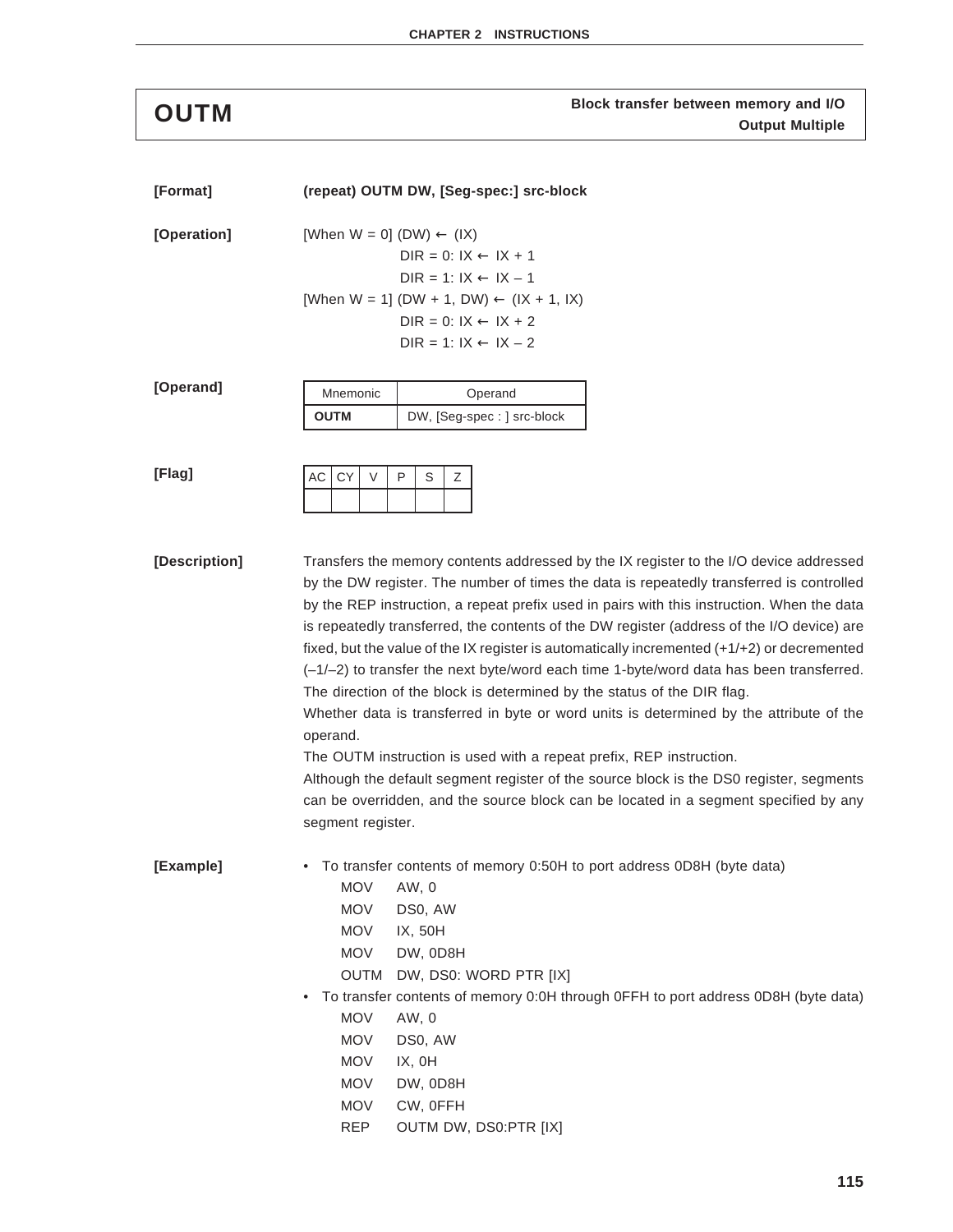# **[Number of bytes]** 1

| Mnemonic    | Operand                     |  |  |  | Operation code |               |
|-------------|-----------------------------|--|--|--|----------------|---------------|
|             |                             |  |  |  |                | 6 5 4 3 2 1 0 |
| <b>OUTM</b> | DW, [Seg-spec : ] src-block |  |  |  |                | W l           |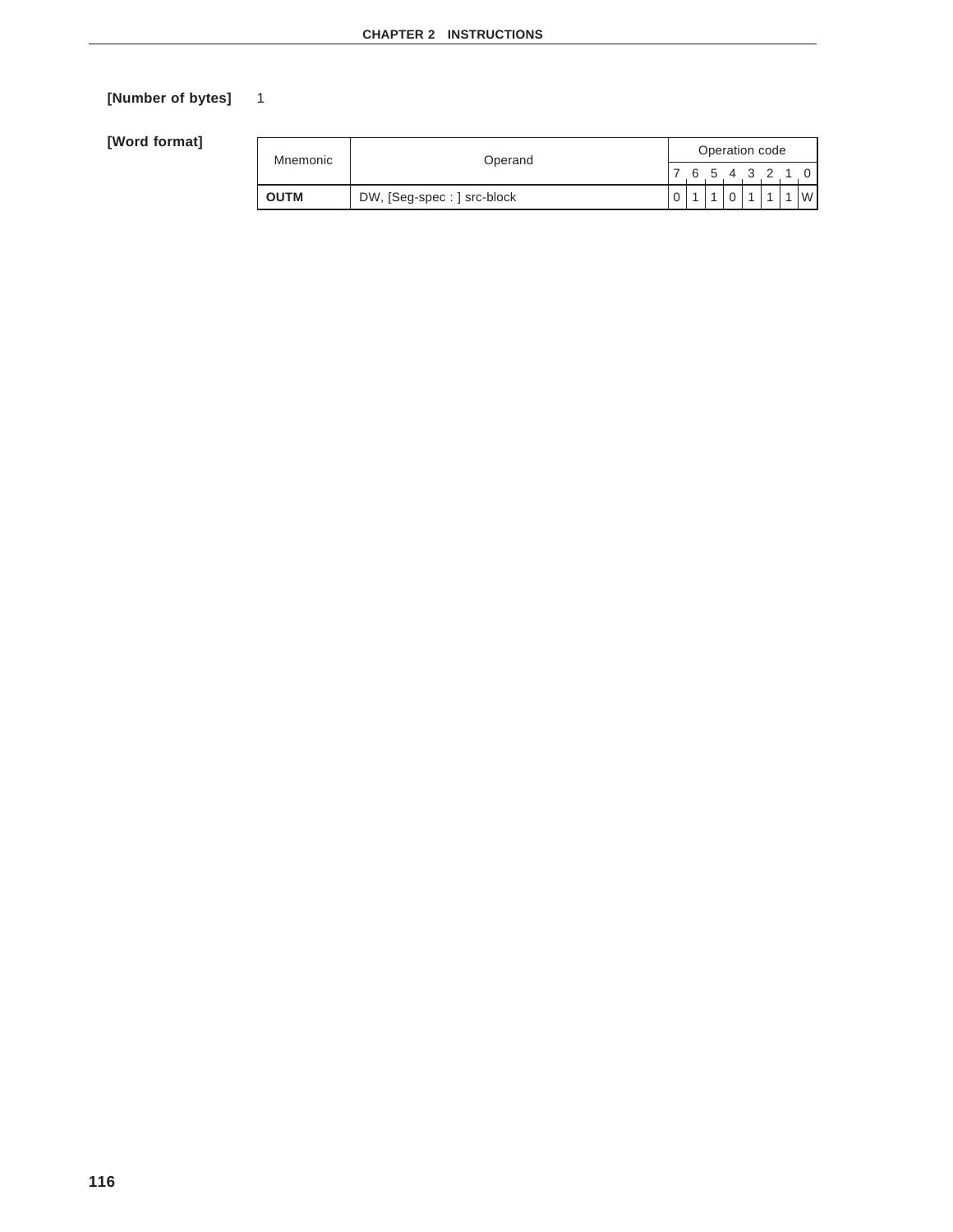**Waits for floating-point coprocessor POLL Poll and wait**

| [Format]      | <b>POLL</b>                                |                                                                                                                                                          |
|---------------|--------------------------------------------|----------------------------------------------------------------------------------------------------------------------------------------------------------|
| [Operation]   | POLL and wait                              |                                                                                                                                                          |
| [Operand]     | Mnemonic<br><b>POLL</b><br>None            | Operand                                                                                                                                                  |
| [Flag]        | <b>CY</b><br>AC<br>$\vee$<br>P<br>S<br>Ζ   |                                                                                                                                                          |
| [Description] | • Other than V33A and V53A<br>instruction. | Places the CPU in the wait status until the POLL pin becomes active (low).<br>Caution The BUSLOCK instruction must not be placed immediately before this |
|               | • V33A and V53A                            |                                                                                                                                                          |
|               |                                            | With coprocessor connected : Places the CPU in the wait status until the CPBUSY pin<br>becomes inactive (high level).                                    |
|               | Without coprocessor                        | : Generates coprocessor non-existent interrupt (vector<br>7). At this time, the first byte of this instruction is saved<br>to the stack as an address.   |
|               | instruction.                               | Caution The BUSLOCK instruction must not be placed immediately before this                                                                               |

**[Example]** POLL

**[Number of bytes]** 1

| Mnemonic    | Operand | Operation code |  |    |     |  |  |  |  |  |
|-------------|---------|----------------|--|----|-----|--|--|--|--|--|
|             |         |                |  | 5. | 4 3 |  |  |  |  |  |
| <b>POLI</b> | None    |                |  |    |     |  |  |  |  |  |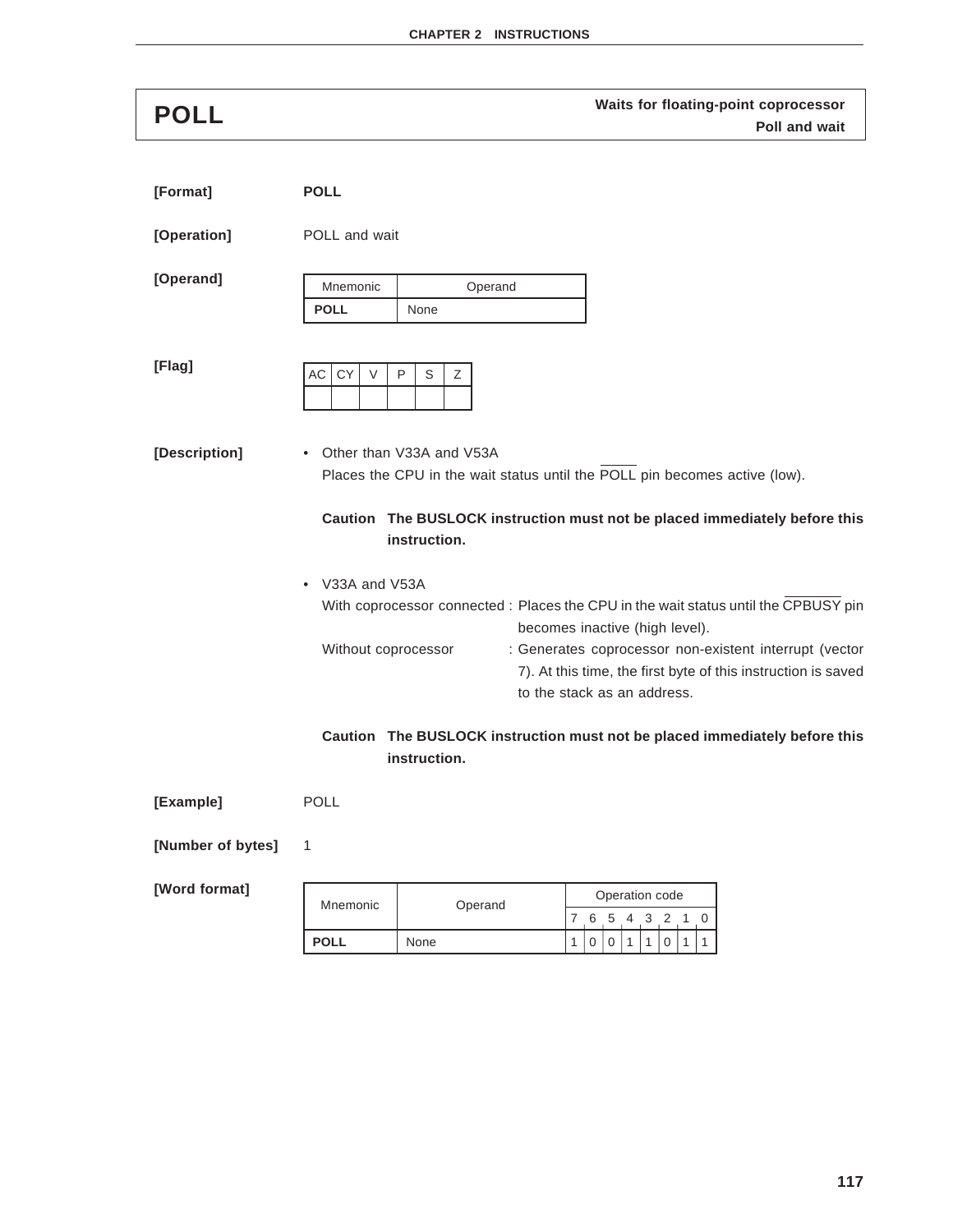**Restore from stack POP Pop**

### **[Word format] POP dst**

**[Operand, operation]**

| Mnemonic   | Operand (dst) | Operation                             |
|------------|---------------|---------------------------------------|
| <b>POP</b> | mem16         | $SP \leftarrow SP + 2$                |
|            |               | $(mem16) \leftarrow (SP - 1, SP - 2)$ |
|            | reg16         | $SP \leftarrow SP + 2$                |
|            | sreg          | $dst \leftarrow (SP - 1, SP - 2)$     |
|            | <b>PSW</b>    |                                       |
|            | R             | $IY \leftarrow (SP + 1, SP)$          |
|            |               | $IX \leftarrow (SP + 3, SP + 2)$      |
|            |               | $BP \leftarrow (SP + 5, SP + 4)$      |
|            |               | $BW \leftarrow (SP + 9, SP + 8)$      |
|            |               | $DW \leftarrow (SP + 11, SP + 10)$    |
|            |               | $CW \leftarrow (SP + 13, SP + 12)$    |
|            |               | $AW \leftarrow (SP + 15, SP + 14)$    |
|            |               | $SP \leftarrow SP + 16$               |

**[Flag]** • When dst = PSW

| I AC I CY |  | S. |  |  | IZ IMDIDIRI IE BRKI |
|-----------|--|----|--|--|---------------------|
|           |  |    |  |  |                     |

**Remark** The V33A and V53A does not have an MD flag.

• Other than above

| $AC$ $CY$ |  | D | S |  |
|-----------|--|---|---|--|
|           |  |   |   |  |

**[Description]** Transfers the contents of the stack to the destination operand (dst) (however, the stack contents are not transferred to the PS if dst = sreg).

- **Cautions 1. When dst = sreg, the hardware interrupt (maskable interrupt and nonmaskable interrupt) request and single-step break cannot be accepted between this instruction and the next instruction.**
	- **2. When dst = PSW, the MD flag is restored only in the write- enabled status, and is not affected in the write-disabled status (except the V33A and V53A).**
	- **3. If the PUSH and POP instructions are executed to the SP register in combination, the value of the SP register before instruction execution minus 2 is stored to the SP register.**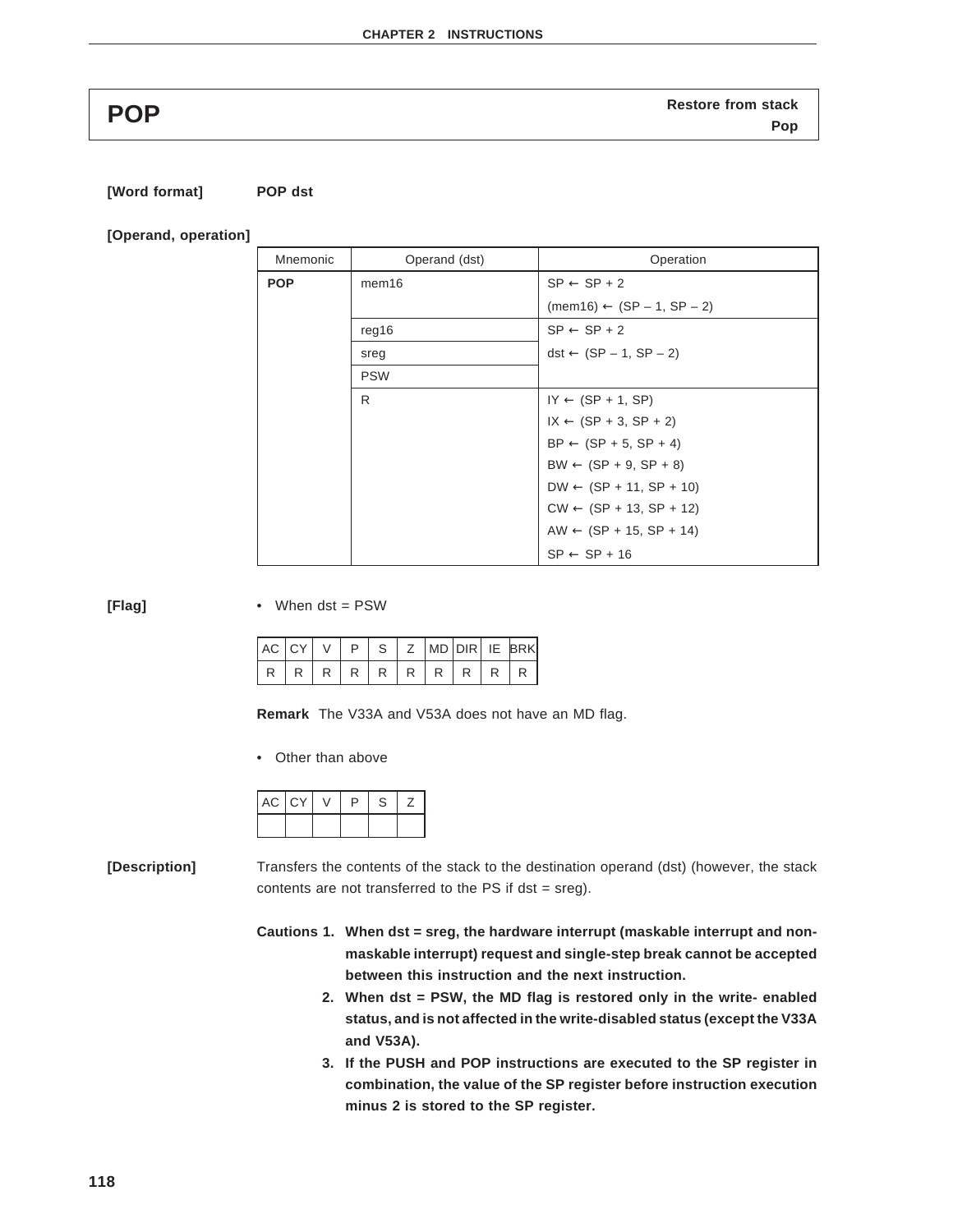# **[Example]** • POP AW

| . .        | .         |
|------------|-----------|
| <b>POP</b> | <b>BW</b> |

- POP IY
- POP SP
	- MOV BP, SP

# **[Number of bytes]**

| Mnemonic   | Operand           | No. of bytes |
|------------|-------------------|--------------|
| <b>POP</b> | mem <sub>16</sub> | $2 - 4$      |
|            | req16             |              |
|            | sreg              |              |
|            | <b>PSW</b>        |              |
|            | R                 |              |

| Mnemonic   | Operand    | Operation code |             |             |              |              |              |              |   |             |                           |   |  |  |           |  |
|------------|------------|----------------|-------------|-------------|--------------|--------------|--------------|--------------|---|-------------|---------------------------|---|--|--|-----------|--|
|            |            | 7              | 6           | 5           | 4 3 2 1      |              |              |              | 0 | 7           | 6                         | 5 |  |  | 4 3 2 1 0 |  |
| <b>POP</b> | mem16      | 1              | $\mathbf 0$ | $\mathbf 0$ | $\mathbf 0$  | $\mathbf{1}$ | $\mathbf{1}$ | 1            | 1 |             | 0<br>0<br>0<br>mod<br>mem |   |  |  |           |  |
|            |            |                | (disp-low)  |             |              |              |              |              |   | (disp-high) |                           |   |  |  |           |  |
|            | reg16      | $\Omega$       | 1           | $\mathbf 0$ | $\mathbf{1}$ | 1            | reg          |              |   |             |                           |   |  |  |           |  |
|            | sreg       | $\mathbf 0$    | $\mathbf 0$ | 0           | sreg         |              | $\mathbf{1}$ | $\mathbf{1}$ | 1 |             |                           |   |  |  |           |  |
|            | <b>PSW</b> | 1              | $\mathbf 0$ | $\mathbf 0$ | $\mathbf{1}$ | 1            | 1            | $\Omega$     | 1 |             |                           |   |  |  |           |  |
|            | R          | $\mathbf 0$    | 1           | 1           | 0            | 0            | $\Omega$     | 0            | 1 |             |                           |   |  |  |           |  |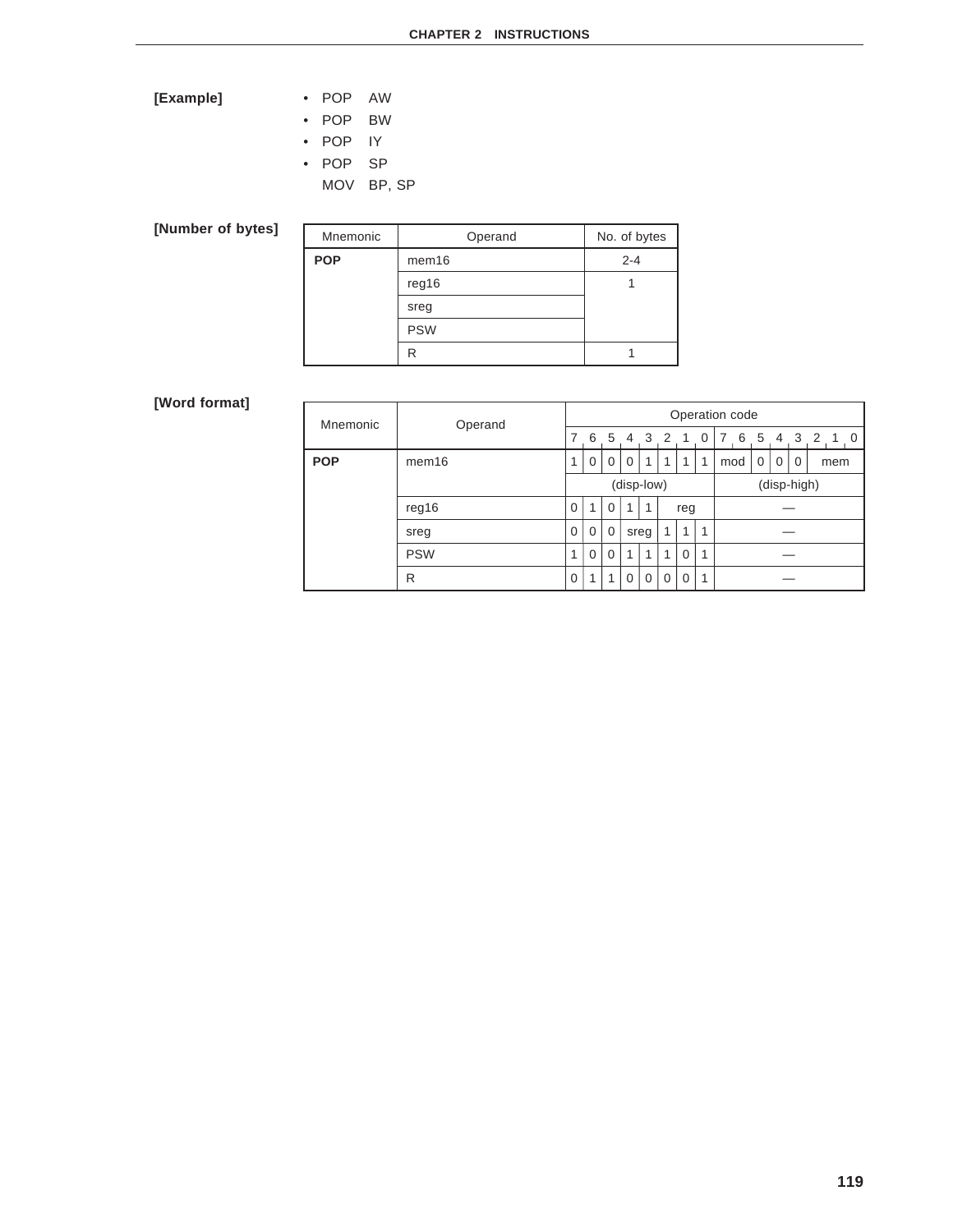**Creates stack frame PREPARE Prepare New Stack Frame**

| [Format]      | PREPARE imm16, imm8                                                                                                                                                                                                                                                                                                                                                                                                                                                                                                                                                                                                                                                                                                       |
|---------------|---------------------------------------------------------------------------------------------------------------------------------------------------------------------------------------------------------------------------------------------------------------------------------------------------------------------------------------------------------------------------------------------------------------------------------------------------------------------------------------------------------------------------------------------------------------------------------------------------------------------------------------------------------------------------------------------------------------------------|
| [Operation]   | $(SP - 1, SP - 2) \leftarrow BP$<br>$SP \leftarrow SP - 2$<br>After executing temp $\leftarrow$ SP, executes the following operation "imm8-1" times<br>when $\text{imm8} > 0$ :<br>$(SP - 1, SP - 2)$ ← $(BP - 1BP - 2)$<br>$SP$ ← $SP - 2$<br>$BP$ ← $BP - 2$<br>$*1$<br>Then executes<br>$(SP - 1, SP - 2) \leftarrow temp \n\{SP \leftarrow SP - 2 \} *2$<br>Then executes the following processing:<br>$BP \leftarrow temp$<br>$SP \leftarrow SP - imm16$<br>When imm8 = 1, repetitive operation $*1$ is not performed.<br>When imm8 = 0, operations $*1$ and $*2$ are not performed.                                                                                                                                 |
| [Operand]     | Mnemonic<br>Operand<br><b>PREPARE</b><br>imm16, imm8                                                                                                                                                                                                                                                                                                                                                                                                                                                                                                                                                                                                                                                                      |
| [Flag]        | P<br>СY<br>V<br>S<br>Ζ<br>АC                                                                                                                                                                                                                                                                                                                                                                                                                                                                                                                                                                                                                                                                                              |
| [Description] | This instruction is used to generate a "stack frame" necessary for high-level languages of<br>block structure (such as Pascal and Ada). The stack frame includes a group of pointers<br>indicating the variables that can be referenced from the procedure and an area of local<br>variables.<br>This instruction copies the frame pointer to allow securing of a local variable area and<br>referencing global variables. The 16-bit immediate data described as the first operand<br>specifies the size (in bytes units) of the area secured for local variables, and the 8-bit<br>immediate data described as the second operand indicates the depth of the procedure<br>block (this depth is called a lexical level). |

The base address of the frame created by this instruction is set to BP.

First, BP is saved to the stack. This is to restore the BP of the procedure at the calling side when the procedure has been completed. Next, the frame pointer (saved BP) in a range in which it can be referenced from the called procedure is pushed to the stack. The range in which the frame pointer can be referenced is the value of the lexical level of that procedure minus 1.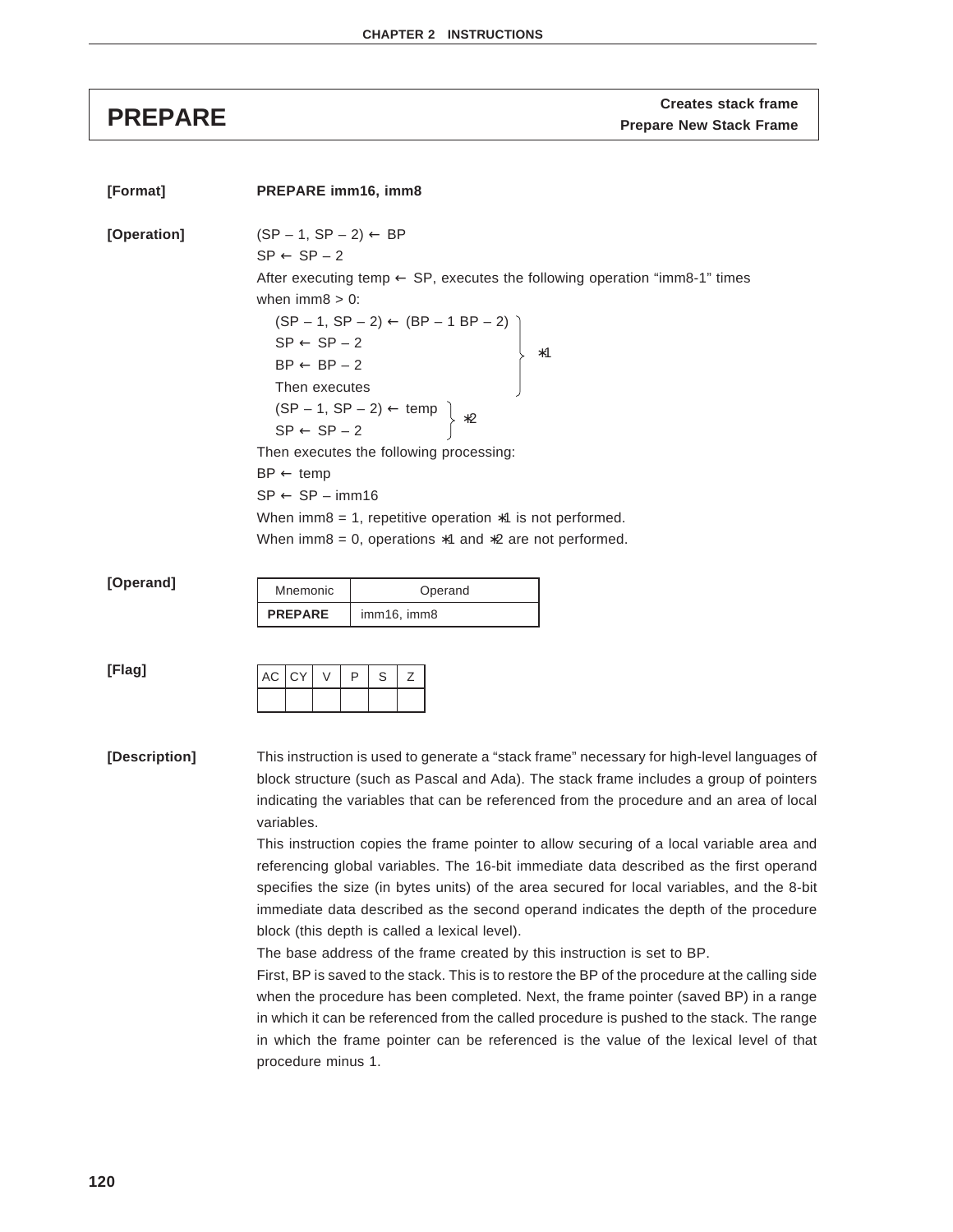If the lexical level is greater than 1, the frame pointer of this instruction itself is also pushed to the stack. This is to copy the frame pointer of the procedure called by this procedure when the called procedure copies the frame pointer.

Next, the value of a new frame pointer is set, and the area of local variables used for that procedure are secured on the stack. In other words, the SP is decremented by the number of the local variables.

| [Example] | <b>MOV</b> | <b>SP, 60H</b>    |
|-----------|------------|-------------------|
|           | <b>MOV</b> | BP, SP            |
|           | CALL       | <b>CHK</b>        |
|           | PREPARE    | 0006.04           |
|           | <b>MOV</b> | $AW,$ [BP + 0FAH] |
|           | ADD        | AW, $[BP + 0F8A]$ |
|           | <b>MOV</b> | [BP + 0FCH], AW   |

### **[Number of Bytes]** 4

| Mnemonic       | Operand     | Operation code |  |  |  |  |  |                  |  |           |  |  |  |  |                               |  |  |
|----------------|-------------|----------------|--|--|--|--|--|------------------|--|-----------|--|--|--|--|-------------------------------|--|--|
|                |             |                |  |  |  |  |  |                  |  |           |  |  |  |  | 6 5 4 3 2 1 0 7 6 5 4 3 2 1 0 |  |  |
| <b>PREPARE</b> | imm16, imm8 |                |  |  |  |  |  |                  |  | imm16-low |  |  |  |  |                               |  |  |
|                |             | imm16-high     |  |  |  |  |  | imm <sub>8</sub> |  |           |  |  |  |  |                               |  |  |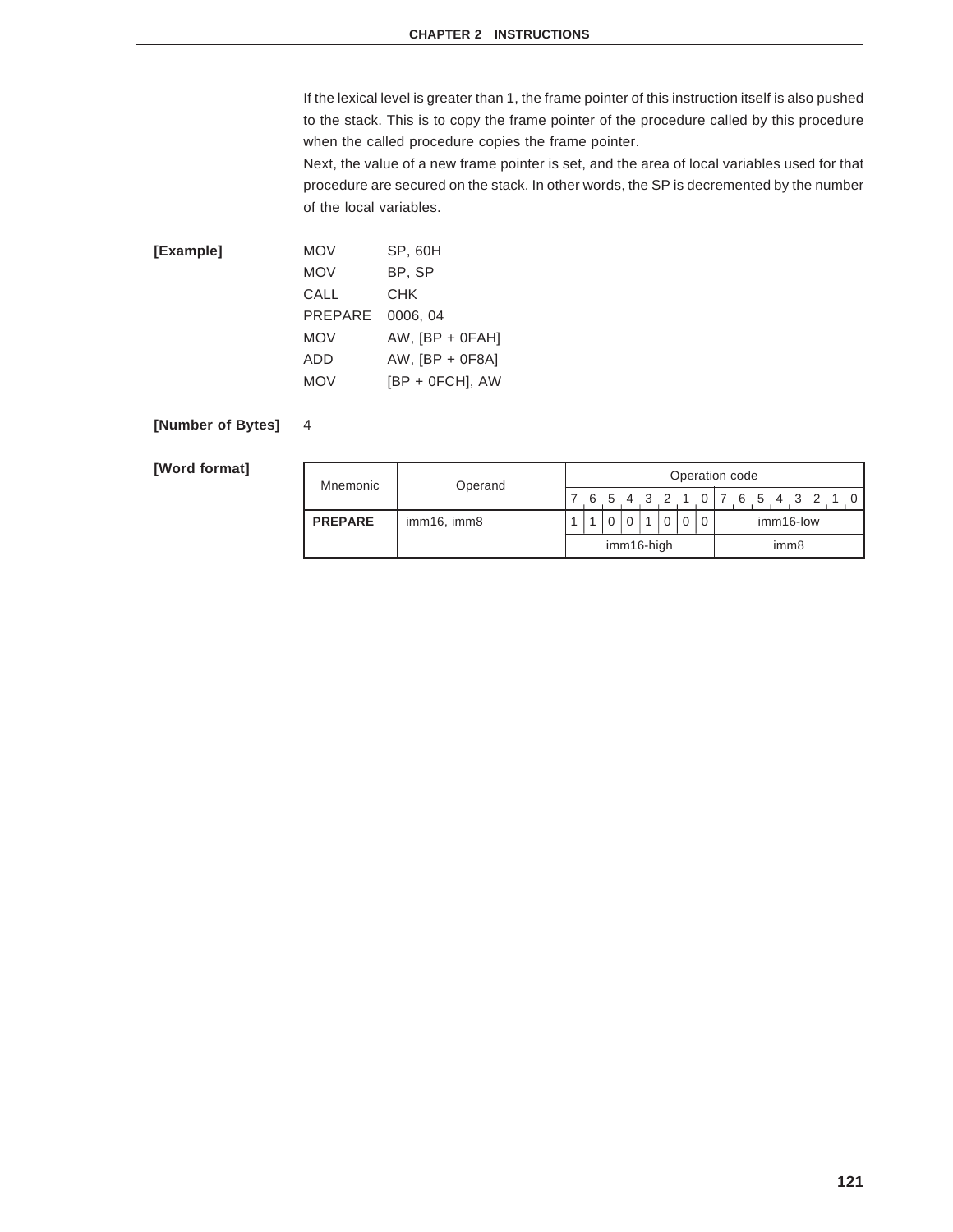**Saves to stack PUSH Push**

### **[Word format] PUSH src**

**[Operand, operation]**

| Mnemonic    | Operand (src)     | Operation                                                                                                                                                                                                                     |  |  |  |  |  |  |  |
|-------------|-------------------|-------------------------------------------------------------------------------------------------------------------------------------------------------------------------------------------------------------------------------|--|--|--|--|--|--|--|
| <b>PUSH</b> | mem <sub>16</sub> | $SP \leftarrow SP - 2$                                                                                                                                                                                                        |  |  |  |  |  |  |  |
|             |                   | $(SP + 1, SP) \leftarrow (mem16 + 1, mem16)$                                                                                                                                                                                  |  |  |  |  |  |  |  |
|             | req16             | $SP \leftarrow SP - 2$                                                                                                                                                                                                        |  |  |  |  |  |  |  |
|             | sreg              | $(SP + 1, SP) \leftarrow src$                                                                                                                                                                                                 |  |  |  |  |  |  |  |
|             | <b>PSW</b>        |                                                                                                                                                                                                                               |  |  |  |  |  |  |  |
|             | R                 | temp $\leftarrow$ SP                                                                                                                                                                                                          |  |  |  |  |  |  |  |
|             |                   |                                                                                                                                                                                                                               |  |  |  |  |  |  |  |
|             |                   |                                                                                                                                                                                                                               |  |  |  |  |  |  |  |
|             |                   |                                                                                                                                                                                                                               |  |  |  |  |  |  |  |
|             |                   | $(SP - 1, SP - 2)$ ← AW<br>$(SP - 3, SP - 4)$ ← CW<br>$(SP - 5, SP - 6)$ ← DW<br>$(SP - 7, SP - 8)$ ← BW<br>$(SP - 1, SP - 10)$ ← temp<br>$(SP - 11, SP - 12)$ ← BP<br>$(SP - 13, SP - 14)$ ← IX<br>$(SP - 15, SP - 16)$ ← IY |  |  |  |  |  |  |  |
|             |                   |                                                                                                                                                                                                                               |  |  |  |  |  |  |  |
|             |                   |                                                                                                                                                                                                                               |  |  |  |  |  |  |  |
|             |                   |                                                                                                                                                                                                                               |  |  |  |  |  |  |  |
|             |                   |                                                                                                                                                                                                                               |  |  |  |  |  |  |  |
|             |                   | $SP \leftarrow SP - 16$                                                                                                                                                                                                       |  |  |  |  |  |  |  |
|             | imm8              | $(SP - 1, SP - 2) \leftarrow$ sign extension of imm8                                                                                                                                                                          |  |  |  |  |  |  |  |
|             |                   | $SP \leftarrow SP - 2$                                                                                                                                                                                                        |  |  |  |  |  |  |  |
|             | imm16             | $(SP - 1, SP - 2) \leftarrow \text{imm16}$                                                                                                                                                                                    |  |  |  |  |  |  |  |
|             |                   | $SP \leftarrow SP - 2$                                                                                                                                                                                                        |  |  |  |  |  |  |  |

| ×<br><b>STEP</b><br>$\sim$ |  |
|----------------------------|--|
|----------------------------|--|

|  | AC CY | D | S | ∠ |
|--|-------|---|---|---|
|  |       |   |   |   |

**[Description]** Saves the contents of the source operand (src) to the stack. If 8-bit immediate data (imm8) is described as the operand, imm8 is sign-extended, and saved to the stack addressed by the SP as 16-bit data.

**[Example]** • PUSH DS0

- PUSH SS
- PUSH DS1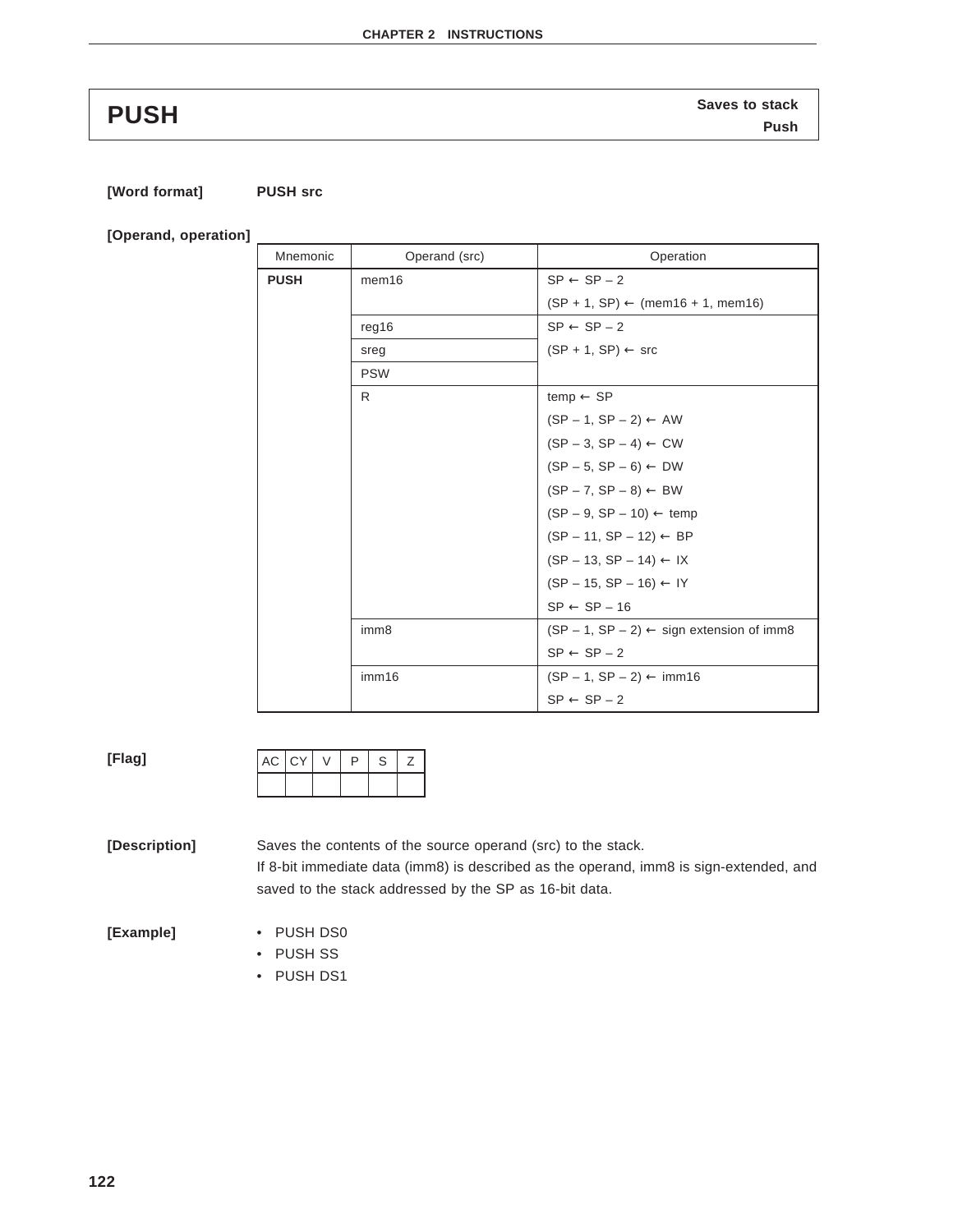# **[Number of bytes]**

| Mnemonic    | Operand           | No. of bytes |
|-------------|-------------------|--------------|
| <b>PUSH</b> | mem <sub>16</sub> | $2 - 4$      |
|             | reg16             |              |
|             | sreg              |              |
|             | <b>PSW</b>        |              |
|             | R                 |              |
|             | imm8              | 2            |
|             | imm16             | 3            |

| Mnemonic    | Operand           | Operation code |          |             |          |            |              |              |             |                  |                    |                |  |         |
|-------------|-------------------|----------------|----------|-------------|----------|------------|--------------|--------------|-------------|------------------|--------------------|----------------|--|---------|
|             |                   | 7              | 6        |             |          | 5 4 3 2    |              | $\mathbf{1}$ | 0           | 6<br>7           | 5                  | $\overline{4}$ |  | 3 2 1 0 |
| <b>PUSH</b> | mem <sub>16</sub> | 1              | 1        | 1           | 1        | 1          | 1            | 1            | 1           | mod              | 1<br>1<br>0<br>mem |                |  |         |
|             |                   | (disp-low)     |          |             |          |            |              |              | (disp-high) |                  |                    |                |  |         |
|             | req16             | 0              | 1        | $\Omega$    | 1        | $\Omega$   |              | reg          |             |                  |                    |                |  |         |
|             | sreg              | 0              | 0        | $\mathbf 0$ | sreg     |            | $\mathbf{1}$ | 1            | $\mathbf 0$ |                  |                    |                |  |         |
|             | <b>PSW</b>        | 1              | $\Omega$ | $\Omega$    | 1        | 1          | 1            | $\Omega$     | $\mathbf 0$ |                  |                    |                |  |         |
|             | R                 | 0              | 1        | 1           | $\Omega$ | $\Omega$   | $\Omega$     | $\Omega$     | $\Omega$    |                  |                    |                |  |         |
|             | imm <sub>8</sub>  | 0              | 1        | 1           | $\Omega$ | 1          | $\Omega$     | 1            | $\mathbf 0$ | imm <sub>8</sub> |                    |                |  |         |
|             | imm16             | 0              | 1        | 1           | $\Omega$ | 1          | $\mathbf 0$  | $\Omega$     | $\mathbf 0$ | imm16-low        |                    |                |  |         |
|             |                   |                |          |             |          | imm16-high |              |              |             |                  |                    |                |  |         |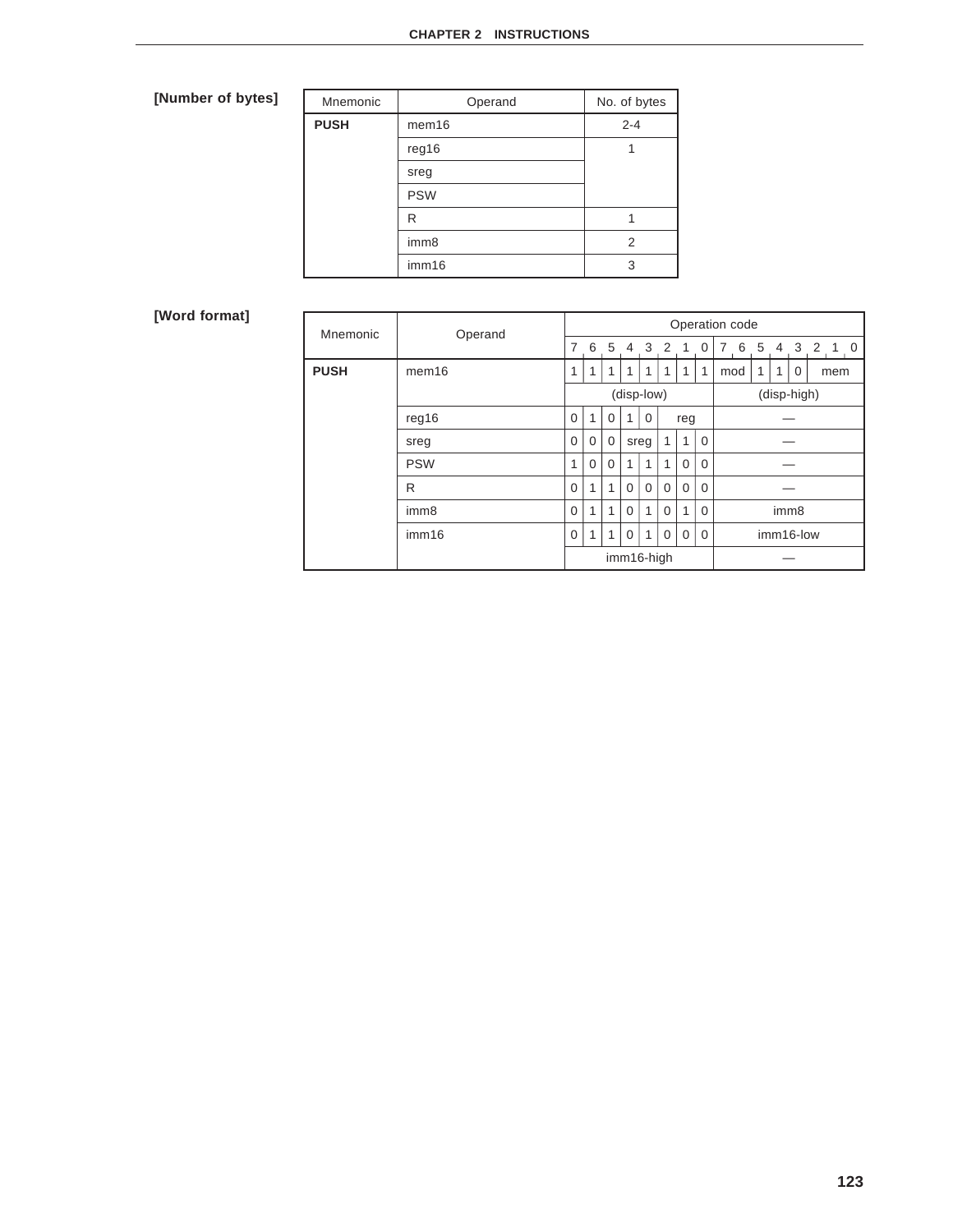| <b>REP</b>  | Repeat prefix where $Z = 1$ |
|-------------|-----------------------------|
| <b>REPE</b> | Repeat                      |
|             | <b>Repeat while Equal</b>   |
| <b>REPZ</b> | <b>Repeat while Zero</b>    |
|             |                             |

| [Format]          | <b>REP</b><br><b>REPE</b><br><b>REPZ</b>                                                                                                                                                                                                                                                                                                                                                                                                                                                                                                                                                                                                                                                                                                                                                                                                                                                                                                                                                                                                                                                                                                                                       |
|-------------------|--------------------------------------------------------------------------------------------------------------------------------------------------------------------------------------------------------------------------------------------------------------------------------------------------------------------------------------------------------------------------------------------------------------------------------------------------------------------------------------------------------------------------------------------------------------------------------------------------------------------------------------------------------------------------------------------------------------------------------------------------------------------------------------------------------------------------------------------------------------------------------------------------------------------------------------------------------------------------------------------------------------------------------------------------------------------------------------------------------------------------------------------------------------------------------|
| [Operation]       | [When CW $\neq$ 0] PS: executes byte instruction of PC + 1<br>$CW \leftarrow CW - 1$<br>When $Z \neq 1$ : PC $\leftarrow$ PC + 2<br>When $Z = 1$ : Re-executes<br>[When CW = 0] $PC \leftarrow PC + 2$                                                                                                                                                                                                                                                                                                                                                                                                                                                                                                                                                                                                                                                                                                                                                                                                                                                                                                                                                                         |
| [Operand]         | Mnemonic<br>Operand<br><b>REP</b><br>None<br><b>REPE</b><br><b>REPZ</b>                                                                                                                                                                                                                                                                                                                                                                                                                                                                                                                                                                                                                                                                                                                                                                                                                                                                                                                                                                                                                                                                                                        |
| [Flag]            | <b>CY</b><br>P<br>AC<br>V<br>S<br>Ζ                                                                                                                                                                                                                                                                                                                                                                                                                                                                                                                                                                                                                                                                                                                                                                                                                                                                                                                                                                                                                                                                                                                                            |
| [Description]     | Executes the block transfer/compare/I/O instruction of the subsequent byte and decrements<br>the value of CW register $(-1)$ while CW $\neq$ 0.<br>REP is used in combination with the MOVBK, LDM, STM, OUTM, or INTM instruction, and<br>repeatedly performs processing while CW $\neq$ 0, regardless of the value of the Z flag.<br>REPZ and REPE are used in combination with the CMPBK or CMPM instruction, and exits<br>from a loop if $Z \neq 1$ or if CW = 0 as a result of comparison by each block instruction. The<br>CW register is checked before the block compare instruction is executed, i.e., immediately<br>before the REP/REPE/REPEZ instruction is executed.<br>Therefore, if the REP/REPE/REPEZ instruction is executed when $CW = 0$ , the subsequent<br>block compare instruction is never executed, and the next instruction is executed. The Z<br>flag is checked as a result of executing the subsequent block compare instruction, and the<br>content of this flag immediately before the REPE/REPZ instruction is executed for the first<br>time is irrelevant.<br>Caution The hardware interrupt (maskable interrupt) and non- maskable interrupt |
|                   | request and single-step break cannot be accepted between this instruction<br>and the next instruction.                                                                                                                                                                                                                                                                                                                                                                                                                                                                                                                                                                                                                                                                                                                                                                                                                                                                                                                                                                                                                                                                         |
| [Example]         | • REP MOVBKW<br>• REPZ CMPBKW                                                                                                                                                                                                                                                                                                                                                                                                                                                                                                                                                                                                                                                                                                                                                                                                                                                                                                                                                                                                                                                                                                                                                  |
| [Number of bytes] | 1                                                                                                                                                                                                                                                                                                                                                                                                                                                                                                                                                                                                                                                                                                                                                                                                                                                                                                                                                                                                                                                                                                                                                                              |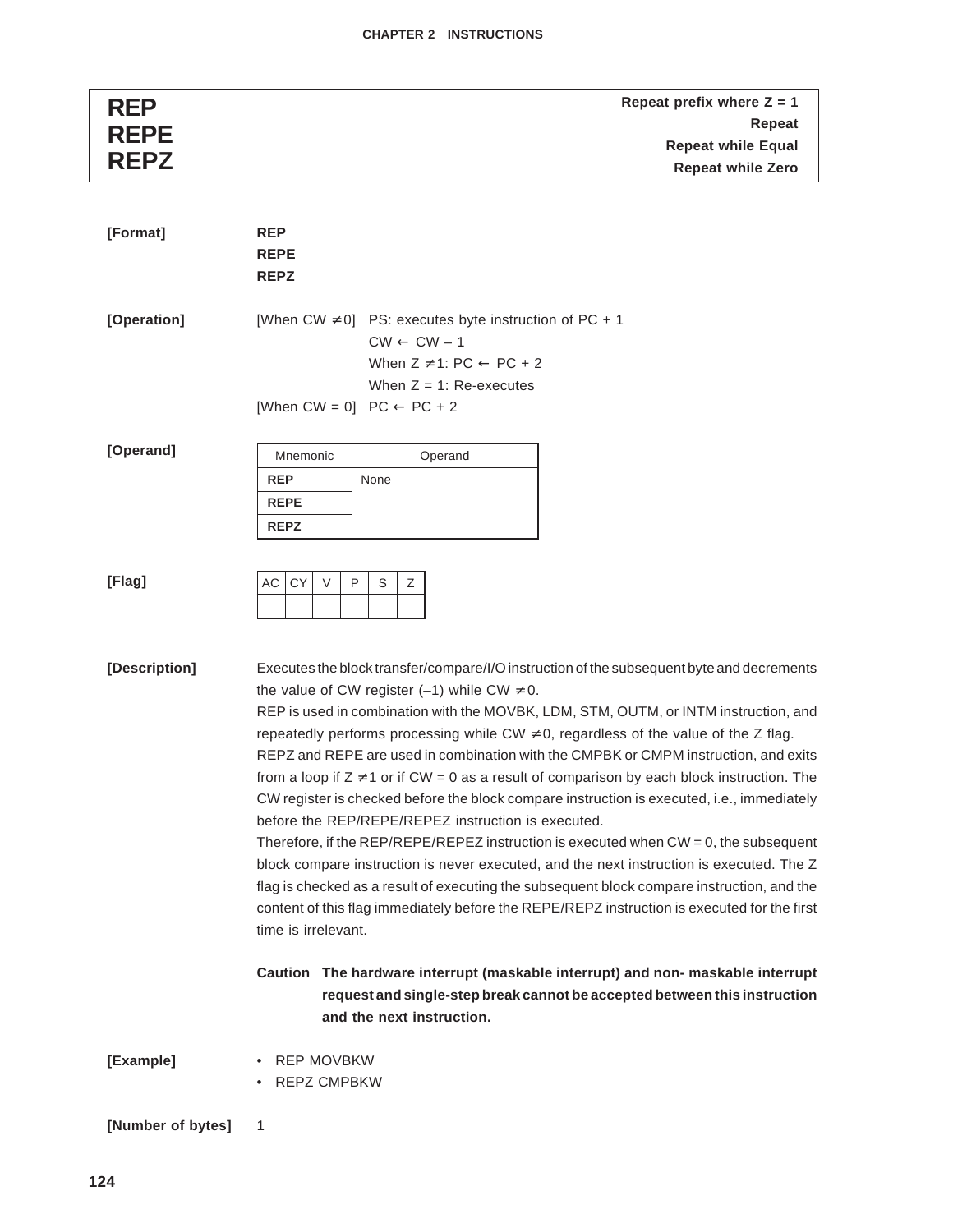| Mnemonic    | Operand | Operation code |   |   |  |  |         |  |                |  |  |
|-------------|---------|----------------|---|---|--|--|---------|--|----------------|--|--|
|             |         |                | 6 | 5 |  |  | 4 3 2 1 |  | $\overline{0}$ |  |  |
| <b>REP</b>  | None    |                |   |   |  |  |         |  |                |  |  |
| <b>REPE</b> |         |                |   |   |  |  |         |  |                |  |  |
| <b>REPZ</b> |         |                |   |   |  |  |         |  |                |  |  |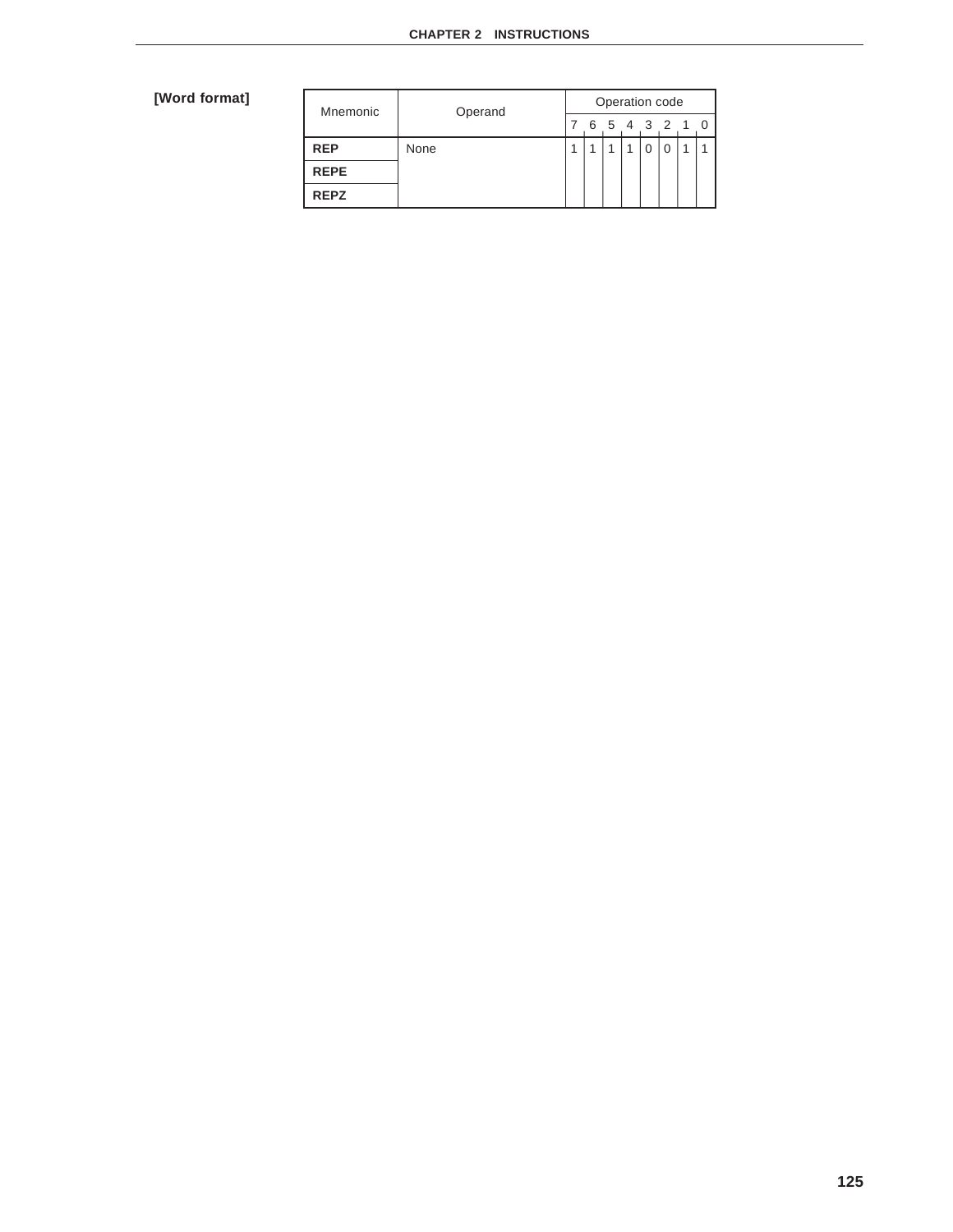| [Format]          | <b>REPC</b>                                                                                                                                                                                                                                                                                                                                                                                                                                                                                                                                                                                                                                                                                                                                                                                            |
|-------------------|--------------------------------------------------------------------------------------------------------------------------------------------------------------------------------------------------------------------------------------------------------------------------------------------------------------------------------------------------------------------------------------------------------------------------------------------------------------------------------------------------------------------------------------------------------------------------------------------------------------------------------------------------------------------------------------------------------------------------------------------------------------------------------------------------------|
| [Operation]       | [When CW $\neq$ 0] PS: executes byte instruction of PC + 1<br>$CW \leftarrow CW - 1$<br>When $CY \neq 1$ : PC $\leftarrow$ PC + 2<br>When $CY = 1$ : Re-executes<br>[When CW = 0] $PC \leftarrow PC + 2$                                                                                                                                                                                                                                                                                                                                                                                                                                                                                                                                                                                               |
| [Operand]         | Mnemonic<br>Operand<br><b>REPC</b><br>None                                                                                                                                                                                                                                                                                                                                                                                                                                                                                                                                                                                                                                                                                                                                                             |
| [Flag]            | CY<br>$\vee$<br>P<br>S<br>Ζ<br>АC                                                                                                                                                                                                                                                                                                                                                                                                                                                                                                                                                                                                                                                                                                                                                                      |
| [Description]     | Executes the block compare (CMPBK or CMPM) instruction of the subsequent byte and<br>decrements the value of the CW register (-1) while CW $\neq$ 0.<br>If $CY \neq 1$ as a result of executing the block compare instruction, execution exits from a loop.<br>The CW register is checked before the block compare instruction is executed, i.e.,<br>immediately before the REPC instruction is executed. Therefore, if the REPC instruction<br>is executed when $CW = 0$ , the subsequent block compare instruction is never executed,<br>and the next instruction is executed.<br>The CY flag is checked as a result of executing the subsequent block compare instruction,<br>and the content of this flag immediately before the REPC instruction is executed for the<br>first time is irrelevant. |
|                   | Caution The hardware interrupt (maskable interrupt) and non-maskable interrupt<br>request and single-step break cannot be accepted between this instruction<br>and the next instruction.                                                                                                                                                                                                                                                                                                                                                                                                                                                                                                                                                                                                               |
| [Example]         | <b>REPC CMPBKW</b>                                                                                                                                                                                                                                                                                                                                                                                                                                                                                                                                                                                                                                                                                                                                                                                     |
| [Number of bytes] | 1                                                                                                                                                                                                                                                                                                                                                                                                                                                                                                                                                                                                                                                                                                                                                                                                      |
| [Word format]     | المامية المتحدد والمتحدد                                                                                                                                                                                                                                                                                                                                                                                                                                                                                                                                                                                                                                                                                                                                                                               |

|  | Mnemonic<br>Operand |      | Operation code |  |  |   |  |  |  |  |  |  |  |  |  |
|--|---------------------|------|----------------|--|--|---|--|--|--|--|--|--|--|--|--|
|  |                     |      |                |  |  | 4 |  |  |  |  |  |  |  |  |  |
|  | <b>REPC</b>         | None |                |  |  |   |  |  |  |  |  |  |  |  |  |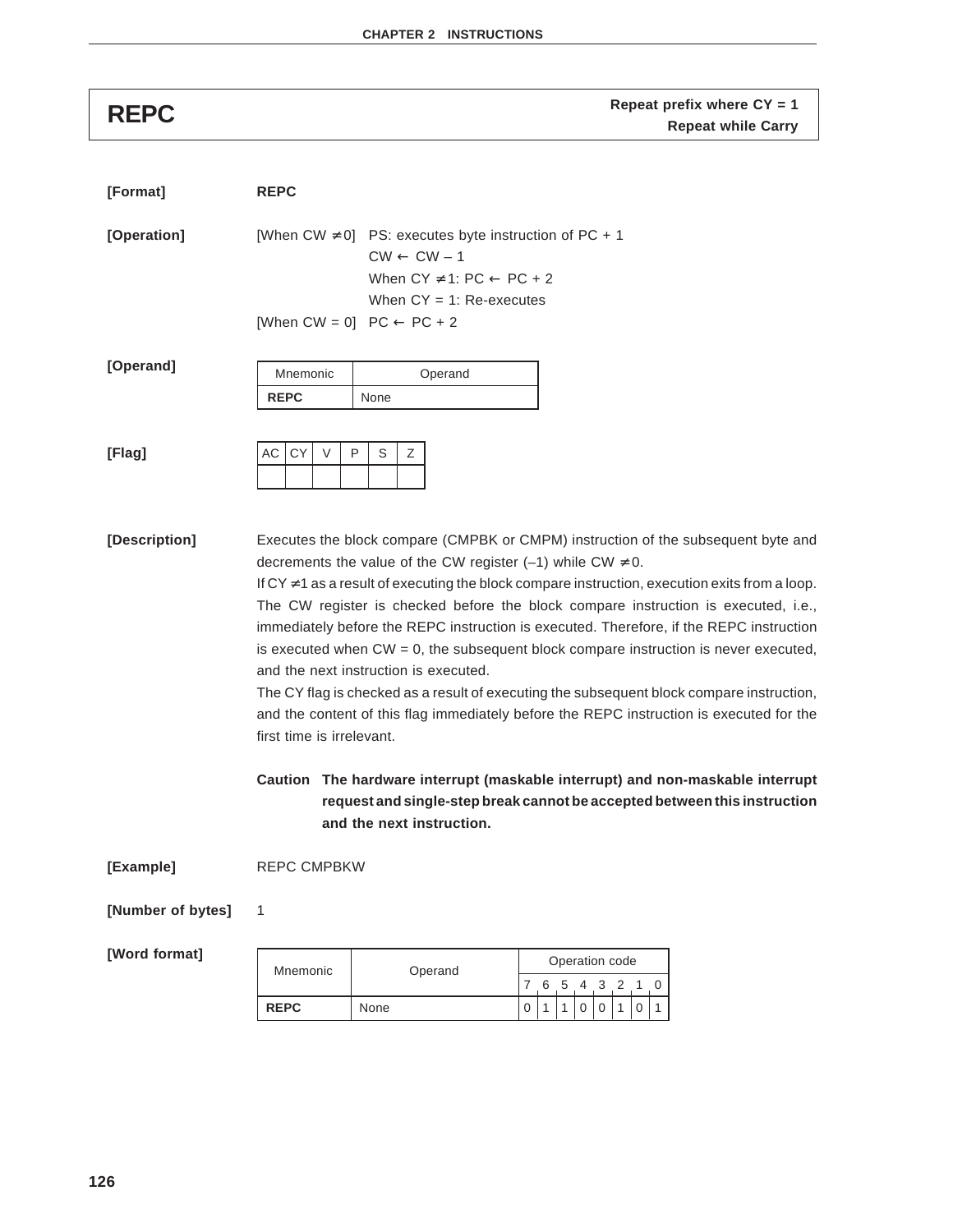**Repeat prefix where CY = 0**<br>**Repeat while Not Carry** 

| [Format]          | <b>REPNC</b>              |                                                                                                                                                                  |                                                                                                                                                                                                                                                                                                                                                                                                                                                                                                                                                                                                                                                                                                                                                                                                                               |
|-------------------|---------------------------|------------------------------------------------------------------------------------------------------------------------------------------------------------------|-------------------------------------------------------------------------------------------------------------------------------------------------------------------------------------------------------------------------------------------------------------------------------------------------------------------------------------------------------------------------------------------------------------------------------------------------------------------------------------------------------------------------------------------------------------------------------------------------------------------------------------------------------------------------------------------------------------------------------------------------------------------------------------------------------------------------------|
| [Operation]       |                           | [When CW $\neq$ 0] PS: executes byte instruction of PC + 1<br>$CW \leftarrow CW - 1$<br>When $CY \neq 1$ : Re-executes<br>When $CY = 1$ : $PC \leftarrow PC + 2$ |                                                                                                                                                                                                                                                                                                                                                                                                                                                                                                                                                                                                                                                                                                                                                                                                                               |
|                   |                           | [When CW = 0] $PC \leftarrow PC + 2$                                                                                                                             |                                                                                                                                                                                                                                                                                                                                                                                                                                                                                                                                                                                                                                                                                                                                                                                                                               |
| [Operand]         | Mnemonic<br><b>REPNC</b>  | Operand<br>None                                                                                                                                                  |                                                                                                                                                                                                                                                                                                                                                                                                                                                                                                                                                                                                                                                                                                                                                                                                                               |
| [Flag]            | <b>CY</b><br>$\vee$<br>AC | P<br>S<br>Ζ                                                                                                                                                      |                                                                                                                                                                                                                                                                                                                                                                                                                                                                                                                                                                                                                                                                                                                                                                                                                               |
| [Description]     | first time is irrelevant. | decrements the value of the CW register (-1) while CW $\neq$ 0.<br>and the next instruction is executed.<br>and the next instruction.                            | Executes the block compare (CMPBK or CMPM) instruction of the subsequent byte and<br>If $CY = 1$ as a result of executing the block compare instruction, execution exits from a loop.<br>The CW register is checked before the block compare instruction is executed, i.e.,<br>immediately before the REPNC instruction is executed. Therefore, if the REPNC instruction<br>is executed when $CW = 0$ , the subsequent block compare instruction is never executed,<br>The CY flag is checked as a result of executing the subsequent block compare instruction,<br>and the content of this flag immediately before the REPNC instruction is executed for the<br>Caution The hardware interrupt (maskable interrupt) and non- maskable interrupt<br>request and single-step break cannot be accepted between this instruction |
| [Example]         | <b>REPNC CMPMB</b>        |                                                                                                                                                                  |                                                                                                                                                                                                                                                                                                                                                                                                                                                                                                                                                                                                                                                                                                                                                                                                                               |
| [Number of bytes] | 1                         |                                                                                                                                                                  |                                                                                                                                                                                                                                                                                                                                                                                                                                                                                                                                                                                                                                                                                                                                                                                                                               |
| [Word format]     |                           |                                                                                                                                                                  | Operation code                                                                                                                                                                                                                                                                                                                                                                                                                                                                                                                                                                                                                                                                                                                                                                                                                |
|                   | Mnemonic                  | Operand                                                                                                                                                          | 7<br>6<br>5<br>$3^{\circ}$<br>2<br>$\overline{4}$<br>1                                                                                                                                                                                                                                                                                                                                                                                                                                                                                                                                                                                                                                                                                                                                                                        |
|                   | <b>REPNC</b>              | None                                                                                                                                                             | $\mathbf 0$<br>1<br>0<br>0<br>0<br>0<br>1<br>1                                                                                                                                                                                                                                                                                                                                                                                                                                                                                                                                                                                                                                                                                                                                                                                |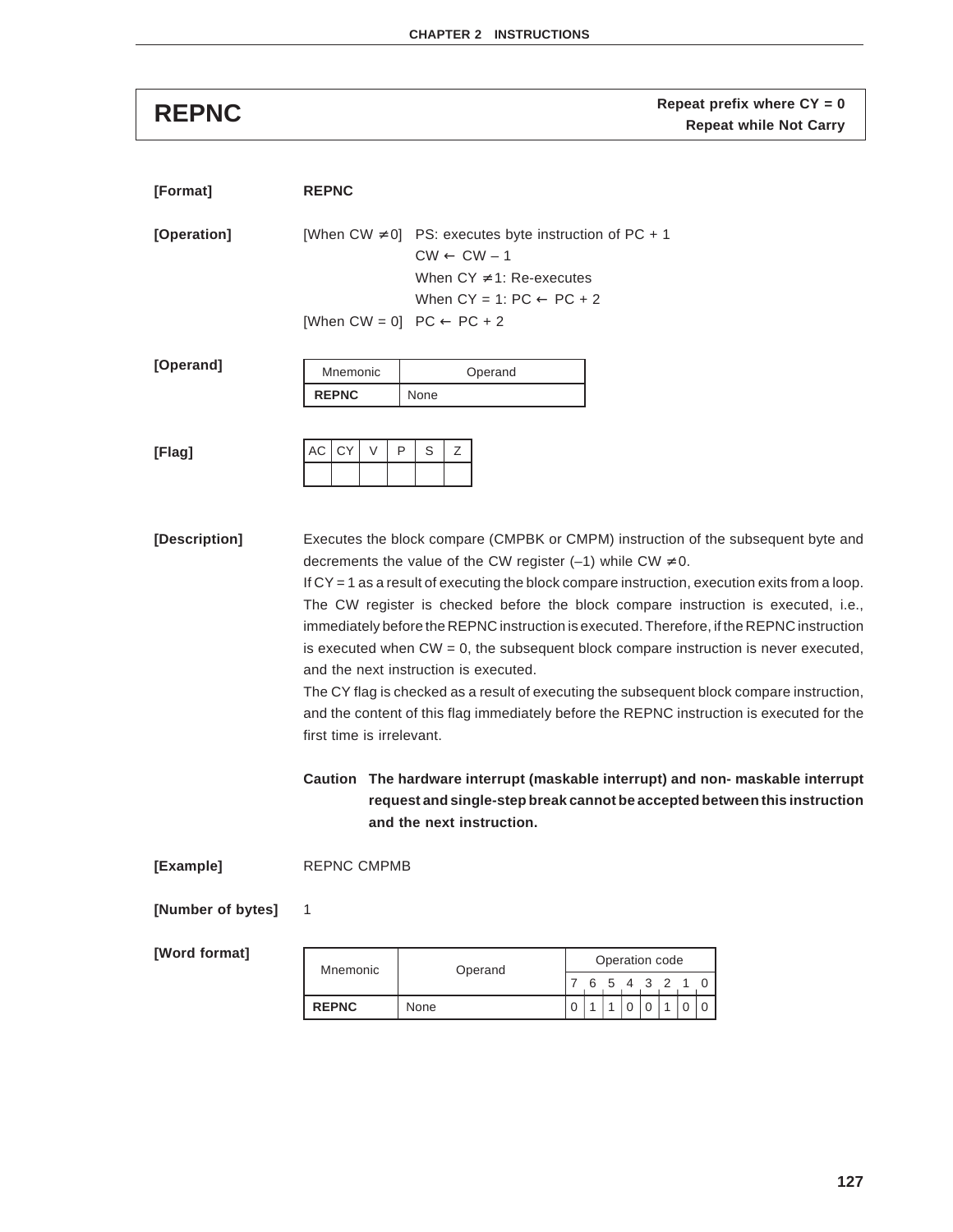**REPNE**<br> **REPNE**<br> **REPNZ**<br> **REPNZ**<br> **REPNZ**<br> **REPNZ**<br> **REPNZ**<br> **Repeat while Not Zero Repeat while Not Zero** 

| [Format]          | <b>REPNE</b><br><b>REPNZ</b>                                                                                                                                                                                                                                                                                                                                                                                                                                                                                                                                                                                                                                                                                                                                                                                                                                                                                                 |                                                                                                        |                                                                        |   |              |   |   |                             |         |          |  |  |  |
|-------------------|------------------------------------------------------------------------------------------------------------------------------------------------------------------------------------------------------------------------------------------------------------------------------------------------------------------------------------------------------------------------------------------------------------------------------------------------------------------------------------------------------------------------------------------------------------------------------------------------------------------------------------------------------------------------------------------------------------------------------------------------------------------------------------------------------------------------------------------------------------------------------------------------------------------------------|--------------------------------------------------------------------------------------------------------|------------------------------------------------------------------------|---|--------------|---|---|-----------------------------|---------|----------|--|--|--|
| [Operation]       | [When CW $\neq$ 0] PS: executes byte instruction of PC + 1<br>[When CW = 0] $PC \leftarrow PC + 2$                                                                                                                                                                                                                                                                                                                                                                                                                                                                                                                                                                                                                                                                                                                                                                                                                           | $CW \leftarrow CW - 1$                                                                                 | When $Z \neq 1$ : Re-executes<br>When $Z = 1$ : PC $\leftarrow$ PC + 2 |   |              |   |   |                             |         |          |  |  |  |
| [Operand]         | Mnemonic<br><b>REPNE</b><br><b>REPNZ</b>                                                                                                                                                                                                                                                                                                                                                                                                                                                                                                                                                                                                                                                                                                                                                                                                                                                                                     | None                                                                                                   | Operand                                                                |   |              |   |   |                             |         |          |  |  |  |
| [Flag]            | CY<br>$\vee$<br>AC                                                                                                                                                                                                                                                                                                                                                                                                                                                                                                                                                                                                                                                                                                                                                                                                                                                                                                           | P<br>S<br>Ζ                                                                                            |                                                                        |   |              |   |   |                             |         |          |  |  |  |
| [Description]     | Executes the block compare (CMPBK or CMPM) instruction of the subsequent byte and<br>decrements the value of the CW register (-1) while CW $\neq$ 0.<br>If $Z \neq 0$ or if CW = 0 as a result of executing the block compare instruction, execution exits<br>from a loop.<br>The CW register is checked before the block compare instruction is executed, i.e.,<br>immediately before the REPNE/REPNZ instruction is executed. Therefore, if the REPNE/<br>REPNZ instruction is executed when $CW = 0$ , the subsequent block compare instruction<br>is never executed, and the next instruction is executed.<br>The Z flag is checked as a result of executing the subsequent block compare instruction,<br>and the content of this flag immediately before the REPNC/REPNZ instruction is executed<br>for the first time is irrelevant.<br>Caution The hardware interrupt (maskable interrupt) and non-maskable interrupt | request and single-step break cannot be accepted between this instruction<br>and the next instruction. |                                                                        |   |              |   |   |                             |         |          |  |  |  |
| [Example]         | <b>REPNE CMPMB</b><br><b>REPNZ CMPBKW</b>                                                                                                                                                                                                                                                                                                                                                                                                                                                                                                                                                                                                                                                                                                                                                                                                                                                                                    |                                                                                                        |                                                                        |   |              |   |   |                             |         |          |  |  |  |
| [Number of bytes] | 1                                                                                                                                                                                                                                                                                                                                                                                                                                                                                                                                                                                                                                                                                                                                                                                                                                                                                                                            |                                                                                                        |                                                                        |   |              |   |   |                             |         |          |  |  |  |
| [Word format]     | Mnemonic                                                                                                                                                                                                                                                                                                                                                                                                                                                                                                                                                                                                                                                                                                                                                                                                                                                                                                                     | Operand                                                                                                |                                                                        |   |              |   |   | Operation code<br>7 6 5 4 3 | $2 \t1$ | 0        |  |  |  |
|                   | <b>REPNE</b>                                                                                                                                                                                                                                                                                                                                                                                                                                                                                                                                                                                                                                                                                                                                                                                                                                                                                                                 | None                                                                                                   |                                                                        | 1 | $\mathbf{1}$ | 1 | 1 | 0                           | 0       | $\Omega$ |  |  |  |
|                   | <b>REPNZ</b>                                                                                                                                                                                                                                                                                                                                                                                                                                                                                                                                                                                                                                                                                                                                                                                                                                                                                                                 |                                                                                                        |                                                                        |   |              |   |   |                             |         |          |  |  |  |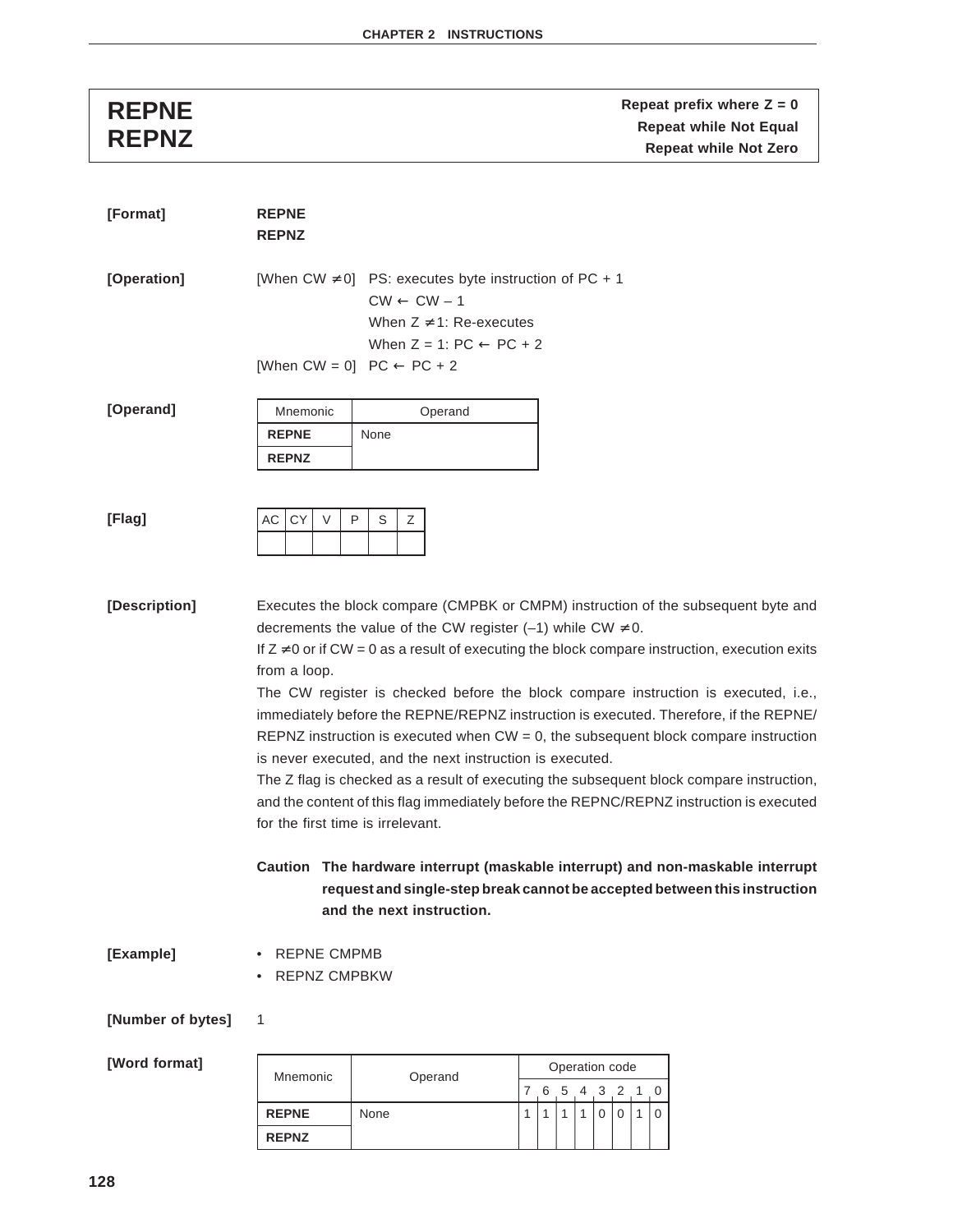| <b>RET</b> | <b>Return from subroutine</b> |
|------------|-------------------------------|
|            | <b>Return from Procedure</b>  |

**[Format] (1) RET**

**(2) RET pop-value**

**[Operand, operation]**

• To return from call in segment

| Mnemonic   | Operand   | Operation                      |
|------------|-----------|--------------------------------|
| <b>RET</b> | None      | $PC \leftarrow (SP + 1, SP)$   |
|            |           | $SP \leftarrow SP + 2$         |
|            | pop-value | $PC \leftarrow (SP + 1, SP)$   |
|            |           | $SP \leftarrow SP + 2$         |
|            |           | $SP \leftarrow SP + pop-value$ |

• To return from call outside segment

| Mnemonic   | Operand   | Operation                        |
|------------|-----------|----------------------------------|
| <b>RET</b> | None      | $PC \leftarrow (SP + 1, SP)$     |
|            |           | $PS \leftarrow (SP + 3, SP + 2)$ |
|            |           | $SP \leftarrow SP + 4$           |
|            | pop-value | $PC \leftarrow (SP + 1, SP)$     |
|            |           | $PS \leftarrow (SP + 3, SP + 2)$ |
|            |           | $SP \leftarrow SP + 4$           |
|            |           | $SP \leftarrow SP + pop-value$   |

**[Flag]**

|  | $IAC$ $CY$ i | D | S |  |
|--|--------------|---|---|--|
|  |              |   |   |  |

**[Description]** • To return from call in segment

Restores the PC from the stack. If pop-value is described as the operand, 16-bit popvalue is added to the SP (this is useful for skipping the value of SP by the number of unnecessary parameters if the parameters saved to the stack following the PC are unnecessary).

The assembler automatically distinguishes this instruction from the RET instruction to return from a call outside a segment.

• To return from call outside segment

Restores the PC and PS from the stack. If pop-value is described as the operand, 16 bit pop-value is added to the SP (this is useful for skipping the value of SP by the number of unnecessary parameters if the parameters saved to the stack following the PC are unnecessary).

The assembler automatically distinguishes this instruction from the RET instruction to return from a call in a segment.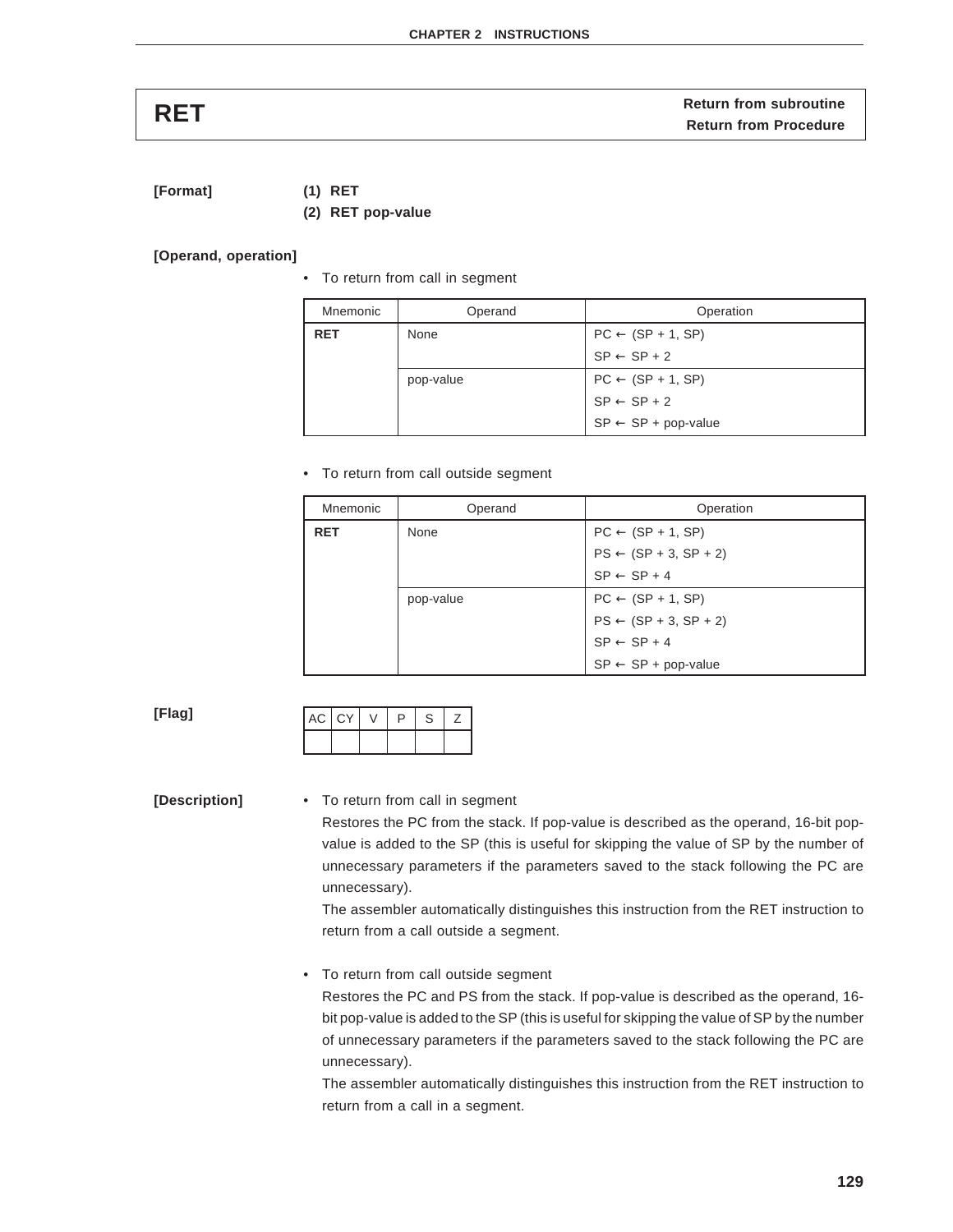**[Example]** POP R RET

**[Number of byte** 

| es] | Mnemonic   | Operand   | No. of bytes |
|-----|------------|-----------|--------------|
|     | <b>RET</b> | None      |              |
|     |            | pop-value |              |

# **[Word format]** • To return from call in segment

| Mnemonic   | Operand   | Operation code |                |             |             |          |          |  |          |  |               |                                                                |  |  |  |  |  |
|------------|-----------|----------------|----------------|-------------|-------------|----------|----------|--|----------|--|---------------|----------------------------------------------------------------|--|--|--|--|--|
|            |           |                | 6              | 5 4 3 2 1 0 |             |          |          |  |          |  |               | $\begin{array}{cccc} \n 17 & 6 & 5 & 4 & 3 & 2 \n \end{array}$ |  |  |  |  |  |
| <b>RET</b> | None      |                |                | 0           | $\mathbf 0$ | $\Omega$ | $\Omega$ |  |          |  | pop-value-low |                                                                |  |  |  |  |  |
|            | pop-value |                |                | $\Omega$    | $\Omega$    | $\Omega$ | $\Omega$ |  | $\Omega$ |  |               |                                                                |  |  |  |  |  |
|            |           |                | pop-value-high |             |             |          |          |  |          |  |               |                                                                |  |  |  |  |  |

• To return from call outside segment

| Mnemonic   | Operand   |  | Operation code |          |          |                |             |  |          |  |  |  |  |               |  |                               |  |
|------------|-----------|--|----------------|----------|----------|----------------|-------------|--|----------|--|--|--|--|---------------|--|-------------------------------|--|
|            |           |  |                |          |          |                |             |  |          |  |  |  |  |               |  | 6 5 4 3 2 1 0 7 6 5 4 3 2 1 0 |  |
| <b>RET</b> | None      |  |                | $\Omega$ | $\Omega$ | $\overline{ }$ |             |  | 1        |  |  |  |  |               |  |                               |  |
|            | pop-value |  |                | $\Omega$ | $\Omega$ | $\overline{1}$ | $\mathbf 0$ |  | $\Omega$ |  |  |  |  | pop-value-low |  |                               |  |
|            |           |  | pop-value-high |          |          |                |             |  |          |  |  |  |  |               |  |                               |  |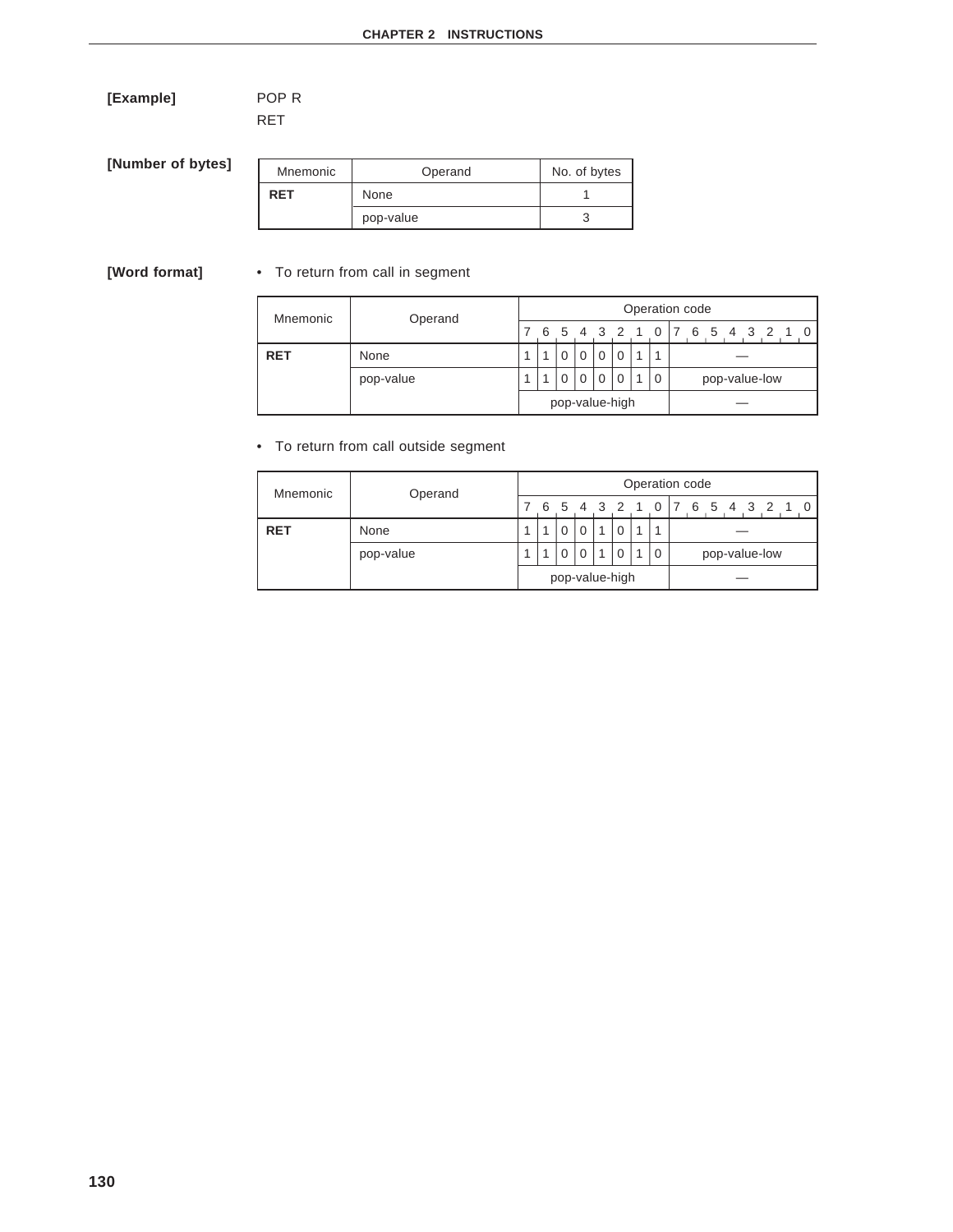**RETEM** [except V33A and V53A] **RETEM [except V33A and V53A] Return from emulation mode** 

| [Format]          | <b>RETEM</b>                                                                                                                                                                                                                                                                                                                                                                                                                                                                                                                                                                                                                  |        |                   |          |                 |         |                            |                    |        |        |        |                   |                               |                                        |              |              |                     |                   |                   |                   |                                |
|-------------------|-------------------------------------------------------------------------------------------------------------------------------------------------------------------------------------------------------------------------------------------------------------------------------------------------------------------------------------------------------------------------------------------------------------------------------------------------------------------------------------------------------------------------------------------------------------------------------------------------------------------------------|--------|-------------------|----------|-----------------|---------|----------------------------|--------------------|--------|--------|--------|-------------------|-------------------------------|----------------------------------------|--------------|--------------|---------------------|-------------------|-------------------|-------------------|--------------------------------|
| [Operation]       | $PC \leftarrow (SP + 1, SP)$<br>$PS \leftarrow (SP + 3, SP + 2)$<br>$PSW \leftarrow (SP + 5, SP + 4)$<br>$SP \leftarrow SP + 6$<br>Disables MD from being written.                                                                                                                                                                                                                                                                                                                                                                                                                                                            |        |                   |          |                 |         |                            |                    |        |        |        |                   |                               |                                        |              |              |                     |                   |                   |                   |                                |
| [Operand]         | Mnemonic<br>Operand<br><b>RETEM</b><br>None                                                                                                                                                                                                                                                                                                                                                                                                                                                                                                                                                                                   |        |                   |          |                 |         |                            |                    |        |        |        |                   |                               |                                        |              |              |                     |                   |                   |                   |                                |
| [Flag]            | СY<br>AC<br>V<br>R<br>R.<br>R                                                                                                                                                                                                                                                                                                                                                                                                                                                                                                                                                                                                 | P<br>R | S<br>Ζ<br>R.<br>R | MD.<br>R | <b>DIR</b><br>R | IE<br>R | <b>BRK</b><br>R            |                    |        |        |        |                   |                               |                                        |              |              |                     |                   |                   |                   |                                |
| [Description]     | When the RETEM instruction is executed in the emulation mode (this instruction is<br>interpreted as an instruction of the $\mu$ PD8080AF), the CPU returns from interrupt service<br>to the native mode by restoring the PS, PC, and PSW that have been saved by the BRKEM<br>instruction. The content in the native mode saved by the BRKEM instruction (i.e., "1") is<br>restored to the MD flag. As a result, the CPU enters the native mode. After the RETEM<br>instruction has been executed, the MD flag is disabled from being written, and cannot be<br>restored even if the RETI or POP PSW instruction is executed. |        |                   |          |                 |         |                            |                    |        |        |        |                   |                               |                                        |              |              |                     |                   |                   |                   |                                |
| [Example]         | <b>RETEM</b>                                                                                                                                                                                                                                                                                                                                                                                                                                                                                                                                                                                                                  |        |                   |          |                 |         |                            |                    |        |        |        |                   |                               |                                        |              |              |                     |                   |                   |                   |                                |
| [Number of bytes] | 2                                                                                                                                                                                                                                                                                                                                                                                                                                                                                                                                                                                                                             |        |                   |          |                 |         |                            |                    |        |        |        |                   |                               |                                        |              |              |                     |                   |                   |                   |                                |
| [Word format]     | Mnemonic                                                                                                                                                                                                                                                                                                                                                                                                                                                                                                                                                                                                                      |        |                   | Operand  |                 |         |                            |                    |        |        |        |                   |                               | Operation code                         |              |              |                     |                   |                   |                   |                                |
|                   | <b>RETEM</b>                                                                                                                                                                                                                                                                                                                                                                                                                                                                                                                                                                                                                  | None   |                   |          |                 |         | $\sqrt{2}$<br>$\mathbf{1}$ | -6<br>$\mathbf{1}$ | 5<br>1 | 4<br>0 | 3<br>1 | 2<br>$\mathbf{1}$ | $\overline{1}$<br>$\mathbf 0$ | 0<br>7<br>$\mathbf{1}$<br>$\mathbf{1}$ | $\mathbf{1}$ | $\mathbf{1}$ | 654<br>$\mathbf{1}$ | 3<br>$\mathbf{1}$ | 2<br>$\mathbf{1}$ | $\mathbf{1}$<br>0 | $\overline{0}$<br>$\mathbf{1}$ |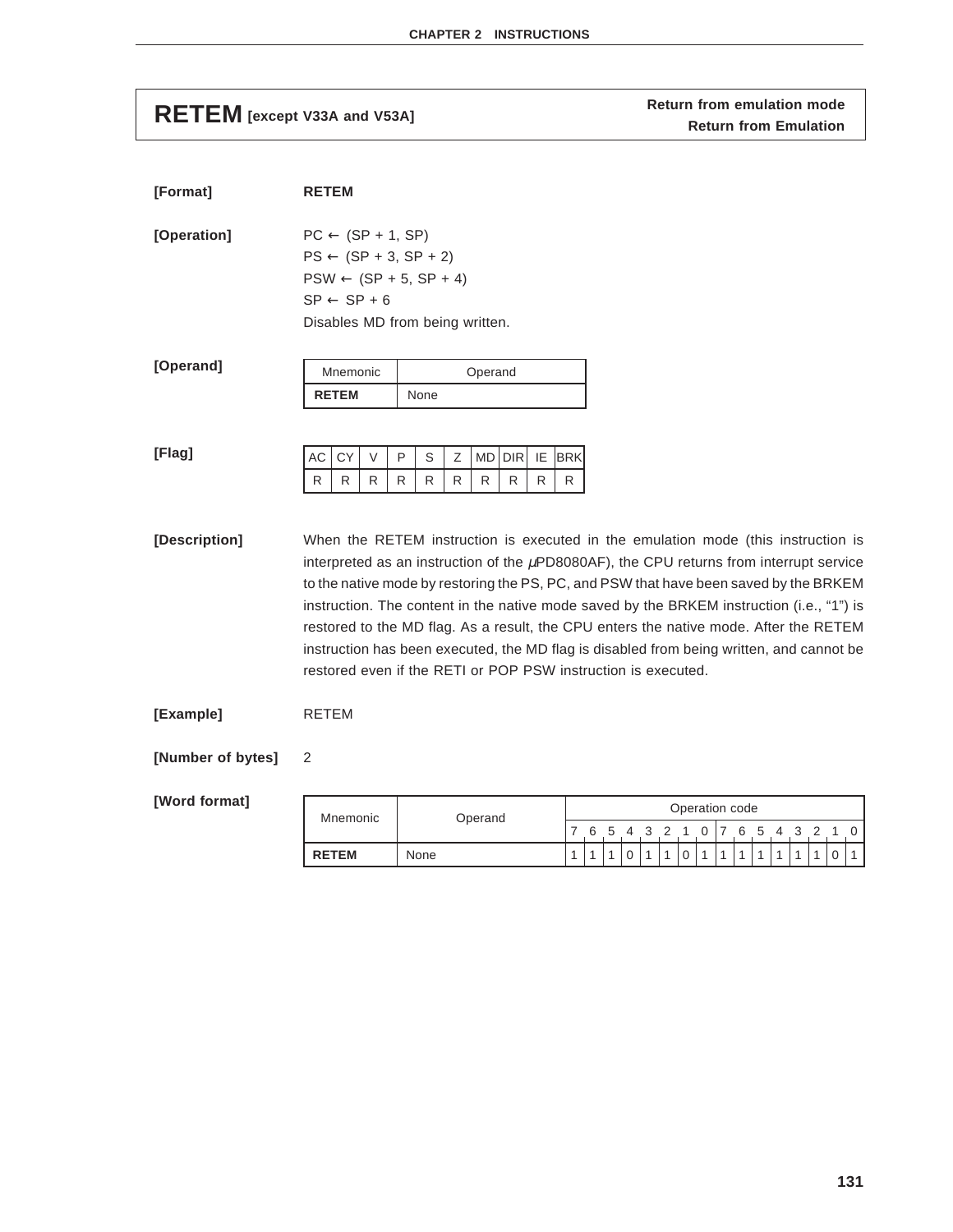# **RETI RETI RETI RETI RETI Return from Interrupt**

| [Format]          | <b>RETI</b>                                                                                                                                                                                                                 |  |                                                          |        |         |               |         |                 |               |   |                |   |   |  |  |  |
|-------------------|-----------------------------------------------------------------------------------------------------------------------------------------------------------------------------------------------------------------------------|--|----------------------------------------------------------|--------|---------|---------------|---------|-----------------|---------------|---|----------------|---|---|--|--|--|
| [Operation]       | $PC \leftarrow (SP + 1, SP)$<br>$PS \leftarrow (SP + 3, SP + 2)$<br>$PSW \leftarrow (SP + 5, SP + 4)$<br>$SP \leftarrow SP + 6$                                                                                             |  |                                                          |        |         |               |         |                 |               |   |                |   |   |  |  |  |
| [Operand]         | Mnemonic<br>Operand<br><b>RETI</b><br>None                                                                                                                                                                                  |  |                                                          |        |         |               |         |                 |               |   |                |   |   |  |  |  |
| [Flag]            | AC<br><b>CY</b><br>$\vee$<br>R<br>R<br>R<br>Remark The V33A and V53A do not have an MD flag.                                                                                                                                |  | P<br>S<br>R<br>R                                         | Ζ<br>R | R       | $MD$ DIR<br>R | IE<br>R | <b>BRK</b><br>R |               |   |                |   |   |  |  |  |
| [Description]     | Restores the contents of the stack to the PC, PS, and PSW. This instruction is used to return<br>execution from interrupt service.<br>Caution The MD flag is restored only in the write-enabled status, and is not affected |  | in the write-disabled status (except the V33A and V53A). |        |         |               |         |                 |               |   |                |   |   |  |  |  |
| [Example]         | POP <sub>R</sub><br><b>RETI</b>                                                                                                                                                                                             |  |                                                          |        |         |               |         |                 |               |   |                |   |   |  |  |  |
| [Number of bytes] | 1                                                                                                                                                                                                                           |  |                                                          |        |         |               |         |                 |               |   |                |   |   |  |  |  |
| [Word format]     | Mnemonic                                                                                                                                                                                                                    |  |                                                          |        | Operand |               |         |                 | 7 6 5 4 3 2 1 |   | Operation code |   | 0 |  |  |  |
|                   | <b>RETI</b>                                                                                                                                                                                                                 |  | None                                                     |        |         |               |         | 1               | 1<br>0        | 0 | 1<br>1         | 1 | 1 |  |  |  |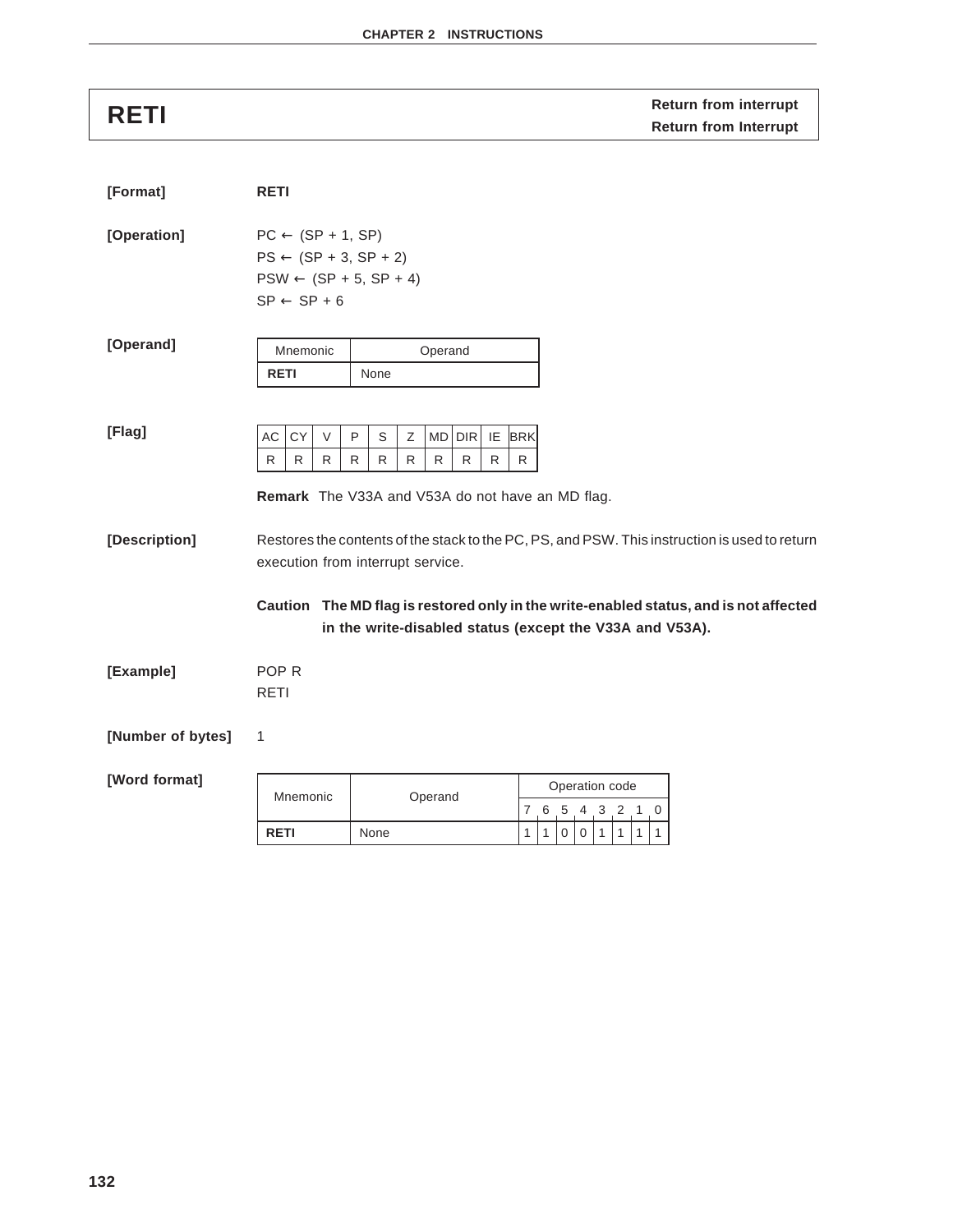**RETXA** [V33A, V53A only] **Return from extended address mode**<br>Return from Extended Address Mode

| [Format]      | <b>RETXA imm8</b>                                                                                                                                                                                                                                                                                                                                                                                                                                                                                                                                                                                                                                                                                                                                         |
|---------------|-----------------------------------------------------------------------------------------------------------------------------------------------------------------------------------------------------------------------------------------------------------------------------------------------------------------------------------------------------------------------------------------------------------------------------------------------------------------------------------------------------------------------------------------------------------------------------------------------------------------------------------------------------------------------------------------------------------------------------------------------------------|
| [Operation]   | temp1 $\leftarrow$ (imm8 $\times$ 4 + 1, imm8 $\times$ 4)<br>temp2 $\leftarrow$ (imm8 $\times$ 4 + 3, imm8 $\times$ 4 + 2)<br>$XA \leftarrow 0$<br>$PC \leftarrow temp1$<br>$PS \leftarrow temp2$                                                                                                                                                                                                                                                                                                                                                                                                                                                                                                                                                         |
| [Operand]     | Mnemonic<br>Operand<br><b>RETXA</b><br>imm <sub>8</sub>                                                                                                                                                                                                                                                                                                                                                                                                                                                                                                                                                                                                                                                                                                   |
| [Flag]        | <b>CY</b><br>$\vee$<br>P<br>AC<br>S<br>Ζ                                                                                                                                                                                                                                                                                                                                                                                                                                                                                                                                                                                                                                                                                                                  |
| [Description] | Releases the extended address mode.<br>Transfers control to the address stored in the entry of the interrupt vector table specified<br>by the instruction, and resets bit 0 (XA flag) of the XAM register (internal I/O address:<br>FF80H) to 0.<br>If this instruction is executed in the normal address mode, the vector table at the address<br>of the normal address mode is read and then execution jumps to the address of this vector<br>table.<br>If this instruction is executed in the extended address mode, the vector table at the address<br>of the extended address mode is read, the normal address mode is set, and then execution<br>jumps to the address read first.<br>The values of PC, PS, and PSW are not restored from the stack. |
| [Example]     | RETXA 0AH                                                                                                                                                                                                                                                                                                                                                                                                                                                                                                                                                                                                                                                                                                                                                 |
|               |                                                                                                                                                                                                                                                                                                                                                                                                                                                                                                                                                                                                                                                                                                                                                           |

# **[Number of bytes]** 3

| Mnemonic     | Operand          |                  | Operation code |  |         |  |  |  |  |                 |                |  |           |  |  |  |          |
|--------------|------------------|------------------|----------------|--|---------|--|--|--|--|-----------------|----------------|--|-----------|--|--|--|----------|
|              |                  |                  | 6              |  | 5 4 3 2 |  |  |  |  | 0 <sub>17</sub> |                |  | 6 5 4 3 2 |  |  |  | $\Omega$ |
| <b>RETXA</b> | imm <sub>8</sub> |                  |                |  |         |  |  |  |  |                 | $\overline{A}$ |  |           |  |  |  | 0        |
|              |                  | imm <sub>8</sub> |                |  |         |  |  |  |  |                 |                |  |           |  |  |  |          |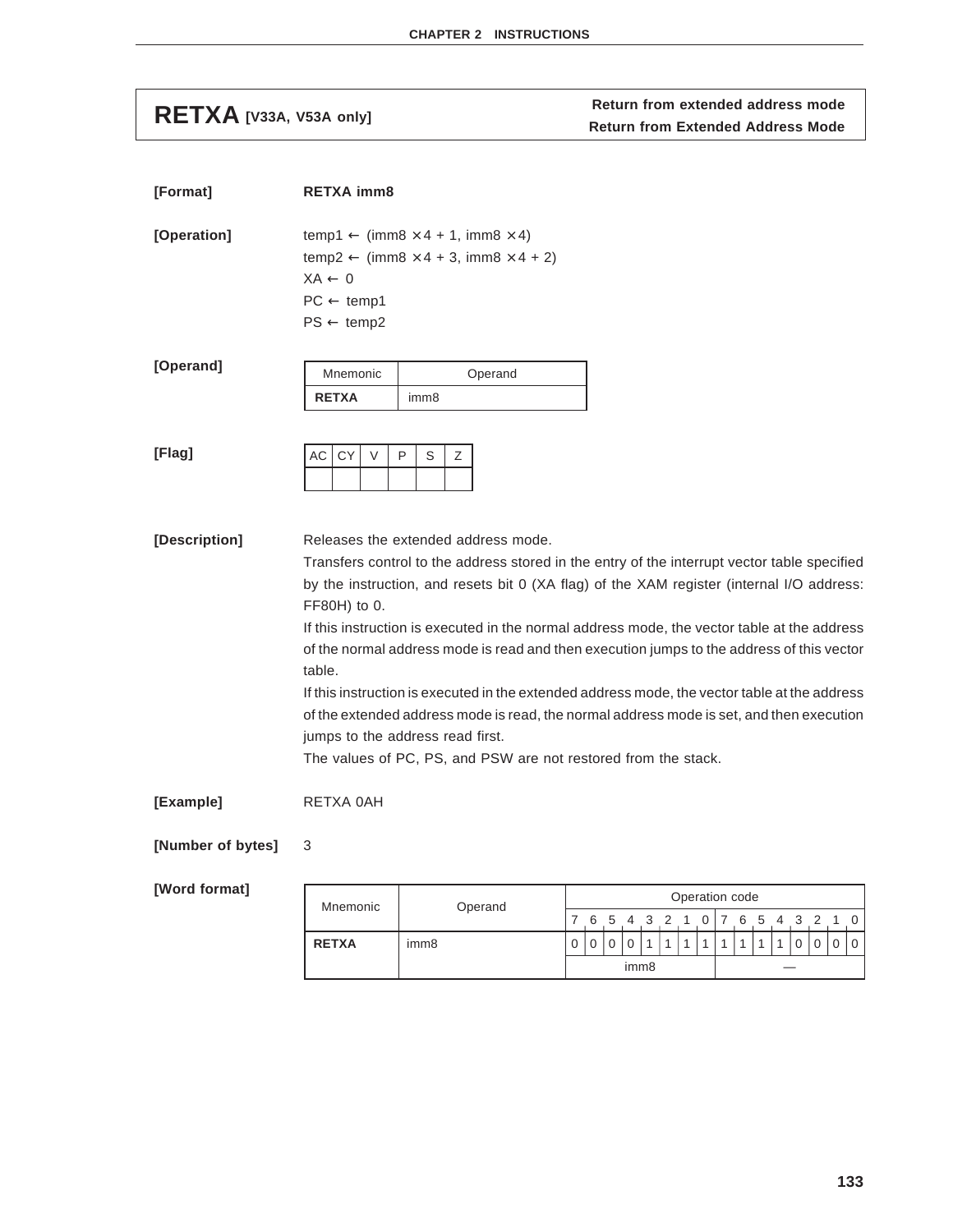| <b>ROL</b>    | <b>Rotate left</b><br><b>Rotate Left</b>                                                                                                                                                                                                                                                                                                                                          |
|---------------|-----------------------------------------------------------------------------------------------------------------------------------------------------------------------------------------------------------------------------------------------------------------------------------------------------------------------------------------------------------------------------------|
| [Format]      | ROL dst, src                                                                                                                                                                                                                                                                                                                                                                      |
| [Operation]   | 15/7<br>СY<br>0                                                                                                                                                                                                                                                                                                                                                                   |
| [Operand]     | Mnemonic<br>Operand (dst, src)<br><b>ROL</b><br>reg, 1<br>mem, 1<br>reg, CL<br>mem, CL<br>reg, imm8<br>mem, imm8                                                                                                                                                                                                                                                                  |
| [Flag]        | When $src = 1$<br>Others<br>$\mathsf{P}$<br>$\mathbb S$<br>CY<br>$\vee$<br>P<br>AC<br>CY<br>V<br>Ζ<br>AC<br>S<br>Ζ<br>U<br>$\times$<br>$\times$<br>$\times$                                                                                                                                                                                                                       |
| [Description] | When $src = 1$<br>٠<br>Shifts the contents of the destination operand (dst) specified by the first operand 1 bit<br>to the left. The data of the MSB (bit 7 or 15) of dst is shifted to the LSB (bit 0) position,<br>and is also transferred to the CY flag. If the MSB is affected, the V flag is set to 1; if<br>not, the V flag is reset to 0.                                 |
|               | When $src = CL$ or $src = imm8$<br>$\bullet$<br>Shifts the contents of the destination operand (dst) specified by the first operand to the<br>left the number of bits of the contents of the source operand (src) specified by the second<br>operand. The data of the MSB (bit 7 or 15) of dst is shifted to the LSB (bit 0) position,<br>and is also transferred to the CY flag. |
| [Example]     | MOV [IX], BL<br>ROL BYTE PTR [IX], 1                                                                                                                                                                                                                                                                                                                                              |

| Mnemonic   | Operand   | No. of bytes |
|------------|-----------|--------------|
| <b>ROL</b> | reg, 1    | 2            |
|            | mem, 1    | $2 - 4$      |
|            | reg, CL   | 2            |
|            | mem, CL   | $2 - 4$      |
|            | reg, imm8 | 3            |
|            | mem, imm8 | $3 - 5$      |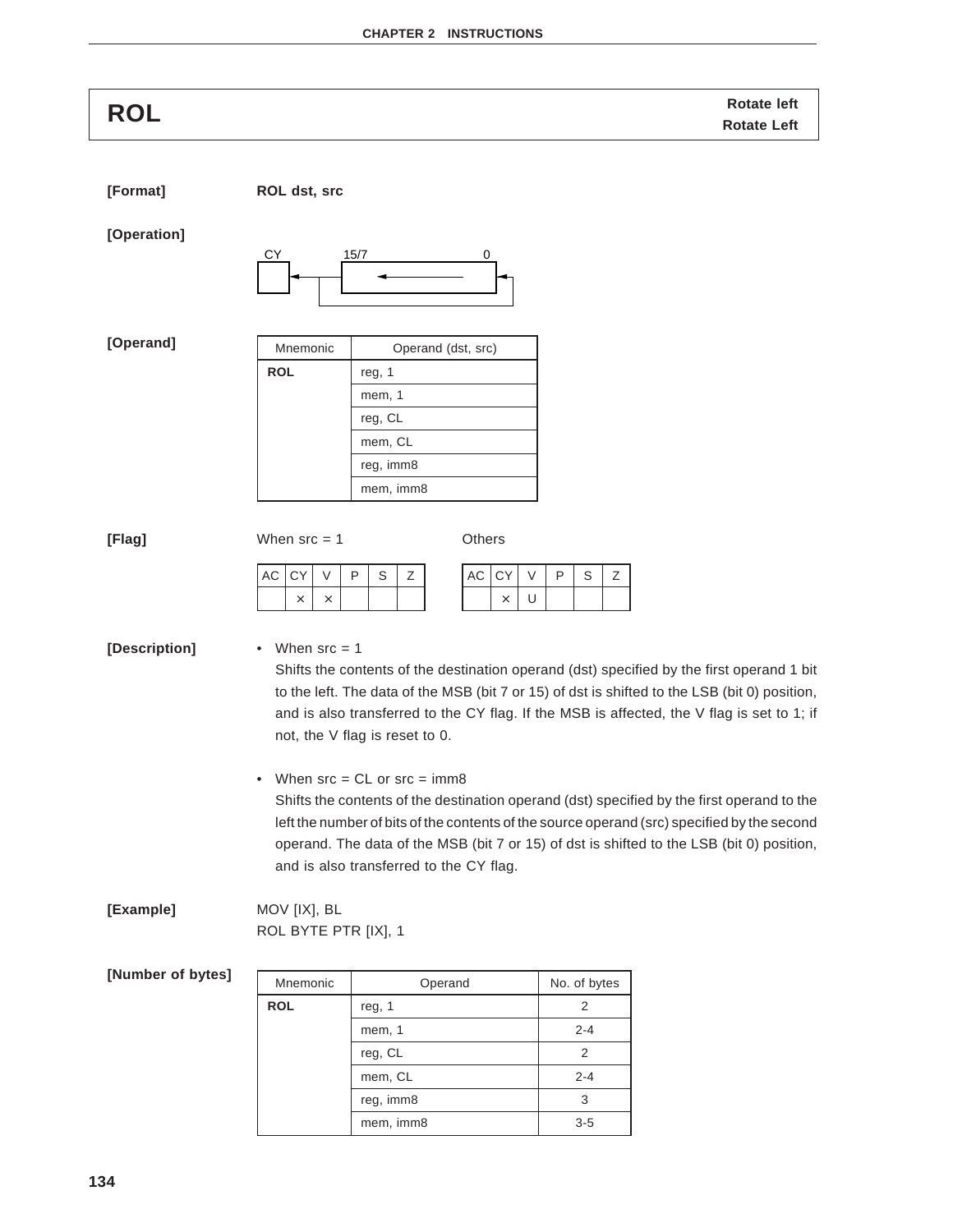| Mnemonic   | Operand   | Operation code |                  |             |             |                  |             |                |             |             |     |             |                |             |             |
|------------|-----------|----------------|------------------|-------------|-------------|------------------|-------------|----------------|-------------|-------------|-----|-------------|----------------|-------------|-------------|
|            |           | 7              | 6                | 5           | 4 3         |                  | 2           |                | 0           | 7           | 6   | 5           | $\overline{4}$ | 3           | $2 \t1 \t0$ |
| <b>ROL</b> | reg, 1    | 1              | 1                | $\Omega$    | 1           | $\Omega$         | $\mathbf 0$ | $\mathbf 0$    | W           | 1           | 1   | 0           | 0              | 0           | reg         |
|            | mem, 1    | 1              | 1                | $\Omega$    | 1           | 0                | 0           | $\mathbf 0$    | W           |             | mod | 0           | $\Omega$       | 0           | mem         |
|            |           |                |                  |             |             | (disp-low)       |             |                |             |             |     |             |                | (disp-high) |             |
|            | reg, CL   | 1              | 1                | $\Omega$    | 1           | $\Omega$         | $\mathbf 0$ | $\mathbf{1}$   | W           | 1           | 1   | $\mathbf 0$ | 0              | 0           | reg         |
|            | mem, CL   | $\mathbf{1}$   | $\mathbf{1}$     | $\Omega$    | 1           | $\mathbf 0$      | $\mathbf 0$ | $\mathbf{1}$   | W           |             | mod | $\mathbf 0$ | 0              | 0           | mem         |
|            |           |                |                  |             |             | (disp-low)       |             |                |             | (disp-high) |     |             |                |             |             |
|            | reg, imm8 | 1              | 1                | $\Omega$    | $\Omega$    | $\Omega$         | $\Omega$    | $\Omega$       | W           | 1           | 1   | 0           | $\Omega$       | $\Omega$    | reg         |
|            |           |                | imm <sub>8</sub> |             |             |                  |             |                |             |             |     |             |                |             |             |
|            | mem, imm8 | $\mathbf{1}$   | $\mathbf{1}$     | $\mathbf 0$ | $\mathbf 0$ | $\mathbf 0$      | $\mathbf 0$ | $\overline{0}$ | W           |             | mod | $\mathbf 0$ | $\mathbf 0$    | $\mathbf 0$ | mem         |
|            |           |                | (disp-low)       |             |             |                  |             |                | (disp-high) |             |     |             |                |             |             |
|            |           |                |                  |             |             | imm <sub>8</sub> |             |                |             |             |     |             |                |             |             |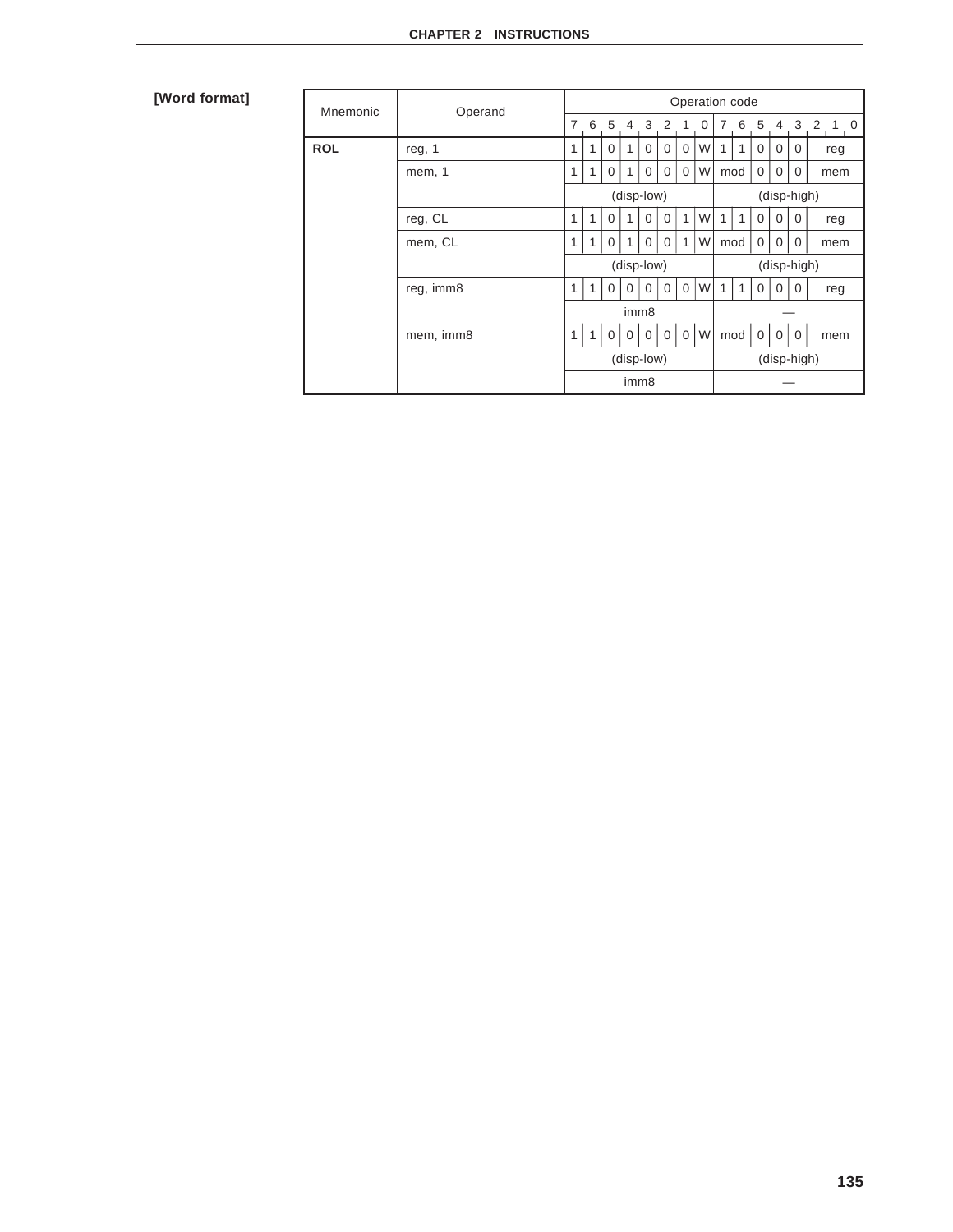| ROL4              |                          |                                                                           |                                                                                       | Rotate nibble to left<br><b>Rotate Nibble Left</b>                                                                                                                                                             |
|-------------------|--------------------------|---------------------------------------------------------------------------|---------------------------------------------------------------------------------------|----------------------------------------------------------------------------------------------------------------------------------------------------------------------------------------------------------------|
| [Format]          | ROL4 dst                 |                                                                           |                                                                                       |                                                                                                                                                                                                                |
| [Operation]       |                          | dst                                                                       |                                                                                       |                                                                                                                                                                                                                |
|                   | ALL                      | High-order 4 bits                                                         | Low-order 4 bits                                                                      |                                                                                                                                                                                                                |
| [Operand]         | Mnemonic                 | Operand (dst)                                                             |                                                                                       |                                                                                                                                                                                                                |
|                   | ROL4                     | reg8                                                                      |                                                                                       |                                                                                                                                                                                                                |
|                   |                          | mem8                                                                      |                                                                                       |                                                                                                                                                                                                                |
|                   |                          |                                                                           |                                                                                       |                                                                                                                                                                                                                |
| [Flag]            | CY<br>$\vee$<br>AC       | S<br>P<br>Ζ                                                               |                                                                                       |                                                                                                                                                                                                                |
|                   |                          |                                                                           |                                                                                       |                                                                                                                                                                                                                |
| [Description]     | packed BCD.              | As a result, the high-order 4 bits of the AL register are not guaranteed. |                                                                                       | Rotates the contents of the destination operand (dst) 1 digit to the left via the low-order<br>4 bits (ALL) of the AL register, handling the contents of the destination operand as a 2-digit                  |
| [Example]         | MOV AL, 24H<br>$\bullet$ |                                                                           |                                                                                       |                                                                                                                                                                                                                |
|                   |                          |                                                                           |                                                                                       |                                                                                                                                                                                                                |
|                   | ROL4 AL                  |                                                                           |                                                                                       |                                                                                                                                                                                                                |
|                   | $\bullet$                | MOV AL, BYTE PTR [IX]                                                     |                                                                                       |                                                                                                                                                                                                                |
|                   | ROL4 AL                  |                                                                           |                                                                                       |                                                                                                                                                                                                                |
| [Number of bytes] |                          |                                                                           |                                                                                       |                                                                                                                                                                                                                |
|                   | Mnemonic<br>ROL4         | Operand<br>reg8                                                           | No. of bytes<br>$\ensuremath{\mathsf{3}}$                                             |                                                                                                                                                                                                                |
|                   |                          | mem8                                                                      | $3 - 5$                                                                               |                                                                                                                                                                                                                |
|                   |                          |                                                                           |                                                                                       |                                                                                                                                                                                                                |
| [Word format]     |                          |                                                                           |                                                                                       | Operation code                                                                                                                                                                                                 |
|                   | Mnemonic<br>ROL4         | Operand<br>reg8                                                           | 3 <sub>2</sub><br>$\,$ 5 $\,$<br>4<br>7<br>6<br>0<br>$\mathbf{1}$<br>0<br>0<br>0<br>1 | $\mathbf{1}$<br>$\mathbf 0$<br>$\boldsymbol{7}$<br>6<br>$\sqrt{5}$<br>3<br>$\overline{c}$<br>$1 \quad 0$<br>4<br>$\mathsf{O}$<br>$\mathbf 0$<br>$\boldsymbol{0}$<br>$\mathbf{1}$<br>0<br>1<br>0<br>0<br>1<br>1 |

mem8 00001111001010100

 $mod | 0 | 0 | 0 |$  mem (disp-low) (disp-high) —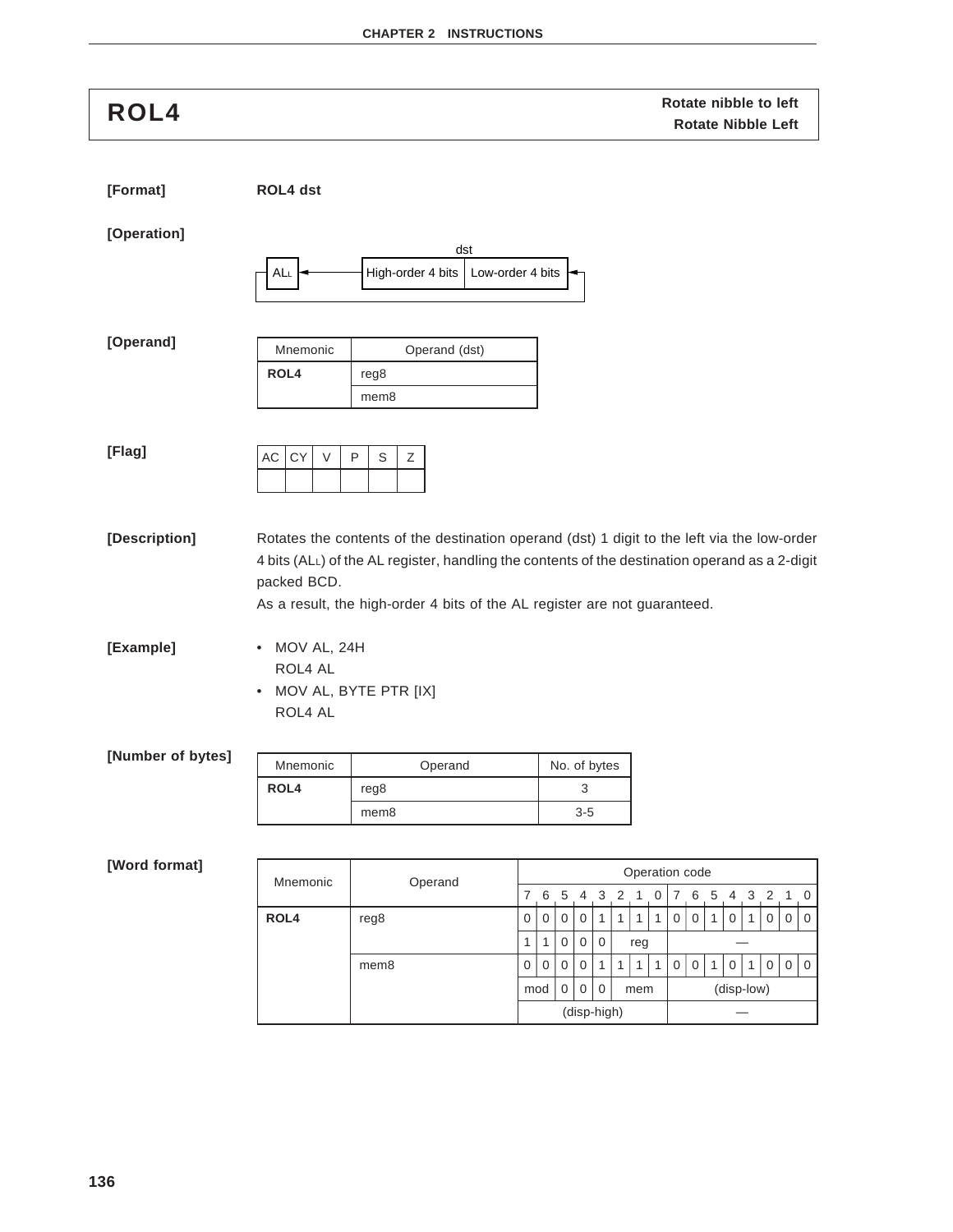**Rotate left with carry ROLC Rotate Left with Carry**

**[Format] ROLC dst, src**

### **[Operation]**



**[Operand]**

| Mnemonic    | Operand (dst, src) |
|-------------|--------------------|
| <b>ROLC</b> | reg, 1             |
|             | mem, 1             |
|             | reg, CL            |
|             | mem, CL            |
|             | reg, imm8          |
|             | mem, imm8          |

**[Flag]** When src = 1 Others

| AC CY |  | ם | S |  |
|-------|--|---|---|--|
|       |  |   |   |  |

 $AC$   $CY$   $V$   $P$   $S$   $Z$  $\times$  U

# **[Description]** • When src = 1

Shifts the contents of the destination operand (dst) specified by the first operand 1 bit to the left via the CY flag. The data of the MSB (bit 7 or 15) of dst is transferred to the CY flag, and the data of the CY flag is transferred to the LSB (bit 0). If the MSB is affected, the V flag is set to 1; if not, the V flag is reset to 0.

• When  $src = CL$  or  $src = imm8$ 

Shifts the contents of the destination operand (dst) specified by the first operand to the left the number of bits of the contents of the source operand (src) specified by the second operand via the CY flag. The data of the MSB (bit 7 or 15) of dst is transferred to the CY flag, and the data of the CY flag is transferred to the LSB (bit 0).

## **[Example]** • ROLC AL, 1

- ROLC CL, 1
- ROLC DW, 1
- ROLC AW, 1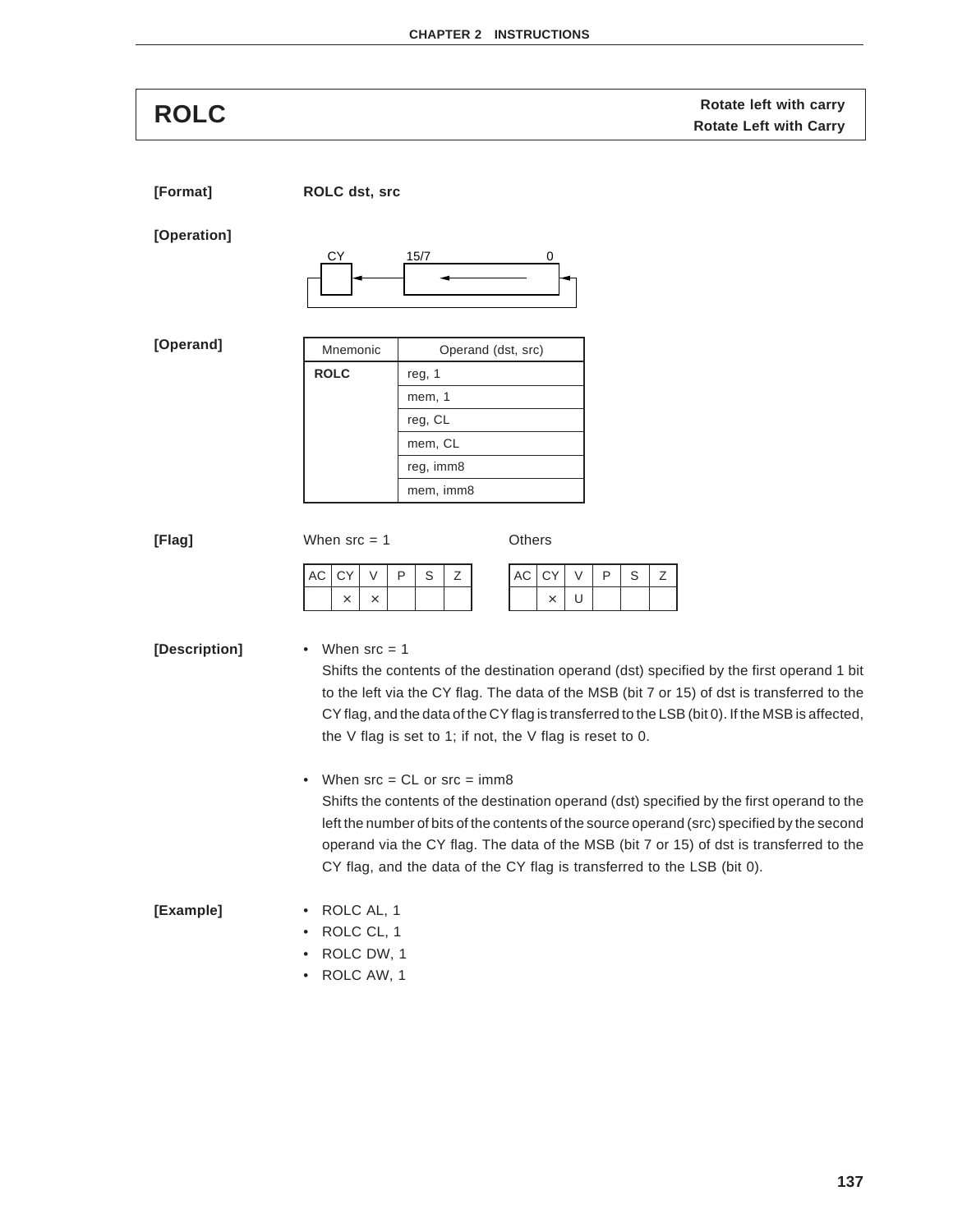| Mnemonic    | Operand   | No. of bytes |
|-------------|-----------|--------------|
| <b>ROLC</b> | reg, 1    | 2            |
|             | mem, 1    | $2 - 4$      |
|             | reg, CL   | 2            |
|             | mem, CL   | $2 - 4$      |
|             | reg, imm8 | 3            |
|             | mem, imm8 | $3-5$        |

| Mnemonic    | Operand   | Operation code |              |          |          |                  |             |             |             |             |              |          |                |          |         |
|-------------|-----------|----------------|--------------|----------|----------|------------------|-------------|-------------|-------------|-------------|--------------|----------|----------------|----------|---------|
|             |           | 7              | 6            | -5       |          | 4 3 2            |             | 1           | 0           | 7           |              | 6 5      | $\overline{4}$ |          | 3 2 1 0 |
| <b>ROLC</b> | reg, 1    | 1              | 1            | $\Omega$ | 1        | $\Omega$         | $\mathbf 0$ | 0           | W           |             | 1            | $\Omega$ | 1              | 0        | reg     |
|             | mem, 1    | 1              | 1            | $\Omega$ | 1        | $\Omega$         | $\Omega$    | $\Omega$    | W           |             | mod          | $\Omega$ | 1              | $\Omega$ | mem     |
|             |           | (disp-low)     |              |          |          |                  |             |             |             | (disp-high) |              |          |                |          |         |
|             | reg, CL   | 1              | $\mathbf{1}$ | $\Omega$ | 1        | $\Omega$         | $\Omega$    | 1           | W           | 1           | 1            | $\Omega$ | 1              | $\Omega$ | reg     |
|             | mem, CL   | 1              | 1            | 0        | 1        | 0                | $\mathbf 0$ | 1           | W           |             | mod          | 0        | 1              | 0        | mem     |
|             |           |                |              |          |          | (disp-low)       |             |             | (disp-high) |             |              |          |                |          |         |
|             | reg, imm8 | 1              | $\mathbf{1}$ | $\Omega$ | $\Omega$ | $\Omega$         | $\Omega$    | $\Omega$    | W           | 1           | $\mathbf{1}$ | $\Omega$ | 1              | $\Omega$ | reg     |
|             |           |                |              |          |          | imm8             |             |             |             |             |              |          |                |          |         |
|             | mem, imm8 |                |              |          | $\Omega$ | $\Omega$         | $\mathbf 0$ | $\mathbf 0$ | W           |             | mod          | $\Omega$ | 1              | $\Omega$ | mem     |
|             |           |                | (disp-low)   |          |          |                  |             |             |             | (disp-high) |              |          |                |          |         |
|             |           |                |              |          |          | imm <sub>8</sub> |             |             |             |             |              |          |                |          |         |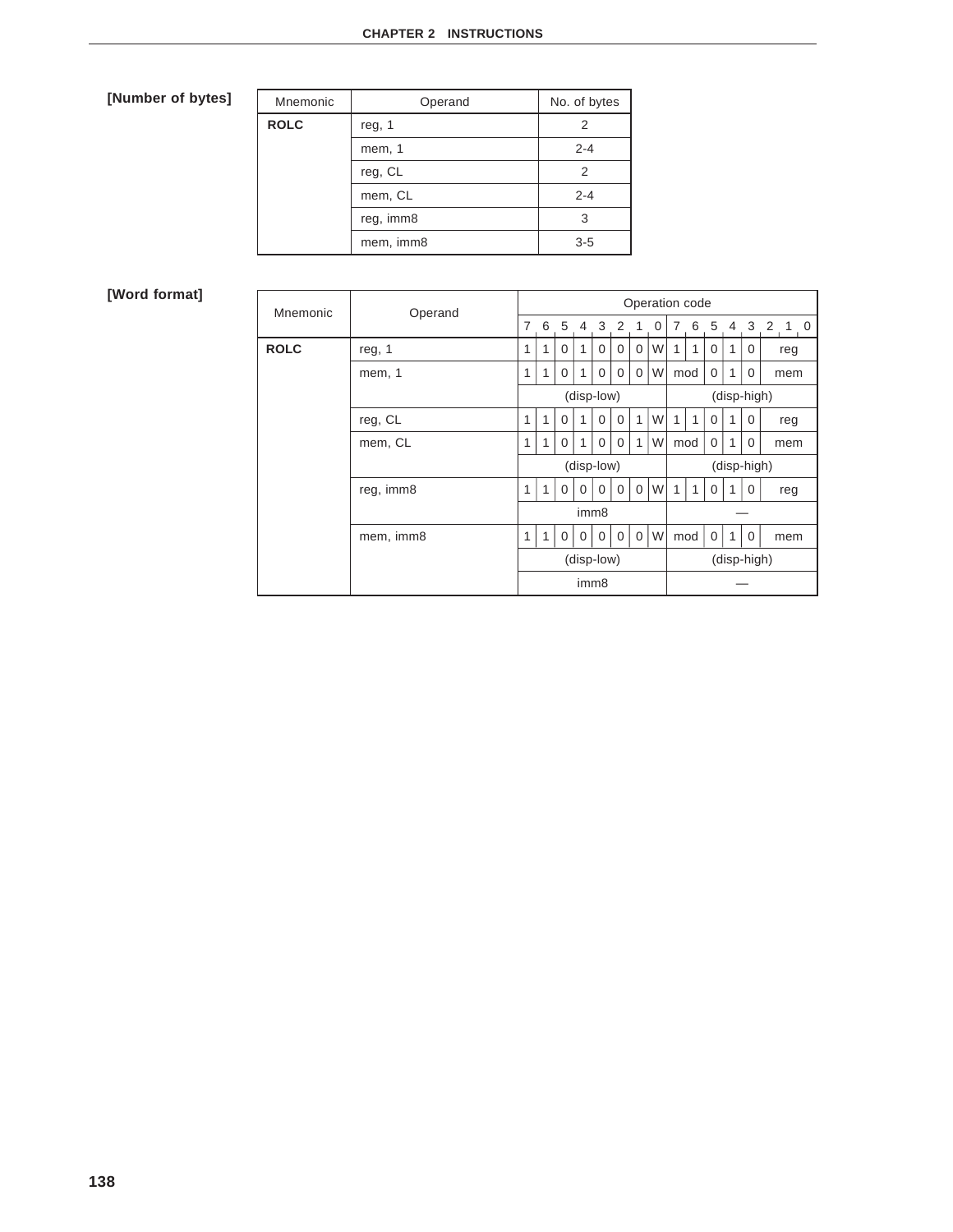**Rotate right ROR Rotate Right**

**[Format] ROR dst, src**

### **[Operation]**



### **[Operand]**

| Mnemonic   | Operand (dst, src) |  |  |  |  |  |
|------------|--------------------|--|--|--|--|--|
| <b>ROR</b> | reg, 1             |  |  |  |  |  |
|            | mem, 1             |  |  |  |  |  |
|            | reg, CL            |  |  |  |  |  |
|            | mem, CL            |  |  |  |  |  |
|            | reg, imm8          |  |  |  |  |  |
|            | mem, imm8          |  |  |  |  |  |

**[Flag]** When src = 1 Others

| $AC$ $CY$ | V | P | S. | Ζ |
|-----------|---|---|----|---|
|           |   |   |    |   |

### **[Description]** • When src = 1

Shifts the contents of the destination operand (dst) specified by the first operand 1 bit to the right. The data of the LSB (bit 0) of dst is shifted to the MSB (bit 7 or 15) position, and is also transferred to the CY flag. If the MSB is affected, the V flag is set to 1; if not, the V flag is reset to 0.

 $AC$   $CY$   $V$   $P$   $S$   $Z$ 

 $\times$  U

• When  $src = CL$  or  $src = imm8$ 

Shifts the contents of the destination operand (dst) specified by the first operand to the right the number of bits of the contents of the source operand (src) specified by the second operand. The data of the LSB (bit 0) of dst is shifted to the MSB (bit 7 or 15) position, and is also transferred to the CY flag.

# **[Example]** • ROR AL, 3

- ROR CW, 6
- ROR IY, 2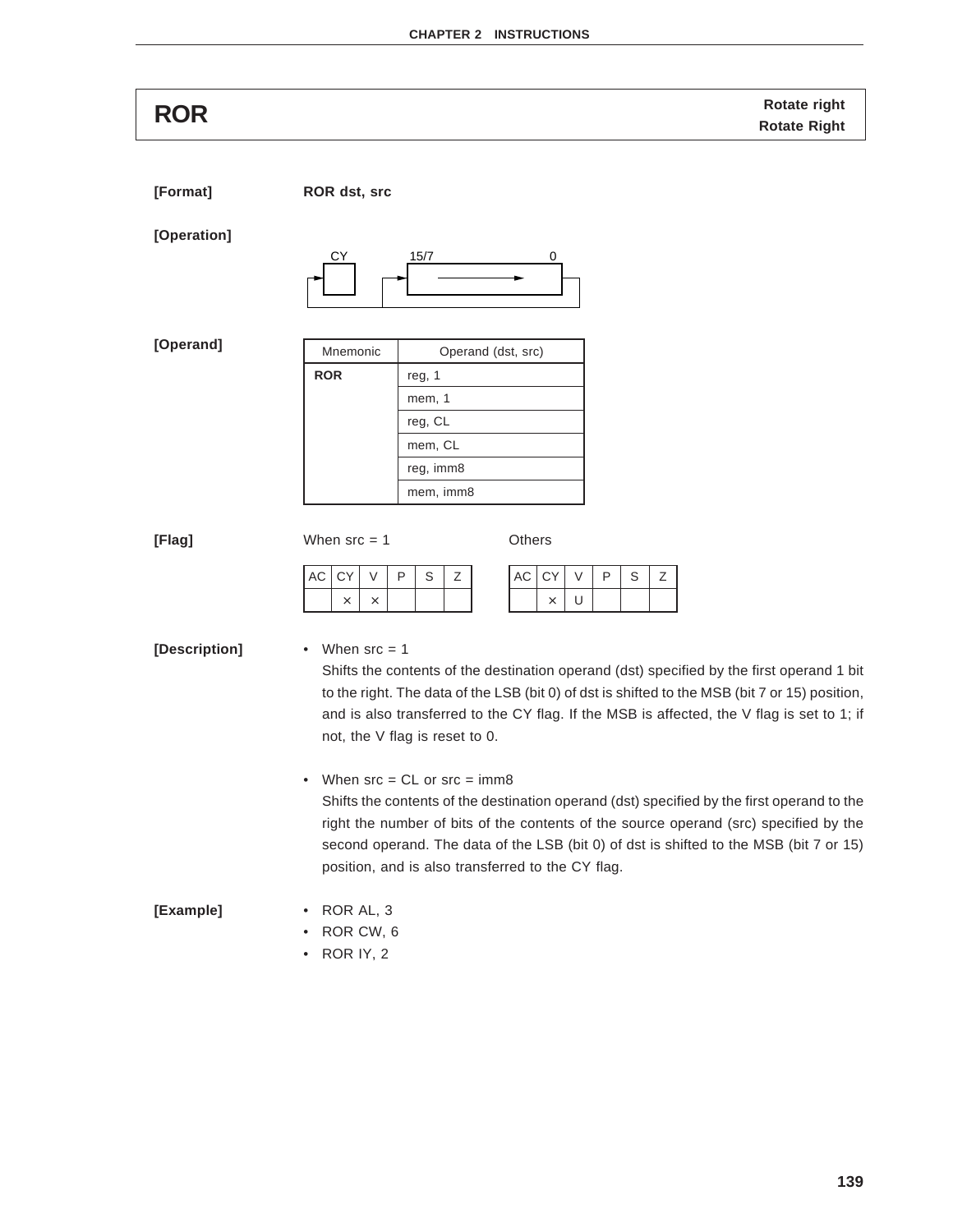| Mnemonic   | Operand   | No. of bytes |
|------------|-----------|--------------|
| <b>ROR</b> | reg, 1    | 2            |
|            | mem, 1    | $2 - 4$      |
|            | reg, CL   | 2            |
|            | mem, CL   | $2 - 4$      |
|            | reg, imm8 | 3            |
|            | mem, imm8 | $3 - 5$      |

| Mnemonic   | Operand   | Operation code |            |          |                |                  |             |             |             |              |              |          |             |   |         |  |
|------------|-----------|----------------|------------|----------|----------------|------------------|-------------|-------------|-------------|--------------|--------------|----------|-------------|---|---------|--|
|            |           | $\overline{7}$ | 6          | -5       | $\overline{4}$ | $\mathbf{3}$     | 2           | 1           | 0           | 7            |              | 6 5      | 4           |   | 3 2 1 0 |  |
| <b>ROR</b> | reg, 1    | 1              | 1          | $\Omega$ | 1              | $\mathbf 0$      | $\mathbf 0$ | 0           | W           |              |              | 0        | $\mathbf 0$ | 1 | reg     |  |
|            | mem, 1    | 1              | 1          | $\Omega$ | 1              | $\Omega$         | $\mathbf 0$ | $\Omega$    | W           |              | mod          | $\Omega$ | $\Omega$    | 1 | mem     |  |
|            |           | (disp-low)     |            |          |                |                  |             |             | (disp-high) |              |              |          |             |   |         |  |
|            | reg, CL   | 1              | 1          | $\Omega$ | 1              | $\Omega$         | $\Omega$    | 1           | W           | 1            | $\mathbf{1}$ | $\Omega$ | $\Omega$    | 1 | reg     |  |
|            | mem, CL   | 1              | 1          | 0        | 1              | 0                | 0           | 1           | W           |              | mod          | 0        | 0           | 1 | mem     |  |
|            |           |                |            |          |                | (disp-low)       |             |             |             | (disp-high)  |              |          |             |   |         |  |
|            | reg, imm8 | 1              | 1          | $\Omega$ | $\Omega$       | $\Omega$         | $\mathbf 0$ | $\Omega$    | W           | $\mathbf{1}$ | 1            | $\Omega$ | $\Omega$    | 1 | reg     |  |
|            |           |                |            |          |                | imm8             |             |             |             |              |              |          |             |   |         |  |
|            | mem, imm8 |                |            | $\Omega$ | $\Omega$       | $\Omega$         | $\mathbf 0$ | $\mathbf 0$ | W           |              | mod          | $\Omega$ | $\Omega$    | 1 | mem     |  |
|            |           |                | (disp-low) |          |                |                  |             |             |             | (disp-high)  |              |          |             |   |         |  |
|            |           |                |            |          |                | imm <sub>8</sub> |             |             |             |              |              |          |             |   |         |  |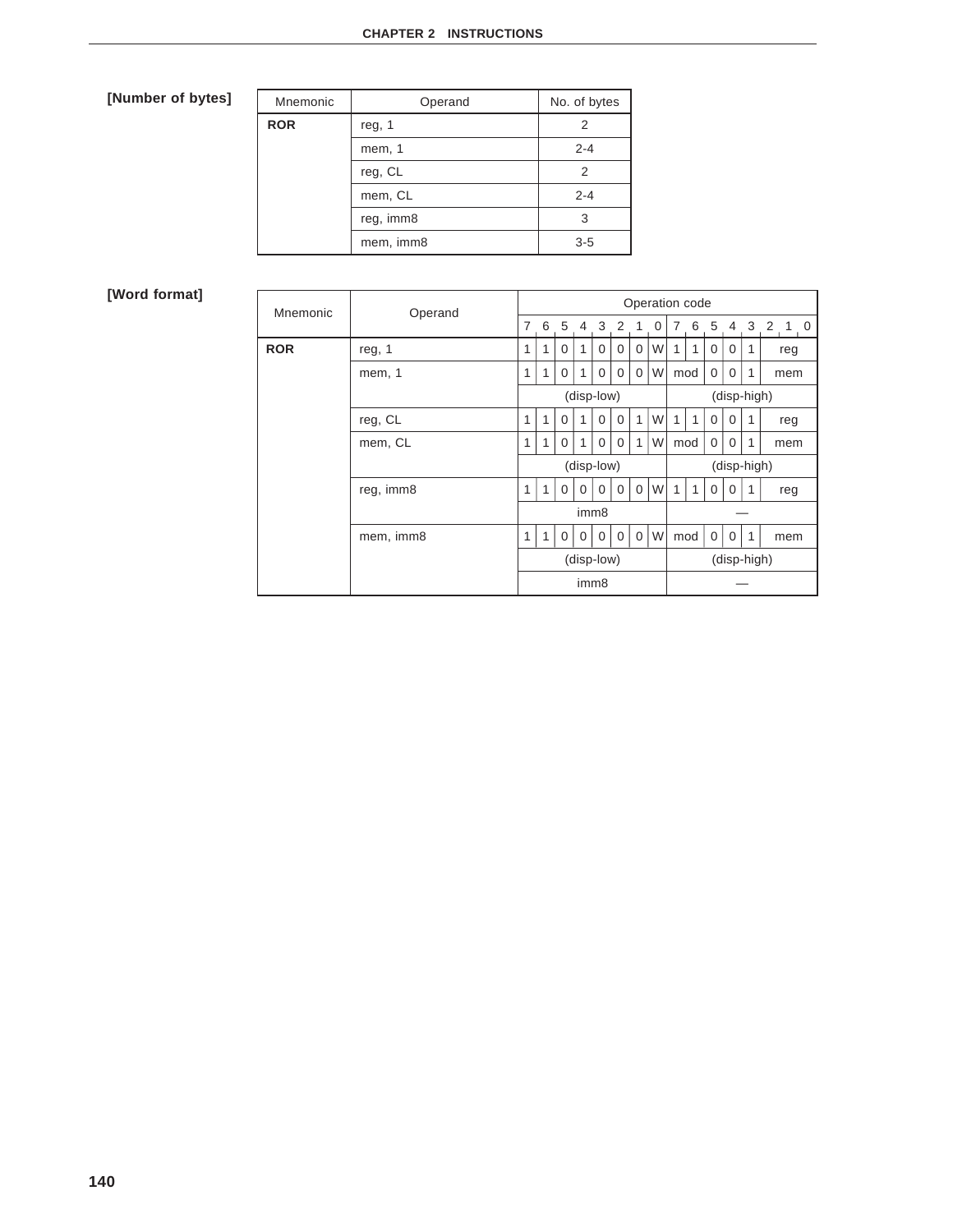# **Rotate nibble to right ROR4 Rotate Nibble Right**

**[Format] ROR4 dst [Operation] [Operand] [Flag] [Description]** Rotates the contents of the destination operand (dst) 1 digit to the right via the low-order 4 bits (ALL) of the AL register, handling the contents of the destination operand as a 2-digit packed BCD. As a result, the high-order 4 bits of the AL register are not guaranteed. **[Example]** • MOV AL, 24H ROR4 AL • MOV AL, BYTE PTR [IX] ROR4 AL **[Number of bytes] [Word format]** Mnemonic | Operand (dst) ROR4 | reg8 mem8  $AC$   $CY$   $V$   $P$   $S$   $Z$ Mnemonic | Operand No. of bytes **ROR4** | reg8 3 mem8 3-5 Mnemonic Operand Operation code<br>
7 6 5 4 3 2 1 0 7 6 5 7654321076543210 **ROR4** | reg8  $0000011111100010101010101$  $1 | 1 | 0 | 0 | 0 |$  reg  $|$   $$ mem8 00000111110010101010 dst  $ALL$   $\rightarrow$  High-order 4 bits Low-order 4 bits

 $mod |0|0|0$  mem  $\vert$  (disp-low)

(disp-high) —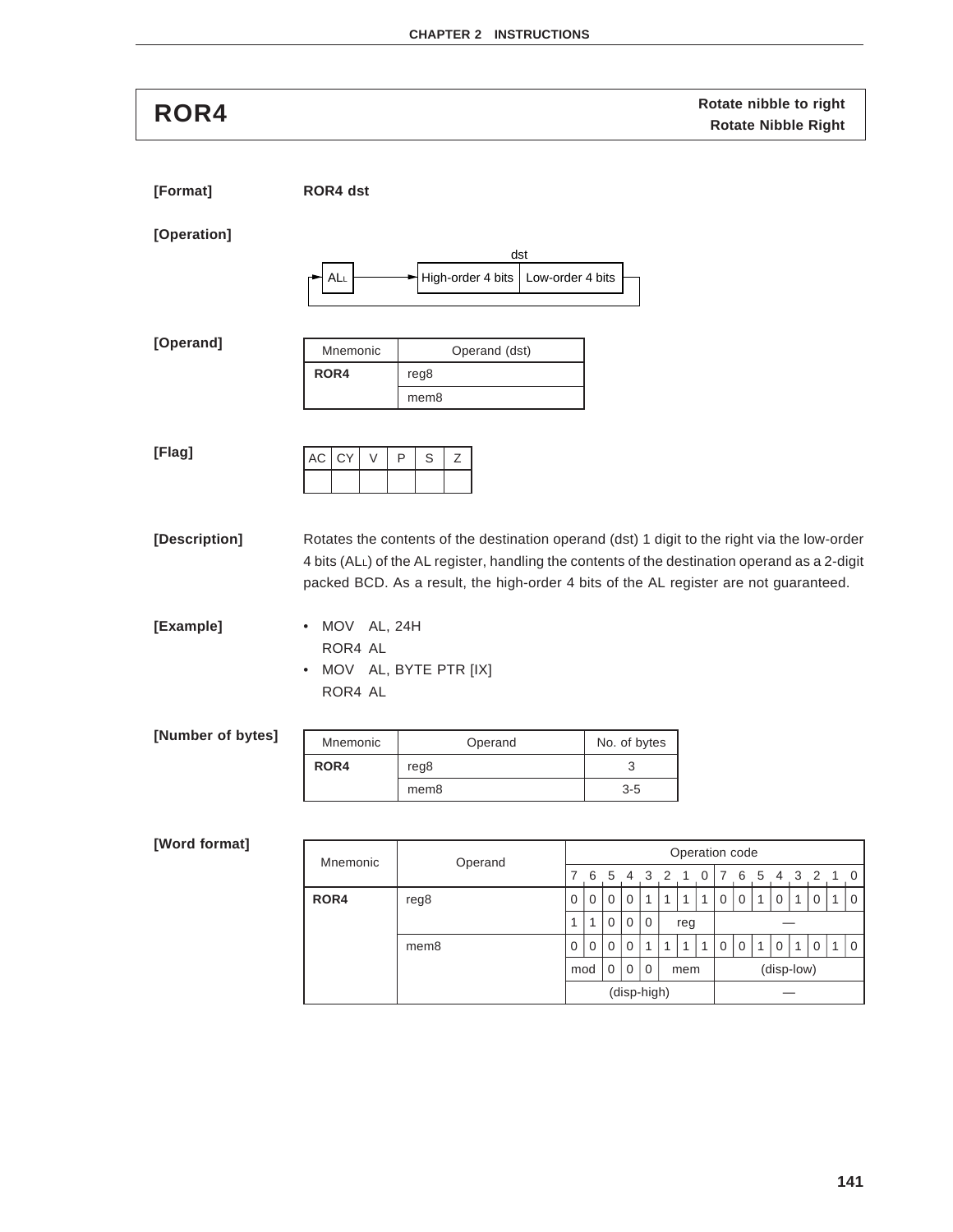| <b>RORC</b>             | Rotate right with carry<br><b>Rotate Right with Carry</b>                                                                                                                                                                                                                                                                                                                                                           |
|-------------------------|---------------------------------------------------------------------------------------------------------------------------------------------------------------------------------------------------------------------------------------------------------------------------------------------------------------------------------------------------------------------------------------------------------------------|
| [Format]<br>[Operation] | <b>RORC</b> dst, src<br>СY<br>15/7<br>0                                                                                                                                                                                                                                                                                                                                                                             |
| [Operand]               | Mnemonic<br>Operand (dst, src)<br><b>RORC</b><br>reg, 1<br>mem, 1<br>reg, CL<br>mem, CL<br>reg, imm8<br>mem, imm8                                                                                                                                                                                                                                                                                                   |
| [Flag]                  | When $src = 1$<br>Others<br>CY<br>$\vee$<br>P<br>$\mathbb S$<br>Ζ<br>AC<br>CY<br>V<br>P<br>S<br>Ζ<br>AC<br>U<br>$\times$<br>$\times$<br>$\times$                                                                                                                                                                                                                                                                    |
| [Description]           | When $src = 1$<br>Shifts the contents of the destination operand (dst) specified by the first operand 1 bit<br>to the right via the CY flag. The data of the LSB (bit 0) of dst is transferred to the CY<br>flag, and the data of the CY flag is transferred to the LSB (bit 7 or 15). If the MSB is<br>affected, the V flag is set to 1; if not, the V flag is reset to 0.<br>When $src = CL$ or $src = imm8$<br>٠ |
|                         | Shifts the contents of the destination operand (dst) specified by the first operand to the<br>right by the number of bits of the contents of the source operand (src) specified by the<br>second operand via the CY flag. The data of the LSB (bit 0) of dst is transferred to the<br>CY flag, and the data of the CY flag is transferred to the MSB (bit 7 or 15).                                                 |
| [Example]               | RORC AL, 1<br>RORC BL, 1<br>RORC CW, 1<br>$\bullet$<br>RORC IX, 1<br>$\bullet$                                                                                                                                                                                                                                                                                                                                      |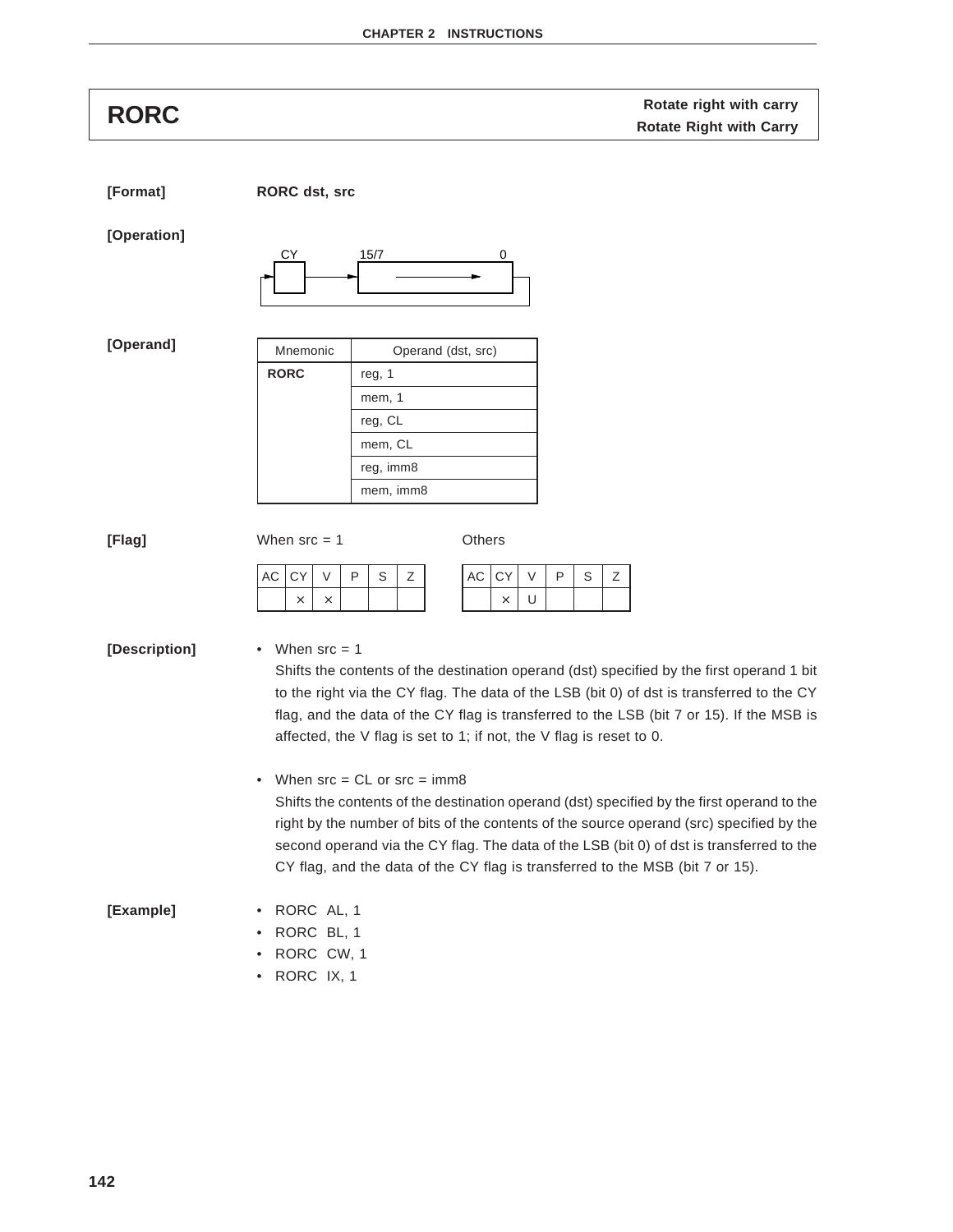| Mnemonic    | Operand   | No. of bytes |
|-------------|-----------|--------------|
| <b>RORC</b> | reg, 1    | 2            |
|             | mem, 1    | $2 - 4$      |
|             | reg, CL   | 2            |
|             | mem, CL   | $2 - 4$      |
|             | reg, imm8 | 3            |
|             | mem, imm8 | $3 - 5$      |

| Mnemonic         |           | Operation code<br>Operand |              |          |              |                  |             |             |   |   |             |             |              |             |  |               |  |
|------------------|-----------|---------------------------|--------------|----------|--------------|------------------|-------------|-------------|---|---|-------------|-------------|--------------|-------------|--|---------------|--|
|                  |           | $\overline{7}$            |              |          |              |                  | 6 5 4 3 2 1 |             | 0 | 7 |             |             |              |             |  | 6 5 4 3 2 1 0 |  |
| <b>RORC</b>      | reg, 1    | 1                         | 1            | $\Omega$ | 1            | $\Omega$         | 0           | $\Omega$    | W |   | 1           | $\Omega$    | 1            |             |  | reg           |  |
|                  | mem, 1    | 1                         | 1            | $\Omega$ | 1            | $\Omega$         | $\Omega$    | $\Omega$    | W |   | mod         | 0           | 1            | 1           |  | mem           |  |
|                  |           |                           |              |          |              | (disp-low)       |             |             |   |   |             |             |              | (disp-high) |  |               |  |
|                  | reg, CL   | 1                         | 1            | $\Omega$ | 1            | $\Omega$         | $\Omega$    | 1           | W | 1 | 1           | $\Omega$    | 1            | 1           |  | reg           |  |
|                  | mem, CL   | 1                         | $\mathbf{1}$ | $\Omega$ | $\mathbf{1}$ | $\Omega$         | $\Omega$    | 1           | W |   | mod         | $\mathbf 0$ | 1            | 1           |  | mem           |  |
|                  |           |                           |              |          |              | (disp-low)       |             |             |   |   | (disp-high) |             |              |             |  |               |  |
|                  | reg, imm8 | 1                         | 1            | $\Omega$ | 0            | $\Omega$         | $\Omega$    | $\Omega$    | W | 1 | 1           | $\Omega$    | 1            |             |  | reg           |  |
| imm <sub>8</sub> |           |                           |              |          |              |                  |             |             |   |   |             |             |              |             |  |               |  |
|                  | mem, imm8 | 1                         | $\mathbf{1}$ | 0        | $\Omega$     | $\Omega$         | $\Omega$    | $\mathbf 0$ | W |   | mod         | $\Omega$    | $\mathbf{1}$ | 1           |  | mem           |  |
|                  |           |                           |              |          |              | (disp-low)       |             |             |   |   |             |             |              | (disp-high) |  |               |  |
|                  |           |                           |              |          |              | imm <sub>8</sub> |             |             |   |   |             |             |              |             |  |               |  |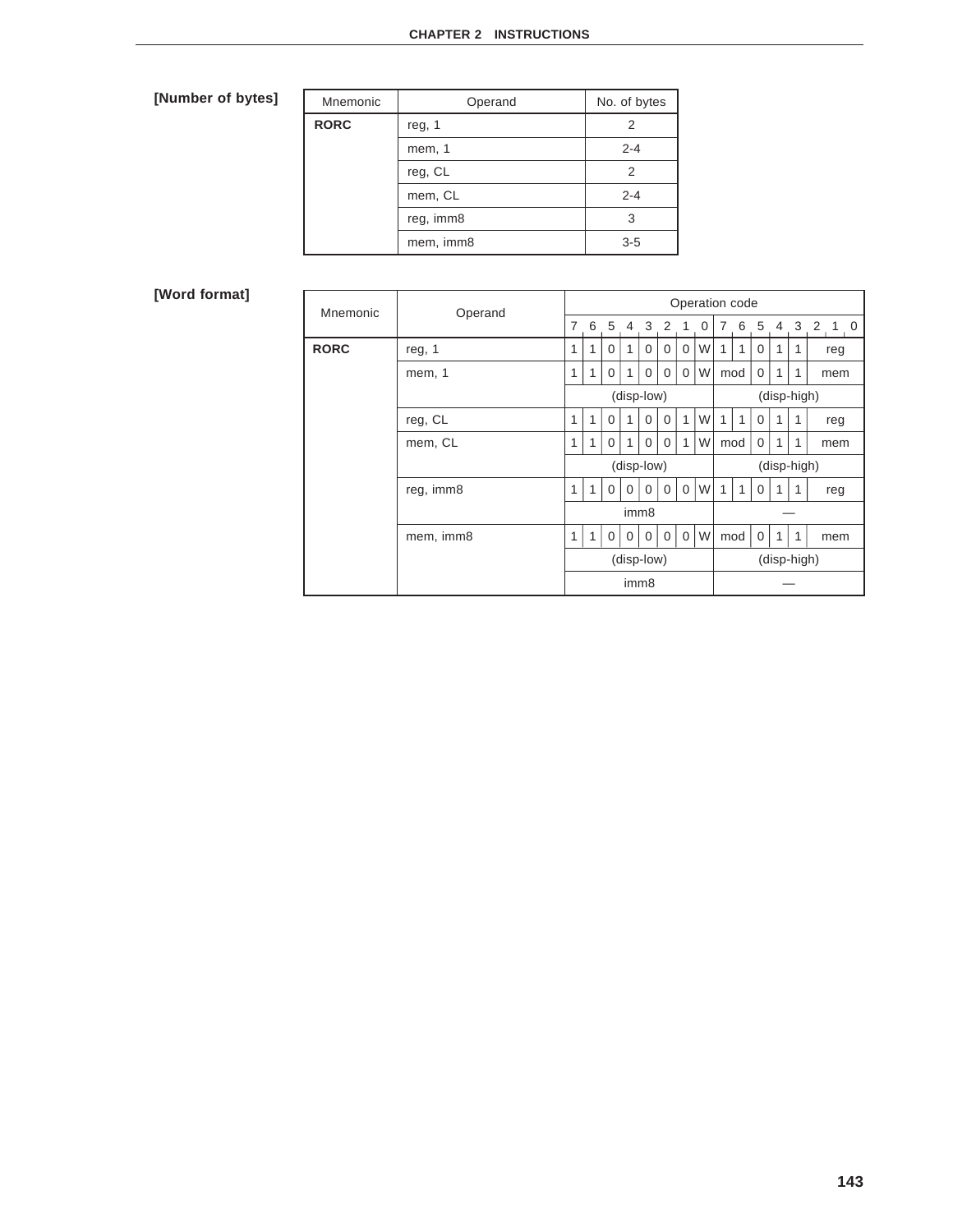# **Sets bit SET1 Set Bit**

**[Format] (1) SET1 dst, src**

**(2) SET1 dst**

**[Operation]** Format (1): Bit n of dst (n is specified by  $src$ )  $\leftarrow$  1 Format (2): dst  $\leftarrow$  1

**[Operand]** Format (1) Format (2)

| Mnemonic         | Operand (dst, src) |
|------------------|--------------------|
| SET <sub>1</sub> | reg8, CL           |
|                  | mem8, CL           |
|                  | reg16, CL          |
|                  | mem16, CL          |
|                  | reg8, imm3         |
|                  | mem8, imm3         |
|                  | reg16, imm4        |
|                  | mem16, imm4        |
|                  |                    |

| Mnemonic | Operand (dst) |
|----------|---------------|
| SET1     | СY            |
|          | <b>DIR</b>    |

**[Flag]** Format (1)

| AC CY | P | S |  |
|-------|---|---|--|
|       |   |   |  |

Format  $(2)$  (when dst = CY)

| AC CY |  | D | S |  |
|-------|--|---|---|--|
|       |  |   |   |  |

Format  $(2)$  (when dst = DIR)

| AC CY |  | ↽ | S. | <b>DIRI</b> |
|-------|--|---|----|-------------|
|       |  |   |    |             |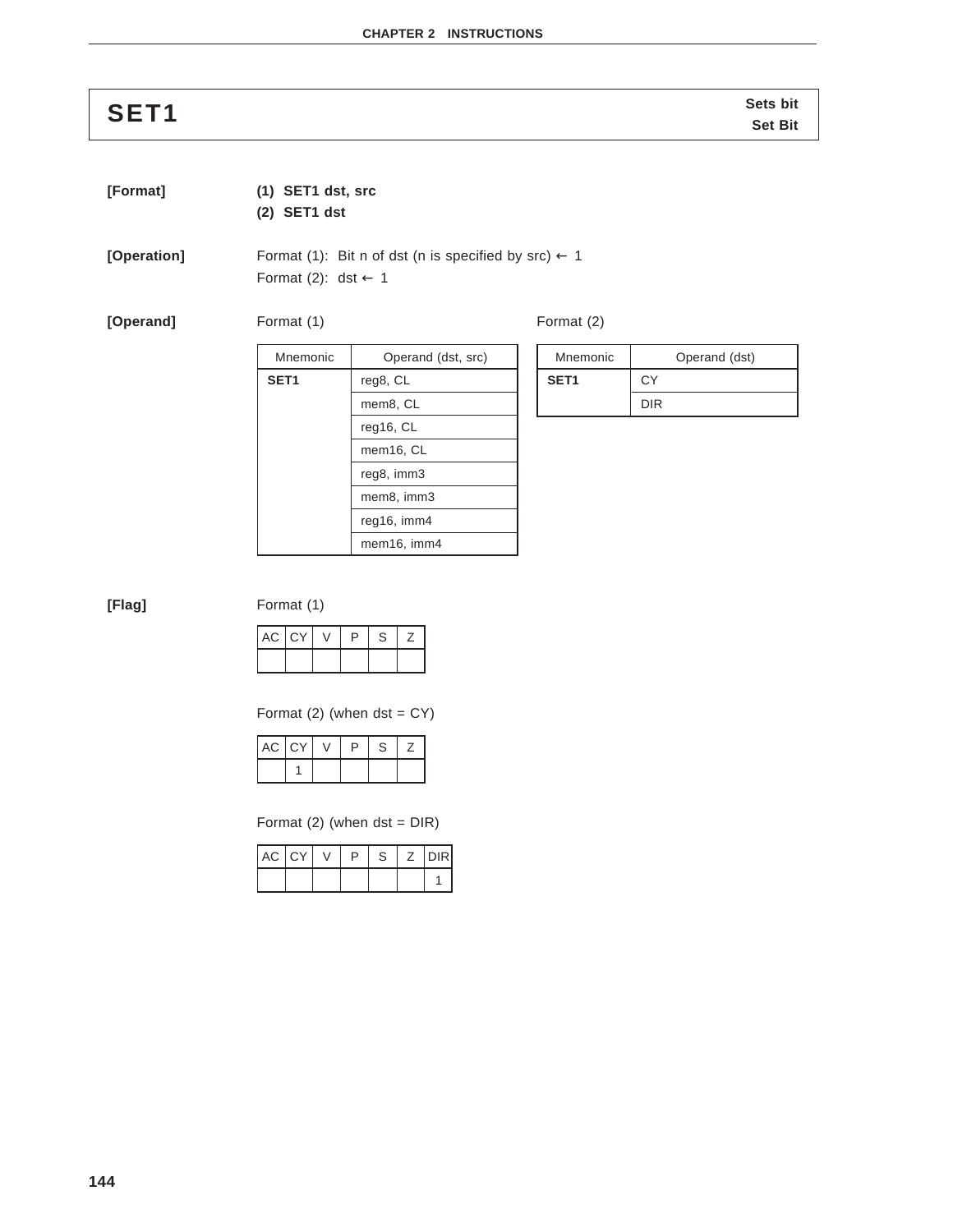| [Description]     |                                                       | Format (1): Sets bit n (n is the contents of the source operand (src) specified by the<br>second operand) of the destination operand (dst) specified by the first<br>operand to 1, and stores the result to the destination operand (dst).<br>If the operand is reg8, CL or mem8, CL, only the low-order 3 bits of the value<br>of CL (0 to 7) are valid. If the operand is reg16, CL or mem16, CL, only the<br>low-order 4 bits of the value of CL (0 to 15) are valid.<br>If the operand is reg8, imm3, only the low-order 3 bits of the immediate data<br>at the fourth byte position of the instruction are valid.<br>If the operand is mem8, imm3, only the low-order 3 bits of the immediate data<br>at the last byte position of the instruction are valid.<br>If the operand is reg16, imm4, only the low-order 4 bits of the immediate data<br>at the fourth byte position of the instruction are valid.<br>If the operand is mem16, imm4, only the low-order 4 bits of the immediate<br>data at the last byte position of the instruction are valid. |              |  |
|-------------------|-------------------------------------------------------|----------------------------------------------------------------------------------------------------------------------------------------------------------------------------------------------------------------------------------------------------------------------------------------------------------------------------------------------------------------------------------------------------------------------------------------------------------------------------------------------------------------------------------------------------------------------------------------------------------------------------------------------------------------------------------------------------------------------------------------------------------------------------------------------------------------------------------------------------------------------------------------------------------------------------------------------------------------------------------------------------------------------------------------------------------------|--------------|--|
|                   |                                                       | Format $(2)$ : When dst = CY, sets the CY flag to 1.<br>When dst = DIR, sets the DIR flag to 1. Also sets so that the index registers<br>(IX and IY) are auto-decremented when the MOVBK, CMPBK, CMPM, LDM,<br>STM, INM, or OUTM instruction is executed.                                                                                                                                                                                                                                                                                                                                                                                                                                                                                                                                                                                                                                                                                                                                                                                                      |              |  |
| [Example]         | MOV<br>CL, 4<br>SET1 AL, CL<br><b>OUT</b><br>ODAH, AL |                                                                                                                                                                                                                                                                                                                                                                                                                                                                                                                                                                                                                                                                                                                                                                                                                                                                                                                                                                                                                                                                |              |  |
| [Number of bytes] | Mnemonic                                              | Operand                                                                                                                                                                                                                                                                                                                                                                                                                                                                                                                                                                                                                                                                                                                                                                                                                                                                                                                                                                                                                                                        | No. of bytes |  |
|                   | SET <sub>1</sub>                                      | reg8, CL                                                                                                                                                                                                                                                                                                                                                                                                                                                                                                                                                                                                                                                                                                                                                                                                                                                                                                                                                                                                                                                       | 3            |  |
|                   |                                                       | mem8, CL                                                                                                                                                                                                                                                                                                                                                                                                                                                                                                                                                                                                                                                                                                                                                                                                                                                                                                                                                                                                                                                       | $3-5$        |  |
|                   |                                                       | reg16, CL                                                                                                                                                                                                                                                                                                                                                                                                                                                                                                                                                                                                                                                                                                                                                                                                                                                                                                                                                                                                                                                      | 3            |  |
|                   |                                                       | mem16, CL                                                                                                                                                                                                                                                                                                                                                                                                                                                                                                                                                                                                                                                                                                                                                                                                                                                                                                                                                                                                                                                      | $3 - 5$      |  |
|                   |                                                       | reg8, imm3                                                                                                                                                                                                                                                                                                                                                                                                                                                                                                                                                                                                                                                                                                                                                                                                                                                                                                                                                                                                                                                     | 4            |  |
|                   |                                                       | mem <sub>8</sub> , imm <sub>3</sub>                                                                                                                                                                                                                                                                                                                                                                                                                                                                                                                                                                                                                                                                                                                                                                                                                                                                                                                                                                                                                            | 4-6          |  |

reg16, imm4 4 mem16, imm4 4-6  $CY$  1 1 DIR 1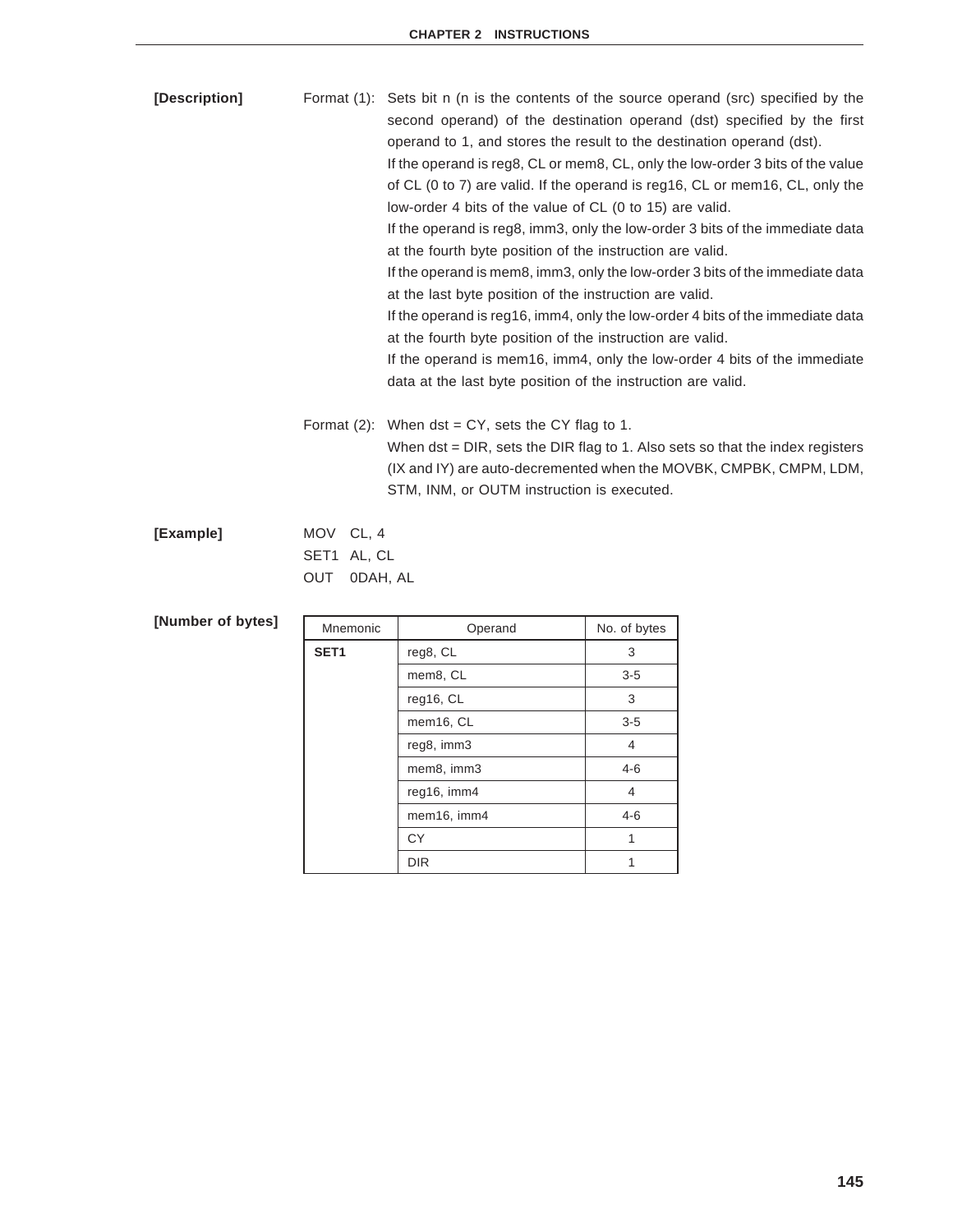| Mnemonic | Operand     |                | Operation code                                                              |                |                     |                |              |                |              |                |              |              |                |                |              |                                       |                     |
|----------|-------------|----------------|-----------------------------------------------------------------------------|----------------|---------------------|----------------|--------------|----------------|--------------|----------------|--------------|--------------|----------------|----------------|--------------|---------------------------------------|---------------------|
|          |             | $\overline{7}$ | 6                                                                           | 5              | $\overline{4}$      | 3              | 2            | $\mathbf{1}$   | $\mathbf 0$  | $7^{\circ}$    | 6            | 5            | $\overline{4}$ | 3              |              | $2 \n\begin{bmatrix} 1 \end{bmatrix}$ | $\mathbf 0$         |
| SET1     | reg8, CL    | $\overline{0}$ | 0                                                                           | $\mathbf 0$    | $\mathbf 0$         | $\mathbf{1}$   | $\mathbf{1}$ | $\mathbf{1}$   | $\mathbf{1}$ | 0              | 0            | 0            | $\mathbf{1}$   | 0              | $\mathbf{1}$ | 0                                     | $\mathbf 0$         |
|          |             | 1              | 1                                                                           | $\overline{0}$ | $\overline{0}$      | $\overline{0}$ |              | reg            |              |                |              |              |                |                |              |                                       |                     |
|          | mem8, CL    | $\Omega$       | $\overline{0}$                                                              | $\mathbf 0$    | $\Omega$            | $\mathbf{1}$   | $\mathbf{1}$ | $\mathbf{1}$   | $\mathbf{1}$ | $\Omega$       | $\mathbf{0}$ | $\Omega$     | 1              | $\Omega$       | $\mathbf{1}$ | $0\quad 0$                            |                     |
|          |             | mod            |                                                                             | $\Omega$       | $\Omega$            | $\Omega$       |              | mem            |              |                |              |              |                | (disp-low)     |              |                                       |                     |
|          |             |                |                                                                             |                |                     | (disp-high)    |              |                |              |                |              |              |                |                |              |                                       |                     |
|          | reg16, CL   | $\overline{0}$ | 0                                                                           | $\overline{0}$ | $\Omega$            | $\mathbf{1}$   | $\mathbf{1}$ | $\mathbf{1}$   | $\mathbf{1}$ | $\overline{0}$ | $\mathbf{0}$ | $\mathbf{0}$ | $\mathbf{1}$   | $\mathbf 0$    | $\mathbf{1}$ | $\overline{0}$                        | $\mathbf{1}$        |
|          |             | 1              | 1                                                                           | $\overline{0}$ | $\Omega$            | $\mathbf 0$    |              | reg            |              |                |              |              |                |                |              |                                       |                     |
|          | mem16, CL   |                | $\overline{0}$                                                              | $\mathbf 0$    | $\mathbf 0$         | $\mathbf{1}$   | $\mathbf{1}$ | $\mathbf{1}$   | $\mathbf{1}$ | $\mathbf 0$    | $\mathbf{0}$ | $\mathbf{0}$ | $\mathbf{1}$   | $\overline{0}$ | $\mathbf{1}$ | $\mathbf 0$                           | $\overline{1}$      |
|          |             |                | (disp-low)<br>$\overline{0}$<br>$\overline{0}$<br>mod<br>$\mathbf 0$<br>mem |                |                     |                |              |                |              |                |              |              |                |                |              |                                       |                     |
|          |             | (disp-high)    |                                                                             |                |                     |                |              |                |              |                |              |              |                |                |              |                                       |                     |
|          | reg8, imm3  | $\overline{0}$ | $\mathbf 0$                                                                 | $\overline{0}$ | $\overline{0}$      | 1              | $\mathbf{1}$ | $\mathbf{1}$   | $\mathbf{1}$ | $\mathbf 0$    | $\mathbf 0$  | $\mathbf{0}$ | $\mathbf{1}$   | 1              | $\mathbf{1}$ | $\mathbf 0$                           | $\mathsf{O}\xspace$ |
|          |             | $\mathbf{1}$   | 1                                                                           | $\mathbf 0$    | $\mathbf 0$         | $\Omega$       |              | reg            |              | imm3           |              |              |                |                |              |                                       |                     |
|          | mem8, imm3  | $\mathbf 0$    | $\Omega$                                                                    | $\overline{0}$ | $\overline{0}$      | $\mathbf{1}$   | $\mathbf{1}$ | $\mathbf{1}$   | $\mathbf{1}$ | $\mathbf 0$    | $\mathbf 0$  | $\mathbf{0}$ | $\mathbf{1}$   | $\mathbf{1}$   | $\mathbf{1}$ | $\mathbf 0$                           | $\mathbf 0$         |
|          |             |                | $\Omega$<br>$\Omega$<br>$\Omega$<br>mod<br>mem                              |                |                     |                |              | (disp-low)     |              |                |              |              |                |                |              |                                       |                     |
|          |             | (disp-high)    |                                                                             |                |                     |                |              | imm3           |              |                |              |              |                |                |              |                                       |                     |
|          | rg16, imm4  | $\Omega$       | $\mathbf 0$                                                                 | $\Omega$       | $\Omega$            | $\mathbf{1}$   | $\mathbf{1}$ | $\mathbf{1}$   | $\mathbf{1}$ | $\mathbf 0$    | $\mathbf{0}$ | $\mathbf 0$  | $\mathbf{1}$   | $\mathbf{1}$   | $\mathbf{1}$ | $\mathbf 0$                           | $\mathbf{1}$        |
|          |             | 1              | 1                                                                           | $\overline{0}$ | $\mathbf 0$         | $\mathbf 0$    |              | reg            |              |                |              |              | imm4           |                |              |                                       |                     |
|          | mem16, imm4 | $\mathbf 0$    | $\overline{0}$                                                              | $\overline{0}$ | $\overline{0}$      | $\mathbf{1}$   | $\mathbf{1}$ | $\mathbf{1}$   | $\mathbf{1}$ | $\overline{0}$ | $\mathbf 0$  | $\mathbf 0$  | $\mathbf{1}$   | $\mathbf{1}$   | $\mathbf{1}$ | $\mathbf 0$                           | $\mathbf{1}$        |
|          |             | mod            |                                                                             | $\overline{0}$ | $\overline{0}$      | $\overline{0}$ |              | mem            |              |                |              |              |                | (disp-low)     |              |                                       |                     |
|          |             |                |                                                                             |                | (disp-high)<br>imm4 |                |              |                |              |                |              |              |                |                |              |                                       |                     |
|          | CY          | 1              | 1                                                                           | 1              | 1                   | 1              | 0            | $\mathbf 0$    | $\mathbf{1}$ |                |              |              |                |                |              |                                       |                     |
|          | <b>DIR</b>  | 1              | $\mathbf{1}$                                                                | $\mathbf{1}$   | $\mathbf{1}$        | 1              | $\mathbf{1}$ | $\overline{0}$ | $\mathbf{1}$ |                |              |              |                |                |              |                                       |                     |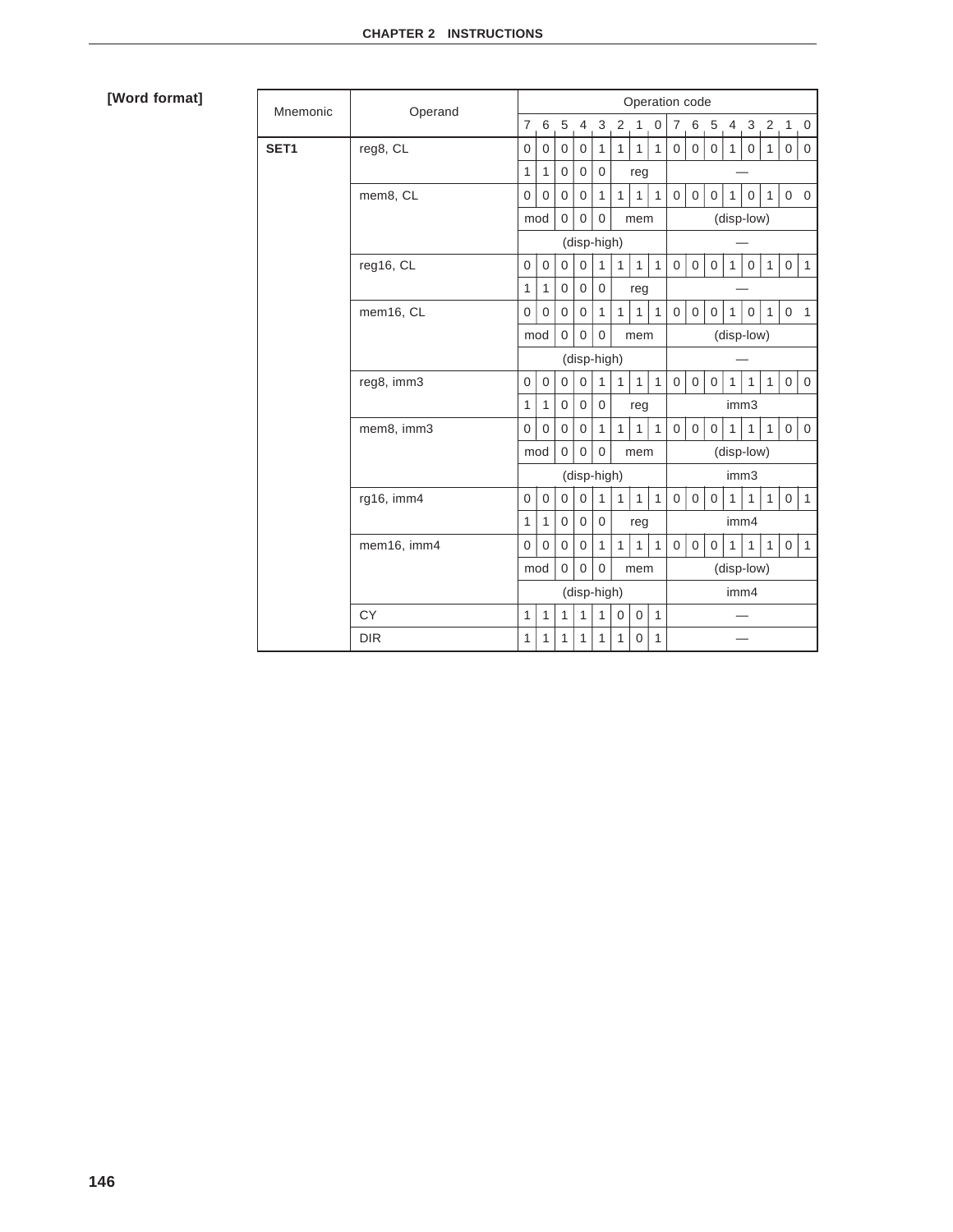| <b>SHL</b>    | Shift left                                                                                                                                                                               |
|---------------|------------------------------------------------------------------------------------------------------------------------------------------------------------------------------------------|
|               | <b>Shift Left</b>                                                                                                                                                                        |
| [Format]      | SHL dst, src                                                                                                                                                                             |
| [Operation]   |                                                                                                                                                                                          |
|               | 15/7<br>СY<br>0<br>$\mathbf 0$                                                                                                                                                           |
| [Operand]     | Mnemonic<br>Operand (dst, src)                                                                                                                                                           |
|               | <b>SHL</b><br>reg, 1                                                                                                                                                                     |
|               | mem, 1                                                                                                                                                                                   |
|               | reg, CL                                                                                                                                                                                  |
|               | mem, CL                                                                                                                                                                                  |
|               | reg, imm8<br>mem, imm8                                                                                                                                                                   |
|               |                                                                                                                                                                                          |
| [Flag]        | When $src = 1$<br>Others                                                                                                                                                                 |
|               | AC<br><b>CY</b><br>$\vee$<br>Ρ<br>S<br>Ζ<br>AC<br>CY<br>V<br>$\mathsf{P}$<br>Ζ<br>S                                                                                                      |
|               | U<br>U<br>U<br>$\times$<br>$\times$<br>$\times$<br>$\times$<br>$\times$<br>$\times$<br>$\times$<br>$\times$<br>X                                                                         |
|               |                                                                                                                                                                                          |
| [Description] | When $src = 1$                                                                                                                                                                           |
|               | Shifts the contents of the destination operand (dst) specified by the first operand 1 bit<br>to the left. Zero is shifted in to the the LSB (bit 0) position of dst, and the data of the |
|               | MSB (bit 7 or 15) is set to the CY flag. The V flag is cleared if the sign bit (bit 7 or 15)                                                                                             |
|               | is not affected after shifting.                                                                                                                                                          |
|               | When $src = CL$ or $src = imm8$<br>$\bullet$                                                                                                                                             |
|               | Shifts the contents of the destination operand (dst) specified by the first operand to the                                                                                               |
|               | left the number of bits of the contents of the source operand (src) specified by the second                                                                                              |
|               | operand. Zero is shifted in to the LSB (bit 0) position of dst each time the data is shifted,<br>and the data of the MSB (bit 7 or 15) is set to the CY flag.                            |
| [Example]     | IN<br>AW, OC8H                                                                                                                                                                           |
|               | MOV<br>$[1Y]$ , AW                                                                                                                                                                       |
|               | WORD PTR [IY], 12<br><b>SHL</b>                                                                                                                                                          |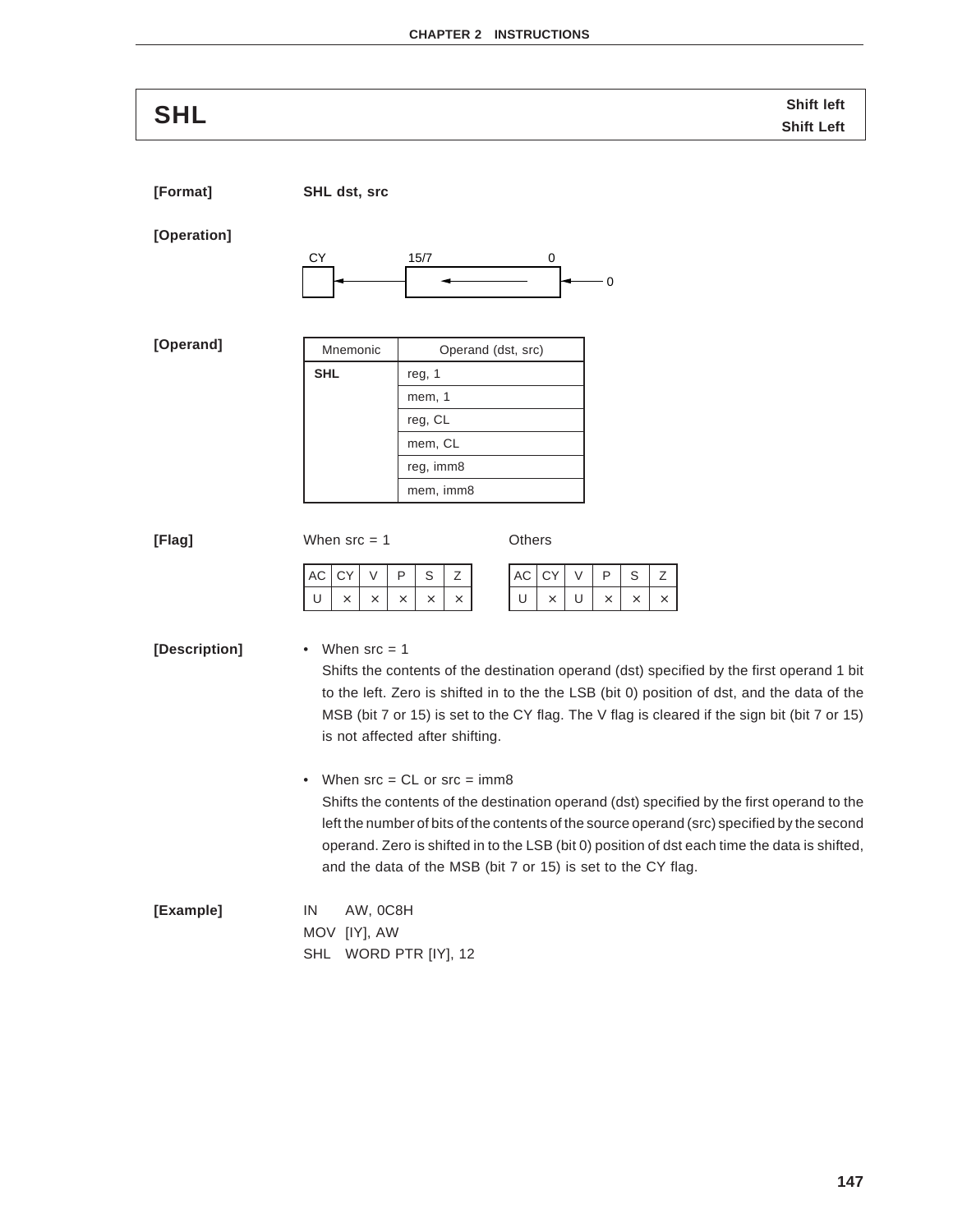| Mnemonic   | Operand   | No. of bytes |
|------------|-----------|--------------|
| <b>SHL</b> | reg, 1    | 2            |
|            | mem, 1    | $2 - 4$      |
|            | reg, CL   | 2            |
|            | mem, CL   | $2 - 4$      |
|            | reg, imm8 | 3            |
|            | mem, imm8 | $3 - 5$      |

| Mnemonic   | Operand    | Operation code            |   |                  |                |              |             |             |   |   |              |     |             |             |         |  |
|------------|------------|---------------------------|---|------------------|----------------|--------------|-------------|-------------|---|---|--------------|-----|-------------|-------------|---------|--|
|            |            | $\overline{7}$            | 6 | -5               | $\overline{4}$ | $\mathbf{3}$ | 2           | 1           | 0 | 7 |              | 6 5 | 4           |             | 3 2 1 0 |  |
| <b>SHL</b> | reg, 1     | 1                         | 1 | $\Omega$         | 1              | $\mathbf 0$  | $\mathbf 0$ | 0           | W |   |              |     | $\mathbf 0$ | 0           | reg     |  |
|            | mem, 1     | 1                         | 1 | $\Omega$         | 1              | $\Omega$     | $\mathbf 0$ | $\Omega$    | W |   | mod          | 1   | $\Omega$    | $\Omega$    | mem     |  |
|            | (disp-low) |                           |   |                  |                |              | (disp-high) |             |   |   |              |     |             |             |         |  |
|            | reg, CL    | 1                         | 1 | $\Omega$         | 1              | $\Omega$     | $\Omega$    | 1           | W | 1 | $\mathbf{1}$ |     | $\Omega$    | $\Omega$    | reg     |  |
|            | mem, CL    |                           | 1 | 0                | 1              | 0            | 0           | 1           | W |   | mod          | 1   | 0           | 0           | mem     |  |
|            |            | (disp-low)<br>(disp-high) |   |                  |                |              |             |             |   |   |              |     |             |             |         |  |
|            | reg, imm8  | 1                         | 1 | $\Omega$         | $\Omega$       | $\Omega$     | $\mathbf 0$ | $\Omega$    | W | 1 | 1            | 1   | $\Omega$    | $\Omega$    | reg     |  |
|            |            |                           |   |                  |                | imm8         |             |             |   |   |              |     |             |             |         |  |
|            | mem, imm8  | 1                         | 1 | $\Omega$         | $\Omega$       | $\Omega$     | $\mathbf 0$ | $\mathbf 0$ | W |   | mod          | 1   | $\Omega$    | $\Omega$    | mem     |  |
|            |            |                           |   |                  |                | (disp-low)   |             |             |   |   |              |     |             | (disp-high) |         |  |
|            |            |                           |   | imm <sub>8</sub> |                |              |             |             |   |   |              |     |             |             |         |  |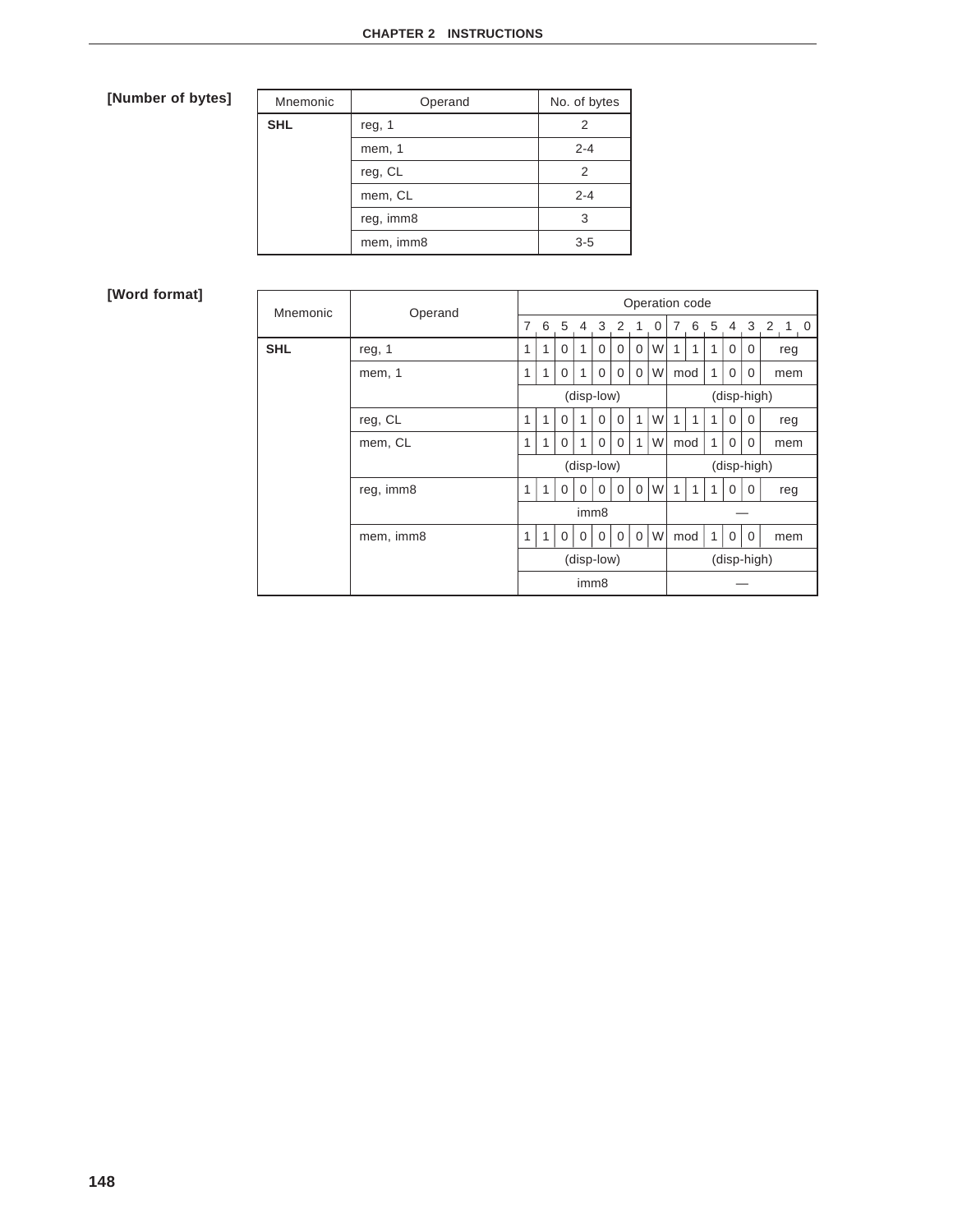**SHR** Shift right and the state of the state of the shift right shift right shift right shift Right

**[Format] SHR dst, src**

### **[Operation]**



**[Operand]**

| Mnemonic   | Operand (dst, src) |
|------------|--------------------|
| <b>SHR</b> | reg, 1             |
|            | mem, 1             |
|            | reg, CL            |
|            | mem, CL            |
|            | reg, imm8          |
|            | mem, imm8          |

| [Flag] | When $src = 1$ | Others |
|--------|----------------|--------|
|        |                |        |

| AC CY V | o | -S |  |
|---------|---|----|--|
|         |   |    |  |

 $AC$   $CY$   $V$   $P$   $S$   $Z$ U |  $\times$  | U |  $\times$  |  $\times$  |  $\times$ 

# **[Description]** • When src = 1

Shifts the contents of the destination operand (dst) specified by the first operand 1 bit to the right. Zero is shifted in to the the MSB (bit 7 or 15) position of dst, and the data of the LSB (bit 0) is set to the CY flag. The V flag is cleared if the sign bit (bit 7 or 15) is not affected after shifting.

• When  $src = CL$  or  $src = imm8$ 

Shifts the contents of the destination operand (dst) specified by the first operand to the right the number of bits of the contents of the source operand (src) specified by the second operand. Zero is shifted in to the MSB (bit 7 or 15) position of dst each time the data is shifted, and the data of the LSB (bit 0) is set to the CY flag.

### **[Example]** • RCV: IN AL, 0DAH SHR AL, 3

- BC RCV
- SHR CW, 8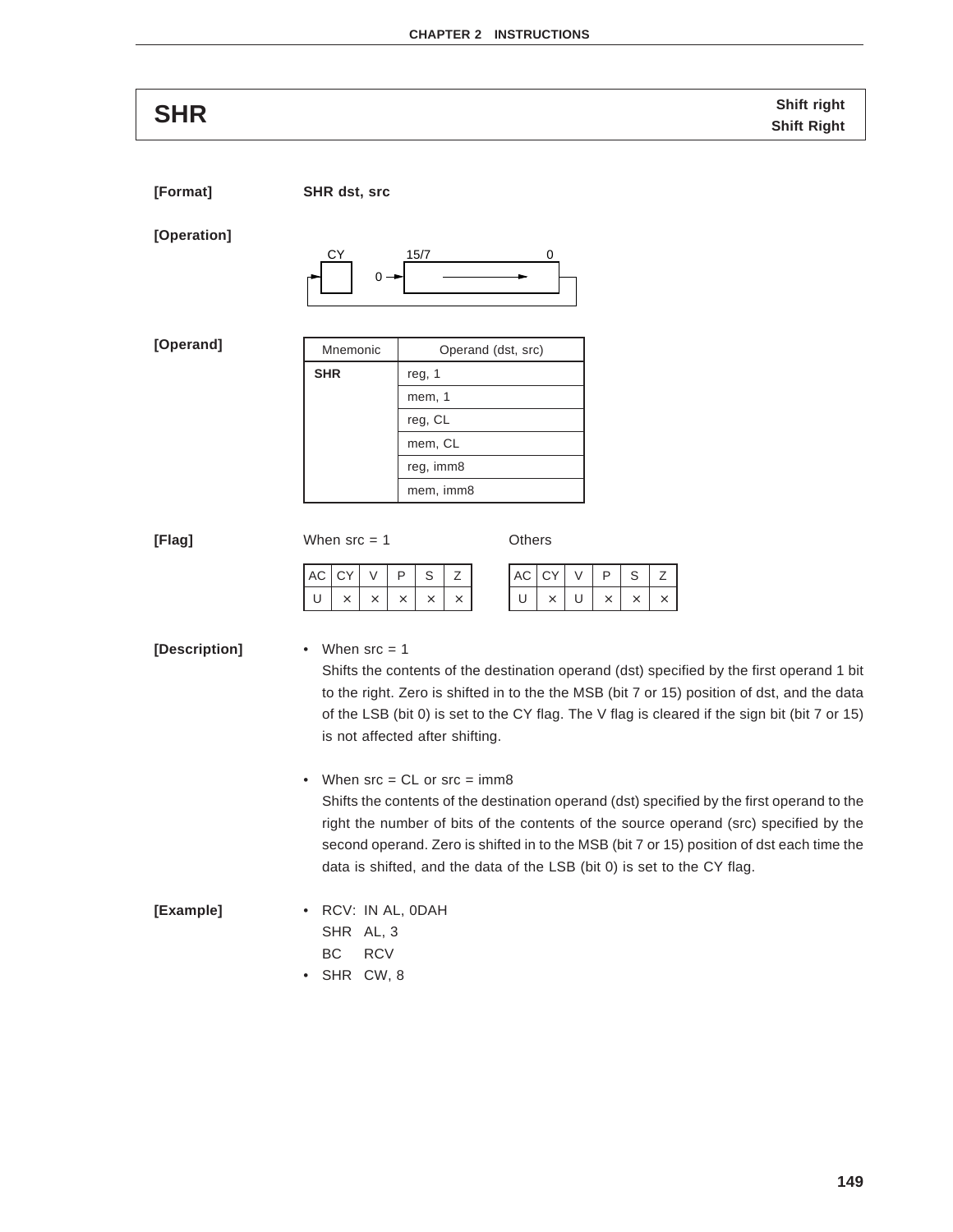| Mnemonic   | Operand   | No. of bytes |
|------------|-----------|--------------|
| <b>SHR</b> | reg, 1    | 2            |
|            | mem, 1    | $2 - 4$      |
|            | reg, CL   | 2            |
|            | mem, CL   | $2 - 4$      |
|            | reg, imm8 | 3            |
|            | mem, imm8 | $3 - 5$      |

| Mnemonic   | Operand    | Operation code            |   |          |                |              |             |             |   |   |              |              |             |   |         |  |
|------------|------------|---------------------------|---|----------|----------------|--------------|-------------|-------------|---|---|--------------|--------------|-------------|---|---------|--|
|            |            | $\overline{7}$            | 6 | -5       | $\overline{4}$ | $\mathbf{3}$ | 2           | 1           | 0 | 7 |              | 6 5          | 4           |   | 3 2 1 0 |  |
| <b>SHR</b> | reg, 1     | 1                         | 1 | $\Omega$ | 1              | $\mathbf 0$  | $\mathbf 0$ | 0           | W |   |              |              | $\mathbf 0$ | 1 | reg     |  |
|            | mem, 1     | 1                         | 1 | $\Omega$ | 1              | $\Omega$     | $\mathbf 0$ | $\Omega$    | W |   | mod          | $\mathbf{1}$ | $\Omega$    | 1 | mem     |  |
|            | (disp-low) |                           |   |          |                |              | (disp-high) |             |   |   |              |              |             |   |         |  |
|            | reg, CL    | 1                         | 1 | $\Omega$ | 1              | $\Omega$     | $\Omega$    | 1           | W | 1 | $\mathbf{1}$ |              | $\Omega$    | 1 | reg     |  |
|            | mem, CL    |                           | 1 | 0        | 1              | 0            | 0           | 1           | W |   | mod          | 1            | 0           | 1 | mem     |  |
|            |            | (disp-low)<br>(disp-high) |   |          |                |              |             |             |   |   |              |              |             |   |         |  |
|            | reg, imm8  | 1                         | 1 | $\Omega$ | $\Omega$       | $\Omega$     | $\mathbf 0$ | $\Omega$    | W | 1 | 1            | 1            | $\Omega$    | 1 | reg     |  |
|            |            |                           |   |          |                | imm8         |             |             |   |   |              |              |             |   |         |  |
|            | mem, imm8  | 1                         | 1 | $\Omega$ | $\Omega$       | $\Omega$     | $\mathbf 0$ | $\mathbf 0$ | W |   | mod          | 1            | $\Omega$    | 1 | mem     |  |
|            |            |                           |   |          | (disp-low)     |              |             |             |   |   |              | (disp-high)  |             |   |         |  |
|            |            | imm <sub>8</sub>          |   |          |                |              |             |             |   |   |              |              |             |   |         |  |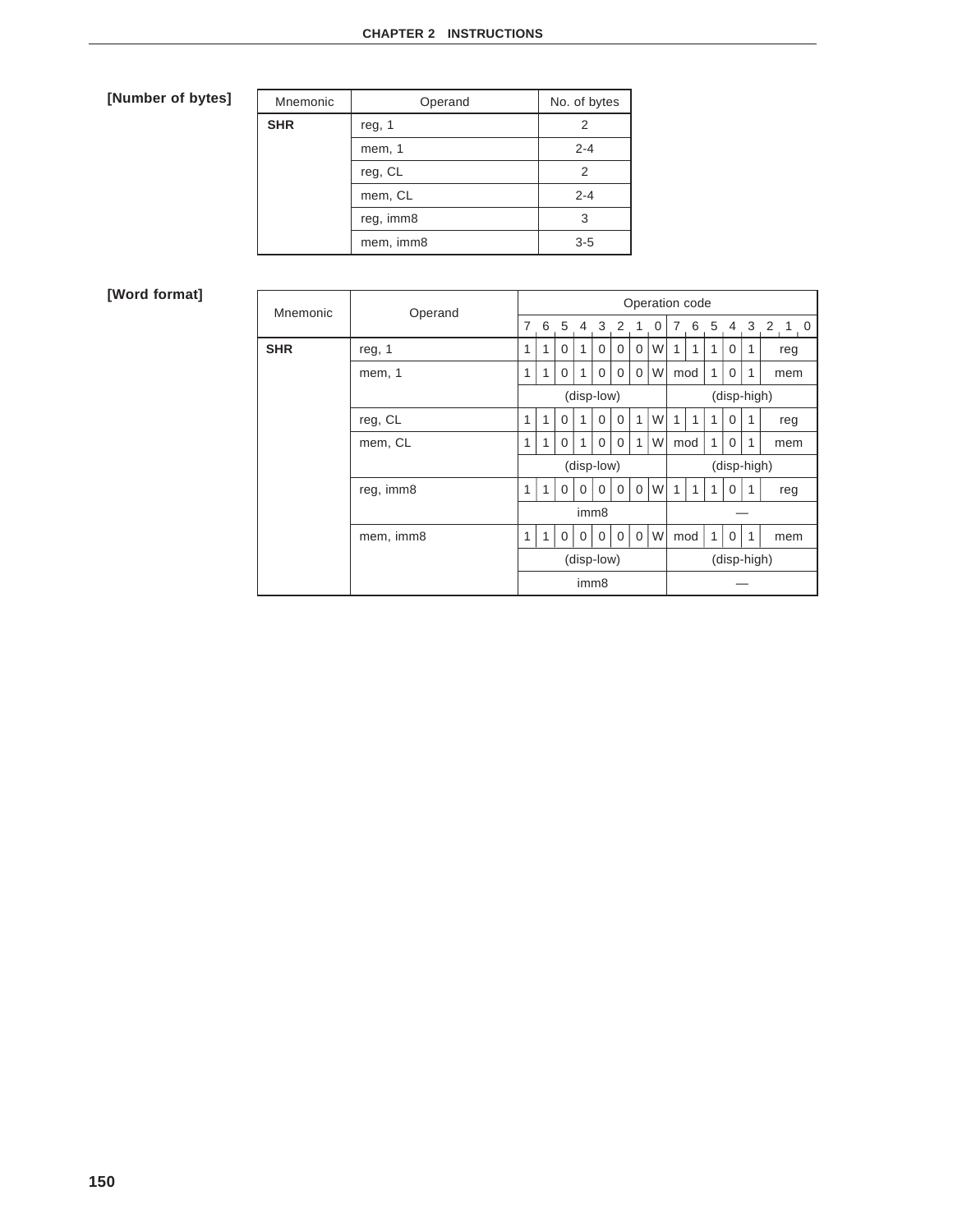# **Arithmetic shift right**<br> **Arithmetic** shift right<br> **SHRA** Shift Right Arithmetic

**[Format] SHRA dst, src [Operation] [Operand] [Flag]** When src = 1 Others **[Description]** • When src = 1 Arithmetically shifts the contents of the destination operand (dst) specified by the first operand 1 bit to the right. The original value is shifted in to the the MSB (bit 7 or 15) position of dst, and the sign is not affected after shifting. The data of the LSB (bit 0) is set to the CY flag. • When  $src = CL$  or  $src = imm8$ Shifts the contents of the destination operand (dst) specified by the first operand to the right the number of bits of the contents of the source operand (src) specified by the second operand. The original value is shifted in to the MSB (bit 7 or 15) of dst, and the sign is not affected after shifting. The data of the LSB (bit 0) is set to the CY flag. **[Example]** • MOV CL, 2 SHRA BL, CL • MOV CL, 9 SHRA DW, CL Mnemonic | Operand (dst, src) **SHRA** reg, 1 mem, 1 reg, CL mem, CL reg, imm8 mem, imm8  $AC$   $CY$   $V$   $P$   $S$   $Z$  $\mathsf{U}~|~\times~|~\mathsf{0}~|~\times~|~\times~|~\times$  $AC$   $CY$   $V$   $P$   $S$   $Z$ U  $\vert \times \vert$  U  $\vert \times \vert \times \vert \times$ CY 15/7 0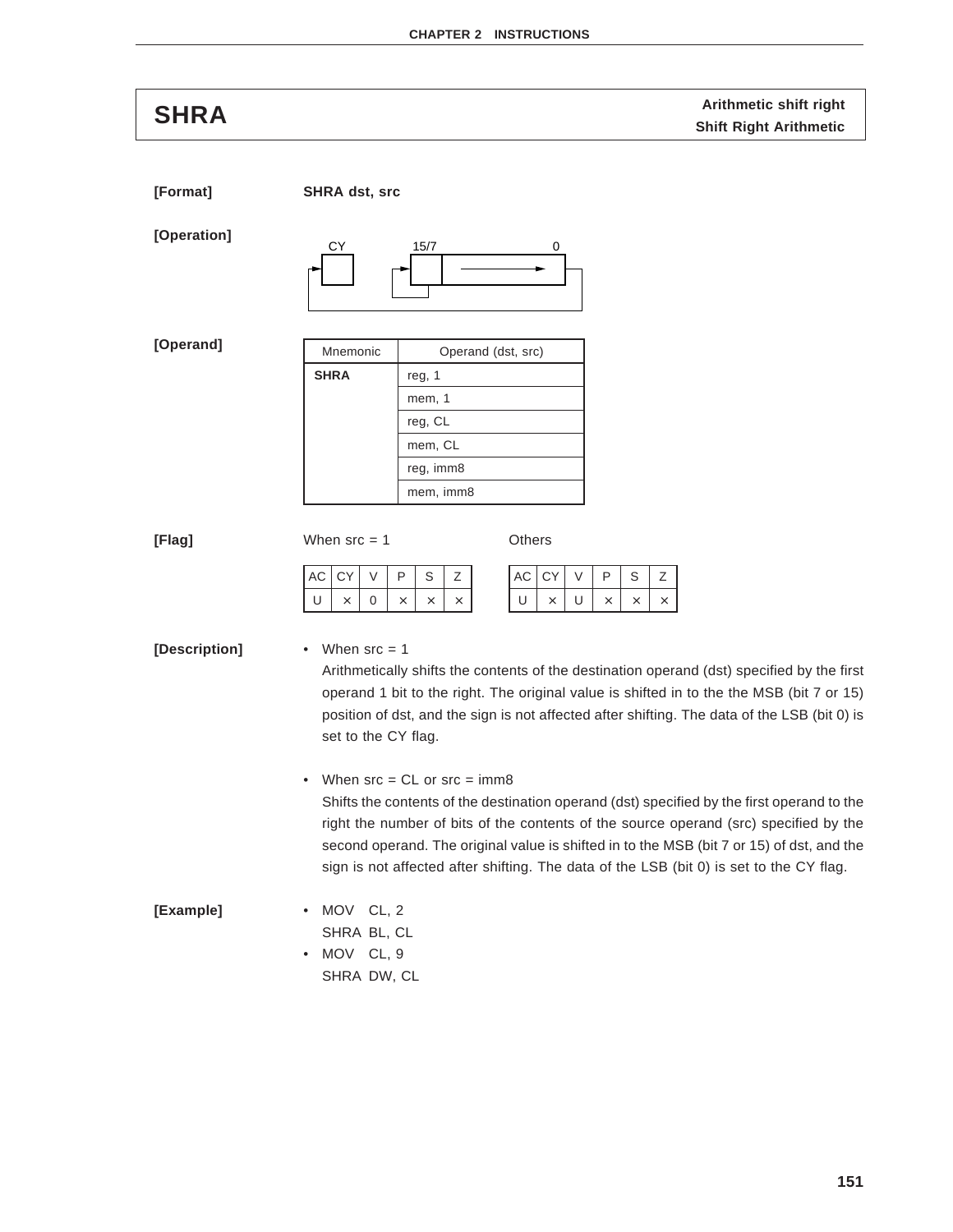| Mnemonic    | Operand   | No. of bytes |
|-------------|-----------|--------------|
| <b>SHRA</b> | reg, 1    | 2            |
|             | mem, 1    | $2 - 4$      |
|             | reg, CL   | 2            |
|             | mem, CL   | $2 - 4$      |
|             | reg, imm8 | 3            |
|             | mem, imm8 | $3-5$        |

| Mnemonic    | Operand   | Operation code            |              |                  |          |            |             |             |   |   |              |              |                |             |         |
|-------------|-----------|---------------------------|--------------|------------------|----------|------------|-------------|-------------|---|---|--------------|--------------|----------------|-------------|---------|
|             |           | 7                         | 6            | -5               |          | 4 3 2      |             | 1           | 0 | 7 |              | 6 5          | $\overline{4}$ |             | 3 2 1 0 |
| <b>SHRA</b> | reg, 1    | 1                         | 1            | $\Omega$         | 1        | $\Omega$   | $\mathbf 0$ | 0           | W |   | 1            |              | 1              |             | reg     |
|             | mem, 1    | 1                         | 1            | $\Omega$         | 1        | $\Omega$   | $\Omega$    | $\Omega$    | W |   | mod          | 1            | $\mathbf{1}$   | 1           | mem     |
|             |           |                           |              |                  |          | (disp-low) |             |             |   |   |              |              |                | (disp-high) |         |
|             | reg, CL   | 1                         | $\mathbf{1}$ | $\Omega$         | 1        | $\Omega$   | $\Omega$    | 1           | W | 1 | $\mathbf{1}$ |              | 1              | 1           | reg     |
|             | mem, CL   |                           | 1            | 0                | 1        | 0          | $\mathbf 0$ | 1           | W |   | mod          | $\mathbf{1}$ | 1              | 1           | mem     |
|             |           | (disp-low)<br>(disp-high) |              |                  |          |            |             |             |   |   |              |              |                |             |         |
|             | reg, imm8 | 1                         | $\mathbf{1}$ | $\Omega$         | $\Omega$ | $\Omega$   | $\Omega$    | $\Omega$    | W | 1 | 1            |              |                |             | reg     |
|             |           |                           |              |                  |          | imm8       |             |             |   |   |              |              |                |             |         |
|             | mem, imm8 | 1                         | $\mathbf{1}$ | $\mathbf 0$      | $\Omega$ | $\Omega$   | $\mathbf 0$ | $\mathbf 0$ | W |   | mod          | $\mathbf{1}$ | 1              | 1           | mem     |
|             |           |                           |              |                  |          | (disp-low) |             |             |   |   |              |              |                | (disp-high) |         |
|             |           |                           |              | imm <sub>8</sub> |          |            |             |             |   |   |              |              |                |             |         |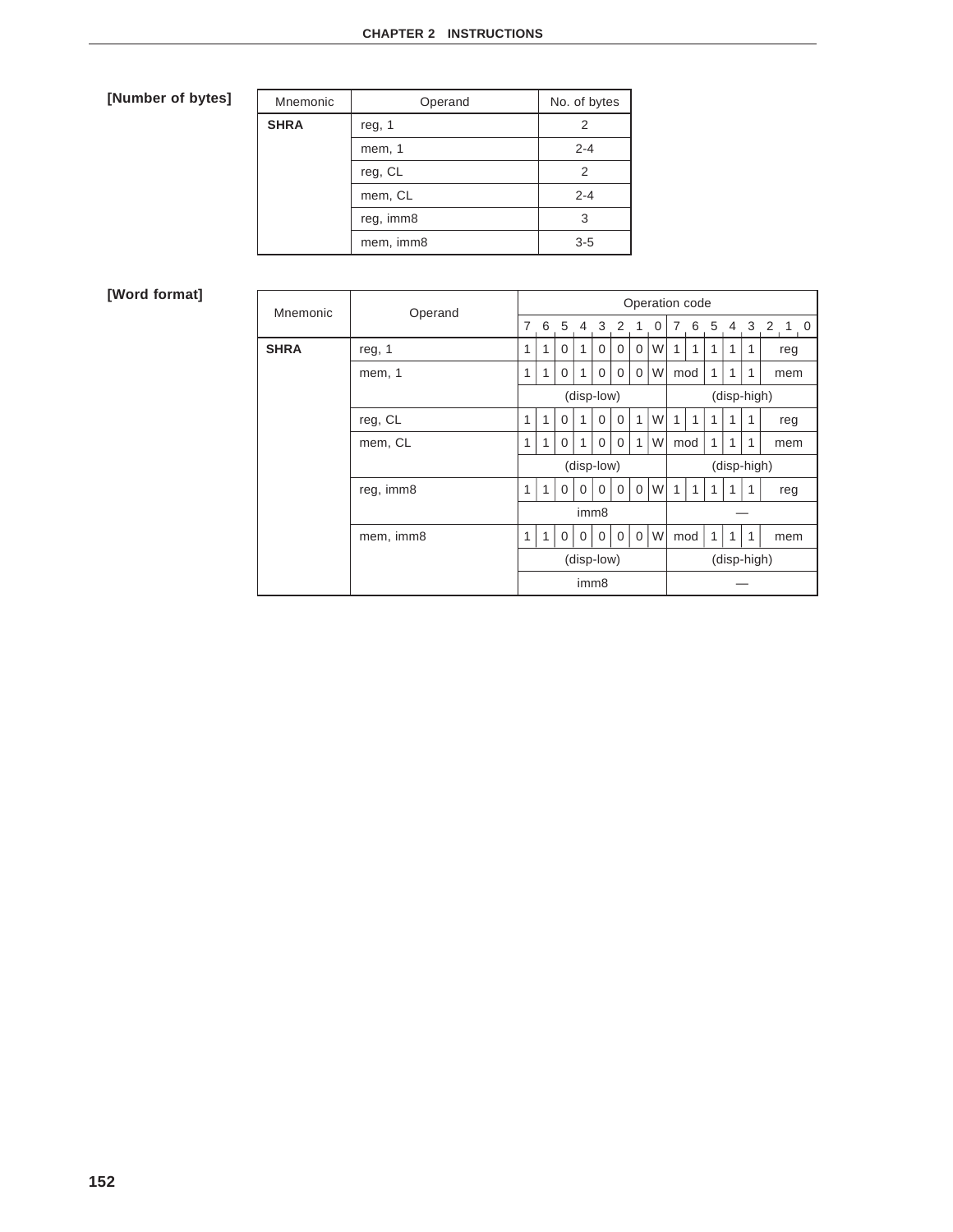| <b>STM</b>  | <b>Block store</b>         |
|-------------|----------------------------|
| <b>STMB</b> | <b>Store Multiple</b>      |
|             | <b>Store Multiple Byte</b> |
| <b>STMW</b> | <b>Store Multiple Word</b> |

| [Format]          | (repeat) STM [DS1-spec:] dst-block   |                                                                                                                                                   |  |  |  |  |
|-------------------|--------------------------------------|---------------------------------------------------------------------------------------------------------------------------------------------------|--|--|--|--|
|                   | (repeat) STMB                        |                                                                                                                                                   |  |  |  |  |
|                   | (repeat) STMW                        |                                                                                                                                                   |  |  |  |  |
| [Operation]       | [When $W = 0$ ] (IY) $\leftarrow$ AL | $DIR = 0: IY \leftarrow IY + 1$<br>$DIR = 1: IY \leftarrow IY - 1$                                                                                |  |  |  |  |
|                   |                                      | [When W = 1] (IY + 1, IY) $\leftarrow$ AW                                                                                                         |  |  |  |  |
|                   |                                      | $DIR = 0: IY \leftarrow IY + 2$                                                                                                                   |  |  |  |  |
|                   |                                      | $DIR = 1: IY \leftarrow IY - 2$                                                                                                                   |  |  |  |  |
|                   |                                      |                                                                                                                                                   |  |  |  |  |
| [Operand]         | Mnemonic                             | Operand                                                                                                                                           |  |  |  |  |
|                   | <b>STM</b>                           | [DS1-spec: ] dst-block                                                                                                                            |  |  |  |  |
|                   | <b>STMB</b>                          | None                                                                                                                                              |  |  |  |  |
|                   | <b>STMW</b>                          |                                                                                                                                                   |  |  |  |  |
|                   |                                      |                                                                                                                                                   |  |  |  |  |
| [Flag]            | <b>CY</b><br>$\vee$<br>АC            | P<br>S<br>Ζ                                                                                                                                       |  |  |  |  |
| [Description]     |                                      | Repeatedly transfers the value of the AL or AW register to the block addressed by the IY                                                          |  |  |  |  |
|                   | register in byte or word units.      |                                                                                                                                                   |  |  |  |  |
|                   |                                      | The IY register is automatically incremented $(+1/+2)$ or decremented $(-1/-2)$ for the next                                                      |  |  |  |  |
|                   |                                      | byte/word processing each time data of 1 byte/word has been processed. The direction<br>of the block is determined by the status of the DIR flag. |  |  |  |  |
|                   |                                      | Whether data is processed in byte or word units is specified by the attribute of the operand                                                      |  |  |  |  |
|                   |                                      | when the STM instruction is used.                                                                                                                 |  |  |  |  |
|                   | units, respectively.                 | When the STMB and STMW instructions are used, the data is processed in byte and word                                                              |  |  |  |  |
|                   |                                      | The destination block must be always located in a segment specified by the DS1 register,                                                          |  |  |  |  |
|                   |                                      | and the segment cannot be overridden.                                                                                                             |  |  |  |  |
| [Example]         |                                      | • REP STM DS1: WORD_VAR : DS1 segment                                                                                                             |  |  |  |  |
|                   | • REP STMB                           | ; DS1 segment                                                                                                                                     |  |  |  |  |
|                   |                                      |                                                                                                                                                   |  |  |  |  |
| [Number of bytes] | 1                                    |                                                                                                                                                   |  |  |  |  |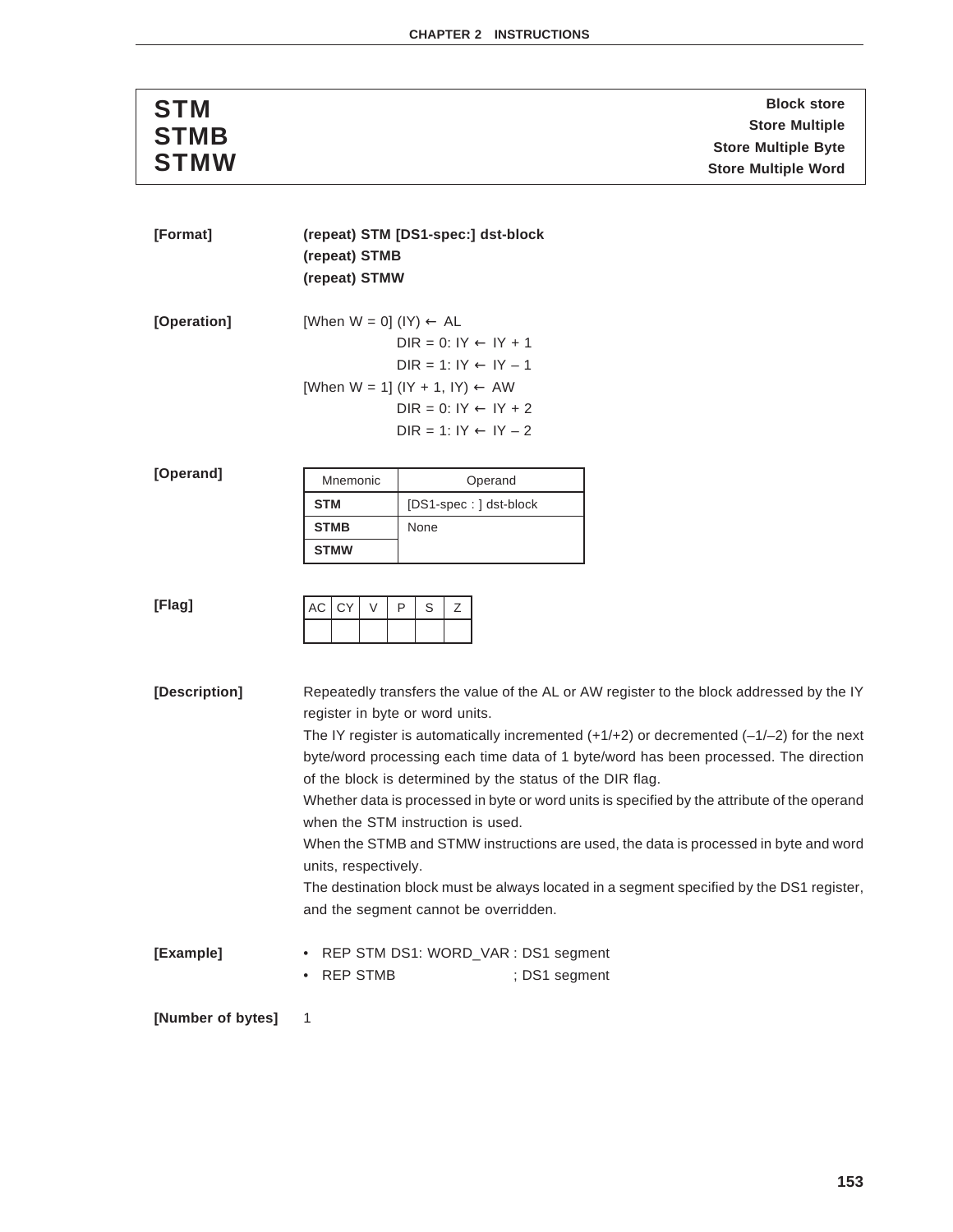| Mnemonic    | Operand                | Operation code |  |   |       |  |  |  |  |  |  |  |  |  |
|-------------|------------------------|----------------|--|---|-------|--|--|--|--|--|--|--|--|--|
|             |                        |                |  | 5 | 4 3 2 |  |  |  |  |  |  |  |  |  |
| <b>STM</b>  | [DS1-spec: ] dst-block |                |  |   |       |  |  |  |  |  |  |  |  |  |
| <b>STMB</b> | None                   |                |  |   |       |  |  |  |  |  |  |  |  |  |
| <b>STMW</b> |                        |                |  |   |       |  |  |  |  |  |  |  |  |  |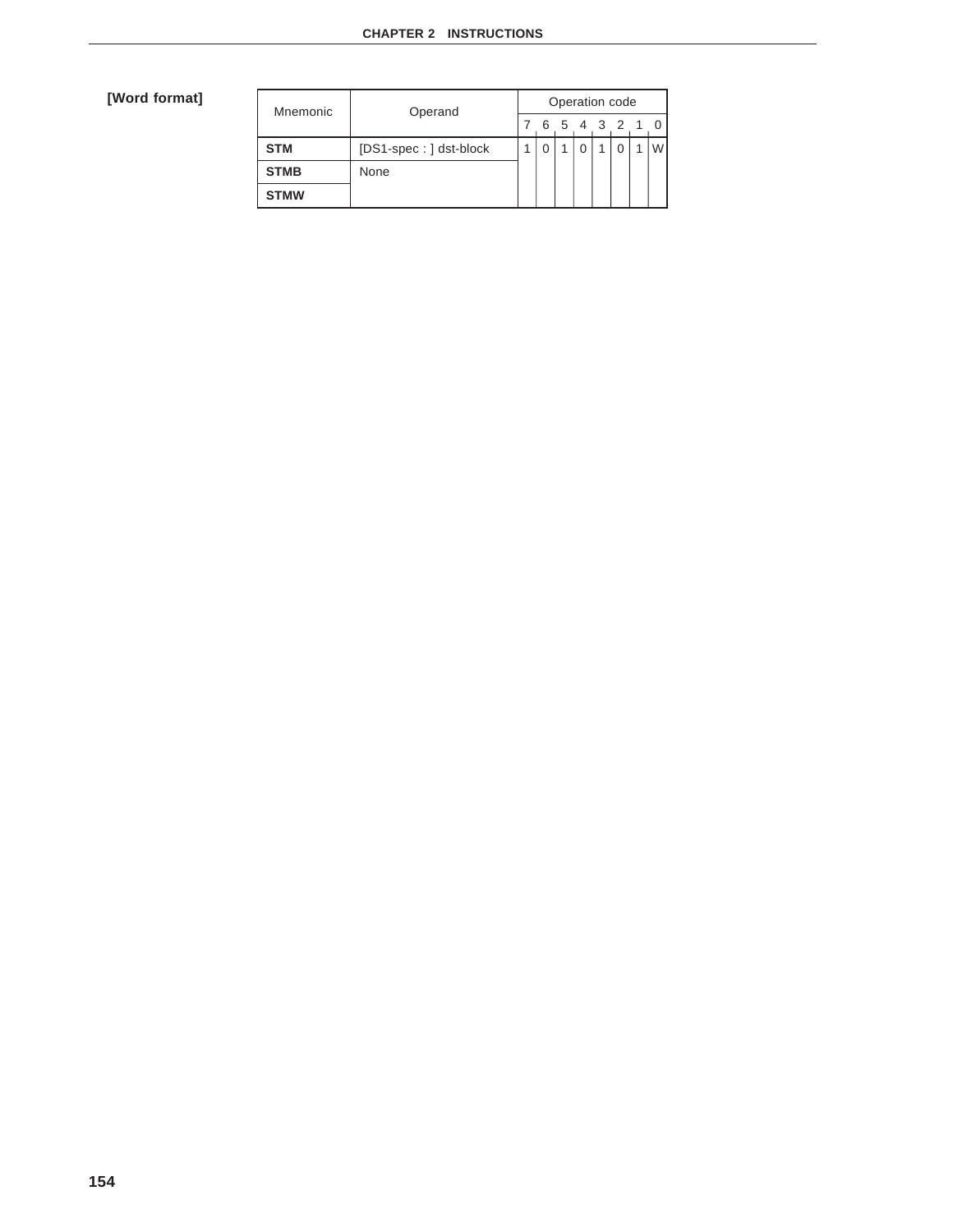**SUB** Subtract **SUB** Subtract

**[Format] SUB dst, src**

**[Operand, Operation]**

| Mnemonic   | Operand (dst, src) | Operation                                        |
|------------|--------------------|--------------------------------------------------|
| <b>SUB</b> | reg, reg'          | $dst \leftarrow dst - src$                       |
|            | mem, reg           |                                                  |
|            | reg, mem           |                                                  |
|            | reg, imm           |                                                  |
|            | mem, imm           |                                                  |
| acc, imm   |                    | [When $W = 0$ ] $AL \leftarrow AL - \text{imm8}$ |
|            |                    | [When $W = 1$ ] AW $\leftarrow$ AW $-$ imm16     |

| . .<br>× |  |
|----------|--|

| $AC$ $CY$ |  | ∍ | S |  |  |  |
|-----------|--|---|---|--|--|--|
|           |  |   |   |  |  |  |

**[Description]** Subtracts the contents of the source operand (src) specified by the second operand from the contents of the destination operand (dst) specified by the first operand, and stores the result to the destination operand (dst).

**[Example]** To subtract contents of memory 0:50H from contents of DL register, and store result to DL register

MOV AW, 0 MOV DS0, AW MOV IX, 50H SUB DL, DS0:BYTE PTR [IX]

| [Number of bytes] | Mnemonic   | Operand   | No. of bytes |  |  |  |  |
|-------------------|------------|-----------|--------------|--|--|--|--|
|                   | <b>SUB</b> | reg, reg' | 2            |  |  |  |  |
|                   |            | mem, reg  | $2 - 4$      |  |  |  |  |
|                   |            | reg, mem  | $2 - 4$      |  |  |  |  |
|                   |            | reg, imm  | 3, 4         |  |  |  |  |
|                   | mem, imm   |           | $3-6$        |  |  |  |  |
|                   | acc, imm   |           |              |  |  |  |  |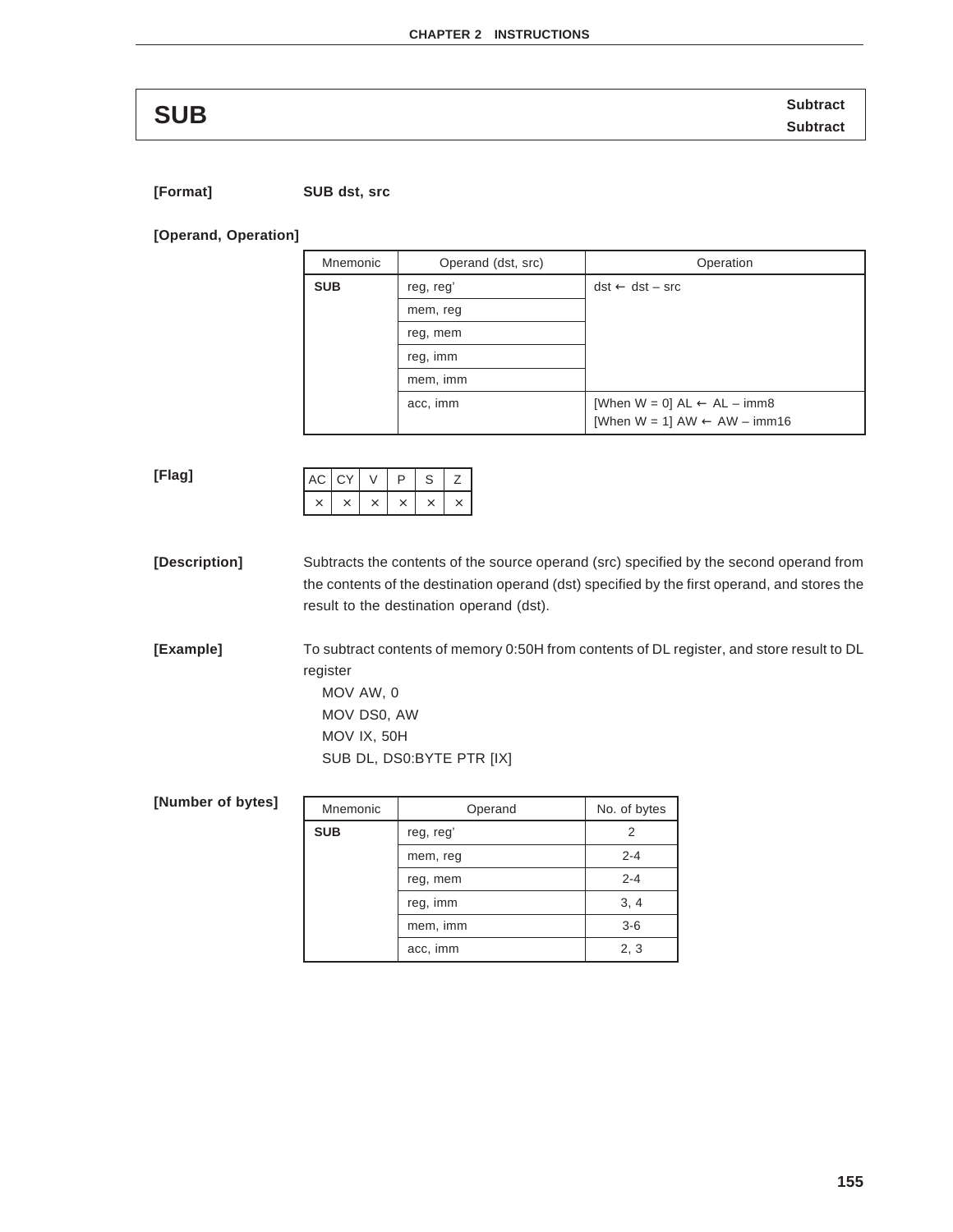| Mnemonic   | Operand   |                                 |             |                |                |                   |              |              | Operation code |     |                   |            |                |   |     |            |  |  |  |
|------------|-----------|---------------------------------|-------------|----------------|----------------|-------------------|--------------|--------------|----------------|-----|-------------------|------------|----------------|---|-----|------------|--|--|--|
|            |           | $\overline{7}$                  | 6           | 5 <sup>5</sup> | $\overline{4}$ | 3                 | 2            | 1            | 0              | 7   | 6                 | 5          | $\overline{4}$ | 3 | 2   | $1\quad 0$ |  |  |  |
| <b>SUB</b> | reg, reg' | $\Omega$                        | $\Omega$    | 1              | $\Omega$       | 1                 | $\Omega$     | 1            | W              | 1   | 1                 |            | reg            |   |     | reg'       |  |  |  |
|            | mem, reg  | $\Omega$                        | $\mathbf 0$ | 1              | $\mathbf 0$    | 1                 | $\mathbf 0$  | $\mathbf 0$  | W              | mod |                   |            | reg            |   |     | mem        |  |  |  |
|            |           |                                 |             |                | (disp-low)     |                   |              |              |                |     |                   |            | (disp-high)    |   |     |            |  |  |  |
|            | 0         | $\mathbf 0$                     |             | 0              |                | $\mathbf 0$       | $\mathbf{1}$ | W            | mod            |     |                   | reg        |                |   | mem |            |  |  |  |
|            |           | (disp-low)                      |             |                |                |                   |              |              |                |     | (disp-high)       |            |                |   |     |            |  |  |  |
|            | reg, imm  | 1                               | $\Omega$    | $\Omega$       | $\Omega$       | $\Omega$          | $\Omega$     | S            | W              | 1   | 1                 | 1          | $\Omega$       | 1 |     | reg        |  |  |  |
|            |           | imm8 or imm16-low<br>imm16-high |             |                |                |                   |              |              |                |     |                   |            |                |   |     |            |  |  |  |
|            | mem, imm  | 1                               | $\Omega$    | $\Omega$       | $\Omega$       | $\Omega$          | $\Omega$     | $\mathbf{s}$ | W              | mod |                   | 1          | 0              |   |     | mem        |  |  |  |
|            |           |                                 |             |                | (disp-low)     |                   |              |              |                |     |                   |            | (disp-high)    |   |     |            |  |  |  |
|            |           |                                 |             |                |                | imm8 or imm16-low |              |              |                |     |                   | imm16-high |                |   |     |            |  |  |  |
|            | acc, imm  | $\Omega$                        | $\mathbf 0$ | 1              | $\Omega$       | 1                 | 1            | $\Omega$     | W              |     | imm8 or imm16-low |            |                |   |     |            |  |  |  |
|            |           |                                 |             |                | imm16-high     |                   |              |              |                |     |                   |            |                |   |     |            |  |  |  |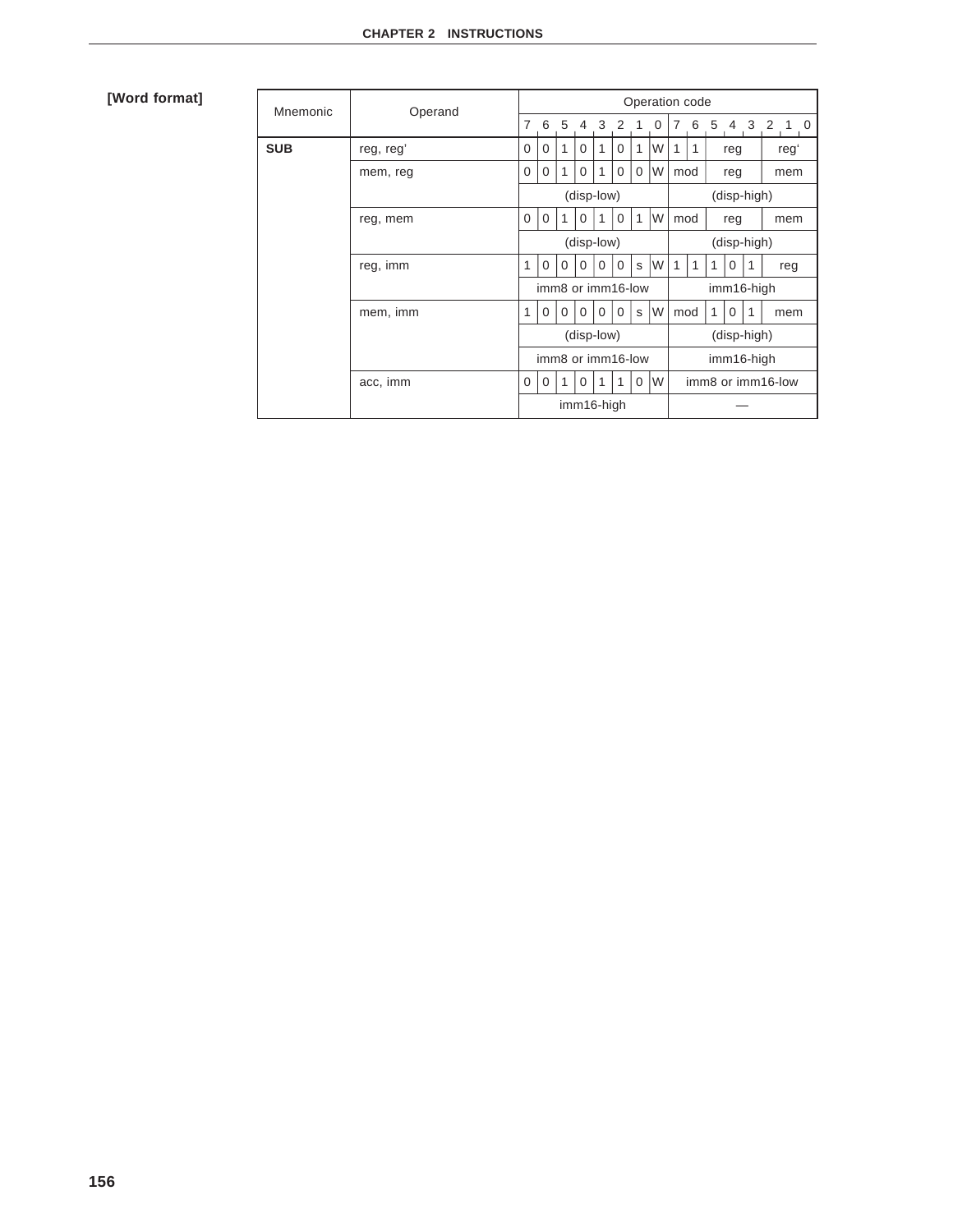**Decimal subtraction SUB4S Subtract Nibble String**

### **[Format] SUB4S [DS1-spec:] dst-string, [Seg-spec:] src-string SUB4S**

**[Operation]** BCD string (IY, CL) ← BCD string (IY, CL) – BCD string (IX, CL)

**[Operand]**

| Mnemonic     | Operand (dst, src)                               |  |  |  |  |  |  |
|--------------|--------------------------------------------------|--|--|--|--|--|--|
| <b>SUB4S</b> | [DS1-spec: ] dst-string, [Seg-spec: ] src-string |  |  |  |  |  |  |
|              | None                                             |  |  |  |  |  |  |

**[Flag]**

| AC CY |   | P | S |  |
|-------|---|---|---|--|
| U     | U | U | υ |  |

**[Description]** Subtracts the packed BCD string addressed by the IX register from the packed BCD string addressed by the IY register, and stores the result to the string addressed by the IY register. The string length (number of BCD digits) is determined by the CL register (the number of digits is d if the contents of CL is d) in a range of 1 to 254 digits.

> The destination string must be always located in a segment specified by the DS1 register, the segment cannot be overridden. Although the default segment register of the source string is the DS0 register, the segment can be overridden, and the string can be located in a segment specified by any segment register.

The format of a packed BCD string is as follows.



**Caution The BCD string instruction always operates in units of an even number of digits. If an even number of digits is specified, therefore, the result of the operation and each flag operation are normal. If an odd number of digits is specified, however, an operation of an even number of digits, or an odd number of digits + 1, is executed. As a result, the result of the operation is an even number of digits and each flag indicates an even number of digits.**

> **To specify an odd number of digits, therefore, keep this in mind: Execute the BCD subtraction instruction, if the number of digits is odd, after clearing the high-order 4 bits of the most significant byte to "0". If a borrow occurs as a result, the high-order 4 bits of the most significant bit is "9".**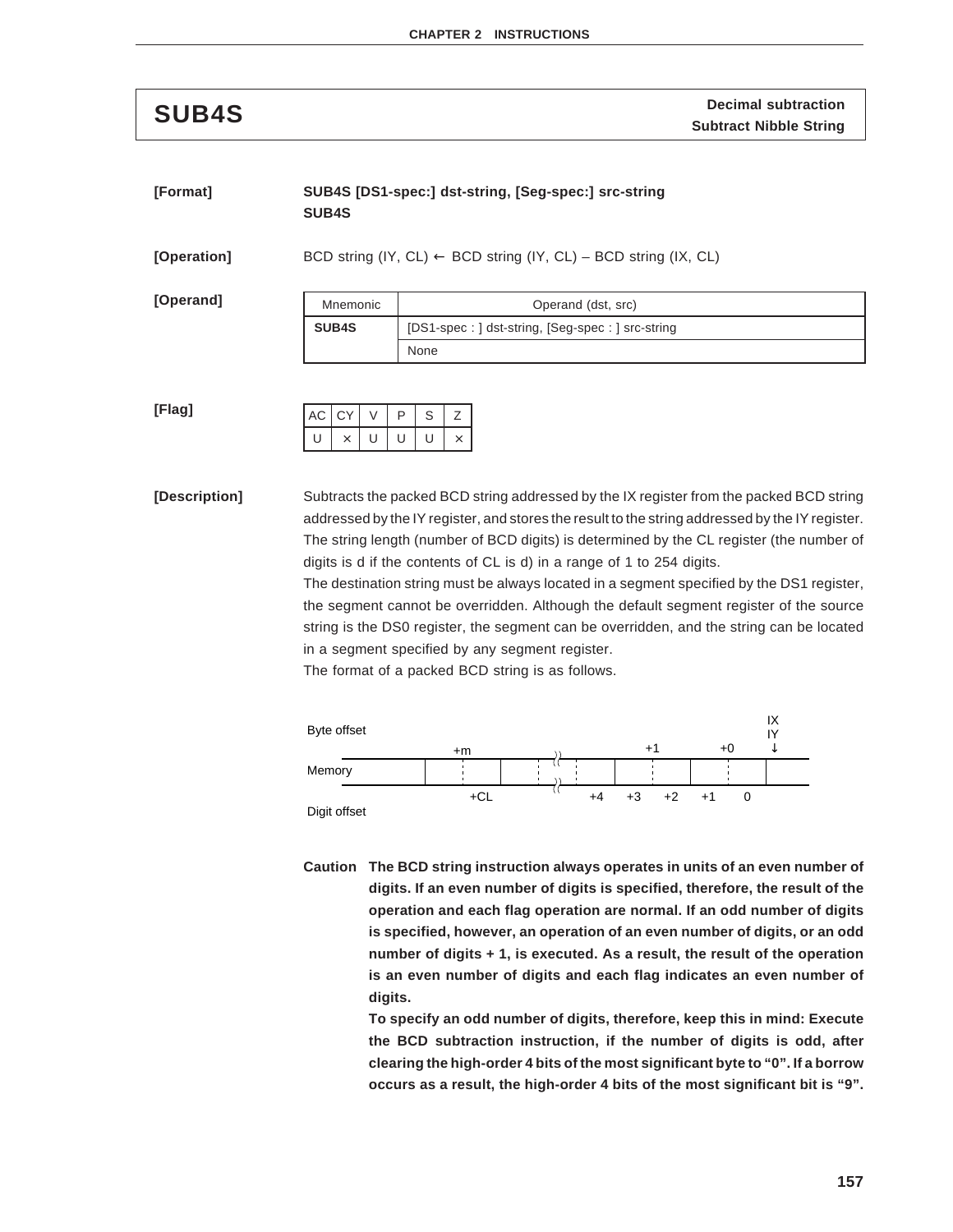**[Example]** MOV IX, OFFSET VAR\_1 MOV IY, OFFSET VAR\_2 MOV CL, 4 SUB4S

**[Number of bytes]** 2

| Mnemonic     | Operand                                                      |  | Operation code |              |             |           |  |  |  |        |          |  |  |  |  |  |              |
|--------------|--------------------------------------------------------------|--|----------------|--------------|-------------|-----------|--|--|--|--------|----------|--|--|--|--|--|--------------|
|              |                                                              |  |                |              |             | 6 5 4 3 2 |  |  |  |        |          |  |  |  |  |  | 101765432101 |
| <b>SUB4S</b> | $\Omega$<br>[DS1-spec: ] dst-string, [Seg-spec: ] src-string |  |                | $\mathbf{0}$ | $\mathbf 0$ |           |  |  |  | $\cap$ | $\Omega$ |  |  |  |  |  |              |
|              | None                                                         |  |                |              |             |           |  |  |  |        |          |  |  |  |  |  |              |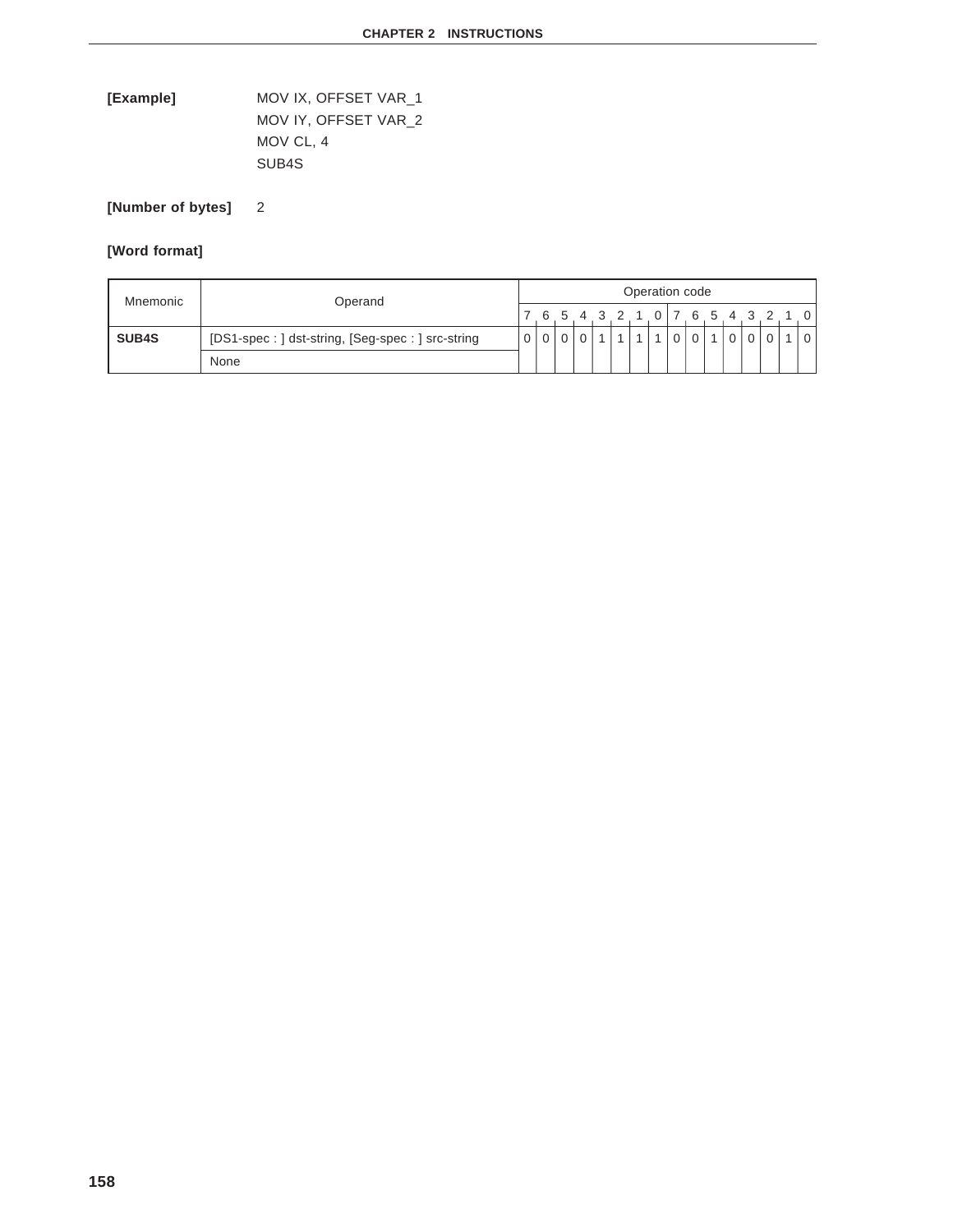**SUBC** Subtraction with carry<br> **SUBC** Subtract with Carry

**[Format] SUBC dst, src**

**[Operand, Operation]**

| Mnemonic    | Operand (dst, src) | Operation                                           |
|-------------|--------------------|-----------------------------------------------------|
| <b>SUBC</b> | reg, reg'          | $dst \leftarrow dst - src - CY$                     |
|             | mem, reg           |                                                     |
|             | reg, mem           |                                                     |
|             | reg, imm           |                                                     |
|             | mem, imm           |                                                     |
|             | acc, imm           | [When $W = 0$ ] $AL \leftarrow AL + imm8 - CY$      |
|             |                    | [When $W = 1$ ] AW $\leftarrow$ AW $-$ imm16 $- CY$ |

**[Flag]**

| $AC$ $CY$ |  | ח | C |  |
|-----------|--|---|---|--|
|           |  |   |   |  |

**[Description]** Subtracts the contents of the source operand (src) specified by the second operand from the contents of the destination operand (dst) specified by the first operand, and stores the result to the destination operand (dst).

**[Example]** SUBC DL, BYTE PTR [IX]

**[Number of bytes]**

| Mnemonic    | Operand   | No. of bytes |
|-------------|-----------|--------------|
| <b>SUBC</b> | reg, reg' | 2            |
|             | mem, reg  | $2 - 4$      |
|             | reg, mem  | $2 - 4$      |
|             | reg, imm  | 3, 4         |
|             | mem, imm  | $3-6$        |
|             | acc, imm  | 2, 3         |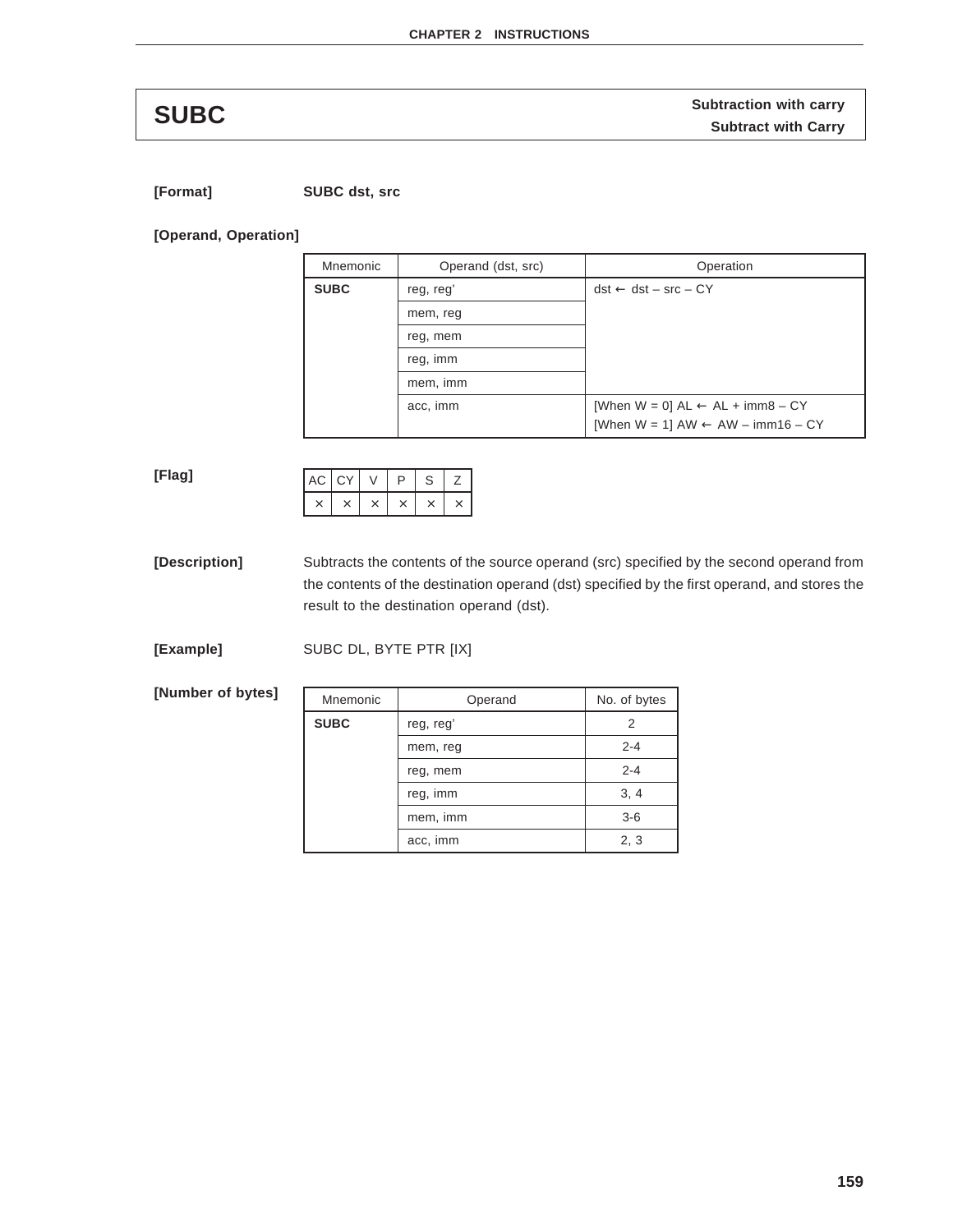| Mnemonic    | Operand   |                                 |             |                |                |          |                   |              | Operation code |                   |             |                |             |              |     |     |      |  |  |
|-------------|-----------|---------------------------------|-------------|----------------|----------------|----------|-------------------|--------------|----------------|-------------------|-------------|----------------|-------------|--------------|-----|-----|------|--|--|
|             |           | $\overline{7}$                  | 6           | 5 <sup>5</sup> | $\overline{4}$ | 3        | 2                 | 1            | $\Omega$       | 7                 | 6           | 5 <sup>5</sup> |             | 4 3 2        |     | 1 0 |      |  |  |
| <b>SUBC</b> | reg, reg' | $\Omega$                        | $\Omega$    | $\Omega$       | 1              | 1        | $\Omega$          | 1            | W              | 1                 | 1           | reg            |             |              |     |     | reg' |  |  |
|             | mem, reg  | $\Omega$                        | $\mathbf 0$ | $\Omega$       | 1              | 1        | $\mathbf 0$       | $\Omega$     | W              | mod               |             | reg            |             |              | mem |     |      |  |  |
|             |           |                                 |             |                | (disp-low)     |          |                   |              |                |                   |             |                | (disp-high) |              |     |     |      |  |  |
|             | reg, mem  | $\Omega$                        | $\mathbf 0$ | $\Omega$       |                |          | $\Omega$          | $\mathbf{1}$ | W              | mod               |             | reg            |             |              | mem |     |      |  |  |
|             |           | (disp-low)                      |             |                |                |          |                   |              |                |                   | (disp-high) |                |             |              |     |     |      |  |  |
|             | reg, imm  | 1                               | $\Omega$    | $\Omega$       | $\Omega$       | $\Omega$ | $\Omega$          | S.           | W              | 1                 | 1           | $\Omega$       | 1           | 1            |     | reg |      |  |  |
|             |           | imm8 or imm16-low<br>imm16-high |             |                |                |          |                   |              |                |                   |             |                |             |              |     |     |      |  |  |
|             | mem, imm  | 1                               | $\Omega$    | $\Omega$       | $\Omega$       | $\Omega$ | $\Omega$          | S            | W              | mod               |             | $\Omega$       | 1           | $\mathbf{1}$ |     | mem |      |  |  |
|             |           |                                 |             |                | (disp-low)     |          |                   |              |                |                   |             |                | (disp-high) |              |     |     |      |  |  |
|             |           |                                 |             |                |                |          | imm8 or imm16-low |              |                |                   |             |                | imm16-high  |              |     |     |      |  |  |
|             | acc, imm  | $\Omega$                        | $\mathbf 0$ | $\Omega$       | 1              | 1        | 1                 | $\Omega$     | W              | imm8 or imm16-low |             |                |             |              |     |     |      |  |  |
|             |           |                                 |             |                | imm16-high     |          |                   |              |                |                   |             |                |             |              |     |     |      |  |  |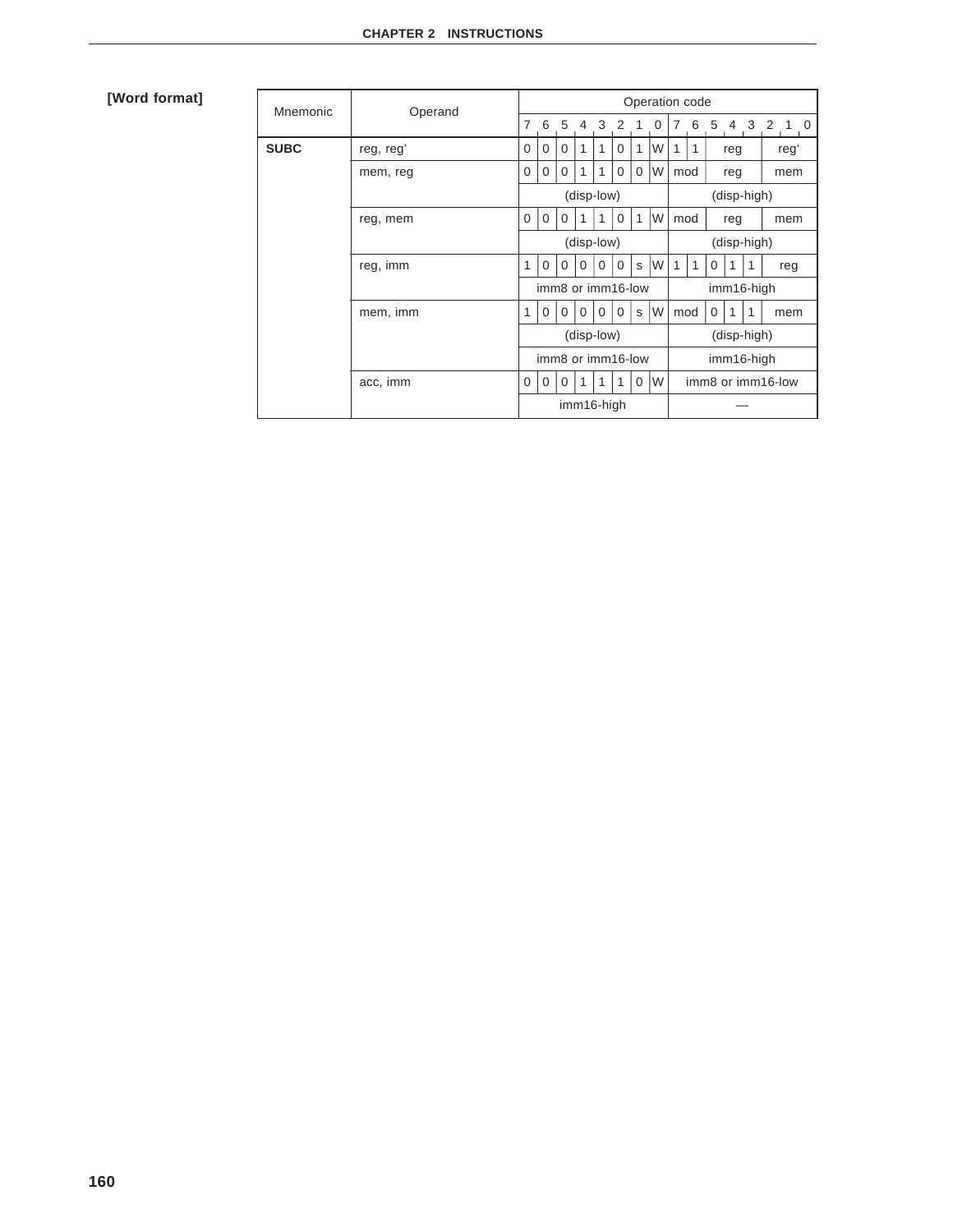# **Test TEST Test**

**[Format] TEST dst, src**

**[Operand, operation]**

| Mnemonic    | Operand (dst, src) | Operation                        |  |  |  |  |  |  |  |
|-------------|--------------------|----------------------------------|--|--|--|--|--|--|--|
| <b>TEST</b> | reg, reg'          | dst ^ src                        |  |  |  |  |  |  |  |
|             | mem, reg           |                                  |  |  |  |  |  |  |  |
|             | reg, mem           |                                  |  |  |  |  |  |  |  |
|             | reg, imm           |                                  |  |  |  |  |  |  |  |
|             | mem, imm           |                                  |  |  |  |  |  |  |  |
|             | acc, imm           | [When $W = 0$ ] AL $\wedge$ imm8 |  |  |  |  |  |  |  |
|             |                    | [When $W = 1$ ] AW $\land$ imm16 |  |  |  |  |  |  |  |

**[Flag]**

| AC CY |   |   | D | ╮ |  |
|-------|---|---|---|---|--|
|       | 0 | N |   |   |  |

**[Description]** ANDs the destination operand (dst) specified by the first operand with the source operand (src) specified by the second operand. The result is not stored anywhere, but the flags are affected.

**[Example]** IN AL, 0D8H TEST AL, 'A'

**[Number of bytes]**

| Mnemonic    | Operand   | No. of bytes |
|-------------|-----------|--------------|
| <b>TEST</b> | reg, reg' | 2            |
|             | mem, reg  | $2 - 4$      |
|             | reg, mem  |              |
|             | reg, imm  | 3, 4         |
|             | mem, imm  | $3-6$        |
|             | acc, imm  | 2, 3         |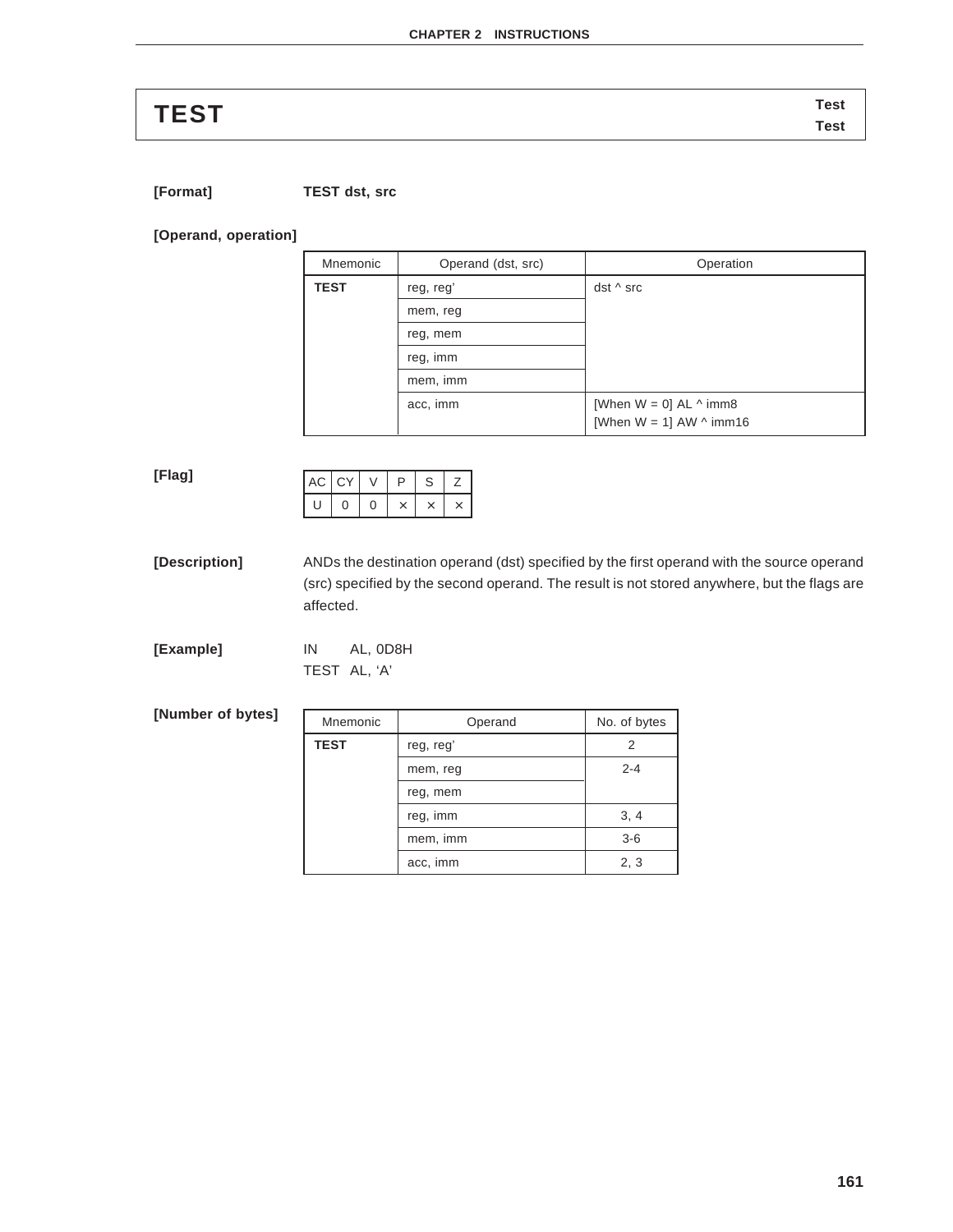| Mnemonic    | Operand   |                                                                            |             |          |            |          |                   |              |          |                   | Operation code |             |             |           |            |     |  |
|-------------|-----------|----------------------------------------------------------------------------|-------------|----------|------------|----------|-------------------|--------------|----------|-------------------|----------------|-------------|-------------|-----------|------------|-----|--|
|             |           | $\overline{7}$                                                             | 6           | 5 4      |            | 3        | 2                 | 1            | $\Omega$ | 7                 | 6              | $5^{\circ}$ |             | 4 3 2 1 0 |            |     |  |
| <b>TEST</b> | reg, reg' | 1                                                                          | $\Omega$    | $\Omega$ | $\Omega$   | $\Omega$ | 1                 | $\Omega$     | W        | 1                 | 1              |             | reg'        |           |            | reg |  |
|             | mem, reg  | 1                                                                          | 0           | $\Omega$ | $\Omega$   | $\Omega$ | 1                 | $\Omega$     | W        | mod               |                |             | reg<br>mem  |           |            |     |  |
|             |           |                                                                            |             |          | (disp-low) |          |                   |              |          |                   |                |             | (disp-high) |           |            |     |  |
|             | reg, mem  | W<br>$\Omega$<br>$\mathbf 0$<br>1<br>mod<br>$\Omega$<br>1<br>0<br>$\Omega$ |             |          |            |          | reg               |              | mem      |                   |                |             |             |           |            |     |  |
|             |           | (disp-low)                                                                 |             |          |            |          |                   |              |          |                   | (disp-high)    |             |             |           |            |     |  |
|             | reg, imm  | 1                                                                          | 1           |          | 1          | $\Omega$ | 1                 | 1            | W        | 1                 | 1              | $\Omega$    | $\Omega$    | $\Omega$  |            | reg |  |
|             |           |                                                                            |             |          |            |          | imm8 or imm16-low |              |          |                   |                |             |             |           | imm16-high |     |  |
|             | mem, imm  | 1                                                                          | 1           |          | 1          | $\Omega$ | 1                 | $\mathbf{1}$ | W        | mod               |                | $\Omega$    | $\Omega$    | $\Omega$  |            | mem |  |
|             |           |                                                                            |             |          | (disp-low) |          |                   |              |          |                   |                |             | (disp-high) |           |            |     |  |
|             |           | imm8 or imm16-low                                                          |             |          |            |          |                   |              |          | imm16-high        |                |             |             |           |            |     |  |
|             | acc, imm  | 1                                                                          | $\mathbf 0$ | 1        | $\Omega$   | 1        | $\Omega$          | $\Omega$     | W        | imm8 or imm16-low |                |             |             |           |            |     |  |
|             |           |                                                                            |             |          | imm16-high |          |                   |              |          |                   |                |             |             |           |            |     |  |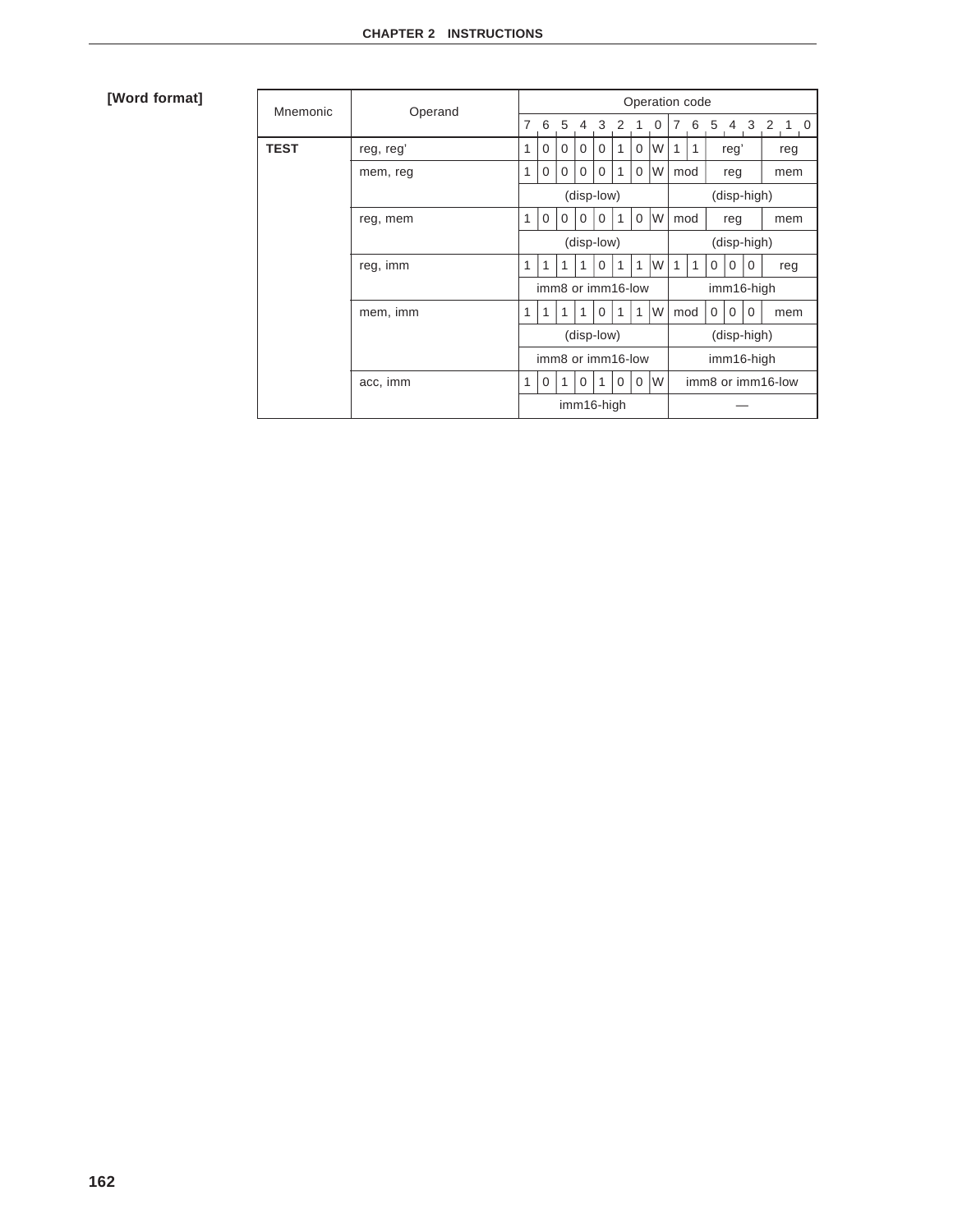| <b>TEST1</b> | <b>Tests bit</b> |
|--------------|------------------|
|              | <b>Test Bit</b>  |

| [Format] | <b>TEST1 dst, src</b> |  |
|----------|-----------------------|--|
|          |                       |  |

**[Operation]** When bit n of dst = 0 (n is specified by src):  $Z \leftarrow 1$ When bit n of dst = 1 (n is specified by src):  $Z \leftarrow 0$ 

| [Operand] | Mnemc        |
|-----------|--------------|
|           | <b>TEST1</b> |
|           |              |

| Mnemonic | Operand (dst, src) |  |  |  |  |  |  |  |  |
|----------|--------------------|--|--|--|--|--|--|--|--|
| TEST1    | reg8, CL           |  |  |  |  |  |  |  |  |
|          | mem8, CL           |  |  |  |  |  |  |  |  |
|          | req16, CL          |  |  |  |  |  |  |  |  |
|          | mem16, CL          |  |  |  |  |  |  |  |  |
|          | reg8, imm3         |  |  |  |  |  |  |  |  |
|          | mem8, imm3         |  |  |  |  |  |  |  |  |
|          | reg16, imm4        |  |  |  |  |  |  |  |  |
|          | mem16, imm4        |  |  |  |  |  |  |  |  |

### **[Flag]**

|  | AC CY |   | כי | ົ |  |
|--|-------|---|----|---|--|
|  | 0     | O |    |   |  |

**[Description]** Sets the Z flag to 1 if bit n (n is the contents of the source operand (src) specified by the second operand) of the destination operand (dst) specified by the first operand; otherwise, resets the Z flag to 0. If the operand is reg8, CL or mem8, CL, only the low-order 3 bits of the value of CL (0 to 7) are valid. If the operand is reg16, CL or mem16, CL, only the low-order 4 bits of the value of CL (0 to 15) are valid. If the operand is reg8, imm3, only the low-order 3 bits of the immediate data at the fourth byte position of the instruction are valid. If the operand is mem8, imm3, only the low-order 3 bits of the immediate data at the last byte position of the instruction are valid. If the operand is reg16, imm4, only the low-order 4 bits of the immediate data at the fourth byte position of the instruction are valid. If the operand is mem16, imm4, only the low-order 4 bits of the immediate data at the last byte position of the instruction are valid. **[Example]** MOV CL, 01 IN AL, 0DAH TEST1 AL, CL; Tests bit 1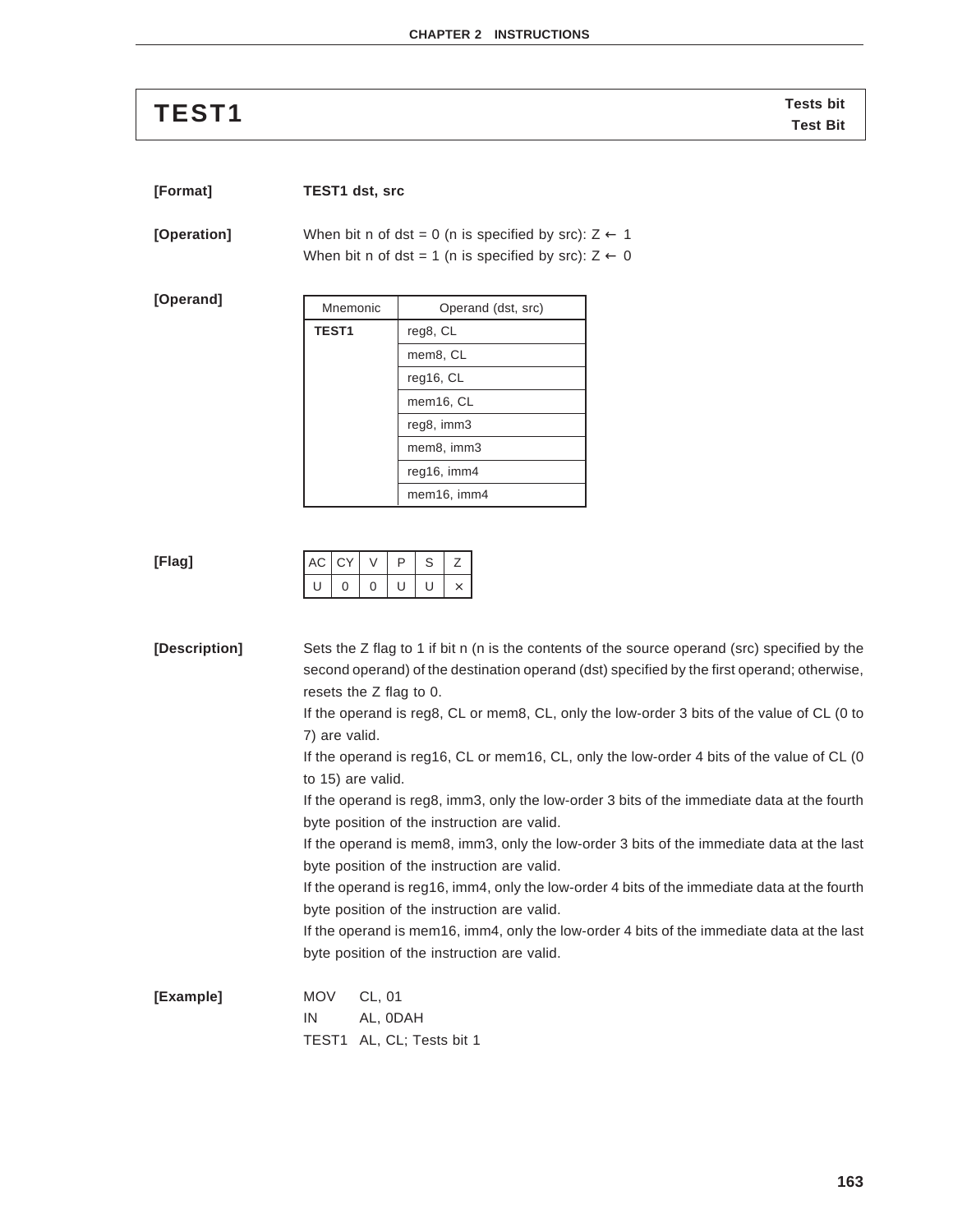| Mnemonic     | Operand     | No. of bytes |
|--------------|-------------|--------------|
| <b>TEST1</b> | reg8, CL    | 3            |
|              | mem8, CL    | $3-5$        |
|              | reg16, CL   | 3            |
|              | mem16, CL   | $3-5$        |
|              | reg8, imm3  | 4            |
|              | mem8, imm3  | $4 - 6$      |
|              | reg16, imm4 | 4            |
|              | mem16, imm4 | $4 - 6$      |

| Mnemonic     | Operand     |                |              |             |                |                |              |              |              |                | Operation code |                 |                |              |                |              |                |
|--------------|-------------|----------------|--------------|-------------|----------------|----------------|--------------|--------------|--------------|----------------|----------------|-----------------|----------------|--------------|----------------|--------------|----------------|
|              |             | $\overline{7}$ | 6            | 5           | $\overline{4}$ | 3              | 2            | $\mathbf{1}$ | 0            | $\overline{7}$ | 6              | $5\overline{5}$ | $\overline{4}$ | $\mathbf{3}$ | 2 <sub>1</sub> |              | 0              |
| <b>TEST1</b> | reg8, CL    | 0              | $\Omega$     | $\mathbf 0$ | $\mathbf 0$    | 1              | 1            | $\mathbf{1}$ | $\mathbf{1}$ | 0              | $\mathbf 0$    | $\Omega$        | 1              | $\Omega$     | 0              | $\Omega$     | $\mathbf{0}$   |
|              |             |                |              |             | $\mathbf{0}$   | $\Omega$       |              | reg          |              |                |                |                 |                |              |                |              |                |
|              | mem8, CL    | $\overline{0}$ | 0            | $\mathbf 0$ | $\mathbf 0$    | $\mathbf{1}$   | $\mathbf{1}$ | $\mathbf{1}$ | $\mathbf{1}$ | $\mathbf{0}$   | $\mathbf 0$    | $\mathbf{0}$    | 1              | $\mathbf 0$  | $\mathbf 0$    | $\mathbf{0}$ | $\mathbf 0$    |
|              |             | mod            |              | $\mathbf 0$ | 0              | $\overline{0}$ |              | mem          |              |                |                |                 | (disp-low)     |              |                |              |                |
|              |             |                |              |             |                | (disp-high)    |              |              |              |                |                |                 |                |              |                |              |                |
|              | reg16, CL   | 0              | 0            | $\mathbf 0$ | $\mathbf 0$    | 1              | $\mathbf{1}$ | $\mathbf{1}$ | $\mathbf{1}$ | $\mathbf{0}$   | $\overline{0}$ | 0               | $\mathbf{1}$   | 0            | 0              | 0            | $\mathbf{1}$   |
|              |             | 1              | 1            | $\mathbf 0$ | $\mathbf{0}$   | $\overline{0}$ |              | reg          |              |                |                |                 |                |              |                |              |                |
|              | mem16, CL   | $\mathbf 0$    | 0            | $\mathbf 0$ | $\mathbf 0$    | 1              | $\mathbf{1}$ | 1            | $\mathbf{1}$ | 0              | $\mathbf 0$    | $\mathbf 0$     | 1              | 0            | $\overline{0}$ | $\mathbf 0$  | $\mathbf{1}$   |
|              |             | mod            |              | $\mathbf 0$ | $\Omega$       | $\mathbf 0$    |              | mem          |              |                | (disp-low)     |                 |                |              |                |              |                |
|              |             |                |              |             |                | (disp-high)    |              |              |              |                |                |                 |                |              |                |              |                |
|              | reg8, imm3  | $\Omega$       | 0            | $\mathbf 0$ | 0              | 1              | $\mathbf{1}$ | $\mathbf{1}$ | $\mathbf{1}$ | $\mathbf{0}$   | $\mathbf{0}$   | $\mathbf{0}$    | 1              | 1            | $\mathbf 0$    | $\mathbf 0$  | $\overline{0}$ |
|              |             | $\mathbf{1}$   | 1            | $\mathbf 0$ | $\mathbf 0$    | $\overline{0}$ |              | reg          |              |                |                |                 | imm3           |              |                |              |                |
|              | mem8, imm3  | $\overline{0}$ | 0            | $\mathbf 0$ | $\mathbf 0$    | $\mathbf{1}$   | $\mathbf{1}$ | $\mathbf{1}$ | $\mathbf{1}$ | 0              | $\mathbf 0$    | $\mathbf{0}$    | $\mathbf{1}$   | $\mathbf{1}$ | 0              | $\mathbf{0}$ | $\mathbf 0$    |
|              |             | mod            |              | $\Omega$    | $\Omega$       | $\overline{0}$ |              | mem          |              |                |                |                 | (disp-low)     |              |                |              |                |
|              |             |                |              |             |                | (disp-high)    |              |              |              |                |                |                 | imm3           |              |                |              |                |
|              | reg16, imm4 | 0              | $\mathbf{0}$ | $\mathbf 0$ | $\mathbf{0}$   | $\mathbf{1}$   | $\mathbf{1}$ | $\mathbf{1}$ | $\mathbf{1}$ | $\mathbf{0}$   | $\mathbf{0}$   | $\mathbf{0}$    | $\mathbf{1}$   | $\mathbf{1}$ | $\mathbf{0}$   | $\mathbf{0}$ | $\mathbf{1}$   |
|              |             | 1<br>1         |              | $\mathbf 0$ | $\mathbf 0$    | $\overline{0}$ |              | reg          |              |                |                |                 | imm4           |              |                |              |                |
|              | mem16, imm4 | 0              | 0            | 0           | 0              | 1              | $\mathbf{1}$ | $\mathbf{1}$ | $\mathbf{1}$ | $\mathbf 0$    | 0              | $\mathbf 0$     | $\mathbf{1}$   | $\mathbf{1}$ | $\mathbf 0$    | $\mathbf 0$  | $\mathbf{1}$   |
|              |             | mod            |              | $\mathbf 0$ | 0              | $\mathbf 0$    |              | mem          |              |                |                |                 | (disp-low)     |              |                |              |                |
|              |             |                |              |             |                | (disp-high)    |              |              |              |                |                |                 | imm4           |              |                |              |                |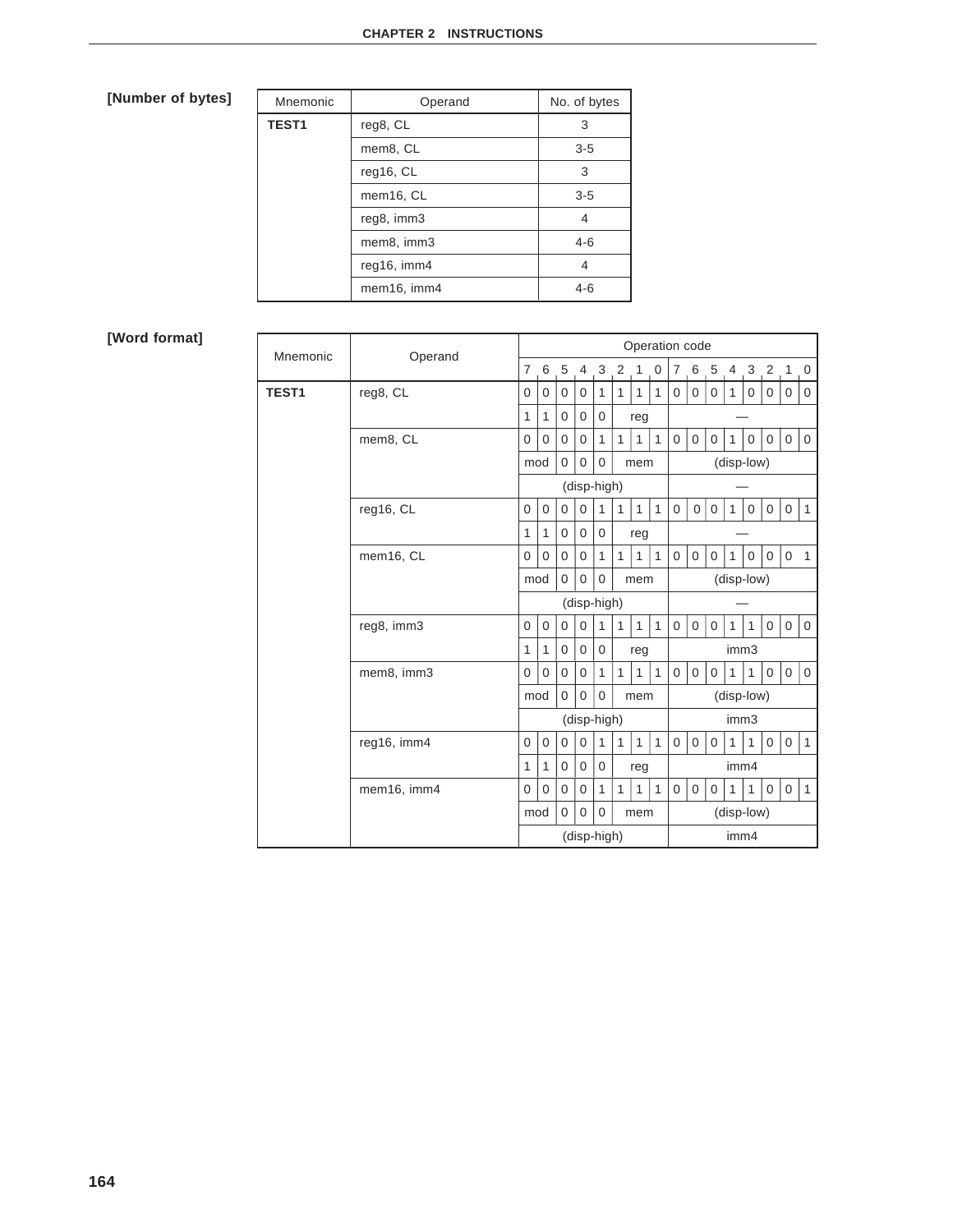**TRANS TRANS TRANS TRANS Transfers conversion table Translate TRANSB Translate Byte**

| [Format]    | <b>TRANS src-table</b><br><b>TRANS</b><br><b>TRANSB</b> |             |
|-------------|---------------------------------------------------------|-------------|
| [Operation] | $AL \leftarrow (BW + AL)$                               |             |
| [Operand]   | Mnemonic                                                | Operand     |
|             | <b>TRANS</b>                                            | src-table   |
|             |                                                         | None        |
|             | <b>TRANSB</b>                                           | None        |
|             |                                                         |             |
| [Flag]      | AC<br>  CY<br>V                                         | Z<br>S<br>P |
|             |                                                         |             |

**[Description]** Transfers 1 byte of the 256-byte conversion table addressed by the BW and AL registers to the AL register. At this time, the BW register indicates the first address of the table, and the AL register specifies an offset value within 256 bytes from the first address.

**[Example]** TRANS SIN\_TBL

**[Number of bytes]** 1

| Mnemonic      | Operand   | Operation code |   |  |  |         |  |  |  |  |  |
|---------------|-----------|----------------|---|--|--|---------|--|--|--|--|--|
|               |           |                | 6 |  |  | 5 4 3 2 |  |  |  |  |  |
| <b>TRANS</b>  | src-table |                |   |  |  |         |  |  |  |  |  |
|               | None      |                |   |  |  |         |  |  |  |  |  |
| <b>TRANSB</b> | None      |                |   |  |  |         |  |  |  |  |  |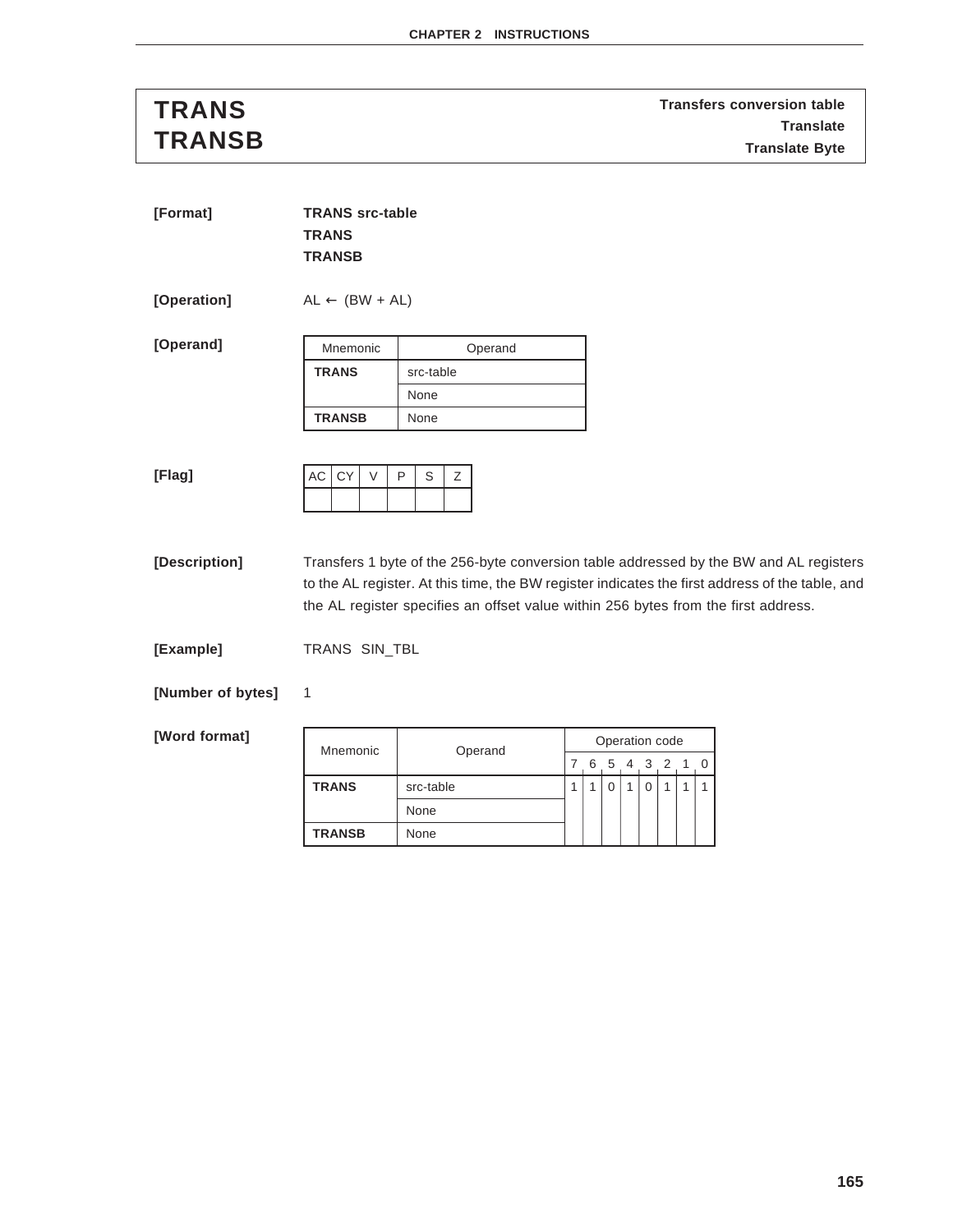**Exchanges data XCH Exchange**

| [Format] | XCH dst, src |
|----------|--------------|
|          |              |

**[Operation]** dst ↔ src

**[Operand]**

| Mnemonic   | Operand (dst, src) |
|------------|--------------------|
| <b>XCH</b> | reg, reg'          |
|            | mem, reg           |
|            | reg, mem           |
|            | AW, reg16          |
|            | reg16, AW          |

### **[Flag]**

| $AC$ $CY$ | o |  |
|-----------|---|--|
|           |   |  |

**[Description]** Exchanges the contents of the destination operand (dst) specified by the first operand with those of the source operand (src) specified by the second operand.

**[Example]** MOV AW, 100H MOV BW, 50H XCH AW, BW ; AW = 50H, BW = 100H

| [Number of bytes] | Mnemonic   | Operand   | No. of bytes |
|-------------------|------------|-----------|--------------|
|                   | <b>XCH</b> | reg, reg' |              |
|                   |            | mem, reg  | $2 - 4$      |
|                   |            | reg, mem  |              |
|                   |            | AW, reg16 |              |
|                   |            | reg16, AW |              |

### **[Word format]**

| Mnemonic   | Operand   | Operation code                                           |             |          |          |                |   |     |          |     |             |     |             |                |      |     |  |
|------------|-----------|----------------------------------------------------------|-------------|----------|----------|----------------|---|-----|----------|-----|-------------|-----|-------------|----------------|------|-----|--|
|            |           | 7                                                        | 6           | 5        | 4        | 3 <sup>2</sup> |   |     | $\Omega$ | 7   | 6           | 5   | 4           | 3 <sub>2</sub> |      | 1 0 |  |
| <b>XCH</b> | reg, reg' |                                                          | $\Omega$    | $\Omega$ | $\Omega$ | $\Omega$       | 1 | 1   | W        | 1   | 1           | reg |             |                | reg' |     |  |
|            | mem, reg  | 1                                                        | $\Omega$    | $\Omega$ | $\Omega$ | $\Omega$       | 1 | 1   | W        | mod |             |     | reg         | mem            |      |     |  |
|            |           |                                                          |             |          |          | (disp-low)     |   |     |          |     |             |     | (disp-high) |                |      |     |  |
|            | reg, mem  | 1                                                        | $\Omega$    | $\Omega$ | $\Omega$ | $\Omega$       | 1 | 1   | W        |     | mod<br>reg  |     |             |                |      | mem |  |
|            |           | (disp-low)                                               |             |          |          |                |   |     |          |     | (disp-high) |     |             |                |      |     |  |
|            | AW, reg16 | $\mathbf 0$<br>$\mathbf{1}$<br>0<br>1<br>$\Omega$<br>reg |             |          |          |                |   |     |          |     |             |     |             |                |      |     |  |
|            | reg16, AW | 1                                                        | $\mathbf 0$ | $\Omega$ | 1        | 0              |   | reg |          |     |             |     |             |                |      |     |  |

**Remark** The operation code of the XCH AW, AW is the same as that of the NOP instruction.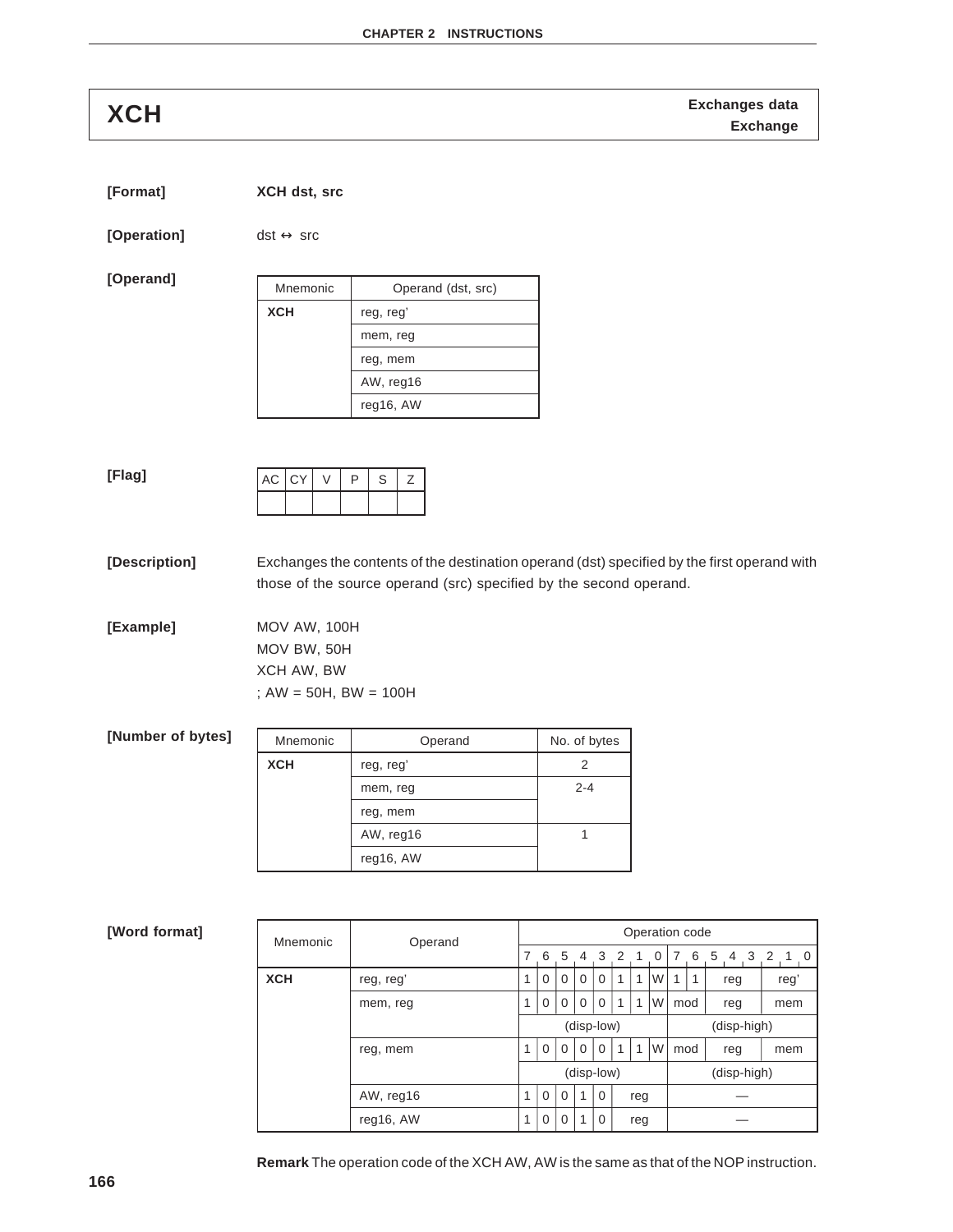**Exclusive OR XOR Exclusive Or**

**[Format] XOR dst, src**

**[Operand, operation]**

| Mnemonic   | Operand (dst, src) | Operation                                                                                       |
|------------|--------------------|-------------------------------------------------------------------------------------------------|
| <b>XOR</b> | reg, reg'          | $dst \leftarrow dst \vee src$                                                                   |
|            | mem, reg           |                                                                                                 |
|            | reg, mem           |                                                                                                 |
|            | reg, imm           |                                                                                                 |
|            | mem, imm           |                                                                                                 |
|            | acc, imm           | [When W = 0] $AL \leftarrow AL \vee imm8$<br>[When W = 1] AW $\leftarrow$ AW $\leftarrow$ imm16 |

**[Flag]**

| $AC$ $CY$ |  | ח | S | <u>.</u> |
|-----------|--|---|---|----------|
|           |  |   |   |          |

**[Description]** Exclusive-ORs the destination operand (dst) specified by the first operand with the source operand (src) specified by the second operand, and stores the result to the destination operand (dst).

**[Example]** • XOR CL, DL

• XOR CW, CW; Clears CW register

• XOR AW, DW

**[Number of bytes]**

| Mnemonic   | Operand (dst, src) | No. of bytes |
|------------|--------------------|--------------|
| <b>XOR</b> | reg, reg'          | 2            |
|            | mem, reg           | $2 - 4$      |
|            | reg, mem           | $2 - 4$      |
|            | reg, imm           | 3, 4         |
|            | mem, imm           | $3 - 6$      |
|            | acc, imm           | 2, 3         |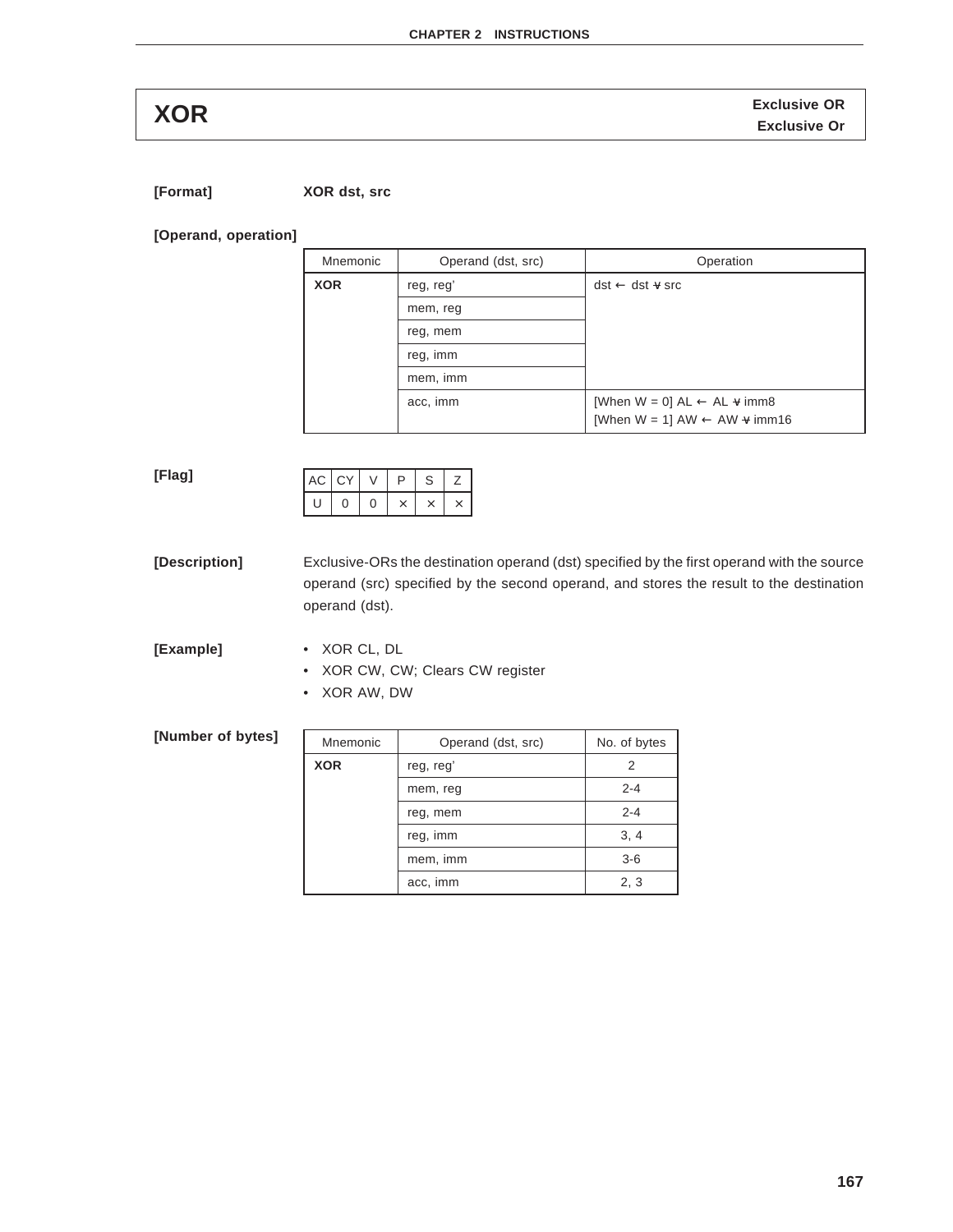| Mnemonic   | Operand      |                                                        |                   |                 |                |              |          | Operation code |   |                |                         |                   |                |          |                |            |  |  |  |  |  |
|------------|--------------|--------------------------------------------------------|-------------------|-----------------|----------------|--------------|----------|----------------|---|----------------|-------------------------|-------------------|----------------|----------|----------------|------------|--|--|--|--|--|
|            |              | $\overline{7}$                                         | 6                 | $5\overline{)}$ | $\overline{4}$ | $\mathbf{3}$ | 2        | 1              | 0 | $\overline{7}$ | 6                       | 5                 | $\overline{4}$ |          | 3 <sub>2</sub> | $1\quad 0$ |  |  |  |  |  |
| <b>XOR</b> | reg, reg'    | 0                                                      | 0                 | 1               | 1              | $\Omega$     | 0        | 1              | W | 1              | 1                       |                   | reg            |          |                | reg'       |  |  |  |  |  |
|            | mem, reg     | 0                                                      | 0                 | 1               | 1              | $\Omega$     | $\Omega$ | $\mathbf 0$    | W | mod            |                         | reg               |                |          |                | mem        |  |  |  |  |  |
|            |              |                                                        |                   |                 | (disp-low)     |              |          |                |   |                | (disp-high)             |                   |                |          |                |            |  |  |  |  |  |
|            | reg, mem     | $\mathbf{1}$<br>$\Omega$<br>1<br>$\mathbf 0$<br>0<br>0 |                   |                 |                |              |          |                | W | mod            |                         |                   | reg            |          |                | mem        |  |  |  |  |  |
|            |              |                                                        |                   |                 | (disp-low)     |              |          |                |   |                | (disp-high)             |                   |                |          |                |            |  |  |  |  |  |
|            | reg, immNote | 1                                                      | $\Omega$          | $\Omega$        | 0              | $\Omega$     | $\Omega$ | $\Omega$       | W | $\mathbf{1}$   | 1<br>1<br>1<br>$\Omega$ |                   |                |          | reg            |            |  |  |  |  |  |
|            |              |                                                        | imm8 or imm16-low |                 |                |              |          |                |   |                |                         |                   | imm16-high     |          |                |            |  |  |  |  |  |
|            | mem, imm     | 1                                                      | $\Omega$          | $\Omega$        | $\Omega$       | $\Omega$     | $\Omega$ | $\mathbf 0$    | W | mod            |                         | 1                 | 1              | $\Omega$ |                | mem        |  |  |  |  |  |
|            |              |                                                        | (disp-low)        |                 |                |              |          |                |   |                | (disp-high)             |                   |                |          |                |            |  |  |  |  |  |
|            |              |                                                        | imm8 or imm16-low |                 |                |              |          |                |   |                |                         |                   | imm16-high     |          |                |            |  |  |  |  |  |
|            | acc, imm     | W<br>$\Omega$<br>1<br>0<br>0<br>1<br>$\Omega$<br>1     |                   |                 |                |              |          |                |   |                |                         | imm8 or imm16-low |                |          |                |            |  |  |  |  |  |
|            |              | imm16-high                                             |                   |                 |                |              |          |                |   |                |                         |                   |                |          |                |            |  |  |  |  |  |

**Note** The following code may be generated depending on the assembler or compiler used.

|                  |  |  |  |  |  |  | 6 5 4 3 2 1 0 7 6 5 4 3 2 1 0 |  |              |          |  |     |  |
|------------------|--|--|--|--|--|--|-------------------------------|--|--------------|----------|--|-----|--|
|                  |  |  |  |  |  |  | 0 0 0 0 1 W 1 1 1             |  | $\mathbf{1}$ | $\Omega$ |  | reg |  |
| imm <sub>8</sub> |  |  |  |  |  |  |                               |  |              |          |  |     |  |

Even in this case, the instruction is executed normally. Note, however, that some emulators do not support a function to disassemble or assemble this instruction.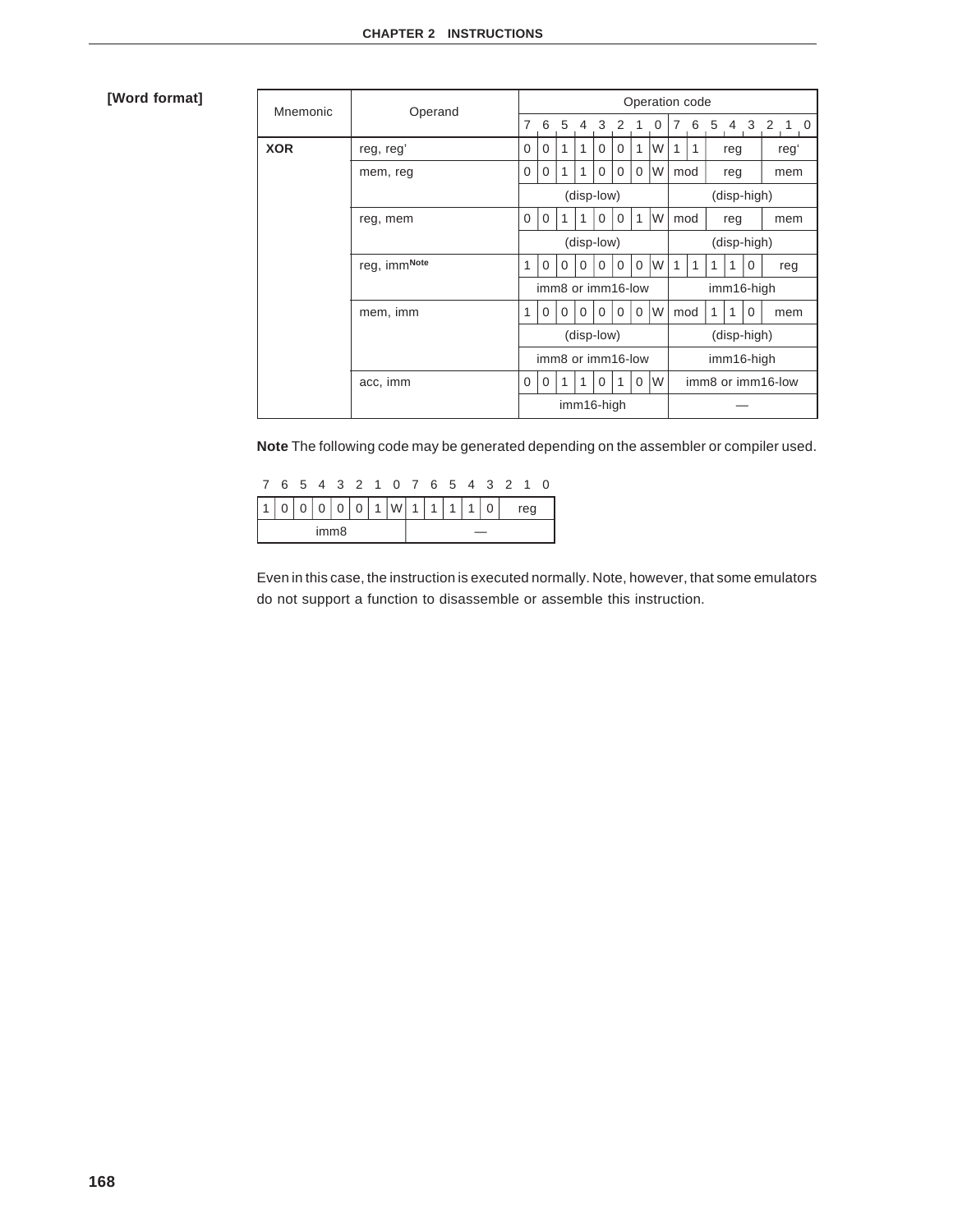### **2.2 Number of Instruction Execution Clocks**

Table 2-8 shows the number of execution clocks of and the number of times word transfer is executed by each instruction in the alphabetical order of the mnemonics.

### **(1) Clocks**

The value indicated in the table is the time required for the execution unit to execute a given instruction and is based on the following condition.

- (a) This time does not include prefetch time, pre-decode time, and bus wait time.
- (b) It is assumed that the number of wait cycles for memory access is 0. Therefore, the number of clocks in one bus cycle is as follows:
	- Other than V33A and V53A : 4 clocks
	- V33A and V53A : 2 clocks
- (c) It is assumed that the number of wait cycles for I/O access is 0.
- (d) The primitive block transfer and primitive I/O instructions include the repeat prefix.
- (e) When an odd address is accessed in word units, two bus cycles are started. The number of clocks required for accessing an odd or even address is separately shown in the table.
- (f) The external data bus width is as follows:
	- V20, V20HL, V40, V40HL : 8 bits
	- V30, V30HL, V50, V50HL, V33A**Note**, V53A**Note** : 16 bits
	- **Note** If the bus width is set to 16 bits by using the bus sizing function. To set the bus width to 8 bits, increase the bus cycle to access word data in an even address by two-fold.
- (g) The number of clocks of the V33A and V53A are shown in the normal address mode.

### **(2) Word transfers**

"Word transfers" in the table indicates the number of words transferred, i.e., the number of times the word data (16 bits) generated as a result of executing a given instruction is accessed on the bus. By using this value, the number of instruction execution clocks when a wait state is inserted can be calculated as follows:

- When an even address is accessed : (Number of instruction execution clocks with 0 wait)
	- $+$  (Number of times of word transfer)  $\times$  (Number of wait statuses)
- When an odd address is accessed : (Number of instruction execution clocks with 0 wait)
	- $+$  (Number of times of word transfer)  $\times$  (Number of wait statuses)  $\times$  2

**169**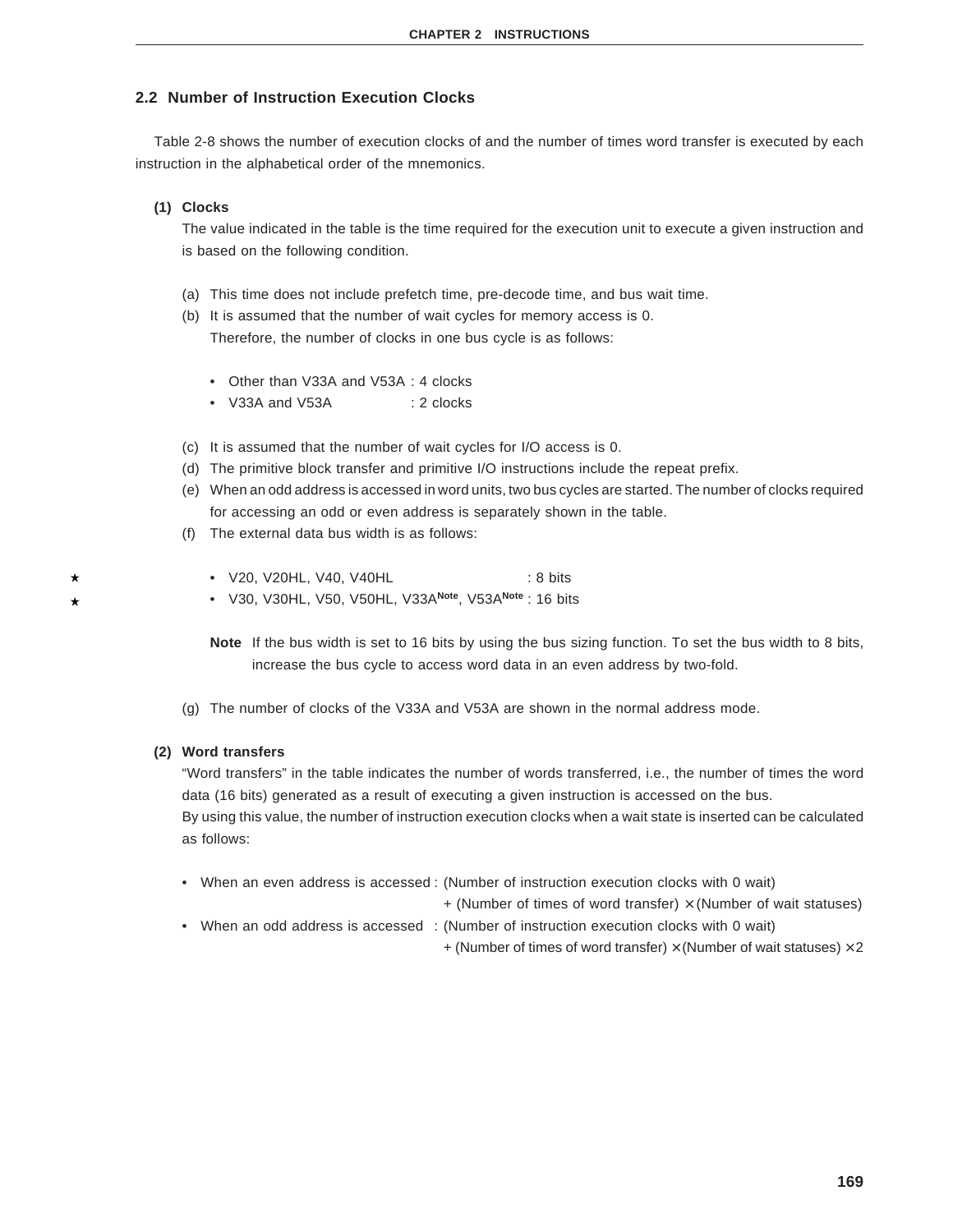|  | Table 2-8. Number of Instruction Execution Clocks (1/15) |  |
|--|----------------------------------------------------------|--|
|  |                                                          |  |

 $\star$ 

|              |                          | Word                  |              | Condition                | Clocks            |                   |                     |                   |                   |
|--------------|--------------------------|-----------------------|--------------|--------------------------|-------------------|-------------------|---------------------|-------------------|-------------------|
| Mnemonic     | Operand                  | Transfers             | W            | Address                  | V20, V20HL        | V30, V30HL        | V40, V40HL          | V50, V50HL        | V33A, V53A        |
| ADD          | reg, reg'                | 0                     |              | $\overline{\phantom{0}}$ | $\overline{2}$    | 2                 | 2                   | $\overline{2}$    | 2                 |
|              | mem, reg                 | $\mathbf{2}^{\prime}$ | $\mathbf 0$  | $\overline{\phantom{a}}$ | 16                | 16                | 13                  | 13                | $\overline{7}$    |
|              |                          |                       | $\mathbf{1}$ | Odd                      | 24                | 24                | 21                  | 21                | 11                |
|              |                          |                       |              | Even                     |                   | 16                |                     | 13                | $\overline{7}$    |
|              | reg, mem                 | $\mathbf{1}$          | 0            | $\overline{\phantom{a}}$ | 11                | 11                | 10                  | 10                | 6                 |
|              |                          |                       | $\mathbf{1}$ | Odd                      | 15                | 15                | 14                  | 14                | 8                 |
|              |                          |                       |              | Even                     |                   | 11                |                     | 10                | 6                 |
|              | reg, imm                 | 0                     |              | $\overline{\phantom{0}}$ | $\overline{4}$    | $\overline{4}$    | $\overline{4}$      | $\overline{4}$    | 2                 |
|              | mem, imm                 | $\overline{2}$        | 0            | $\overline{\phantom{a}}$ | 18                | 18                | 15                  | 15                | $\overline{7}$    |
|              |                          |                       | $\mathbf{1}$ | Odd                      | 26                | 26                | 23                  | 23                | 11                |
|              |                          |                       |              | Even                     |                   | 18                |                     | 15                | $\overline{7}$    |
|              | acc, imm                 | 0                     |              | $\equiv$                 | $\overline{4}$    | $\overline{4}$    | $\overline{4}$      | $\overline{4}$    | $\overline{2}$    |
| ADD4SNote    | [DS1-spec: ] dst-string, | 0                     |              | $\overline{\phantom{0}}$ | $19 \times m + 7$ | $19 \times m + 7$ | $19 \times m + 7$   | $19 \times m + 7$ | $18 \times m + 2$ |
|              | [Seg-spec: ] src-string  |                       |              |                          |                   |                   |                     |                   |                   |
|              | None                     | 0                     |              | $\overline{\phantom{a}}$ | $19 \times m + 7$ | $19 \times m + 7$ | $19 \times m + 7$   | $19 \times m + 7$ | $18 \times m + 2$ |
| ADDC         | reg, reg'                | 0                     |              | $\overline{\phantom{a}}$ | $\overline{2}$    | 2                 | 2                   | $\overline{2}$    | $\overline{2}$    |
|              | mem, reg                 | $\overline{2}$        | 0            | $\overline{\phantom{a}}$ | 16                | 16                | 13                  | 13                | $\overline{7}$    |
|              |                          |                       | $\mathbf{1}$ | Odd                      | 24                | 24                | 21                  | 21                | 11                |
|              |                          |                       |              | Even                     |                   | 16                |                     | 13                | $\boldsymbol{7}$  |
|              | reg, mem                 | $\mathbf{1}$          | $\mathbf 0$  | $\overline{\phantom{a}}$ | 11                | 11                | 10                  | 10                | 6                 |
|              |                          |                       | $\mathbf{1}$ | Odd                      | 15                | 15                | 14                  | 14                | 8                 |
|              |                          |                       |              | Even                     |                   | 11                |                     | 10                | 6                 |
|              | reg, imm                 | 0                     |              | $\overline{\phantom{m}}$ | $\overline{4}$    | $\overline{4}$    | $\overline{4}$      | $\overline{4}$    | $\overline{2}$    |
|              | mem, imm                 | $\overline{2}$        | $\mathbf 0$  | $\equiv$                 | 18                | 18                | 15                  | 15                | $\overline{7}$    |
|              |                          |                       | $\mathbf{1}$ | Odd                      | 26                | 26                | 23                  | 23                | 11                |
|              |                          |                       |              | Even                     |                   | 18                |                     | 15                | $\overline{7}$    |
|              | acc, imm                 | 0                     |              | $\qquad \qquad -$        | 4                 | 4                 | $\overline{4}$      | 4                 | $\overline{2}$    |
| ADJ4A        | None                     | 0                     |              | $\overline{\phantom{m}}$ | 3                 | 3                 | 3                   | 3                 | $\overline{2}$    |
| ADJ4S        | None                     | $\mathsf{O}\xspace$   |              | $\qquad \qquad -$        | 3                 | 3                 | 3                   | 3                 | $\overline{2}$    |
| ADJBA        | None                     | 0                     |              | $\overline{\phantom{m}}$ | $\overline{7}$    | $\overline{7}$    | $\overline{7}$      | $\overline{7}$    | $\overline{4}$    |
| <b>ADJBS</b> | None                     | 0                     |              | $\qquad \qquad -$        | $\overline{7}$    | $\overline{7}$    | $\overline{7}$      | $\overline{7}$    | $\overline{4}$    |
| AND          | reg, reg'                | 0                     |              | $\overline{\phantom{m}}$ | $\overline{2}$    | 2                 | $\overline{2}$      | $\overline{2}$    | $\overline{2}$    |
|              | mem, reg                 | 2                     | 0            | $\overline{\phantom{a}}$ | 16                | 16                | 13                  | 13                | 7                 |
|              |                          |                       | $\mathbf{1}$ | Odd                      | 24                | 24                | 21                  | 21                | 11                |
|              |                          |                       |              | Even                     |                   | 16                |                     | 13                | $\overline{7}$    |
|              | reg, mem                 | $\mathbf{1}$          | 0            | $\overline{\phantom{0}}$ | 11                | 11                | 10                  | 10                | 6                 |
|              |                          |                       | 1            | Odd                      | 15                | 15                | $14$                | 14                | 8                 |
|              |                          |                       |              | Even                     |                   | 11                |                     | $10$              | $\,6$             |
|              | reg, imm                 | 0                     |              | $\overline{\phantom{a}}$ | $\overline{4}$    | $\overline{4}$    | $\overline{4}$      | $\overline{4}$    | 2                 |
|              | mem, imm                 | $\overline{c}$        | $\mathbf 0$  | $\overline{\phantom{a}}$ | 18                | 18                | 15                  | 15                | $\overline{7}$    |
|              |                          |                       | $\mathbf{1}$ | Odd                      | 26                | 26                | 23                  | 23                | 11                |
|              |                          |                       |              | Even                     |                   | 18                |                     | 15                | $\overline{7}$    |
|              | acc, imm                 | 0                     |              | $\overline{\phantom{a}}$ | $\overline{4}$    | $\overline{4}$    | $\overline{4}$      | $\overline{4}$    | 2                 |
| ВC           | short-label              | 0                     |              | When $CY = 1$            | 14                | 14                | 14                  | 14                | $\,6\,$           |
|              |                          |                       |              | When $CY = 0$            | 4                 | $\overline{4}$    | $\overline{4}$<br>5 | 4                 | 3<br>3            |
| <b>BCWZ</b>  | short-label              | 0                     |              | When $CW \neq 0$         | $\,$ 5 $\,$       | $\,$ 5 $\,$       |                     | $\,$ 5 $\,$       |                   |
|              |                          |                       |              | When $CW = 0$            | 13                | 13                | $13$                | 13                | $\,6$             |

**Note** m: Number of BCD digits  $\times$  1/2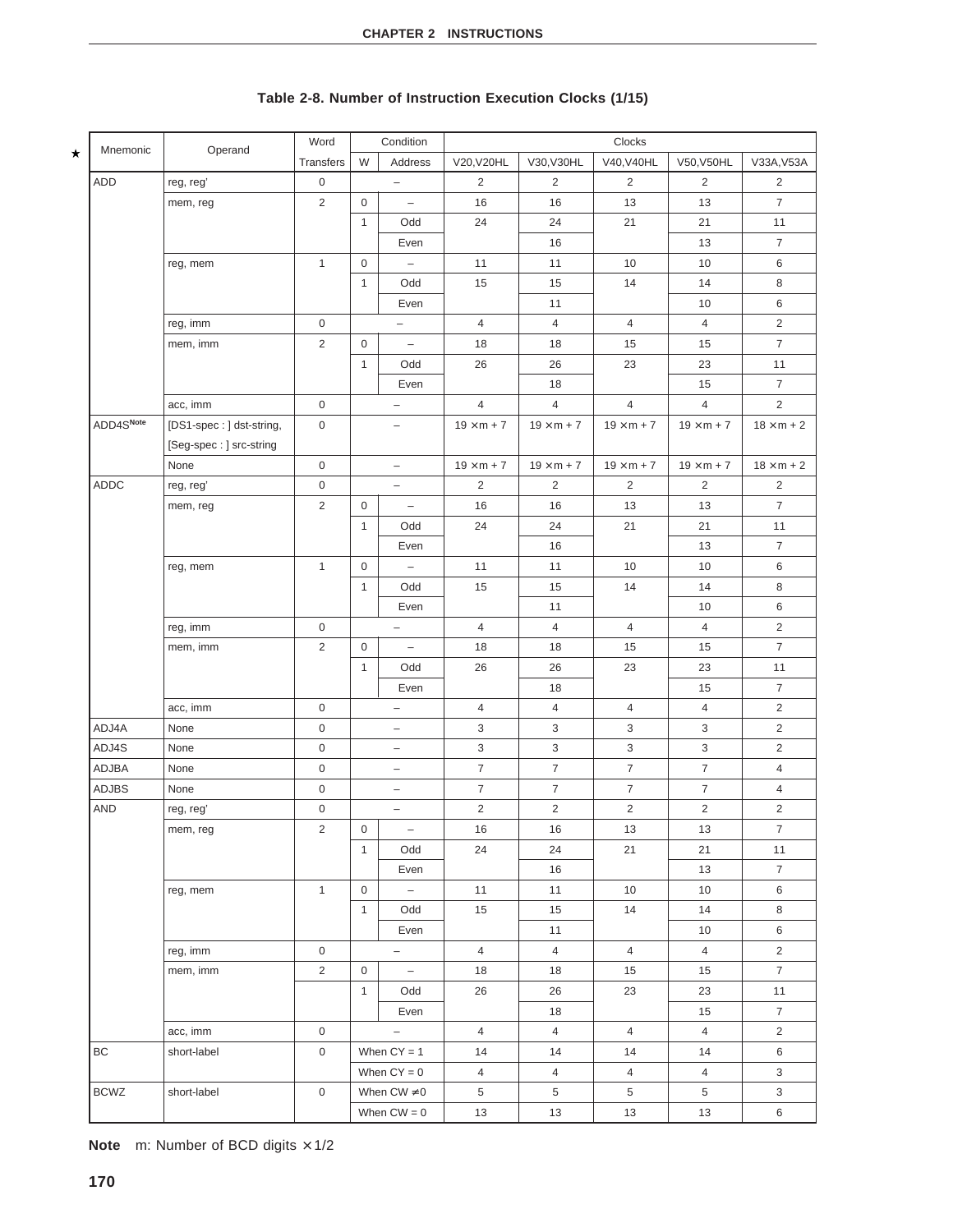|            |             | Word                |                          | Condition                    |                |                | Clocks         |                |                |
|------------|-------------|---------------------|--------------------------|------------------------------|----------------|----------------|----------------|----------------|----------------|
| Mnemonic   | Operand     | <b>Transfers</b>    | W                        | Address                      | V20, V20HL     | V30, V30HL     | V40, V40HL     | V50, V50HL     | V33A, V53A     |
| BE         | short-label | 0                   |                          | When $Z = 1$                 | 14             | 14             | 14             | 14             | 6              |
|            |             |                     |                          | When $Z = 0$                 | $\overline{4}$ | $\overline{4}$ | $\overline{4}$ | $\overline{4}$ | 3              |
| <b>BGE</b> | short-label | 0                   |                          | When $S \vee V = 1$          | 4              | $\overline{4}$ | 4              | $\overline{4}$ | 3              |
|            |             |                     |                          | When $S \vee V = 0$          | 14             | 14             | 14             | 14             | 6              |
| <b>BGT</b> | short-label | 0                   |                          | When $(S \vee V) \vee Z = 1$ | $\overline{4}$ | $\overline{4}$ | $\overline{4}$ | $\overline{4}$ | 3              |
|            |             |                     |                          | When $(S \vee V) \vee Z = 0$ | 14             | 14             | 14             | 14             | 6              |
| BH         | short-label | $\mathsf 0$         |                          | When $CY \vee Z = 1$         | $\overline{4}$ | $\overline{4}$ | $\overline{4}$ | $\overline{4}$ | 3              |
|            |             |                     |                          | When $CY \vee Z = 0$         | 14             | 14             | 14             | 14             | 6              |
| <b>BL</b>  | short-label | 0                   |                          | When $CY = 1$                | 14             | 14             | 14             | 14             | 6              |
|            |             |                     |                          | When $CY = 0$                | $\overline{4}$ | $\overline{4}$ | $\overline{4}$ | $\overline{4}$ | 3              |
| <b>BLE</b> | short-label | 0                   |                          | When $(S \vee V) \vee Z = 1$ | 14             | 14             | 14             | 14             | 6              |
|            |             |                     |                          | When $(S \vee V) \vee Z = 0$ | $\overline{4}$ | $\overline{4}$ | $\overline{4}$ | $\overline{4}$ | 3              |
| <b>BLT</b> | short-label | 0                   |                          | When $S \vee V = 1$          | 14             | 14             | 14             | 14             | 6              |
|            |             |                     |                          | When $S \vee V = 0$          | 4              | $\overline{4}$ | $\overline{4}$ | $\overline{4}$ | 3              |
| <b>BN</b>  | short-label | $\boldsymbol{0}$    |                          | When $S = 1$                 | 14             | 14             | 14             | 14             | 6              |
|            |             |                     |                          | When $S = 0$                 | $\overline{4}$ | $\overline{4}$ | $\overline{4}$ | $\overline{4}$ | 3              |
| <b>BNC</b> | short-label | 0                   |                          | When $CY = 1$                | $\overline{4}$ | 4              | 4              | $\overline{4}$ | 3              |
|            |             |                     |                          | When $CY = 0$                | 14             | 14             | 14             | 14             | 6              |
| <b>BNE</b> | short-label | 0                   |                          | When $Z = 1$                 | 4              | $\overline{4}$ | 4              | $\overline{4}$ | 3              |
|            |             |                     |                          | When $Z = 0$                 | 14             | 14             | 14             | 14             | 6              |
| <b>BNH</b> | short-label | 0                   |                          | When $CY \vee Z = 1$         | 14             | 14             | 14             | 14             | 6              |
|            |             |                     |                          | When $CY \vee Z = 0$         | 4              | $\overline{4}$ | $\overline{4}$ | $\overline{4}$ | 3              |
| <b>BNL</b> | short-label | $\boldsymbol{0}$    |                          | When $CY = 1$                | 4              | $\overline{4}$ | 4              | $\overline{4}$ | $\mathbf{3}$   |
|            |             |                     |                          | When $CY = 0$                | 14             | 14             | 14             | 14             | 6              |
| <b>BNV</b> | short-label | 0                   |                          | When $V = 1$                 | 4              | 4              | 4              | $\overline{4}$ | 3              |
|            |             |                     |                          | When $V = 0$                 | 14             | 14             | 14             | 14             | 6              |
| <b>BNZ</b> | short-label | 0                   |                          | When $Z = 1$                 | 4              | $\overline{4}$ | 4              | $\overline{4}$ | 3              |
|            |             |                     |                          | When $Z = 0$                 | 14             | 14             | 14             | 14             | 6              |
| <b>BP</b>  | short-label | 0                   |                          | When $S = 1$                 | $\overline{4}$ | 4              | 4              | $\overline{4}$ | 3              |
|            |             |                     |                          | When $S = 0$                 | 14             | 14             | 14             | 14             | 6              |
| <b>BPE</b> | short-label | $\mathsf 0$         |                          | When $P = 1$                 | 14             | 14             | 14             | 14             | 6              |
|            |             |                     |                          | When $P = 0$                 | $\overline{4}$ | $\overline{4}$ | 4              | 4              | 3              |
| <b>BPO</b> | short-label | 0                   |                          | When $P = 1$                 | $\overline{4}$ | $\overline{4}$ | $\overline{4}$ | $\overline{4}$ | 3              |
|            |             |                     |                          | When $P = 0$                 | 14             | 14             | 14             | 14             | 6              |
| <b>BR</b>  | near-label  | 0                   |                          | $\overline{\phantom{a}}$     | 13             | 13             | 13             | 13             | $\overline{7}$ |
|            | short-label | 0                   |                          | $\overline{\phantom{0}}$     | 12             | 12             | 12             | 12             | $\overline{7}$ |
|            | regptr16    | $\mathsf{O}\xspace$ |                          | $\overline{\phantom{a}}$     | 11             | 11             | 11             | 11             | $\overline{7}$ |
|            | memptr16    | $\mathbf{1}$        | Odd<br>$\qquad \qquad -$ |                              | 24             | 24             | 23             | 23             | 13             |
|            |             |                     |                          | Even                         |                | 20             |                | 19             | 11             |
|            | far-label   | $\mathsf{O}$        |                          | $\overline{\phantom{a}}$     | 15             | 15             | 15             | 15             | $\overline{7}$ |
|            | memptr32    | $\overline{2}$      | $\qquad \qquad -$        | Odd                          | 35             | 35             | 34             | 34             | 17             |
|            |             |                     |                          | Even                         |                | 27             |                | 26             | 13             |

# **Table 2-8. Number of Instruction Execution Clocks (2/15)**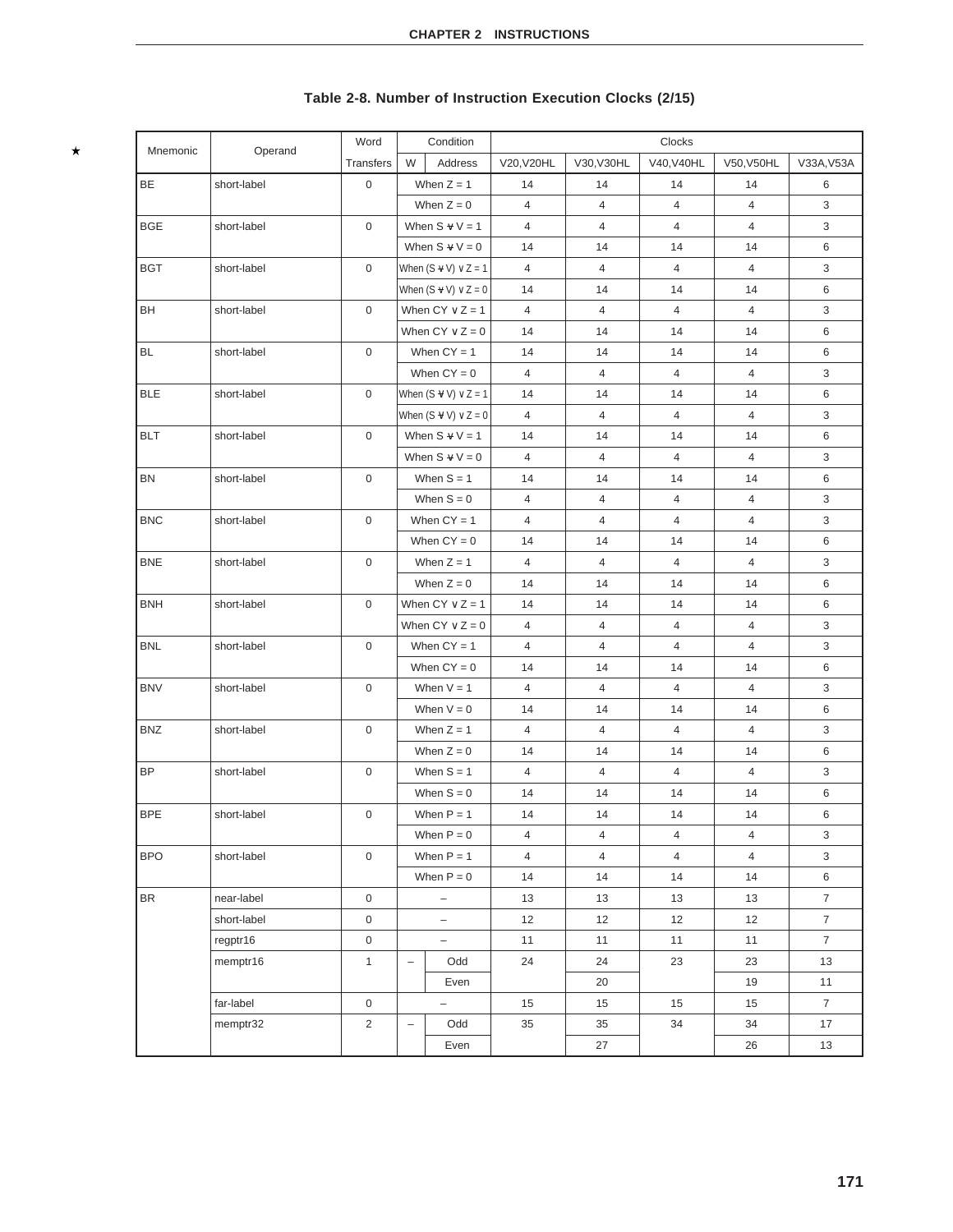|         | Mnemonic       | Operand                   | Word                |                          | Condition                | Clocks            |                   |                   |                   |                          |
|---------|----------------|---------------------------|---------------------|--------------------------|--------------------------|-------------------|-------------------|-------------------|-------------------|--------------------------|
| $\star$ |                |                           | Transfers           | W                        | Address                  | V20, V20HL        | V30, V30HL        | V40, V40HL        | V50, V50HL        | V33A, V53A               |
|         | <b>BRK</b>     | 3                         | 5                   | $\overline{\phantom{0}}$ | Odd                      | 50                | 50                | 50                | 50                | 24                       |
|         |                |                           |                     |                          | Even                     |                   | 38                |                   | 38                | 18                       |
|         |                | imm8 $(\neq 3)$           | 5                   | $\qquad \qquad -$        | Odd                      | 50                | 50                | 50                | 50                | 24                       |
|         |                |                           |                     |                          | Even                     |                   | 38                |                   | 38                | 18                       |
|         | <b>BRKEM</b>   | imm8                      | $\,$ 5 $\,$         | $\qquad \qquad -$        | Odd                      | 50                | 50                | 50                | 50                | $\overline{\phantom{0}}$ |
|         |                |                           |                     |                          | Even                     |                   | 38                |                   | 38                | -                        |
|         | <b>BRKV</b>    | None (when $V = 1$ )      | 5                   | $\qquad \qquad -$        | Odd                      | 52                | 52                | 52                | 52                | 26                       |
|         |                |                           |                     |                          | Even                     |                   | 40                |                   | 40                | 20                       |
|         |                | None (when $V = 0$ )      | 5                   |                          | $\qquad \qquad -$        | 3                 | 3                 | 3                 | 3                 | 3                        |
|         | <b>BRKXA</b>   | imm8                      | $\overline{2}$      |                          | $\qquad \qquad -$        | $\qquad \qquad -$ | $\qquad \qquad -$ | $\qquad \qquad -$ | $\qquad \qquad -$ | 12                       |
|         | <b>BUSLOCK</b> | None                      | $\mathbf 0$         |                          | $\qquad \qquad -$        | $\overline{c}$    | $\overline{2}$    | $\overline{2}$    | $\overline{2}$    | $\overline{2}$           |
|         | <b>BV</b>      | short-label               | $\mathsf 0$         |                          | When $V = 1$             | 14                | 14                | 14                | 14                | 6                        |
|         |                |                           |                     |                          | When $V = 0$             | $\overline{4}$    | $\overline{4}$    | $\overline{4}$    | 4                 | 3                        |
|         | <b>BZ</b>      | short-label               | $\mathsf 0$         |                          | When $Z = 1$             | 14                | 14                | 14                | 14                | 6                        |
|         |                |                           |                     |                          | When $Z = 0$             | 4                 | 4                 | 4                 | 4                 | 3                        |
|         | CALL           | near-proc                 | $\mathbf{1}$        | $\overline{\phantom{0}}$ | Odd                      | 20                | 20                | 20                | 20                | 9                        |
|         |                |                           |                     |                          | Even                     |                   | 16                |                   | 16                | $\overline{7}$           |
|         |                | regptr16                  | $\mathbf{1}$        | $\overline{\phantom{0}}$ | Odd                      | 18                | 18                | 18                | 18                | $9\,$                    |
|         |                |                           |                     |                          | Even                     |                   | 14                |                   | 14                | $\overline{7}$           |
|         |                | memptr16                  | $\sqrt{2}$          | $\overline{\phantom{0}}$ | Odd                      | 31                | 31                | 31                | 31                | 15                       |
|         |                |                           |                     |                          | Even                     |                   | 23                |                   | 23                | 11                       |
|         |                | far-proc                  | $\overline{2}$      | $\overline{\phantom{0}}$ | Odd                      | 29                | 29                | 29                | 29                | 13                       |
|         |                |                           |                     |                          | Even                     |                   | 21                |                   | 21                | 9                        |
|         |                | memptr32                  | $\overline{4}$      | $\overline{\phantom{0}}$ | Odd                      | 47                | 47                | 47                | 47                | 23                       |
|         |                |                           |                     |                          | Even                     |                   | 31                |                   | 31                | 15                       |
|         | CALLN          | imm8                      | $\sqrt{5}$          | $\overline{\phantom{0}}$ | Odd                      | 58                | 58                | 58                | 58                | -                        |
|         |                |                           |                     |                          | Even                     |                   | 38                |                   | 38                | $\qquad \qquad -$        |
|         | <b>CHKIND</b>  | reg16, mem32Note          | $\boldsymbol{7}$    | $\qquad \qquad -$        | Odd                      | 73-76             | 73-76             | 72-75             | 72-75             | 30-32                    |
|         |                | (when interrupt condition |                     |                          |                          |                   |                   |                   |                   |                          |
|         |                | is satisfied)             |                     |                          | Even                     |                   | 53-56             |                   | 52-55             | 24-26                    |
|         |                | reg16, mem32              | $\overline{2}$      | $\qquad \qquad -$        | Odd                      | 26                | 26                | 25                | 25                | 14                       |
|         |                | (when interrupt condition |                     |                          |                          |                   |                   |                   |                   |                          |
|         |                | is not satisfied)         |                     |                          | Even                     |                   | 18                |                   | 17                | 12                       |
|         | CLR1           | reg8, CL                  | $\mathbf 0$         |                          | $\overline{\phantom{0}}$ | $5\,$             | $\overline{5}$    | $\overline{5}$    | 5                 | $\overline{4}$           |
|         |                | mem8, CL                  | $\mathsf{O}\xspace$ |                          | $\qquad \qquad -$        | 14                | 14                | 11                | 11                | 9                        |
|         |                | reg16, CL                 | $\mathsf{O}\xspace$ |                          | $\overline{\phantom{0}}$ | 5                 | 5                 | $\overline{5}$    | $\overline{5}$    | $\overline{4}$           |
|         |                | mem16, CL                 | $\overline{2}$      | $\overline{\phantom{0}}$ | Odd                      | 22                | 22                | 19                | 19                | 13                       |
|         |                |                           |                     |                          | Even                     |                   | 14                |                   | 11                | 9                        |
|         |                | reg8, imm3                | 0                   |                          | $\overline{\phantom{0}}$ | 6                 | 6                 | $\,6\,$           | 6                 | $\overline{4}$           |
|         |                | mem8, imm3                | $\mathsf{O}\xspace$ |                          | $\qquad \qquad -$        | 15                | 15                | 12                | 12                | 9                        |
|         |                | reg16, imm4               | $\mathsf{O}$        |                          | $\qquad \qquad -$        | 6                 | 6                 | 6                 | 6                 | $\overline{4}$           |
|         |                | mem16, imm4               | $\overline{2}$      |                          | Odd                      | 23                | 23                | 20                | $20\,$            | 13                       |
|         |                |                           |                     |                          | Even                     |                   | 15                |                   | 12                | 9                        |
|         |                | CY                        | $\mathsf{O}\xspace$ |                          | $\qquad \qquad -$        | $\overline{2}$    | $\overline{2}$    | $\overline{2}$    | $\overline{2}$    | $\overline{2}$           |
|         |                | DIR                       | $\mathsf{O}\xspace$ |                          | -                        | $\overline{2}$    | $\overline{a}$    | $\overline{2}$    | $\overline{2}$    | $\overline{2}$           |

# **Table 2-8. Number of Instruction Execution Clocks (3/15)**

**Note** The number of clocks differs depending on the timing at which the interrupt is accepted.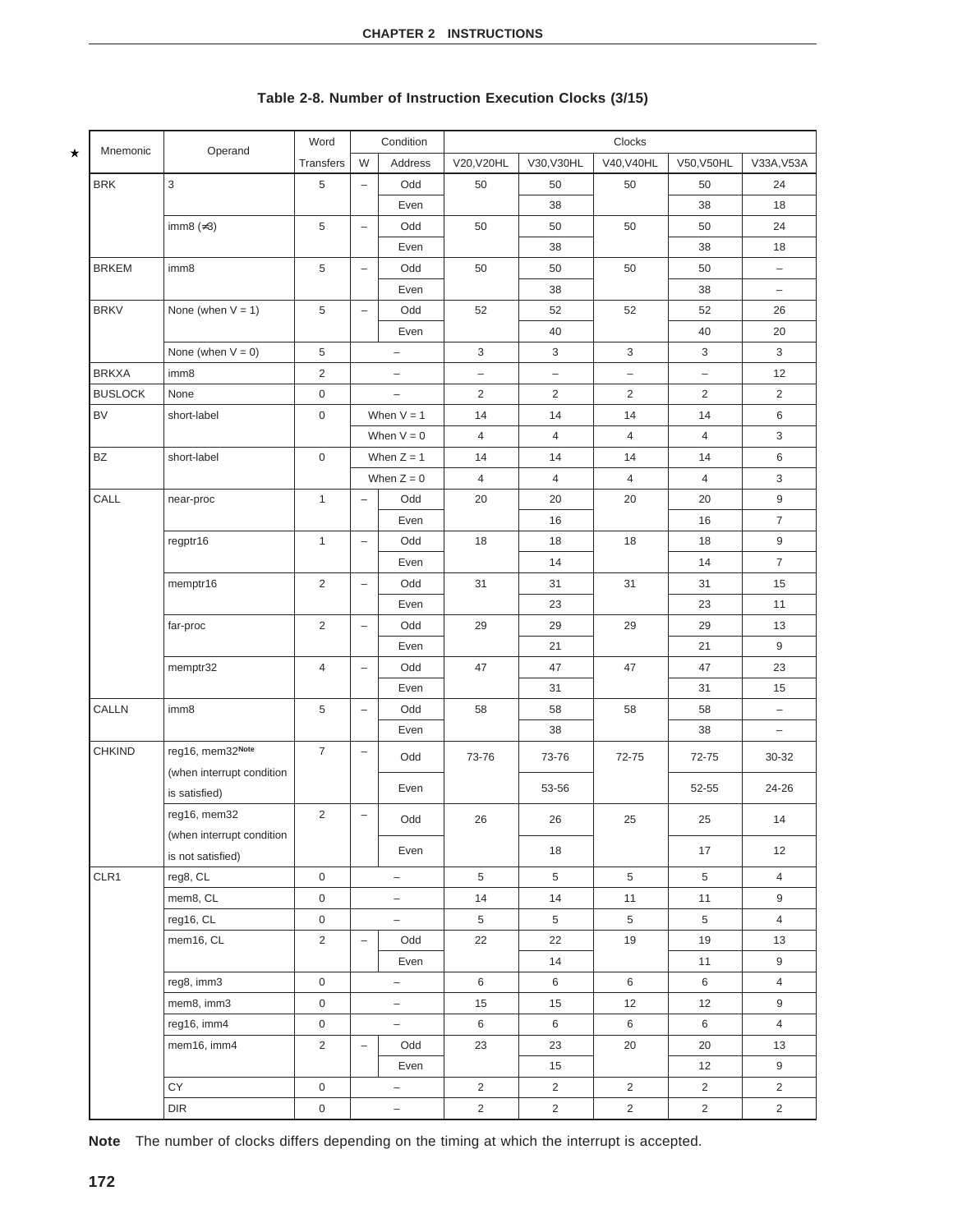| Mnemonic     | Operand                  | Word              |                  | Condition                | Clocks                 |                                                                                                                                     |                                                                                               |                                                   |                        |  |
|--------------|--------------------------|-------------------|------------------|--------------------------|------------------------|-------------------------------------------------------------------------------------------------------------------------------------|-----------------------------------------------------------------------------------------------|---------------------------------------------------|------------------------|--|
|              |                          | <b>Transfers</b>  | W                | Address                  | V20, V20HL             | V30, V30HL                                                                                                                          | V40, V40HL                                                                                    | V50, V50HL                                        | V33A, V53A             |  |
| <b>CMP</b>   | reg, reg'                | 0                 |                  | $\overline{\phantom{0}}$ | $\overline{2}$         | 2                                                                                                                                   | 2                                                                                             | 2                                                 | $\overline{2}$         |  |
|              | mem, reg                 | $\mathbf{1}$      | $\mathbf 0$      | $\equiv$                 | 11                     | 11                                                                                                                                  | 10                                                                                            | 10                                                | 6                      |  |
|              |                          |                   | $\mathbf{1}$     | Odd                      | 15                     | 15                                                                                                                                  | 14                                                                                            | 14                                                | 8                      |  |
|              |                          |                   |                  | Even                     |                        | 11                                                                                                                                  |                                                                                               | 10                                                | 6                      |  |
|              | reg, mem                 | $\mathbf{1}$      | $\mathbf 0$      | $\overline{\phantom{a}}$ | 11                     | 11                                                                                                                                  | 10                                                                                            | 10                                                | 6                      |  |
|              |                          |                   | 1                | Odd                      | 15                     | 15                                                                                                                                  | 14                                                                                            | 14                                                | 8                      |  |
|              |                          |                   |                  | Even                     |                        | 11                                                                                                                                  |                                                                                               | 10                                                | 6                      |  |
|              | reg, imm                 | 0                 |                  | $\qquad \qquad -$        | 4                      | 4                                                                                                                                   | 4                                                                                             | 4                                                 | $\overline{2}$         |  |
|              | mem, imm                 | $\mathbf{1}$      | 0                | $\overline{\phantom{a}}$ | 13                     | 13                                                                                                                                  | 12                                                                                            | 12                                                | 6                      |  |
|              |                          |                   | 1                | Odd                      | 17                     | 17                                                                                                                                  | 16                                                                                            | 16                                                | 8                      |  |
|              |                          |                   |                  | Even                     |                        | 13                                                                                                                                  |                                                                                               | 12                                                | 6                      |  |
|              | acc, imm                 | 0                 |                  | $\qquad \qquad -$        | $\overline{4}$         | 4                                                                                                                                   | 4                                                                                             | 4                                                 | 2                      |  |
| CMP4SNote 1  | [DS1-spec: ] dst-string, | 0                 |                  | $\overline{\phantom{0}}$ | $19 \times m + 7$      | $19 \times m + 7$                                                                                                                   | $19 \times m + 7$                                                                             | $19 \times m + 7$                                 | $14 \times m + 2$      |  |
|              | [Seg-spec: ] src-string  |                   |                  |                          |                        |                                                                                                                                     |                                                                                               |                                                   |                        |  |
|              | None                     | 0                 |                  | $\qquad \qquad -$        | $19 \times m + 7$      | $19 \times m + 7$                                                                                                                   | $19 \times m + 7$                                                                             | $19 \times m + 7$                                 | $14 \times m + 2$      |  |
| CMPBKNote 2  | [Sg-spec : ] src-block,  | $2 \times rep$    | 0                | $\overline{\phantom{a}}$ |                        | 7 + 14 $\times$ rep(13)  7 + 14 $\times$ rep(13)  7 + 14 $\times$ rep(13)  7 + 14 $\times$ rep(13)  12 $\times$ rep – 1(11)         |                                                                                               |                                                   |                        |  |
|              | [DS1-spec: ] dst-block   | (2)               | $\mathbf{1}$     | Odd, odd                 |                        | $7 + 22 \times$ rep(21) $ 7 + 22 \times$ rep(21) $ 7 + 22 \times$ rep(21) $ 7 + 22 \times$ rep(21) $ 16 \times$ rep - 1(15)         |                                                                                               |                                                   |                        |  |
|              |                          |                   |                  | Odd, even                |                        | $7 + 18 \times rep(17)$                                                                                                             |                                                                                               | $ 7 + 18 \times$ rep(17) $ 14 \times$ rep - 1(13) |                        |  |
|              |                          |                   |                  | Even, even               |                        | $7 + 14 \times rep(13)$                                                                                                             |                                                                                               | $7 + 14 \times rep(13)$ 12 $\times rep - 1(11)$   |                        |  |
| CMPBKBNote 2 | None                     | $2 \times rep(2)$ | 0                | $\qquad \qquad -$        |                        | 7 + 14 $\times$ rep(13)  7 + 14 $\times$ rep(13)  7 + 14 $\times$ rep(13)  7 + 14 $\times$ rep(13)  12 $\times$ rep – 1(11)         |                                                                                               |                                                   |                        |  |
| CMPBKWNote 2 | None                     | $2 \times rep$    | $\mathbf{1}$     | Odd, odd                 |                        | $7 + 22 \times$ rep(21) $ 7 + 22 \times$ rep(21) $ 7 + 22 \times$ rep(21) $ 7 + 22 \times$ rep(21) $ 16 \times$ rep - 1(15)         |                                                                                               |                                                   |                        |  |
|              |                          | (2)               |                  | Odd, even                |                        | $7 + 18 \times rep(17)$                                                                                                             |                                                                                               | 7 + 18 $\times$ rep(17)   14 $\times$ rep – 1(13) |                        |  |
|              |                          |                   |                  | Even, even               |                        | $7 + 14 \times rep(13)$                                                                                                             |                                                                                               | 7 + 14 $\times$ rep(13)   12 $\times$ rep – 1(11) |                        |  |
| CMPMNote 2   | [DS1-spec: ] dst-block   | $1 \times rep$    | 0                | $\qquad \qquad -$        | $7 + 10 \times rep(7)$ |                                                                                                                                     | $7 + 10 \times \text{rep}(7)$   $7 + 10 \times \text{rep}(7)$   $7 + 10 \times \text{rep}(7)$ |                                                   | $10 \times rep - 1(9)$ |  |
|              |                          | (1)               | $\mathbf{1}$     | Odd                      |                        | 7 + 14 $\times$ rep(11)  7 + 14 $\times$ rep(11)  7 + 14 $\times$ rep(11)  7 + 14 $\times$ rep(11)  12 $\times$ rep – 1(11)         |                                                                                               |                                                   |                        |  |
|              |                          |                   |                  | Even                     |                        | $7 + 10 \times rep(7)$                                                                                                              |                                                                                               | $7 + 10 \times rep(7)$                            | $10 \times rep - 1(9)$ |  |
| CMPMBNote 2  | None                     | $1 \times rep$    | 0                | $\overline{\phantom{0}}$ | $7 + 10 \times rep(7)$ |                                                                                                                                     | 7 + 10 $\times$ rep(7)   7 + 10 $\times$ rep(7)                                               | $7 + 10 \times rep(7)$                            | $10 \times rep - 1(9)$ |  |
| CMPMWNote 2  | None                     | $1 \times rep$    | 1                | Odd                      |                        | 7 + 14 $\times$ rep(11) $\big 7+14\times$ rep(11) $\big 7+14\times$ rep(11) $\big 7+14\times$ rep(11) $\big 12\times$ rep $-$ 1(11) |                                                                                               |                                                   |                        |  |
|              |                          | (1)               |                  | Even                     |                        | $7 + 10 \times rep(7)$                                                                                                              |                                                                                               | $7 + 10 \times rep(7)$                            | $10 \times rep - 1(9)$ |  |
| <b>CVTBD</b> | None                     | $\mathbf 0$       |                  | $\overline{\phantom{0}}$ | 15                     | 15                                                                                                                                  | 15                                                                                            | 15                                                | 12                     |  |
| <b>CVTBW</b> | None                     | 0                 |                  |                          | 2                      | 2                                                                                                                                   | 2                                                                                             | $\overline{2}$                                    | $\overline{2}$         |  |
| CVTDB        | None                     | 0                 |                  | $\overline{\phantom{a}}$ | 7                      | 7                                                                                                                                   | $\overline{7}$                                                                                | 7                                                 | 8                      |  |
| CVTWLNote 3  | None                     | 0                 |                  | $\overline{\phantom{0}}$ | 4, 5                   | 4, 5                                                                                                                                | 4, 5                                                                                          | 4, 5                                              | $\overline{2}$         |  |
| <b>DBNZ</b>  | short-label              | 0                 |                  | When $CW \neq 0$         | 13                     | 13                                                                                                                                  | 13                                                                                            | 13                                                | 6                      |  |
|              |                          |                   |                  | When $CW = 0$            | 5                      | 5                                                                                                                                   | 5                                                                                             | 5                                                 | 3                      |  |
| DBNZE        | short-label              | $\mathbf 0$       | When $CW \neq 0$ |                          | 14                     | 14                                                                                                                                  | 14                                                                                            | 14                                                | 6                      |  |
|              |                          |                   | and $Z = 1$      |                          |                        |                                                                                                                                     |                                                                                               |                                                   |                        |  |
|              |                          |                   | Other than above |                          | 5                      | 5                                                                                                                                   | 5                                                                                             | 5                                                 | 3                      |  |
| DBNZNE       | short-label              | $\mathbf 0$       | When $CW \neq 0$ |                          | 14                     | 14                                                                                                                                  | 14                                                                                            | 14                                                | 6                      |  |
|              |                          |                   | and $Z = 0$      |                          |                        |                                                                                                                                     |                                                                                               |                                                   |                        |  |
|              |                          |                   |                  | Other than above         | 5                      | 5                                                                                                                                   | $\overline{5}$                                                                                | 5                                                 | 3                      |  |

# **Table 2-8. Number of Instruction Execution Clocks (4/15)**

**Notes 1.** m: Number of BCD digits  $\times$  1/2

 $\star$ 

**2.** ( ): Applicable to processing that is performed only once

**3.** The number of clocks differs depending on the value of data (except the V33A and V53A).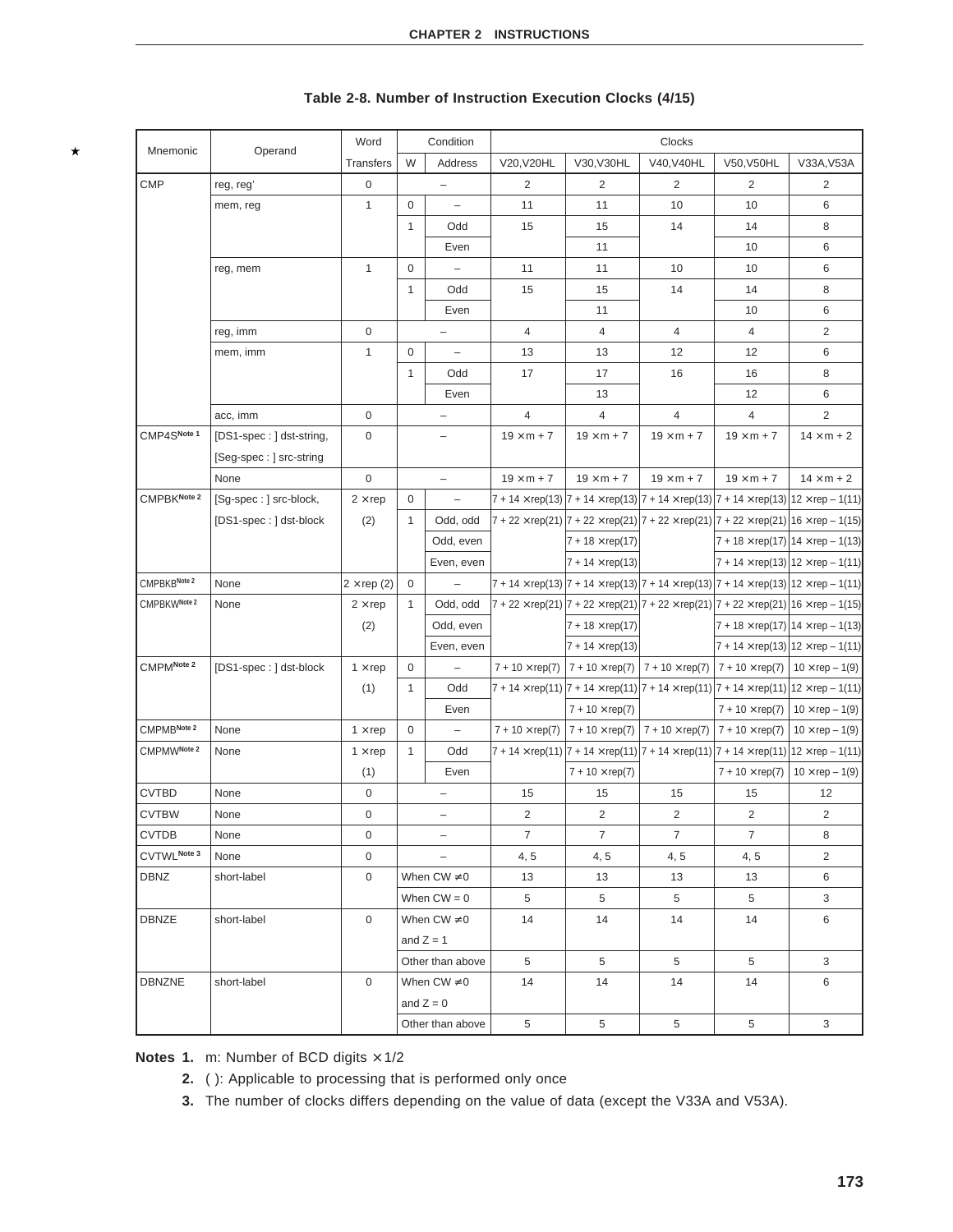| Mnemonic         |             | Word                |                          | Condition                | Clocks         |                         |                |                |                          |
|------------------|-------------|---------------------|--------------------------|--------------------------|----------------|-------------------------|----------------|----------------|--------------------------|
|                  | Operand     | Transfers           | W                        | Address                  | V20, V20HL     | V30, V30HL              | V40, V40HL     | V50, V50HL     | V33A, V53A               |
| DEC              | reg8        | 0                   |                          | $\overline{\phantom{0}}$ | $\overline{2}$ | $\overline{2}$          | 2              | 2              | $\overline{2}$           |
|                  | mem         | $\sqrt{2}$          | $\mathbf 0$              | $\equiv$                 | 16             | 16                      | 13             | 13             | $\overline{\mathcal{I}}$ |
|                  |             |                     | $\mathbf{1}$             | Odd                      | 24             | 24                      | 21             | 21             | 11                       |
|                  |             |                     |                          | Even                     |                | 16                      |                | 13             | $\overline{7}$           |
|                  | reg16       | $\mathsf{O}\xspace$ |                          | $\qquad \qquad -$        | $\sqrt{2}$     | $\overline{\mathbf{c}}$ | $\overline{2}$ | $\sqrt{2}$     | $\overline{\mathbf{c}}$  |
| DI               | None        | $\mathsf{O}\xspace$ |                          | $\equiv$                 | $\overline{2}$ | $\overline{2}$          | $\overline{2}$ | $\overline{2}$ | $\overline{2}$           |
| <b>DISPOSE</b>   | None        | $\mathbf{1}$        | $\overline{\phantom{a}}$ | Odd                      | 10             | 10                      | 10             | 10             | 8                        |
|                  |             |                     |                          | Even                     |                | 6                       |                | 6              | 6                        |
| DIVNote 1        | reg8        | $\mathsf{O}\xspace$ |                          | $\overline{\phantom{0}}$ | 29-34          | 29-34                   | 29-34          | 29-34          | 17                       |
|                  | mem8        | 0                   |                          | $\overline{\phantom{0}}$ | 34-39          | 34-39                   | 34-39          | 34-39          | 20                       |
|                  | reg16       | $\mathsf 0$         |                          | $\overline{\phantom{0}}$ | 38-43          | 38-43                   | 38-43          | 38-43          | 24                       |
|                  | mem16       | $\mathbf{1}$        | $\overline{\phantom{a}}$ | Odd                      | 47-52          | 47-52                   | 47-52          | 47-52          | 30                       |
|                  |             |                     |                          | Even                     |                | 43-48                   |                | 43-48          | 28                       |
| <b>DIVU</b>      | reg8        | $\mathbf 0$         |                          |                          | 19             | 19                      | 19             | 19             | 11                       |
|                  | mem8        | $\mathsf{O}\xspace$ |                          | $\overline{\phantom{0}}$ | 25             | 25                      | 24             | 24             | 15                       |
|                  | reg16       | $\pmb{0}$           |                          | $\overline{\phantom{0}}$ | 25             | 25                      | 25             | 25             | 19                       |
|                  | mem16       | $\mathbf{1}$        | $\overline{\phantom{0}}$ | Odd                      | 34             | 34                      | 34             | 34             | 25                       |
|                  |             |                     |                          | Even                     |                | 30                      |                | 30             | 23                       |
| DS0:             | None        | 0                   |                          | $\overline{\phantom{0}}$ | $\overline{2}$ | $\overline{2}$          | $\overline{2}$ | $\overline{2}$ | $\overline{2}$           |
| DS1:             | None        | $\mathsf 0$         |                          |                          | $\overline{c}$ | $\overline{2}$          | $\overline{2}$ | $\overline{2}$ | $\overline{2}$           |
| ΕI               | None        | $\mathsf{O}\xspace$ |                          | $\overline{\phantom{0}}$ | $\overline{2}$ | $\overline{2}$          | $\overline{2}$ | $\overline{2}$ | $\overline{2}$           |
| EXTNote 2        | reg8, reg8' | 1 or 2              | $\qquad \qquad -$        | Odd                      | 34-59          | 34-59                   | 34-59          | 34-59          | 33-63                    |
|                  |             |                     |                          | Even                     |                | 26-55                   |                | 26-55          | 29-61                    |
|                  | reg8, imm4  | 1 or 2              | $\overline{\phantom{a}}$ | Odd                      | 34-59          | 34-59                   | 34-59          | 34-59          | 33-63                    |
|                  |             |                     |                          | Even                     |                | 26-55                   |                | 26-55          | 29-61                    |
| FPO <sub>1</sub> | fp-op       | $\mathsf{O}\xspace$ |                          | $\overline{\phantom{0}}$ | $\overline{2}$ | $\overline{2}$          | $\overline{2}$ | $\overline{2}$ | Cannot be defined        |
|                  | fp-op, mem  | $\mathbf{1}$        | $\qquad \qquad -$        | Odd                      | 15             | 15                      | 14             | 14             | Cannot be defined        |
|                  |             |                     |                          | Even                     |                | 11                      |                | 10             | Cannot be defined        |
| FPO <sub>2</sub> | fp-op       | $\mathsf 0$         |                          | $\qquad \qquad -$        | $\overline{2}$ | $\overline{2}$          | $\overline{2}$ | $\overline{2}$ | Cannot be defined        |
|                  | fp-op, mem  | $\mathbf{1}$        | $\overline{\phantom{m}}$ | Odd                      | 15             | 15                      | 14             | 14             | Cannot be defined        |
|                  |             |                     |                          | Even                     |                | 11                      |                | 10             | Cannot be defined        |
| <b>HALT</b>      | None        | $\mathsf{O}\xspace$ |                          | $\overline{\phantom{0}}$ | $\overline{c}$ | $\overline{2}$          | $\overline{2}$ | $\overline{2}$ | $\overline{2}$           |
| IN               | acc, imm8   | 1                   | $\mathsf{O}\xspace$      |                          | 9              | 9                       | 9              | 9              | $\,$ 5 $\,$              |
|                  |             |                     | $\mathbf{1}$             | Odd                      | 13             | 13                      | 13             | 13             | $\overline{7}$           |
|                  |             |                     |                          | EvenNote <sub>3</sub>    |                | $\boldsymbol{9}$        |                | 9              | $\,$ 5 $\,$              |
|                  | acc,DW      | $\mathbf{1}$        | $\mathbf 0$              | $\overline{\phantom{a}}$ | $\bf8$         | 8                       | 8              | 8              | $\,$ 5 $\,$              |
|                  |             |                     | $\mathbf{1}$             | Odd                      | 12             | 12                      | 12             | 12             | $\overline{7}$           |
|                  |             |                     |                          | EvenNote <sub>3</sub>    |                | 8                       |                | 8              | $\,$ 5 $\,$              |
| <b>INC</b>       | reg8        | 0                   |                          | $\equiv$                 | $\overline{2}$ | $\overline{2}$          | $\overline{2}$ | $\overline{2}$ | $\overline{2}$           |
|                  | mem         | $\overline{2}$      | 0                        | $\overline{\phantom{a}}$ | 16             | 16                      | 13             | 13             | $\overline{7}$           |
|                  |             |                     | $\mathbf{1}$             | Odd                      | 24             | 24                      | 21             | 21             | 11                       |
|                  |             |                     |                          | Even                     |                | 16                      |                | 13             | $\overline{7}$           |
|                  | reg16       | $\mathsf{O}\xspace$ |                          | $\equiv$                 | $\overline{2}$ | $\overline{2}$          | $\overline{2}$ | $\overline{2}$ | $\overline{2}$           |

### **Table 2-8. Number of Instruction Execution Clocks (5/15)**

**Notes 1.** The number of clocks differs depending on the value of data (except the V33A and V53A).

- **2.** The number of clocks differs depending on the value of data.
- **3.** The number of clocks of the V50, V50HL, and V53A is the same as the number of execution clocks of an odd address because the bus cycle is started two times when the internal DMAU is accessed in word units.

 $\star$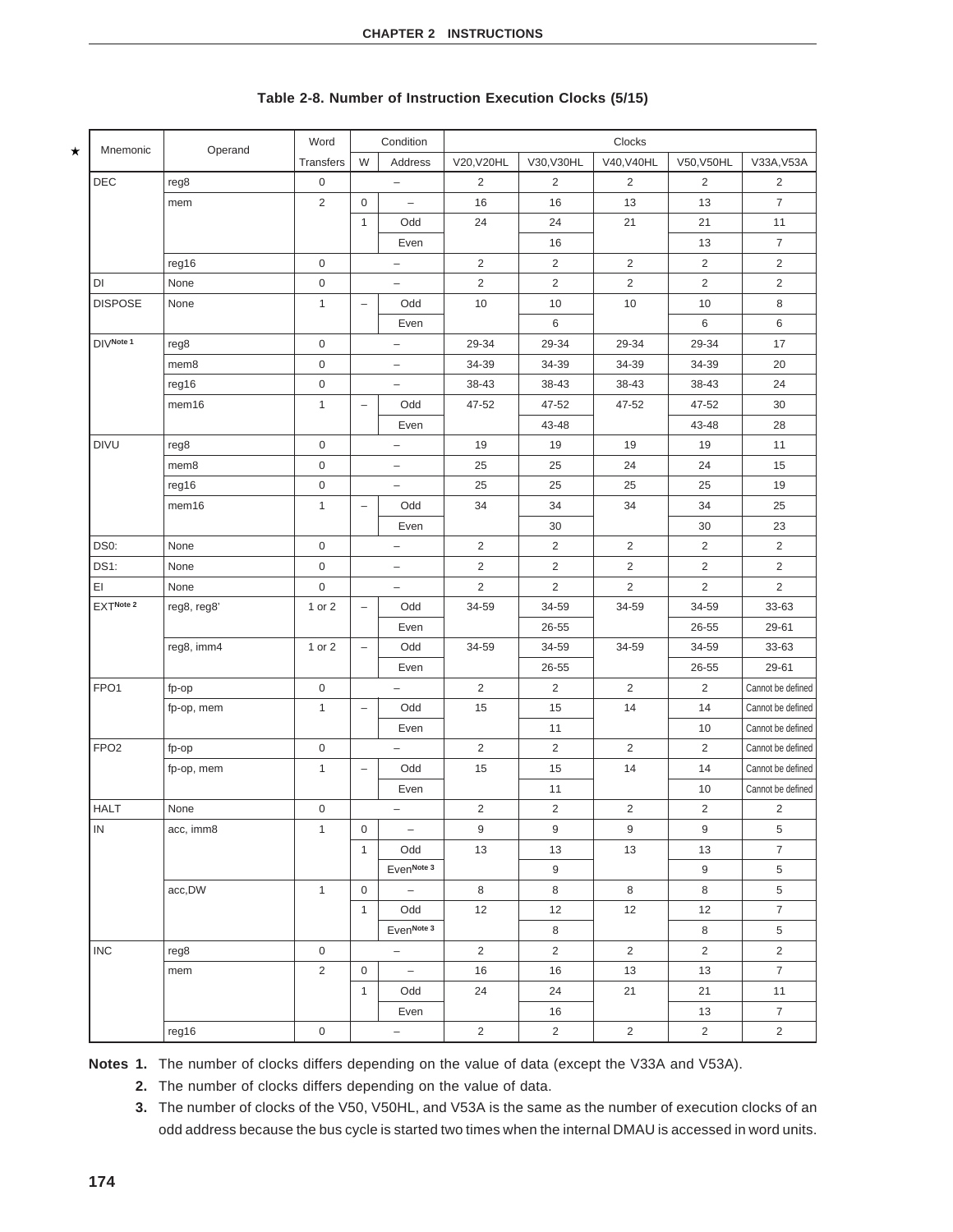| Mnemonic   | Operand                    | Word              |                          | Condition  | Clocks                |                         |                                                                                                     |                                                                                                     |                       |  |
|------------|----------------------------|-------------------|--------------------------|------------|-----------------------|-------------------------|-----------------------------------------------------------------------------------------------------|-----------------------------------------------------------------------------------------------------|-----------------------|--|
|            |                            | Transfers         | W                        | Address    | V20, V20HL            | V30, V30HL              | V40, V40HL                                                                                          | V50, V50HL                                                                                          | V33A, V53A            |  |
| INMNote 1  | [DS1-spec: ] dst-block, DW | $2 \times rep$    | $\Omega$                 |            |                       |                         | $9 + 8 \times$ rep (10) $9 + 8 \times$ rep (10) $9 + 8 \times$ rep (10) $9 + 8 \times$ rep (10)     |                                                                                                     | Note 3                |  |
|            |                            | (2)               | $\overline{1}$           | Odd, odd   |                       |                         | $9 + 16 \times$ rep (18) $9 + 16 \times$ rep (18) $9 + 16 \times$ rep (18) $9 + 16 \times$ rep (18) |                                                                                                     |                       |  |
|            |                            |                   |                          | Odd, even  |                       | $9 + 12 \times rep(14)$ |                                                                                                     | $9 + 12 \times rep$ (14)                                                                            |                       |  |
|            |                            |                   |                          | Even, even |                       | $9 + 8 \times rep(10)$  |                                                                                                     | $9 + 8 \times rep(10)$                                                                              |                       |  |
| INSNote 2  | reg8, reg8'                | 2 or 4            | $\overline{\phantom{0}}$ | Odd        | 35-133                | 35-133                  | 35-133                                                                                              | 35-133                                                                                              | 39-77                 |  |
|            |                            |                   |                          | Even       |                       | $31 - 117$              |                                                                                                     | 31-117                                                                                              | 37-69                 |  |
|            | reg8, imm4                 | 2 or 4            | $\overline{\phantom{0}}$ | Odd        | 35-133                | 35-133                  | 35-133                                                                                              | 35-133                                                                                              | 39-77                 |  |
|            |                            |                   |                          | Even       |                       | 31-117                  |                                                                                                     | 31-117                                                                                              | 37-69                 |  |
| LDEA       | reg16, mem16               | 0                 |                          |            | $\overline{4}$        | 4                       | 4                                                                                                   | 4                                                                                                   | 2                     |  |
| LDMNote 1  | [Seg-spec : ] src-block    | $1 \times rep$    | $\mathbf 0$              | -          | $7 + 9 \times rep(7)$ | $7 + 9 \times rep(7)$   | $7 + 9 \times rep(7)$                                                                               | $7 + 9 \times rep(7)$                                                                               | $2 + 3 \times rep(5)$ |  |
|            |                            | (1)               | $\overline{1}$           | Odd        |                       |                         |                                                                                                     | $7 + 13 \times$ rep (11) $7 + 13 \times$ rep (11) $7 + 13 \times$ rep (11) $7 + 13 \times$ rep (11) | $2 + 5 \times rep(7)$ |  |
|            |                            |                   |                          | Even       |                       | $7 + 9 \times rep(7)$   |                                                                                                     | $7 + 9 \times rep(7)$                                                                               | $2 + 3 \times rep(5)$ |  |
| LDMBNote 1 | None                       | $1 \times rep(1)$ | $\mathbf 0$              | -          | $7 + 9 \times rep(7)$ | $7 + 9 \times rep(7)$   | $7 + 9 \times rep(7)$                                                                               | $7 + 9 \times rep(7)$                                                                               | $2 + 3 \times rep(5)$ |  |
| LDMWNote 1 | None                       | $1 \times rep$    | $\mathbf{1}$             | Odd        |                       |                         |                                                                                                     | $7 + 13 \times$ rep (11) $7 + 13 \times$ rep (11) $7 + 13 \times$ rep (11) $7 + 13 \times$ rep (11) | $2 + 5 \times rep(7)$ |  |
|            |                            | (1)               |                          | Even       |                       | $7 + 9 \times rep(7)$   |                                                                                                     | $7 + 9 \times rep(7)$                                                                               | $2 + 3 \times rep(5)$ |  |

# **Table 2-8. Number of Instruction Execution Clocks (6/15)**

**Notes 1.** ( ): Applicable to processing that is performed only once

 $\star$ 

- **2.** The number of clocks differs depending on the value of data.
- **3.** The number of clocks of the V33A and V53A is as follows:

| Mnemonic   | Operand                    | Word           |          | Condition  | <b>Clocks</b>             |                           |  |  |
|------------|----------------------------|----------------|----------|------------|---------------------------|---------------------------|--|--|
|            |                            | Transfers      | W        | Address    | V33A                      | V53A                      |  |  |
| <b>INM</b> | [DS1-spec: ] dst-block, DW | $2 \times rep$ | $\Omega$ |            | $4 + 8 \times$ rep (12)   | $8 \times$ rep (8)        |  |  |
|            |                            | (2)            |          | Odd, odd   | $8 + 14 \times rep(14)$   | $14 \times$ rep (14)      |  |  |
|            |                            |                |          | Odd, even  | If I/O address is odd:    | If I/O address is odd:    |  |  |
|            |                            |                |          |            | $8 + 8 \times$ rep (20)   | $12 \times rep(12)$       |  |  |
|            |                            |                |          |            | If memory address is odd: | If memory address is odd: |  |  |
|            |                            |                |          |            | $4 + 10 \times rep$ (14)  | $10 \times rep(10)$       |  |  |
|            |                            |                |          | Even, even | $4 + 8 \times rep(12)$    | $8 \times$ rep (8)        |  |  |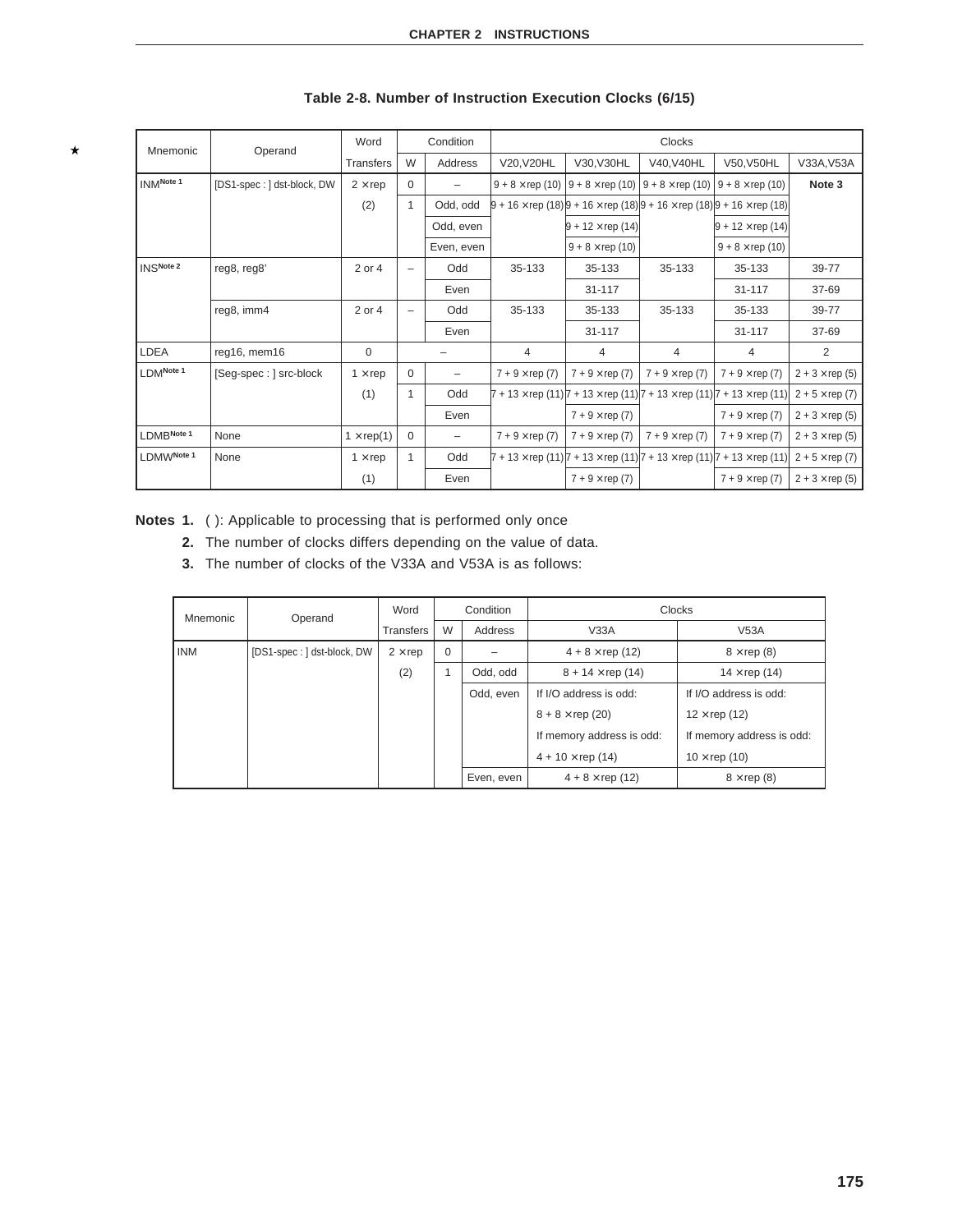|                   |                         | Word              |                          | Condition                |                                                                             |                                                                                                       | Clocks                   |                          |                     |
|-------------------|-------------------------|-------------------|--------------------------|--------------------------|-----------------------------------------------------------------------------|-------------------------------------------------------------------------------------------------------|--------------------------|--------------------------|---------------------|
| Mnemonic          | Operand                 | Transfers         | W                        | Address                  | V20, V20HL                                                                  | V30, V30HL                                                                                            | V40, V40HL               | V50, V50HL               | V33A, V53A          |
| <b>MOV</b>        | reg, reg'               | $\mathsf 0$       |                          | $\overline{\phantom{a}}$ | 2                                                                           | 2                                                                                                     | $\overline{2}$           | 2                        | $\overline{2}$      |
|                   | mem, reg                | $\mathbf{1}$      | 0                        | $\overline{\phantom{a}}$ | 9                                                                           | 9                                                                                                     | $\overline{7}$           | $\overline{7}$           | 3                   |
|                   |                         |                   | $\mathbf{1}$             | Odd                      | 13                                                                          | 13                                                                                                    | 11                       | 11                       | 5                   |
|                   |                         |                   |                          | Even                     |                                                                             | 9                                                                                                     |                          | $\overline{7}$           | 3                   |
|                   | reg, mem                | $\mathbf{1}$      | 0                        |                          | 11                                                                          | 11                                                                                                    | 10                       | 10                       | 5                   |
|                   |                         |                   | $\mathbf{1}$             | Odd                      | 15                                                                          | 15                                                                                                    | 14                       | 14                       | $\overline{7}$      |
|                   |                         |                   |                          | Even                     |                                                                             | 11                                                                                                    |                          | 10                       | 5                   |
|                   | mem, imm                | $\mathbf{1}$      | 0                        | $\qquad \qquad -$        | 11                                                                          | 11                                                                                                    | 9                        | 9                        | 3                   |
|                   |                         |                   | 1                        | Odd                      | 15                                                                          | 15                                                                                                    | 13                       | 13                       | 5                   |
|                   |                         |                   |                          | Even                     |                                                                             | 11                                                                                                    |                          | 9                        | 3                   |
|                   | reg, imm                | $\mathbf 0$       |                          | $\overline{\phantom{a}}$ | $\overline{4}$                                                              | $\overline{4}$                                                                                        | $\overline{4}$           | $\overline{4}$           | $\overline{2}$      |
|                   | acc, dmem               | $\mathbf{1}$      | 0                        | $\equiv$                 | 10                                                                          | 10                                                                                                    | 10                       | 10                       | 5                   |
|                   |                         |                   | 1                        | Odd                      | 14                                                                          | 14                                                                                                    | 14                       | 14                       | $\overline{7}$      |
|                   |                         |                   |                          | Even                     |                                                                             | 10                                                                                                    |                          | 10                       | 5                   |
|                   | dmem, acc               | $\mathbf{1}$      | 0                        | $\overline{\phantom{a}}$ | 9                                                                           | 9                                                                                                     | 9                        | 9                        | 3                   |
|                   |                         |                   | 1                        | Odd                      | 13                                                                          | 13                                                                                                    | 13                       | 13                       | 5                   |
|                   |                         |                   |                          | Even                     |                                                                             | 9                                                                                                     |                          | 9                        | 3                   |
|                   | sreg, reg16             | $\mathsf 0$       |                          | $\overline{\phantom{a}}$ | $\overline{2}$                                                              | $\overline{2}$                                                                                        | $\overline{2}$           | $\overline{c}$           | $\overline{2}$      |
|                   | sreg, mem16             | $\mathbf{1}$      | $\overline{\phantom{0}}$ | Odd                      | 15                                                                          | 15                                                                                                    | 14                       | 14                       | $\overline{7}$      |
|                   |                         |                   |                          | Even                     |                                                                             | 11                                                                                                    |                          | 10                       | 5                   |
|                   | reg16, sreg             | $\mathbf 0$       |                          |                          | 2                                                                           | 2                                                                                                     | $\overline{2}$           | 2                        | $\overline{2}$      |
|                   | mem16, sreg             | $\mathbf{1}$      | $\overline{\phantom{0}}$ | Odd                      | 14                                                                          | 14                                                                                                    | 12                       | 12                       | 5                   |
|                   |                         |                   |                          | Even                     |                                                                             | 10                                                                                                    |                          | 8                        | 3                   |
|                   | DS0, reg16, mem32       | $\overline{2}$    |                          | Odd                      | 26                                                                          | 26                                                                                                    | 25                       | 25                       | 14                  |
|                   |                         |                   |                          | Even                     |                                                                             | 18                                                                                                    |                          | 17                       | 10                  |
|                   | DS1, reg16, mem32       | $\overline{c}$    | $\qquad \qquad -$        | Odd                      | 26                                                                          | 26                                                                                                    | 25                       | 25                       | 14                  |
|                   |                         |                   |                          | Even                     |                                                                             | 18                                                                                                    |                          | 17                       | 10                  |
|                   | AH, PSW                 | $\mathbf 0$       |                          | $\qquad \qquad -$        | $\overline{2}$                                                              | $\overline{2}$                                                                                        | $\overline{2}$           | $\overline{2}$           | $\overline{2}$      |
|                   | PSW, AH                 | $\mathbf 0$       |                          | $\overline{\phantom{a}}$ | 3                                                                           | 3                                                                                                     | 3                        | 3                        | $\overline{2}$      |
| <b>MOVBKNote</b>  | [DS1-spec: ] dst-block, | $2 \times rep$    | 0                        | $\qquad \qquad -$        | $ 11 + 8 \times$ rep (11) $ 11 + 8 \times$ rep (11) $ 9 + 8 \times$ rep (9) |                                                                                                       |                          | $9 + 8 \times rep(9)$    | $6 \times rep(6)$   |
|                   | [Seg-spec: ] src-block  | (2)               | $\mathbf{1}$             | Odd, odd                 |                                                                             | $11 + 16 \times$ rep (19) $11 + 16 \times$ rep (19) $9 + 16 \times$ rep (17) $9 + 16 \times$ rep (17) |                          |                          | $10 \times rep(10)$ |
|                   |                         |                   |                          | Odd, even                |                                                                             | $11 + 12 \times rep$ (15)                                                                             |                          | $9 + 12 \times rep$ (13) | $8 \times$ rep (8)  |
|                   |                         |                   |                          | Even, even               |                                                                             | $11 + 8 \times rep(11)$                                                                               |                          | $9 + 8 \times rep(9)$    | $6 \times$ rep (6)  |
| <b>MOVBKBNote</b> | None                    | $2 \times rep(2)$ | $\mathbf 0$              | <sup>-</sup>             |                                                                             | $ 11 + 8 \times$ rep (11) $ 11 + 8 \times$ rep (11)                                                   | $9 + 8 \times rep$ (9)   | $9 + 8 \times rep(9)$    | $6 \times rep(6)$   |
| <b>MOVBKWNote</b> | None                    | $2 \times rep$    | 1                        | Odd, odd                 | 11 + 16 $\times$ rep (19) 11 + 16 $\times$ rep (19)                         |                                                                                                       | $9 + 16 \times rep$ (17) | $9 + 16 \times rep(17)$  | $10 \times rep(10)$ |
|                   |                         | (2)               |                          | Odd, even                |                                                                             | 11 + 12 $\times$ rep (15)                                                                             |                          | $9 + 12 \times rep(13)$  | $8 \times rep$ (8)  |
|                   |                         |                   |                          | Even, even               |                                                                             | $11 + 8 \times rep(11)$                                                                               |                          | $9 + 8 \times rep(9)$    | $6 \times$ rep (6)  |

# **Table 2-8. Number of Instruction Execution Clocks (7/15)**

**Note** ( ): Applicable to processing that is performed only once.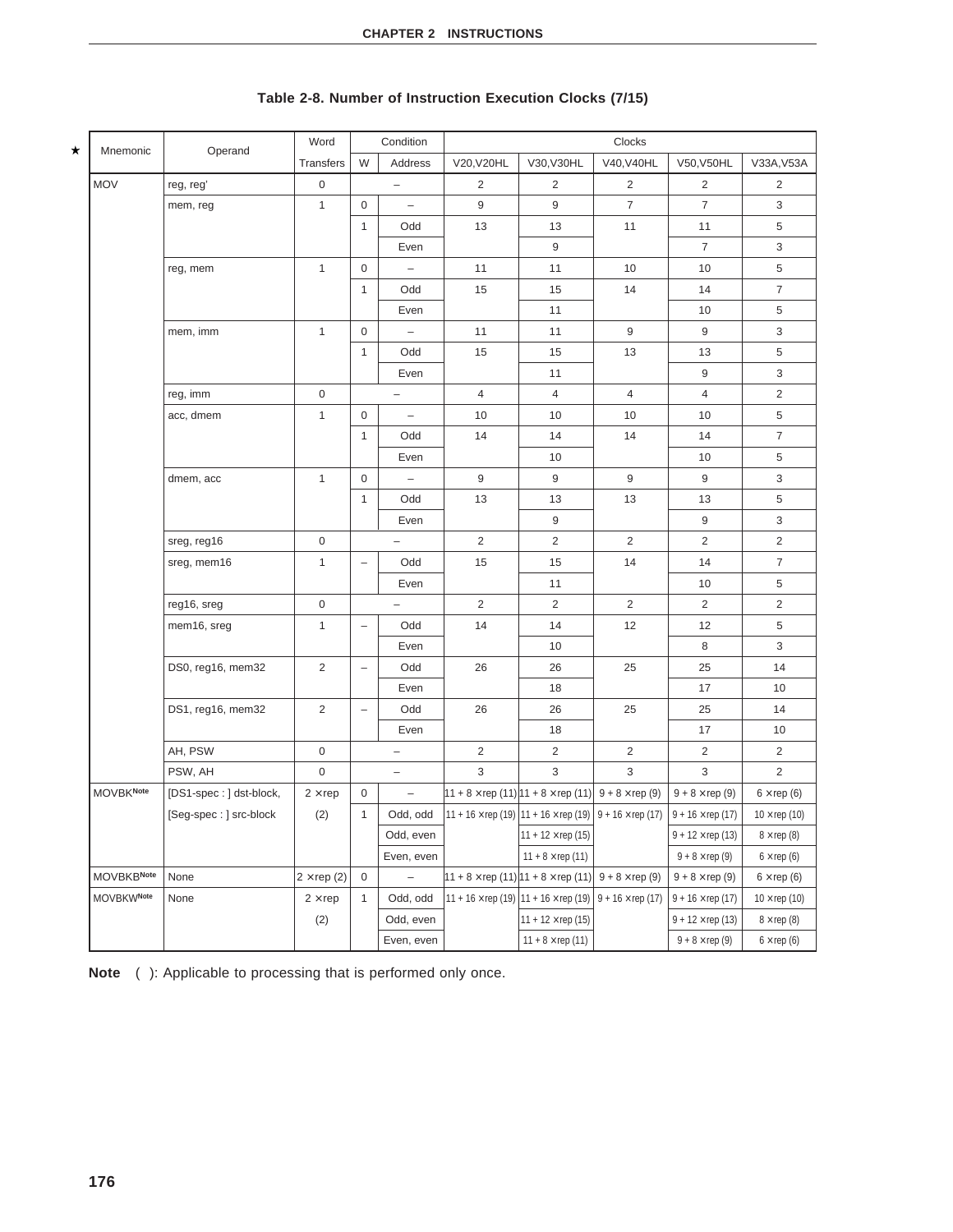| Mnemonic         | Operand              | Word                |                          | Condition                |                         |                | Clocks         |                |                 |  |
|------------------|----------------------|---------------------|--------------------------|--------------------------|-------------------------|----------------|----------------|----------------|-----------------|--|
|                  |                      | <b>Transfers</b>    | W                        | Address                  | V20, V20HL              | V30, V30HL     | V40.V40HL      | V50, V50HL     | V33A, V53A      |  |
| <b>MULNote</b>   | reg8                 | $\mathbf 0$         |                          | L,                       | 33-39                   | 33-39          | 33-39          | 33-39          | 8               |  |
|                  | mem8                 | $\mathbf 0$         |                          | -                        | 39-45                   | 39-45          | 38-44          | 38-44          | 12              |  |
|                  | reg16                | 0                   |                          | $\overline{\phantom{0}}$ | 41-47                   | 41-47          | $41 - 47$      | 41-47          | 12              |  |
|                  | mem16                | $\mathbf{1}$        | $\overline{\phantom{0}}$ | Odd                      | 51-57                   | 51-57          | 50-56          | 50-56          | 18              |  |
|                  |                      |                     |                          | Even                     |                         | 47-53          |                | 46-52          | 16              |  |
|                  | reg16, imm8          | 0                   |                          | $\overline{\phantom{0}}$ | 28-34                   | 28-34          | 28-34          | 28-34          | 12              |  |
|                  | reg16, imm16         | 0                   |                          | -                        | 36-42                   | 36-42          | 36-42          | 36-42          | 12              |  |
|                  | reg16, reg16', imm8  | 0                   |                          | $\qquad \qquad -$        | 28-34                   | 28-34          | 28-34          | 28-34          | 12              |  |
|                  | reg16, mem16, imm8   | $\mathbf{1}$        | $\overline{\phantom{m}}$ | Odd                      | 38-44                   | 38-44          | 37-43          | 37-43          | 18              |  |
|                  |                      |                     |                          | Even                     |                         | 34-40          |                | 33-39          | 16              |  |
|                  | reg16, reg16', imm16 | $\mathbf 0$         |                          | $\overline{\phantom{0}}$ | 36-42                   | 36-42          | 36-42          | 36-42          | 12 <sup>2</sup> |  |
|                  | reg16, mem16, imm16  | 1                   | $\qquad \qquad -$        | Odd                      | 46-52                   | 46-52          | 45-51          | 45-51          | 18              |  |
|                  |                      |                     |                          | Even                     |                         | 42-48          |                | 41-47          | 16              |  |
| <b>MULUNote</b>  | reg8                 | 0                   |                          | $\overline{\phantom{0}}$ | 21, 22                  | 21, 22         | 21, 22         | 21, 22         | 8               |  |
|                  | mem8                 | $\mathbf{1}$        |                          | -                        | 27, 28                  | 27, 28         | 26, 27         | 26, 27         | 12              |  |
|                  | reg16                | 0                   |                          | $\qquad \qquad -$        | 29, 30                  | 29, 30         | 29, 30         | 29, 30         | 12              |  |
|                  | mem16                | $\mathbf{1}$        | $\overline{\phantom{m}}$ | Odd                      | 39, 40                  | 39, 40         | 38, 39         | 38, 39         | 18              |  |
|                  |                      |                     |                          | Even                     |                         | 35, 36         |                | 34, 35         | 16              |  |
| <b>NEG</b>       | reg                  | $\mathbf 0$         |                          | $\overline{\phantom{0}}$ | $\overline{2}$          | 2              | 2              | 2              | $\overline{2}$  |  |
|                  | mem                  | $\overline{c}$      | $\mathbf 0$              | $\overline{\phantom{a}}$ | 16                      | 16             | 13             | 13             | $\overline{7}$  |  |
|                  |                      |                     | $\mathbf{1}$             | Odd                      | 24                      | 24             | 21             | 21             | 11              |  |
|                  |                      |                     |                          | Even                     |                         | 16             |                | 13             | $\overline{7}$  |  |
| <b>NOP</b>       | None                 | $\mathbf 0$         |                          | $\overline{\phantom{0}}$ | 3                       | 3              | 3              | 3              | 3               |  |
| <b>NOT</b>       | reg                  | 0                   |                          | $\qquad \qquad -$        | $\overline{c}$          | $\overline{2}$ | $\overline{2}$ | $\overline{2}$ | $\overline{2}$  |  |
|                  | mem                  | $\overline{2}$      | 0                        | $\overline{\phantom{0}}$ | 16                      | 16             | 13             | 13             | $\overline{7}$  |  |
|                  |                      |                     | $\mathbf{1}$             | Odd                      | 24                      | 24             | 21             | 21             | 11              |  |
|                  |                      |                     |                          | Even                     |                         | 16             |                | 13             | $\overline{7}$  |  |
| NOT <sub>1</sub> | reg8, CL             | 0                   |                          | -                        | 4                       | $\overline{4}$ | $\overline{4}$ | $\overline{4}$ | $\overline{4}$  |  |
|                  | mem8, CL             | 0                   |                          | -                        | 13                      | 13             | 10             | 10             | 9               |  |
|                  | reg16, CL            | 0                   |                          | $\overline{\phantom{0}}$ | $\overline{\mathbf{4}}$ | $\overline{4}$ | $\overline{4}$ | $\overline{4}$ | $\overline{4}$  |  |
|                  | mem16, CL            | $\overline{c}$      | $\qquad \qquad -$        | Odd                      | 21                      | 21             | 18             | 18             | 13              |  |
|                  |                      |                     |                          | Even                     |                         | 13             |                | 10             | 9               |  |
|                  | reg8, imm3           | $\mathbf 0$         |                          | -                        | 5                       | 5              | 5              | 5              | $\overline{4}$  |  |
|                  | mem8, imm3           | 0                   |                          | $\overline{\phantom{0}}$ | 14                      | 14             | 11             | 11             | 9               |  |
|                  | reg16, imm4          | $\mathsf{O}\xspace$ |                          | -                        | 5                       | $\,$ 5 $\,$    | $\,$ 5 $\,$    | 5              | $\overline{4}$  |  |
|                  | mem16, imm4          | $\overline{c}$      | $\overline{\phantom{a}}$ | Odd                      | 22                      | 22             | 19             | 19             | 13              |  |
|                  |                      |                     |                          | Even                     |                         | 14             |                | 11             | 9               |  |
|                  | CY                   | $\mathsf{O}\xspace$ |                          | $\overline{\phantom{0}}$ | $\overline{c}$          | $\overline{2}$ | $\overline{2}$ | $\overline{2}$ | $\overline{a}$  |  |

# **Table 2-8. Number of Instruction Execution Clocks (8/15)**

 $\star$ 

**Note** The number of clocks differs depending on the value of data (except the V33A and V53A).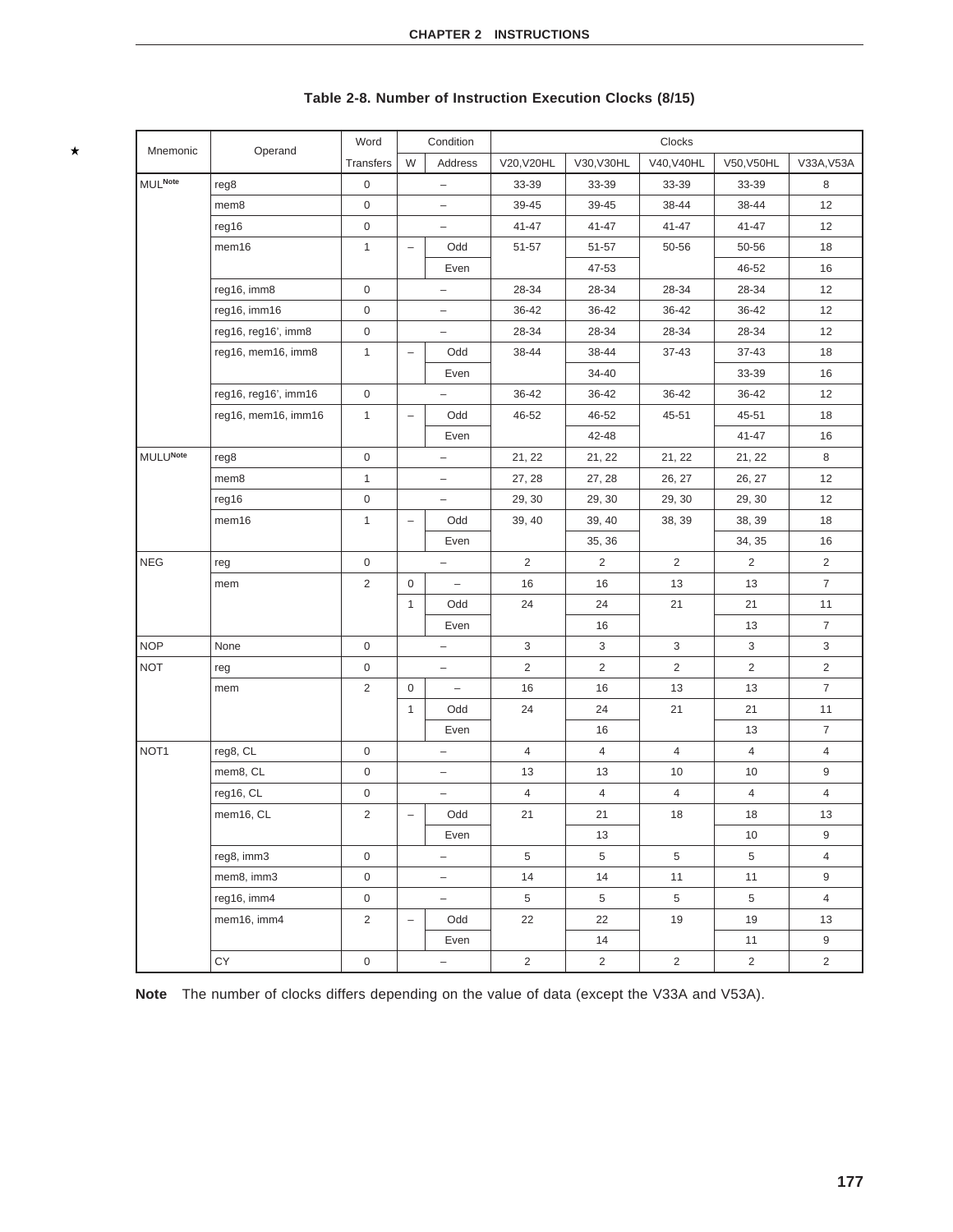| $\star$ | Mnemonic   | Operand                     | Word           |              | Condition                | Clocks                                                                                              |                                                                                                 |                     |                          |                       |  |
|---------|------------|-----------------------------|----------------|--------------|--------------------------|-----------------------------------------------------------------------------------------------------|-------------------------------------------------------------------------------------------------|---------------------|--------------------------|-----------------------|--|
|         |            |                             | Transfers      | W            | Address                  | V20, V20HL                                                                                          | V30, V30HL                                                                                      | V40, V40HL          | V50, V50HL               | V33A, V53A            |  |
|         | <b>OR</b>  | reg, reg'                   | $\mathbf 0$    |              | $\qquad \qquad -$        | 2                                                                                                   | 2                                                                                               | 2                   | $\overline{2}$           | $\overline{2}$        |  |
|         |            | mem, reg                    | 2              | $\mathbf 0$  | $\overline{\phantom{a}}$ | 16                                                                                                  | 16                                                                                              | 13                  | 13                       | $\overline{7}$        |  |
|         |            |                             |                | 1            | Odd                      | 24                                                                                                  | 24                                                                                              | 21                  | 21                       | 11                    |  |
|         |            |                             |                |              | Even                     |                                                                                                     | 16                                                                                              |                     | 13                       | $\overline{7}$        |  |
|         |            | reg, mem                    | $\mathbf{1}$   | 0            | $\qquad \qquad -$        | 11                                                                                                  | 11                                                                                              | 10                  | 10                       | 6                     |  |
|         |            |                             |                | 1            | Odd                      | 15                                                                                                  | 15                                                                                              | 14                  | 14                       | 8                     |  |
|         |            |                             |                |              | Even                     |                                                                                                     | 11                                                                                              |                     | 10                       | 6                     |  |
|         |            | reg, imm                    | $\mathbf 0$    |              | $\overline{\phantom{0}}$ | $\overline{4}$                                                                                      | $\overline{4}$                                                                                  | $\overline{4}$      | 4                        | $\overline{c}$        |  |
|         |            | mem, imm                    | $\overline{2}$ | $\mathbf 0$  | $\overline{\phantom{a}}$ | 18                                                                                                  | 18                                                                                              | 15                  | 15                       | $\overline{7}$        |  |
|         |            |                             |                | 1            | Odd                      | 26                                                                                                  | 26                                                                                              | 23                  | 23                       | 11                    |  |
|         |            |                             |                |              | Even                     |                                                                                                     | 18                                                                                              |                     | 15                       | $\overline{7}$        |  |
|         |            | acc, imm                    | $\mathbf 0$    |              | $\overline{\phantom{0}}$ | $\overline{4}$                                                                                      | $\overline{4}$                                                                                  | $\overline{4}$      | $\overline{4}$           | $\overline{2}$        |  |
|         | OUT        | imm8, acc                   | $\mathbf{1}$   | $\mathbf 0$  | $\qquad \qquad -$        | 8                                                                                                   | 8                                                                                               | 8                   | 8                        | 3                     |  |
|         |            |                             |                | 1            | Odd                      | 12                                                                                                  | 12                                                                                              | 12                  | 12                       | 5                     |  |
|         |            |                             |                |              | Even <sup>Note 3</sup>   |                                                                                                     | 8                                                                                               |                     | 8                        | 3                     |  |
|         |            | DW, acc                     | $\mathbf{1}$   | $\mathbf 0$  |                          | 8                                                                                                   | 8                                                                                               | 8                   | 8                        | 3                     |  |
|         |            |                             |                | 1            | Odd                      | 12                                                                                                  | 12                                                                                              | 12                  | 12                       | 5                     |  |
|         |            |                             |                |              | Even <sup>Note 3</sup>   |                                                                                                     | 8                                                                                               |                     | 8                        | 3                     |  |
|         | OUTMNote 1 | DW, [Seg-spec : ] src-block | $2 \times rep$ | 0            | $\equiv$                 |                                                                                                     | $9 + 8 \times$ rep (10) $9 + 8 \times$ rep (10) $9 + 8 \times$ rep (10) $9 + 8 \times$ rep (10) |                     |                          | Note 4                |  |
|         |            |                             | (2)            | $\mathbf{1}$ | Odd, odd                 | $9 + 16 \times$ rep (18) $9 + 16 \times$ rep (18) $9 + 16 \times$ rep (18) $9 + 16 \times$ rep (18) |                                                                                                 |                     |                          |                       |  |
|         |            |                             |                |              | Odd, even                |                                                                                                     | $9 + 12 \times rep(14)$                                                                         |                     | $9 + 12 \times rep$ (14) |                       |  |
|         |            |                             |                |              | Even, even               |                                                                                                     | $9 + 8 \times$ rep (10)                                                                         |                     | $9 + 8 \times$ rep (10)  |                       |  |
|         | POLLNote 2 | None                        | $\mathsf 0$    |              | $\overline{\phantom{0}}$ | $2 + 5 \times$ poll                                                                                 | $2 + 5 \times$ poll                                                                             | $2 + 5 \times$ poll | $2 + 5 \times$ poll      | $2 + 2 \times$ cpbusy |  |

### **Table 2-8. Number of Instruction Execution Clocks (9/15)**

**Notes 1.** ( ): Applicable to processing that is performed only once

- **2.** poll: Number of times the POLL pin is sampled, cpbusy: Number of times the CPBUSY pin is sampled
- **3.** The number of clocks of the V50, V50HL, and V53A is the same as the number of execution clocks of an odd address because the bus cycle is started two times when the internal DMAU is accessed in word units.
- **4.** The number of clocks of the V33A and V53A is as follows:

| Mnemonic | Operand                     | Word             |          | Condition  | <b>Clocks</b>             |                           |  |  |
|----------|-----------------------------|------------------|----------|------------|---------------------------|---------------------------|--|--|
|          |                             | <b>Transfers</b> | W        | Address    | V33A                      | V53A                      |  |  |
| l outm   | DW, [Seg-spec : ] src-block | $2 \times rep$   | $\Omega$ |            | $12 \times rep - 6(6)$    | $8 \times rep - 2(6)$     |  |  |
|          |                             | (2)              |          | Odd, odd   | $22 \times rep - 6(16)$   | $14 \times rep - 2(12)$   |  |  |
|          |                             |                  |          | Odd. even  | If I/O address is odd:    | If I/O address is odd:    |  |  |
|          |                             |                  |          |            | $20 \times rep - 6(10)$   | $12 \times rep - 2(10)$   |  |  |
|          |                             |                  |          |            | If memory address is odd: | If memory address is odd: |  |  |
|          |                             |                  |          |            | $14 \times rep - 6(8)$    | $10 \times rep - 2(8)$    |  |  |
|          |                             |                  |          | Even, even | $12 \times rep -6(6)$     | $8 \times$ rep $- 2(6)$   |  |  |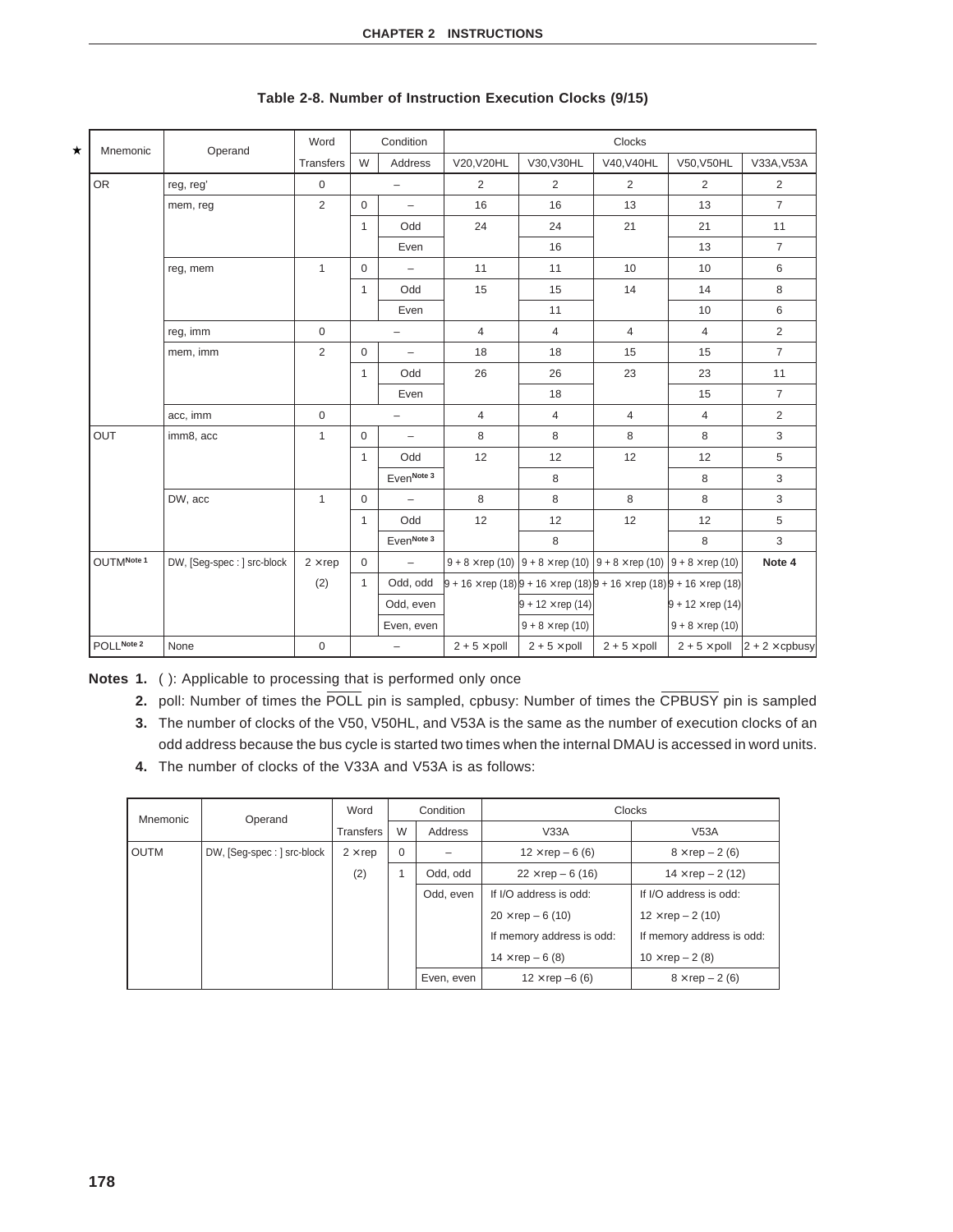| Mnemonic     | Operand                   | Word                |                          | Condition                |                |                                                                                | Clocks         |                    |                          |
|--------------|---------------------------|---------------------|--------------------------|--------------------------|----------------|--------------------------------------------------------------------------------|----------------|--------------------|--------------------------|
|              |                           | Transfers           | W                        | <b>Address</b>           | V20, V20HL     | V30, V30HL                                                                     | V40, V40HL     | V50, V50HL         | V33A, V53A               |
| POP          | mem <sub>16</sub>         | 2                   | $\overline{\phantom{m}}$ | Odd                      | 25             | 25                                                                             | 24             | 24                 | 9                        |
|              |                           |                     |                          | Even                     |                | 17                                                                             |                | 16                 | 5                        |
|              | reg16                     | $\mathbf{1}$        | $\overline{\phantom{a}}$ | Odd                      | 12             | 12                                                                             | 12             | 12                 | $\overline{7}$           |
|              |                           |                     |                          | Even                     |                | 8                                                                              |                | 8                  | 5                        |
|              | sreg                      | $\mathbf{1}$        | $\overline{\phantom{a}}$ | Odd                      | 12             | 12                                                                             | 12             | 12                 | $\overline{7}$           |
|              |                           |                     |                          | Even                     |                | 8                                                                              |                | 8                  | 5                        |
|              | <b>PSW</b>                | $\mathbf{1}$        | $\overline{\phantom{a}}$ | Odd                      | 12             | 12                                                                             | 12             | 12                 | $\overline{7}$           |
|              |                           |                     |                          | Even                     |                | 8                                                                              |                | 8                  | 5                        |
|              | R                         | $\overline{7}$      | $\overline{\phantom{m}}$ | Odd                      | 75             | 75                                                                             | 75             | 75                 | 38                       |
|              |                           |                     |                          | Even                     |                | 43                                                                             |                | 43                 | 22                       |
| PREPARE      | imm16, imm8               | $\mathbf{1}$        | $\overline{\phantom{m}}$ | Odd                      | 16             | 16                                                                             | 16             | 16                 | 15                       |
|              | (When $\text{imm8} = 0$ ) |                     |                          | Even                     |                | 12                                                                             |                | 12                 |                          |
|              | imm16, imm8               | $2 \times$ imm8     | $\overline{\phantom{a}}$ | Odd                      |                | $23 + 16$ (imm8-1) $\left  21 + 16$ (imm8-1) $\left  21 + 16 \right $ (imm8-1) |                | $21 + 16$ (imm8-1) | $17 + 12$ (imm8-1)       |
|              | (When imm $8 \geq 1$ )    |                     |                          | Even                     |                | $19 + 8$ (imm8-1)                                                              |                | $17 + 8$ (imm8-1)  | $15 + 8$ (imm8-1)        |
| PS:          | None                      | $\mathbf 0$         |                          | $\overline{\phantom{0}}$ | 2              | 2                                                                              | $\overline{2}$ | 2                  | $\overline{c}$           |
| <b>PUSH</b>  | mem16                     | $\sqrt{2}$          | $\overline{\phantom{a}}$ | Odd                      | 26             | 26                                                                             | 23             | 23                 | 9                        |
|              |                           |                     |                          | Even                     |                | 18                                                                             |                | 15                 | 5                        |
|              | reg16                     | $\mathbf{1}$        | $\qquad \qquad -$        | Odd                      | 12             | 12                                                                             | 10             | 10                 | 5                        |
|              |                           |                     |                          | Even                     |                | 8                                                                              |                | 6                  | 3                        |
|              | sreg                      | $\mathbf{1}$        | $\overline{\phantom{a}}$ | Odd                      | 12             | 12                                                                             | 10             | 10                 | 5                        |
|              |                           |                     |                          | Even                     |                | 8                                                                              |                | 6                  | 3                        |
|              | <b>PSW</b>                | $\mathbf{1}$        | $\overline{\phantom{m}}$ | Odd                      | 12             | 12                                                                             | 10             | 10                 | 5                        |
|              |                           |                     |                          | Even                     |                | 8                                                                              |                | 6                  | 3                        |
|              | ${\sf R}$                 | 8                   | $\overline{\phantom{0}}$ | Odd                      | 67             | 67                                                                             | 65             | 65                 | 36                       |
|              |                           |                     |                          | Even                     |                | 35                                                                             |                | 33                 | 20                       |
|              | imm8                      | $\mathbf{1}$        | $\qquad \qquad -$        | Odd                      | 11             | 11                                                                             | 9              | $\boldsymbol{9}$   | 5                        |
|              |                           |                     |                          | Even                     |                | $\overline{7}$                                                                 |                | 5                  | 3                        |
|              | imm16                     | $\mathbf{1}$        | $\overline{\phantom{0}}$ | Odd                      | 12             | 12                                                                             | 10             | 10                 | 5                        |
|              |                           |                     |                          | Even                     |                | 8                                                                              |                | 6                  | 3                        |
| <b>REP</b>   | None                      | $\mathsf 0$         |                          | $\overline{\phantom{0}}$ | $\overline{2}$ | $\overline{2}$                                                                 | $\overline{2}$ | $\overline{2}$     | $\overline{2}$           |
| <b>REPC</b>  | None                      | $\boldsymbol{0}$    |                          | $\overline{\phantom{0}}$ | $\overline{2}$ | $\overline{2}$                                                                 | $\overline{2}$ | $\overline{2}$     | $\overline{2}$           |
| REPE         | None                      | $\pmb{0}$           |                          | $\overline{\phantom{a}}$ | 2              | 2                                                                              | 2              | 2                  | 2                        |
| <b>REPNC</b> | None                      | 0                   |                          | $\overline{\phantom{0}}$ | $\overline{2}$ | $\overline{2}$                                                                 | $\overline{2}$ | $\overline{2}$     | $\overline{2}$           |
| <b>REPNE</b> | None                      | $\mathbf 0$         |                          | -                        | $\overline{2}$ | $\overline{c}$                                                                 | $\overline{2}$ | $\overline{2}$     | $\overline{2}$           |
| REPNZ        | None                      | $\mathsf{O}\xspace$ |                          | $\overline{\phantom{0}}$ | $\overline{c}$ | $\overline{2}$                                                                 | $\overline{c}$ | $\overline{2}$     | $\overline{a}$           |
| REPZ         | None                      | $\mathsf{O}\xspace$ |                          | $\overline{\phantom{a}}$ | $\overline{2}$ | $\overline{2}$                                                                 | $\overline{2}$ | $\overline{2}$     | $\overline{a}$           |
| RET          | None                      | $\mathbf{1}$        | $\overline{\phantom{m}}$ | Odd                      | 19             | 19                                                                             | 19             | 19                 | 12                       |
|              | (call in segment)         |                     |                          | Even                     |                | 15                                                                             |                | 15                 | 10                       |
|              | None                      | $\overline{2}$      | $\overline{\phantom{a}}$ | Odd                      | 29             | 29                                                                             | 29             | 29                 | 16                       |
|              | (call outside segment)    |                     |                          | Even                     |                | 21                                                                             |                | 21                 | 12                       |
|              | pop-value                 | $\mathbf{1}$        | $\overline{\phantom{a}}$ | Odd                      | 24             | 24                                                                             | 24             | 24                 | 12                       |
|              | (call in segment)         |                     |                          | Even                     |                | 20                                                                             |                | 20                 | 10 <sup>1</sup>          |
|              | pop-value                 | $\overline{2}$      | $\qquad \qquad -$        | Odd                      | 32             | 32                                                                             | 32             | 32                 | 16                       |
|              | (call outside segment)    |                     |                          | Even                     |                | 24                                                                             |                | 24                 | 12                       |
| RETEM        | None                      | 3                   | $\overline{\phantom{a}}$ | Odd                      | 39             | 39                                                                             | 39             | 39                 | -                        |
|              |                           |                     |                          | Even                     |                | 27                                                                             |                | 27                 | $\overline{\phantom{0}}$ |

# **Table 2-8. Number of Instruction Execution Clocks (10/15)**

 $\star$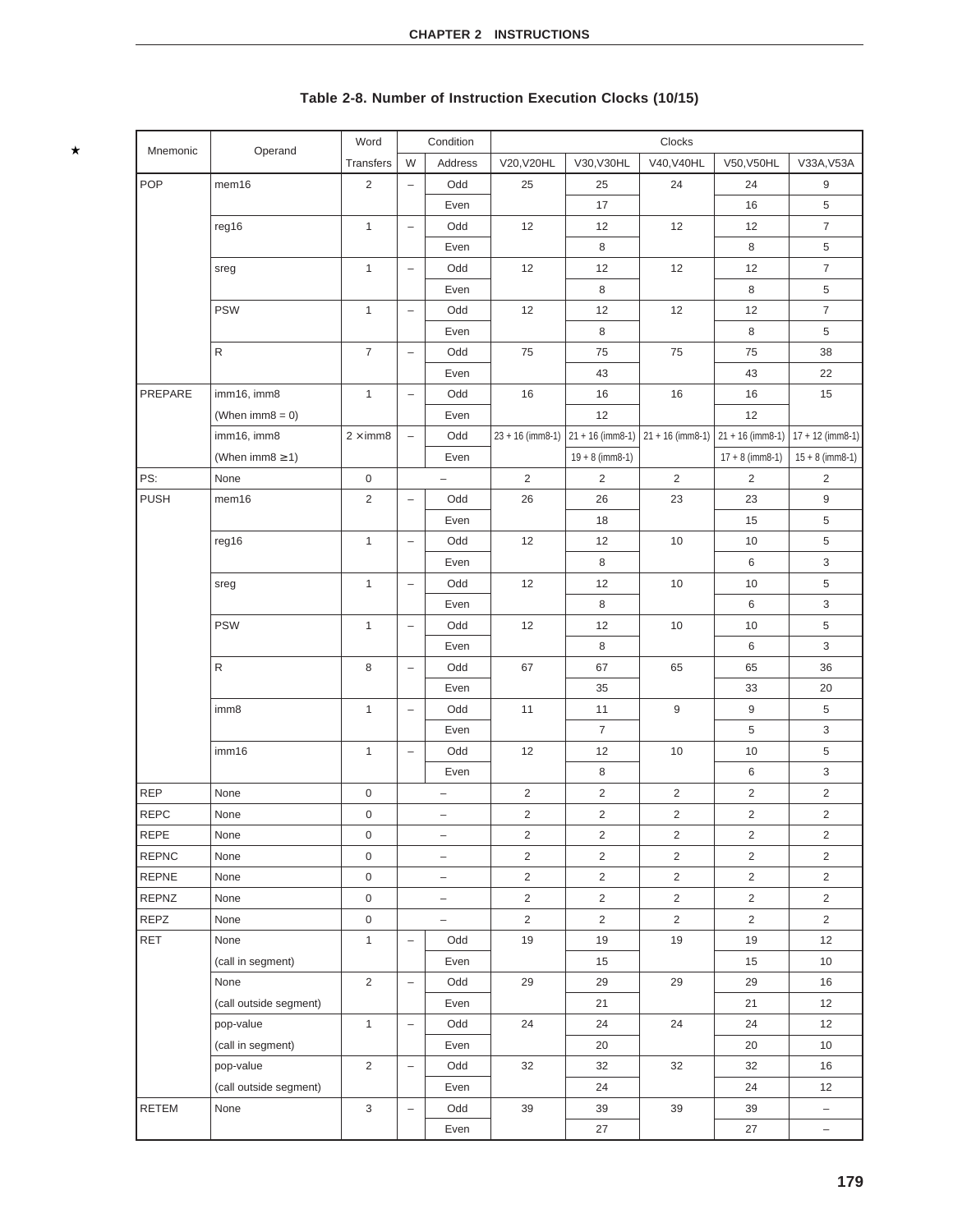| Mnemonic<br>★   | Operand   | Word           |                          | Condition                |                          |                          | Clocks                   |                          |                |
|-----------------|-----------|----------------|--------------------------|--------------------------|--------------------------|--------------------------|--------------------------|--------------------------|----------------|
|                 |           | Transfers      | W                        | Address                  | V20, V20HL               | V30, V30HL               | V40, V40HL               | V50, V50HL               | V33A, V53A     |
| RETI            | None      | 3              | $\overline{\phantom{m}}$ | Odd                      | 39                       | 39                       | 39                       | 39                       | 19             |
|                 |           |                |                          | Even                     |                          | 27                       |                          | 27                       | 13             |
| <b>RETXA</b>    | imm8      | 2              |                          | $\overline{\phantom{a}}$ | $\overline{\phantom{0}}$ | $\overline{\phantom{0}}$ | $\overline{\phantom{0}}$ | $\overline{\phantom{a}}$ | 12             |
| <b>ROL</b> Note | reg, 1    | $\mathbf 0$    |                          | $\overline{\phantom{a}}$ | 6                        | 6                        | 6                        | 6                        | $\overline{2}$ |
|                 | mem, 1    | 2              | $\mathbf 0$              | $\overline{\phantom{0}}$ | 16                       | 16                       | 13                       | 13                       | $\overline{7}$ |
|                 |           |                | $\mathbf{1}$             | Odd                      | 24                       | 24                       | 21                       | 21                       | 11             |
|                 |           |                |                          | Even                     |                          | 16                       |                          | 13                       | $\overline{7}$ |
|                 | reg, CL   | $\mathbf 0$    |                          | $\overline{\phantom{a}}$ | $7 + n$                  | $7 + n$                  | $7 + n$                  | $7 + n$                  | $2 + n$        |
|                 | mem, CL   | 2              | $\mathbf 0$              | $\overline{\phantom{0}}$ | $19 + n$                 | $19 + n$                 | $16 + n$                 | $16 + n$                 | $6 + n$        |
|                 |           |                | $\mathbf{1}$             | Odd                      | $27 + n$                 | $27 + n$                 | $24 + n$                 | 24 + n                   | $10 + n$       |
|                 |           |                |                          | Even                     |                          | $19 + n$                 |                          | $16 + n$                 | $6 + n$        |
|                 | reg, imm8 | 0              |                          | $\overline{\phantom{a}}$ | $7 + n$                  | $7 + n$                  | $7 + n$                  | $7 + n$                  | $2 + n$        |
|                 | mem, imm8 | $\overline{2}$ | $\mathbf 0$              | $\overline{\phantom{0}}$ | $19 + n$                 | $19 + n$                 | $16 + n$                 | $16 + n$                 | $6 + n$        |
|                 |           |                | $\mathbf{1}$             | Odd                      | $27 + n$                 | $27 + n$                 | $24 + n$                 | 24 + n                   | $10 + n$       |
|                 |           |                |                          | Even                     |                          | $19 + n$                 |                          | $16 + n$                 | $6 + n$        |
| ROL4            | reg8      | $\mathbf 0$    |                          | $\qquad \qquad -$        | 13                       | 13                       | 13                       | 13                       | 9              |
|                 | mem8      | 0              |                          | $\overline{\phantom{0}}$ | 28                       | 28                       | 25                       | 25                       | 15             |
| <b>ROLCNote</b> | reg, 1    | 0              |                          | $\overline{\phantom{a}}$ | 6                        | 6                        | 6                        | 6                        | $\overline{2}$ |
|                 | mem, 1    | 2              | $\mathbf 0$              | $\overline{\phantom{a}}$ | 16                       | 16                       | 13                       | 13                       | $\overline{7}$ |
|                 |           |                | $\mathbf{1}$             | Odd                      | 24                       | 24                       | 21                       | 21                       | 11             |
|                 |           |                |                          | Even                     |                          | 16                       |                          | 13                       | $\overline{7}$ |
|                 | reg, CL   | 0              |                          | $\overline{\phantom{a}}$ | $7 + n$                  | $7 + n$                  | $7 + n$                  | $7 + n$                  | $2 + n$        |
|                 | mem, CL   | 2              | $\mathbf 0$              | $\overline{\phantom{0}}$ | $19 + n$                 | $19 + n$                 | $16 + n$                 | $16 + n$                 | $6 + n$        |
|                 |           |                | $\mathbf{1}$             | Odd                      | $27 + n$                 | $27 + n$                 | $24 + n$                 | $24 + n$                 | $10 + n$       |
|                 |           |                |                          | Even                     |                          | $19 + n$                 |                          | $16 + n$                 | $6 + n$        |
|                 | reg, imm8 | $\mathbf 0$    |                          | $\overline{\phantom{a}}$ | $7 + n$                  | $7 + n$                  | $7 + n$                  | $7 + n$                  | $2 + n$        |
|                 | mem, imm8 | 2              | $\mathbf 0$              | $\overline{\phantom{0}}$ | $19 + n$                 | $19 + n$                 | $16 + n$                 | $16 + n$                 | $6 + n$        |
|                 |           |                | $\mathbf{1}$             | Odd                      | $27 + n$                 | $27 + n$                 | $24 + n$                 | $24 + n$                 | $10 + n$       |
|                 |           |                |                          | Even                     |                          | $19 + n$                 |                          | $16 + n$                 | $6 + n$        |
| <b>RORNote</b>  | reg, 1    | $\mathsf 0$    |                          | $\overline{\phantom{a}}$ | 6                        | 6                        | 6                        | 6                        | $\overline{2}$ |
|                 | mem, 1    | $\overline{2}$ | $\mathbf 0$              | $\overline{\phantom{a}}$ | 16                       | 16                       | 13                       | 13                       | $\overline{7}$ |
|                 |           |                | 1                        | Odd                      | 24                       | 24                       | 21                       | 21                       | 11             |
|                 |           |                |                          | Even                     |                          | 16                       |                          | 13                       | $\overline{7}$ |
|                 | reg, CL   | 0              |                          | $\overline{\phantom{a}}$ | $7 + n$                  | $7 + n$                  | $7 + n$                  | $7 + n$                  | $2 + n$        |
|                 | mem, CL   | 2              | 0                        | $\overline{\phantom{0}}$ | $19 + n$                 | $19 + n$                 | $16 + n$                 | $16 + n$                 | $6 + n$        |
|                 |           |                | $\mathbf{1}$             | Odd                      | $27 + n$                 | $27 + n$                 | $24 + n$                 | $24 + n$                 | $10 + n$       |
|                 |           |                |                          | Even                     |                          | $19 + n$                 |                          | $16 + n$                 | $6 + n$        |
|                 | reg, imm8 | $\mathbf 0$    |                          | $\overline{\phantom{a}}$ | $7 + n$                  | $7 + n$                  | $7 + n$                  | $7 + n$                  | $2 + n$        |
|                 | mem, imm8 | $\overline{2}$ | $\mathbf 0$              | $\overline{\phantom{0}}$ | $19 + n$                 | $19 + n$                 | $16 + n$                 | $16 + n$                 | $6 + n$        |
|                 |           |                | $\mathbf{1}$             | Odd                      | $27 + n$                 | $27 + n$                 | $24 + n$                 | $24 + n$                 | $19 + n$       |
|                 |           |                |                          | Even                     |                          | $19 + n$                 |                          | $16 + n$                 | $6 + n$        |
| ROR4            | reg8      | $\mathsf 0$    |                          | $\overline{\phantom{a}}$ | 17                       | 17                       | 17                       | 17                       | 13             |
|                 | mem8      | $\mathsf 0$    |                          | $\overline{\phantom{a}}$ | 32                       | 32                       | 29                       | 29                       | 19             |

# **Table 2-8. Number of Instruction Execution Clocks (11/15)**

**Note** n: Number of times of shift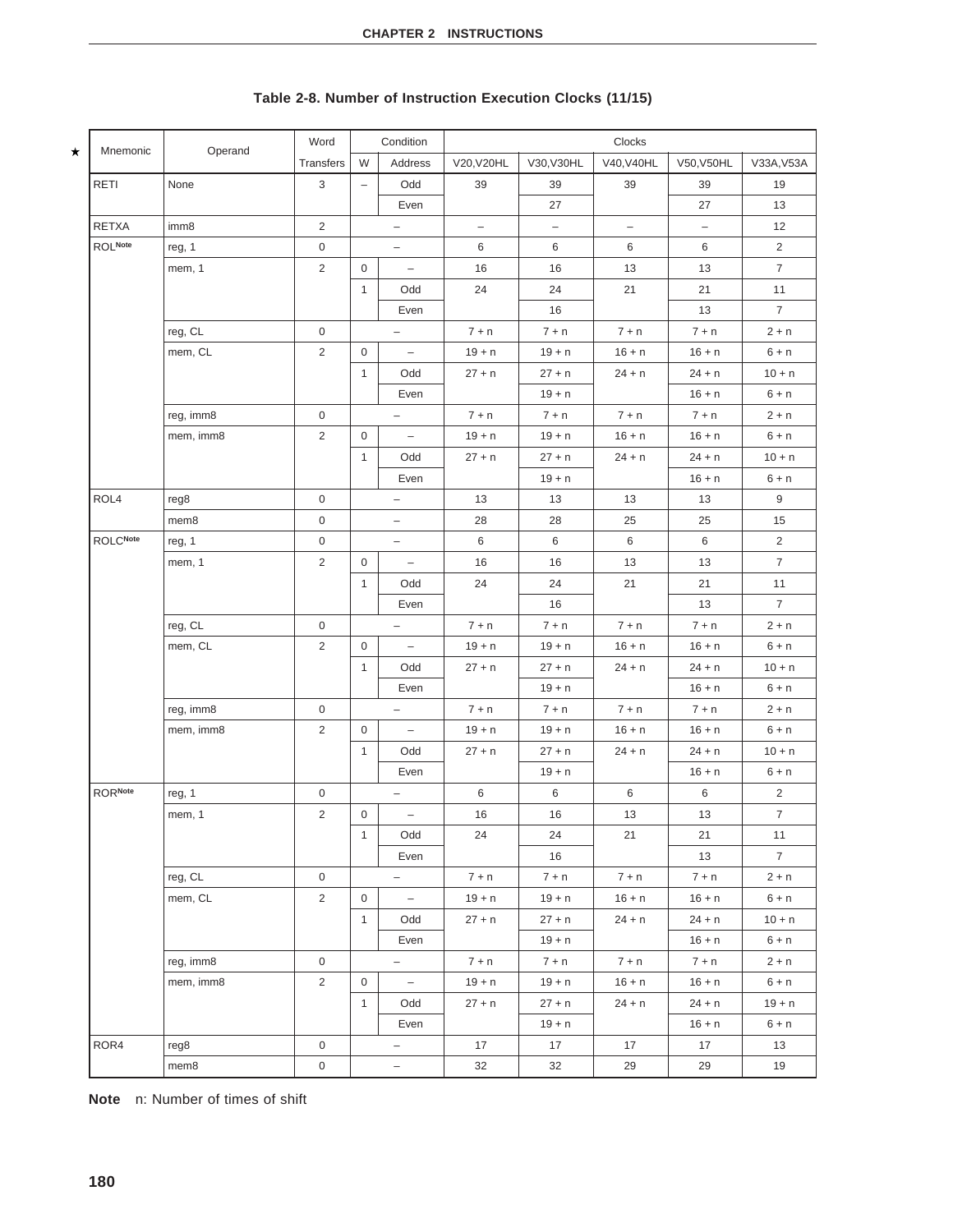| Mnemonic                  | Operand     | Word                |                          | Condition                |                |                | Clocks                |                |                |
|---------------------------|-------------|---------------------|--------------------------|--------------------------|----------------|----------------|-----------------------|----------------|----------------|
|                           |             | Transfers           | W                        | Address                  | V20, V20HL     | V30, V30HL     | V40, V40HL            | V50, V50HL     | V33A, V53A     |
| <b>RORCNote</b>           | reg, 1      | $\mathbf 0$         |                          | $\qquad \qquad -$        | 6              | 6              | 6                     | 6              | $\overline{2}$ |
|                           | mem, 1      | 2                   | $\mathbf 0$              | $\overline{\phantom{a}}$ | 16             | 16             | 13                    | 13             | $\overline{7}$ |
|                           |             |                     | $\mathbf{1}$             | Odd                      | 24             | 24             | 21                    | 21             | 11             |
|                           |             |                     |                          | Even                     |                | 16             |                       | 13             | $\overline{7}$ |
|                           | reg, CL     | $\mathbf 0$         |                          | $\overline{\phantom{0}}$ | $7 + n$        | $7 + n$        | $7 + n$               | $7 + n$        | $2 + n$        |
|                           | mem, CL     | 2                   | $\mathbf 0$              | $\overline{\phantom{a}}$ | $19 + n$       | $19 + n$       | $16 + n$              | $16 + n$       | $6 + n$        |
|                           |             |                     | $\mathbf{1}$             | Odd                      | $27 + n$       | $27 + n$       | $24 + n$              | $24 + n$       | $10 + n$       |
|                           |             |                     |                          | Even                     |                | $19 + n$       |                       | $16 + n$       | $6 + n$        |
|                           | reg, imm8   | $\mathsf{O}\xspace$ |                          | $\overline{\phantom{a}}$ | $7 + n$        | $7 + n$        | $7 + n$               | $7 + n$        | $2 + n$        |
|                           | mem, imm8   | $\overline{2}$      | $\mathbf 0$              | $\overline{\phantom{a}}$ | $19 + n$       | $19 + n$       | $16 + n$              | $16 + n$       | $6 + n$        |
|                           |             |                     | $\mathbf{1}$             | Odd                      | $27 + n$       | $27 + n$       | $24 + n$              | $24 + n$       | $10 + n$       |
|                           |             |                     |                          | Even                     |                | $19 + n$       |                       | $16 + n$       | $6 + n$        |
| SET1                      | reg8, CL    | 0                   |                          | $\overline{\phantom{a}}$ | $\overline{4}$ | $\overline{4}$ | $\overline{4}$        | $\overline{4}$ | $\overline{4}$ |
|                           | mem8, CL    | $\mathsf{O}\xspace$ |                          | $\overline{\phantom{a}}$ | 13             | 13             | 10                    | 10             | 9              |
|                           | reg16, CL   | 0                   |                          | $\overline{\phantom{a}}$ | $\overline{4}$ | $\overline{4}$ | $\overline{4}$        | $\overline{4}$ | $\overline{4}$ |
|                           | mem16, CL   | $\overline{2}$      | $\overline{\phantom{a}}$ | Odd                      | 21             | 21             | 18                    | 18             | 13             |
|                           |             |                     |                          | Even                     |                | 13             |                       | 10             | 9              |
|                           | reg8, imm3  | $\mathsf 0$         |                          | $\overline{\phantom{0}}$ | 5              | 5              | 5                     | 5              | $\overline{4}$ |
|                           | mem8, imm3  | $\boldsymbol{0}$    |                          | -                        | 14             | 14             | 11                    | 11             | 9              |
|                           | reg16, imm4 | 0                   |                          | $\overline{\phantom{0}}$ | 5              | 5              | 5                     | 5              | $\overline{4}$ |
|                           | mem16, imm4 | $\overline{2}$      | $\overline{\phantom{a}}$ | Odd                      | 22             | 22             | 19                    | 19             | 13             |
|                           |             |                     |                          | Even                     |                | 14             |                       | 11             | 9              |
|                           | CY          | $\mathbf 0$         |                          | $\qquad \qquad -$        | 2              | 2              | $\mathbf{2}^{\prime}$ | 2              | 2              |
|                           | <b>DIR</b>  | $\boldsymbol{0}$    |                          | $\qquad \qquad -$        | $\overline{2}$ | $\overline{2}$ | $\overline{2}$        | $\overline{2}$ | $\overline{2}$ |
| <b>SHL<sup>Note</sup></b> | reg, 1      | $\mathbf 0$         |                          | $\overline{\phantom{0}}$ | 6              | 6              | 6                     | 6              | 2              |
|                           | mem, 1      | $\overline{2}$      | $\mathbf 0$              | $\overline{\phantom{a}}$ | 16             | 16             | 13                    | 13             | $\overline{7}$ |
|                           |             |                     | $\mathbf{1}$             | Odd                      | 24             | 24             | 21                    | 21             | 11             |
|                           |             |                     |                          | Even                     |                | 16             |                       | 13             | $\overline{7}$ |
|                           | reg, CL     | $\mathbf 0$         |                          | $\qquad \qquad -$        | $7 + n$        | $7 + n$        | $7 + n$               | $7 + n$        | $2 + n$        |
|                           | mem, CL     | $\overline{2}$      | 0                        | $\qquad \qquad -$        | $19 + n$       | $19 + n$       | $16 + n$              | $16 + n$       | $6 + n$        |
|                           |             |                     | $\mathbf{1}$             | Odd                      | $27 + n$       | $27 + n$       | $24 + n$              | $24 + n$       | $10 + n$       |
|                           |             |                     |                          | Even                     |                | $19 + n$       |                       | $16 + n$       | $6 + n$        |
|                           | reg, imm8   | 0                   |                          | $\qquad \qquad -$        | $7 + n$        | $7 + n$        | $7 + n$               | $7 + n$        | $2 + n$        |
|                           | mem, imm8   | 2                   | 0                        | $\qquad \qquad -$        | $19 + n$       | $19 + n$       | $16 + n$              | $16 + n$       | $6 + n$        |
|                           |             |                     | $\mathbf{1}$             | Odd                      | $27 + n$       | $27 + n$       | $24 + n$              | $24 + n$       | $10 + n$       |
|                           |             |                     |                          | Even                     |                | $19 + n$       |                       | $16 + n$       | $6 + n$        |

# **Table 2-8. Number of Instruction Execution Clocks (12/15)**

**Note** n: Number of times of shift

 $\star$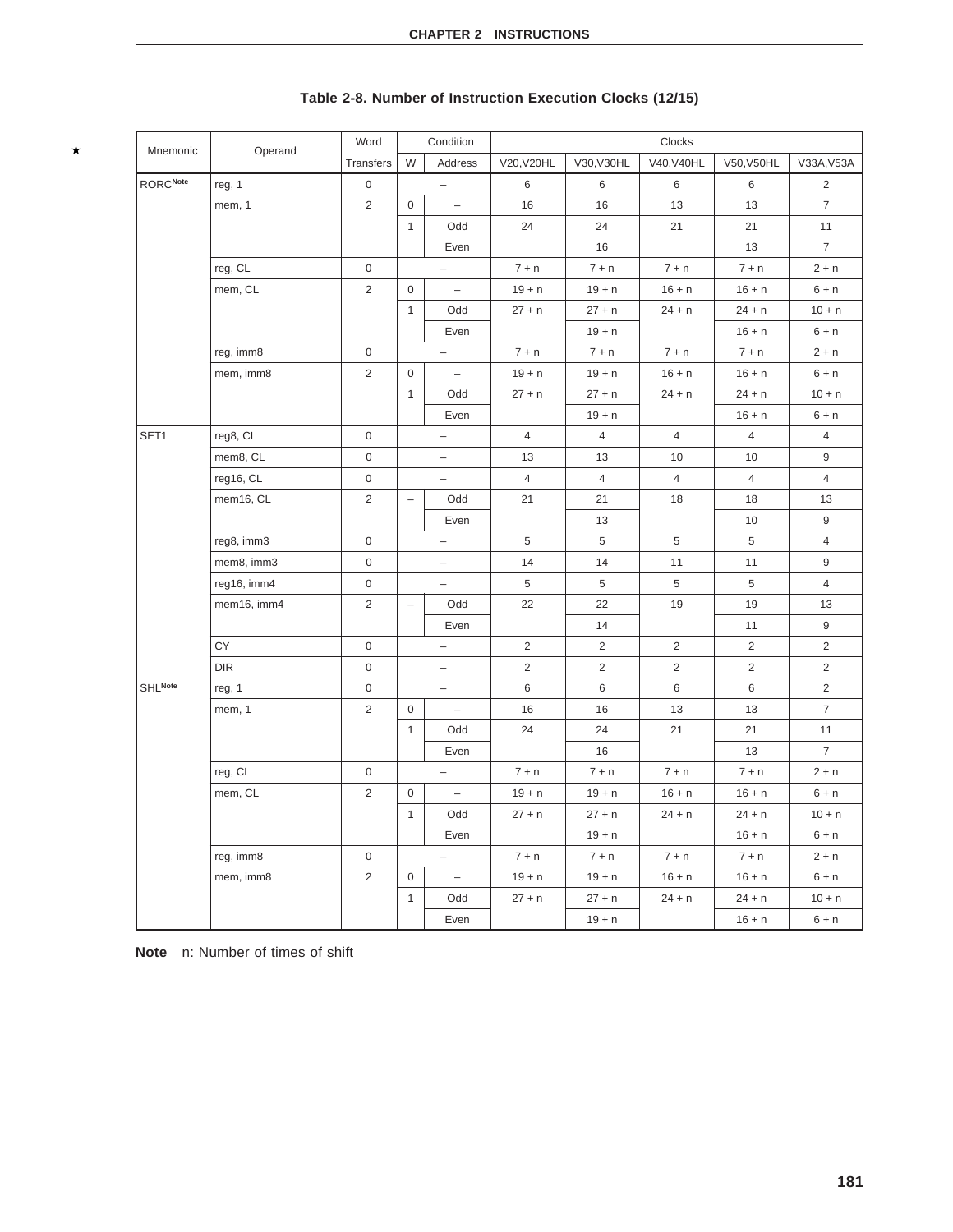| ★ | Mnemonic   |                        | Word              |              | Condition                |                                                                                               |                                                                                                   | Clocks         |                       |                    |
|---|------------|------------------------|-------------------|--------------|--------------------------|-----------------------------------------------------------------------------------------------|---------------------------------------------------------------------------------------------------|----------------|-----------------------|--------------------|
|   |            | Operand                | Transfers         | W            | Address                  | V20, V20HL                                                                                    | V30, V30HL                                                                                        | V40, V40HL     | V50, V50HL            | V33A, V53A         |
|   | SHRNote 1  | reg, 1                 | 0                 |              |                          | 6                                                                                             | 6                                                                                                 | 6              | 6                     | $\overline{2}$     |
|   |            | mem, 1                 | 2                 | 0            | $\qquad \qquad -$        | 16                                                                                            | 16                                                                                                | 13             | 13                    | $\overline{7}$     |
|   |            |                        |                   | $\mathbf{1}$ | Odd                      | 24                                                                                            | 24                                                                                                | 21             | 21                    | 11                 |
|   |            |                        |                   |              | Even                     |                                                                                               | 16                                                                                                |                | 13                    | $\overline{7}$     |
|   |            | reg, CL                | $\mathbf 0$       |              |                          | $7 + n$                                                                                       | $7 + n$                                                                                           | $7 + n$        | $7 + n$               | $2 + n$            |
|   |            | mem, CL                | 2                 | 0            | $\qquad \qquad -$        | $19 + n$                                                                                      | $19 + n$                                                                                          | $16 + n$       | $16 + n$              | $6 + n$            |
|   |            |                        |                   | $\mathbf{1}$ | Odd                      | $27 + n$                                                                                      | $27 + n$                                                                                          | $24 + n$       | $24 + n$              | $10 + n$           |
|   |            |                        |                   |              | Even                     |                                                                                               | $19 + n$                                                                                          |                | $16 + n$              | $6 + n$            |
|   |            | reg, imm8              | $\mathbf 0$       |              | $\qquad \qquad -$        | $7 + n$                                                                                       | $7 + n$                                                                                           | $7 + n$        | $7 + n$               | $2 + n$            |
|   |            | mem, imm8              | $\overline{c}$    | 0            | $\qquad \qquad -$        | $19 + n$                                                                                      | $19 + n$                                                                                          | $16 + n$       | $16 + n$              | $6 + n$            |
|   |            |                        |                   | $\mathbf{1}$ | Odd                      | $27 + n$                                                                                      | $27 + n$                                                                                          | $24 + n$       | $24 + n$              | $10 + n$           |
|   |            |                        |                   |              | Even                     |                                                                                               | $19 + n$                                                                                          |                | $16 + n$              | $6 + n$            |
|   | SHRANote 1 | reg, 1                 | $\mathbf 0$       |              |                          | 6                                                                                             | 6                                                                                                 | 6              | 6                     | $\overline{2}$     |
|   |            | mem, 1                 | 2                 | 0            | $\qquad \qquad -$        | 16                                                                                            | 16                                                                                                | 13             | 13                    | $\overline{7}$     |
|   |            |                        |                   | $\mathbf{1}$ | Odd                      | 24                                                                                            | 24                                                                                                | 21             | 21                    | 11                 |
|   |            |                        |                   |              | Even                     |                                                                                               | 16                                                                                                |                | 13                    | $\overline{7}$     |
|   |            | reg, CL                | $\mathbf 0$       |              | $\qquad \qquad -$        | $7 + n$                                                                                       | $7 + n$                                                                                           | $7 + n$        | $7 + n$               | $2 + n$            |
|   |            | mem, CL                | 2                 | 0            | $\qquad \qquad -$        | $19 + n$                                                                                      | $19 + n$                                                                                          | $16 + n$       | $16 + n$              | $6 + n$            |
|   |            |                        |                   | $\mathbf{1}$ | Odd                      | $27 + n$                                                                                      | $27 + n$                                                                                          | $24 + n$       | $24 + n$              | $10 + n$           |
|   |            |                        |                   |              | Even                     |                                                                                               | $19 + n$                                                                                          |                | $16 + n$              | $6 + n$            |
|   |            | reg, imm8              | $\mathbf 0$       |              |                          | $7 + n$                                                                                       | $7 + n$                                                                                           | $7 + n$        | $7 + n$               | $2 + n$            |
|   |            | mem, imm8              | 2                 | 0            | $\qquad \qquad -$        | $19 + n$                                                                                      | $19 + n$                                                                                          | $16 + n$       | $16 + n$              | $6 + n$            |
|   |            |                        |                   | $\mathbf{1}$ | Odd                      | $27 + n$                                                                                      | $27 + n$                                                                                          | $24 + n$       | $24 + n$              | $10 + n$           |
|   |            |                        |                   |              | Even                     |                                                                                               | $19 + n$                                                                                          |                | $16 + n$              | $6 + n$            |
|   | SS:        | None                   | $\mathsf 0$       |              | $\qquad \qquad -$        | $\overline{2}$                                                                                | $\overline{2}$                                                                                    | 2              | $\overline{2}$        | $\overline{2}$     |
|   | STMNote 2  | [DS1-spec: ] dst-block | $1 \times rep$    | 0            | $\qquad \qquad -$        |                                                                                               | 7 + 4 $\times$ rep (7)   7 + 4 $\times$ rep (7)   5 + 4 $\times$ rep (5)   5 + 4 $\times$ rep (5) |                |                       | $3 \times rep(3)$  |
|   |            |                        | (1)               | $\mathbf{1}$ | Odd                      | $7 + 8 \times$ rep (11) $7 + 8 \times$ rep (11) $5 + 8 \times$ rep (9) $5 + 8 \times$ rep (9) |                                                                                                   |                |                       | $5 \times$ rep (5) |
|   |            |                        |                   |              | Even                     |                                                                                               | $7 + 4 \times rep(7)$                                                                             |                | $5 + 4 \times rep(5)$ | $3 \times rep(3)$  |
|   | STMBNote 2 | None                   | $1 \times rep(2)$ | $\mathbf 0$  |                          |                                                                                               | 7 + 4 × rep (7) $ 7 + 4 \times$ rep (7) $ 5 + 4 \times$ rep (5) $ 5 + 4 \times$ rep (5)           |                |                       | $3 \times rep(3)$  |
|   | STMWNote 2 | None                   | $1 \times rep$    | 1            | Odd                      | $7 + 8 \times$ rep (11) $7 + 8 \times$ rep (11) $5 + 8 \times$ rep (9) $5 + 8 \times$ rep (9) |                                                                                                   |                |                       | $5 \times$ rep (5) |
|   |            |                        | (1)               |              | Even                     |                                                                                               | $7 + 4 \times rep(7)$                                                                             |                | $5 + 4 \times rep(5)$ | $3 \times rep(3)$  |
|   | SUB        | reg, reg'              | 0                 |              |                          | $\overline{c}$                                                                                | $\overline{2}$                                                                                    | $\overline{c}$ | $\overline{2}$        | 2                  |
|   |            | mem, reg               | $\overline{2}$    | 0            |                          | 16                                                                                            | 16                                                                                                | 13             | 13                    | $\overline{7}$     |
|   |            |                        |                   | $\mathbf{1}$ | Odd                      | 24                                                                                            | 24                                                                                                | 21             | 21                    | 11                 |
|   |            |                        |                   |              | Even                     |                                                                                               | 16                                                                                                |                | 13                    | $\overline{7}$     |
|   |            | reg, mem               | $\mathbf{1}$      | 0            | $\equiv$                 | 11                                                                                            | 11                                                                                                | 10             | 10                    | 6                  |
|   |            |                        |                   | $\mathbf{1}$ | Odd                      | 15                                                                                            | 15                                                                                                | 14             | 14                    | 8                  |
|   |            |                        |                   |              | Even                     |                                                                                               | 11                                                                                                |                | 10                    | 6                  |
|   |            | reg, imm               | 0                 |              | $\overline{\phantom{a}}$ | $\overline{4}$                                                                                | $\overline{4}$                                                                                    | $\overline{4}$ | $\overline{4}$        | $\overline{2}$     |
|   |            | mem, imm               | $\overline{2}$    | 0            | $\equiv$                 | 18                                                                                            | 18                                                                                                | 15             | 15                    | $\overline{7}$     |
|   |            |                        |                   | $\mathbf{1}$ | Odd                      | 26                                                                                            | 26                                                                                                | 23             | 23                    | 11                 |
|   |            |                        |                   |              | Even                     |                                                                                               | 18                                                                                                |                | 15                    | $\overline{7}$     |
|   |            | acc, imm               | 0                 |              | $\qquad \qquad -$        | 4                                                                                             | $\overline{4}$                                                                                    | $\overline{4}$ | $\overline{4}$        | $\mathbf{2}$       |

# **Table 2-8. Number of Instruction Execution Clocks (13/15)**

**Notes 1.** n: Number of times of shift

**2.** ( ): Applicable to processing that is performed only once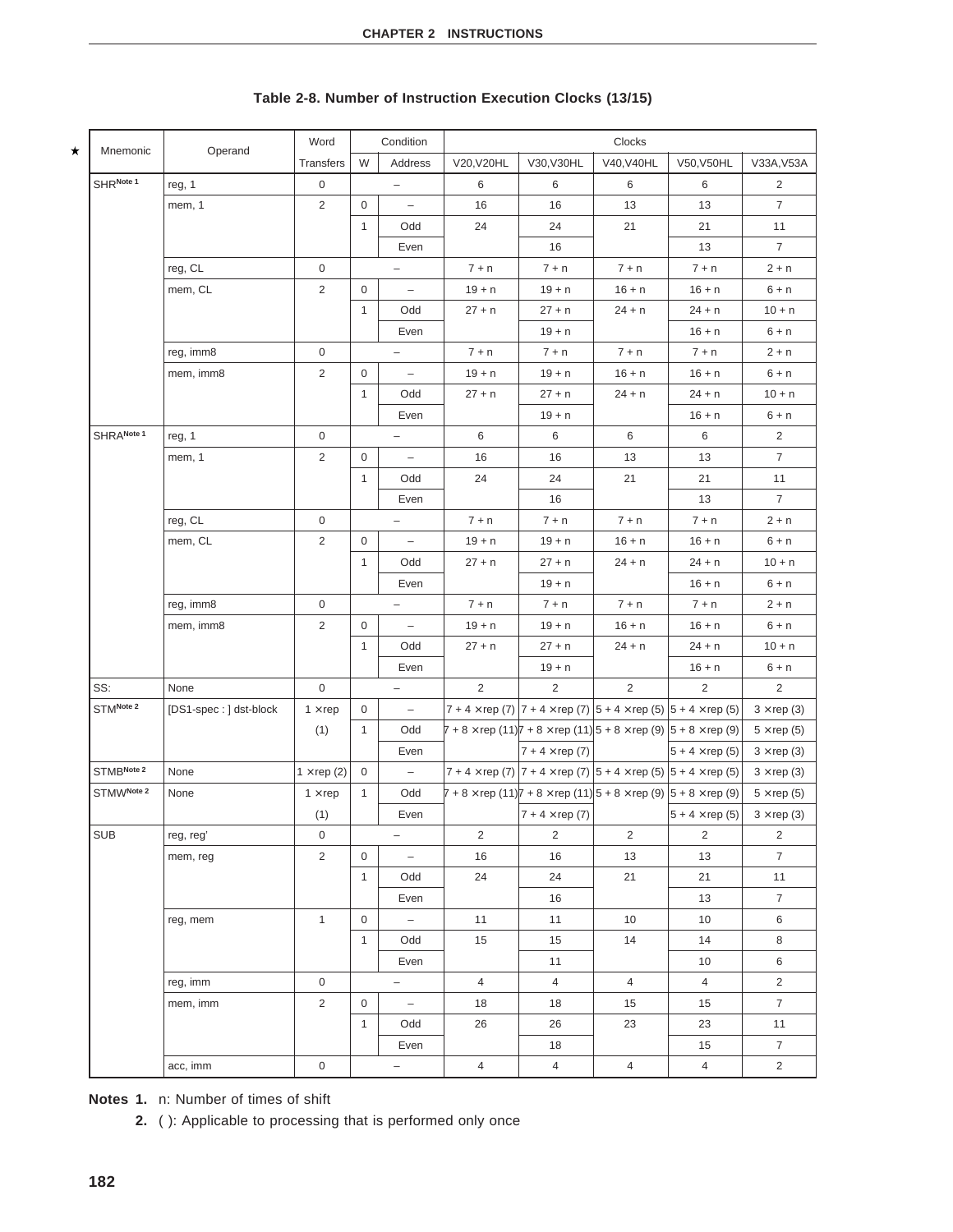| Mnemonic     | Operand                  | Word                |                          | Condition                |                           |                   | Clocks                    |                   |                   |
|--------------|--------------------------|---------------------|--------------------------|--------------------------|---------------------------|-------------------|---------------------------|-------------------|-------------------|
|              |                          | Transfers           | W                        | Address                  | V20, V20HL                | V30, V30HL        | V40, V40HL                | V50, V50HL        | V33A, V53A        |
| SUB4SNote    | [DS1-spec: ] dst-string, | $\mathbf 0$         |                          | $\overline{\phantom{0}}$ | $19 \times m + 7$         | $19 \times m + 7$ | $19 \times m + 7$         | $19 \times m + 7$ | $18 \times m + 2$ |
|              | [Seg-spec : ] src-string |                     |                          |                          |                           |                   |                           |                   |                   |
|              | None                     | $\mathbf 0$         |                          | $\overline{\phantom{0}}$ | $19 \times m + 7$         | $19 \times m + 7$ | $19 \times m + 7$         | $19 \times m + 7$ | $18 \times m + 2$ |
| <b>SUBC</b>  | reg, reg'                | $\,0\,$             |                          | $\qquad \qquad -$        | 2                         | $\overline{2}$    | $\overline{2}$            | $\overline{2}$    | $\overline{c}$    |
|              | mem, reg                 | $\overline{c}$      | $\mathbf 0$              | $\overline{\phantom{a}}$ | 16                        | 16                | 13                        | 13                | $\overline{7}$    |
|              |                          |                     | $\mathbf{1}$             | Odd                      | 24                        | 24                | 21                        | 21                | 11                |
|              |                          |                     |                          | Even                     |                           | 16                |                           | 13                | $\overline{7}$    |
|              | reg, mem                 | $\mathbf{1}$        | $\mathbf 0$              | $\qquad \qquad -$        | 11                        | 11                | 10                        | 10                | 6                 |
|              |                          |                     | $\mathbf{1}$             | Odd                      | 15                        | 15                | 14                        | 14                | 8                 |
|              |                          |                     |                          | Even                     |                           | 11                |                           | 10                | 6                 |
|              | reg, imm                 | $\mathbf 0$         |                          | $\qquad \qquad -$        | $\overline{4}$            | $\overline{4}$    | $\overline{4}$            | $\overline{4}$    | $\overline{2}$    |
|              | mem, imm                 | $\overline{2}$      | $\mathbf 0$              | $\overline{\phantom{a}}$ | 18                        | 18                | 15                        | 15                | $\overline{7}$    |
|              |                          |                     | $\mathbf{1}$             | Odd                      | 26                        | 26                | 23                        | 23                | 11                |
|              |                          |                     |                          | Even                     |                           | 18                |                           | 15                | $\overline{7}$    |
|              | acc, imm                 | $\mathbf 0$         |                          | $\qquad \qquad -$        | $\overline{4}$            | $\overline{4}$    | $\overline{4}$            | $\overline{4}$    | $\overline{2}$    |
| <b>TEST</b>  | reg, reg'                | 0                   |                          | $\qquad \qquad -$        | 2                         | $\overline{2}$    | $\overline{2}$            | $\overline{2}$    | $\overline{2}$    |
|              | mem, reg                 | $\mathbf{1}$        | $\mathbf 0$              | $\overline{\phantom{m}}$ | 10                        | 10                | 9                         | 9                 | 6                 |
|              |                          |                     | $\mathbf{1}$             | Odd                      | 14                        | 14                | 13                        | 13                | 8                 |
|              |                          |                     |                          | Even                     |                           | 10                |                           | $9\,$             | 6                 |
|              | reg, mem                 | $\mathbf{1}$        | $\mathbf 0$              | $\overline{\phantom{a}}$ | 10                        | 10                | 9                         | $9\,$             | 6                 |
|              |                          |                     | $\mathbf{1}$             | Odd                      | 14                        | 14                | 13                        | 13                | 8                 |
|              |                          |                     |                          | Even                     |                           | 10                |                           | 9                 | 6                 |
|              | reg, imm                 | $\mathbf 0$         |                          | $\qquad \qquad -$        | $\overline{4}$            | $\overline{4}$    | $\overline{4}$            | $\overline{4}$    | $\overline{2}$    |
|              | mem, imm                 | $\mathbf{1}$        | $\mathbf 0$              | $\overline{\phantom{a}}$ | 11                        | 11                | 10                        | 10                | 6                 |
|              |                          |                     | $\mathbf{1}$             | Odd                      | 15                        | 15                | 14                        | 14                | 8                 |
|              |                          |                     |                          | Even                     |                           | 11                |                           | 10                | 6                 |
|              | acc, imm                 | $\mathbf 0$         |                          | $\qquad \qquad -$        | $\overline{4}$            | 4                 | $\overline{4}$            | $\overline{4}$    | $\overline{2}$    |
| TEST1        | reg8, CL                 | 0                   |                          | -                        | $\ensuremath{\mathsf{3}}$ | 3                 | 3                         | 3                 | $\overline{4}$    |
|              | mem8, CL                 | $\mathsf 0$         |                          | $\qquad \qquad -$        | 8                         | 8                 | $\overline{7}$            | $\overline{7}$    | 8                 |
|              | reg16, CL                | $\mathsf 0$         |                          | $\overline{\phantom{0}}$ | $\ensuremath{\mathsf{3}}$ | $\mathbf{3}$      | $\ensuremath{\mathsf{3}}$ | 3                 | $\overline{4}$    |
|              | mem16, CL                | $\mathbf{1}$        | $\qquad \qquad -$        | Odd                      | 12                        | 12                | 11                        | 11                | 10 <sup>1</sup>   |
|              |                          |                     |                          | Even                     |                           | 8                 |                           | $\overline{7}$    | 8                 |
|              | reg8, imm3               | $\mathsf{O}\xspace$ |                          | $\qquad \qquad -$        | $\overline{4}$            | $\overline{4}$    | $\overline{4}$            | $\overline{4}$    | $\overline{4}$    |
|              | mem8, imm3               | $\mathsf 0$         |                          | $\qquad \qquad -$        | $\boldsymbol{9}$          | 9                 | 8                         | 8                 | 8                 |
|              | reg16, imm4              | $\mathsf 0$         |                          | $\qquad \qquad -$        | $\overline{4}$            | $\overline{4}$    | $\overline{4}$            | $\overline{4}$    | $\overline{4}$    |
|              | mem16, imm4              | $\mathbf{1}$        | $\overline{\phantom{0}}$ | Odd                      | 13                        | 13                | 12                        | 12                | 10                |
|              |                          |                     |                          | Even                     |                           | 9                 |                           | 8                 | 8                 |
| <b>TRANS</b> | src-table                | $\mathbf{1}$        |                          | $\overline{\phantom{0}}$ | 9                         | 9                 | 9                         | 9                 | 5                 |
|              | None                     | $\mathbf{1}$        |                          | $\qquad \qquad -$        | $9\,$                     | $\boldsymbol{9}$  | $\boldsymbol{9}$          | $\boldsymbol{9}$  | 5                 |
| TRANSB       | None                     | $\mathbf{1}$        |                          | $\qquad \qquad -$        | $\boldsymbol{9}$          | $\boldsymbol{9}$  | 9                         | 9                 | $5\overline{)}$   |

# **Table 2-8. Number of Instruction Execution Clocks (14/15)**

**Note** m: Number of BCD digits  $\times$  1/2

 $\star$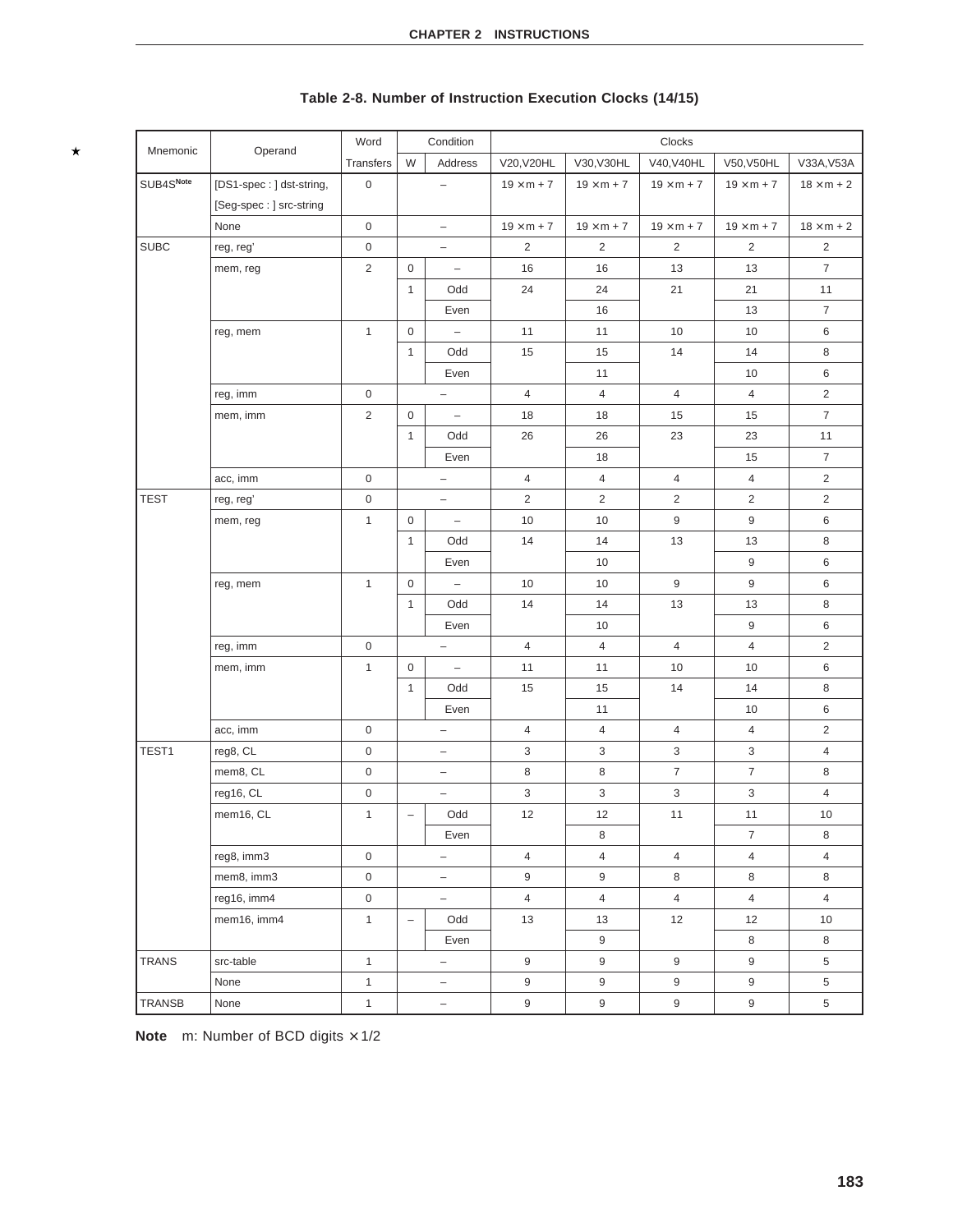| Mnemonic   | Operand   | Word           |              | Condition                |                |                | Clocks         |                |                |
|------------|-----------|----------------|--------------|--------------------------|----------------|----------------|----------------|----------------|----------------|
|            |           | Transfers      | W            | Address                  | V20, V20HL     | V30, V30HL     | V40, V40HL     | V50, V50HL     | V33A, V53A     |
| <b>XCH</b> | reg, reg' | $\mathbf 0$    |              | $\overline{\phantom{0}}$ | 3              | 3              | 3              | 3              | 3              |
|            | mem, reg  | $\overline{2}$ | $\mathbf 0$  | $\overline{\phantom{a}}$ | 16             | 16             | 13             | 13             | 8              |
|            |           |                | $\mathbf{1}$ | Odd                      | 24             | 24             | 21             | 21             | 12             |
|            |           |                |              | Even                     |                | 16             |                | 13             | 8              |
|            | reg, mem  | 2              | $\mathbf 0$  | $\overline{\phantom{a}}$ | 16             | 16             | 13             | 13             | 8              |
|            |           |                | $\mathbf{1}$ | Odd                      | 24             | 24             | 21             | 21             | 12             |
|            |           |                |              | Even                     |                | 16             |                | 13             | 8              |
|            | AW, reg16 | $\mathbf 0$    |              | $\qquad \qquad -$        | 3              | 3              | 3              | 3              | 3              |
|            | reg16, AW | $\mathbf 0$    |              | $\overline{\phantom{0}}$ | 3              | 3              | 3              | 3              | 3              |
| <b>XOR</b> | reg, reg' | $\mathsf 0$    |              | $\overline{\phantom{a}}$ | 2              | 2              | 2              | 2              | $\overline{2}$ |
|            | mem, reg  | $\overline{2}$ | $\mathbf 0$  | $\overline{\phantom{a}}$ | 16             | 16             | 13             | 13             | $\overline{7}$ |
|            |           |                | $\mathbf{1}$ | Odd                      | 24             | 24             | 21             | 21             | 11             |
|            |           |                |              | Even                     |                | 16             |                | 13             | $\overline{7}$ |
|            | reg, mem  | $\mathbf{1}$   | $\mathbf 0$  | $\overline{\phantom{m}}$ | 11             | 11             | 10             | 10             | 6              |
|            |           |                | $\mathbf{1}$ | Odd                      | 15             | 15             | 14             | 14             | 8              |
|            |           |                |              | Even                     |                | 11             |                | 10             | 6              |
|            | reg, imm  | $\mathbf 0$    |              | $\overline{\phantom{0}}$ | $\overline{4}$ | $\overline{4}$ | $\overline{4}$ | $\overline{4}$ | $\overline{2}$ |
|            | mem, imm  | $\overline{2}$ | $\mathbf 0$  | $\overline{\phantom{m}}$ | 18             | 18             | 15             | 15             | $\overline{7}$ |
|            |           |                | $\mathbf{1}$ | Odd                      | 26             | 26             | 23             | 23             | 11             |
|            |           |                |              | Even                     |                | 18             |                | 15             | $\overline{7}$ |
|            | acc, imm  | $\mathbf 0$    |              | $\qquad \qquad -$        | 4              | $\overline{4}$ | 4              | $\overline{4}$ | $\overline{2}$ |

# **Table 2-8. Number of Instruction Execution Clocks (15/15)**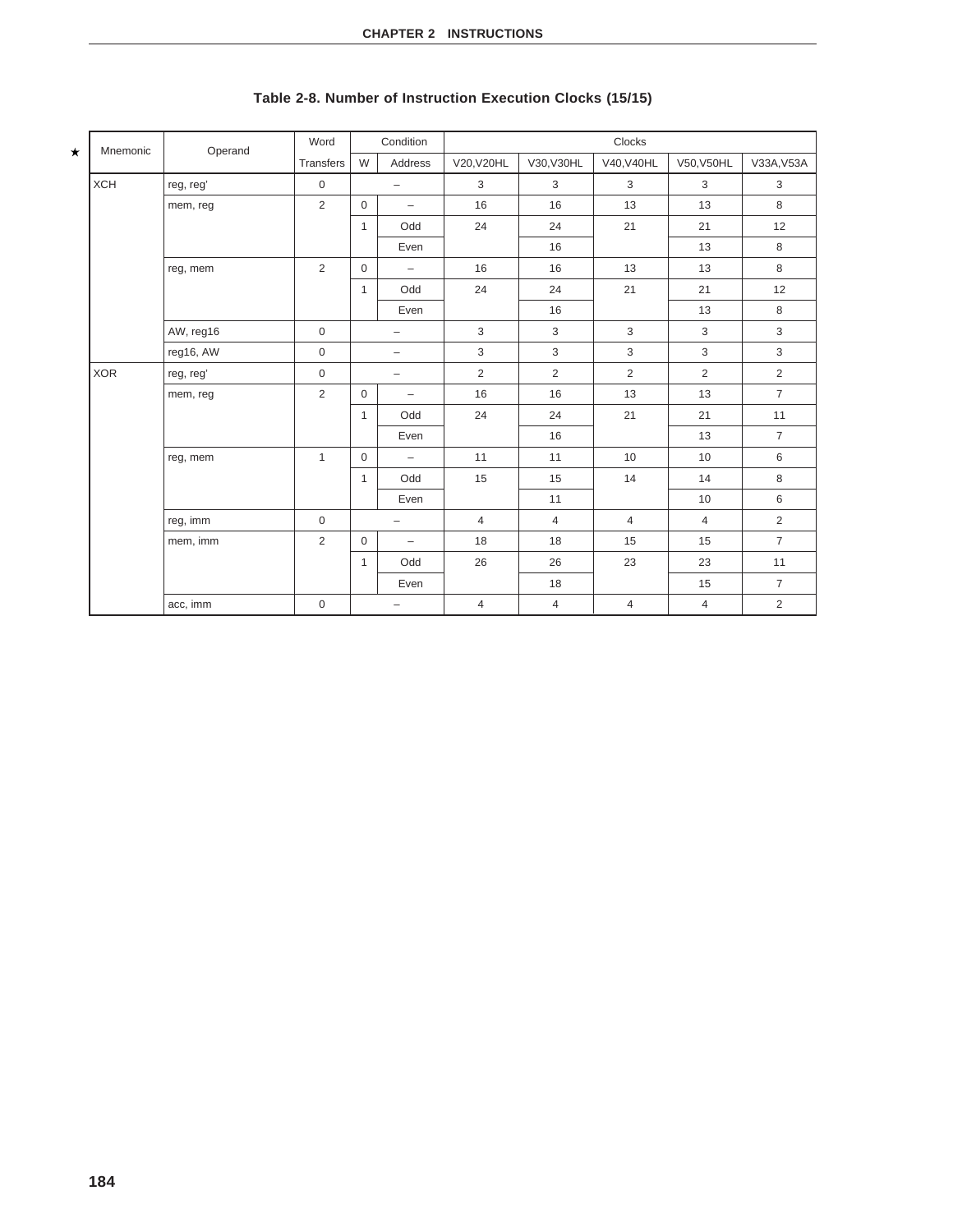#### **APPENDIX A REGISTER CONFIGURATION**

#### **A.1 General-Purpose Registers (AW, BW, CW, DW)**

Four 16-bit general-purpose registers are provided. These registers can be used not only as 16-bit registers but also as 8- bit registers (AH, AL, BH, BL, CH, CL, DH, and DL) with each register divided into the high-order and loworder 8 bits.

Therefore, these registers are used as 8- or 16-bit registers with a variety of instructions such as transfer, arithmetic operation, and logical operation instructions. Also each register is used as a default register to process specific instructions as follows:

- AW : Word multiplication/division, word input/output, data exchange
- AL : Byte multiplication/division, byte input/output, BCD rotate, data exchange
- AH : Byte multiplication/division
- BW : Data exchange (table reference)
- CW : Loop control branch, repeat prefix
- CL : Shift instructions, rotate instructions, BCD operation
- DW : Word multiplication/division, indirect addressing input/output

## **A.2 Segment Registers (PS, SS, DS0, DS1)**

The 16-bit V series divides the memory space into 64K-byte logical segments and can manage four segments at the same time (segment method). The first address of each segment is specified by the following segment registers:

- Program segment register (PS): Specifies base address of segment storing instructions
- Stack segment register (SS) : Specifies base address of segment performing stack operations
- Data segment 0 register (DS0) : Specifies base address of segment storing data
- Data segment 1 register (DS1) : Specifies base address of segment used by data transfer instruction as transfer destination of data

# **A.3 Pointers (SP, BP)**

A pointer consists of two 16-bit registers (stack pointer (SP) and base pointer (BP)). Each register is used as a pointer that specifies a memory address and can also be referenced in instruction. When memory data is referenced, however, it is used as an index register.

SP indicates the address in the stack segment that stores the latest data, and is used as a default register when the stack is manipulated.

BP is used to restore data saved to the stack.

## **A.4 Program Counter (PC)**

PC is a 16-bit binary counter that holds the offset information of the program memory address to be executed by the execution unit (EXU).

The value of PC is automatically incremented (+1) each time the microprogram fetches an instruction byte from the instruction queue.

When the branch, call, return, or break instruction is executed, a new location is loaded to PC. At this time, the value of PC is the same as that of the prefetch pointer (PFP).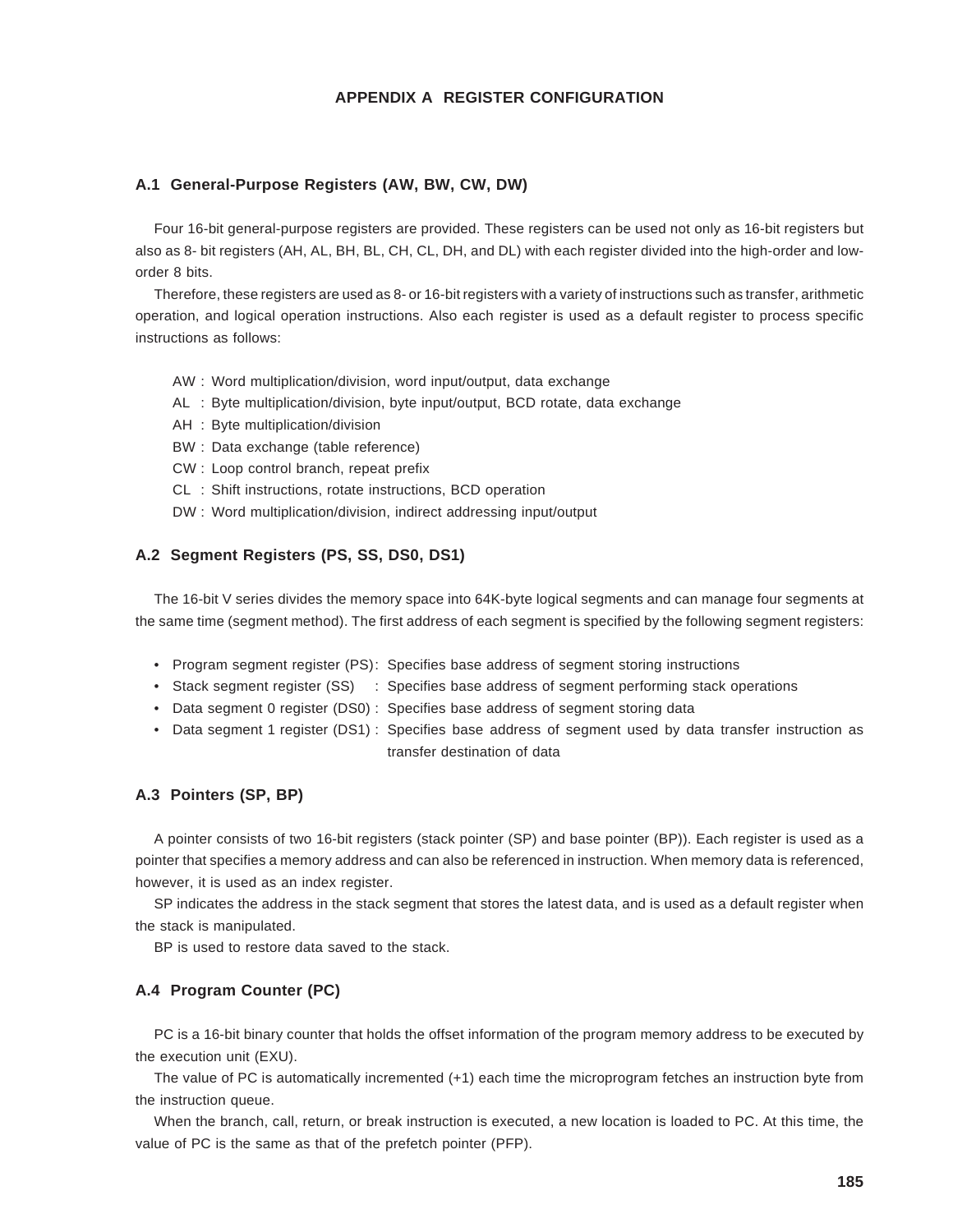# **A.5 Program Status Word (PSW)**

PSW consists of six status flags and four control flags.

Status flags

- Overflow flag (V)
- Sign flag (S)
- Zero flag (Z)
- Auxiliary carry flag (AC)
- Parity flag (P)
- Carry flag (CY)

Control flags

- Mode flag (MD)**Note**
- Direction flag (DIR)
- Interrupt enable flag (IE)
- Break flag (BRK)

**Note** Except the V33A and V53A

The status flag is automatically set to 1 or reset to 0 according to the result (data value) of executing an instruction. The CY flag is directly set, reset, or inverted by an instruction.

The control flag is set or reset by an instruction to control the operation of the CPU.

The IE and BRK flags are reset when interrupt service is started.

Only the MD flag is set to 1 by RESET input, and all the other flags are reset to 0.

PSW is manipulated in byte or word units by the following processing. If it is manipulated in byte units, only the low-order 8 bits (including the status flags except the V flag) are manipulated.

#### **Figure A-1. PSW Configuration**

| 15          | 14 | 13 | 12 | 11 | 10 | 9 |                     |             | 6 | 5 |             |   |    |   |
|-------------|----|----|----|----|----|---|---------------------|-------------|---|---|-------------|---|----|---|
| Note<br>IVI |    |    |    |    | r  |   | R<br>$\overline{ }$ | $\sim$<br>ບ | ∸ | 0 | Α<br>⌒<br>ັ | v | רו | ◡ |

**Note** The V33A and V53A is not provided with the MD flag. Bit 15 of PSW is fixed to 1.

Bits 0 through 7 can be stored to or restored from AH by the MOV instruction.

All the bits of PSW are saved to the stack when an interrupt occurs or when the call instruction is executed, and are restored from the stack by the return instruction (RETI or RETEM)**Note**. In addition, PSW can also be saved to or restored from the stack by the PUSH PSW or POP PSW instruction**Note**.

**Note** The MD flag may be in the write-enabled or write-disabled status. In the write-disabled status, the MD flag is not restored from the stack but retains the current status even if the RETI or POP PSW instruction is executed. The MD flag is set in the write-disabled status by the reset operation and RETEM instruction, and is enabled by the BRKEM instruction.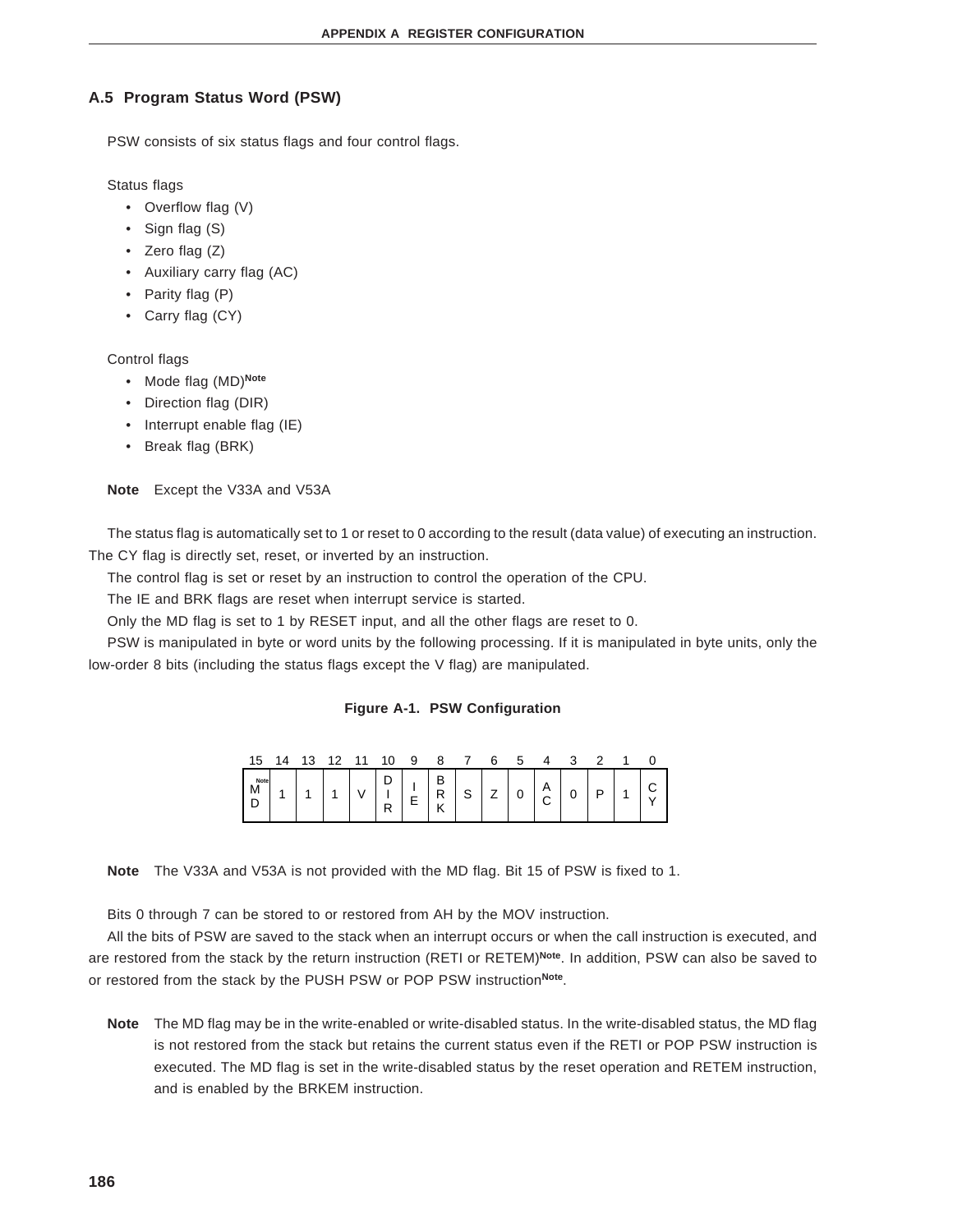Each flag is placed in the following status when each instruction is executed.

## **(1) Carry flag (CY)**

#### **(a) Binary addition/subtraction**

When a byte operation is executed, and if a carry or borrow occurs from bit 7 of the result of the operation, the CY flag is set; otherwise, it is reset.

If a carry or borrow occurs from bit 15 of the result of executing a word operation, the CY flag is set; otherwise, it is reset.

### **(b) Logical operation**

The CY flag remains reset regardless of the result.

#### **(c) Binary multiplication**

If AH is 0 as a result of executing an unsigned byte operation, the CY flag is reset; otherwise it is set. If AH sign-extends AL as a result of executing a signed byte operation, the CY flag is reset; otherwise, it is set.

If DW is 0 as a result of executing an unsigned word operation, the CY flag is reset; otherwise, it is set. If DW sign-extends AW as a result of executing signed word operation, the CY flag is reset; otherwise, it is set.

When an 8-bit immediate operation is executed, and if the product is within 16 bits, the CY flag is reset; if the product exceeds 16 bits, it is set.

#### **(d) Binary division**

Undefined

#### **(e) Shift/rotate**

If a shift or rotate operation including the CY flag is executed, and if the bit shifted to the CY flag is 1, the CY flag is set; otherwise, it is reset.

### **(2) Parity flag (P)**

### **(a) Binary addition/subtraction, logical operation, shift**

If the number of bits that are 1 of the low-order 8 bits of the result of an operation is even, the parity flag is set; if the number of bits that are 1 is odd, the P flag is reset. If the result is all 0, the P flag is set.

#### **(b) Binary multiplication/division**

Undefined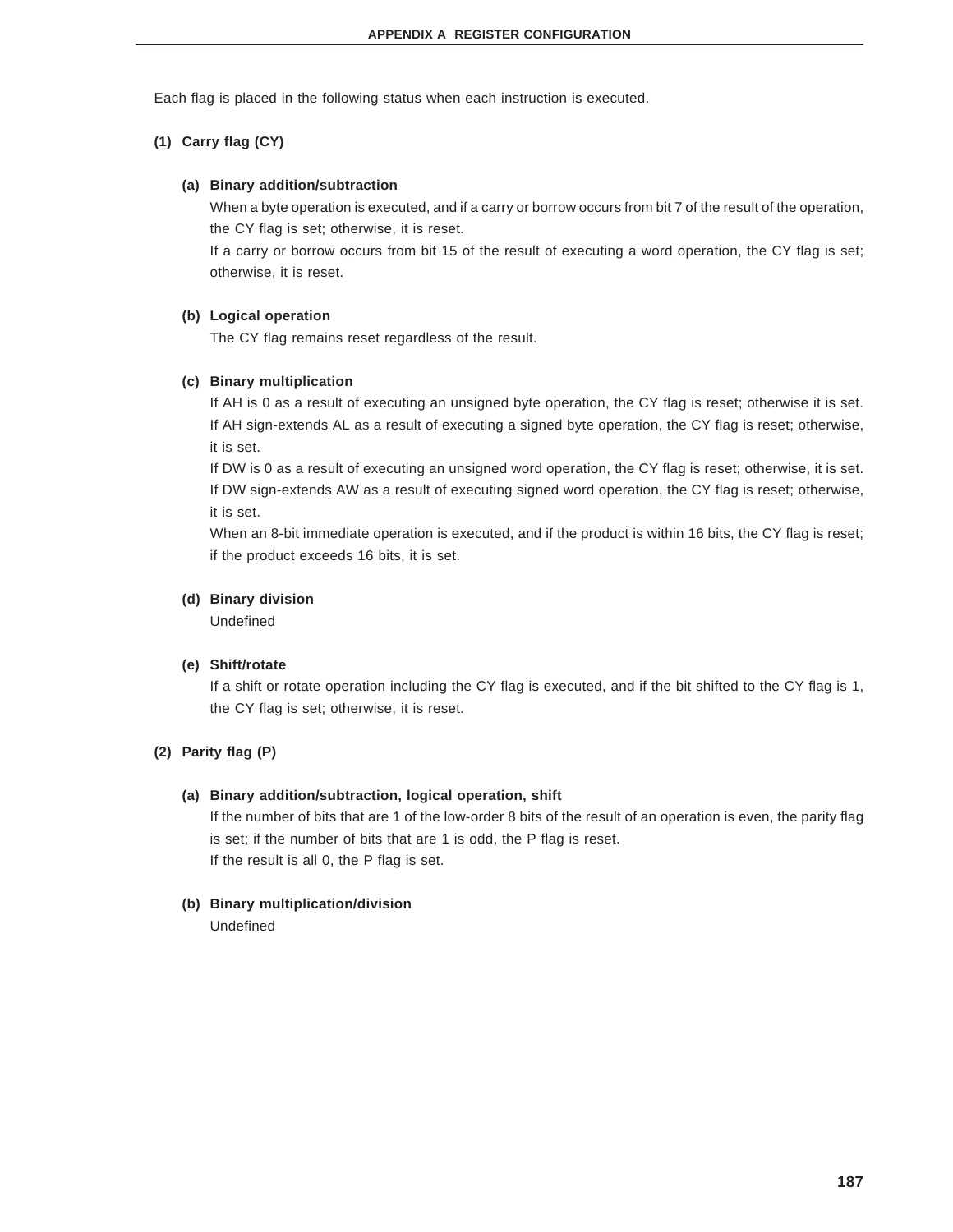#### **(3) Auxiliary carry flag (AC)**

#### **(a) Binary addition/subtraction**

The AC flag is set if a carry from the low-order 4 bits to the high-order 4 bits or a borrow from the highorder 4 bits to the low-order 4 bits occur as a result of a byte operation; otherwise, it is reset. When a word operation is executed, the AC flag is set or reset according to the status of the low-order byte.

**(b) Logical operation, binary multiplication/division, shift/rotate** Undefined

### **(4) Zero flag (Z)**

#### **(a) Binary addition/subtraction, logical operation, shift/rotate**

If all the 8 bits of the result of a byte operation are zero, or if all the 16 bits of the result of a word operation are zero, the zero flag is set; otherwise, it is reset.

# **(b) Binary multiplication/division**

Undefined

## **(5) Sign flag (S)**

#### **(a) Binary addition/subtraction, logical operation, shift/rotate**

If bit 7 of the result of a byte operation is 1, the sign flag is set; otherwise, it is reset. If bit 15 of the result of a word operation is 1, the sign flag is set; otherwise, it is reset.

**(b) Binary multiplication/division** Undefined

#### **(6) Overflow flag (V)**

#### **(a) Binary addition/subtraction**

If carries from bits 7 and 6 are different as a result of a byte operation, the overflow flag is set; otherwise, it is reset.

If carries from bits 15 and 14 are different as a result of a word operation, the V flag is set; otherwise it is reset.

### **(b) Binary multiplication**

If AH is 0 as a result of an unsigned byte operation, the V flag is set; if AH is other than 0, the flag is reset. If AH sign-extends AL as a result of a signed byte operation, the V flag is reset; otherwise, it is reset. If DW is 0 as a result of an unsigned word operation, the V flag is reset; if DW is other than 0, it is set. If DW sign-extends AW as a result of a signed word operation, the V flag is reset; otherwise, it is set. If the product resulting from an 8-bit immediate operation is within 16 bits, the V flag is reset; if the product exceeds 16 bits, it is set.

#### **(c) Binary division**

The V flag is reset.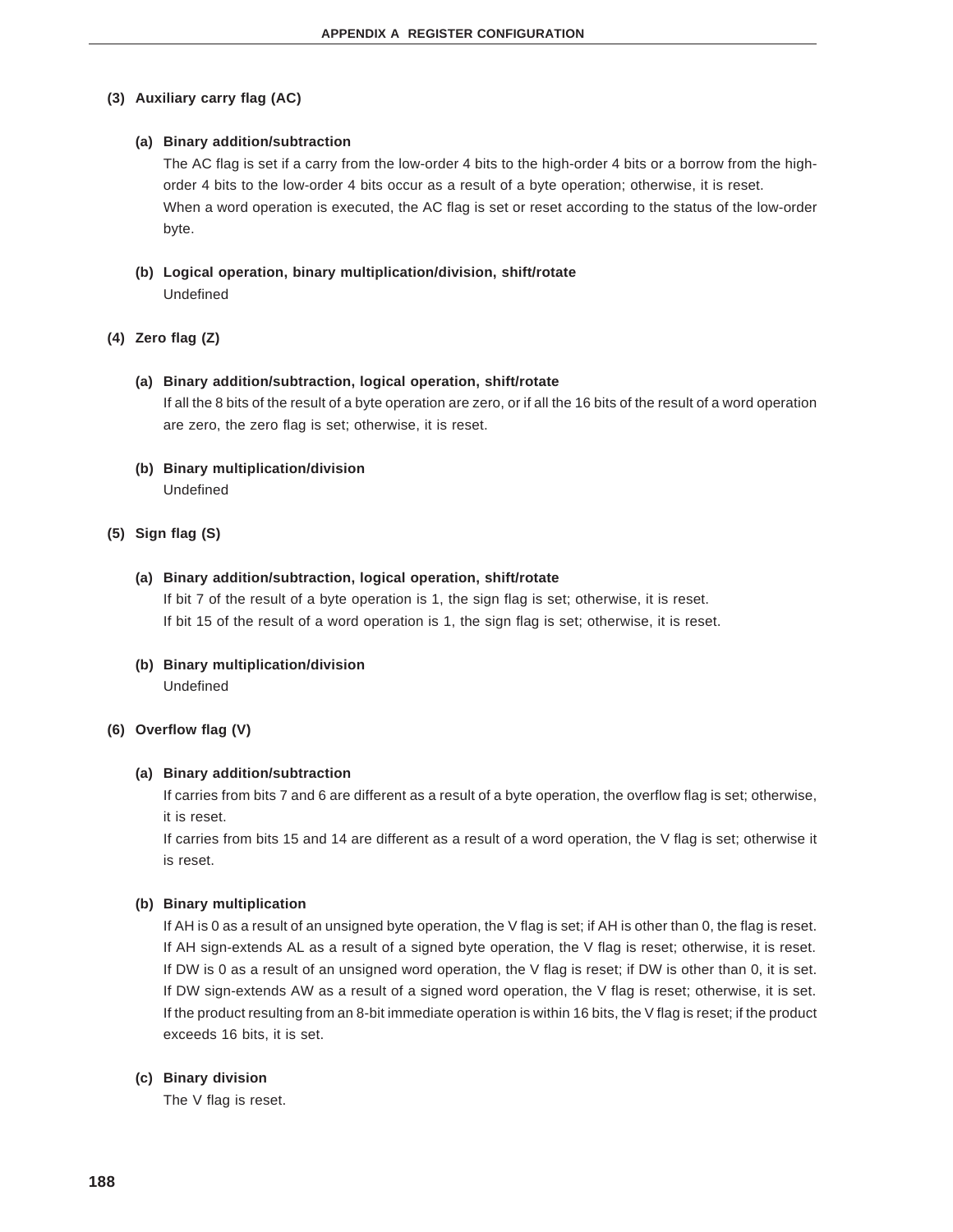#### **(d) Logical operation**

The V flag is reset.

## **(e) Shift/rotate**

When a left 1-bit shift/rotate operation is executed, the V flag is set or reset as follows according to the result of the operation.

CY = most significant bit: reset

 $CY \neq most$  significant bit: set

When a right 1-bit shift/rotate operation is executed, the V flag is set or reset as follows according to the result of the operation.

Most significant bit = second most significant bit: reset

Most significant bit ≠ second most significant bit: set

The V flag is undefined if a multi-bit shift/rotate operation is executed.

## **(7) Break flag (BRK)**

This flag can be set by a memory manipulation instruction only when it is saved to the stack as a part of PSW. After the BRK flag has been set and restored from the stack to PSW, setting the BRK flag is effective. Once the BRK flag has been set, and when one instruction is executed, a software interrupt (interrupt vector 1) automatically occurs, and one instruction can be traced at a time.

## **(8) Interrupt enable flag (IE)**

This flag is set by the EI instruction to enable the INT interrupt, and is reset by the DI instruction to disable the INT interrupt.

## **(9) Direction flag (DIR)**

This flag is set by the SET1 DIR instruction and is reset by the CLR1 DIR instruction. When the DIR flag is set, and if a block transfer/input/output instruction is executed, the processing is performed from the high-order address to the low-order address. If the DIR flag is reset, the processing is performed from the low-order address to the high-order address.

## **(10) Mode flag (MD) (except V33A and V53A)**

This flag is set by RESET input and sets the CPU in the native mode. It is reset by the BRKEM instruction to set the CPU in the emulation mode.

The MD flag is also set by the CALLN and RETEM instructions to set the CPU in the native mode. The RESET input and RETEM instruction disables the MD flag from being written. As a result, the MD flag is not restored even if the RETI or POP PSW instruction is executed. The BRKEM instruction enables writing the MD flag.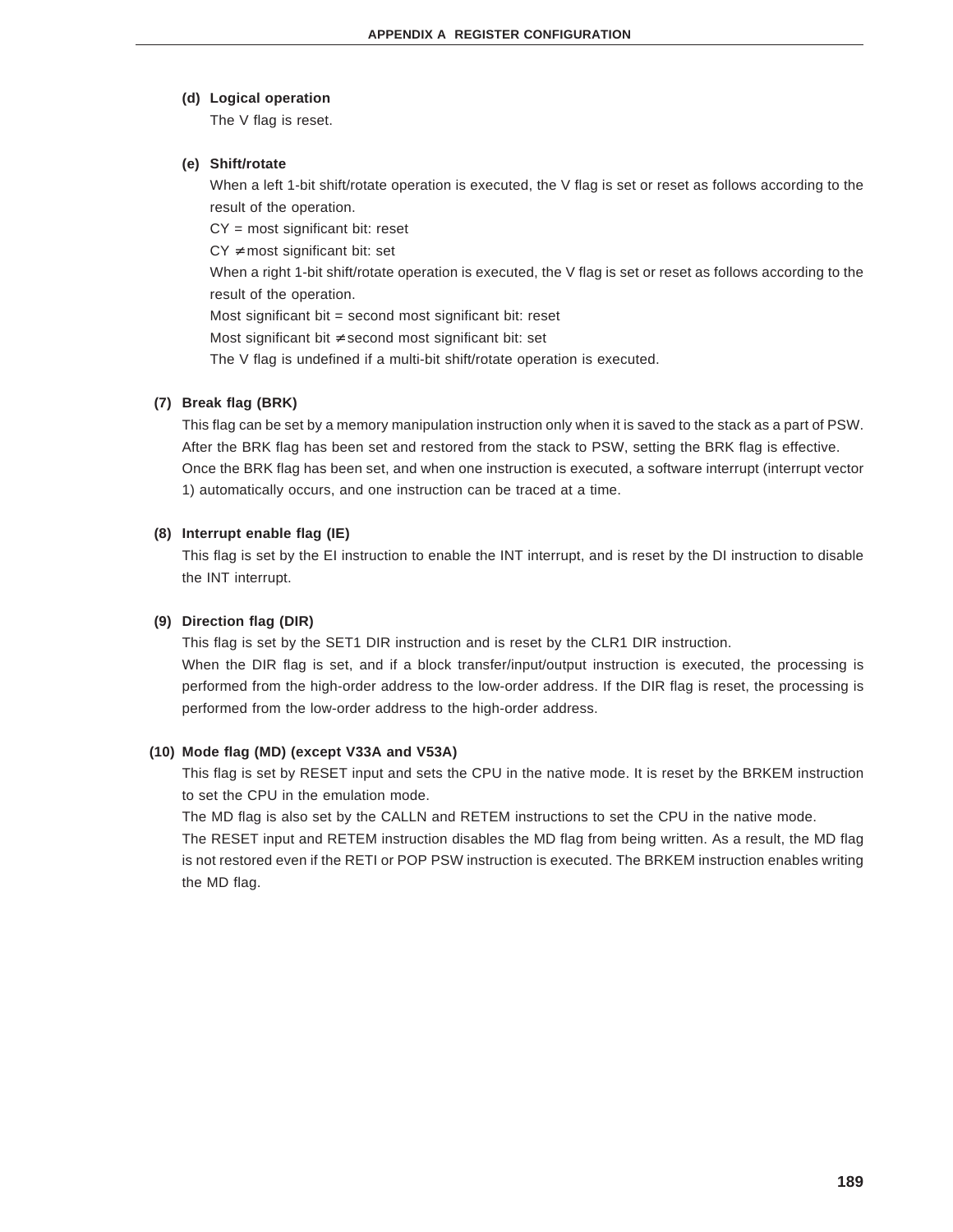# **A.6 Index Registers (IX, IY)**

These two index registers are 16-bit registers. Each register can be referenced in an instruction, and is also used as an index register to generate effective address when memory data is referenced. Moreover, each register has a special role as follows when a specific instruction processing is performed.

- IX : Source operand address register for block data manipulation instruction Base register for variable-length bit field manipulation instruction Source operand address register for BCD string operation instruction
- IY : Destination operand address register for block data manipulation instruction Base register for variable-length bit field manipulation instruction Destination operand address register for BCD string operation instruction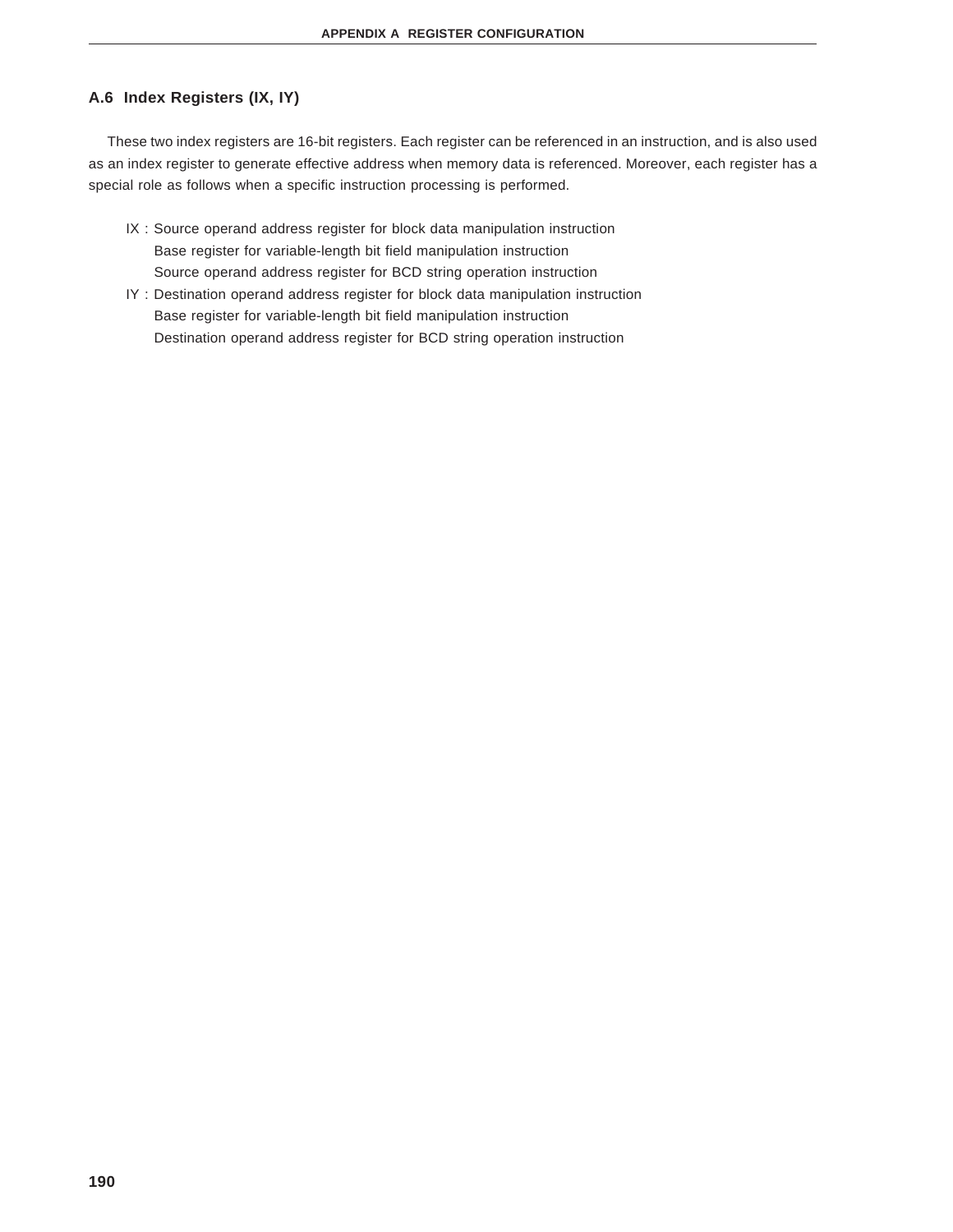# **APPENDIX B ADDRESSING MODES**

### **B.1 Instruction Address**

The instruction address is automatically incremented each time an instruction is executed. In addition, the instruction execution sequence can be controlled in various ways, as follows:

#### **(1) Direct addressing**

In this addressing mode, 2- or 4-byte immediate data in the instruction byte is directly loaded to PC or PS or both PC and PS, and is used as a branch address.

This addressing mode is used to execute the following instructions:

- CALL far-proc
- CALL memptr16
- CALL memptr32
- BR far-label
- BR memptr16
- BR memptr32

## **(2) Relative addressing**

In this addressing mode, 1- or 2-byte immediate data in the instruction byte is added as a signed displacement value to PC and is used as a branch address.

If an 8-bit displacement is used, it is sign-extended and is added to PC as 16-bit data.

When the displacement is added, the contents of PC indicate the first address of the following instructions, and this addressing mode is used to execute the following instructions.

| CALL                           | near-proc   |
|--------------------------------|-------------|
| BR.                            | near-label  |
| <b>BR</b>                      | short-label |
| Conditional branch instruction | short-label |

#### **(3) Register addressing**

In this addressing mode, the contents of any 16-bit register specified by the 3-bit register specification field in the instruction byte are loaded to PC as a branch address.

Unlike when data is used, all the eight 16-bit registers (AW, BW, CW, DW, IX, IY, SP, and BP) can be used. This addressing mode is used to execute the following instructions:

|     |               | <b>Example</b> |           |
|-----|---------------|----------------|-----------|
|     | CALL regptr16 | CALL AW        |           |
| BR. | regptr16      | BR             | <b>BW</b> |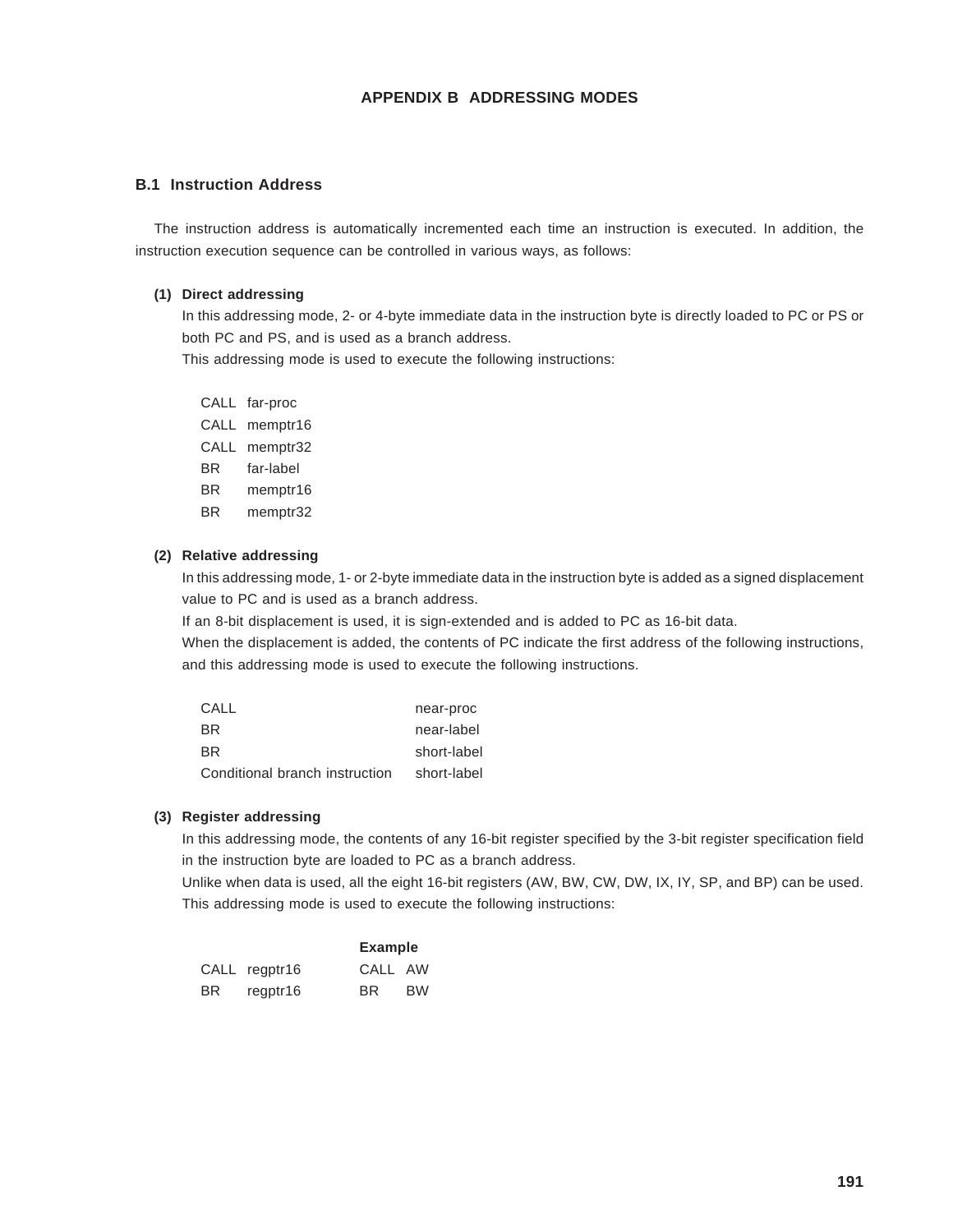### **(4) Register indirect addressing**

In this addressing mode, the contents (word or double word) of the memory addressed by a 16-bit register (IX, IY, or BW) specified by the register specification field in the instruction byte are loaded to PC (or both PC and PS) as a branch address.

|     |               | <b>Example</b> |                     |  |
|-----|---------------|----------------|---------------------|--|
|     | CALL memptr16 |                | CALL WORD PTR [IX]  |  |
|     | CALL memptr32 |                | CALL DWORD PTR [IY] |  |
| BR  | memptr16      | BR .           | WORD PTR IBWI       |  |
| BR. | memptr32      | BR             | DWORD PTR [IX]      |  |

**Remark** The assembler generates the instruction code of memptr16 for the instruction for which WORD PTR is specified, and the instruction code of memptr32 for the instruction for which DWORD PTR is specified.

#### **(5) Indexed addressing**

In this addressing mode, the 1- or 2-byte immediate data in the instruction byte is added as a signed displacement to a 16-bit index register (IX or IY), and the contents (word or double word) addressed by the result of the addition are loaded to PC as a branch address.

This addressing mode is used to execute the following instructions.

|     |               | <b>Example</b> |          |                   |
|-----|---------------|----------------|----------|-------------------|
|     | CALL memptr16 |                |          | CALL var [IX] [2] |
|     | CALL memptr32 | CALL var [IY]  |          |                   |
| BR. | memptr16      | BR             | var IIYI |                   |
| BR. | memptr32      | BR             |          | var $[IX+4]$      |

**Remark** If variable var has a word attribute, the assembler generates the instruction code of memptr16. If the variable has a double word attribute, the assembler generates the instruction code of memptr32.

#### **(6) Based addressing**

In this addressing mode, the 1- or 2-byte immediate data in the instruction byte are added to a 16-bit base register (BP or BW) as a signed displacement value, and the contents (word or double word) addressed by the result of the addition are loaded to PC as a branch address.

This addressing mode is used to execute the following instructions.

|     |               | <b>Example</b> |     |                 |
|-----|---------------|----------------|-----|-----------------|
|     | CALL memptr16 |                |     | CALL var [BP+2] |
|     | CALL memptr32 | CALL var [BP]  |     |                 |
| BR. | memptr16      | BR             | var | [BW] [2]        |
| BR. | memptr32      | BR.            | var | [BP]            |

**Remark** If variable var has a word attribute, the assembler generates the instruction code of memptr16. If the variable has a double word attribute, the assembler generates the instruction code of memptr32.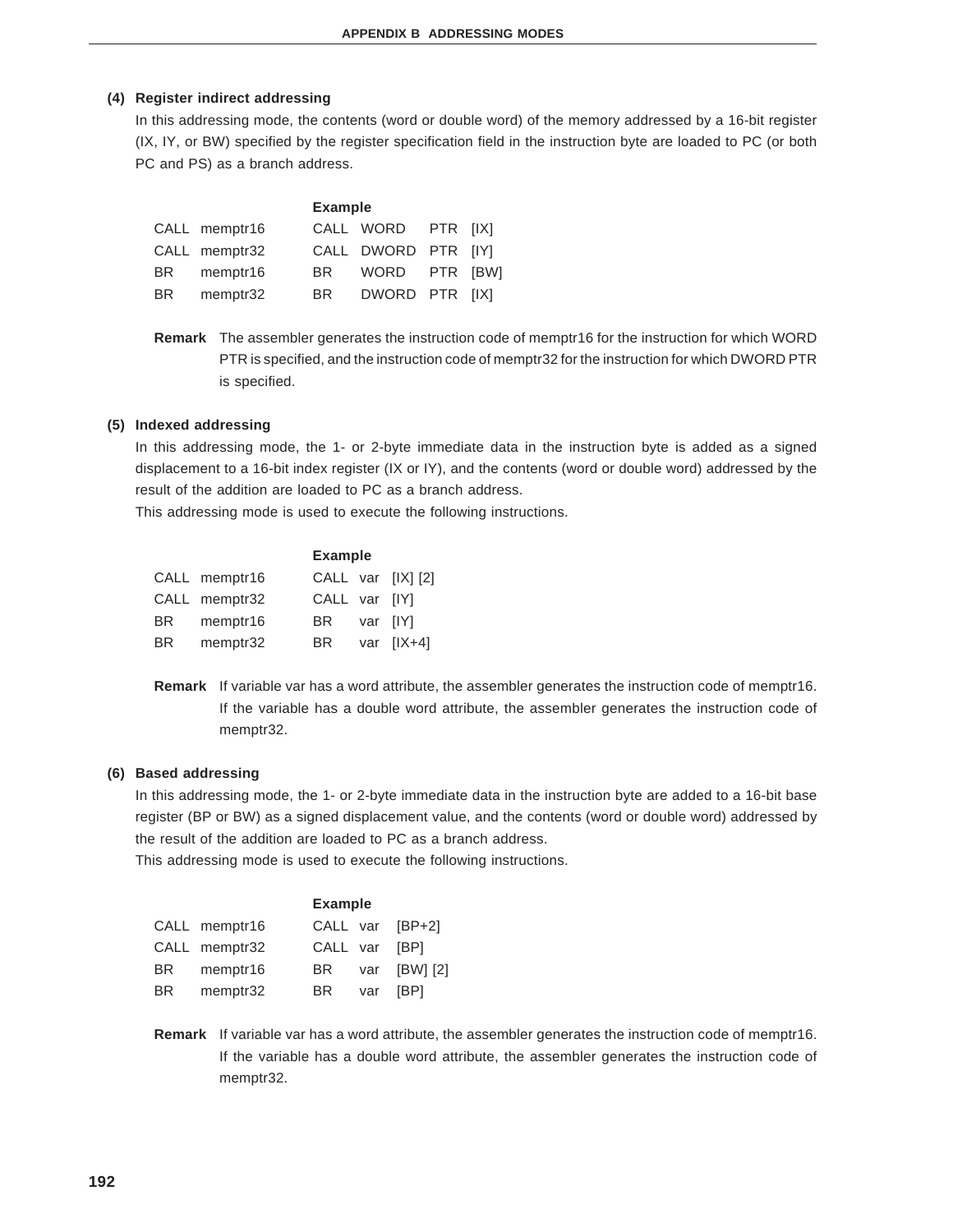### **(7) Based indexed addressing**

In this addressing mode, the 1- or 2-byte immediate data in the instruction byte as a signed displacement value, the contents of a 16-bit base register (BP or BW), and the contents of a 16-bit index register (IX or IY) are added, and the contents (word or double word) of memory addressed by the result of the addition are loaded to PC as a branch address.

This addressing mode is used to execute the following instructions.

#### **Example**

|      | CALL memptr16 |      | CALL var [BP] [IX]   |
|------|---------------|------|----------------------|
|      | CALL memptr32 |      | CALL var [BW+2] [IY] |
| BR 1 | memptr16      | BR - | var [BW] [2] [IX]    |
| BR.  | memptr32      | BR I | var [BP+4] [IY]      |

**Remark** If variable var has a word attribute, the assembler generates the instruction code of memptr16. If the variable has a double word attribute, the assembler generates the instruction code of memptr32.

#### **B.2 Memory Operand Address**

The following several modes are used to address registers and memory to be manipulated when an instruction is executed.

#### **(1) Register addressing**

In this mode, the contents of the register specification field (reg =  $3$ -bit field, sreg =  $2$ -bit field) in the instruction byte address the register to be manipulated.

reg specifies, in combination with 1 bit (W) that specifies a word or byte in the instruction byte, eight types of word registers (AW, BW, CW, DW, BP, SP, IX, and IY) and eight types of byte registers (AL, AH, BL, BH, CL, CH, DL, and DH).

sreg specifies four types of segment registers (PS, SS, DS0, and DS1).

In some cases, the operation code of an instruction specifies a specific register.

This addressing mode is used to execute the instructions having the following operand description format.

| <b>Format</b>    | <b>Description</b>              |
|------------------|---------------------------------|
| reg              | AW, BW, CW, DW, SP, BP, IX, IY, |
|                  | AL, AH, BL, BH, CL, CH, DL, DH  |
| reg16            | AW, BW, CW, DW, SP, BP, IX, IY  |
| reg <sub>8</sub> | AL, AH, BL, BH, CL, CH, DL, DH  |
| sreg             | <b>PS. SS. DS0. DS1</b>         |
| acc              | AW, AL                          |
|                  |                                 |

#### **Example**

If the case of MOV reg, reg' MOV BP, SP MOV AL, CL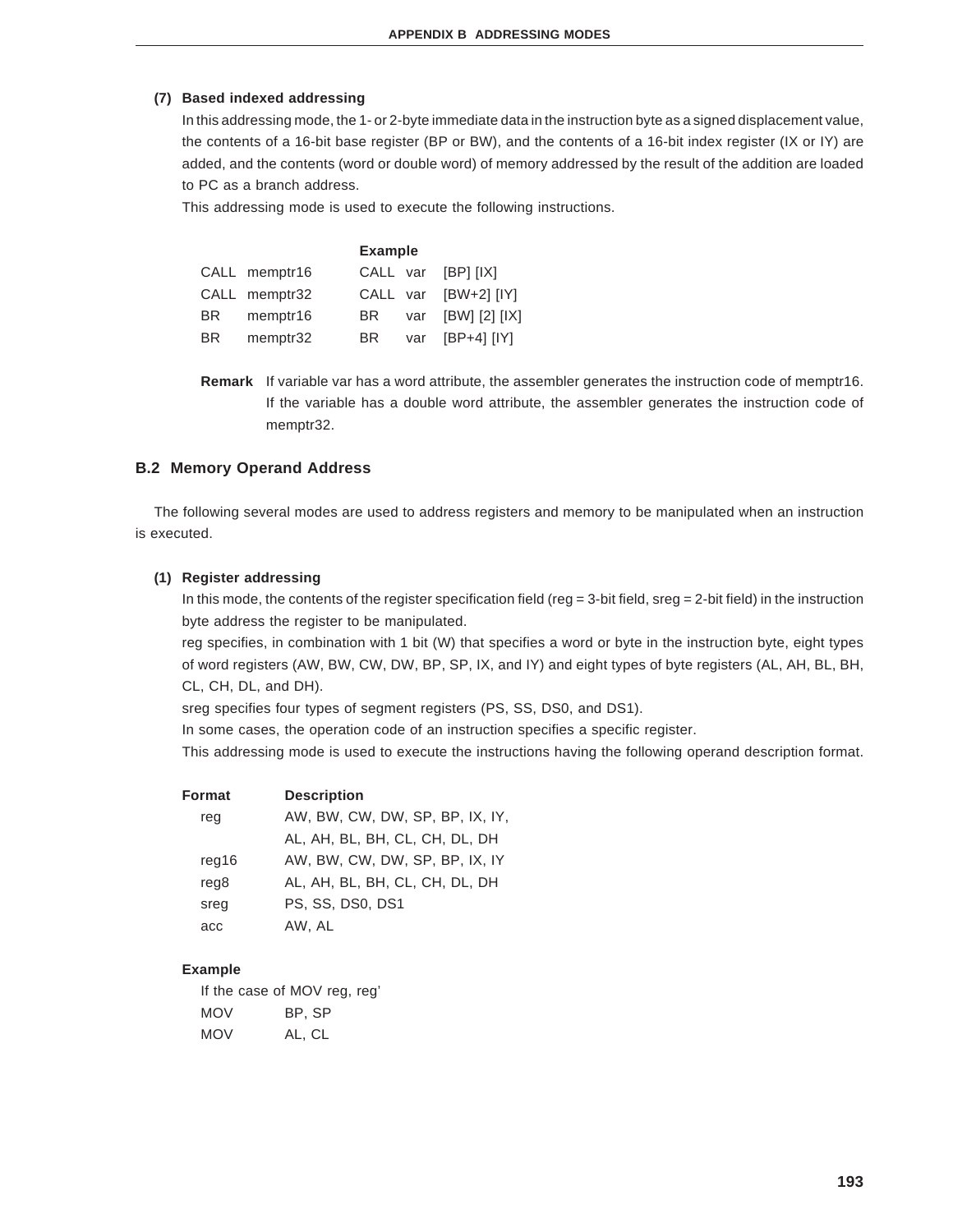#### **(2) Immediate addressing**

In this addressing mode, the 1- or 2-byte immediate data in the instruction byte is manipulated as is. This mode is used to execute the instruction having the following operand description format.

| Format           | <b>Description</b>       |  |  |
|------------------|--------------------------|--|--|
| imm              | 8-/16-bit immediate data |  |  |
| imm16            | 16-bit immediate data    |  |  |
| imm <sub>8</sub> | 8-bit immediate data     |  |  |
| pop-value        | 16-bit immediate data    |  |  |

In the case of imm, the assembler judges the value of imm described as the operand or the attribute of another operand described at the same time to identify whether the data is 8 or 16 bits long, to determine word/byte specification bit W.

#### **Example**

In the case of MOV reg, imm MOV AL, 5; Byte In the case of MUL reg16, reg16, imm16 MUL AW, BW, 1000H

### **(3) Direct addressing**

In this mode, the immediate data in the instruction byte addresses the memory to be manipulated. This mode is used to execute the instruction having the following operand description format.

| Format           | <b>Description</b>                                     |
|------------------|--------------------------------------------------------|
| mem              | 16-bit variable specifying 8- or 16-bit memory data    |
| dmem             | 16-bit variable specifying 8- or 16-bit memory data    |
| imm <sub>4</sub> | 4-bit variable indicating bit length of bit field data |

#### **Example**

In the case of MOV mem, imm MOV WORD\_VAR, 2000H In the case of MOV acc, dmem MOV AL, BYTE\_VAR

#### **(4) Register indirect addressing**

A 16-bit register (IX, IY, or BW) specified by the memory specification field (mod, mem) in the instruction byte addresses the memory to be manipulated.

This mode is used to execute the instruction having the following operand description format.

| <b>Format</b> | <b>Description</b> |
|---------------|--------------------|
| mem           | [IX], [IY], [BW]   |

#### **Example**

In the case of SUB mem, reg SUB [IX], [AW]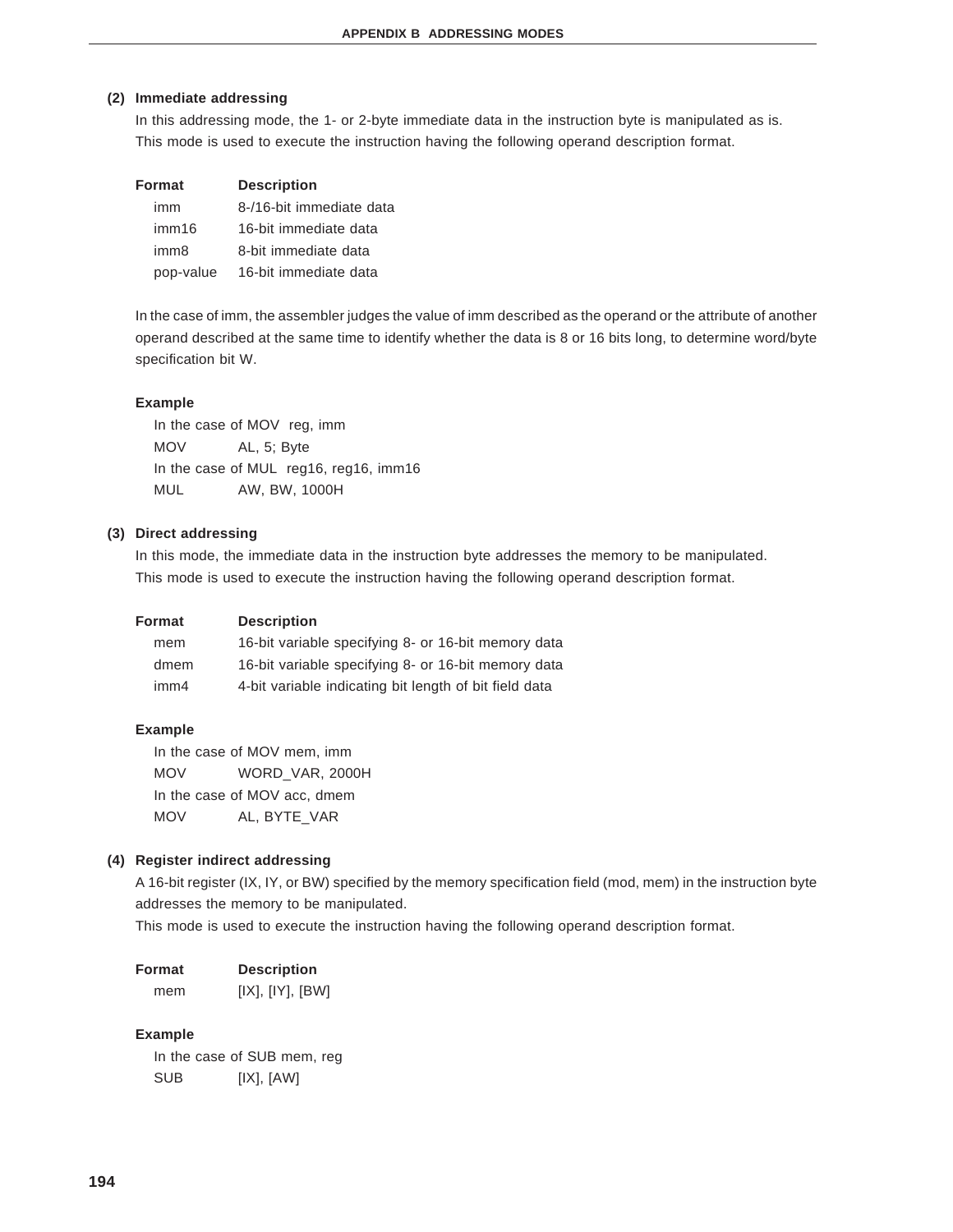### **(5) Auto-increment/decrement addressing**

This addressing mode is a type of the register indirect addressing mode. In this mode, the register or memory to be manipulated is addressed by the contents of a default register, and then the contents of the default register are automatically incremented/decremented (+1/–1 in the case of byte processing and +2/–2 in the case of word processing).

By using this addressing mode, the address is automatically updated for the next byte/word operand processing.

Whether the register is incremented or decremented is indicated by the direction flag (DIR). If  $DIR = 0$ , the register is incremented; if it is 1, the register is decremented.

This addressing mode is applicable to all the following default registers and is used to execute the instruction with the following operand description mode.

# **Format Default register**

dst-block IY src-block IX

This addressing mode is used in combination with a counter (CW) that counts the number of times a byte/ word operand is repeatedly processed to control block data processing.

### **(6) Indexed addressing**

In this addressing mode, 1- or 2-byte immediate data in the instruction byte is added to a 16-bit index register (IX or IY) as a signed displacement value, and the result of this addition is used to address the memory operand to be manipulated.

This addressing mode is effective for accessing data of array type. The displacement specifies the start address of the array, and the contents of the index register specifies an array at the nth position from the start address.

This addressing mode is used to execute the instruction having the following operand description format.

| Format | <b>Description</b> |
|--------|--------------------|
| mem    | var [IX], var [IY] |
| mem16  | var [IX], var [IY] |
| mem8   | var [IX], var [IY] |

#### **Example**

In the case of TEST mem, imm

| TEST | BYTE_VAR [IX], 7FH       |
|------|--------------------------|
| TEST | BYTE_VAR [IX+8], 7FH     |
| TEST | WORD_VAR [IX] [8], 7FFFH |

**Remark** If variable var has a byte attribute, a byte operand is specified. If var has a word attribute, a word operand is specified. The assembler generates an instruction code corresponding to each operand.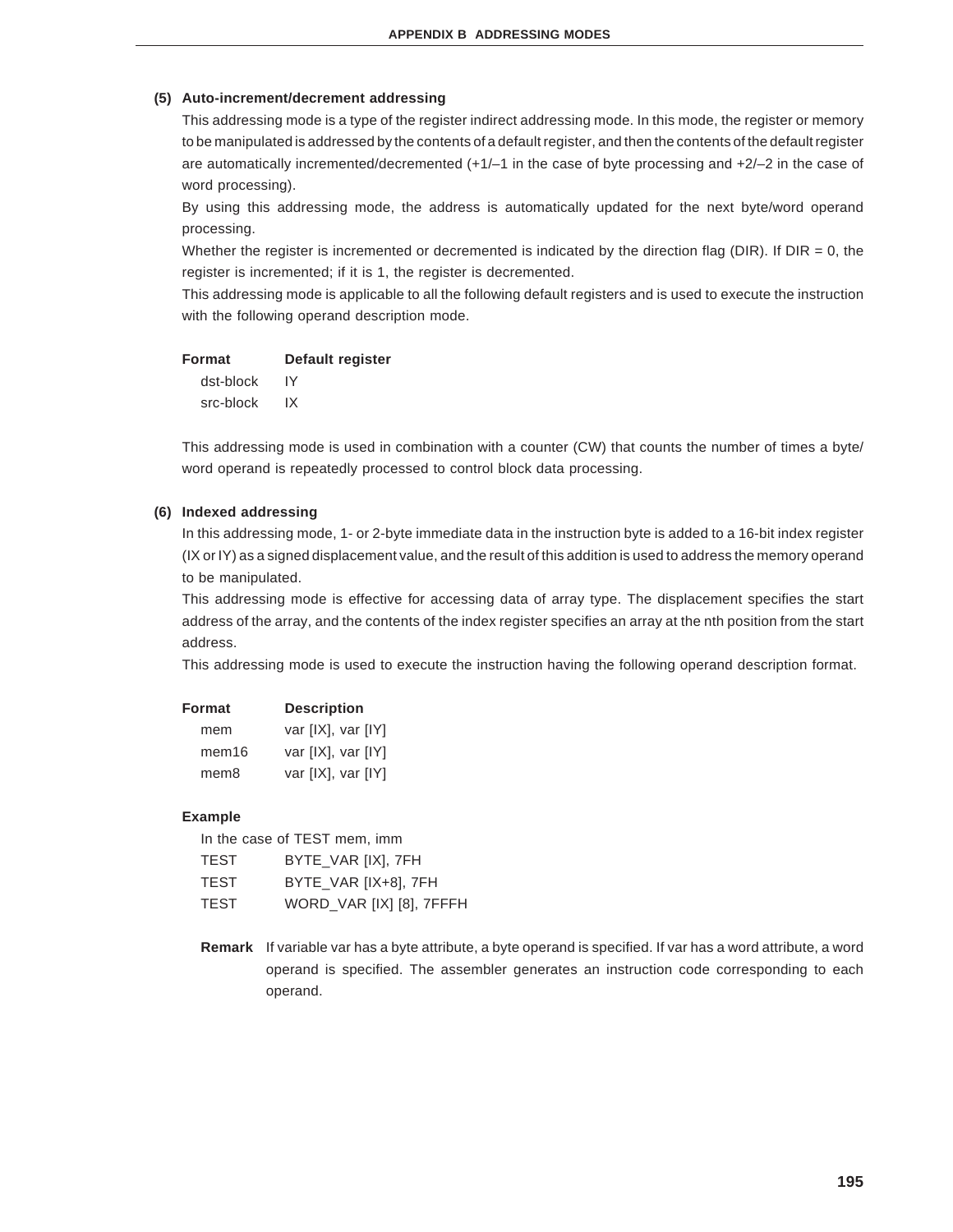#### **(7) Based addressing**

In this addressing mode, 1- or 2-byte immediate data in the instruction byte is added as a signed displacement value to a 16- bit base register (BP or BW), and the result of the addition addresses the memory operand to be manipulated.

This addressing mode is effective for accessing data of structure type that is located at several positions in memory. The base register specifies the start address of each structure, and the displacement selects one element in each structure.

This addressing mode is used to execute the instruction having the following description format.

| Format           | <b>Description</b> |
|------------------|--------------------|
| mem              | var [BP], var [BW] |
| mem16            | var [BP], var [BW] |
| mem <sub>8</sub> | var [BP], var [BW] |

#### **Example**

In the case of SHL mem, 1

| <b>SHL</b> | BYTE_VAR [BP], 1     |
|------------|----------------------|
| <b>SHL</b> | WORD VAR [BP+2], 1   |
| <b>SHL</b> | BYTE_VAR [BP] [4], 1 |

**Remark** If variable var has a byte attribute, a byte operand is specified. If var has a word attribute, a word operand is specified. The assembler generates an instruction code corresponding to each operand.

#### **(8) Based indexed addressing**

In this addressing mode, 1- or 2-byte immediate data in the instruction byte as a signed displacement value, the contents of a 16-bit base register (BP or BW), and the contents of a 16-bit index register (IX or IY) are added, and the result of the addition addresses the memory operand to be manipulated.

Because one piece of data can be specified by changing the contents of both the base register and index register, this addressing mode is very effective for accessing data of structure type including an array type. The base register specifies the first address of each structure, the displacement value indicates an offset from the first address of the structure to the first address of array data, and the index register indicates the nth position of the array data.

This addressing mode is used to execute the instruction having the following operand description format.

| Format            | <b>Description</b>                  |
|-------------------|-------------------------------------|
| mem               | var [base register][index register] |
| mem <sub>16</sub> | var [base register][index register] |
| mem8              | var [base register][index register] |

#### **Example**

| In the case of PUSH mem16 |                   |  |
|---------------------------|-------------------|--|
| <b>PHSH</b>               | WORD VAR IRPI II) |  |

| <b>PUSH</b> | WORD VAR [BP] [IX]         |
|-------------|----------------------------|
| <b>PUSH</b> | WORD_VAR [BP+2] [IX+6]     |
| <b>PUSH</b> | WORD_VAR [BP] [4] [IX] [8] |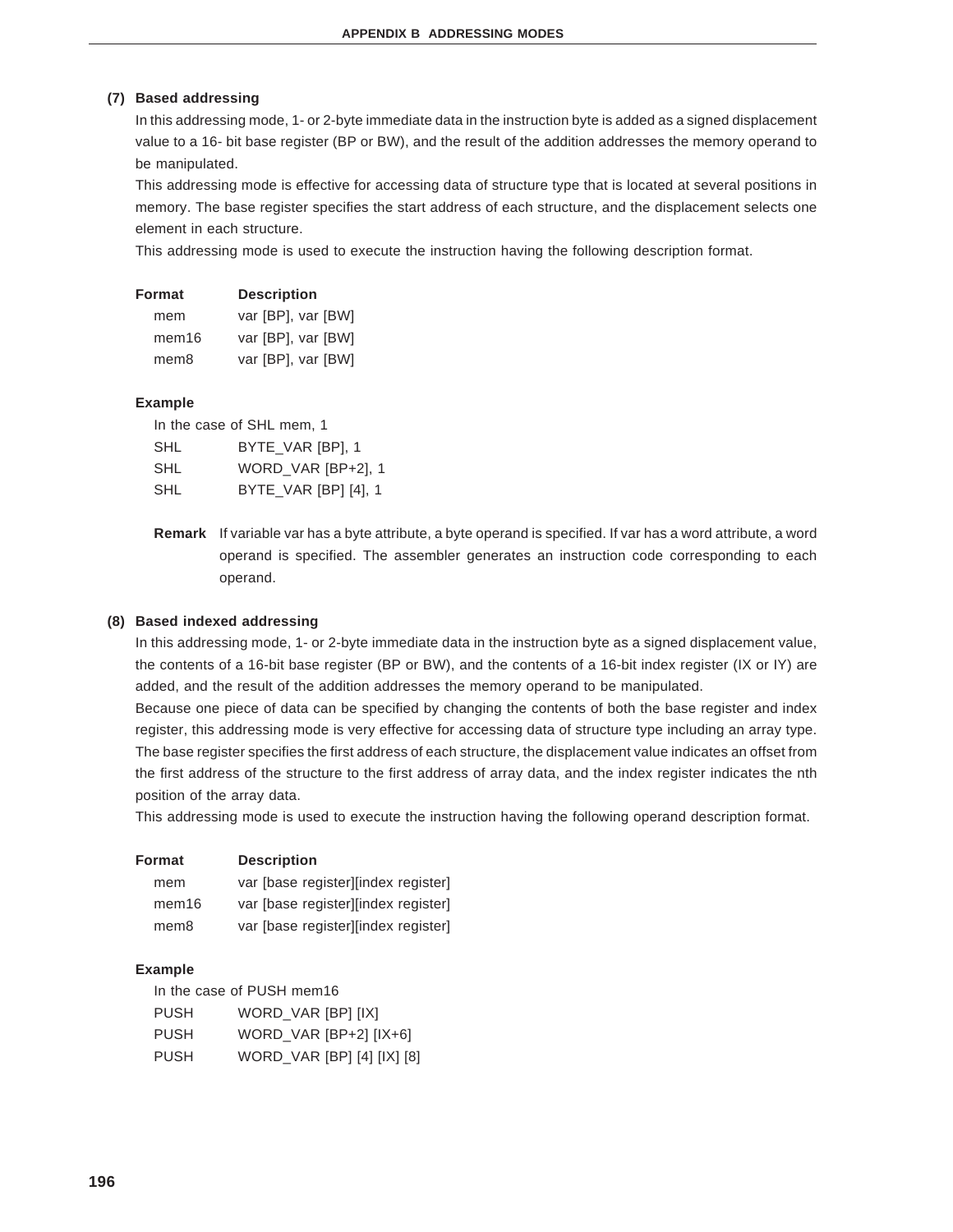## **(9) Bit addressing**

In this addressing mode, 3- or 4-bit immediate data in the instruction byte, or the low-order 3 or 4 bits of the CL register specify 1 bit of the 8- or 16-bit register or memory to be manipulated.

If an instruction is executed in this addressing mode, a specific 1 bit of a register or memory can be tested (judgment of 0 or 1), set, cleared, or inverted without your having to be aware of the contents of the other bits. This means that byte or word data does not need to be prepared to manipulate only 1 bit, like when the AND or OR instruction is used.

This addressing mode is used to execute the instruction having the following description format.

| Format           | <b>Description</b>         |
|------------------|----------------------------|
| imm4             | Bit number of word operand |
| imm <sub>3</sub> | Bit number of byte operand |
| C.L              | CL.                        |

### **Example**

| TEST <sub>1</sub> | reg8, CL          |
|-------------------|-------------------|
| TEST <sub>1</sub> | AL, CL            |
| NOT <sub>1</sub>  | reg8, imm3        |
| NOT <sub>1</sub>  | CL, 5             |
| CLR1              | mem16, CL         |
| CLR1              | WORD_VAR [IX], CL |
| SET <sub>1</sub>  | mem16, imm4       |
| SET <sub>1</sub>  | WORD_VAR [BP], 9  |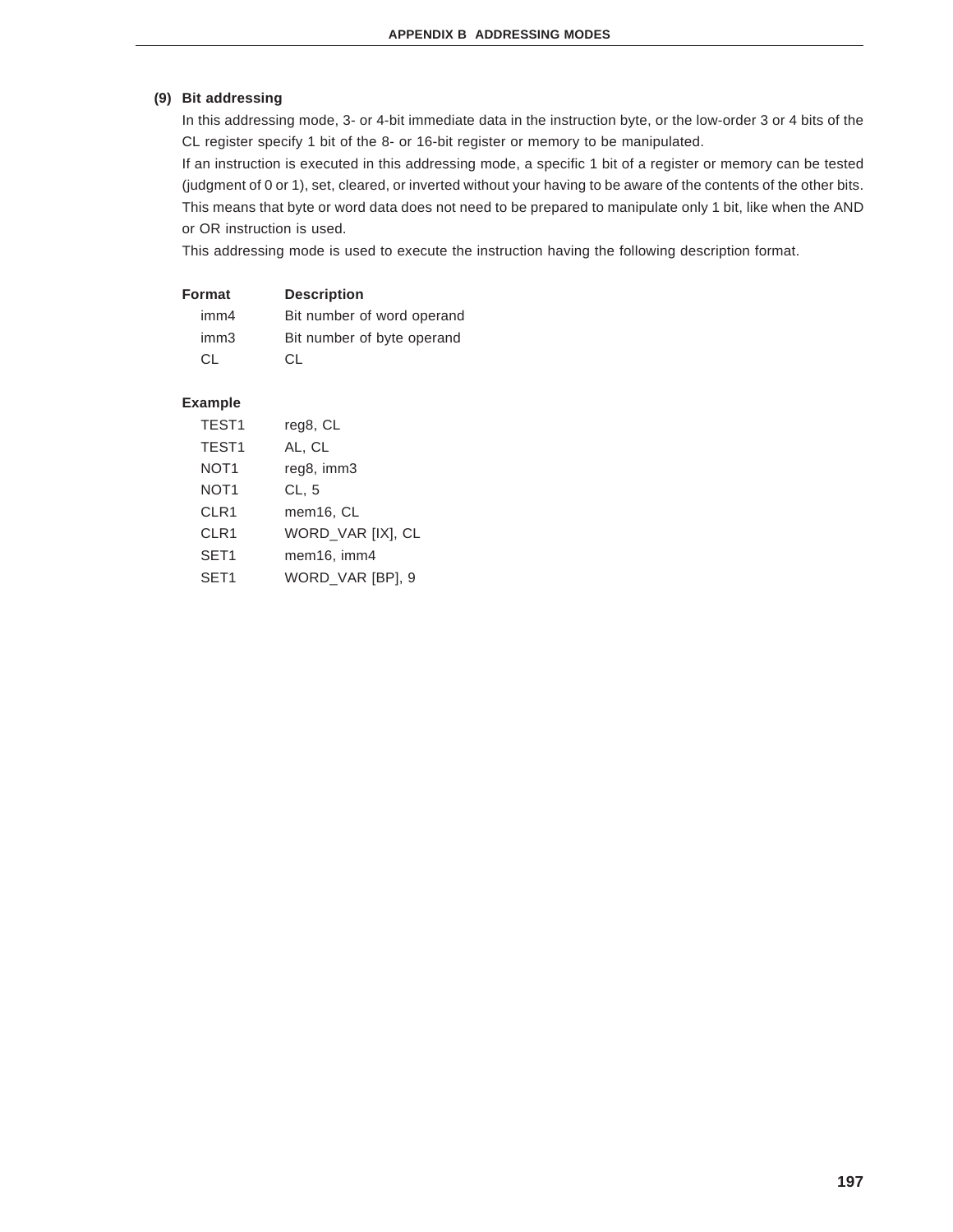**[MEMO]**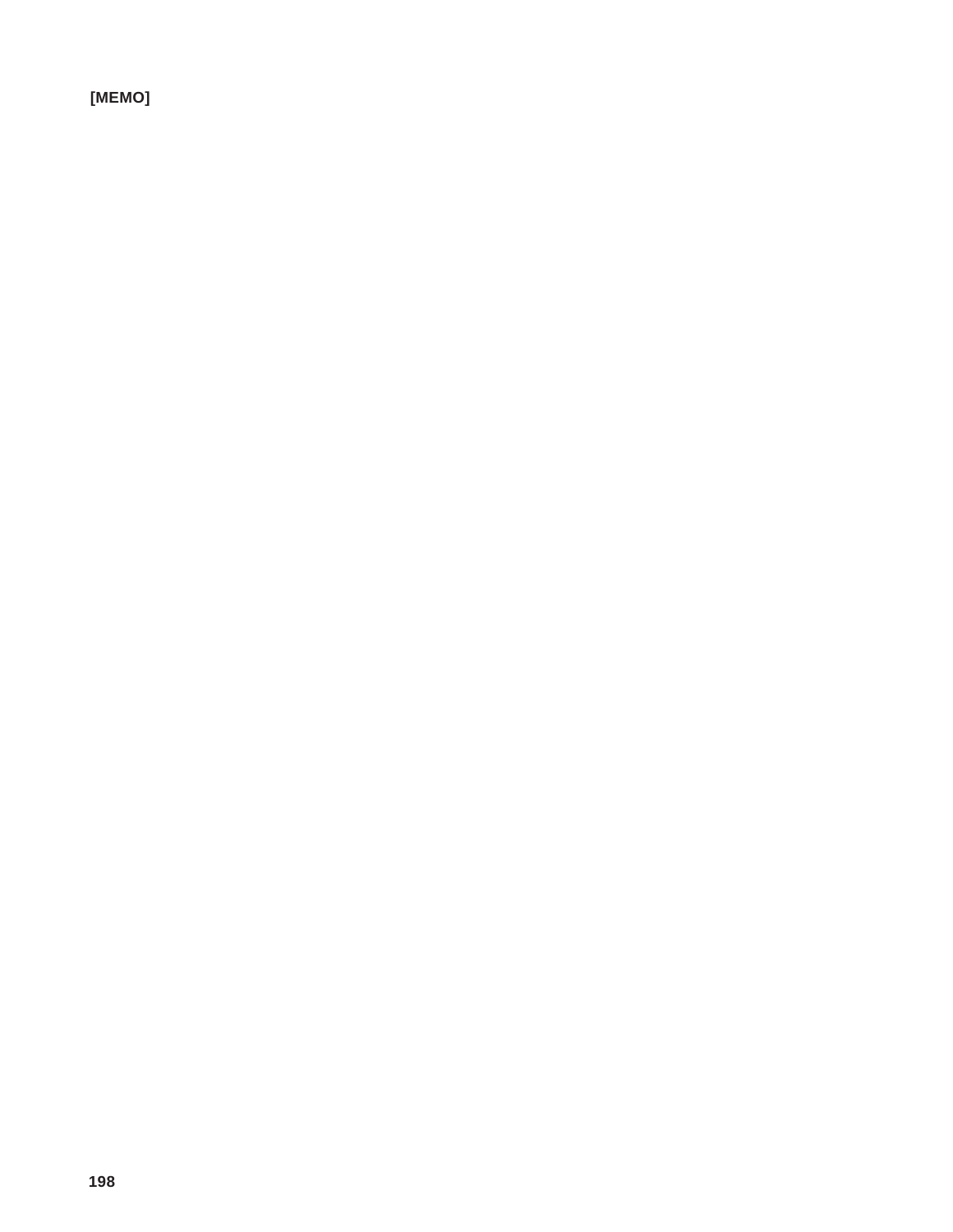# **APPENDIX C INSTRUCTION MAP**



### **[Condition included in instruction code]**

- b : Executes byte operation
- d : Uses direct addressing
- f : Involves reading from registers in CPU
- i : Uses immediate data
- ia : Uses immediate data and writes data back to accumulator
- id : Uses indirect addressing
- l : Involves control between segments
- m : Uses memory data
- reg8 : Uses 8-bit register
- rm : Has effective address field in second byte
- s : Uses sign-extended 16-bit immediate data
- sr : Uses segment register
- t : Writes registers in CPU
- v : Indirectly specifies port number
- w : Executes word operation

For the symbols other than above, refer to **Table 2-4 Legend of Description on Instruction Format and Operand**.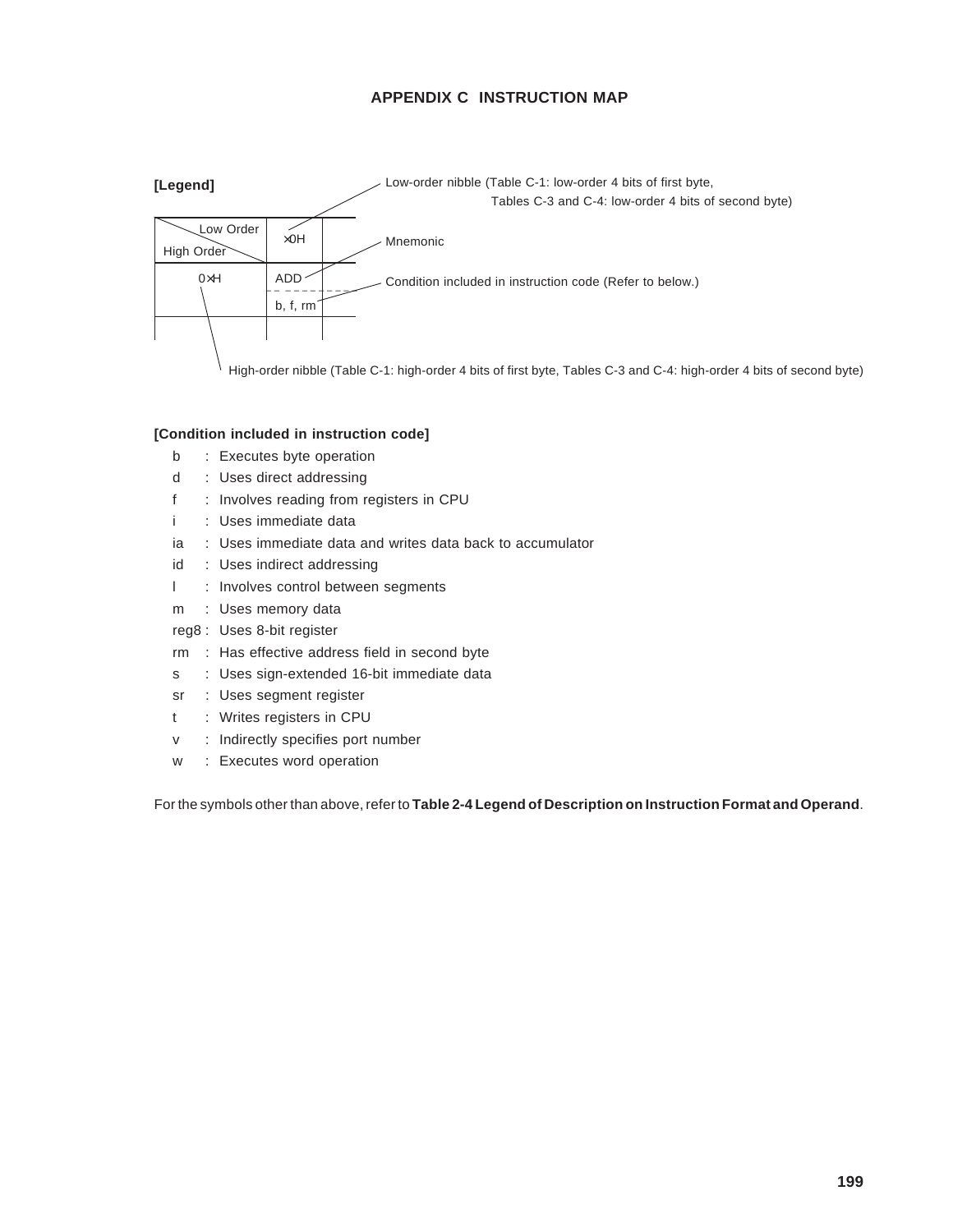## **Table C-1. Instruction Map (1/2)**

### **(a) Native mode**

| Low<br>Order<br>High<br>Order | $\times$ OH    | $\times$ 1H  | $\times 2H$                  | $\times$ 3H                              | $\times$ 4H     | $\times$ 5H              | $\times$ 6H      | $\times 7H$      | $\times$ 8H      | $\times$ 9H      | $\times$ AH      | $\times$ BH      | $\times$ CH      | <b>×DH</b>       | $\times$ EH        | $\times$ FH        |
|-------------------------------|----------------|--------------|------------------------------|------------------------------------------|-----------------|--------------------------|------------------|------------------|------------------|------------------|------------------|------------------|------------------|------------------|--------------------|--------------------|
| $0\times H$                   | ADD            | ADD          | ADD                          | ADD                                      | <b>ADD</b>      | ADD                      | <b>PUSH</b>      | <b>POP</b>       | OR               | ΟR               | <b>OR</b>        | 0R               | OR               | <b>OR</b>        | <b>PUSH</b>        | Group3             |
|                               | b, f, rm       | w, f, rm     | b, t, rm                     | w, t, rm                                 | b, ia           | w, ia                    | DS <sub>1</sub>  | DS <sub>1</sub>  | b, f, rm         | w, f, rm         | b, t, rm         | w, t, rm         | b, ia            | w, ia            | PS                 |                    |
| $1\times H$                   | <b>ADDC</b>    | ADDC         | ADDC                         | <b>ADDC</b>                              | ADDC            | ADDC                     | <b>PUSH</b>      | <b>POP</b>       | <b>SUBC</b>      | <b>SUBC</b>      | <b>SUBC</b>      | <b>SUBC</b>      | SUBC             | <b>SUBC</b>      | <b>PUSH</b>        | <b>POP</b>         |
|                               | b, f, rm       | w, f, rm     | b, t, rm                     | w, t, rm                                 | b, ia           | w, ia                    | SS               | SS               | b, f, rm         | w, f, rm         | b, t, rm         | w, t, rm         | b, ia            | w, ia            | DS <sub>0</sub>    | DS <sub>0</sub>    |
| $2\times H$                   | <b>AND</b>     | <b>AND</b>   | AND                          | AND                                      | <b>AND</b>      | AND                      | <b>DS1:</b>      | ADJ4A            | <b>SUB</b>       | <b>SUB</b>       | <b>SUB</b>       | <b>SUB</b>       | <b>SUB</b>       | <b>SUB</b>       | PS:                | ADJ4S              |
|                               | b, f, rm       | w, f, rm     | b, t, rm                     | w, t, rm                                 | b, ia           | w, ia                    |                  |                  | b, f, rm         | w, f, rm         | b, t, rm         | w, t, rm         | b, ia            | w, ia            |                    |                    |
| 3×H                           | <b>XOR</b>     | <b>XOR</b>   | <b>XOR</b>                   | <b>XOR</b>                               | <b>XOR</b>      | <b>XOR</b>               | SS:              | <b>ADJBA</b>     | <b>CMP</b>       | <b>CMP</b>       | <b>CMP</b>       | <b>CMP</b>       | <b>CMP</b>       | <b>CMP</b>       | DS0:               | ADJBS              |
|                               | b, f, rm       | w, f, rm     | b, t, rm                     | w, t, rm                                 | b, ia           | w, ia                    |                  |                  | b, f, rm         | w, f, rm         | b, t, rm         | w, t, rm         | b, ia            | w, ia            |                    |                    |
| 4×H                           | <b>INC</b>     | <b>INC</b>   | <b>INC</b>                   | <b>INC</b>                               | <b>INC</b>      | <b>INC</b>               | <b>INC</b>       | <b>INC</b>       | DEC              | DEC              | DEC              | DEC              | DEC              | DEC              | DEC                | DEC                |
|                               | AW             | <b>CW</b>    | <b>DW</b>                    | BW                                       | SP              | BP                       | IX               | IY               | AW               | СW               | <b>DW</b>        | BW               | SP               | BP               | IX                 | IY                 |
| $5\times H$                   | <b>PUSH</b>    | <b>PUSH</b>  | <b>PUSH</b>                  | <b>PUSH</b>                              | <b>PUSH</b>     | <b>PUSH</b>              | <b>PUSH</b>      | <b>PUSH</b>      | <b>POP</b>       | <b>POP</b>       | <b>POP</b>       | <b>POP</b>       | <b>POP</b>       | <b>POP</b>       | <b>POP</b>         | <b>POP</b>         |
|                               | AW             | <b>CW</b>    | <b>DW</b>                    | <b>BW</b>                                | <b>SP</b>       | <b>BP</b>                | IX               | IY               | AW               | СW               | <b>DW</b>        | BW               | <b>SP</b>        | <b>BP</b>        | IX                 | IY                 |
| $6\times H$                   | <b>PUSH</b>    | <b>POP</b>   | <b>CHKIND</b>                | Undefined                                | <b>REPNC</b>    | <b>REPC</b>              | FPO <sub>2</sub> | FPO <sub>2</sub> | <b>PUSH</b>      | MUL              | <b>PUSH</b>      | MUL              | INM              | INM              | <b>OUTM</b>        | <b>OUTM</b>        |
|                               | R              | R            |                              |                                          |                 |                          | 0                | 1                | w, i             | w, i             | s, i             | s, i             | b                | W                | b                  | W                  |
| 7×H                           | <b>BV</b>      | <b>BNV</b>   | BC<br>BL                     | <b>BNC</b><br><b>BNL</b>                 | BE<br>BZ        | <b>BNE</b><br><b>BNZ</b> | <b>BNH</b>       | BH               | BN               | <b>BP</b>        | <b>BPE</b>       | <b>BPO</b>       | <b>BLT</b>       | <b>BGE</b>       | <b>BLE</b>         | <b>BGT</b>         |
|                               |                |              |                              |                                          |                 |                          |                  |                  |                  |                  |                  |                  |                  |                  |                    |                    |
| $B \times H$                  | Imm            | Imm          | Imm                          | Imm                                      | <b>TEST</b>     | TEST                     | <b>XCH</b>       | <b>XCH</b>       | <b>MOV</b>       | <b>MOV</b>       | <b>MOV</b>       | <b>MOV</b>       | <b>MOV</b>       | LDEA             | <b>MOV</b>         | <b>POP</b>         |
|                               | b, rm          | w, rm        | b, s, rm                     | w, s, rm                                 | b, rm           | w, rm                    | b, rm            | w, rm            | b, f, rm         | w, f, rm         | b, t, rm         | w, t, rm         | sr, f, rm        |                  | sr, t, rm          | rm                 |
| $9\times H$                   | <b>NOPNote</b> | <b>XCH</b>   | <b>XCH</b>                   | XCH                                      | <b>XCH</b>      | XCH                      | XCH              | <b>XCH</b>       | <b>CVTBW</b>     | <b>CVTWL</b>     | CALL             | POLL             | <b>PUSH</b>      | <b>POP</b>       | <b>MOV</b>         | <b>MOV</b>         |
|                               |                | <b>CW</b>    | <b>DW</b>                    | BW                                       | <b>SP</b>       | <b>BP</b>                | IX               | IY               |                  |                  | I, d             |                  | <b>PSW</b>       | <b>PSW</b>       | PSW, AH            | AH, PSW            |
| AxH                           | <b>MOV</b>     | <b>MOV</b>   | <b>MOV</b>                   | <b>MOV</b>                               | <b>MOVBK</b>    | <b>MOVBK</b>             | <b>CMPBK</b>     | <b>CMPBK</b>     | <b>TEST</b>      | TEST             | <b>STM</b>       | <b>STM</b>       | LDM              | LDM              | <b>CMPM</b>        | <b>CMPM</b>        |
|                               |                |              |                              |                                          | <b>MOVBKB</b>   | <b>MOVBKB</b>            | <b>CMPBKB</b>    | <b>CMPBKB</b>    |                  |                  | <b>STMB</b>      | <b>STMB</b>      | <b>LDMB</b>      | LDMB             | <b>CMPMB</b>       | <b>CMPMB</b>       |
|                               |                |              |                              |                                          | <b>MOVBKW</b>   | <b>MOVBKW</b>            | <b>CMPBKW</b>    | <b>CMPBKW</b>    |                  |                  | <b>STMW</b>      | <b>STMW</b>      | LDMW             | <b>LDMW</b>      | <b>CMPMW</b>       | <b>CMPMW</b>       |
|                               | AL, m          | AW, m        | m, AL                        | m, AW                                    | b               | W                        | b                | W                | b, ia            | w, ia            | b                | W                | b                | W                | b                  | W                  |
| <b>B</b> <sub>×</sub> H       | <b>MOV</b>     | <b>MOV</b>   | <b>MOV</b>                   | <b>MOV</b>                               | <b>MOV</b>      | <b>MOV</b>               | <b>MOV</b>       | <b>MOV</b>       | <b>MOV</b>       | <b>MOV</b>       | <b>MOV</b>       | <b>MOV</b>       | <b>MOV</b>       | <b>MOV</b>       | <b>MOV</b>         | <b>MOV</b>         |
|                               | AL, i          | CL, i        | DL, I                        | BL, I                                    | AH, i           | CH, i                    | DH, i            | BH, i            | AW, i            | CW, i            | DW, i            | BW, i            | SP, i            | BP, i            | IX, i              | IY, i              |
| CxH                           | Shift          | Shift        | <b>RET</b>                   | <b>RET</b>                               | <b>MOV</b>      | <b>MOV</b>               | <b>MOV</b>       | <b>MOV</b>       | PREPARE          | <b>DISPOSE</b>   | RET              | RET              | <b>BRK</b>       | <b>BRK</b>       | <b>BRKV</b>        | <b>RETI</b>        |
|                               | b, i           | w, i         | (SP)                         |                                          | DS <sub>1</sub> | DS <sub>0</sub>          | b, i, rm         | w, i, rm         |                  |                  | 1, (SP)          | 1                | 3                | 1                |                    |                    |
| <b>D</b> ×H                   | Shift          | Shift        | Shift                        | Shift                                    | <b>CVTBD</b>    | <b>CVTDB</b>             | Undefined        | <b>TRANS</b>     | FPO <sub>1</sub> | FPO <sub>1</sub> | FPO <sub>1</sub> | FPO <sub>1</sub> | FPO <sub>1</sub> | FPO <sub>1</sub> | FPO <sub>1</sub>   | FPO <sub>1</sub>   |
|                               |                |              |                              |                                          |                 |                          |                  | TRANSB           |                  |                  |                  |                  |                  |                  |                    |                    |
|                               | $\mathsf b$    | W            | b, v                         | w, v                                     |                 |                          |                  |                  | $\mathbf 0$      | 1                | $\overline{2}$   | 3                | 4                | 5                | 6                  | $\overline{7}$     |
| ExH                           | DBNZE          | <b>DBNZE</b> | <b>DBNZ</b>                  | <b>BCWZ</b>                              | IN              | IN                       | OUT              | <b>OUT</b>       | CALL             | <b>BR</b>        | <b>BR</b>        | <b>BR</b>        | IN               | IN               | <b>OUT</b>         | OUT                |
|                               |                |              |                              |                                          | b               | W                        | b                | W                | d                | d                | I, d             | si, d            | b, v             | W, V             | b, v               | W, V               |
| FxH                           | <b>BUSLOCK</b> | Undefined    | <b>REPNE</b><br><b>REPNZ</b> | <b>REP</b><br><b>REPE</b><br><b>REPZ</b> | <b>HALT</b>     | NOT <sub>1</sub>         | Group1           | Group1           | CLR1             | SET1             | DI               | EI               | CLR1             | SET <sub>1</sub> | Group <sub>2</sub> | Group <sub>2</sub> |
|                               |                |              |                              |                                          |                 | СY                       | $\mathsf b$      | ${\sf W}$        | СY               | СY               |                  |                  | <b>DIR</b>       | <b>DIR</b>       | $\mathsf b$        | ${\sf W}$          |

**Note** Same operation code as XCH AW, AW

**Caution : The instruction in Groups 1 and 2, and Imm, and Shift are determined by bits 3 through 5 of the second byte of the instruction code (refer to Table C-2). The instruction in Group3 is determined by the second byte of the instruction code (refer to Table C-4).**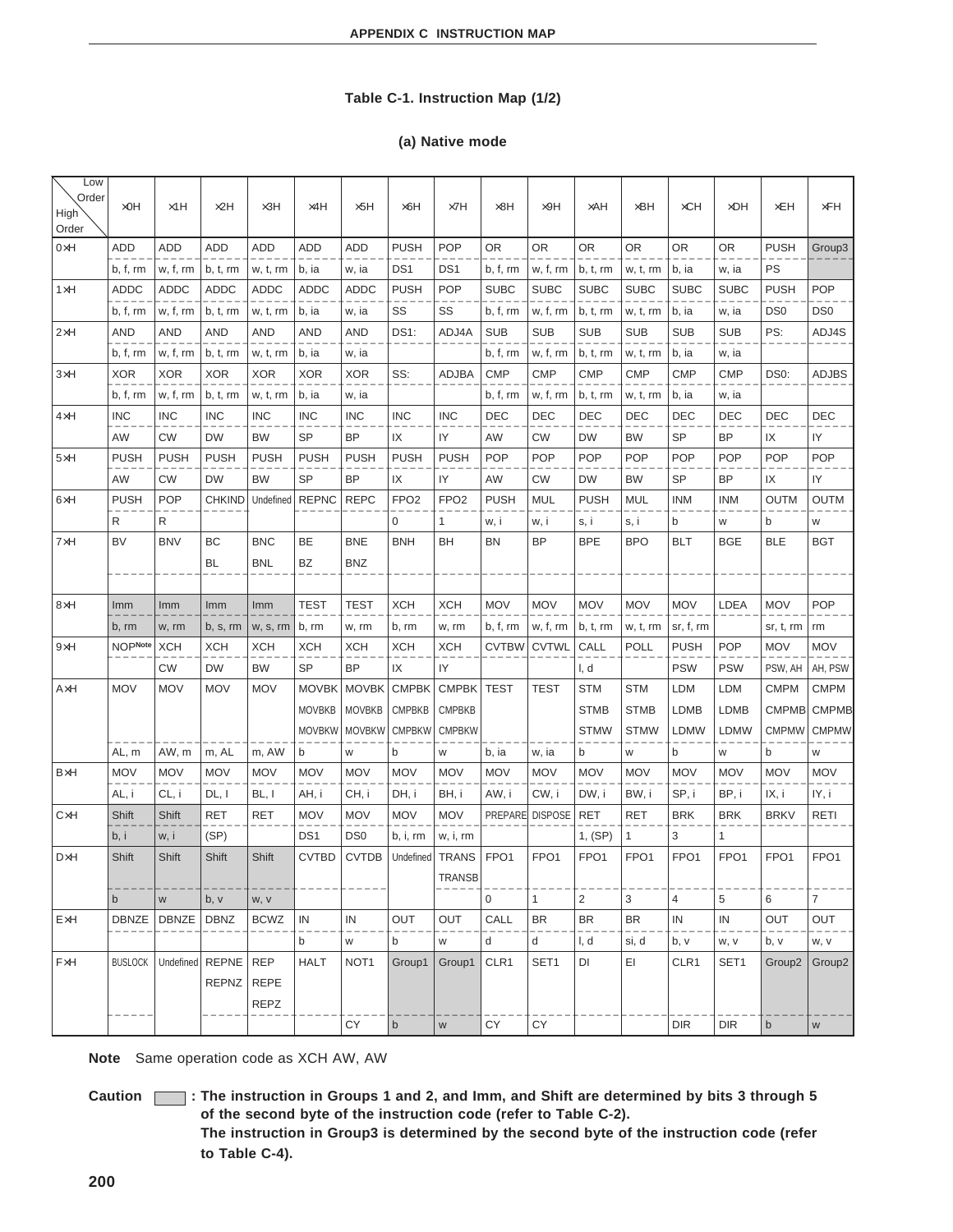## **Table C-1. Instruction Map (2/2)**

# (b) Emulation mode<sup>Note</sup>

| Low<br>Order<br>High<br>Order | $\times$ OH | $\times$ 1H | $\times 2H$ | $\times$ 3H | $\times$ 4H | $\times$ 5H | $\times$ 6H | $\times 7H$    | $\times$ 8H     | $\times 9H$ | $\times$ AH | $\times$ BH | $\times$ CH | $\times$ DH  | $\times$ EH | $\times$ FH |
|-------------------------------|-------------|-------------|-------------|-------------|-------------|-------------|-------------|----------------|-----------------|-------------|-------------|-------------|-------------|--------------|-------------|-------------|
| $0\times H$                   | <b>NOP</b>  | LXI         | <b>STAX</b> | <b>INX</b>  | <b>INR</b>  | <b>DCR</b>  | <b>MVI</b>  | <b>RCL</b>     | Undefined       | <b>DAD</b>  | <b>LDAX</b> | <b>DCX</b>  | <b>INR</b>  | <b>DCR</b>   | <b>MVI</b>  | <b>RRC</b>  |
|                               |             | B. nn       | (nn)        | В           | B           | B           | B. n        |                |                 | В           | B           | В           | C           | $\mathsf{C}$ | C, n        |             |
| $1\times H$                   | Undefined   | <b>LXI</b>  | <b>STAX</b> | <b>INX</b>  | <b>INR</b>  | <b>DCR</b>  | <b>MVI</b>  | <b>RAL</b>     | Undefined   DAD |             | <b>LDAX</b> | <b>DCX</b>  | <b>INR</b>  | <b>DCR</b>   | <b>MVI</b>  | <b>RAR</b>  |
|                               |             | D, nn       | (nn)        | D           | D           | D           | D, n        |                |                 | D           | D           | D           | E           | E            | E, n        |             |
| $2\times H$                   | Undefined   | LXI         | <b>SHLD</b> | <b>INX</b>  | <b>INR</b>  | <b>DCR</b>  | MVI         | <b>DAA</b>     | Undefined   DAD |             | LHLD        | <b>DXC</b>  | <b>INR</b>  | <b>DCR</b>   | MVI         | <b>CMA</b>  |
|                               |             | H, nn       | (nn)        | н           | Н           | н           | H, n        |                |                 | н           | (nn)        | н           | Г           | L            | L, n        |             |
| $3\times H$                   | Undefined   | LXI         | <b>STA</b>  | <b>INX</b>  | <b>INR</b>  | <b>DCR</b>  | <b>MVI</b>  | <b>SCF</b>     | Undefined       | <b>DAD</b>  | <b>LDA</b>  | <b>DCX</b>  | <b>INR</b>  | <b>DCR</b>   | <b>MVI</b>  | <b>CMC</b>  |
|                               |             |             |             | <b>SP</b>   |             |             |             |                |                 | <b>SP</b>   |             | <b>SP</b>   |             |              |             |             |
|                               |             | SP, nn      | (nn)        |             | M           | M           | M, m        |                |                 |             | (nn)        |             | A           | A            | A, n        |             |
| $4\times H$                   | <b>MOV</b>  | <b>MOV</b>  | <b>MOV</b>  | <b>MOV</b>  | <b>MOV</b>  | <b>MOV</b>  | <b>MOV</b>  | <b>MOV</b>     | <b>MOV</b>      | <b>MOV</b>  | <b>MOV</b>  | <b>MOV</b>  | <b>MOV</b>  | <b>MOV</b>   | <b>MOV</b>  | <b>MOV</b>  |
|                               | B, B        | B, C        | B, D        | B, E        | B, H        | B, L        | B, M        | B, A           | C, B            | C, C        | C, D        | C, E        | C, H        | C, L         | C, M        | C, A        |
| $5\times H$                   | <b>MOV</b>  | <b>MOV</b>  | <b>MOV</b>  | <b>MOV</b>  | <b>MOV</b>  | <b>MOV</b>  | <b>MOV</b>  | <b>MOV</b>     | <b>MOV</b>      | <b>MOV</b>  | <b>MOV</b>  | <b>MOV</b>  | <b>MOV</b>  | <b>MOV</b>   | <b>MOV</b>  | <b>MOV</b>  |
|                               | D, B        | D, C        | D, D        | D, E        | D, H        | D, L        | D, M        | D, A           | E, B            | E, C        | E, D        | E, E        | E, H        | E, L         | E, M        | E, A        |
| $6\times H$                   | <b>MOV</b>  | <b>MOV</b>  | <b>MOV</b>  | <b>MOV</b>  | <b>MOV</b>  | <b>MOV</b>  | MOV         | <b>MOV</b>     | <b>MOV</b>      | <b>MOV</b>  | <b>MOV</b>  | <b>MOV</b>  | <b>MOV</b>  | <b>MOV</b>   | <b>MOV</b>  | <b>MOV</b>  |
|                               | H, B        | H, C        | H, D        | H, E        | H, H        | H, L        | H, M        | H, A           | L, B            | L, C        | L, D        | L, E        | L, H        | L, L         | L, M        | L, A        |
| $7\times H$                   | <b>MOV</b>  | <b>MOV</b>  | <b>MOV</b>  | <b>MOV</b>  | <b>MOV</b>  | <b>MOV</b>  | HLT         | <b>MOV</b>     | <b>MOV</b>      | <b>MOV</b>  | <b>MOV</b>  | <b>MOV</b>  | <b>MOV</b>  | <b>MOV</b>   | <b>MOV</b>  | <b>MOV</b>  |
|                               | M, B        | M, C        | M, D        | M, E        | M, H        | M, L        |             | M, A           | A, B            | A, C        | A, D        | A, E        | A, H        | A, L         | A, M        | A, A        |
| $8\times H$                   | <b>ADD</b>  | <b>ADD</b>  | <b>ADD</b>  | <b>ADD</b>  | <b>ADD</b>  | <b>ADD</b>  | <b>ADD</b>  | <b>ADD</b>     | <b>ADC</b>      | <b>ADC</b>  | <b>ADC</b>  | <b>ADC</b>  | <b>ADC</b>  | <b>ADC</b>   | <b>ADC</b>  | <b>ADC</b>  |
|                               | B           | C           | D           | E           | Η           | L           | M           | Α              | B               | С           | D           | E           | н           | L            | M           | Α           |
| $9\times H$                   | <b>SUB</b>  | <b>SUB</b>  | <b>SUB</b>  | <b>SUB</b>  | <b>SUB</b>  | <b>SUB</b>  | <b>SUB</b>  | <b>SUB</b>     | <b>SBB</b>      | <b>SBB</b>  | <b>SBB</b>  | <b>SBB</b>  | <b>SBB</b>  | <b>SBB</b>   | <b>SBB</b>  | <b>SBB</b>  |
|                               | B           | C           | D           | Е           | Η           | L           | M           | Α              | B               | C           | D           | E           | н           | L            | M           | Α           |
| AxH                           | <b>ANA</b>  | ANA         | <b>ANA</b>  | ANA         | ANA         | <b>ANA</b>  | ANA         | ANA            | <b>XRA</b>      | <b>XRA</b>  | <b>XRA</b>  | <b>XRA</b>  | <b>XRA</b>  | <b>XRA</b>   | <b>XRA</b>  | <b>XRA</b>  |
|                               | B           | C           | D           | E           | н           | L           | M           | A              | B               | C           | D           | E           | H           | L            | M           | Α           |
| <b>B</b> <sub>×</sub> H       | <b>ORA</b>  | <b>ORA</b>  | <b>ORA</b>  | <b>ORA</b>  | <b>ORA</b>  | <b>ORA</b>  | <b>ORA</b>  | <b>ORA</b>     | <b>CMP</b>      | <b>CMP</b>  | <b>CMP</b>  | <b>CMP</b>  | <b>CMP</b>  | <b>CMP</b>   | <b>CMP</b>  | <b>CMP</b>  |
|                               | B           | C           | D           | E           | H           | L           | M           | A              | B               | C           | D           | E           | H           | L            | M           | Α           |
| $C \times H$                  | <b>RNZ</b>  | <b>POP</b>  | <b>JNZ</b>  | <b>JMP</b>  | CNZ         | <b>PUSH</b> | <b>ADI</b>  | <b>RST</b>     | <b>RZ</b>       | <b>RET</b>  | JZ          | Undefined   | CZ          | CALL         | ACI         | <b>RST</b>  |
|                               |             | B           | nn          | nn          | nn          | B           | n           | 0              |                 |             | nn          |             | nn          | nn           | n.          |             |
| <b>D</b> ×H                   | <b>RNC</b>  | <b>POP</b>  | <b>JNC</b>  | OUT         | <b>CNC</b>  | <b>PUSH</b> | <b>SBI</b>  | <b>RST</b>     | RC              | Undefined   | <b>JC</b>   | IN          | СC          | Undefined    | <b>SBI</b>  | <b>RST</b>  |
|                               |             | D           | nn          | n           | nn          | D           | n.          | 2              |                 |             | nn          | n.          | nn          |              | n.          | 3           |
| ExH                           | <b>RPO</b>  | POP         | <b>JPO</b>  | <b>XTHL</b> | CPO         | <b>PUSH</b> | ANI         | <b>RST</b>     | <b>RPE</b>      | <b>PCHL</b> | <b>JPE</b>  | <b>XCHG</b> | CPE         | Group0       | XRI         | <b>RST</b>  |
|                               |             | н           | nn          |             | nn          | н           | n.          | $\overline{4}$ |                 |             | nn          |             | nn          |              | n.          | 5           |
| FxH                           | <b>RP</b>   | POP         | JP          | DI          | CP          | <b>PUSH</b> | ORI         | <b>RST</b>     | <b>RM</b>       | <b>SPHL</b> | <b>JM</b>   | ΕI          | <b>CM</b>   | Undefined    | CPI         | <b>RST</b>  |
|                               |             | <b>PSW</b>  | nn          |             | nn          | <b>PSW</b>  | n           | 6              |                 |             | nn          |             | nn          |              | n           | 7           |

# **Caution : The instruction in Group0 is determined by the second byte of the instruction code (refer to Table C-3).**

**Note** Subject: other than V33A and V53A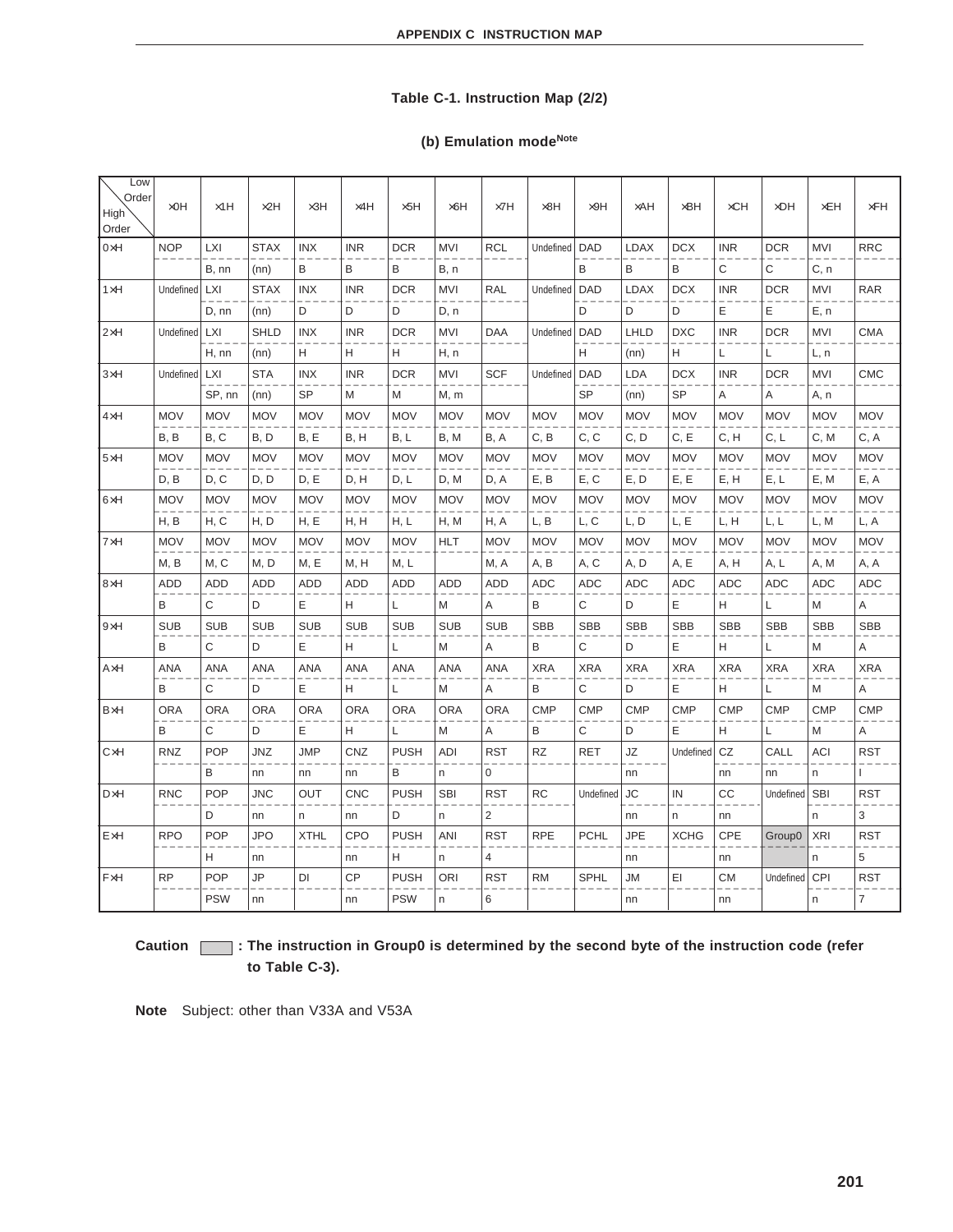## **Table C-2. Group1, Group2, Imm, and Shift Codes**

| <b>Note</b>        | 000         | 001              | 010         | 011         | 100         | 101        | 110         | 111         |
|--------------------|-------------|------------------|-------------|-------------|-------------|------------|-------------|-------------|
| Imm                | <b>ADD</b>  | <b>OR</b>        | <b>ADDC</b> | <b>SUB</b>  | <b>AND</b>  | <b>SUB</b> | <b>XOR</b>  | <b>CMP</b>  |
|                    |             |                  |             |             |             |            |             |             |
| Shift              | <b>ROL</b>  | <b>ROR</b>       | <b>ROLC</b> | <b>RORC</b> | <b>SHL</b>  | <b>SHR</b> | Undefined   | <b>SHRA</b> |
|                    |             |                  |             |             |             |            |             |             |
| Group1             | <b>TEST</b> | <b>Undefined</b> | <b>NOT</b>  | <b>NEG</b>  | <b>MULU</b> | <b>MUL</b> | <b>DIVU</b> | <b>DIV</b>  |
|                    | rm          |                  | rm          | rm          | rm          | rm         | rm          | rm          |
| Group <sub>2</sub> | <b>INC</b>  | <b>DEC</b>       | CALL        | CALL        | <b>BR</b>   | <b>BR</b>  | <b>PUSH</b> | Undefined   |
|                    | rm          | rm               | id          | I, id       | id          | I, id      | rm          |             |

**Note** Bits 5 through 3 of second byte

# **Table C-3. Group0 CodesNote**

| Low<br>Order<br>High<br>Order | $\times$ OH | $\times$ DH  | $\times$ FH |
|-------------------------------|-------------|--------------|-------------|
| $0\times H$                   |             |              |             |
| ExH                           |             | <b>CALLN</b> |             |
| FxH                           |             | <b>RETEM</b> |             |

**Note** Subject: other than V33A and V53A **Remark** The blank column indicates an undefined code.

| Low<br>Order<br>High<br>Order | $\times$ OH | $\times$ 1H | $\times 2H$ | $\times$ 3H | $\times$ 4H  | $\times$ 5H | $\times$ 6H      | $\times 7H$      | $\times$ 8H | $\times$ 9H | $\times$ AH | $\times$ BH | $\times$ CH | $\times$ DH | $\times$ EH      | $\times$ FH      |
|-------------------------------|-------------|-------------|-------------|-------------|--------------|-------------|------------------|------------------|-------------|-------------|-------------|-------------|-------------|-------------|------------------|------------------|
| OxH                           |             |             |             |             |              |             |                  |                  |             |             |             |             |             |             |                  |                  |
|                               |             |             |             |             |              |             |                  |                  |             |             |             |             |             |             |                  |                  |
| $1\times H$                   | TEST1       | TEST1       | CLR1        | CLR1        | SET1         | SET1        | NOT <sub>1</sub> | NOT <sub>1</sub> | TEST1       | TEST1       | CLR1        | CLR1        | SET1        | SET1        | NOT <sub>1</sub> | NOT <sub>1</sub> |
|                               | b           | W           | b           | W           | $\mathsf{b}$ | W           | b                | W                | i, b        | i, w        | i, b        | i, w        | i, b        | i, w        | i, b             | i, w             |
| $2\times H$                   | ADD4S       |             | SUB4S       |             |              |             | CMP4S            |                  | ROL4        |             | ROR4        |             |             |             |                  |                  |
|                               |             |             |             |             |              |             |                  |                  |             |             |             |             |             |             |                  |                  |
| $3\times H$                   |             | <b>INS</b>  |             | EXT         |              |             |                  |                  |             | <b>INS</b>  |             | <b>EXT</b>  |             |             |                  |                  |
|                               |             | reg8        |             | reg8        |              |             |                  |                  |             |             |             |             |             |             |                  |                  |
|                               |             |             |             |             |              |             |                  |                  |             |             |             |             |             |             |                  |                  |
| ExH                           | BRKXANote 1 |             |             |             |              |             |                  |                  |             |             |             |             |             |             |                  |                  |
|                               |             |             |             |             |              |             |                  |                  |             |             |             |             |             |             |                  |                  |
| FxH                           | RETXANote 1 |             |             |             |              |             |                  |                  |             |             |             |             |             |             |                  | BRKEMNote 2      |
|                               |             |             |             |             |              |             |                  |                  |             |             |             |             |             |             |                  |                  |

**Table C-4. Group3 Codes**

**Notes 1.** V33A and V53A only (undefined code for other than V33A and V53A)

**2.** Other than V33A and V53A (Undefined code for V33A and V53A)

**Remark** The blank column indicates an undefined code.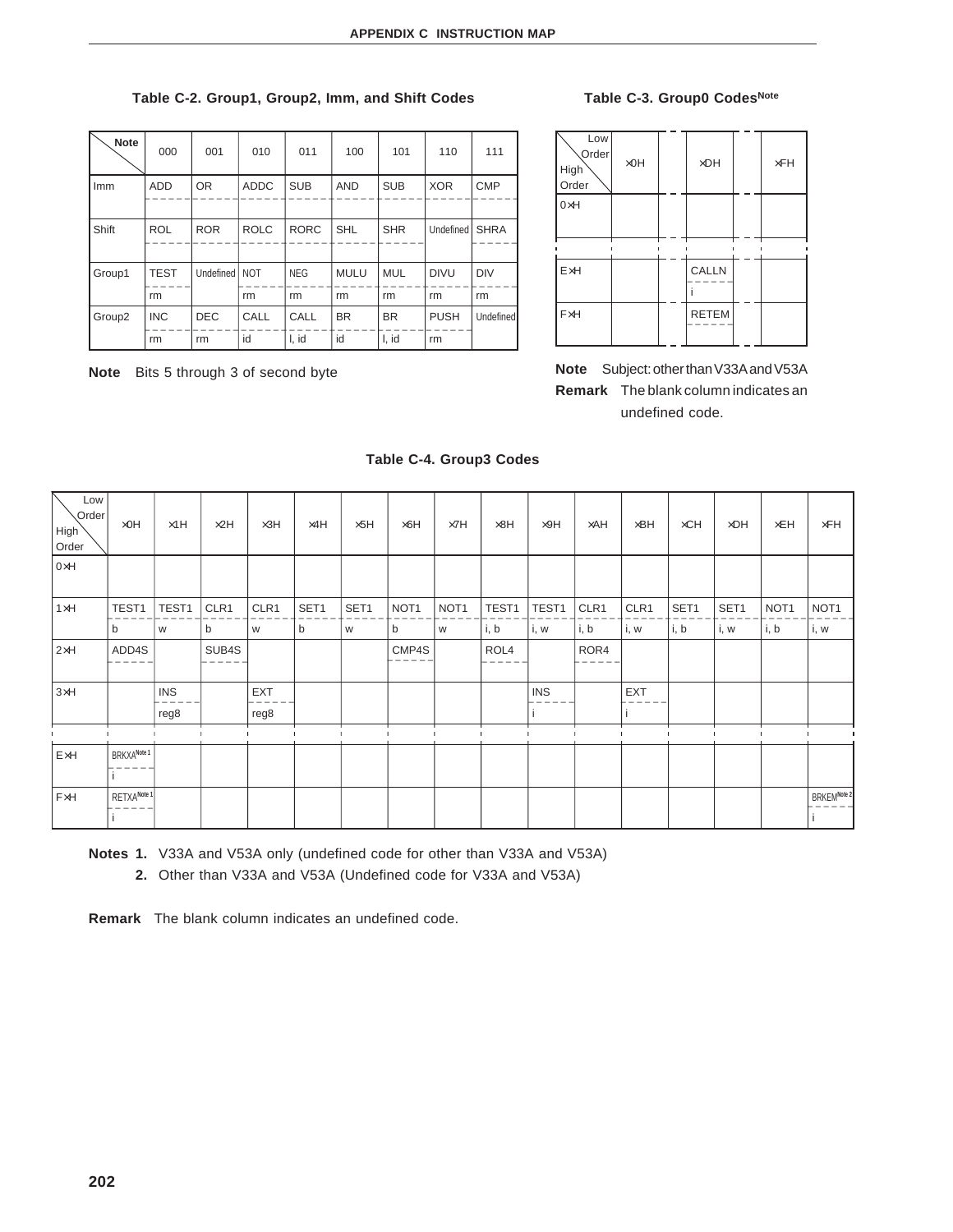# **APPENDIX D CORRESPONDENCE OF MNEMONICS OF** µ**PD8086 AND 8088**

The instruction set of the 16-bit V series is upward-compatible with the  $\mu$ PD8086 and 8088.

Table D-1 shows register correspondence between the  $\mu$ PD8086/8088 and 16-bit V series, and Table D-2 shows mnemonic correspondence.

| µPD8086, 8088 | 16-Bit V Series | µPD8086, 8088 | 16-Bit V Series |  |  |
|---------------|-----------------|---------------|-----------------|--|--|
| AL            | AL              | AX            | <b>AW</b>       |  |  |
| <b>CL</b>     | СL              | <b>CX</b>     | <b>CW</b>       |  |  |
| <b>DL</b>     | DL              | <b>DX</b>     | <b>DW</b>       |  |  |
| <b>BL</b>     | BL              | <b>BX</b>     | <b>BW</b>       |  |  |
| AH            | AH              | <b>SP</b>     | <b>SP</b>       |  |  |
| <b>CH</b>     | CН              | <b>BP</b>     | <b>BP</b>       |  |  |
| DH            | DH              | SI            | IX              |  |  |
| BH            | BH              | DI            | IY              |  |  |

**Table D-1. Register Correspondence with** µ**PD8086 and 8088**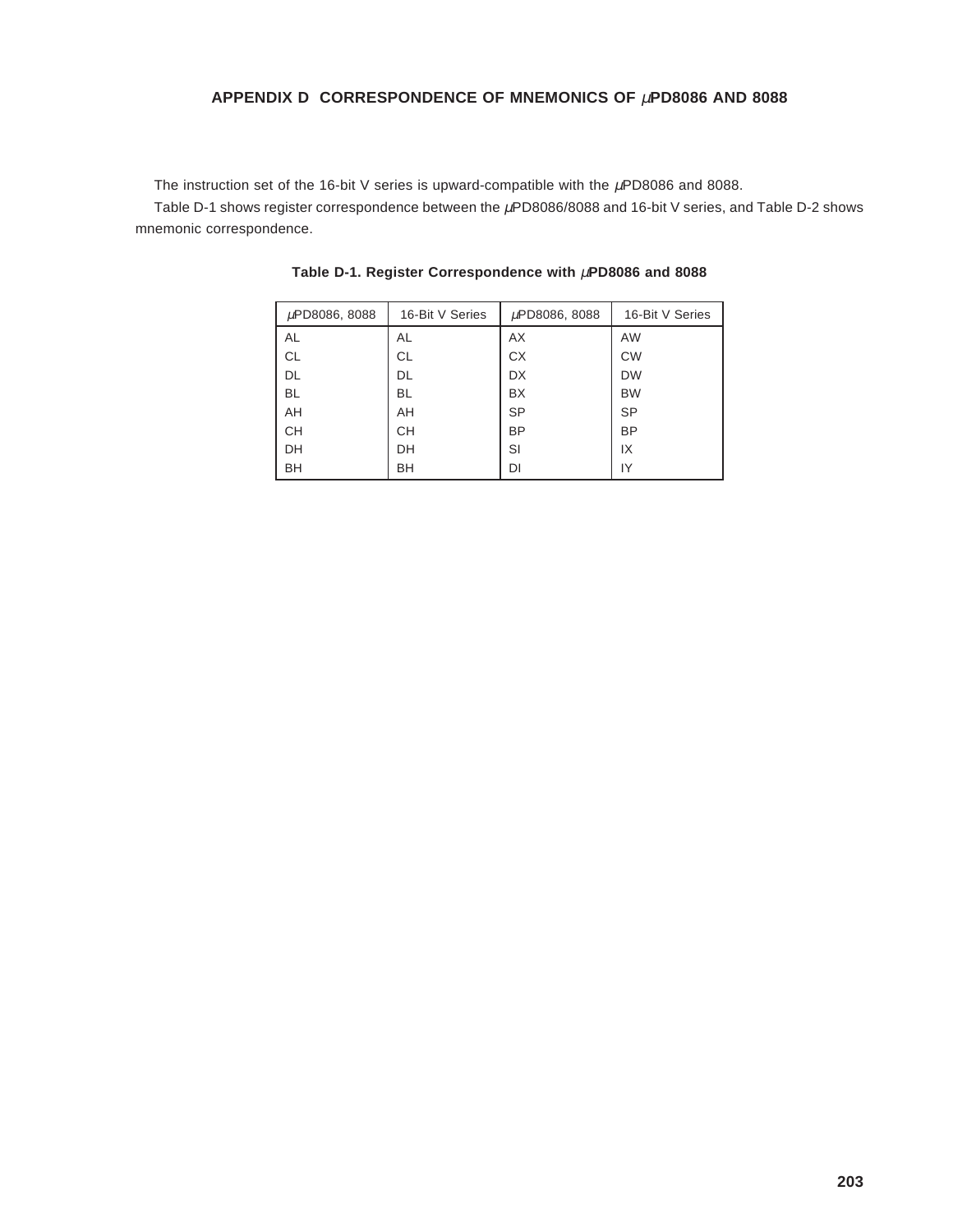| µPD8086, 8088    |                     | 16-Bit V Series $\mu$ PD8086, 8088 |                | 16-Bit V Series $\mu$ PD8086, 8088 |                 | 16-Bit V Series   µPD8086, 8088 | 16-Bit V Series  |
|------------------|---------------------|------------------------------------|----------------|------------------------------------|-----------------|---------------------------------|------------------|
| AAA              | ADJBA               | <b>JB</b>                          | BC/BL          | LOOP                               | <b>DBNZ</b>     | <b>SHR</b>                      | <b>SHR</b>       |
| AAD              | <b>CVTDB</b>        | JBE                                | <b>BNH</b>     | LOOPE                              | DBNZE           | SS:                             | SS:              |
| AAM              | <b>CVTBD</b>        | JС                                 | BC/BL          | <b>LOOPNE</b>                      | <b>DBNZNE</b>   | <b>STC</b>                      | SET1 CY          |
| AAS              | ADJBS               | <b>JCXZ</b>                        | <b>BCWZ</b>    | <b>LOOPNZ</b>                      | <b>DBNZNE</b>   | <b>STD</b>                      | SET1 DIR         |
| ADC              | ADDC                | JE                                 | BE/BZ          | LOOPZ                              | DBNZE           | STI                             | EI               |
| ADD              | ADD                 | JG                                 | <b>BGT</b>     | MOV                                | <b>MOV</b>      | <b>STOS</b>                     | STM/STMB/        |
| AND              | <b>AND</b>          | <b>JGE</b>                         | BGE            | <b>MOVS</b>                        | <b>MOVBK</b>    |                                 | <b>STMW</b>      |
| CALL             | CALL                | JL                                 | <b>BLT</b>     | <b>MOVSB</b>                       | <b>MOVBKB</b>   | <b>SUB</b>                      | <b>SUB</b>       |
| <b>CBW</b>       | <b>CVTBW</b>        | JLE                                | <b>BLE</b>     | <b>MOVSW</b>                       | <b>MOVBKW</b>   | <b>TEST</b>                     | <b>TEST</b>      |
| CLC              | CLR1 CY             | <b>JMP</b>                         | <b>BR</b>      | MUL                                | <b>MULU</b>     | WAIT                            | POLL             |
| CLD              | CLR1 DIR            | JNA                                | <b>BNH</b>     | <b>NEG</b>                         | <b>NEG</b>      | <b>XCHG</b>                     | <b>XCH</b>       |
| CLI              | DI                  | <b>JNAE</b>                        | BC/BL          | <b>NOP</b>                         | <b>NOP</b>      | <b>XLAT</b>                     | <b>TRANS</b>     |
| <b>CMC</b>       | NOT <sub>1</sub> CY | JNB                                | <b>BNC/BNL</b> | <b>NOT</b>                         | <b>NOT</b>      | <b>XLATB</b>                    | <b>TRANSB</b>    |
| <b>CMP</b>       | <b>CMP</b>          | <b>JNBE</b>                        | BH             | OR                                 | OR              | <b>XOR</b>                      | <b>XOR</b>       |
| <b>CMPS</b>      | CMPBK/              | <b>JNC</b>                         | BNC/BNL        | OUT                                | OUT             | -                               | ADD4S            |
|                  | CMPBKB/             | JNE                                | BNE/BNZ        | POP                                | <b>POP</b>      |                                 | <b>BRKEM</b>     |
|                  | <b>CMPBKW</b>       | <b>JNG</b>                         | <b>BLE</b>     | <b>POPF</b>                        | POP PSW         | -                               | <b>BEKXA</b>     |
| CS:              | PS:                 | <b>JNGE</b>                        | <b>BLT</b>     | <b>PUSH</b>                        | <b>PUSH</b>     |                                 | CALLN            |
| <b>CWD</b>       | <b>CVTWL</b>        | <b>JNL</b>                         | <b>BGE</b>     | <b>PUSHF</b>                       | <b>PUSH PSW</b> | -                               | <b>CHKIND</b>    |
| <b>DAA</b>       | ADJ4A               | <b>JNLE</b>                        | <b>BGT</b>     | <b>RCL</b>                         | <b>ROLC</b>     | -                               | CMP4S            |
| DAS              | ADJ4S               | <b>JNO</b>                         | <b>BNV</b>     | <b>RCR</b>                         | <b>RORC</b>     | $\overline{\phantom{0}}$        | <b>DISPOSE</b>   |
| DEC              | DEC                 | <b>JNP</b>                         | <b>BPO</b>     | <b>REP</b>                         | <b>REP</b>      |                                 | EXT              |
| DIV              | <b>DIVU</b>         | <b>JNS</b>                         | <b>BP</b>      | REPE                               | REPE            | -                               | FPO <sub>2</sub> |
| DS:              | DS0:                | JNZ                                | BNE/BNZ        | <b>REPNE</b>                       | <b>REPNE</b>    |                                 | <b>INM</b>       |
| ES:              | DS1:                | JO                                 | <b>BV</b>      | REPNZ                              | <b>REPNZ</b>    | —                               | <b>INS</b>       |
| ESC              | FPO <sub>1</sub>    | <b>JP</b>                          | <b>BPE</b>     | REPZ                               | <b>REPZ</b>     | -                               | <b>OUTM</b>      |
| <b>HLT</b>       | <b>HALT</b>         | <b>JPE</b>                         | <b>BPE</b>     | <b>RET</b>                         | RET             | -                               | PREPARE          |
| <b>IDIV</b>      | <b>DIV</b>          | <b>JPO</b>                         | <b>BPO</b>     | <b>ROL</b>                         | <b>ROL</b>      |                                 | <b>REPC</b>      |
| IMUL             | MUL                 | JS                                 | BN             | <b>ROR</b>                         | <b>ROR</b>      |                                 | <b>REPNC</b>     |
| IN               | IN                  | JZ                                 | BE/BZ          | <b>SAHF</b>                        | MOV PSW, AH     |                                 | RETEM            |
| <b>INC</b>       | <b>INC</b>          | LAHF                               | MOV AH, PSW    | SAL                                | SHL             |                                 | <b>RETXA</b>     |
| <b>INT</b>       | <b>BRK</b>          | LDS                                | MOV DS0        | SAR                                | <b>SHRA</b>     |                                 | ROL4             |
| INT <sub>3</sub> | BRK 3               | LEA                                | LDEA           | SBB                                | <b>SUBC</b>     |                                 | ROR4             |
| <b>INTO</b>      | <b>BRKV</b>         | LES                                | MOV DS1,       | <b>SCAS</b>                        | CMPM/           |                                 | SUB4S            |
| <b>IRET</b>      | <b>RETI</b>         | <b>LOCK</b>                        | <b>BUSLOCK</b> |                                    | CMPMB/          |                                 | TEST1            |
| JA               | BH                  | <b>LODS</b>                        | LDM/LDMB/      |                                    | <b>CMPMW</b>    |                                 |                  |
| JAE              | BNC/BNL             |                                    | LDMW           | SHL                                | <b>SHL</b>      |                                 |                  |

# **Table D-2. Mnemonic Correspondence with** µ**PD8086 and 8088**

**Remark** –: No corresponding instruction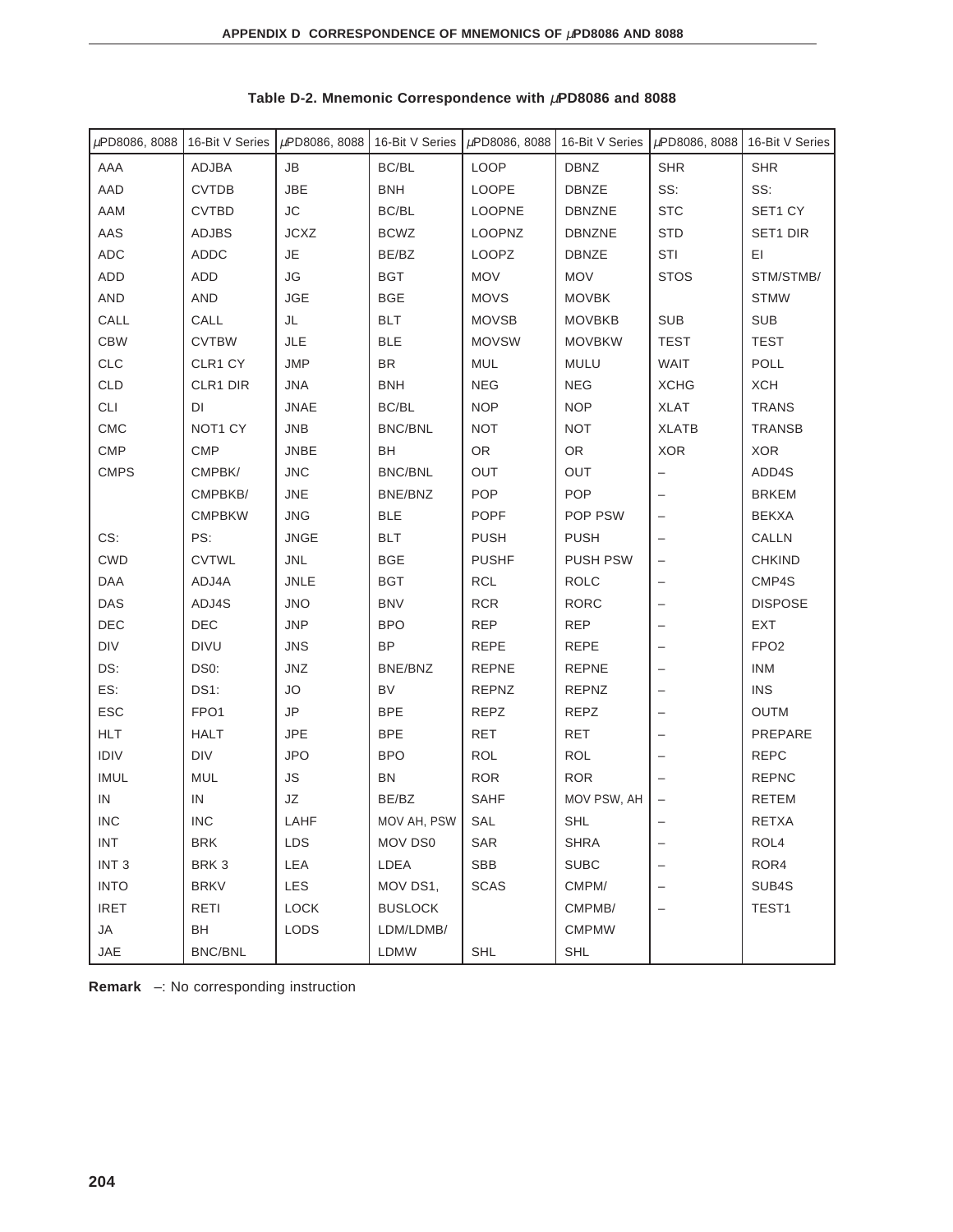## **APPENDIX E INSTRUCTION INDEX (mnemonic: by function)**

#### **[Data transfer]**

LDEA ... 94 MOV ... 97 TRANS ... 165 TRANSB ... 165 XCH ... 166

### **[Repeat prefix]**

REP ... 124 REPC ... 126 REPE ... 124 REPNC ... 127 REPNE ... 128 REPNZ ... 128 REPZ ... 124

### **[Primitive block transfer]**

CMPBK ... 61 CMPBKB ... 61 CMPBKW ... 61 CMPM ... 63 CMPMB ... 63 CMPMW ... 63 LDM ... 95 LDMB ... 95 LDMW ... 95 MOVBK ... 100 MOVBKB ... 100 MOVBKW ... 100 STM ... 153 STMB ... 153 STMW ... 153

### **[Bit field manipulation]**

EXT ... 81 INS ... 92

## **[Input/output]**

IN ... 88 OUT ... 114

**[Primitive input/output]** INM ... 90 OUTM ... 115

#### **[Addition/subtraction]**

ADD ... 13 ADDC ... 17 SUB ... 155 SUBC ... 159

# **[BCD operation]**

ADD4S ... 15 CMP4S ... 59 ROL4 ... 136 ROR4 ... 141 SUB4S ... 157

#### **[Increment/decrement]**

DEC ... 72 INC ... 89

# **[Multiplication/division]**

DIV ... 75 DIVU ... 77 MUL ... 102 MULU ... 105

# **[BCD adjustment]**

ADJ4A ... 19 ADJ4S ... 20 ADJBA ... 21 ADJBS ... 22

#### **[Data conversion]**

CVTBD ... 65 CVTBW ... 66 CVTDB ... 67 CVTWL ... 68

# **[Compare]**

CMP ... 57

# **[Complement operation]** NEG ... 107

NOT ... 109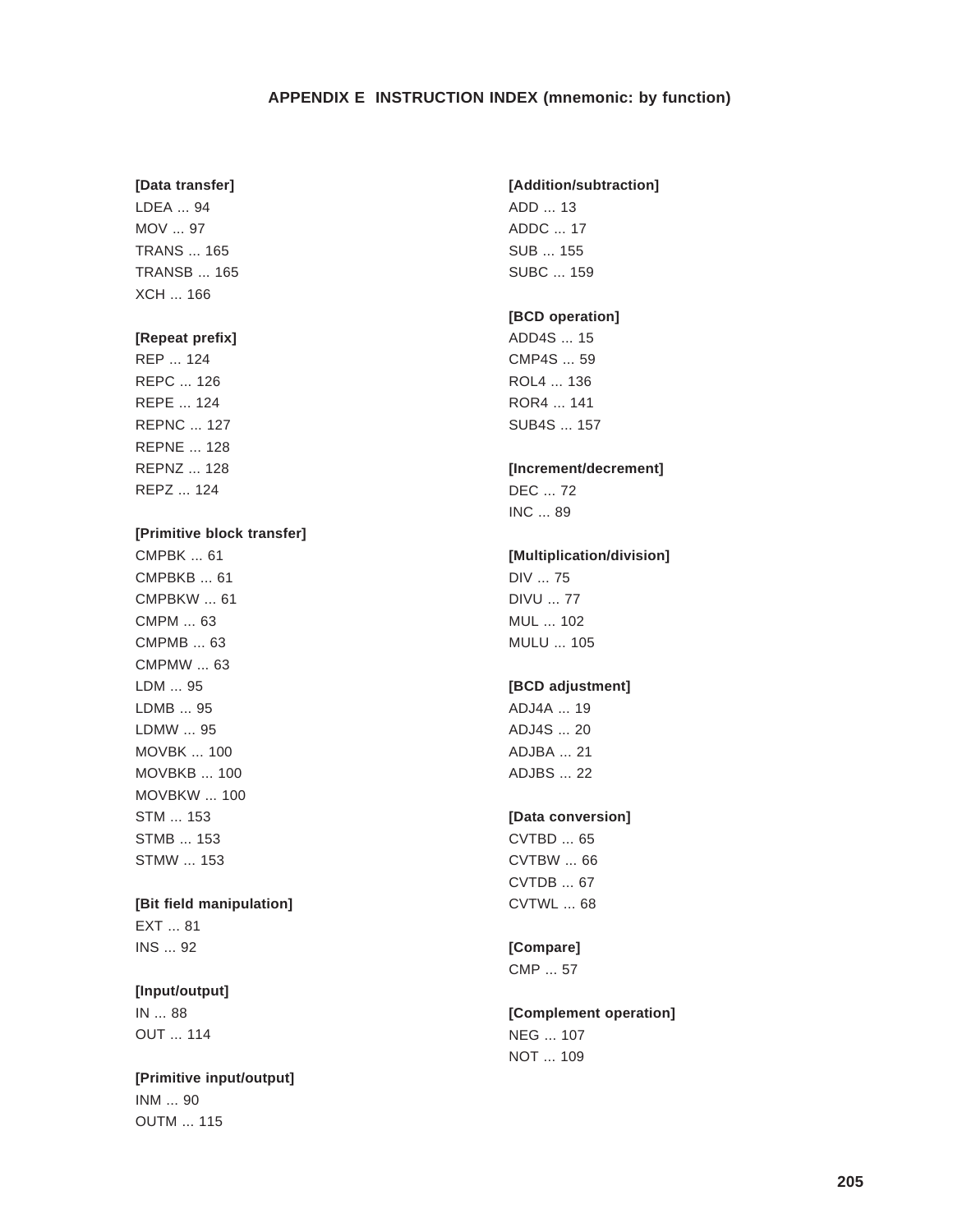BNE ... 35

#### **[Logical operation]**

AND ... 23 OR ... 112 TEST ... 161 XOR ... 167

#### **[Bit manipulation]**

CLR1 ... 54 NOT1 ... 110 SET1 ... 144 TEST1 ... 163

#### **[Shift]**

SHL ... 147 SHR ... 149 SHRA ... 151

#### **[Rotate]**

ROL ... 134 ROLC ... 137 ROR ... 139 RORC ... 142

#### **[Subroutine control]**

CALL ... 49 RET ... 129

#### **[Stack manipulation]**

DISPOSE ... 74 POP ... 118 PREPARE ... 120 PUSH ... 122

#### **[Branch]**

BR ... 41

#### **[Conditional branch]**

BC ... 25 BCWZ ... 26 BE ... 27 BGE ... 28 BGT ... 29 BH ... 30 BL ... 25 BLE ... 31 BLT ... 32 BN ... 33 BNC ... 34

BNH ... 36 BNL ... 34 BNV ... 37 BNZ ... 35 BP ... 38 BPE ... 39 BPO ... 40 BV ... 48 BZ ... 27 DBNZ ... 69 DBNZE ... 70 DBNZNE ... 71 **[Interrupt]** BRK ... 43 BRKV ... 45 CHKIND ... 52 RETI ... 132 **[CPU control]**

# BUSLOCK ... 47

DI ... 73 EI ... 80 FPO1 ... 83 FPO2 ... 85 HALT ... 87 NOP ... 109 POLL ... 117

#### **[Segment override prefix]**

DS0: ... 79 DS1: ... 79 PS: ... 79 SS: ... 79

#### **[Emulation mode control]**

BRKEM ... 44 CALLN ... 51 RETEM ... 131

#### **[Extended address mode control]**

BRKXA ... 46 RETXA ... 133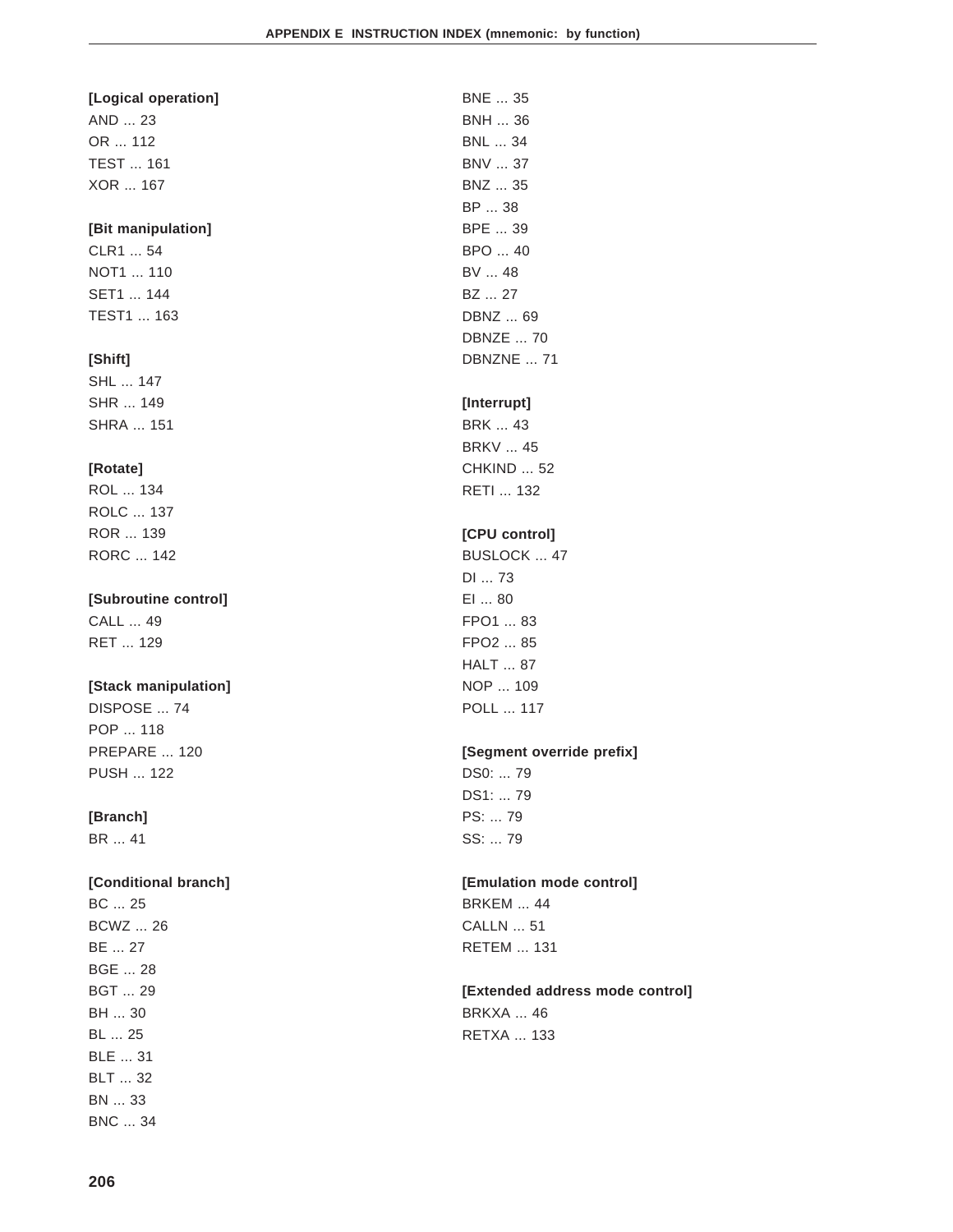#### APPENDIX F INSTRUCTION INDEX (mnemonic: alphabetical order)

#### $[A]$

ADD ... 13 ADD4S ... 15 ADDC ... 17 ADJ4A ... 19 ADJ4S ... 20 ADJBA ... 21 **ADJBS ... 22** AND ... 23

#### $[B]$

BC ... 25 **BCWZ ... 26** BE ... 27 **BGE ... 28 BGT ... 29** BH ... 30 BL ... 25 BLE ... 31 **BLT** ... 32 BN ... 33 **BNC ... 34 BNE ... 35 BNH ... 36 BNL ... 34 BNV ... 37** BNZ ... 35 BP ... 38 BPE ... 39 BPO ... 40 BR ... 41 **BRK ... 43 BRKEM ... 44 BRKV ... 45 BRKXA ... 46** BUSLOCK ... 47 BV ... 48 BZ ... 27

#### $[C]$

CALL ... 49 **CALLN** ... 51 **CHKIND ... 52** CLR1 ... 54

CMP ... 57 CMP4S ... 59 **CMPBK ... 61 CMPBKB ... 61 CMPBKW ... 61** CMPM ... 63 CMPMB ... 63 **CMPMW ... 63 CVTBD ... 65** CVTBW ... 66 CVTDB ... 67 CVTWL ... 68  $[D]$ DBNZ ... 69 **DBNZE ... 70** DBNZNE ... 71 DEC ... 72 DI ... 73 DISPOSE ... 74 DIV ... 75 **DIVU ... 77** DS0: ... 79 DS1: ... 79  $[E]$ EI ... 80 EXT ... 81  $[F]$ FPO1 ... 83 FPO2 ... 85  $[H]$ **HALT** ... 87  $[1]$ IN ... 88 INC ... 89 INM ... 90 INS ... 92  $[L]$ LDEA ... 94

#### 207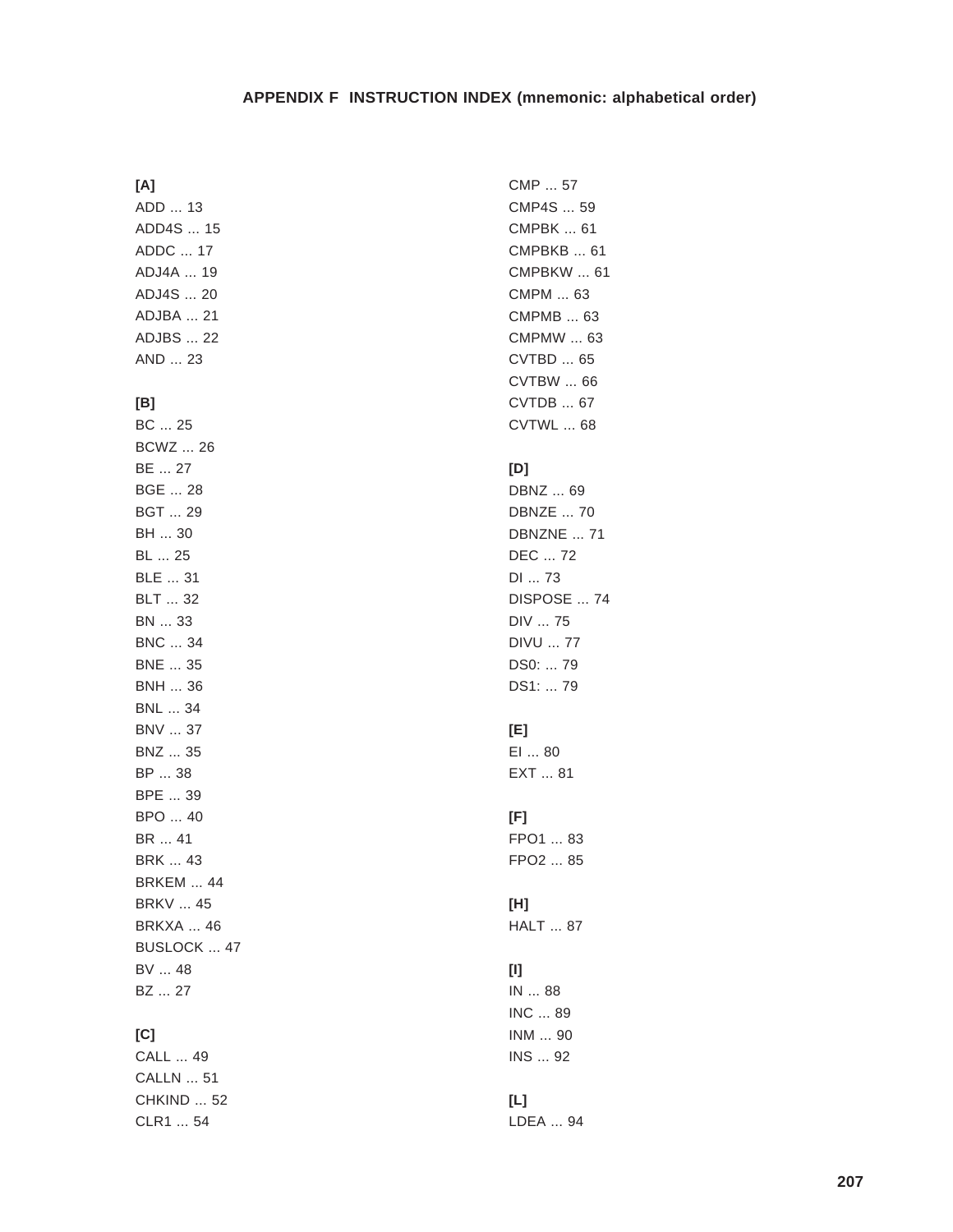LDM ... 95 LDMB ... 95 LDMW ... 95

#### **[M]**

MOV ... 97 MOVBK ... 100 MOVBKB ... 100 MOVBKW ... 100 MUL ... 102 MULU ... 105

#### **[N]**

NEG ... 107 NOP ... 108 NOT ... 109 NOT1 ... 110

#### **[O]**

OR ... 112 OUT ... 114 OUTM ... 115

#### **[P]**

POLL ... 117 POP ... 118 PREPARE ... 120 PS: ... 79 PUSH ... 122

#### **[R]**

REP ... 124 REPC ... 126 REPE ... 124 REPNC ... 127 REPNE ... 128 REPNZ ... 128 REPZ ... 124 RET ... 129 RETEM ... 131 RETI ... 132 RETXA ... 133 ROL ... 134 ROL4 ... 136 ROLC ... 137 ROR ... 139 ROR4 ... 141 RORC ... 142

**[S]** SET1 ... 144 SHL ... 147 SHR ... 149 SHRA ... 151 SS: ... 79 STM ... 153 STMB ... 153 STMW ... 153 SUB ... 155 SUB4S ... 157 SUBC ... 159

### **[T]**

TEST ... 161 TEST1 ... 163 TRANS ... 165 TRANSB ... 165

## **[X]**

XCH ... 166 XOR ... 167